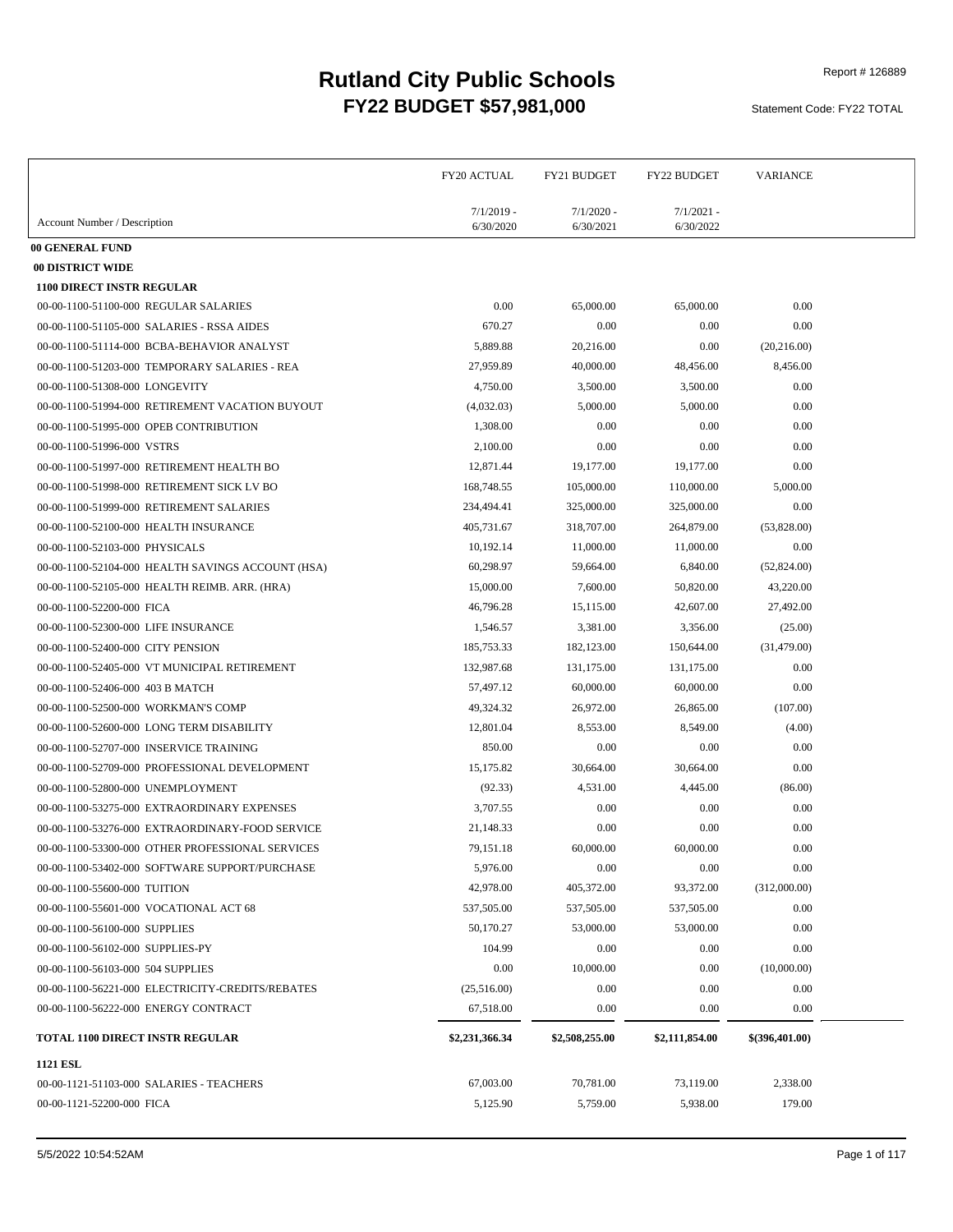|                                                    | FY20 ACTUAL    | FY21 BUDGET  | FY22 BUDGET  | <b>VARIANCE</b> |  |
|----------------------------------------------------|----------------|--------------|--------------|-----------------|--|
|                                                    | $7/1/2019$ -   | $7/1/2020$ - | $7/1/2021 -$ |                 |  |
| Account Number / Description                       | 6/30/2020      | 6/30/2021    | 6/30/2022    |                 |  |
| 00-00-1121-52707-000 INSERVICE TRAINING            | 128.00         | 2,500.00     | 2,500.00     | 0.00            |  |
| 00-00-1121-55800-000 TRAVEL OTHER THAN PUPIL       | 42.35          | 1,000.00     | 1,000.00     | 0.00            |  |
| 00-00-1121-56100-000 SUPPLIES                      | 352.72         | 4,000.00     | 1,000.00     | (3,000.00)      |  |
| 00-00-1121-57302-000 DESKTOP EQUIPMENT             | 0.00           | 2,000.00     | 0.00         | (2,000.00)      |  |
| <b>TOTAL 1121 ESL</b>                              | \$72,651.97    | \$86,040.00  | \$83,557.00  | \$(2,483.00)    |  |
| <b>1200 DIRECT INSTR SP EDUCATION</b>              |                |              |              |                 |  |
| 00-00-1200-51101-211 SALARIES - ADMINISTRATIVE     | 70,127.18      | 63,972.00    | 104,783.00   | 40,811.00       |  |
| 00-00-1200-51103-211 SALARIES - TEACHERS           | 5,200.00       | 10,000.00    | 10,000.00    | 0.00            |  |
| 00-00-1200-51114-211 BCBA-BEHAVIOR ANALYST         | 72,617.12      | 60,647.00    | 0.00         | (60, 647.00)    |  |
| 00-00-1200-51203-211 TEMPORARY SALARIES - REA      | 50,295.00      | 121,000.00   | 121,000.00   | 0.00            |  |
| 00-00-1200-51308-211 LONGEVITY                     | 6,450.00       | 7,000.00     | 7,000.00     | 0.00            |  |
| 00-00-1200-51997-211 RETIREMENT HEALTH BO          | 2,145.24       | 0.00         | 0.00         | 0.00            |  |
| 00-00-1200-51998-211 RETIREMENT SICK LV BO         | 16,031.20      | 0.00         | 0.00         | 0.00            |  |
| 00-00-1200-52100-211 HEALTH INSURANCE              | 1,066,014.40   | 22,848.00    | 15,226.00    | (7,622.00)      |  |
| 00-00-1200-52104-211 HEALTH SAVINGS ACCOUNT (HSA)  | 213,913.80     | 5,696.00     | 0.00         | (5,696.00)      |  |
| 00-00-1200-52105-211 HEALTH REIMB. ARR.T (HRA)     | 26,458.30      | 0.00         | 3,150.00     | 3,150.00        |  |
| 00-00-1200-52200-211 FICA                          | 9,811.36       | 9,533.00     | 8,015.00     | (1,518.00)      |  |
| 00-00-1200-52300-211 LIFE INSURANCE                | 11,514.72      | 292.00       | 41.00        | (251.00)        |  |
| 00-00-1200-52400-211 CITY PENSION                  | 391,344.22     | 12,088.00    | 10,163.00    | (1,925.00)      |  |
| 00-00-1200-52500-211 WORKMAN'S COMP                | 47,847.20      | 1,371.00     | 1,153.00     | (218.00)        |  |
| 00-00-1200-52600-211 LONG TERM DISABILITY          | 12,365.74      | 436.00       | 367.00       | (69.00)         |  |
| 00-00-1200-52703-211 TUITION REIMBURSEMENT         | 27,254.30      | 15,300.00    | 15,300.00    | 0.00            |  |
| 00-00-1200-52707-211 INSERVICE TRAINING            | 0.00           | 3,000.00     | 3,000.00     | 0.00            |  |
| 00-00-1200-52800-211 UNEMPLOYMENT                  | 2,675.75       | 209.00       | 138.00       | (71.00)         |  |
| 00-00-1200-53300-211 OTHER PROFES.SERV.            | 54,939.71      | 91,300.00    | 58,300.00    | (33,000.00)     |  |
| 00-00-1200-54300-211 MAINTENANCE                   | 0.00           | 1,200.00     | 0.00         | (1,200.00)      |  |
| 00-00-1200-55100-211 TRANS. PUPILS/PARENTS         | 0.00           | 2,500.00     | 0.00         | (2,500.00)      |  |
| 00-00-1200-55310-211 TELEPHONE                     | 480.00         | 500.00       | 500.00       | 0.00            |  |
| 00-00-1200-55500-211 PRINTING                      | 22,027.70      | 22,000.00    | 22,000.00    | 0.00            |  |
| 00-00-1200-55800-211 TRAVEL OTHER THAN PUPIL       | 1,459.15       | 6,000.00     | 2,000.00     | (4,000.00)      |  |
| 00-00-1200-56100-211 SUPPLIES                      | 6,877.52       | 40,000.00    | 11,000.00    | (29,000.00)     |  |
| 00-00-1200-56109-211 TESTS & PROTOCOLS             | 3,994.69       | 8,000.00     | 4,000.00     | (4,000.00)      |  |
| 00-00-1200-56400-211 BOOKS & PERIODICALS           | 299.95         | 1,600.00     | 600.00       | (1,000.00)      |  |
| 00-00-1200-57300-211 EQUIPMENT                     | 1,207.00       | 500.00       | 500.00       | 0.00            |  |
| 00-00-1200-57302-211 DESKTOP EQUIPMENT             | 9,156.44       | 21,000.00    | 21,000.00    | 0.00            |  |
| 00-00-1200-58100-211 DUES & FEES                   | 2,469.00       | 8,000.00     | 4,000.00     | (4,000.00)      |  |
| <b>TOTAL 1200 DIRECT INSTR SP EDUCATION</b>        | \$2,134,976.69 | \$535,992.00 | \$423,236.00 | \$(112,756.00)  |  |
|                                                    |                |              |              |                 |  |
| <b>1204 EEE</b><br>00-00-1204-51101-050 SALARY ADM | 22,572.82      | 31,509.00    | 38,100.00    | 6,591.00        |  |
| 00-00-1204-51103-050 SALARIES - TEACHERS           | 101,587.37     | 115,681.00   | 129,675.00   | 13,994.00       |  |
| 00-00-1204-51105-050 SALARIES - RSSA AIDES         | 147,428.74     | 217,267.00   | 148,852.00   | (68, 415.00)    |  |
|                                                    |                |              |              |                 |  |
| 00-00-1204-51995-050 OPEB CONTRIBUTION             | 1,308.00       | 1,335.00     | 1,335.00     | 0.00            |  |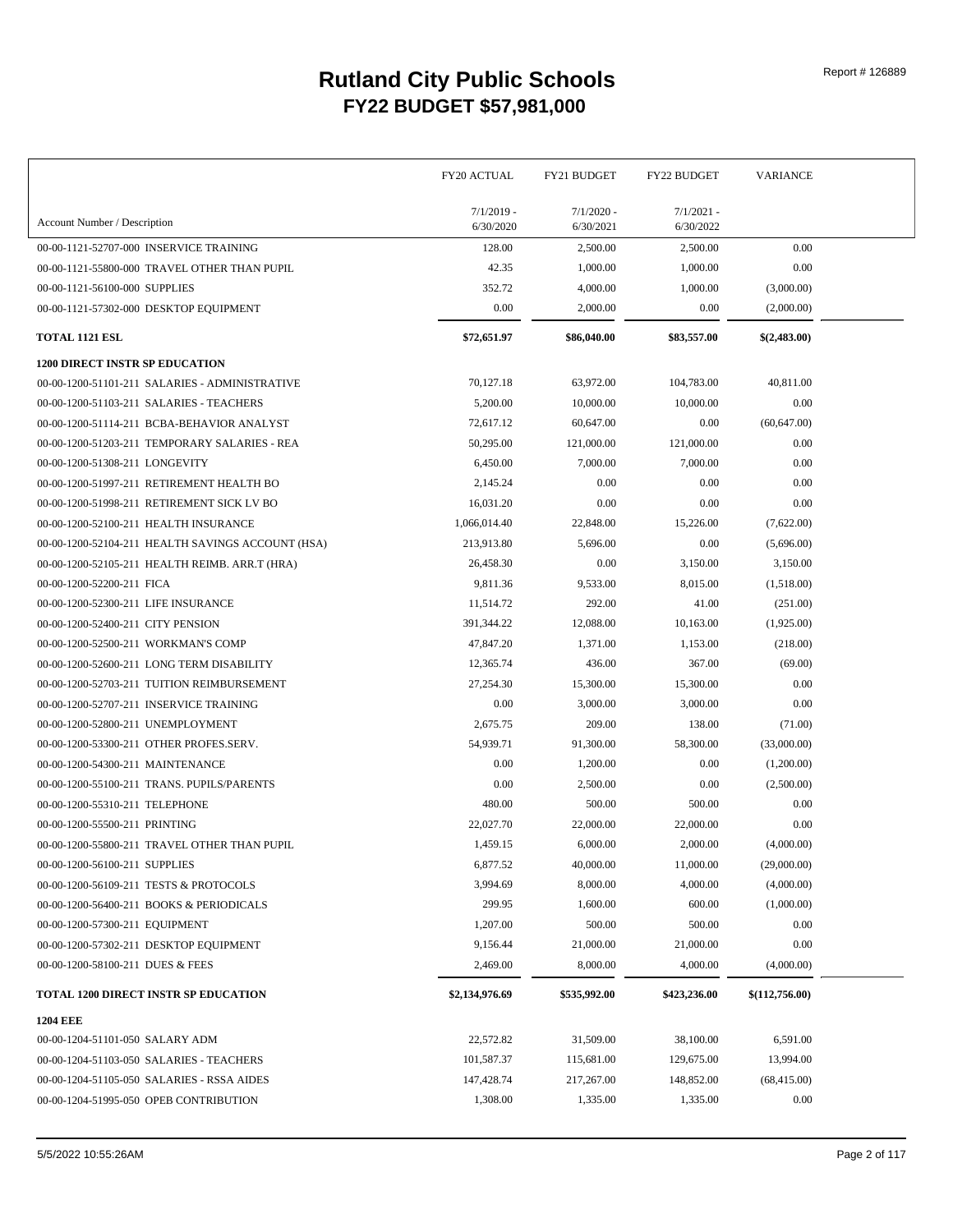|                                                         | FY20 ACTUAL               | FY21 BUDGET               | FY22 BUDGET               | <b>VARIANCE</b> |  |
|---------------------------------------------------------|---------------------------|---------------------------|---------------------------|-----------------|--|
| Account Number / Description                            | $7/1/2019$ -<br>6/30/2020 | $7/1/2020$ -<br>6/30/2021 | $7/1/2021$ -<br>6/30/2022 |                 |  |
| 00-00-1204-52100-050 HEALTH INSURANCE                   | 79,400.47                 | 113,620.00                | 75,907.00                 | (37,713.00)     |  |
| 00-00-1204-52104-050 HEALTH SAVINGS ACCOUNT (HSA)       | 16,929.10                 | 22,023.00                 | 6,600.00                  | (15, 423.00)    |  |
| 00-00-1204-52105-050 HEALTH REIMB. ARR. (HRA)           | 4,121.21                  | 4,200.00                  | 10,421.00                 | 6,221.00        |  |
| 00-00-1204-52200-050 FICA                               | 19,197.92                 | 29,425.00                 | 26,329.00                 | (3,096.00)      |  |
| 00-00-1204-52300-050 LIFE INSURANCE                     | 735.96                    | 568.00                    | 414.00                    | (154.00)        |  |
|                                                         | 25,486.01                 | 33,771.00                 | 30,652.00                 | (3,119.00)      |  |
| 00-00-1204-52400-050 CITY PENSION                       |                           |                           |                           |                 |  |
| 00-00-1204-52500-050 WORKMAN'S COMP                     | 2,746.58                  | 4,133.00                  | 3,686.00                  | (447.00)        |  |
| 00-00-1204-52600-050 LONG TERM DISABILITY               | 682.45                    | 1,315.00                  | 1,148.00                  | (167.00)        |  |
| 00-00-1204-52800-050 UNEMPLOYMENT                       | 131.67                    | 1,396.00                  | 1,115.00                  | (281.00)        |  |
| 00-00-1204-53300-050 OTHER PROFES.SERV.                 | 2,735.00                  | 11,700.00                 | 3,700.00                  | (8,000.00)      |  |
| 00-00-1204-55800-050 TRAVEL OTHER THAN PUPIL            | 580.12                    | 1,500.00                  | 1,500.00                  | 0.00            |  |
| 00-00-1204-56100-050 SUPPLIES                           | 3,949.38                  | 2,700.00                  | 2,700.00                  | 0.00            |  |
| 00-00-1204-57300-050 EQUIPMENT                          | 0.00                      | 2,000.00                  | 1,000.00                  | (1,000.00)      |  |
| 00-00-1204-57302-050 DESKTOP EQUIPMENT                  | 1,978.00                  | 0.00                      | 0.00                      | 0.00            |  |
| <b>TOTAL 1204 EEE</b>                                   | \$431,570.80              | \$594,143.00              | \$483,134.00              | \$(111,009.00)  |  |
| <b>1206 LEARNING CENTER</b>                             |                           |                           |                           |                 |  |
| 00-00-1206-51103-050 EEE SUMMER PROGRAM TEACHER SALARIE | 2,400.00                  | 2,700.00                  | 2,700.00                  | 0.00            |  |
| 00-00-1206-51103-211 SALARIES - TEACHERS                | 35,912.50                 | 49,140.00                 | 49,140.00                 | 0.00            |  |
| 00-00-1206-51105-050 SUMMER PROGRAM PARA SALARIES       | 2,696.25                  | 5,270.00                  | 5,270.00                  | 0.00            |  |
| 00-00-1206-51105-211 SALARIES - RSSA AIDES              | 35,317.50                 | 69,020.00                 | 69,020.00                 | 0.00            |  |
| 00-00-1206-52200-050 SUMMER PROGRAM PARA SALARIES       | 389.88                    | 610.00                    | 610.00                    | 0.00            |  |
| 00-00-1206-52200-211 FICA                               | 5,449.45                  | 9,043.00                  | 9,043.00                  | 0.00            |  |
| <b>TOTAL 1206 LEARNING CENTER</b>                       | \$82,165.58               | \$135,783.00              | \$135,783.00              | \$0.00          |  |
| <b>1222 STUDENT 9</b>                                   |                           |                           |                           |                 |  |
| 00-00-1222-56100-211 SUPPLIES                           | 119.99                    | 0.00                      | 0.00                      | 0.00            |  |
| TOTAL 1222 STUDENT 9                                    | \$119.99                  | \$0.00                    | \$0.00                    | \$0.00          |  |
| <b>1250 STUDENT 11</b>                                  |                           |                           |                           |                 |  |
| 00-00-1250-52300-211 LIFE                               | 13.03                     | 0.00                      | 0.00                      | 0.00            |  |
| TOTAL 1250 STUDENT 11                                   | \$13.03                   | \$0.00                    | \$0.00                    | \$0.00          |  |
| <b>2130 NURSING SERVICES</b>                            |                           |                           |                           |                 |  |
| 00-00-2130-51203-000 TEMPORARY SALARIES - REA           | 0.00                      | 1,200.00                  | 1,200.00                  | 0.00            |  |
| 00-00-2130-52200-000 FICA                               | 0.00                      | 92.00                     | 92.00                     | 0.00            |  |
| 00-00-2130-52703-000 TUITION REIMBURSEMENT              | 0.00                      | 5,000.00                  | 5,000.00                  | 0.00            |  |
| TOTAL 2130 NURSING SERVICES                             | \$0.00                    | \$6,292.00                | \$6,292.00                | \$0.00          |  |
| <b>2136 OCCUPATIONAL THERAPY</b>                        |                           |                           |                           |                 |  |
| 00-00-2136-51103-050 EEE OCC THERAPIST SALARIES         | 0.00                      | 1,050.00                  | 7,040.00                  | 5,990.00        |  |
| 00-00-2136-51103-211 SALARIES - TEACHERS                | 106,556.15                | 105,925.00                | 110,495.00                | 4,570.00        |  |
| 00-00-2136-52100-211 HEALTH INSURANCE                   | 0.00                      | 0.00                      | 23,531.00                 | 23,531.00       |  |
| 00-00-2136-52104-211 HEALTH SAVINGS ACCOUNT (HSA)       | 0.00                      | 5,700.00                  | 1,650.00                  | (4,050.00)      |  |
| 00-00-2136-52105-211 HEALTH REIMB. ARR. (HRA)           | 0.00                      | 0.00                      | 3,300.00                  | 3,300.00        |  |
|                                                         |                           |                           |                           |                 |  |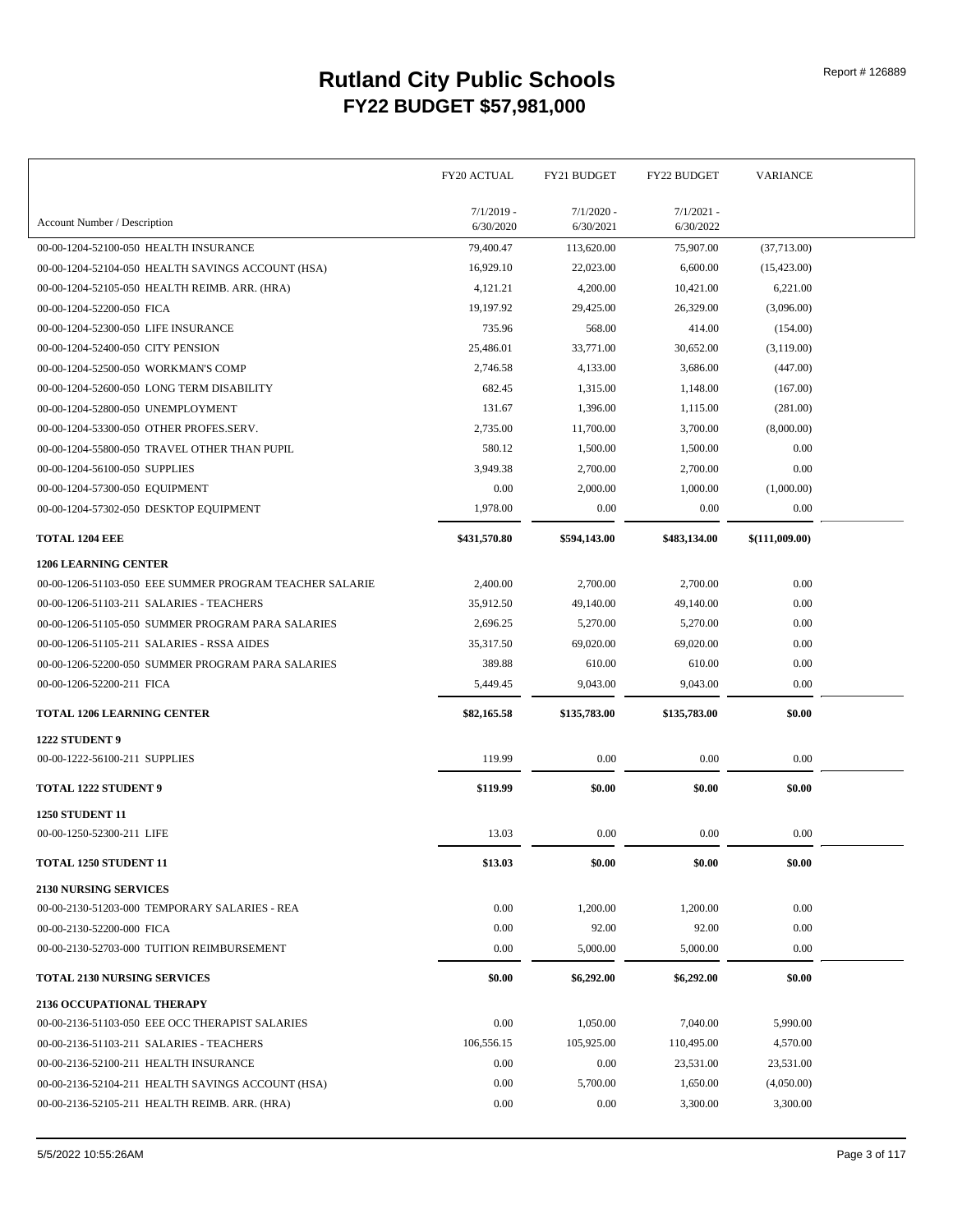| $7/1/2019$ -<br>$7/1/2020$ -<br>$7/1/2021 -$<br>Account Number / Description<br>6/30/2020<br>6/30/2021<br>6/30/2022<br>0.00<br>80.00<br>539.00<br>459.00<br>7,660.77<br>8,103.00<br>8,453.00<br>350.00<br>00-00-2136-52200-211 FICA<br>0.00<br>0.00<br>56.00<br>56.00<br>00-00-2136-52300-211 LIFE INSURANCE<br>00-00-2136-52400-211 CITY PENSION<br>0.00<br>10,275.00<br>10,035.00<br>(240.00)<br>0.00<br>50.00<br>00-00-2136-52500-211 WORKMAN'S COMP<br>1,165.00<br>1,215.00<br>0.00<br>362.00<br>(9.00)<br>371.00<br>00-00-2136-52600-211 LONG TERM DISABILITY<br>249.00<br>1,000.00<br>1,000.00<br>0.00<br>00-00-2136-52707-211 INSERVICE TRAINING<br>0.00<br>188.00<br>250.00<br>62.00<br>00-00-2136-52800-211 UNEMPLOYMENT<br>00-00-2136-55800-211 TRAVEL OTHER THAN PUPIL<br>165.80<br>900.00<br>900.00<br>0.00<br>2,934.48<br>3,000.00<br>3,000.00<br>0.00<br>194.90<br>250.00<br>0.00<br>250.00<br>\$117,761.10<br>\$138,063.00<br>\$172,076.00<br>\$34,013.00<br>3,938.45<br>6,608.00<br>6,757.00<br>149.00<br>1,338.00<br>00-00-2137-51102-211 SALARIES - NON-ALIGNED<br>60,215.55<br>59,471.00<br>60,809.00<br>0.00<br>00-00-2137-52100-211 HEALTH INSURANCE<br>18,539.00<br>20,208.00<br>1,669.00<br>80.56<br>3,960.00<br>540.00<br>00-00-2137-52104-211 HEALTH SAVINGS ACCOUNT (HSA)<br>3,420.00<br>241.73<br>517.00<br>11.00<br>506.00<br>00-00-2137-52200-000 FICA<br>4,070.93<br>4,550.00<br>4,652.00<br>102.00<br>00-00-2137-52200-211 FICA<br>0.00<br>33.00<br>0.00<br>00-00-2137-52300-211 LIFE INSURANCE<br>33.00<br>0.00<br>5,899.00<br>130.00<br>5,769.00<br>00-00-2137-52400-211 CITY PENSION<br>0.00<br>669.00<br>15.00<br>00-00-2137-52500-211 WORKMAN'S COMP<br>654.00<br>0.00<br>208.00<br>213.00<br>5.00<br>00-00-2137-52600-211 LONG TERM DISABILITY<br>0.00<br>113.00<br>113.00<br>0.00<br>\$68,547.22<br>\$99,871.00<br>\$103,830.00<br>\$3,959.00<br>20,763.90<br>50,627.00<br>62,202.00<br>11,575.00<br>219,610.86<br>251,170.00<br>251,013.00<br>(157.00)<br>00-00-2140-51103-211 SALARIES - TEACHERS<br>784.80<br>801.00<br>1,068.00<br>267.00<br>3,139.20<br>3,204.00<br>4,272.00<br>1,068.00<br>0.00<br>25,624.00<br>26,738.00<br>(1,114.00)<br>0.00<br>2,100.00<br>0.00<br>(2,100.00)<br>0.00<br>0.00<br>1,680.00<br>1,680.00<br>1,587.38<br>4,149.00<br>885.00<br>5,034.00<br>16,802.38<br>20,316.00<br>20,304.00<br>(12.00)<br>00-00-2140-52200-211 FICA<br>0.00<br>(7.00)<br>155.00<br>148.00<br>0.00<br>25,871.00<br>25,854.00<br>(17.00)<br>0.00<br>(2.00)<br>2,763.00<br>2,761.00<br>00-00-2140-52500-211 WORKMAN'S COMP<br>0.00<br>879.00<br>879.00<br>0.00<br>0.00<br>6,000.00<br>6,000.00<br>0.00<br>00-00-2140-52707-211 INSERVICE TRAINING<br>0.00<br>525.00<br>500.00<br>(25.00)<br>00-00-2140-52800-211 UNEMPLOYMENT<br>9,000.00<br>2,000.00<br>(7,000.00)<br>38.17 |                                                   | FY20 ACTUAL | FY21 BUDGET | FY22 BUDGET | <b>VARIANCE</b> |  |
|--------------------------------------------------------------------------------------------------------------------------------------------------------------------------------------------------------------------------------------------------------------------------------------------------------------------------------------------------------------------------------------------------------------------------------------------------------------------------------------------------------------------------------------------------------------------------------------------------------------------------------------------------------------------------------------------------------------------------------------------------------------------------------------------------------------------------------------------------------------------------------------------------------------------------------------------------------------------------------------------------------------------------------------------------------------------------------------------------------------------------------------------------------------------------------------------------------------------------------------------------------------------------------------------------------------------------------------------------------------------------------------------------------------------------------------------------------------------------------------------------------------------------------------------------------------------------------------------------------------------------------------------------------------------------------------------------------------------------------------------------------------------------------------------------------------------------------------------------------------------------------------------------------------------------------------------------------------------------------------------------------------------------------------------------------------------------------------------------------------------------------------------------------------------------------------------------------------------------------------------------------------------------------------------------------------------------------------------------------------------------------------------------------------------------------------------------------------------------------------------------------------------------------------------------------------------------------------------------------------------------------------------------------------------------------------------------------------------------------------------------------------------------------------------------------------------------|---------------------------------------------------|-------------|-------------|-------------|-----------------|--|
|                                                                                                                                                                                                                                                                                                                                                                                                                                                                                                                                                                                                                                                                                                                                                                                                                                                                                                                                                                                                                                                                                                                                                                                                                                                                                                                                                                                                                                                                                                                                                                                                                                                                                                                                                                                                                                                                                                                                                                                                                                                                                                                                                                                                                                                                                                                                                                                                                                                                                                                                                                                                                                                                                                                                                                                                                          |                                                   |             |             |             |                 |  |
|                                                                                                                                                                                                                                                                                                                                                                                                                                                                                                                                                                                                                                                                                                                                                                                                                                                                                                                                                                                                                                                                                                                                                                                                                                                                                                                                                                                                                                                                                                                                                                                                                                                                                                                                                                                                                                                                                                                                                                                                                                                                                                                                                                                                                                                                                                                                                                                                                                                                                                                                                                                                                                                                                                                                                                                                                          |                                                   |             |             |             |                 |  |
|                                                                                                                                                                                                                                                                                                                                                                                                                                                                                                                                                                                                                                                                                                                                                                                                                                                                                                                                                                                                                                                                                                                                                                                                                                                                                                                                                                                                                                                                                                                                                                                                                                                                                                                                                                                                                                                                                                                                                                                                                                                                                                                                                                                                                                                                                                                                                                                                                                                                                                                                                                                                                                                                                                                                                                                                                          | 00-00-2136-52200-050 Summer Program O/T FICA      |             |             |             |                 |  |
|                                                                                                                                                                                                                                                                                                                                                                                                                                                                                                                                                                                                                                                                                                                                                                                                                                                                                                                                                                                                                                                                                                                                                                                                                                                                                                                                                                                                                                                                                                                                                                                                                                                                                                                                                                                                                                                                                                                                                                                                                                                                                                                                                                                                                                                                                                                                                                                                                                                                                                                                                                                                                                                                                                                                                                                                                          |                                                   |             |             |             |                 |  |
|                                                                                                                                                                                                                                                                                                                                                                                                                                                                                                                                                                                                                                                                                                                                                                                                                                                                                                                                                                                                                                                                                                                                                                                                                                                                                                                                                                                                                                                                                                                                                                                                                                                                                                                                                                                                                                                                                                                                                                                                                                                                                                                                                                                                                                                                                                                                                                                                                                                                                                                                                                                                                                                                                                                                                                                                                          |                                                   |             |             |             |                 |  |
|                                                                                                                                                                                                                                                                                                                                                                                                                                                                                                                                                                                                                                                                                                                                                                                                                                                                                                                                                                                                                                                                                                                                                                                                                                                                                                                                                                                                                                                                                                                                                                                                                                                                                                                                                                                                                                                                                                                                                                                                                                                                                                                                                                                                                                                                                                                                                                                                                                                                                                                                                                                                                                                                                                                                                                                                                          |                                                   |             |             |             |                 |  |
|                                                                                                                                                                                                                                                                                                                                                                                                                                                                                                                                                                                                                                                                                                                                                                                                                                                                                                                                                                                                                                                                                                                                                                                                                                                                                                                                                                                                                                                                                                                                                                                                                                                                                                                                                                                                                                                                                                                                                                                                                                                                                                                                                                                                                                                                                                                                                                                                                                                                                                                                                                                                                                                                                                                                                                                                                          |                                                   |             |             |             |                 |  |
|                                                                                                                                                                                                                                                                                                                                                                                                                                                                                                                                                                                                                                                                                                                                                                                                                                                                                                                                                                                                                                                                                                                                                                                                                                                                                                                                                                                                                                                                                                                                                                                                                                                                                                                                                                                                                                                                                                                                                                                                                                                                                                                                                                                                                                                                                                                                                                                                                                                                                                                                                                                                                                                                                                                                                                                                                          |                                                   |             |             |             |                 |  |
|                                                                                                                                                                                                                                                                                                                                                                                                                                                                                                                                                                                                                                                                                                                                                                                                                                                                                                                                                                                                                                                                                                                                                                                                                                                                                                                                                                                                                                                                                                                                                                                                                                                                                                                                                                                                                                                                                                                                                                                                                                                                                                                                                                                                                                                                                                                                                                                                                                                                                                                                                                                                                                                                                                                                                                                                                          |                                                   |             |             |             |                 |  |
|                                                                                                                                                                                                                                                                                                                                                                                                                                                                                                                                                                                                                                                                                                                                                                                                                                                                                                                                                                                                                                                                                                                                                                                                                                                                                                                                                                                                                                                                                                                                                                                                                                                                                                                                                                                                                                                                                                                                                                                                                                                                                                                                                                                                                                                                                                                                                                                                                                                                                                                                                                                                                                                                                                                                                                                                                          |                                                   |             |             |             |                 |  |
|                                                                                                                                                                                                                                                                                                                                                                                                                                                                                                                                                                                                                                                                                                                                                                                                                                                                                                                                                                                                                                                                                                                                                                                                                                                                                                                                                                                                                                                                                                                                                                                                                                                                                                                                                                                                                                                                                                                                                                                                                                                                                                                                                                                                                                                                                                                                                                                                                                                                                                                                                                                                                                                                                                                                                                                                                          |                                                   |             |             |             |                 |  |
|                                                                                                                                                                                                                                                                                                                                                                                                                                                                                                                                                                                                                                                                                                                                                                                                                                                                                                                                                                                                                                                                                                                                                                                                                                                                                                                                                                                                                                                                                                                                                                                                                                                                                                                                                                                                                                                                                                                                                                                                                                                                                                                                                                                                                                                                                                                                                                                                                                                                                                                                                                                                                                                                                                                                                                                                                          | 00-00-2136-56100-211 SUPPLIES                     |             |             |             |                 |  |
|                                                                                                                                                                                                                                                                                                                                                                                                                                                                                                                                                                                                                                                                                                                                                                                                                                                                                                                                                                                                                                                                                                                                                                                                                                                                                                                                                                                                                                                                                                                                                                                                                                                                                                                                                                                                                                                                                                                                                                                                                                                                                                                                                                                                                                                                                                                                                                                                                                                                                                                                                                                                                                                                                                                                                                                                                          | 00-00-2136-56400-211 BOOKS & PERIODICALS          |             |             |             |                 |  |
|                                                                                                                                                                                                                                                                                                                                                                                                                                                                                                                                                                                                                                                                                                                                                                                                                                                                                                                                                                                                                                                                                                                                                                                                                                                                                                                                                                                                                                                                                                                                                                                                                                                                                                                                                                                                                                                                                                                                                                                                                                                                                                                                                                                                                                                                                                                                                                                                                                                                                                                                                                                                                                                                                                                                                                                                                          | TOTAL 2136 OCCUPATIONAL THERAPY                   |             |             |             |                 |  |
|                                                                                                                                                                                                                                                                                                                                                                                                                                                                                                                                                                                                                                                                                                                                                                                                                                                                                                                                                                                                                                                                                                                                                                                                                                                                                                                                                                                                                                                                                                                                                                                                                                                                                                                                                                                                                                                                                                                                                                                                                                                                                                                                                                                                                                                                                                                                                                                                                                                                                                                                                                                                                                                                                                                                                                                                                          | <b>2137 PHYSICAL THERAPY</b>                      |             |             |             |                 |  |
|                                                                                                                                                                                                                                                                                                                                                                                                                                                                                                                                                                                                                                                                                                                                                                                                                                                                                                                                                                                                                                                                                                                                                                                                                                                                                                                                                                                                                                                                                                                                                                                                                                                                                                                                                                                                                                                                                                                                                                                                                                                                                                                                                                                                                                                                                                                                                                                                                                                                                                                                                                                                                                                                                                                                                                                                                          | 00-00-2137-51102-000 SALARIES - NON-ALIGNED       |             |             |             |                 |  |
|                                                                                                                                                                                                                                                                                                                                                                                                                                                                                                                                                                                                                                                                                                                                                                                                                                                                                                                                                                                                                                                                                                                                                                                                                                                                                                                                                                                                                                                                                                                                                                                                                                                                                                                                                                                                                                                                                                                                                                                                                                                                                                                                                                                                                                                                                                                                                                                                                                                                                                                                                                                                                                                                                                                                                                                                                          |                                                   |             |             |             |                 |  |
|                                                                                                                                                                                                                                                                                                                                                                                                                                                                                                                                                                                                                                                                                                                                                                                                                                                                                                                                                                                                                                                                                                                                                                                                                                                                                                                                                                                                                                                                                                                                                                                                                                                                                                                                                                                                                                                                                                                                                                                                                                                                                                                                                                                                                                                                                                                                                                                                                                                                                                                                                                                                                                                                                                                                                                                                                          |                                                   |             |             |             |                 |  |
|                                                                                                                                                                                                                                                                                                                                                                                                                                                                                                                                                                                                                                                                                                                                                                                                                                                                                                                                                                                                                                                                                                                                                                                                                                                                                                                                                                                                                                                                                                                                                                                                                                                                                                                                                                                                                                                                                                                                                                                                                                                                                                                                                                                                                                                                                                                                                                                                                                                                                                                                                                                                                                                                                                                                                                                                                          |                                                   |             |             |             |                 |  |
|                                                                                                                                                                                                                                                                                                                                                                                                                                                                                                                                                                                                                                                                                                                                                                                                                                                                                                                                                                                                                                                                                                                                                                                                                                                                                                                                                                                                                                                                                                                                                                                                                                                                                                                                                                                                                                                                                                                                                                                                                                                                                                                                                                                                                                                                                                                                                                                                                                                                                                                                                                                                                                                                                                                                                                                                                          |                                                   |             |             |             |                 |  |
|                                                                                                                                                                                                                                                                                                                                                                                                                                                                                                                                                                                                                                                                                                                                                                                                                                                                                                                                                                                                                                                                                                                                                                                                                                                                                                                                                                                                                                                                                                                                                                                                                                                                                                                                                                                                                                                                                                                                                                                                                                                                                                                                                                                                                                                                                                                                                                                                                                                                                                                                                                                                                                                                                                                                                                                                                          |                                                   |             |             |             |                 |  |
|                                                                                                                                                                                                                                                                                                                                                                                                                                                                                                                                                                                                                                                                                                                                                                                                                                                                                                                                                                                                                                                                                                                                                                                                                                                                                                                                                                                                                                                                                                                                                                                                                                                                                                                                                                                                                                                                                                                                                                                                                                                                                                                                                                                                                                                                                                                                                                                                                                                                                                                                                                                                                                                                                                                                                                                                                          |                                                   |             |             |             |                 |  |
|                                                                                                                                                                                                                                                                                                                                                                                                                                                                                                                                                                                                                                                                                                                                                                                                                                                                                                                                                                                                                                                                                                                                                                                                                                                                                                                                                                                                                                                                                                                                                                                                                                                                                                                                                                                                                                                                                                                                                                                                                                                                                                                                                                                                                                                                                                                                                                                                                                                                                                                                                                                                                                                                                                                                                                                                                          |                                                   |             |             |             |                 |  |
|                                                                                                                                                                                                                                                                                                                                                                                                                                                                                                                                                                                                                                                                                                                                                                                                                                                                                                                                                                                                                                                                                                                                                                                                                                                                                                                                                                                                                                                                                                                                                                                                                                                                                                                                                                                                                                                                                                                                                                                                                                                                                                                                                                                                                                                                                                                                                                                                                                                                                                                                                                                                                                                                                                                                                                                                                          |                                                   |             |             |             |                 |  |
|                                                                                                                                                                                                                                                                                                                                                                                                                                                                                                                                                                                                                                                                                                                                                                                                                                                                                                                                                                                                                                                                                                                                                                                                                                                                                                                                                                                                                                                                                                                                                                                                                                                                                                                                                                                                                                                                                                                                                                                                                                                                                                                                                                                                                                                                                                                                                                                                                                                                                                                                                                                                                                                                                                                                                                                                                          |                                                   |             |             |             |                 |  |
|                                                                                                                                                                                                                                                                                                                                                                                                                                                                                                                                                                                                                                                                                                                                                                                                                                                                                                                                                                                                                                                                                                                                                                                                                                                                                                                                                                                                                                                                                                                                                                                                                                                                                                                                                                                                                                                                                                                                                                                                                                                                                                                                                                                                                                                                                                                                                                                                                                                                                                                                                                                                                                                                                                                                                                                                                          | 00-00-2137-52800-211 UNEMPLOYMENT                 |             |             |             |                 |  |
|                                                                                                                                                                                                                                                                                                                                                                                                                                                                                                                                                                                                                                                                                                                                                                                                                                                                                                                                                                                                                                                                                                                                                                                                                                                                                                                                                                                                                                                                                                                                                                                                                                                                                                                                                                                                                                                                                                                                                                                                                                                                                                                                                                                                                                                                                                                                                                                                                                                                                                                                                                                                                                                                                                                                                                                                                          | TOTAL 2137 PHYSICAL THERAPY                       |             |             |             |                 |  |
|                                                                                                                                                                                                                                                                                                                                                                                                                                                                                                                                                                                                                                                                                                                                                                                                                                                                                                                                                                                                                                                                                                                                                                                                                                                                                                                                                                                                                                                                                                                                                                                                                                                                                                                                                                                                                                                                                                                                                                                                                                                                                                                                                                                                                                                                                                                                                                                                                                                                                                                                                                                                                                                                                                                                                                                                                          | <b>2140 PSYCHOLOGICAL SERVICES</b>                |             |             |             |                 |  |
|                                                                                                                                                                                                                                                                                                                                                                                                                                                                                                                                                                                                                                                                                                                                                                                                                                                                                                                                                                                                                                                                                                                                                                                                                                                                                                                                                                                                                                                                                                                                                                                                                                                                                                                                                                                                                                                                                                                                                                                                                                                                                                                                                                                                                                                                                                                                                                                                                                                                                                                                                                                                                                                                                                                                                                                                                          | 00-00-2140-51103-000 SALARIES - TEACHERS          |             |             |             |                 |  |
|                                                                                                                                                                                                                                                                                                                                                                                                                                                                                                                                                                                                                                                                                                                                                                                                                                                                                                                                                                                                                                                                                                                                                                                                                                                                                                                                                                                                                                                                                                                                                                                                                                                                                                                                                                                                                                                                                                                                                                                                                                                                                                                                                                                                                                                                                                                                                                                                                                                                                                                                                                                                                                                                                                                                                                                                                          |                                                   |             |             |             |                 |  |
|                                                                                                                                                                                                                                                                                                                                                                                                                                                                                                                                                                                                                                                                                                                                                                                                                                                                                                                                                                                                                                                                                                                                                                                                                                                                                                                                                                                                                                                                                                                                                                                                                                                                                                                                                                                                                                                                                                                                                                                                                                                                                                                                                                                                                                                                                                                                                                                                                                                                                                                                                                                                                                                                                                                                                                                                                          | 00-00-2140-51995-000 OPEB CONTRIBUTION            |             |             |             |                 |  |
|                                                                                                                                                                                                                                                                                                                                                                                                                                                                                                                                                                                                                                                                                                                                                                                                                                                                                                                                                                                                                                                                                                                                                                                                                                                                                                                                                                                                                                                                                                                                                                                                                                                                                                                                                                                                                                                                                                                                                                                                                                                                                                                                                                                                                                                                                                                                                                                                                                                                                                                                                                                                                                                                                                                                                                                                                          | 00-00-2140-51995-211 OPEB CONTRIBUTION            |             |             |             |                 |  |
|                                                                                                                                                                                                                                                                                                                                                                                                                                                                                                                                                                                                                                                                                                                                                                                                                                                                                                                                                                                                                                                                                                                                                                                                                                                                                                                                                                                                                                                                                                                                                                                                                                                                                                                                                                                                                                                                                                                                                                                                                                                                                                                                                                                                                                                                                                                                                                                                                                                                                                                                                                                                                                                                                                                                                                                                                          | 00-00-2140-52100-211 HEALTH INSURANCE             |             |             |             |                 |  |
|                                                                                                                                                                                                                                                                                                                                                                                                                                                                                                                                                                                                                                                                                                                                                                                                                                                                                                                                                                                                                                                                                                                                                                                                                                                                                                                                                                                                                                                                                                                                                                                                                                                                                                                                                                                                                                                                                                                                                                                                                                                                                                                                                                                                                                                                                                                                                                                                                                                                                                                                                                                                                                                                                                                                                                                                                          | 00-00-2140-52104-211 HEALTH SAVINGS ACCOUNT (HSA) |             |             |             |                 |  |
|                                                                                                                                                                                                                                                                                                                                                                                                                                                                                                                                                                                                                                                                                                                                                                                                                                                                                                                                                                                                                                                                                                                                                                                                                                                                                                                                                                                                                                                                                                                                                                                                                                                                                                                                                                                                                                                                                                                                                                                                                                                                                                                                                                                                                                                                                                                                                                                                                                                                                                                                                                                                                                                                                                                                                                                                                          | 00-00-2140-52105-211 HEALTH REIMB. ARR. (HRA)     |             |             |             |                 |  |
|                                                                                                                                                                                                                                                                                                                                                                                                                                                                                                                                                                                                                                                                                                                                                                                                                                                                                                                                                                                                                                                                                                                                                                                                                                                                                                                                                                                                                                                                                                                                                                                                                                                                                                                                                                                                                                                                                                                                                                                                                                                                                                                                                                                                                                                                                                                                                                                                                                                                                                                                                                                                                                                                                                                                                                                                                          | 00-00-2140-52200-000 FICA                         |             |             |             |                 |  |
|                                                                                                                                                                                                                                                                                                                                                                                                                                                                                                                                                                                                                                                                                                                                                                                                                                                                                                                                                                                                                                                                                                                                                                                                                                                                                                                                                                                                                                                                                                                                                                                                                                                                                                                                                                                                                                                                                                                                                                                                                                                                                                                                                                                                                                                                                                                                                                                                                                                                                                                                                                                                                                                                                                                                                                                                                          |                                                   |             |             |             |                 |  |
|                                                                                                                                                                                                                                                                                                                                                                                                                                                                                                                                                                                                                                                                                                                                                                                                                                                                                                                                                                                                                                                                                                                                                                                                                                                                                                                                                                                                                                                                                                                                                                                                                                                                                                                                                                                                                                                                                                                                                                                                                                                                                                                                                                                                                                                                                                                                                                                                                                                                                                                                                                                                                                                                                                                                                                                                                          | 00-00-2140-52300-211 LIFE INSURANCE               |             |             |             |                 |  |
|                                                                                                                                                                                                                                                                                                                                                                                                                                                                                                                                                                                                                                                                                                                                                                                                                                                                                                                                                                                                                                                                                                                                                                                                                                                                                                                                                                                                                                                                                                                                                                                                                                                                                                                                                                                                                                                                                                                                                                                                                                                                                                                                                                                                                                                                                                                                                                                                                                                                                                                                                                                                                                                                                                                                                                                                                          | 00-00-2140-52400-211 CITY PENSION                 |             |             |             |                 |  |
|                                                                                                                                                                                                                                                                                                                                                                                                                                                                                                                                                                                                                                                                                                                                                                                                                                                                                                                                                                                                                                                                                                                                                                                                                                                                                                                                                                                                                                                                                                                                                                                                                                                                                                                                                                                                                                                                                                                                                                                                                                                                                                                                                                                                                                                                                                                                                                                                                                                                                                                                                                                                                                                                                                                                                                                                                          |                                                   |             |             |             |                 |  |
|                                                                                                                                                                                                                                                                                                                                                                                                                                                                                                                                                                                                                                                                                                                                                                                                                                                                                                                                                                                                                                                                                                                                                                                                                                                                                                                                                                                                                                                                                                                                                                                                                                                                                                                                                                                                                                                                                                                                                                                                                                                                                                                                                                                                                                                                                                                                                                                                                                                                                                                                                                                                                                                                                                                                                                                                                          | 00-00-2140-52600-211 LONG TERM DISABILITY         |             |             |             |                 |  |
|                                                                                                                                                                                                                                                                                                                                                                                                                                                                                                                                                                                                                                                                                                                                                                                                                                                                                                                                                                                                                                                                                                                                                                                                                                                                                                                                                                                                                                                                                                                                                                                                                                                                                                                                                                                                                                                                                                                                                                                                                                                                                                                                                                                                                                                                                                                                                                                                                                                                                                                                                                                                                                                                                                                                                                                                                          |                                                   |             |             |             |                 |  |
|                                                                                                                                                                                                                                                                                                                                                                                                                                                                                                                                                                                                                                                                                                                                                                                                                                                                                                                                                                                                                                                                                                                                                                                                                                                                                                                                                                                                                                                                                                                                                                                                                                                                                                                                                                                                                                                                                                                                                                                                                                                                                                                                                                                                                                                                                                                                                                                                                                                                                                                                                                                                                                                                                                                                                                                                                          |                                                   |             |             |             |                 |  |
|                                                                                                                                                                                                                                                                                                                                                                                                                                                                                                                                                                                                                                                                                                                                                                                                                                                                                                                                                                                                                                                                                                                                                                                                                                                                                                                                                                                                                                                                                                                                                                                                                                                                                                                                                                                                                                                                                                                                                                                                                                                                                                                                                                                                                                                                                                                                                                                                                                                                                                                                                                                                                                                                                                                                                                                                                          | 00-00-2140-55800-211 TRAVEL OTHER THAN PUPIL      |             |             |             |                 |  |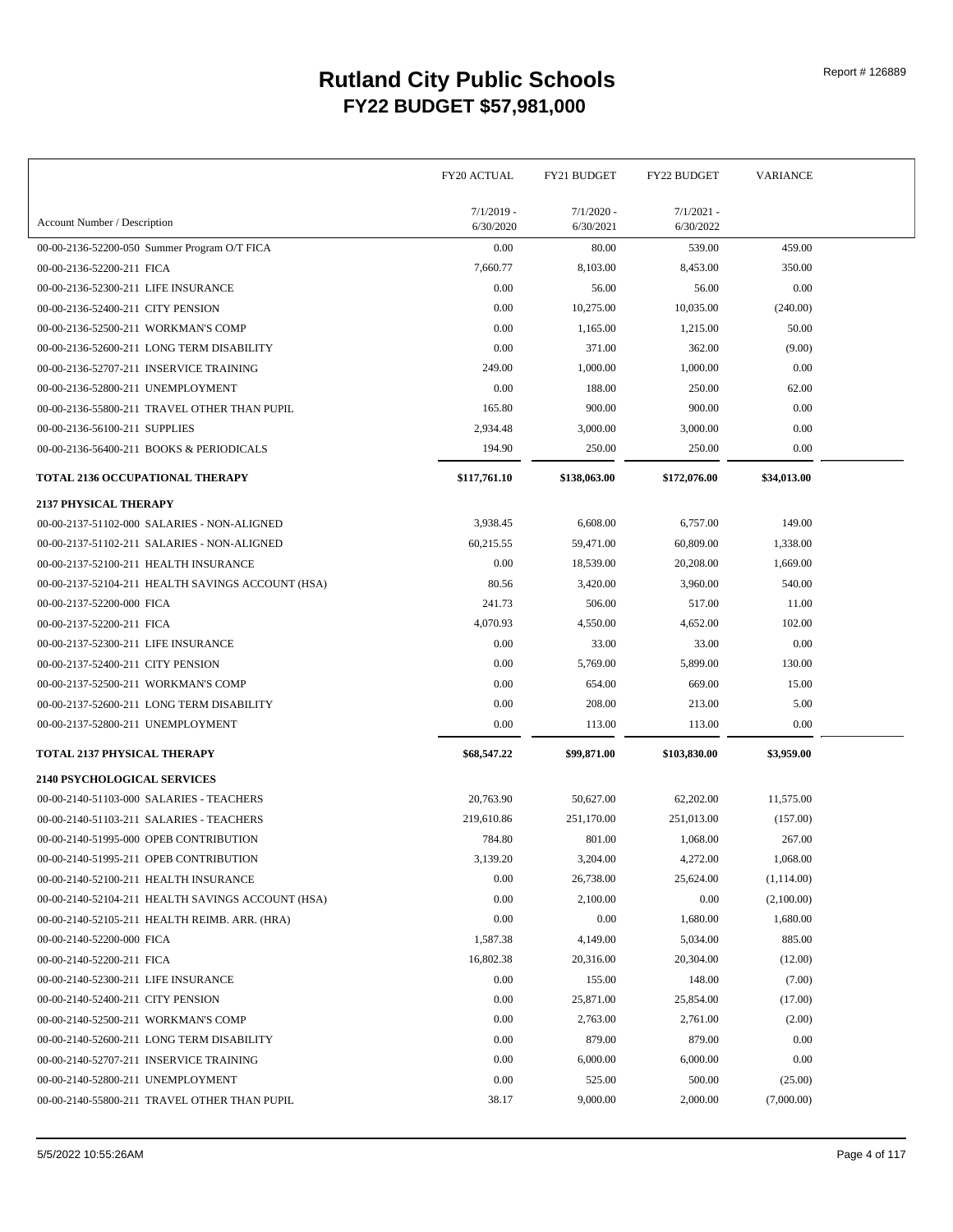|                                                   | <b>FY20 ACTUAL</b> | <b>FY21 BUDGET</b> | <b>FY22 BUDGET</b> | <b>VARIANCE</b> |  |
|---------------------------------------------------|--------------------|--------------------|--------------------|-----------------|--|
|                                                   | $7/1/2019$ -       | $7/1/2020$ -       | $7/1/2021 -$       |                 |  |
| Account Number / Description                      | 6/30/2020          | 6/30/2021          | 6/30/2022          |                 |  |
| 00-00-2140-56100-211 SUPPLIES                     | 7,272.24           | 7,800.00           | 7,800.00           | 0.00            |  |
| TOTAL 2140 PSYCHOLOGICAL SERVICES                 | \$269,998.93       | \$412,098.00       | \$417,139.00       | \$5,041.00      |  |
| <b>2150 SPEECH</b>                                |                    |                    |                    |                 |  |
| 00-00-2150-51103-000 SALARIES - TEACHERS          | 10,996.49          | $0.00\,$           | 0.00               | 0.00            |  |
| 00-00-2150-51103-050 SALARIES - TEACHERS          | 1,590.00           | 1,620.00           | 1,620.00           | 0.00            |  |
| 00-00-2150-51103-211 SALARIES - TEACHERS          | 265,274.51         | 283,124.00         | 288,728.00         | 5,604.00        |  |
| 00-00-2150-52100-000 HEALTH INSURANCE             | 2,383.07           | 0.00               | 0.00               | 0.00            |  |
| 00-00-2150-52100-211 HEALTH INSURANCE             | 0.00               | 57,605.00          | 55,930.00          | (1,675.00)      |  |
| 00-00-2150-52104-000 HEALTH SAVINGS ACCOUNT (HSA) | 464.46             | 0.00               | 0.00               | 0.00            |  |
| 00-00-2150-52104-211 HEALTH SAVINGS ACCOUNT (HSA) | 0.00               | 10,100.00          | 0.00               | (10, 100.00)    |  |
| 00-00-2150-52105-211 HEALTH REIMB. ARR. (HRA)     | 0.00               | 4,200.00           | 12,600.00          | 8,400.00        |  |
| 00-00-2150-52200-000 FICA                         | 841.23             | 0.00               | 0.00               | 0.00            |  |
| 00-00-2150-52200-050 FICA                         | 121.65             | 124.00             | 124.00             | 0.00            |  |
| 00-00-2150-52200-211 FICA                         | 19,292.97          | 21,659.00          | 22,088.00          | 429.00          |  |
| 00-00-2150-52300-000 LIFE INSURANCE               | 13.03              | 0.00               | 0.00               | 0.00            |  |
| 00-00-2150-52300-211 LIFE INSURANCE               | 0.00               | 148.00             | 148.00             | 0.00            |  |
| 00-00-2150-52400-211 CITY PENSION                 | 0.00               | 29,162.00          | 29,739.00          | 577.00          |  |
| 00-00-2150-52500-000 WORKMAN'S COMP               | 117.66             | 0.00               | 0.00               | 0.00            |  |
| 00-00-2150-52500-211 WORKMAN'S COMP               | 0.00               | 3,114.00           | 3,176.00           | 62.00           |  |
| 00-00-2150-52600-000 LONG TERM DISABILITY         | 30.79              | 0.00               | 0.00               | 0.00            |  |
| 00-00-2150-52600-211 LONG TERM DISABILITY         | 0.00               | 991.00             | 1,011.00           | 20.00           |  |
| 00-00-2150-52800-000 UNEMPLOYMENT                 | 2.33               | 0.00               | 0.00               | 0.00            |  |
| 00-00-2150-52800-211 UNEMPLOYMENT                 | 0.00               | 500.00             | 500.00             | 0.00            |  |
| 00-00-2150-55800-050 TRAVEL                       | 63.05              | 1,000.00           | 1,000.00           | 0.00            |  |
| 00-00-2150-56100-050 SUPPLIES                     | 228.71             | 1,000.00           | 1,000.00           | 0.00            |  |
| 00-00-2150-57300-050 EQUIPMENT                    | 0.00               | 1,000.00           | 0.00               | (1,000.00)      |  |
| <b>TOTAL 2150 SPEECH</b>                          | \$301,419.95       | \$415,347.00       | \$417,664.00       | \$2,317.00      |  |
| <b>2190 OTHER SUPPORT SERVICE-STUDENT</b>         |                    |                    |                    |                 |  |
| 00-00-2190-51103-050 SUMMER PROGRAM P/T SALARIES  | 0.00               | 560.00             | 0.00               | (560.00)        |  |
| 00-00-2190-51103-211 SALARIES - TEACHERS          | 1,785.00           | 3,151.00           | 0.00               | (3,151.00)      |  |
| 00-00-2190-52200-050 SUMMER PROGRAM P/T FICA      | 0.00               | 43.00              | 0.00               | (43.00)         |  |
| 00-00-2190-52200-211 FICA                         | 136.56             | 241.00             | 0.00               | (241.00)        |  |
| 00-00-2190-52707-211 INSERVICE TRAINING           | 0.00               | 500.00             | 0.00               | (500.00)        |  |
| 00-00-2190-55800-211 TRAVEL OTHER THAN PUPIL      | 195.81             | 450.00             | 450.00             | 0.00            |  |
| 00-00-2190-56100-211 SUPPLIES                     | 642.13             | 2,000.00           | 2,000.00           | 0.00            |  |
| 00-00-2190-56400-211 BOOKS & PERIODICALS          | 0.00               | 125.00             | $0.00\,$           | (125.00)        |  |
| <b>TOTAL 2190 OTHER SUPPORT SERVICE-STUDENT</b>   | \$2,759.50         | \$7,070.00         | \$2,450.00         | \$(4,620.00)    |  |
| <b>2210 IMPROVEMENT OF INST</b>                   |                    |                    |                    |                 |  |
| 00-00-2210-52705-000 INSERVICE-RSSA               | 9,897.95           | 10,000.00          | 10,000.00          | 0.00            |  |
| <b>TOTAL 2210 IMPROVEMENT OF INST</b>             | \$9,897.95         | \$10,000.00        | \$10,000.00        | \$0.00          |  |
| <b>2310 BOARD OF EDUCATION</b>                    |                    |                    |                    |                 |  |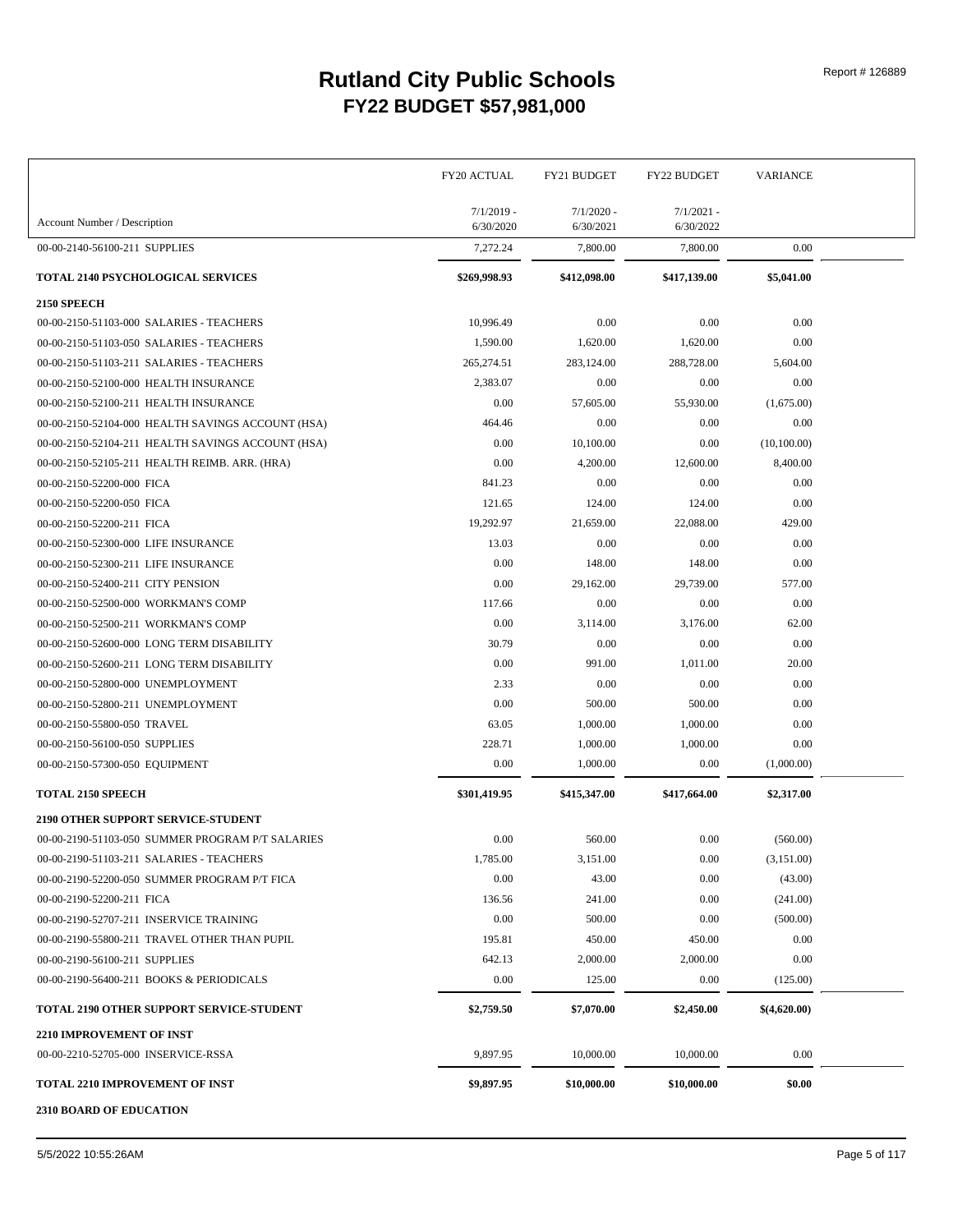|                                                   | <b>FY20 ACTUAL</b>        | FY21 BUDGET               | FY22 BUDGET               | <b>VARIANCE</b> |  |
|---------------------------------------------------|---------------------------|---------------------------|---------------------------|-----------------|--|
|                                                   |                           |                           |                           |                 |  |
| Account Number / Description                      | $7/1/2019$ -<br>6/30/2020 | $7/1/2020$ -<br>6/30/2021 | $7/1/2021 -$<br>6/30/2022 |                 |  |
| 00-00-2310-52200-000 FICA                         | 316.95                    | 0.00                      | 0.00                      | 0.00            |  |
| 00-00-2310-53310-000 BOARD OF ED. ASSESSMENT      | (3,893.00)                | (2,988.00)                | (2,988.00)                | 0.00            |  |
| 00-00-2310-53400-000 TECHNICAL SERVICES           | 0.00                      | 1,000.00                  | 0.00                      | (1,000.00)      |  |
| 00-00-2310-55800-000 TRAVEL OTHER THAN PUPIL      | 496.56                    | 1,000.00                  | 1,000.00                  | 0.00            |  |
| 00-00-2310-56100-000 SUPPLIES                     | 17,202.47                 | 15,000.00                 | 15,000.00                 | 0.00            |  |
| 00-00-2310-56102-000 SUPPLIES Previous Yr         | 790.00                    | 0.00                      | 0.00                      | 0.00            |  |
| 00-00-2310-57300-000 EQUIPMENT                    | 0.00                      | 2,000.00                  | 0.00                      | (2,000.00)      |  |
| 00-00-2310-58100-000 DUES & FEES                  | 13,029.00                 | 10,000.00                 | 10,000.00                 | 0.00            |  |
| 00-00-2310-58400-000 CONTINGENCY                  | 0.00                      | 250,000.00                | 50,000.00                 | (200,000.00)    |  |
| <b>TOTAL 2310 BOARD OF EDUCATION</b>              | \$27,941.98               | \$276,012.00              | \$73,012.00               | \$(203,000.00)  |  |
| <b>2320 EXECUTIVE ADMINISTRATION</b>              |                           |                           |                           |                 |  |
| 00-00-2320-51101-000 SALARIES - ADMINISTRATIVE    | 406,977.22                | 273,592.00                | 285,554.00                | 11,962.00       |  |
| 00-00-2320-51102-000 SALARIES - NON-ALIGNED       | 297,102.40                | 290,884.00                | 186,171.00                | (104,713.00)    |  |
| 00-00-2320-51302-000 OVERTIME SALARIES            | 0.00                      | 1,000.00                  | 0.00                      | (1,000.00)      |  |
| 00-00-2320-51995-000 OPEB CONTRIBUTION            | 1,308.00                  | 0.00                      | 0.00                      | 0.00            |  |
| 00-00-2320-52200-000 FICA                         | 50,732.09                 | 43,482.00                 | 36,458.00                 | (7,024.00)      |  |
| 00-00-2320-53300-000 OTHER PROFES.SERV.           | 654.92                    | 0.00                      | 0.00                      | 0.00            |  |
| 00-00-2320-53312-000 SUPERINTENDENT ASSESSMENT    | (57, 222.00)              | (60, 395.00)              | (60, 395.00)              | 0.00            |  |
| 00-00-2320-55310-000 TELEPHONE                    | 1,095.67                  | 1,500.00                  | 1,500.00                  | 0.00            |  |
| 00-00-2320-55800-000 TRAVEL OTHER THAN PUPIL      | 4,818.43                  | 10,000.00                 | 10,000.00                 | 0.00            |  |
| 00-00-2320-56100-000 SUPPLIES                     | 8,341.10                  | 8,000.00                  | 8,000.00                  | 0.00            |  |
| 00-00-2320-56400-000 BOOKS & PERIODICALS          | 0.00                      | 700.00                    | 700.00                    | 0.00            |  |
| 00-00-2320-57300-000 EQUIPMENT                    | 0.00                      | 2,000.00                  | 2,000.00                  | 0.00            |  |
| 00-00-2320-57302-000 DESKTOP EQUIPMENT            | 2,689.03                  | 2,000.00                  | 2,000.00                  | 0.00            |  |
| 00-00-2320-58100-000 DUES & FEES                  | 8,096.89                  | 8,000.00                  | 8,000.00                  | 0.00            |  |
| <b>TOTAL 2320 EXECUTIVE ADMINISTRATION</b>        | \$724,593.75              | \$580,763.00              | \$479,988.00              | \$(100,775.00)  |  |
| <b>2400 SCHOOL ADMINISTRATION</b>                 |                           |                           |                           |                 |  |
| 00-00-2400-51101-211 SALARIES - ADMINISTRATIVE    | 132.99                    | 21,469.00                 | 32,328.00                 | 10,859.00       |  |
| 00-00-2400-51102-211 SALARIES - NON-ALIGNED       | 60,142.00                 | 61,946.00                 | 63,341.00                 | 1,395.00        |  |
| 00-00-2400-51104-050 SALARIES - SECRETARIES       | 7,728.38                  | 11,220.00                 | 11,501.00                 | 281.00          |  |
| 00-00-2400-52100-211 HEALTH                       | 0.00                      | 16,813.00                 | 19,633.00                 | 2,820.00        |  |
| 00-00-2400-52104-211 HEALTH SAVINGS ACCOUNT (HSA) | 0.00                      | 4,912.00                  | $0.00\,$                  | (4,912.00)      |  |
| 00-00-2400-52105-211 HEALTH REIMB. ARR. (HRA)     | 0.00                      | 0.00                      | 5,474.00                  | 5,474.00        |  |
| 00-00-2400-52200-050 FICA                         | 591.44                    | 858.00                    | 880.00                    | 22.00           |  |
| 00-00-2400-52200-211 FICA                         | 4,298.52                  | 6,379.00                  | 7,319.00                  | 940.00          |  |
| 00-00-2400-52300-211 LIFE INSURANCE               | 0.00                      | 96.00                     | 46.00                     | (50.00)         |  |
| 00-00-2400-52400-211 CITY PENSION                 | 0.00                      | 8,092.00                  | 9,280.00                  | 1,188.00        |  |
| 00-00-2400-52500-211 WORKMAN'S COMP               | 0.00                      | 918.00                    | 1,053.00                  | 135.00          |  |
| 00-00-2400-52600-211 LONG TERM DISABILITY         | 0.00                      | 238.00                    | 335.00                    | 97.00           |  |
| 00-00-2400-52703-000 TUITION REIMBURSEMENT        | 4,828.20                  | 12,000.00                 | 12,000.00                 | 0.00            |  |
| 00-00-2400-52800-211 UNEMPLOYMENT                 | 0.00                      | 131.00                    | 157.00                    | 26.00           |  |
| 00-00-2400-54300-050 MAINTENANCE                  | 0.00                      | 1,000.00                  | 0.00                      | (1,000.00)      |  |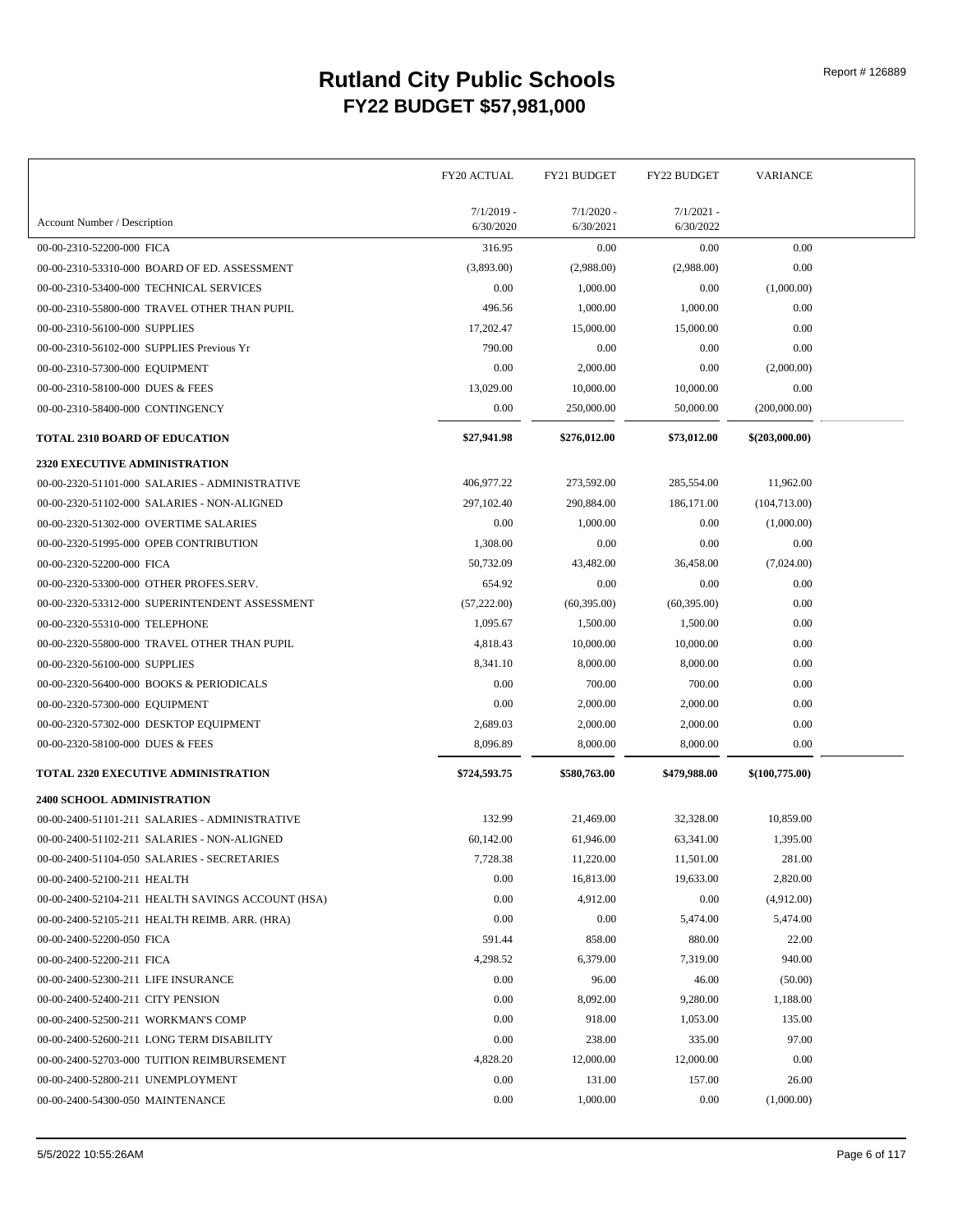|                                                | <b>FY20 ACTUAL</b>        | <b>FY21 BUDGET</b>        | <b>FY22 BUDGET</b>        | <b>VARIANCE</b> |  |
|------------------------------------------------|---------------------------|---------------------------|---------------------------|-----------------|--|
|                                                |                           |                           |                           |                 |  |
| Account Number / Description                   | $7/1/2019$ -<br>6/30/2020 | $7/1/2020$ -<br>6/30/2021 | $7/1/2021 -$<br>6/30/2022 |                 |  |
| 00-00-2400-55800-050 TRAVEL                    | 485.70                    | 1,000.00                  | 1,000.00                  | 0.00            |  |
| 00-00-2400-56100-050 SUPPLIES                  | 0.00                      | 1,000.00                  | 0.00                      | (1,000.00)      |  |
| 00-00-2400-57300-050 EQUIPMENT                 | 0.00                      | 1,000.00                  | 0.00                      | (1,000.00)      |  |
| 00-00-2400-57302-211 DESKTOP EQUIPMENT         | 0.00                      | 2,000.00                  | 0.00                      | (2,000.00)      |  |
|                                                |                           |                           |                           |                 |  |
| TOTAL 2400 SCHOOL ADMINISTRATION               | \$78,207.23               | \$151,072.00              | \$164,347.00              | \$13,275.00     |  |
| <b>2520 FISCAL SERVICES</b>                    |                           |                           |                           |                 |  |
| 00-00-2520-51101-000 SALARIES - ADMINISTRATIVE | 139, 154. 68              | 128,750.00                | 131,969.00                | 3,219.00        |  |
| 00-00-2520-51102-000 SALARIES - NON-ALIGNED    | 346,952.60                | 365,886.00                | 427,606.00                | 61,720.00       |  |
| 00-00-2520-51302-000 OVERTIME SALARIES         | 14,673.75                 | 15,000.00                 | 15,000.00                 | 0.00            |  |
| 00-00-2520-52200-000 FICA                      | 36,843.36                 | 38,987.00                 | 44,300.00                 | 5,313.00        |  |
| 00-00-2520-53300-000 OTHER PROFES.SERV.        | 21,019.97                 | 62,000.00                 | 62,000.00                 | 0.00            |  |
| 00-00-2520-53302-000 LEGAL SERVICES            | 60,422.70                 | 50,000.00                 | 50,000.00                 | 0.00            |  |
| 00-00-2520-53303-000 NEGOTIATION SERVICES      | 7,103.00                  | 10,000.00                 | 10,000.00                 | 0.00            |  |
| 00-00-2520-53314-000 FISCAL ASSESSMENT         | (97, 638.00)              | (102, 861.00)             | (102, 861.00)             | 0.00            |  |
| 00-00-2520-53319-000 AUDIT                     | 54,303.65                 | 60,000.00                 | 60,000.00                 | 0.00            |  |
| 00-00-2520-54300-000 MAINTENANCE               | 0.00                      | 1,500.00                  | 0.00                      | (1,500.00)      |  |
| 00-00-2520-55311-000 TELEPHONE TECHNOLOGY      | 8,081.29                  | 7,000.00                  | 7,000.00                  | 0.00            |  |
| 00-00-2520-55320-000 POSTAGE                   | 40,888.87                 | 40,000.00                 | 40,000.00                 | 0.00            |  |
| 00-00-2520-55400-000 ADVERTISING               | 27,130.46                 | 30,000.00                 | 30,000.00                 | 0.00            |  |
| 00-00-2520-55500-000 PRINTING                  | 16,295.65                 | 26,000.00                 | 26,000.00                 | 0.00            |  |
| 00-00-2520-55700-000 FOOD SERVICE              | 11,695.99                 | 4,000.00                  | 4,000.00                  | 0.00            |  |
| 00-00-2520-55800-000 TRAVEL OTHER THAN PUPIL   | 1,069.41                  | 6,000.00                  | 3,000.00                  | (3,000.00)      |  |
| 00-00-2520-56100-000 SUPPLIES                  | 18,565.39                 | 27,500.00                 | 27,500.00                 | 0.00            |  |
| 00-00-2520-57300-000 EQUIPMENT                 | 2,632.26                  | 30,000.00                 | 5,000.00                  | (25,000.00)     |  |
| 00-00-2520-57302-000 DESKTOP EQUIPMENT         | 7,003.04                  | 5,000.00                  | 5,000.00                  | 0.00            |  |
| 00-00-2520-58100-000 DUES & FEES               | 3,364.74                  | 3,500.00                  | 3,500.00                  | 0.00            |  |
| <b>TOTAL 2520 FISCAL SERVICES</b>              | \$719,562.81              | \$808,262.00              | \$849,014.00              | \$40,752.00     |  |
| <b>2522 PAYROLL/TECHNOLOGY SERV.</b>           |                           |                           |                           |                 |  |
| 00-00-2522-51102-000 SALARIES - NON-ALIGNED    | 356,820.00                | 367,526.00                | 375,797.00                | 8,271.00        |  |
| 00-00-2522-51210-000 STIPENDS                  | 6,000.00                  | 0.00                      | 0.00                      | 0.00            |  |
| 00-00-2522-51302-000 OVERTIME SALARIES         | 10,000.00                 | 5,000.00                  | 5,000.00                  | 0.00            |  |
| 00-00-2522-52200-000 FICA                      | 27,137.38                 | 28,460.00                 | 29,476.00                 | 1,016.00        |  |
| 00-00-2522-53301-000 WEB SERVICE               | 5,379.95                  | 6,000.00                  | 6,000.00                  | 0.00            |  |
| 00-00-2522-53316-000 DATA PROCESS. ASSESSMENT  | (78,338.00)               | (88,024.00)               | (88,024.00)               | 0.00            |  |
| 00-00-2522-53401-000 HARDWARE SUPPORT          | 299.00                    | 2,500.00                  | 700.00                    | (1,800.00)      |  |
| 00-00-2522-53402-000 SOFTWARE SUPPORT/PURCHASE | 132,337.89                | 135,000.00                | 135,000.00                | 0.00            |  |
| 00-00-2522-53403-000 NETWORK SUPPORT           | (4,825.33)                | 115,000.00                | 55,000.00                 | (60,000.00)     |  |
| 00-00-2522-54300-000 MAINTENANCE               | 1,220.00                  | 5,000.00                  | 2,500.00                  | (2,500.00)      |  |
| 00-00-2522-55310-000 TELEPHONE                 | 640.00                    | 2,400.00                  | 600.00                    | (1,800.00)      |  |
| 00-00-2522-55311-000 TELEPHONE TECHNOLOGY      | 0.00                      | 7,500.00                  | 0.00                      | (7,500.00)      |  |
| 00-00-2522-55800-000 TRAVEL OTHER THAN PUPIL   | 2,771.37                  | 15,000.00                 | 7,000.00                  | (8,000.00)      |  |
| 00-00-2522-56100-000 SUPPLIES                  | 12,160.84                 | 12,000.00                 | 12,000.00                 | 0.00            |  |
|                                                |                           |                           |                           |                 |  |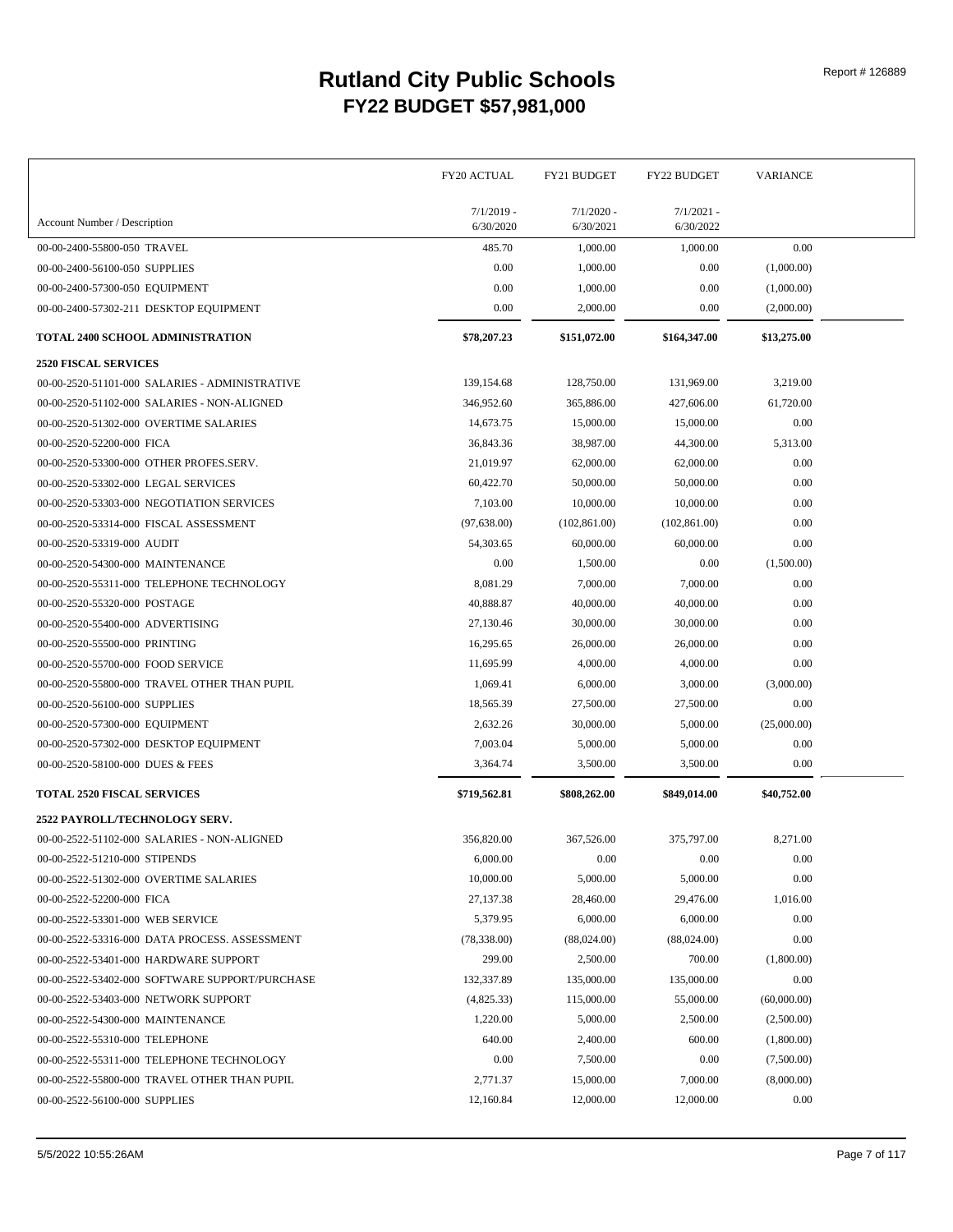|                                                   | FY20 ACTUAL  | FY21 BUDGET   | <b>FY22 BUDGET</b> | <b>VARIANCE</b> |  |
|---------------------------------------------------|--------------|---------------|--------------------|-----------------|--|
|                                                   | $7/1/2019$ - | $7/1/2020$ -  | $7/1/2021 -$       |                 |  |
| Account Number / Description                      | 6/30/2020    | 6/30/2021     | 6/30/2022          |                 |  |
| 00-00-2522-57222-000 LEASE HOLD IMPROVEMENTS      | 17,177.89    | 0.00          | 0.00               | 0.00            |  |
| 00-00-2522-57223-000 LEASEHOLD IMPROVEMENTS PY    | 22,460.94    | 0.00          | 0.00               | 0.00            |  |
| 00-00-2522-57300-000 EQUIPMENT                    | 2,182.50     | 5,000.00      | 3,000.00           | (2,000.00)      |  |
| 00-00-2522-57301-000 EQUIPMENT CAPITAL            | 69,884.00    | 0.00          | 0.00               | 0.00            |  |
| 00-00-2522-57302-000 DESKTOP EQUIPMENT            | 5,579.98     | 10,400.00     | 10,400.00          | 0.00            |  |
| 00-00-2522-57303-000 NETWORK INFRASTRUCTURE       | 73,821.06    | 116,000.00    | 116,000.00         | 0.00            |  |
| 00-00-2522-57307-000 NETWORK INFRASTRUCTURE PY    | 14,867.00    | 0.00          | 0.00               | 0.00            |  |
| 00-00-2522-57309-000 EQUIPMENT PY                 | 12,391.32    | 0.00          | 0.00               | 0.00            |  |
| 00-00-2522-58100-000 DUES & FEES                  | 429.00       | 100.00        | 100.00             | 0.00            |  |
| TOTAL 2522 PAYROLL/TECHNOLOGY SERV.               | \$690,396.79 | \$744,862.00  | \$670,549.00       | \$(74,313.00)   |  |
| 2641 SUPERVISION / PLANT O&M                      |              |               |                    |                 |  |
| 00-00-2641-51101-000 SALARIES - ADMINISTRATIVE    | 102,215.00   | 105,281.00    | 107,651.00         | 2,370.00        |  |
| 00-00-2641-51102-000 SALARIES - NON-ALIGNED       | 55,598.00    | 57,266.00     | 58,555.00          | 1,289.00        |  |
| 00-00-2641-51106-000 SALARIES - MAINTENANCE       | 133,022.00   | 137,012.00    | 140,098.00         | 3.086.00        |  |
| 00-00-2641-51207-000 CROSSING GUARDS              | 0.00         | 2,000.00      | 0.00               | (2,000.00)      |  |
| 00-00-2641-51307-000 OVERTIME SALARIES            | 15,701.42    | 22,000.00     | 22,000.00          | 0.00            |  |
| 00-00-2641-52200-000 FICA                         | 23,385.06    | 24,752.00     | 25,114.00          | 362.00          |  |
| 00-00-2641-54300-000 MAINTENANCE                  | 0.00         | 1,700.00      | 700.00             | (1,000.00)      |  |
| 00-00-2641-54400-000 RENTAL                       | 14,400.00    | 15,400.00     | 15,400.00          | 0.00            |  |
| 00-00-2641-56100-000 SUPPLIES                     | 855.20       | 600.00        | 600.00             | 0.00            |  |
| 00-00-2641-56400-000 BOOKS & PERIODICALS          | 500.00       | 125.00        | 125.00             | 0.00            |  |
| 00-00-2641-58100-000 DUES & FEES                  | 1,550.20     | 500.00        | 500.00             | 0.00            |  |
| TOTAL 2641 SUPERVISION / PLANT O&M                | \$347,226.88 | \$366,636.00  | \$370,743.00       | \$4,107.00      |  |
| <b>2642 PLANT OPERATIONS</b>                      |              |               |                    |                 |  |
| 00-00-2642-51107-000 SALARIES - CUST/BUS DR.      | 47,579.20    | 48,817.00     | 49,919.00          | 1,102.00        |  |
| 00-00-2642-51307-000 OVERTIME SALARIES            | 2,610.28     | 3,200.00      | 3,200.00           | 0.00            |  |
| 00-00-2642-51308-000 LONGEVITY                    | 13,300.00    | 17,000.00     | 17,000.00          | 0.00            |  |
| 00-00-2642-52100-000 HEALTH INSURANCE             | 130,239.06   | 143,030.00    | 215,146.00         | 72,116.00       |  |
| 00-00-2642-52104-000 HEALTH SAVINGS ACCOUNT (HSA) | 36,827.63    | 30,780.00     | 22,000.00          | (8,780.00)      |  |
| 00-00-2642-52105-000 HEALTH REIMB. ARR. (HRA)     | $0.00\,$     | 1,050.00      | 25,740.00          | 24,690.00       |  |
| 00-00-2642-52200-000 FICA                         | 4,895.50     | 5,280.00      | 5,364.00           | 84.00           |  |
| 00-00-2642-52400-000 CITY PENSION                 | 4,209.70     | 53,959.00     | 84,530.00          | 30,571.00       |  |
| 00-00-2642-53318-000 PLANT & OPER. ASSESSMENT     | (243,784.00) | (292, 185.00) | (292, 185.00)      | 0.00            |  |
| 00-00-2642-53400-000 TECHNICAL SERVICES           | 158,230.08   | 93,500.00     | 93,500.00          | 0.00            |  |
| 00-00-2642-54200-000 CLEANING SERVICES            | 102,256.07   | 105,000.00    | 105,000.00         | 0.00            |  |
| 00-00-2642-54201-000 CLEANING SERVICES-PY         | 625.00       | 0.00          | 0.00               | 0.00            |  |
| 00-00-2642-54300-000 MAINTENANCE                  | 55,348.65    | 73,500.00     | 73,500.00          | 0.00            |  |
| 00-00-2642-54301-000 REPAIRS PREVIOUS YEAR        | 4,509.59     | 0.00          | 0.00               | 0.00            |  |
| 00-00-2642-54400-000 RENTAL                       | 42,790.67    | 45,000.00     | 45,000.00          | 0.00            |  |
| 00-00-2642-55310-000 TELEPHONE                    | 760.00       | 600.00        | 600.00             | 0.00            |  |
| 00-00-2642-55800-000 TRAVEL OTHER THAN PUPIL      | 216.88       | 0.00          | 0.00               | 0.00            |  |
| 00-00-2642-56100-000 SUPPLIES                     | 150,422.98   | 165,000.00    | 165,000.00         | 0.00            |  |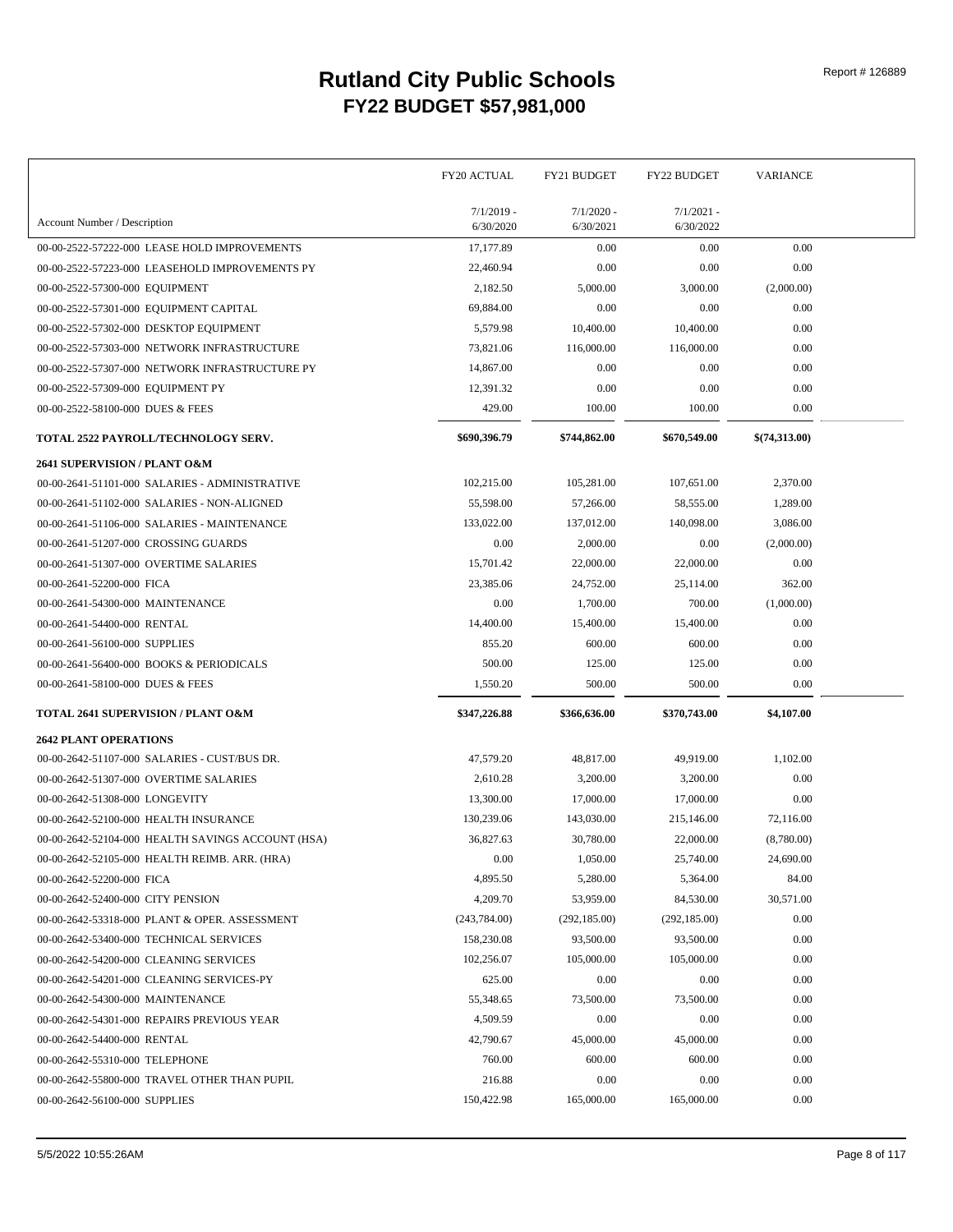|                                              | FY20 ACTUAL               | FY21 BUDGET               | <b>FY22 BUDGET</b>        | <b>VARIANCE</b> |  |
|----------------------------------------------|---------------------------|---------------------------|---------------------------|-----------------|--|
|                                              |                           |                           |                           |                 |  |
| Account Number / Description                 | $7/1/2019$ -<br>6/30/2020 | $7/1/2020$ -<br>6/30/2021 | $7/1/2021$ -<br>6/30/2022 |                 |  |
| 00-00-2642-56102-000 SUPPLIES Previous Yr    | 9,605.00                  | 0.00                      | 0.00                      | 0.00            |  |
| 00-00-2642-56110-000 BOILER SUPPLIES         | 7,827.81                  | 0.00                      | 0.00                      | 0.00            |  |
| 00-00-2642-56220-000 ELECTRICITY             | 20,211.71                 | 22,000.00                 | 22,000.00                 | 0.00            |  |
| 00-00-2642-56230-000 BOTTLES GAS             | 3,164.74                  | 3,000.00                  | 3,000.00                  | 0.00            |  |
| 00-00-2642-56240-000 FUEL OIL                | 15,785.94                 | 23,678.00                 | 23,678.00                 | 0.00            |  |
| 00-00-2642-57300-000 EQUIPMENT               | 23,459.95                 | 33,600.00                 | 33,600.00                 | 0.00            |  |
| 00-00-2642-57301-000 CAPITAL EQUIPMENT       | 23,030.29                 | 0.00                      | 0.00                      | 0.00            |  |
| 00-00-2642-58100-000 DUES & FEES             | 264.24                    | 0.00                      | 0.00                      | 0.00            |  |
| TOTAL 2642 PLANT OPERATIONS                  | \$614,386.97              | \$575,809.00              | \$695,592.00              | \$119,783.00    |  |
| <b>2643 CARE AND UPKEEP GROUNDS</b>          |                           |                           |                           |                 |  |
| 00-00-2643-54300-000 MAINTENANCE             | 10,134.26                 | 11,250.00                 | 11,250.00                 | 0.00            |  |
| 00-00-2643-54301-000 REPAIRS PREVIOUS YEAR   | 985.00                    | 0.00                      | 0.00                      | 0.00            |  |
| 00-00-2643-56100-000 SUPPLIES                | 4,059.93                  | 18,000.00                 | 10,000.00                 | (8,000.00)      |  |
| 00-00-2643-57300-000 EQUIPMENT               | 0.00                      | 5,000.00                  | 3,000.00                  | (2,000.00)      |  |
| <b>TOTAL 2643 CARE AND UPKEEP GROUNDS</b>    | \$15,179.19               | \$34,250.00               | \$24,250.00               | \$(10,000.00)   |  |
| <b>2644 CARE &amp; UPKEEP OF EQUIP</b>       |                           |                           |                           |                 |  |
| 00-00-2644-54200-000 CLEANING SERVICES       | 0.00                      | 5,000.00                  | 2,000.00                  | (3,000.00)      |  |
| 00-00-2644-54300-000 MAINTENANCE             | 0.00                      | 1,500.00                  | 0.00                      | (1,500.00)      |  |
| 00-00-2644-56100-000 SUPPLIES                | 1,157.61                  | 5,000.00                  | 3,000.00                  | (2,000.00)      |  |
| <b>TOTAL 2644 CARE &amp; UPKEEP OF EQUIP</b> | \$1,157.61                | \$11,500.00               | \$5,000.00                | \$(6,500.00)    |  |
| <b>2645 VEHICLE OPER/MAINT</b>               |                           |                           |                           |                 |  |
| 00-00-2645-54300-000 MAINTENANCE             | 11,831.67                 | 17,500.00                 | 17,500.00                 | 0.00            |  |
| 00-00-2645-56100-000 SUPPLIES                | 12,657.09                 | 21,500.00                 | 21,500.00                 | 0.00            |  |
| 00-00-2645-56260-000 GASOLINE                | 19,217.27                 | 20,000.00                 | 20,000.00                 | 0.00            |  |
| <b>TOTAL 2645 VEHICLE OPER/MAINT</b>         | \$43,706.03               | \$59,000.00               | \$59,000.00               | \$0.00          |  |
| <b>2647 BUILDING MAINTENANCE</b>             |                           |                           |                           |                 |  |
| 00-00-2647-51107-000 SALARIES - CUST/BUS DR. | 482,311.58                | 520,496.00                | 528,431.00                | 7,935.00        |  |
| 00-00-2647-51307-000 OVERTIME SALARIES       | 15,368.33                 | 40,000.00                 | 40,000.00                 | 0.00            |  |
| 00-00-2647-52200-000 FICA                    | 36,544.61                 | 42,877.00                 | 44,518.00                 | 1,641.00        |  |
| TOTAL 2647 BUILDING MAINTENANCE              | \$534,224.52              | \$603,373.00              | \$612,949.00              | \$9,576.00      |  |
| <b>2648 REFRIGERATION</b>                    |                           |                           |                           |                 |  |
| 00-00-2648-54300-000 MAINTENANCE             | 20,317.32                 | 25,000.00                 | 25,000.00                 | 0.00            |  |
| <b>TOTAL 2648 REFRIGERATION</b>              | \$20,317.32               | \$25,000.00               | \$25,000.00               | \$0.00          |  |
| 2711 TRANSPORTATION SERVICES                 |                           |                           |                           |                 |  |
| 00-00-2711-51107-000 SALARIES - CUST/BUS DR. | 297,152.46                | 326,608.00                | 333,753.00                | 7,145.00        |  |
| 00-00-2711-51107-211 SALARIES - CUST/BUS DR. | 97,395.72                 | 97,635.00                 | 99,838.00                 | 2,203.00        |  |
| 00-00-2711-51207-000 CROSSING GUARDS         | 68,150.25                 | 101,475.00                | 103,767.00                | 2,292.00        |  |
| 00-00-2711-51209-000 SALARIES - BUS AIDES    | 52,013.54                 | 57,814.00                 | 59,093.00                 | 1,279.00        |  |
| 00-00-2711-51209-211 SALARIES - BUS AIDES    | 48,734.93                 | 57,814.00                 | 59,320.00                 | 1,506.00        |  |
|                                              |                           |                           |                           |                 |  |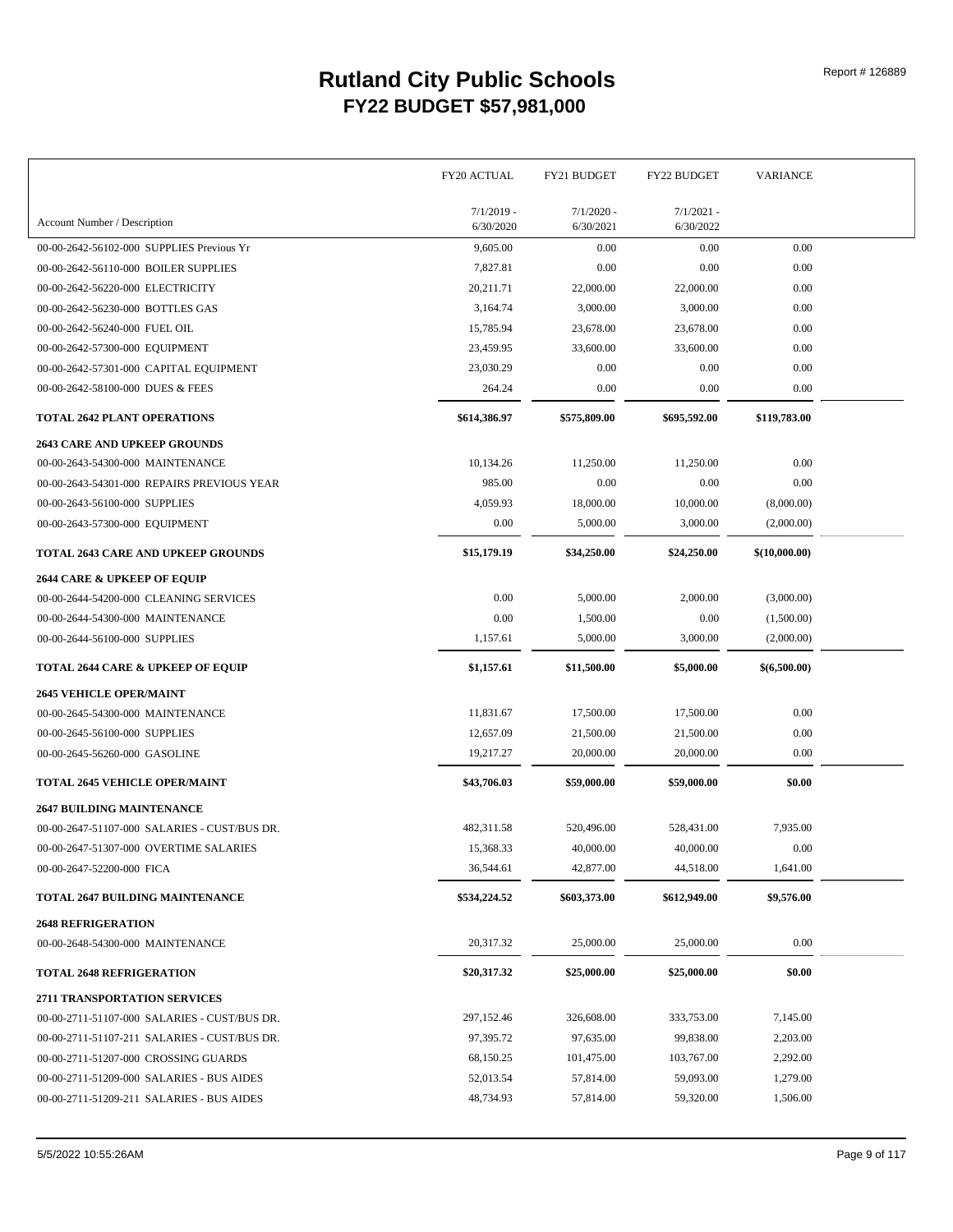|                                                   | FY20 ACTUAL               | FY21 BUDGET               | FY22 BUDGET               | <b>VARIANCE</b> |  |
|---------------------------------------------------|---------------------------|---------------------------|---------------------------|-----------------|--|
|                                                   |                           |                           |                           |                 |  |
| Account Number / Description                      | $7/1/2019$ -<br>6/30/2020 | $7/1/2020$ -<br>6/30/2021 | $7/1/2021$ -<br>6/30/2022 |                 |  |
| 00-00-2711-51307-000 OVERTIME SALARIES            | 21,851.29                 | 45,000.00                 | 45,000.00                 | 0.00            |  |
| 00-00-2711-52100-000 HEALTH INSURANCE             | 71,019.90                 | 99,513.00                 | 108,195.00                | 8,682.00        |  |
| 00-00-2711-52100-211 HEALTH INSURANCE             | 0.00                      | 40,752.00                 | 50,975.00                 | 10,223.00       |  |
| 00-00-2711-52104-000 HEALTH SAVINGS ACCOUNT (HSA) | 20,115.70                 | 19,595.00                 | 19,250.00                 | (345.00)        |  |
| 00-00-2711-52104-211 HEALTH SAVINGS ACCOUNT (HSA) | 0.00                      | 6,825.00                  | 4,950.00                  | (1,875.00)      |  |
| 00-00-2711-52105-000 HEALTH REIMB. ARR. (HRA)     | 0.00                      | 3,150.00                  | 7,260.00                  | 4,110.00        |  |
| 00-00-2711-52105-211 HEALTH REIMB. ARR. (HRA)     | 0.00                      | 4,200.00                  | 6,600.00                  | 2,400.00        |  |
| 00-00-2711-52200-000 FICA                         | 32,359.94                 | 40,614.00                 | 41,950.00                 | 1,336.00        |  |
| 00-00-2711-52200-211 FICA                         | 10,683.20                 | 12,064.00                 | 12,348.00                 | 284.00          |  |
| 00-00-2711-52300-000 LIFE INSURANCE               | 440.15                    | 312.00                    | 311.00                    | (1.00)          |  |
| 00-00-2711-52300-211 LIFE INSURANCE               | 0.00                      | 149.00                    | 148.00                    | (1.00)          |  |
| 00-00-2711-52400-000 CITY PENSION                 | 29,328.67                 | 35,570.00                 | 36,371.00                 | 801.00          |  |
| 00-00-2711-52400-211 CITY PENSION                 | 0.00                      | 12,079.00                 | 12,362.00                 | 283.00          |  |
| 00-00-2711-52500-000 WORKMAN'S COMP               | 4,842.97                  | 5,345.00                  | 5,462.00                  | 117.00          |  |
| 00-00-2711-52500-211 WORKMAN'S COMP               | 0.00                      | 1,710.00                  | 1,751.00                  | 41.00           |  |
| 00-00-2711-52600-000 LONG TERM DISABILITY         | 1,115.89                  | 1,310.00                  | 1,340.00                  | 30.00           |  |
| 00-00-2711-52600-211 LONG TERM DISABILITY         | 0.00                      | 544.00                    | 557.00                    | 13.00           |  |
| 00-00-2711-52800-000 UNEMPLOYMENT                 | 245.02                    | 2,155.00                  | 2,155.00                  | 0.00            |  |
| 00-00-2711-52800-211 UNEMPLOYMENT                 | 0.00                      | 500.00                    | 500.00                    | 0.00            |  |
| 00-00-2711-53400-000 TECHNICAL SERVICES           | 5,806.73                  | 3,500.00                  | 3,500.00                  | 0.00            |  |
| 00-00-2711-54300-000 MAINTENANCE                  | 175,329.87                | 90,000.00                 | 90,000.00                 | 0.00            |  |
| 00-00-2711-55200-000 INSURANCE                    | 0.00                      | 1,500.00                  | 0.00                      | (1,500.00)      |  |
| 00-00-2711-56100-000 SUPPLIES                     | 4,775.54                  | 5,000.00                  | 5,000.00                  | 0.00            |  |
| 00-00-2711-56260-000 GASOLINE                     | 45,422.64                 | 90,000.00                 | 50,000.00                 | (40,000.00)     |  |
| 00-00-2711-57300-000 EQUIPMENT                    | 0.00                      | 15,000.00                 | 10,000.00                 | (5,000.00)      |  |
| 00-00-2711-57301-000 CAPITAL EQUIPMENT            | 171,858.00                | 190,000.00                | 190,000.00                | 0.00            |  |
| 00-00-2711-58100-000 DUES & FEES                  | 1,139.80                  | 2,000.00                  | 2,000.00                  | 0.00            |  |
| <b>TOTAL 2711 TRANSPORTATION SERVICES</b>         | \$1,159,782.21            | \$1,369,733.00            | \$1,363,756.00            | \$(5,977,00)    |  |
| <b>2759 BUSSING OTHER</b>                         |                           |                           |                           |                 |  |
| 00-00-2759-54300-000 MAINTENANCE                  | 0.00                      | 3,000.00                  | 0.00                      | (3,000.00)      |  |
| 00-00-2759-56260-000 GASOLINE                     | 0.00                      | 500.00                    | 0.00                      | (500.00)        |  |
| <b>TOTAL 2759 BUSSING OTHER</b>                   | \$0.00                    | \$3,500.00                | \$0.00                    | \$(3,500.00)    |  |
| <b>5100 DEBT SERVICE</b>                          |                           |                           |                           |                 |  |
| 00-00-5100-58300-000 INTEREST                     | 256,282.54                | 239,039.00                | 220,140.36                | (18,898.64)     |  |
| 00-00-5100-59100-000 DEBT SERVICE                 | 476,366.76                | 516,627.00                | 560,071.36                | 43,444.36       |  |
| <b>TOTAL 5100 DEBT SERVICE</b>                    | \$732,649.30              | \$755,666.00              | \$780,211.72              | \$24,545.72     |  |
| <b>TOTAL 00 DISTRICT WIDE</b>                     | \$11,432,581.64           | \$11,314,392.00           | \$10,540,426.72           | \$(773,965.28)  |  |
| <b>05 PRE-K</b>                                   |                           |                           |                           |                 |  |
| 1101 DIRECT INSTR PRE-K                           |                           |                           |                           |                 |  |
| 00-05-1101-51103-000 SALARIES-TEACHERS            | 64,863.56                 | 68,679.00                 | 70,396.00                 | 1,717.00        |  |
| 00-05-1101-52100-000 HEALTH INSURANCE             | 5,074.66                  | 5,777.00                  | 5,777.00                  | 0.00            |  |
|                                                   |                           |                           |                           |                 |  |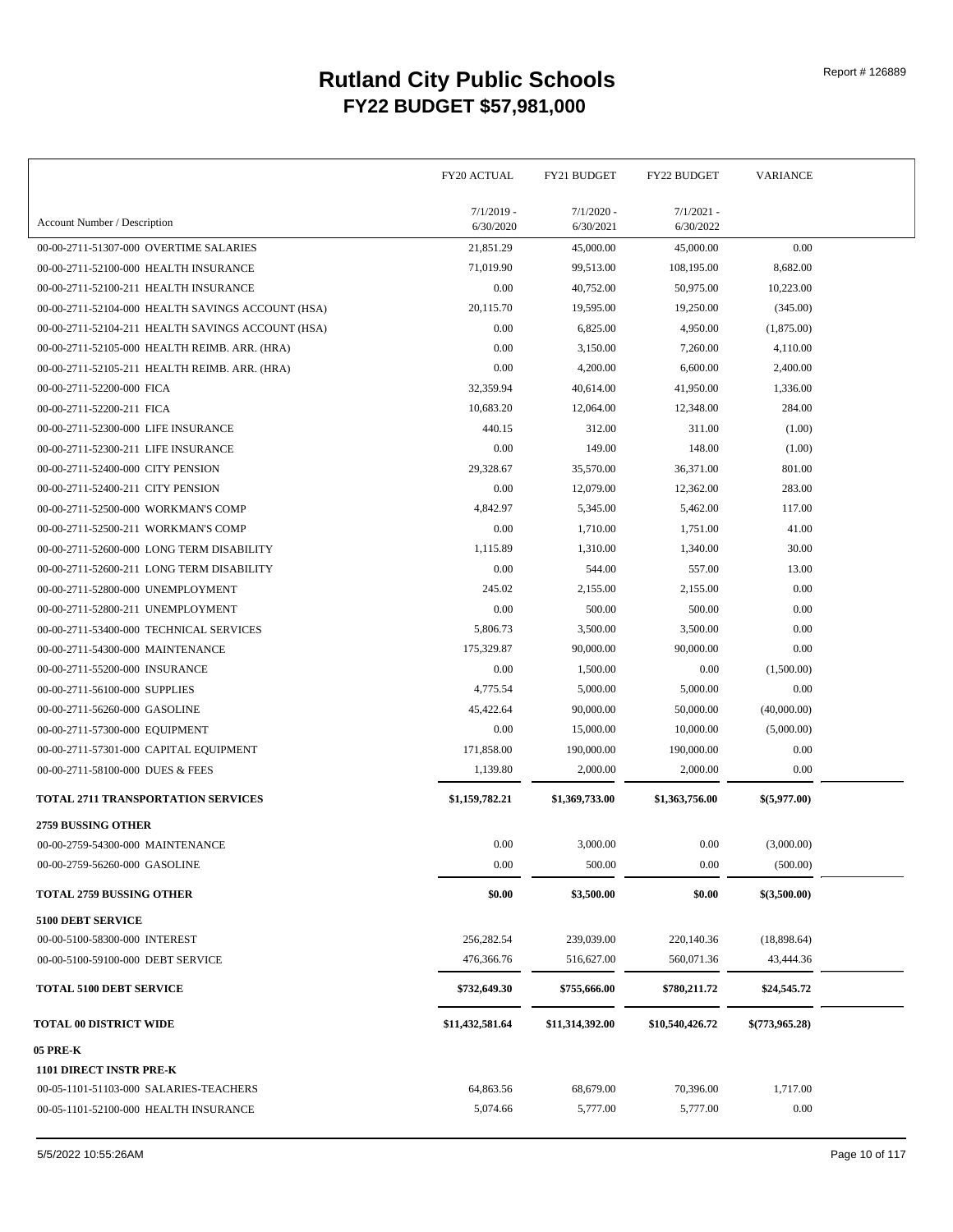|                                                   | FY20 ACTUAL    | FY21 BUDGET    | <b>FY22 BUDGET</b> | <b>VARIANCE</b> |  |
|---------------------------------------------------|----------------|----------------|--------------------|-----------------|--|
|                                                   | $7/1/2019$ -   | $7/1/2020$ -   | $7/1/2021 -$       |                 |  |
| Account Number / Description                      | 6/30/2020      | 6/30/2021      | 6/30/2022          |                 |  |
| 00-05-1101-52200-000 FICA                         | 4,962.40       | 5,598.00       | 5,730.00           | 132.00          |  |
| 00-05-1101-52300-000 LIFE INSURANCE               | 52.19          | 37.00          | 37.00              | 0.00            |  |
| 00-05-1101-52400-000 CITY PENSION                 | 6,089.80       | 7,074.00       | 7,251.00           | 177.00          |  |
| 00-05-1101-52500-000 WORKMAN'S COMP               | 687.03         | 755.00         | 774.00             | 19.00           |  |
| 00-05-1101-52600-000 LONG TERM DISABILITY         | 198.95         | 240.00         | 246.00             | 6.00            |  |
| 00-05-1101-52709-000 PROFESSIONAL DEVELOPMENT     | 0.00           | 3,000.00       | 0.00               | (3,000.00)      |  |
| 00-05-1101-52800-000 UNEMPLOYMENT                 | 14.22          | 125.00         | 125.00             | 0.00            |  |
| 00-05-1101-55605-000 PRE-K TUITION                | 303,726.50     | 482,300.00     | 420,000.00         | (62,300.00)     |  |
| 00-05-1101-55800-000 TRAVEL                       | 440.95         | 0.00           | 0.00               | 0.00            |  |
| 00-05-1101-56100-000 SUPPLIES                     | 0.00           | 2,000.00       | 750.00             | (1,250.00)      |  |
| <b>TOTAL 1101 DIRECT INSTR PRE-K</b>              | \$386,110.26   | \$575,585.00   | \$511,086.00       | \$(64,499.00)   |  |
| <b>TOTAL 05 PRE-K</b>                             | \$386,110.26   | \$575,585.00   | \$511,086.00       | \$(64,499.00)   |  |
| <b>10 ELEMENTARY WIDE</b>                         |                |                |                    |                 |  |
| <b>1100 DIRECT INSTR REGULAR</b>                  |                |                |                    |                 |  |
| 00-10-1100-51203-000 TEMPORARY SALARIES - REA     | 19,964.00      | 25,000.00      | 25,000.00          | 0.00            |  |
| 00-10-1100-52100-000 HEALTH INSURANCE             | 1,146,160.26   | 1,370,549.00   | 1,415,541.00       | 44,992.00       |  |
| 00-10-1100-52104-000 HEALTH SAVINGS ACCOUNT (HSA) | 211,807.34     | 226,900.00     | 38,950.00          | (187,950.00)    |  |
| 00-10-1100-52105-000 HEALTH REIMB. ARR. (HRA)     | 23,230.79      | 45,500.00      | 254,350.00         | 208,850.00      |  |
| 00-10-1100-52200-000 FICA                         | 1,516.07       | 1,913.00       | 1,913.00           | 0.00            |  |
| 00-10-1100-52300-000 LIFE INSURANCE               | 7,534.95       | 5,433.00       | 5,432.00           | (1.00)          |  |
| 00-10-1100-52400-000 CITY PENSION                 | 567,381.90     | 623,525.00     | 625,100.00         | 1,575.00        |  |
| 00-10-1100-52500-000 WORKMAN'S COMP               | 65,906.03      | 69,475.00      | 70,057.00          | 582.00          |  |
| 00-10-1100-52600-000 LONG TERM DISABILITY         | 18,980.83      | 22,016.00      | 22,173.00          | 157.00          |  |
| 00-10-1100-52703-000 TUITION REIMBURSEMENT        | 39,015.71      | 60,000.00      | 60,000.00          | 0.00            |  |
| 00-10-1100-52800-000 UNEMPLOYMENT                 | 1,420.52       | 12,681.00      | 12,683.00          | 2.00            |  |
| <b>TOTAL 1100 DIRECT INSTR REGULAR</b>            | \$2,102,918.40 | \$2,462,992.00 | \$2,531,199.00     | \$68,207.00     |  |
| <b>1102 ART</b>                                   |                |                |                    |                 |  |
| 00-10-1102-51103-000 SALARIES - TEACHERS          | 139,439.00     | 145,287.00     | 142,488.00         | (2,799.00)      |  |
| 00-10-1102-51995-000 OPEB CONTRIBUTION            | 0.00           | 1,335.00       | 1,335.00           | 0.00            |  |
| 00-10-1102-52200-000 FICA                         | 10,265.67      | 11,114.00      | 10,900.00          | (214.00)        |  |
| 00-10-1102-54300-000 MAINTENANCE                  | 0.00           | 273.00         | 0.00               | (273.00)        |  |
| 00-10-1102-55800-000 Travel                       | 309.32         | $0.00\,$       | 0.00               | 0.00            |  |
| 00-10-1102-56100-000 SUPPLIES                     | 6,230.79       | 14,398.00      | 14,398.00          | 0.00            |  |
| 00-10-1102-56400-000 BOOKS & PERIODICALS          | 0.00           | 520.00         | 0.00               | (520.00)        |  |
| 00-10-1102-57300-000 EQUIPMENT                    | 274.81         | 1,608.00       | 608.00             | (1,000.00)      |  |
| 00-10-1102-57302-000 DESKTOP EQUIPMENT            | 0.00           | 1,072.00       | 0.00               | (1,072.00)      |  |
| 00-10-1102-58100-000 DUES & FEES                  | 0.00           | 206.00         | 206.00             | 0.00            |  |
| <b>TOTAL 1102 ART</b>                             | \$156,519.59   | \$175,813.00   | \$169,935.00       | \$(5,878.00)    |  |
| 1104 FINE ARTS                                    |                |                |                    |                 |  |
| 00-10-1104-53300-000 OTHER PROFES.SERV.           | 47.93          | 7,134.00       | 1,134.00           | (6,000.00)      |  |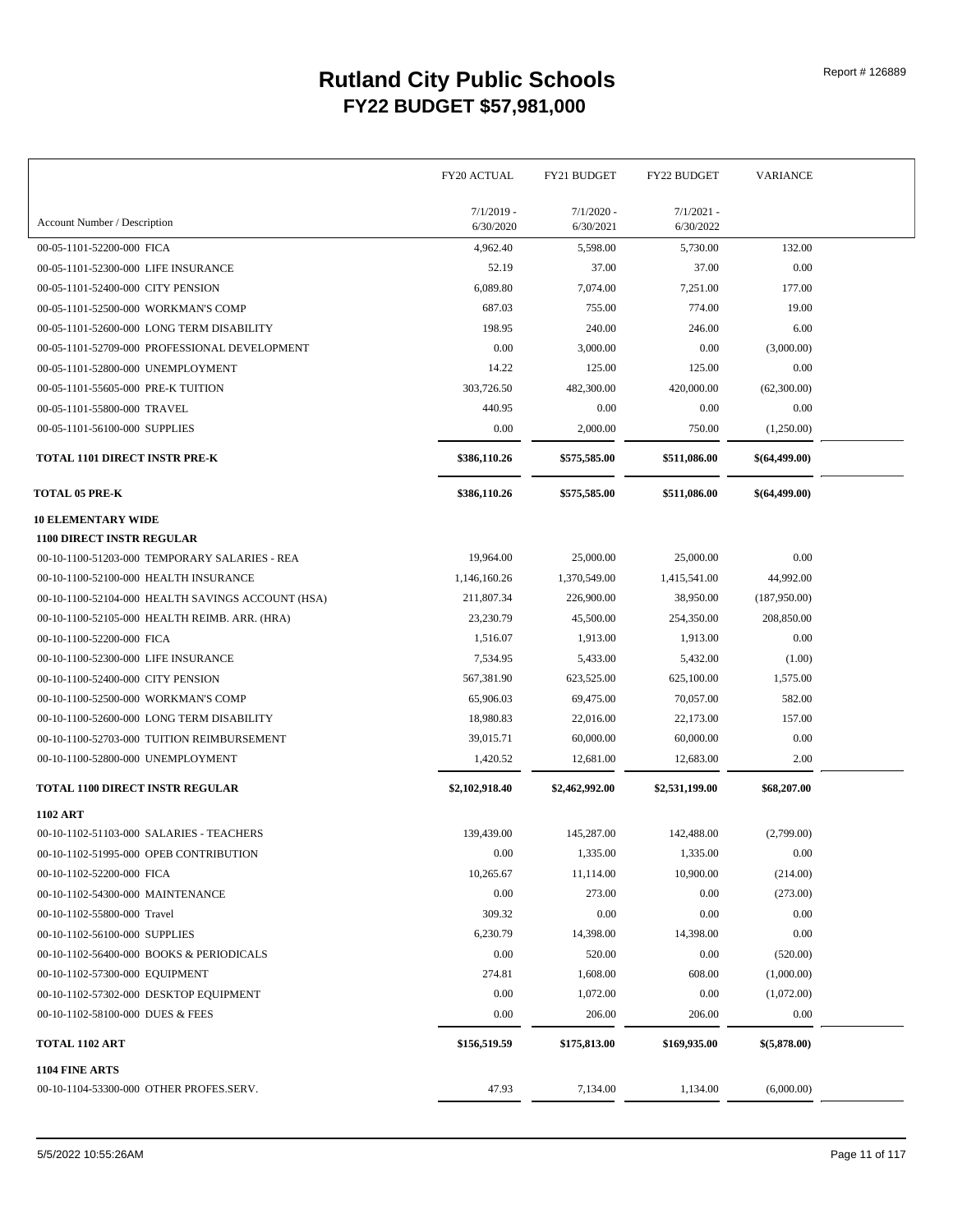|                                                   | FY20 ACTUAL  | FY21 BUDGET  | FY22 BUDGET   | <b>VARIANCE</b> |  |
|---------------------------------------------------|--------------|--------------|---------------|-----------------|--|
|                                                   | $7/1/2019$ - | $7/1/2020$ - | $7/1/2021$ -  |                 |  |
| Account Number / Description                      | 6/30/2020    | 6/30/2021    | 6/30/2022     |                 |  |
| <b>TOTAL 1104 FINE ARTS</b>                       | \$47.93      | \$7,134.00   | \$1,134.00    | \$(6,000.00)    |  |
| <b>1108 PHYSICAL EDUCATION</b>                    |              |              |               |                 |  |
| 00-10-1108-51103-000 SALARIES - TEACHERS          | 181, 151.52  | 193,716.00   | 208,434.00    | 14,718.00       |  |
| 00-10-1108-52200-000 FICA                         | 12,621.13    | 14,819.00    | 15,945.00     | 1,126.00        |  |
| <b>TOTAL 1108 PHYSICAL EDUCATION</b>              | \$193,772.65 | \$208,535.00 | \$224,379.00  | \$15,844.00     |  |
| <b>1112 MUSIC</b>                                 |              |              |               |                 |  |
| 00-10-1112-51103-000 SALARIES - TEACHERS          | 302,950.42   | 293,753.00   | 289,078.00    | (4,675.00)      |  |
| 00-10-1112-51203-000 TEMPORARY SALARIES - REA     | 0.00         | 1,132.00     | 1,132.00      | 0.00            |  |
| 00-10-1112-51995-000 OPEB CONTRIBUTION            | 654.00       | 2,003.00     | 3,338.00      | 1,335.00        |  |
| 00-10-1112-52200-000 FICA                         | 22,642.08    | 23,316.00    | 22,787.00     | (529.00)        |  |
| 00-10-1112-54300-000 MAINTENANCE                  | 1,557.66     | 2,289.00     | 2,289.00      | 0.00            |  |
| 00-10-1112-55100-000 TRANS. PUPILS/PARENTS        | 0.00         | 922.00       | 0.00          | (922.00)        |  |
| 00-10-1112-56100-000 SUPPLIES                     | 2,148.73     | 3,713.00     | 3,713.00      | 0.00            |  |
| 00-10-1112-56400-000 BOOKS & PERIODICALS          | 4,103.97     | 5,911.00     | 5,911.00      | 0.00            |  |
| 00-10-1112-57300-000 EQUIPMENT                    | 728.03       | 801.00       | 801.00        | 0.00            |  |
| 00-10-1112-58100-000 DUES & FEES                  | 180.00       | 1,572.00     | 1,572.00      | 0.00            |  |
| <b>TOTAL 1112 MUSIC</b>                           | \$334,964.89 | \$335,412.00 | \$330,621.00  | \$(4,791.00)    |  |
| <b>1117 THEATER ARTS</b>                          |              |              |               |                 |  |
| 00-10-1117-51203-000 TEMPORARY SALARIES - REA     | 0.00         | 500.00       | 0.00          | (500.00)        |  |
| 00-10-1117-52200-000 FICA                         | 0.00         | 0.00         | 38.00         | 38.00           |  |
| <b>TOTAL 1117 THEATER ARTS</b>                    | \$0.00       | \$500.00     | \$38.00       | \$(462.00)      |  |
| <b>2120 GUIDANCE</b>                              |              |              |               |                 |  |
| 00-10-2120-51103-000 SALARIES - TEACHERS          | 132,196.00   | 139,698.00   | 144,363.00    | 4,665.00        |  |
| 00-10-2120-51995-000 OPEB CONTRIBUTION            | 1,308.00     | 1,335.00     | 1,335.00      | 0.00            |  |
| 00-10-2120-52200-000 FICA                         | 9,785.61     | 11,031.00    | 11,388.00     | 357.00          |  |
| <b>TOTAL 2120 GUIDANCE</b>                        | \$143,289.61 | \$152,064.00 | \$157,086.00  | \$5,022.00      |  |
| <b>2136 OCCUPATIONAL THERAPY</b>                  |              |              |               |                 |  |
| 00-10-2136-51103-000 SALARIES - TEACHERS          | 39,149.05    | 35,308.00    | $34,\!485.00$ | (823.00)        |  |
| 00-10-2136-52104-000 HEALTH SAVINGS ACCOUNT (HSA) | 384.56       | 0.00         | 0.00          | 0.00            |  |
| 00-10-2136-52200-000 FICA                         | 2,830.90     | 2,708.00     | 2,638.00      | (70.00)         |  |
| 00-10-2136-52300-000 LIFE INSURANCE               | 8.30         | 0.00         | 0.00          | 0.00            |  |
| 00-10-2136-52500-000 WORKMAN'S COMP               | 52.10        | 0.00         | 0.00          | 0.00            |  |
| 00-10-2136-52600-000 LONG TERM DISABILITY         | 13.63        | 0.00         | 0.00          | 0.00            |  |
| 00-10-2136-52800-000 UNEMPLOYMENT                 | 1.48         | 0.00         | 0.00          | 0.00            |  |
| <b>TOTAL 2136 OCCUPATIONAL THERAPY</b>            | \$42,440.02  | \$38,016.00  | \$37,123.00   | \$(893.00)      |  |
| <b>2220 EDUCATION MEDIA</b>                       |              |              |               |                 |  |
| 00-10-2220-51103-000 SALARIES - TEACHERS          | 44,819.99    | 47,498.00    | 49,215.00     | 1,717.00        |  |
| 00-10-2220-51104-000 SALARIES - RSSA SECRETARY    | 34,213.52    | 35,261.00    | 36,142.00     | 881.00          |  |
| 00-10-2220-52200-000 FICA                         | 5,825.73     | 6,589.00     | 6,788.00      | 199.00          |  |
|                                                   |              |              |               |                 |  |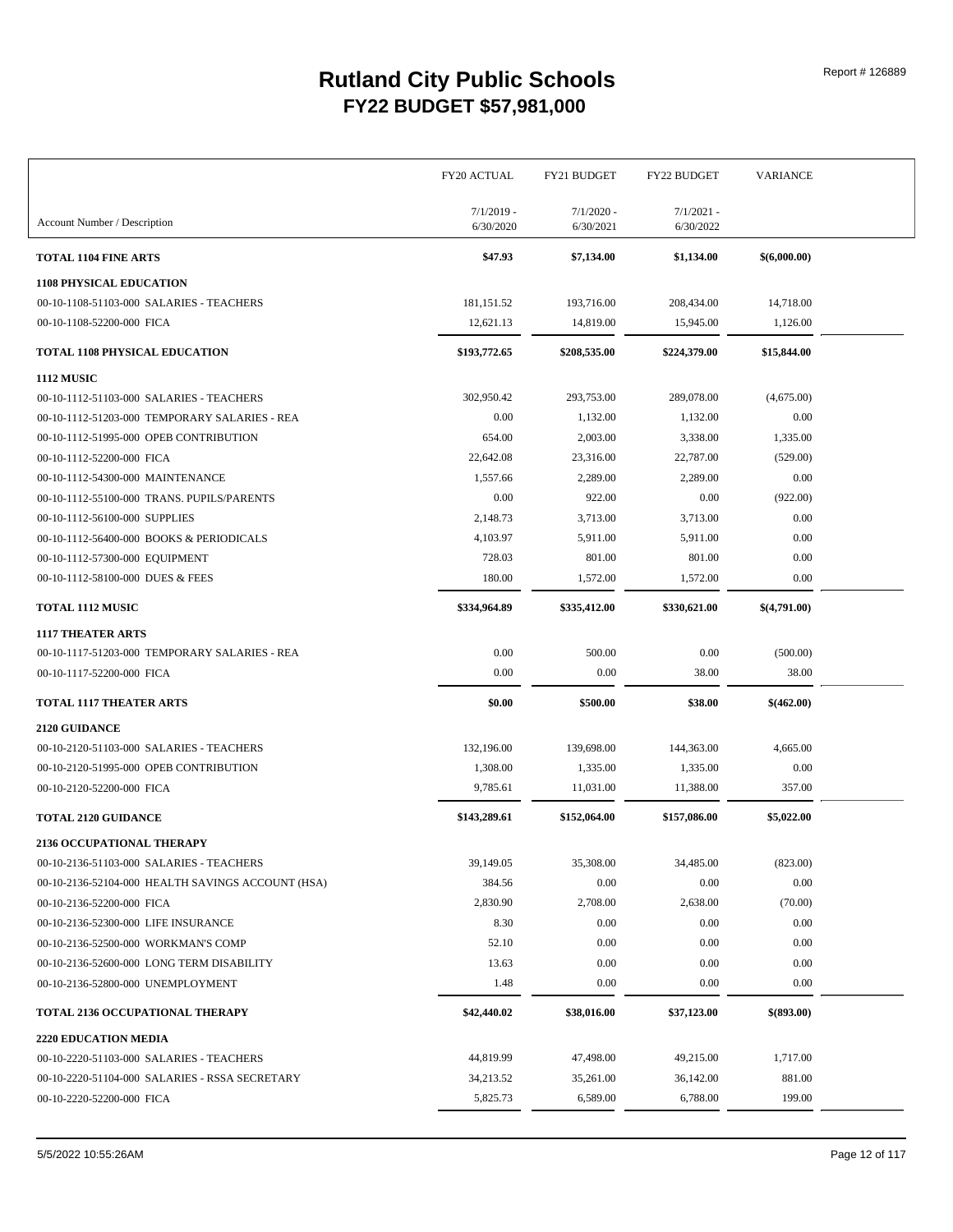|                                                   | FY20 ACTUAL    | FY21 BUDGET    | FY22 BUDGET    | <b>VARIANCE</b> |  |
|---------------------------------------------------|----------------|----------------|----------------|-----------------|--|
|                                                   | $7/1/2019$ -   | $7/1/2020$ -   | $7/1/2021$ -   |                 |  |
| Account Number / Description                      | 6/30/2020      | 6/30/2021      | 6/30/2022      |                 |  |
| <b>TOTAL 2220 EDUCATION MEDIA</b>                 | \$84,859.24    | \$89,348.00    | \$92,145.00    | \$2,797.00      |  |
| <b>2520 FISCAL SERVICES</b>                       |                |                |                |                 |  |
| 00-10-2520-55200-000 INSURANCE                    | 89,203.07      | 90,000.00      | 90,000.00      | 0.00            |  |
| 00-10-2520-55310-000 TELEPHONE                    | 13,959.79      | 15,000.00      | 15,000.00      | 0.00            |  |
| <b>TOTAL 2520 FISCAL SERVICES</b>                 | \$103,162.86   | \$105,000.00   | \$105,000.00   | \$0.00          |  |
| <b>5100 DEBT SERVICE</b>                          |                |                |                |                 |  |
| 00-10-5100-58300-000 INTEREST                     | 44,151.00      | 34,647.00      | 24,940.00      | (9,707.00)      |  |
| 00-10-5100-59100-000 PAYMENT - DEBT SERVICE       | 215,000.00     | 215,000.00     | 215,000.00     | 0.00            |  |
| <b>TOTAL 5100 DEBT SERVICE</b>                    | \$259,151.00   | \$249,647.00   | \$239,940.00   | \$(9,707.00)    |  |
| <b>TOTAL 10 ELEMENTARY WIDE</b>                   | \$3,421,126.19 | \$3,824,461.00 | \$3,888,600.00 | \$64,139.00     |  |
| <b>11 INTERMEDIATE SCHOOL</b>                     |                |                |                |                 |  |
| <b>1100 DIRECT INSTR REGULAR</b>                  |                |                |                |                 |  |
| 00-11-1100-51103-000 SALARIES - TEACHERS          | 2,120,564.51   | 2,121,561.00   | 2,116,177.00   | (5,384.00)      |  |
| 00-11-1100-51105-000 SALARIES - RSSA AIDES        | 95,021.52      | 22,100.00      | 22,989.00      | 889.00          |  |
| 00-11-1100-51203-000 TEMPORARY SALARIES - REA     | 56,144.66      | 100,000.00     | 100,000.00     | 0.00            |  |
| 00-11-1100-51208-000 SALARIES - LUNCH AIDES       | 44,332.44      | 28,000.00      | 28,000.00      | 0.00            |  |
| 00-11-1100-51995-000 OPEB CONTRIBUTION            | 5,232.00       | 8,010.00       | 9,345.00       | 1,335.00        |  |
| 00-11-1100-52104-000 HEALTH SAVINGS ACCOUNT (HSA) | 8,078.28       | 0.00           | 0.00           | 0.00            |  |
| 00-11-1100-52200-000 FICA                         | 169,994.33     | 175,504.00     | 175,160.00     | (344.00)        |  |
| 00-11-1100-52300-000 LIFE INSURANCE               | 415.74         | 0.00           | 0.00           | 0.00            |  |
| 00-11-1100-52500-000 WORKMAN'S COMP               | 1,526.75       | 0.00           | 0.00           | 0.00            |  |
| 00-11-1100-52600-000 LONG TERM DISABILITY         | 396.38         | 0.00           | 0.00           | 0.00            |  |
| 00-11-1100-52709-000 PROFESSIONAL DEVELOPMENT     | 45.24          | 1,000.00       | 1,000.00       | 0.00            |  |
| 00-11-1100-52800-000 UNEMPLOYMENT                 | 74.36          | 0.00           | 0.00           | 0.00            |  |
| 00-11-1100-53300-000 OTHER PROFES.SERV.           | 0.00           | 5,000.00       | 2,000.00       | (3,000.00)      |  |
| 00-11-1100-55500-000 PRINTING                     | 22,085.53      | 22,000.00      | 22,000.00      | 0.00            |  |
| 00-11-1100-56100-000 SUPPLIES                     | 24,841.63      | 30,552.00      | 30,552.00      | 0.00            |  |
| 00-11-1100-56102-000 SUPPLIES-PRIOR YR            | 8.55           | 0.00           | 0.00           | 0.00            |  |
| 00-11-1100-56103-000 504 SUPPLIES                 | 807.00         | 0.00           | 0.00           | 0.00            |  |
| 00-11-1100-56400-000 BOOKS & PERIODICALS          | 27,243.98      | 27,540.00      | 27,540.00      | 0.00            |  |
| 00-11-1100-57300-000 EQUIPMENT                    | 8,242.14       | 23,000.00      | 13,000.00      | (10,000.00)     |  |
| 00-11-1100-57302-000 DESKTOP EQUIPMENT            | 89,250.00      | 73,050.00      | 73,050.00      | 0.00            |  |
| <b>TOTAL 1100 DIRECT INSTR REGULAR</b>            | \$2,674,305.04 | \$2,637,317.00 | \$2,620,813.00 | \$(16,504.00)   |  |
| <b>1108 PHYSICAL EDUCATION</b>                    |                |                |                |                 |  |
| 00-11-1108-56100-000 SUPPLIES                     | 0.00           | 1,800.00       | 0.00           | (1,800.00)      |  |
| <b>TOTAL 1108 PHYSICAL EDUCATION</b>              | \$0.00         | \$1,800.00     | \$0.00         | \$(1,800.00)    |  |
| <b>1200 DIRECT INSTR SP EDUCATION</b>             |                |                |                |                 |  |
| 00-11-1200-51105-211 SALARIES - RSSA AIDES        | 689,904.08     | 865,544.00     | 618,418.00     | (247, 126.00)   |  |
| 00-11-1200-51203-211 TEMPORARY SALARIES - REA     | 24,970.50      | 40,000.00      | 40,000.00      | 0.00            |  |
|                                                   |                |                |                |                 |  |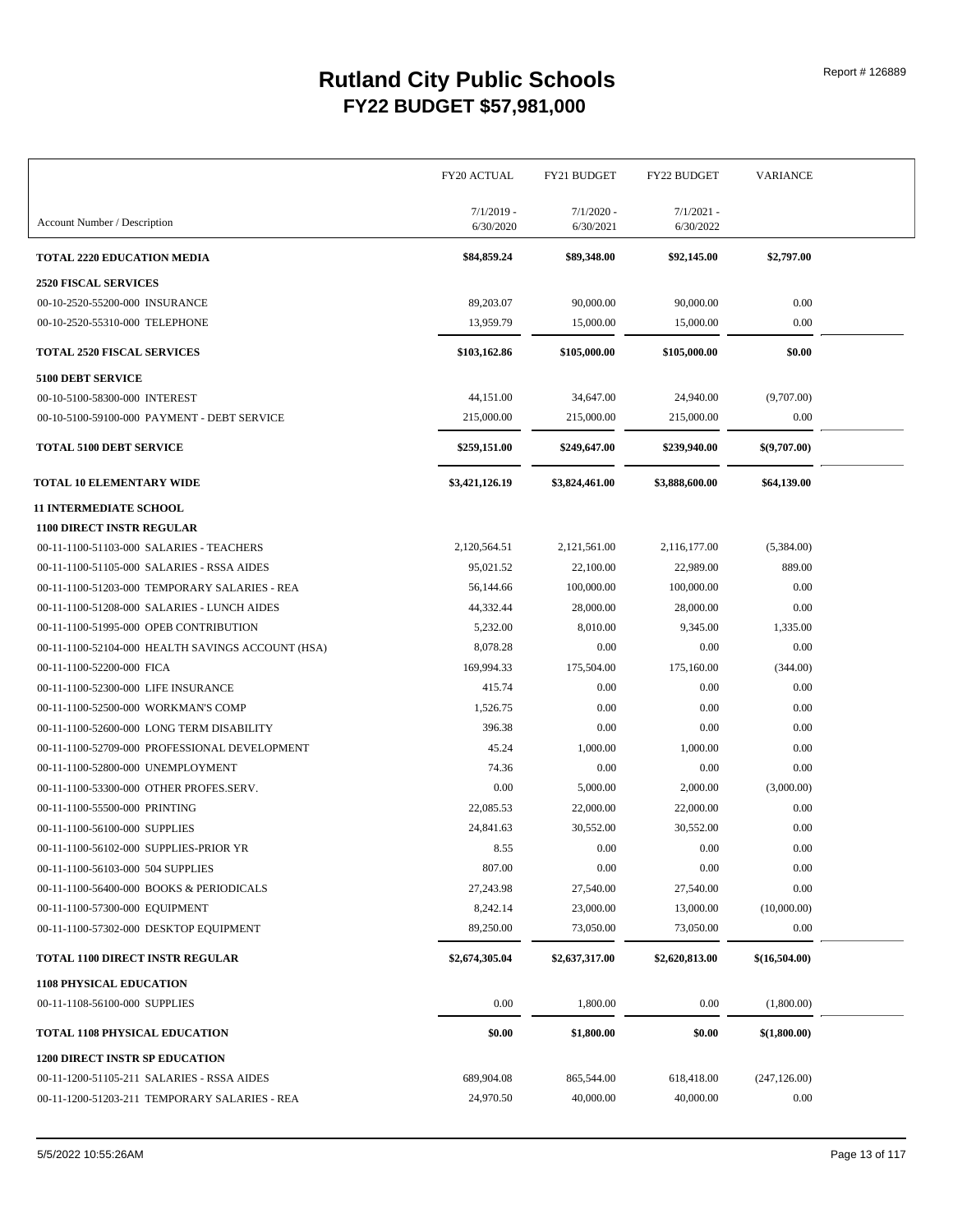|                                                   | FY20 ACTUAL  | FY21 BUDGET    | <b>FY22 BUDGET</b> | <b>VARIANCE</b> |  |
|---------------------------------------------------|--------------|----------------|--------------------|-----------------|--|
|                                                   | $7/1/2019$ - | $7/1/2020$ -   | $7/1/2021 -$       |                 |  |
| Account Number / Description                      | 6/30/2020    | 6/30/2021      | 6/30/2022          |                 |  |
| 00-11-1200-52100-211 HEALTH INSURANCE             | 0.00         | 374,940.00     | 310,979.00         | (63,961.00)     |  |
| 00-11-1200-52104-211 HEALTH SAVINGS ACCOUNT (HSA) | 0.00         | 55,500.00      | 8,800.00           | (46,700.00)     |  |
| 00-11-1200-52105-211 HEALTH REIMB. ARR. (HRA)     | 0.00         | 18,900.00      | 61,600.00          | 42,700.00       |  |
| 00-11-1200-52200-211 FICA                         | 50,099.59    | 69,657.00      | 48,686.00          | (20,971.00)     |  |
| 00-11-1200-52300-211 LIFE INSURANCE               | 0.00         | 1,332.00       | 925.00             | (407.00)        |  |
| 00-11-1200-52400-211 CITY PENSION                 | 0.00         | 66,387.00      | 47,450.00          | (18,937.00)     |  |
| 00-11-1200-52500-211 WORKMAN'S COMP               | 0.00         | 9,521.00       | 6,803.00           | (2,718.00)      |  |
| 00-11-1200-52600-211 LONG TERM DISABILITY         | 0.00         | 3,029.00       | 2,164.00           | (865.00)        |  |
| 00-11-1200-52800-211 UNEMPLOYMENT                 | 0.00         | 4,500.00       | 3,125.00           | (1,375.00)      |  |
| 00-11-1200-53300-211 OTHER PROFES.SERV.           | 6,262.46     | 27,750.00      | 21,386.28          | (6,363.72)      |  |
| 00-11-1200-53323-211 OUTSIDE SERVICE CLINICIAN    | 20,790.00    | 42,000.00      | 25,000.00          | (17,000.00)     |  |
| 00-11-1200-55800-211 TRAVEL                       | 0.00         | 500.00         | 500.00             | 0.00            |  |
| 00-11-1200-56100-211 SUPPLIES                     | 10,204.25    | 60,695.00      | 15,695.00          | (45,000.00)     |  |
| 00-11-1200-56102-000 SUPPLIES-PRIOR YR            | 221.48       | 0.00           | 0.00               | 0.00            |  |
| 00-11-1200-57302-211 DESKTOP EQUIPMENT            | 0.00         | 4,000.00       | 0.00               | (4,000.00)      |  |
| <b>TOTAL 1200 DIRECT INSTR SP EDUCATION</b>       | \$802,452.36 | \$1,644,255.00 | \$1,211,531.28     | \$(432,723.72)  |  |
| <b>1215 SP ED INSTRUCTION</b>                     |              |                |                    |                 |  |
| 00-11-1215-51103-211 SALARIES - TEACHERS          | 290,371.70   | 473,115.00     | 445,439.00         | (27,676.00)     |  |
| 00-11-1215-51203-211 TEMPORARY SALARIES - REA     | 2,917.50     | 10,000.00      | 10,000.00          | 0.00            |  |
| 00-11-1215-51995-211 OPEB CONTRIBUTION            | 3,924.00     | 5,340.00       | 5,340.00           | 0.00            |  |
| 00-11-1215-52100-211 HEALTH INSURANCE             | 0.00         | 84,813.00      | 79,445.00          | (5,368.00)      |  |
| 00-11-1215-52104-211 HEALTH SAVINGS ACCOUNT (HSA) | 0.00         | 18,500.00      | 6,300.00           | (12,200.00)     |  |
| 00-11-1215-52105-211 HEALTH SAVINGS ACCOUNT (HSA) | 0.00         | 0.00           | 12,600.00          | 12,600.00       |  |
| 00-11-1215-52200-211 FICA                         | 26,728.55    | 36,882.00      | 34,420.00          | (2,462.00)      |  |
| 00-11-1215-52300-211 LIFE INSURANCE               | 0.00         | 296.00         | 259.00             | (37.00)         |  |
| 00-11-1215-52400-211 CITY PENSION                 | 0.00         | 48,731.00      | 45,880.00          | (2,851.00)      |  |
| 00-11-1215-52500-211 WORKMAN'S COMP               | 0.00         | 5,204.00       | 4,900.00           | (304.00)        |  |
| 00-11-1215-52600-211 LONG TERM DISABILITY         | 0.00         | 1,656.00       | 1,559.00           | (97.00)         |  |
| 00-11-1215-52800-211 UNEMPLOYMENT                 | 0.00         | 1,000.00       | 875.00             | (125.00)        |  |
| <b>TOTAL 1215 SP ED INSTRUCTION</b>               | \$323,941.75 | \$685,537.00   | \$647,017.00       | \$(38,520.00)   |  |
| 1232 SP ED 22                                     |              |                |                    |                 |  |
| 00-11-1232-51105-217 SALARIES-AIDES               | 7,371.95     | 0.00           | 0.00               | 0.00            |  |
| 00-11-1232-53300-217 OTHER PROFESSIONAL SERVICES  | 2,597.05     | 0.00           | 0.00               | 0.00            |  |
| 00-11-1232-55600-217 TUITION REGULAR              | 9,816.04     | 0.00           | $0.00\,$           | 0.00            |  |
| <b>TOTAL 1232 SP ED 22</b>                        | \$19,785.04  | \$0.00         | \$0.00             | \$0.00          |  |
| 1234 SPED ED 24                                   |              |                |                    |                 |  |
| 00-11-1234-51105-217 SALARIES-AIDES               | 6,587.81     | 17,430.00      | 17,430.00          | 0.00            |  |
| 00-11-1234-53300-217 OTHER PROFESSIONAL SERVICES  | 3,175.26     | 8,410.00       | 8,410.00           | 0.00            |  |
| 00-11-1234-55100-211 TRANSPORTATION STUDENTS      |              |                | $0.00\,$           | 0.00            |  |
|                                                   | 111.94       | 0.00           |                    |                 |  |
| 00-11-1234-55600-217 TUITION REGULAR              | 21,523.26    | 45,940.00      | 25,940.00          | (20,000.00)     |  |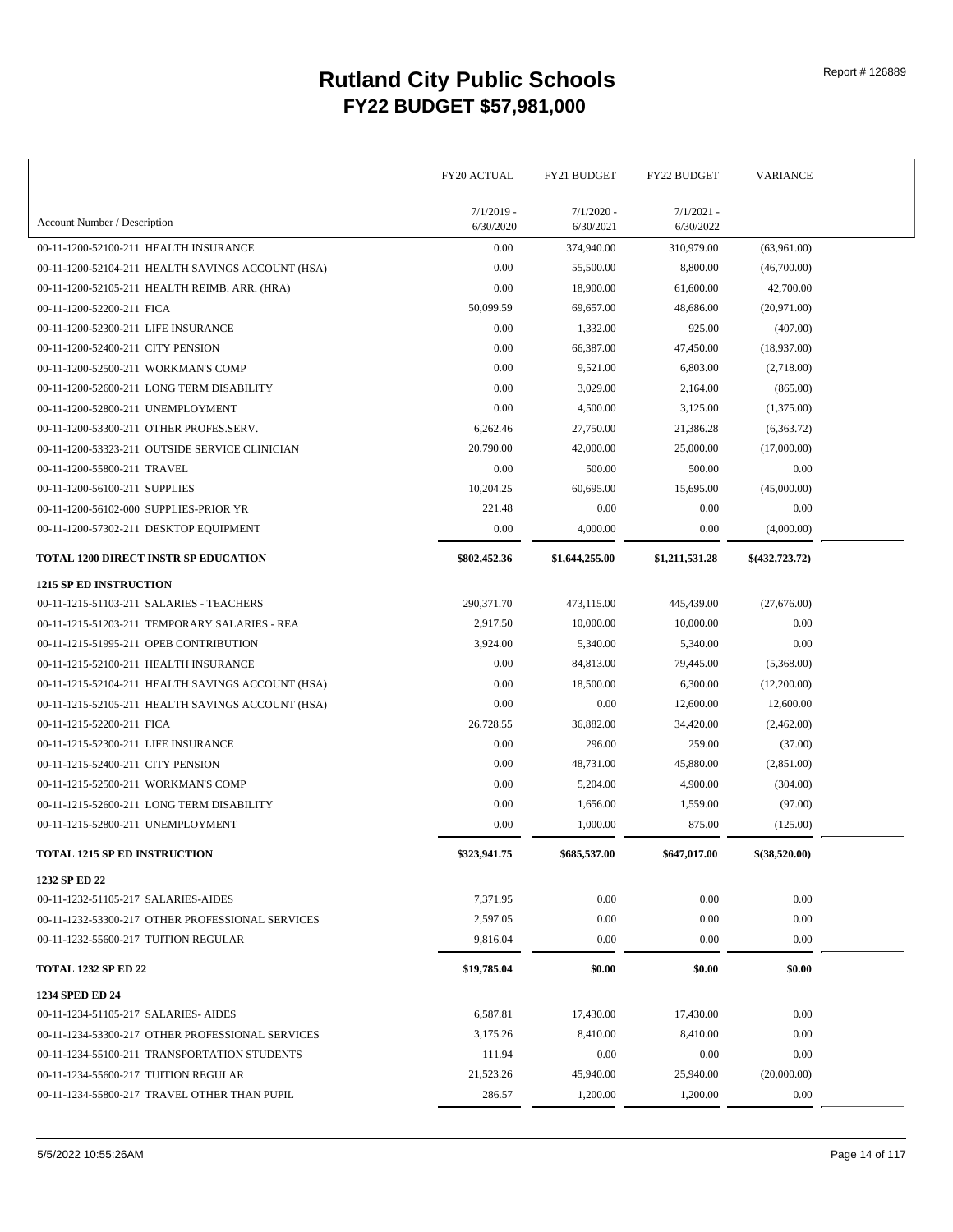|                                                      | FY20 ACTUAL  | FY21 BUDGET  | FY22 BUDGET  | <b>VARIANCE</b> |  |
|------------------------------------------------------|--------------|--------------|--------------|-----------------|--|
| Account Number / Description                         | $7/1/2019$ - | $7/1/2020$ - | $7/1/2021$ - |                 |  |
|                                                      | 6/30/2020    | 6/30/2021    | 6/30/2022    |                 |  |
| TOTAL 1234 SPED ED 24                                | \$31,684.84  | \$72,980.00  | \$52,980.00  | \$(20,000.00)   |  |
| 1235 SP ED 25<br>00-11-1235-51105-217 SALARIES-AIDES | 0.00         | 18,000.00    | 18,000.00    | 0.00            |  |
| 00-11-1235-55600-217 TUITION                         | 0.00         | 44,500.00    | 0.00         | (44,500.00)     |  |
|                                                      |              |              |              |                 |  |
| <b>TOTAL 1235 SP ED 25</b>                           | \$0.00       | \$62,500.00  | \$18,000.00  | \$(44,500.00)   |  |
| 1241 SPED 41                                         |              |              |              |                 |  |
| 00-11-1241-51105-211 SALARIES - AIDES                | 0.00         | 30,000.00    | 0.00         | (30,000.00)     |  |
| 00-11-1241-55600-211 TUITION REGULAR                 | 0.00         | 65,880.00    | 65,880.00    | 0.00            |  |
| <b>TOTAL 1241 SPED 41</b>                            | \$0.00       | \$95,880.00  | \$65,880.00  | \$(30,000.00)   |  |
| 1244 SPED 44                                         |              |              |              |                 |  |
| 00-11-1244-51105-211 SALARIES - AIDES                | 0.00         | 16,980.00    | 0.00         | (16,980.00)     |  |
| 00-11-1244-53300-211 OTHER PROFES.SERV.              | 0.00         | 5,600.00     | 5,600.00     | 0.00            |  |
| 00-11-1244-55600-211 TUITION REGULAR                 | 0.00         | 44,840.00    | 44,840.00    | 0.00            |  |
| <b>TOTAL 1244 SPED 44</b>                            | \$0.00       | \$67,420.00  | \$50,440.00  | \$(16,980.00)   |  |
| 1245 SPED 45                                         |              |              |              |                 |  |
| 00-11-1245-51105-211 SALARIES - AIDES                | 0.00         | 16,980.00    | 0.00         | (16,980.00)     |  |
| 00-11-1245-53300-211 OTHER PROFES.SERV.              | 0.00         | 1,200.00     | 1,200.00     | 0.00            |  |
| 00-11-1245-55600-211 TUITION REGULAR                 | 0.00         | 44,840.00    | 44,840.00    | 0.00            |  |
| <b>TOTAL 1245 SPED 45</b>                            | \$0.00       | \$63,020.00  | \$46,040.00  | \$(16,980.00)   |  |
| <b>1500 DIRECT INSTR OTHER</b>                       |              |              |              |                 |  |
| 00-11-1500-51102-000 SALARIES - NON-ALIGNED          | 15,119.88    | 13,487.00    | 13,824.00    | 337.00          |  |
| 00-11-1500-51203-000 TEMPORARY SALARIES - REA        | 0.00         | 500.00       | 0.00         | (500.00)        |  |
| 00-11-1500-52200-000 FICA                            | 1,156.68     | 1,242.00     | 1,268.00     | 26.00           |  |
| <b>TOTAL 1500 DIRECT INSTR OTHER</b>                 | \$16,276.56  | \$15,229.00  | \$15,092.00  | \$(137.00)      |  |
| <b>2120 GUIDANCE</b>                                 |              |              |              |                 |  |
| 00-11-2120-51103-000 SALARIES - TEACHERS             | 144,872.00   | 149,012.00   | 149,988.00   | 976.00          |  |
| 00-11-2120-51103-211 SALARIES - TEACHERS             | 26,258.02    | 55,880.00    | 0.00         | (55,880.00)     |  |
| 00-11-2120-51995-211 OPEB CONTRIBUTION               | 1,308.00     | 1,335.00     | 0.00         | (1,335.00)      |  |
| 00-11-2120-52100-211 HEALTH INSURANCE                | 0.00         | 8,252.00     | 0.00         | (8,252.00)      |  |
| 00-11-2120-52104-211 HEALTH SAVINGS ACCOUNT (HSA)    | 0.00         | 2,100.00     | 0.00         | (2,100.00)      |  |
| 00-11-2120-52200-000 FICA                            | 10,792.36    | 11,743.00    | 11,818.00    | 75.00           |  |
| 00-11-2120-52200-211 FICA                            | 0.00         | 4,275.00     | 0.00         | (4,275.00)      |  |
| 00-11-2120-52300-211 LIFE INSURANCE                  | 0.00         | 37.00        | 0.00         | (37.00)         |  |
| 00-11-2120-52400-211 CITY PENSION                    | (0.03)       | 5,756.00     | 0.00         | (5,756.00)      |  |
| 00-11-2120-52500-211 WORKMAN'S COMP                  | 0.00         | 615.00       | 0.00         | (615.00)        |  |
| 00-11-2120-52600-211 LONG TERM DISABILITY            | 0.00         | 196.00       | 0.00         | (196.00)        |  |
| 00-11-2120-52800-211 UNEMPLOYMENT                    | 0.00         | 125.00       | 0.00         | (125.00)        |  |
| <b>TOTAL 2120 GUIDANCE</b>                           | \$183,230.35 | \$239,326.00 | \$161,806.00 | \$(77,520.00)   |  |
|                                                      |              |              |              |                 |  |

 **2130 NURSING SERVICES**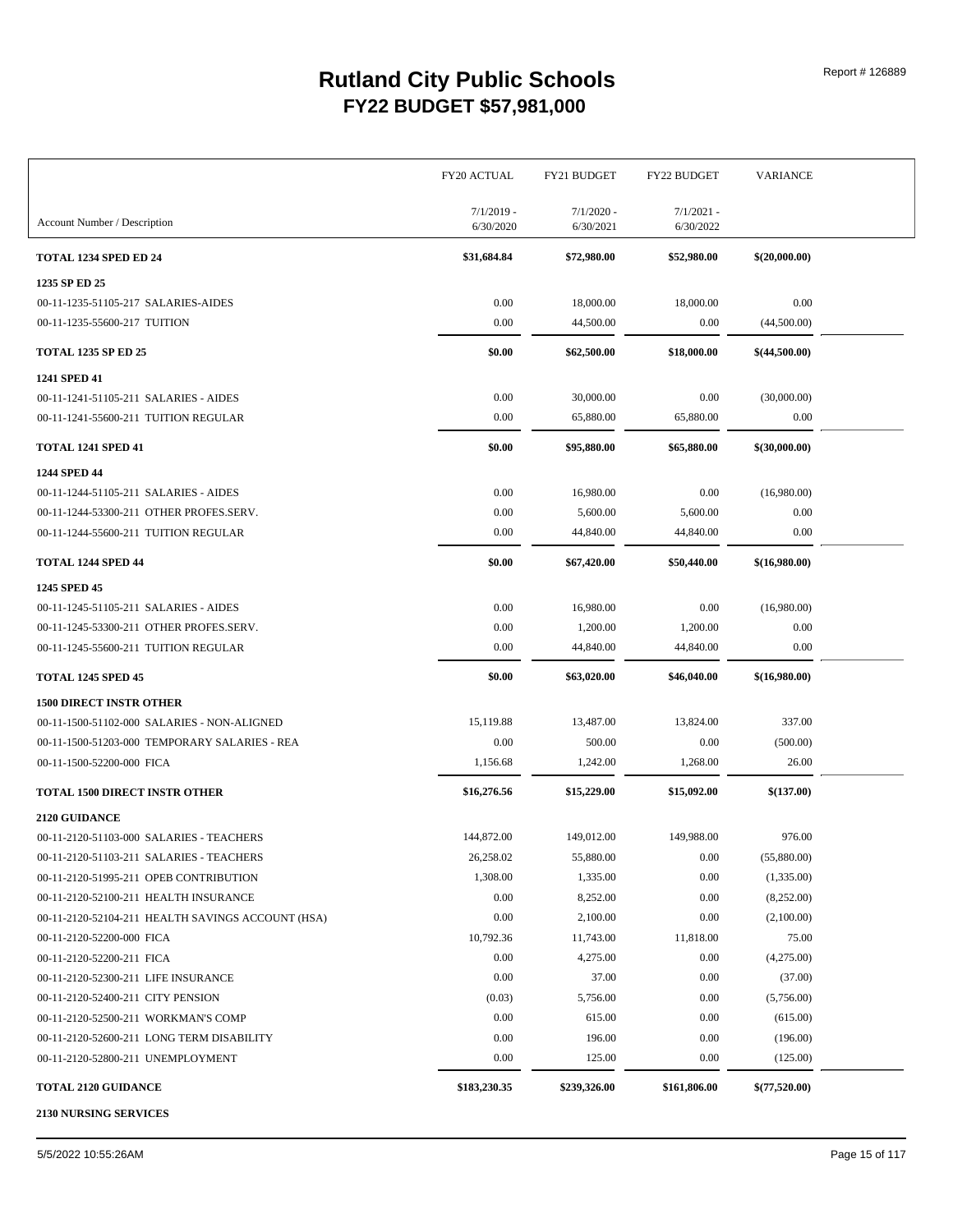|                                                   | FY20 ACTUAL  | FY21 BUDGET  | FY22 BUDGET  | <b>VARIANCE</b> |  |
|---------------------------------------------------|--------------|--------------|--------------|-----------------|--|
|                                                   | $7/1/2019$ - | $7/1/2020$ - | $7/1/2021$ - |                 |  |
| Account Number / Description                      | 6/30/2020    | 6/30/2021    | 6/30/2022    |                 |  |
| 00-11-2130-56100-000 SUPPLIES                     | 3,775.12     | 4,000.00     | 4,000.00     | 0.00            |  |
| 00-11-2130-56102-000 SUPPLIES-PRIOR YR            | 113.25       | 0.00         | 0.00         | 0.00            |  |
| 00-11-2130-58100-000 DUES & FEES                  | 138.00       | 4,000.00     | 1,000.00     | (3,000.00)      |  |
| <b>TOTAL 2130 NURSING SERVICES</b>                | \$4,026.37   | \$8,000.00   | \$5,000.00   | \$(3,000.00)    |  |
| 2150 SPEECH                                       |              |              |              |                 |  |
| 00-11-2150-56100-211 SUPPLIES                     | 712.44       | 1,000.00     | 1,000.00     | 0.00            |  |
| 00-11-2150-57300-211 EQUIPMENT                    | 0.00         | 250.00       | 0.00         | (250.00)        |  |
| <b>TOTAL 2150 SPEECH</b>                          | \$712.44     | \$1,250.00   | \$1,000.00   | \$(250.00)      |  |
| <b>2220 EDUCATION MEDIA</b>                       |              |              |              |                 |  |
| 00-11-2220-51103-000 SALARIES - TEACHERS          | 4,195.38     | 0.00         | 0.00         | 0.00            |  |
| 00-11-2220-52200-000 FICA                         | 320.95       | 0.00         | 0.00         | 0.00            |  |
| 00-11-2220-52709-000 PROFESSIONAL DEVELOPMENT     | 1,448.12     | 1,500.00     | 1,500.00     | 0.00            |  |
| 00-11-2220-53402-000 SOFTWARE SUPPORT/PURCHASE    | 4,216.26     | 2,000.00     | 2,000.00     | 0.00            |  |
| 00-11-2220-56100-000 SUPPLIES                     | 3,699.19     | 8,165.00     | 4,165.00     | (4,000.00)      |  |
| 00-11-2220-56400-000 BOOKS & PERIODICALS          | 5,377.64     | 11,000.00    | 11,000.00    | 0.00            |  |
| 00-11-2220-56401-000 BOOKS AND PERIODICALS PY     | 115.18       | 0.00         | 0.00         | 0.00            |  |
| 00-11-2220-57300-000 EQUIPMENT                    | 0.00         | 2,000.00     | 900.00       | (1,100.00)      |  |
| 00-11-2220-57302-000 DESKTOP EQUIPMENT            | 2,260.16     | 1,000.00     | 1,000.00     | 0.00            |  |
| 00-11-2220-58100-000 DUES & FEES                  | 285.00       | 335.00       | 335.00       | 0.00            |  |
| <b>TOTAL 2220 EDUCATION MEDIA</b>                 | \$21,917.88  | \$26,000.00  | \$20,900.00  | \$(5,100.00)    |  |
|                                                   |              |              |              |                 |  |
| 2400 SCHOOL ADMINISTRATION                        |              |              |              |                 |  |
| 00-11-2400-51101-000 SALARIES - ADMINISTRATIVE    | 244,459.75   | 231,551.00   | 231,551.00   | 0.00            |  |
| 00-11-2400-51101-211 SALARIES - ADMINISTRATIVE    | 84,360.25    | 105,489.00   | 105,489.00   | 0.00            |  |
| 00-11-2400-51102-000 SALARIES - NON-ALIGNED       | 90,064.00    | 92,766.00    | 94,856.00    | 2,090.00        |  |
| 00-11-2400-51104-211 SALARIES - SECRETARIES       | 34,188,00    | 35,364.00    | 36,248.00    | 884.00          |  |
| 00-11-2400-51995-000 OPEB CONTRIBUTION            | 1,308.00     | 0.00         | 1,335.00     | 1,335.00        |  |
| 00-11-2400-52100-211 HEALTH INSURANCE             | 0.00         | 26,376.00    | 13,165.00    | (13,211.00)     |  |
| 00-11-2400-52104-211 HEALTH SAVINGS ACCOUNT (HSA) | 0.00         | 3,800.00     | 2,200.00     | (1,600.00)      |  |
| 00-11-2400-52200-000 FICA                         | 23,843.10    | 25,498.00    | 24,970.00    | (528.00)        |  |
| 00-11-2400-52200-211 FICA                         | 8,711.45     | 11,120.00    | 11,187.00    | 67.00           |  |
| 00-11-2400-52300-211 LIFE INSURANCE               | 0.00         | 499.00       | 74.00        | (425.00)        |  |
| 00-11-2400-52400-211 CITY PENSION                 | 0.00         | 13,485.00    | 13,567.00    | 82.00           |  |
| 00-11-2400-52500-211 WORKMAN'S COMP               | 0.00         | 1,549.00     | 1,559.00     | 10.00           |  |
| 00-11-2400-52600-211 LONG TERM DISABILITY         | 0.00         | 493.00       | 496.00       | 3.00            |  |
| 00-11-2400-52800-211 UNEMPLOYMENT                 | 0.00         | 250.00       | 250.00       | 0.00            |  |
| 00-11-2400-53402-000 SOFTWARE SUPPORT             | 296.00       | 0.00         | 0.00         | 0.00            |  |
| 00-11-2400-54300-000 MAINTENANCE                  | 0.00         | 2,000.00     | 0.00         | (2,000.00)      |  |
| 00-11-2400-55310-000 TELEPHONE                    | 480.00       | 1,500.00     | 500.00       | (1,000.00)      |  |
| 00-11-2400-55310-211 TELEPHONE                    | 0.00         | 500.00       | 500.00       | 0.00            |  |
| 00-11-2400-55700-000 FOOD SERVICE                 | 0.00         | 2,000.00     | 0.00         | (2,000.00)      |  |
| 00-11-2400-55800-000 TRAVEL OTHER THAN PUPIL      | 164.72       | 250.00       | 250.00       | 0.00            |  |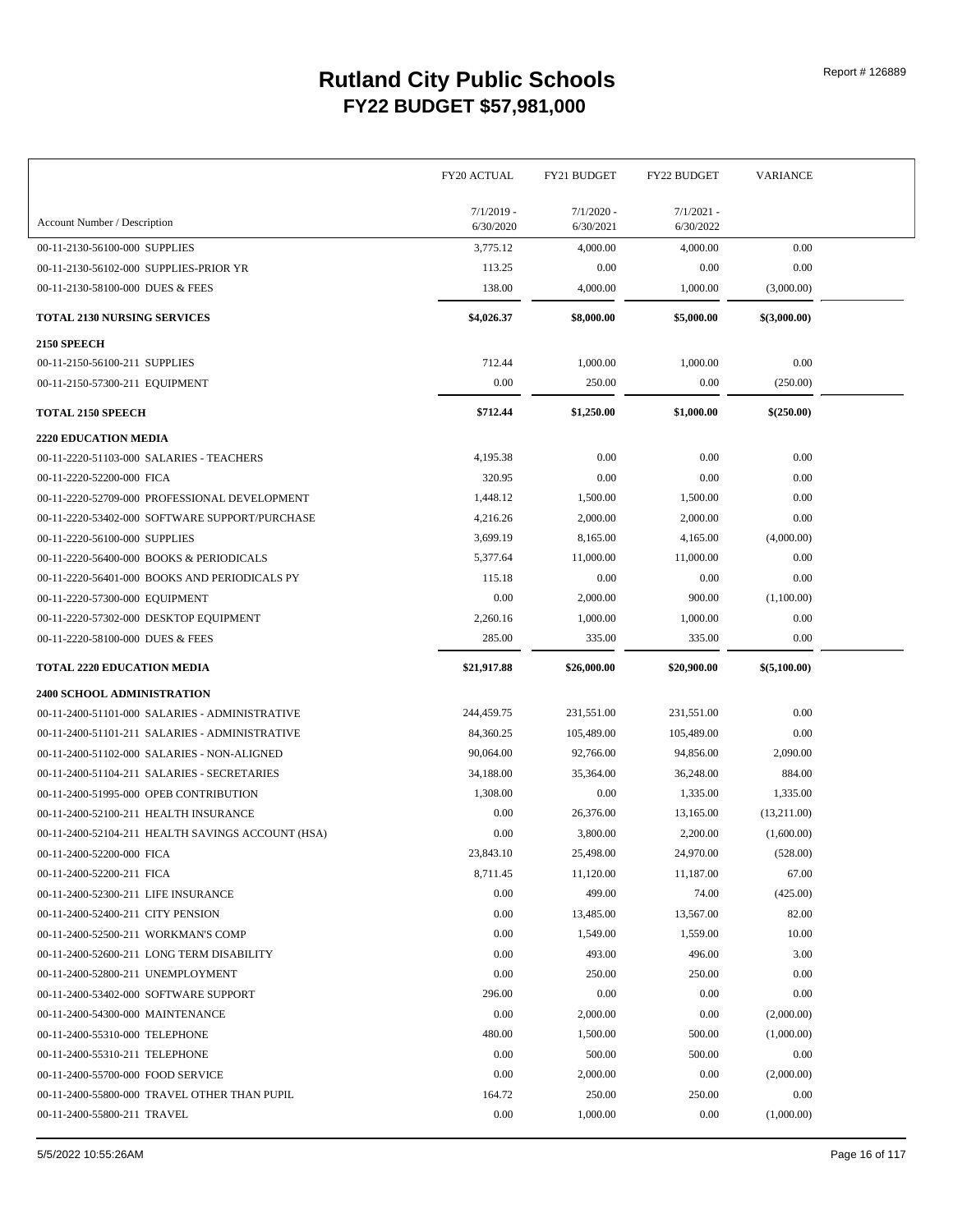|                                                     | FY20 ACTUAL    | FY21 BUDGET    | FY22 BUDGET    | <b>VARIANCE</b> |  |
|-----------------------------------------------------|----------------|----------------|----------------|-----------------|--|
|                                                     | $7/1/2019$ -   | $7/1/2020$ -   | $7/1/2021 -$   |                 |  |
| Account Number / Description                        | 6/30/2020      | 6/30/2021      | 6/30/2022      |                 |  |
| 00-11-2400-56100-000 SUPPLIES                       | 11,538.90      | 10,000.00      | 10,000.00      | 0.00            |  |
| 00-11-2400-56100-211 SUPPLIES                       | 0.00           | 2,000.00       | 500.00         | (1,500.00)      |  |
| 00-11-2400-57300-000 EQUIPMENT                      | 1,884.96       | 4,500.00       | 4,500.00       | 0.00            |  |
| 00-11-2400-57302-211 DESKTOP EQUIPMENT              | 0.00           | 1,000.00       | 0.00           | (1,000.00)      |  |
| 00-11-2400-58100-000 DUES & FEES                    | 2,000.00       | 2,000.00       | 2,000.00       | 0.00            |  |
| TOTAL 2400 SCHOOL ADMINISTRATION                    | \$503,299.13   | \$574,990.00   | \$555,197.00   | \$(19,793.00)   |  |
| <b>2642 PLANT OPERATIONS</b>                        |                |                |                |                 |  |
| 00-11-2642-51107-000 SALARIES - CUST/BUS DR.        | 177,684.20     | 198,898.00     | 203,305.00     | 4,407.00        |  |
| 00-11-2642-51307-000 OVERTIME SALARIES              | 9,452.35       | 12,000.00      | 12,000.00      | 0.00            |  |
| 00-11-2642-52200-000 FICA                           | 13,514.97      | 16,745.00      | 16,471.00      | (274.00)        |  |
| 00-11-2642-54300-000 MAINTENANCE                    | 17,103.43      | 15,300.00      | 15,300.00      | 0.00            |  |
| 00-11-2642-56100-000 SUPPLIES                       | 19,322.12      | 5,000.00       | 5,000.00       | 0.00            |  |
| 00-11-2642-56220-000 ELECTRICITY                    | 29,165.58      | 40,000.00      | 30,000.00      | (10,000.00)     |  |
| 00-11-2642-56240-000 FUEL OIL                       | 34,449.65      | 3,413.00       | 3,413.00       | 0.00            |  |
| 00-11-2642-56250-000 WOOD PELLETS                   | 10,277.65      | 30.716.00      | 15,716.00      | (15,000.00)     |  |
| 00-11-2642-57200-000 BLDING ADDITION / IMPROV       | 30,713.08      | 60,000.00      | 35,000.00      | (25,000.00)     |  |
| 00-11-2642-57300-000 EQUIPMENT                      | 0.00           | 5,000.00       | 0.00           | (5,000.00)      |  |
| 00-11-2642-57308-000 EQUIPMENT PRIOR YR-NON CAPITAL | 3,995.00       | 0.00           | 0.00           | 0.00            |  |
| TOTAL 2642 PLANT OPERATIONS                         | \$345,678.03   | \$387,072.00   | \$336,205.00   | \$(50,867.00)   |  |
| <b>TOTAL 11 INTERMEDIATE SCHOOL</b>                 | \$4,927,309.79 | \$6,582,576.00 | \$5,807,901.28 | \$(774,674.72)  |  |
| <b>12 PIERPOINT AV REGIONAL LIB</b>                 |                |                |                |                 |  |
| <b>1100 DIRECT INSTR REGULAR</b>                    |                |                |                |                 |  |
| 00-12-1100-51203-000 TEMPORARY SALARIES - REA       | 13.46          | $0.00\,$       | 0.00           | 0.00            |  |
| 00-12-1100-52200-000 FICA                           | 1.03           | 0.00           | 0.00           | 0.00            |  |
| <b>TOTAL 1100 DIRECT INSTR REGULAR</b>              | \$14.49        | \$0.00         | \$0.00         | \$0.00          |  |
| <b>2642 PLANT OPERATIONS</b>                        |                |                |                |                 |  |
| 00-12-2642-54300-000 MAINTENANCE                    | 3,417.78       | 5,000.00       | 5,000.00       | 0.00            |  |
| 00-12-2642-56100-000 SUPPLIES                       | 80.52          | 2,000.00       | 2,000.00       | 0.00            |  |
| 00-12-2642-56220-000 ELECTRICITY                    | 2,663.35       | 3,500.00       | 3,500.00       | 0.00            |  |
| 00-12-2642-56240-000 FUEL OIL                       | 6,087.16       | 6,993.00       | 6,993.00       | 0.00            |  |
| 00-12-2642-57300-000 EQUIPMENT                      | 0.00           | 5,000.00       | 0.00           | (5,000.00)      |  |
| TOTAL 2642 PLANT OPERATIONS                         | \$12,248.81    | \$22,493.00    | \$17,493.00    | \$(5,000.00)    |  |
| <b>TOTAL 12 PIERPOINT AV REGIONAL LIB</b>           | \$12,263.30    | \$22,493.00    | \$17,493.00    | \$(5,000.00)    |  |
| <b>14 NORTHEAST SCHOOL</b>                          |                |                |                |                 |  |
| <b>1100 DIRECT INSTR REGULAR</b>                    |                |                |                |                 |  |
| 00-14-1100-51103-000 SALARIES - TEACHERS            | 900,357.00     | 933,188.00     | 952,425.00     | 19,237.00       |  |
| 00-14-1100-51105-000 SALARIES - RSSA AIDES          | 27,307.31      | 26,064.00      | 49,650.00      | 23,586.00       |  |
| 00-14-1100-51203-000 TEMPORARY SALARIES - REA       | 14,320.00      | 40,000.00      | 40,000.00      | 0.00            |  |
| 00-14-1100-51208-000 SALARIES - LUNCH AIDES         | 9,749.91       | 10,000.00      | 10,000.00      | 0.00            |  |
|                                                     |                |                |                |                 |  |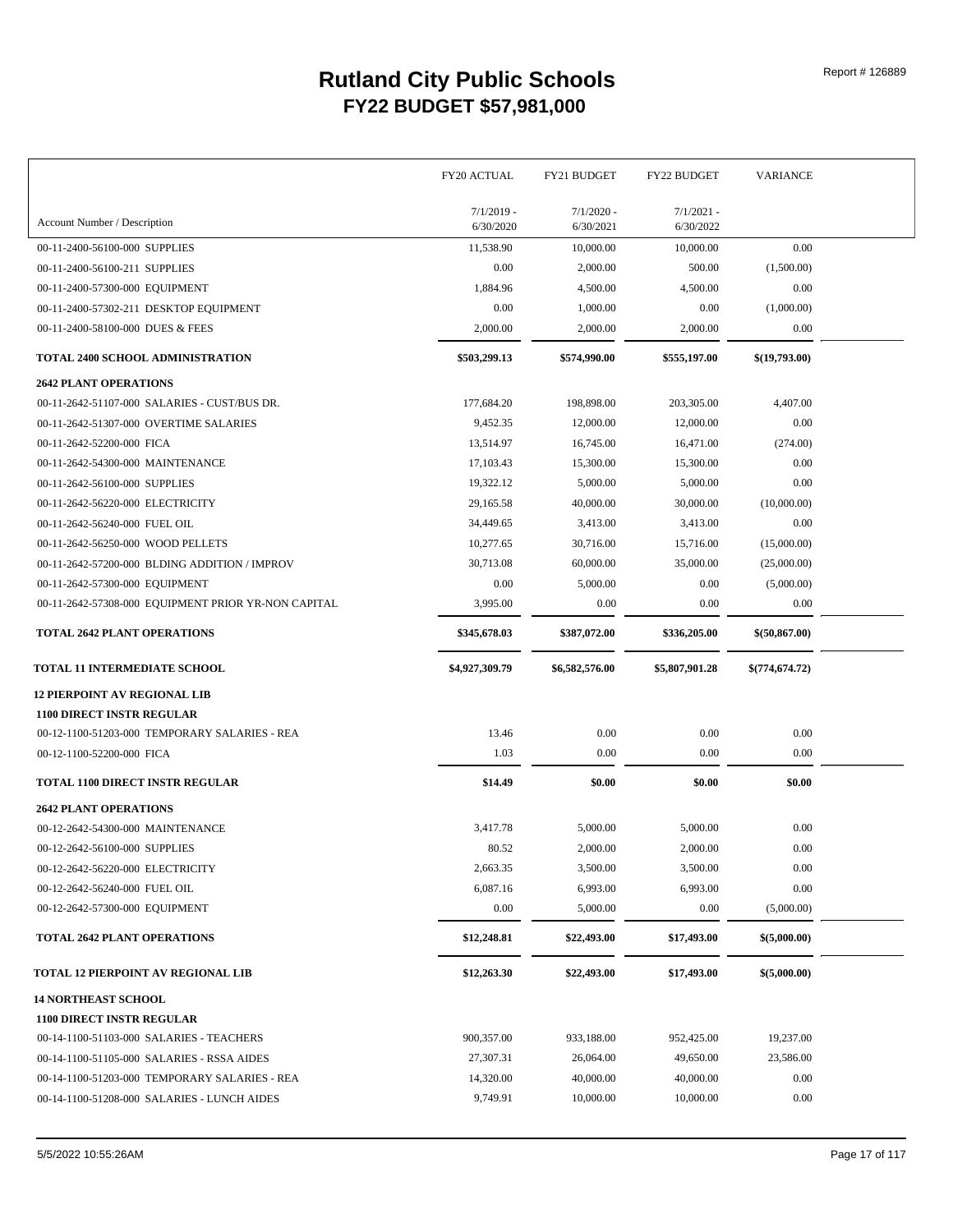|                                                   | FY20 ACTUAL               | FY21 BUDGET               | FY22 BUDGET               | <b>VARIANCE</b> |  |
|---------------------------------------------------|---------------------------|---------------------------|---------------------------|-----------------|--|
|                                                   |                           |                           |                           |                 |  |
| Account Number / Description                      | $7/1/2019$ -<br>6/30/2020 | $7/1/2020$ -<br>6/30/2021 | $7/1/2021$ -<br>6/30/2022 |                 |  |
| 00-14-1100-51995-000 OPEB CONTRIBUTION            | 1,308.00                  | 2,670.00                  | 4,005.00                  | 1,335.00        |  |
| 00-14-1100-52104-000 HEALTH SAVINGS ACCOUNT (HSA) | 341.14                    | 0.00                      | 0.00                      | 0.00            |  |
| 00-14-1100-52200-000 FICA                         | 69,518.25                 | 77,896.00                 | 81,516.00                 | 3,620.00        |  |
| 00-14-1100-52300-000 LIFE INSURANCE               | 8.29                      | 0.00                      | 0.00                      | 0.00            |  |
| 00-14-1100-52500-000 WORKMAN'S COMP               | 29.33                     | 0.00                      | 0.00                      | 0.00            |  |
| 00-14-1100-52600-000 LONG TERM DISABILITY         | 7.36                      | 0.00                      | 0.00                      | 0.00            |  |
| 00-14-1100-52800-000 UNEMPLOYMENT                 | 1.48                      | 0.00                      | 0.00                      | 0.00            |  |
| 00-14-1100-53300-000 OTHER PROFES.SERV.           | 2,223.57                  | 3,121.00                  | 3,121.00                  | 0.00            |  |
| 00-14-1100-55500-000 PRINTING                     | 6,062.43                  | 8,000.00                  | 8,000.00                  | 0.00            |  |
| 00-14-1100-55800-000 TRAVEL OTHER THAN PUPIL      | 438.48                    | 0.00                      | 0.00                      | 0.00            |  |
| 00-14-1100-56100-000 SUPPLIES                     | 14,416.57                 | 10,924.00                 | 10,924.00                 | 0.00            |  |
| 00-14-1100-56400-000 BOOKS & PERIODICALS          | 9,445.70                  | 17,717.00                 | 17,717.00                 | 0.00            |  |
| 00-14-1100-57300-000 EQUIPMENT                    | 4,475.60                  | 17,447.00                 | 7,447.00                  | (10,000.00)     |  |
| 00-14-1100-57302-000 DESKTOP EQUIPMENT            | 20,010.25                 | 36,805.00                 | 36,805.00                 | 0.00            |  |
| 00-14-1100-58100-000 DUES & FEES                  | (1,311.75)                | 0.00                      | 0.00                      | 0.00            |  |
| 00-14-1100-58101-000 FEES Previous Yr             | 2,623.50                  | 0.00                      | 0.00                      | 0.00            |  |
|                                                   |                           |                           |                           |                 |  |
| <b>TOTAL 1100 DIRECT INSTR REGULAR</b>            | \$1,081,332.42            | \$1,183,832.00            | \$1,221,610.00            | \$37,778.00     |  |
| <b>1200 DIRECT INSTR SP EDUCATION</b>             |                           |                           |                           |                 |  |
| 00-14-1200-51105-211 SALARIES - RSSA AIDES        | 415,375.99                | 550,177.00                | 457,967.00                | (92,210.00)     |  |
| 00-14-1200-52100-211 HEALTH INSURANCE             | 0.00                      | 189,983.00                | 174,663.00                | (15,320.00)     |  |
| 00-14-1200-52104-211 HEALTH SAVINGS ACCOUNT (HSA) | 0.00                      | 31,100.00                 | 0.00                      | (31,100.00)     |  |
| 00-14-1200-52105-211 HEALTH REIMB. ARR. (HRA)     | 0.00                      | 5,900.00                  | 30,800.00                 | 24,900.00       |  |
| 00-14-1200-52200-211 FICA                         | 29,991.41                 | 44,498.00                 | 37,444.00                 | (7,054.00)      |  |
| 00-14-1200-52300-211 LIFE INSURANCE               | 0.00                      | 851.00                    | 666.00                    | (185.00)        |  |
| 00-14-1200-52400-211 CITY PENSION                 | 0.00                      | 46,465.00                 | 40,164.00                 | (6,301.00)      |  |
| 00-14-1200-52500-211 WORKMAN'S COMP               | 0.00                      | 6,052.00                  | 5,038.00                  | (1,014.00)      |  |
| 00-14-1200-52600-211 LONG TERM DISABILITY         | 0.00                      | 1,926.00                  | 1,603.00                  | (323.00)        |  |
| 00-14-1200-52800-211 UNEMPLOYMENT                 | 0.00                      | 2,875.00                  | 2,250.00                  | (625.00)        |  |
| 00-14-1200-53300-211 OTHER PROFES.SERV.           | 31.90                     | 30,750.00                 | 3,750.00                  | (27,000.00)     |  |
| 00-14-1200-53323-211 OUTSIDE SERVICE              | 35,640.00                 | 42,000.00                 | 42,000.00                 | 0.00            |  |
| 00-14-1200-55800-211 TRAVEL                       | $0.00\,$                  | 1,000.00                  | 1,000.00                  | 0.00            |  |
| 00-14-1200-56100-211 SUPPLIES                     | 4,876.13                  | 10,028.00                 | 6,028.00                  | (4,000.00)      |  |
| <b>TOTAL 1200 DIRECT INSTR SP EDUCATION</b>       | \$485,915.43              | \$963,605.00              | \$803,373.00              | \$(160, 232.00) |  |
| <b>1215 SP ED INSTRUCTION</b>                     |                           |                           |                           |                 |  |
| 00-14-1215-51103-211 SALARIES - TEACHERS          | 144,533.00                | 149,012.00                | 116,241.00                | (32,771.00)     |  |
| 00-14-1215-51203-211 TEMPORARY SALARIES           | 150.00                    | 0.00                      | 0.00                      | 0.00            |  |
| 00-14-1215-51995-211 OPEB CONTRIBUTION            | 1,308.00                  | 1,335.00                  | 2,670.00                  | 1,335.00        |  |
| 00-14-1215-52100-211 HEALTH INSURANCE             | 0.00                      | 14,029.00                 | 28,230.00                 | 14,201.00       |  |
| 00-14-1215-52104-211 HEALTH SAVINGS ACCOUNT (HSA) | 0.00                      | 2,100.00                  | 4,200.00                  | 2,100.00        |  |
| 00-14-1215-52200-211 FICA                         |                           |                           |                           |                 |  |
|                                                   | 10,950.50                 | 11,744.00                 | 9,237.00                  | (2,507.00)      |  |
| 00-14-1215-52300-211 LIFE INSURANCE               | 0.00                      | 74.00                     | 74.00                     | 0.00            |  |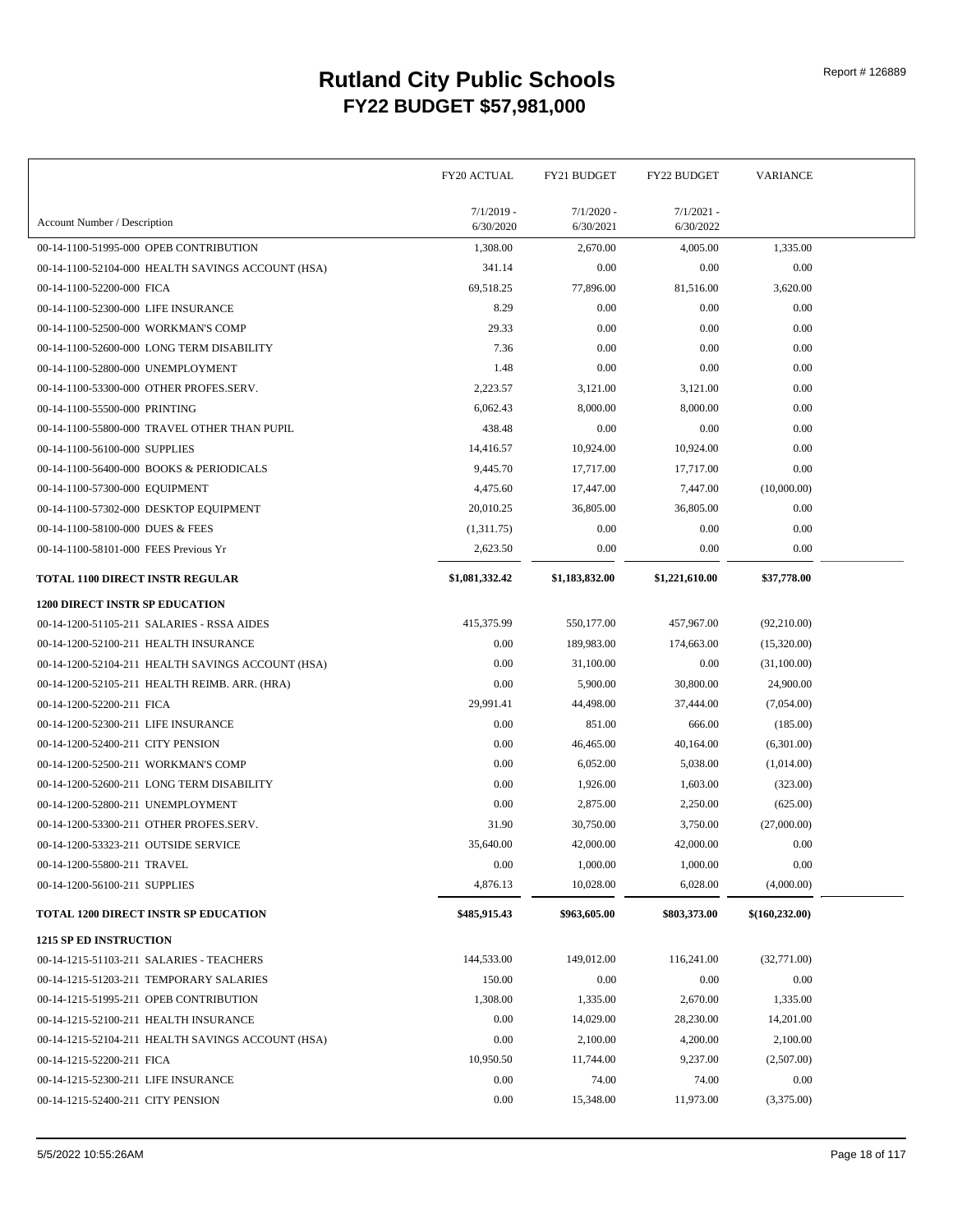|                                                   | FY20 ACTUAL  | FY21 BUDGET  | FY22 BUDGET  | <b>VARIANCE</b> |  |
|---------------------------------------------------|--------------|--------------|--------------|-----------------|--|
| Account Number / Description                      | $7/1/2019$ - | $7/1/2020$ - | $7/1/2021 -$ |                 |  |
|                                                   | 6/30/2020    | 6/30/2021    | 6/30/2022    |                 |  |
| 00-14-1215-52500-211 WORKMAN'S COMP               | 0.00         | 1,639.00     | 1,279.00     | (360.00)        |  |
| 00-14-1215-52600-211 LONG TERM DISABILITY         | 0.00         | 522.00       | 407.00       | (115.00)        |  |
| 00-14-1215-52800-211 UNEMPLOYMENT                 | 0.00         | 250.00       | 250.00       | 0.00            |  |
| <b>TOTAL 1215 SP ED INSTRUCTION</b>               | \$156,941.50 | \$196,053.00 | \$174,561.00 | \$(21,492.00)   |  |
| 1217 SP 2                                         |              |              |              |                 |  |
| 00-14-1217-51103-211 SALARIES - TEACHERS          | 3,128.12     | $0.00\,$     | 0.00         | 0.00            |  |
| 00-14-1217-53300-211 OTHER PROFES.SERV.           | 579.43       | 0.00         | 0.00         | 0.00            |  |
| <b>TOTAL 1217 SP 2</b>                            | \$3,707.55   | \$0.00       | \$0.00       | \$0.00          |  |
| 1242 SPED 42                                      |              |              |              |                 |  |
| 00-14-1242-51105-211 SALARIES - AIDES             | 2,431.33     | 33,960.00    | 33,960.00    | 0.00            |  |
| 00-14-1242-53300-211 OTHER PROFES.SERV.           | 786.25       | 1,000.00     | 1,000.00     | 0.00            |  |
| 00-14-1242-55600-211 TUITION REGULAR              | 18,123.84    | 44,810.00    | 44,810.00    | 0.00            |  |
| 00-14-1242-55800-211 TRAVEL                       | 72.34        | 0.00         | 0.00         | 0.00            |  |
| <b>TOTAL 1242 SPED 42</b>                         | \$21,413.76  | \$79,770.00  | \$79,770.00  | \$0.00          |  |
| <b>1500 DIRECT INSTR OTHER</b>                    |              |              |              |                 |  |
| 00-14-1500-51102-000 SALARIES - NON-ALIGNED       | 20,354.23    | 16,230.00    | 16,636.00    | 406.00          |  |
| 00-14-1500-52200-000 FICA                         | 1,557.17     | 1,242.00     | 1,273.00     | 31.00           |  |
| <b>TOTAL 1500 DIRECT INSTR OTHER</b>              | \$21,911.40  | \$17,472.00  | \$17,909.00  | \$437.00        |  |
| <b>2120 GUIDANCE</b>                              |              |              |              |                 |  |
| 00-14-2120-51103-000 SALARIES - TEACHERS          | 61,571.00    | 65,193.00    | 67,495.00    | 2,302.00        |  |
| 00-14-2120-51103-211 SALARIES - TEACHERS          | 52,516.00    | 55,880.00    | 58,120.00    | 2,240.00        |  |
| 00-14-2120-51995-000 OPEB CONTRIBUTION            | 1,308.00     | 1,335.00     | 1,335.00     | 0.00            |  |
| 00-14-2120-51995-211 OPEB CONTRIBUTION            | 0.00         | 1,335.00     | 1,335.00     | 0.00            |  |
| 00-14-2120-52100-211 HEALTH INSURANCE             | 0.00         | 8,252.00     | 8,922.00     | 670.00          |  |
| 00-14-2120-52104-211 HEALTH SAVINGS ACCOUNT (HSA) | 0.00         | 2,100.00     | 2,100.00     | 0.00            |  |
| 00-14-2120-52200-000 FICA                         | 4,710.36     | 5,332.00     | 5,508.00     | 176.00          |  |
| 00-14-2120-52200-211 FICA                         | 3,918.93     | 4,275.00     | 4,446.00     | 171.00          |  |
| 00-14-2120-52300-211 LIFE INSURANCE               | 0.00         | 37.00        | 37.00        | 0.00            |  |
| 00-14-2120-52400-211 CITY PENSION                 | $0.00\,$     | 5,756.00     | 5,986.00     | 230.00          |  |
| 00-14-2120-52500-211 WORKMAN'S COMP               | 0.00         | 615.00       | 639.00       | 24.00           |  |
| 00-14-2120-52600-211 LONG TERM DISABILITY         | 0.00         | 196.00       | 203.00       | 7.00            |  |
| 00-14-2120-52800-211 UNEMPLOYMENT                 | 0.00         | 125.00       | 125.00       | 0.00            |  |
| <b>TOTAL 2120 GUIDANCE</b>                        | \$124,024.29 | \$150,431.00 | \$156,251.00 | \$5,820.00      |  |
| <b>2130 NURSING SERVICES</b>                      |              |              |              |                 |  |
| 00-14-2130-56100-000 SUPPLIES                     | 1,584.91     | 2,080.00     | 2,080.00     | 0.00            |  |
| TOTAL 2130 NURSING SERVICES                       | \$1,584.91   | \$2,080.00   | \$2,080.00   | \$0.00          |  |
| 2150 SPEECH                                       |              |              |              |                 |  |
| 00-14-2150-55800-211 TRAVEL                       | 0.00         | 300.00       | 0.00         | (300.00)        |  |
| 00-14-2150-56100-211 SUPPLIES                     | 492.32       | 1,000.00     | 1,000.00     | 0.00            |  |
|                                                   |              |              |              |                 |  |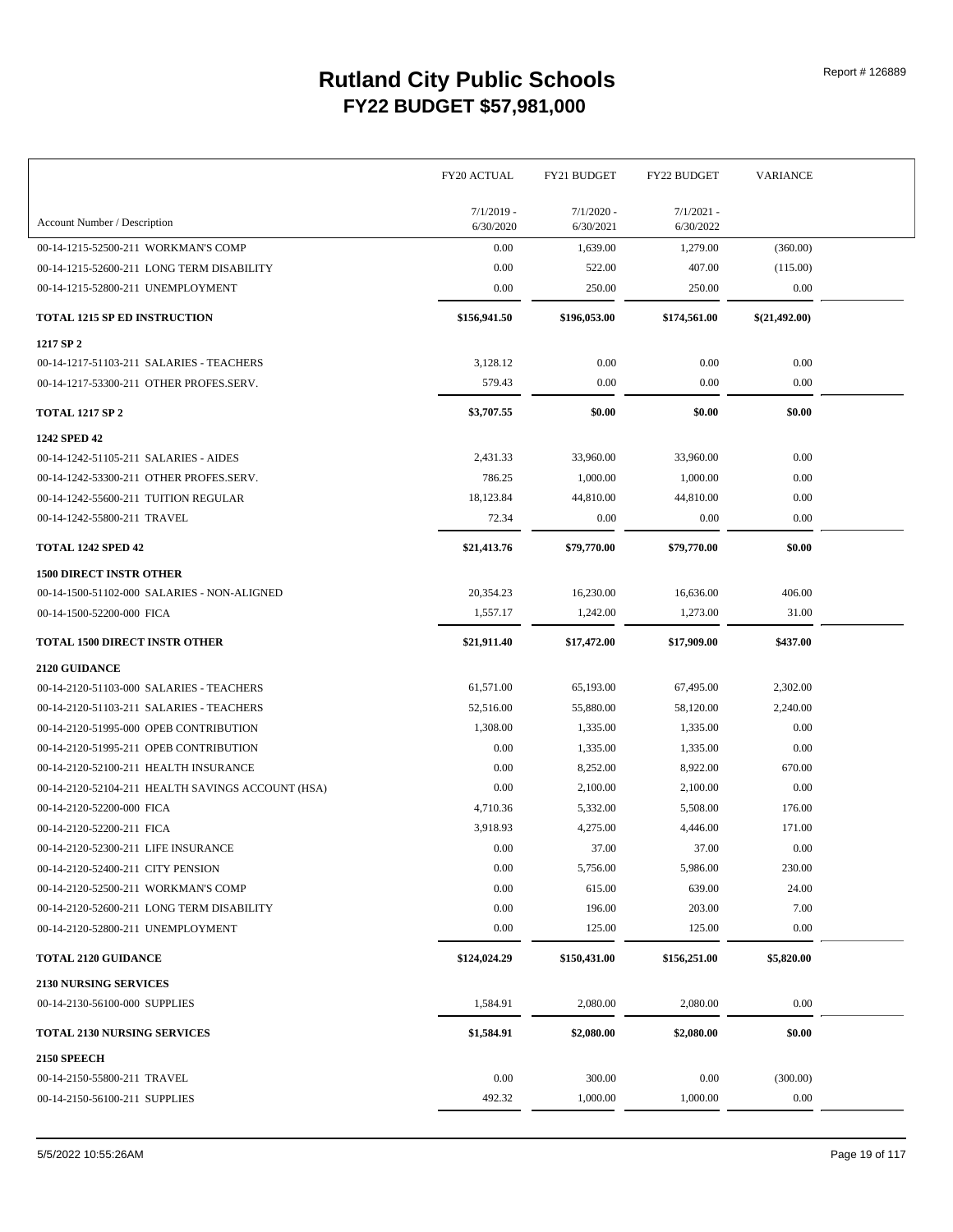|                                                | FY20 ACTUAL  | FY21 BUDGET  | <b>FY22 BUDGET</b> | <b>VARIANCE</b> |  |
|------------------------------------------------|--------------|--------------|--------------------|-----------------|--|
|                                                | $7/1/2019$ - | $7/1/2020$ - | $7/1/2021 -$       |                 |  |
| Account Number / Description                   | 6/30/2020    | 6/30/2021    | 6/30/2022          |                 |  |
| TOTAL 2150 SPEECH                              | \$492.32     | \$1,300.00   | \$1,000.00         | \$(300.00)      |  |
| <b>2220 EDUCATION MEDIA</b>                    |              |              |                    |                 |  |
| 00-14-2220-51105-000 SALARIES - RSSA AIDES     | 23,450.56    | 24,142.00    | 24,745.00          | 603.00          |  |
| 00-14-2220-52200-000 FICA                      | 1,530.90     | 1,847.00     | 1,893.00           | 46.00           |  |
| 00-14-2220-56400-000 BOOKS & PERIODICALS       | 3,008.60     | 4,889.00     | 4,889.00           | 0.00            |  |
| 00-14-2220-58100-000 DUES & FEES               | 262.00       | 0.00         | 0.00               | 0.00            |  |
| <b>TOTAL 2220 EDUCATION MEDIA</b>              | \$28,252.06  | \$30,878.00  | \$31,527.00        | \$649.00        |  |
| 2400 SCHOOL ADMINISTRATION                     |              |              |                    |                 |  |
| 00-14-2400-51101-000 SALARIES - ADMINISTRATIVE | 117,126.00   | 120,054.00   | 120,054.00         | 0.00            |  |
| 00-14-2400-51104-000 SALARIES - RSSA SECRETARY | 37, 343. 25  | 35,986.00    | 32,675.00          | (3,311.00)      |  |
| 00-14-2400-51104-211 SALARIES - SECRETARIES    | 25,065.22    | 22,782.00    | 23,352.00          | 570.00          |  |
| 00-14-2400-52100-211 HEALTH INSURANCE          | 0.00         | 856.00       | 856.00             | 0.00            |  |
| 00-14-2400-52200-000 FICA                      | 11,398.87    | 12,469.00    | 12,028.00          | (441.00)        |  |
| 00-14-2400-52200-211 FICA                      | 1,917.30     | 1,743.00     | 1,786.00           | 43.00           |  |
| 00-14-2400-52300-211 LIFE INSURANCE            | 0.00         | 25.00        | 25.00              | 0.00            |  |
| 00-14-2400-52400-211 CITY PENSION              | 0.00         | 2,096.00     | 2,148.00           | 52.00           |  |
| 00-14-2400-52500-211 WORKMAN'S COMP            | 0.00         | 251.00       | 257.00             | 6.00            |  |
| 00-14-2400-52600-211 LONG TERM DISABILITY      | 0.00         | 80.00        | 82.00              | 2.00            |  |
| 00-14-2400-52800-211 UNEMPLOYMENT              | 0.00         | 84.00        | 84.00              | 0.00            |  |
| 00-14-2400-54300-211 MAINTENANCE               | 0.00         | 500.00       | 0.00               | (500.00)        |  |
| 00-14-2400-55310-000 TELEPHONE                 | 440.00       | 500.00       | 500.00             | 0.00            |  |
| 00-14-2400-55310-211 TELEPHONE                 | 480.00       | 500.00       | 500.00             | 0.00            |  |
| 00-14-2400-55800-211 TRAVEL                    | 68.03        | 1,000.00     | 1,000.00           | 0.00            |  |
| 00-14-2400-56100-000 SUPPLIES                  | 7,623.96     | 8,323.00     | 8,323.00           | 0.00            |  |
| 00-14-2400-56100-211 SUPPLIES                  | 655.37       | 1,000.00     | 1,000.00           | 0.00            |  |
| 00-14-2400-57300-000 EQUIPMENT                 | 1,873.72     | 4,129.00     | 1,629.00           | (2,500.00)      |  |
| 00-14-2400-57302-211 DESKTOP EQUIPMENT         | 0.00         | 700.00       | 0.00               | (700.00)        |  |
| 00-14-2400-58100-000 DUES & FEES               | 619.00       | 1,560.00     | 1,560.00           | 0.00            |  |
| TOTAL 2400 SCHOOL ADMINISTRATION               | \$204,610.72 | \$214,638.00 | \$207,859.00       | \$(6,779.00)    |  |
| <b>2642 PLANT OPERATIONS</b>                   |              |              |                    |                 |  |
| 00-14-2642-51107-000 SALARIES - CUST/BUS DR.   | 96,715.84    | 98,954.00    | 101,157.00         | 2,203.00        |  |
| 00-14-2642-51307-000 OVERTIME SALARIES         | 4,138.73     | 10,000.00    | 10,000.00          | 0.00            |  |
| 00-14-2642-52200-000 FICA                      | 7,279.72     | 8,335.00     | 8,504.00           | 169.00          |  |
| 00-14-2642-54300-000 MAINTENANCE               | 3,041.50     | 0.00         | 0.00               | 0.00            |  |
| 00-14-2642-56100-000 SUPPLIES                  | 8,082.99     | 5,000.00     | 5,000.00           | 0.00            |  |
| 00-14-2642-56220-000 ELECTRICITY               | 28,430.14    | 25,000.00    | 25,000.00          | 0.00            |  |
| 00-14-2642-56240-000 FUEL OIL                  | 16,362.27    | 3,039.00     | 3,039.00           | 0.00            |  |
| 00-14-2642-56250-000 WOOD PELLETS              | 8,507.81     | 27,354.00    | 12,354.00          | (15,000.00)     |  |
| 00-14-2642-57200-000 BLDING ADDITION / IMPROV  | 45,325.75    | 30,000.00    | 30,000,00          | 0.00            |  |
| 00-14-2642-57202-000 BUILDING IMPROVEMENTS PY  | 17,485.00    | 0.00         | 0.00               | 0.00            |  |
| 00-14-2642-57300-000 EQUIPMENT                 | 3,999.00     | 5,000.00     | 5,000.00           | 0.00            |  |
| 00-14-2642-57308-000 EQUIPMENT-PY-NON CAPITAL  | 2,350.00     | 0.00         | $0.00\,$           | 0.00            |  |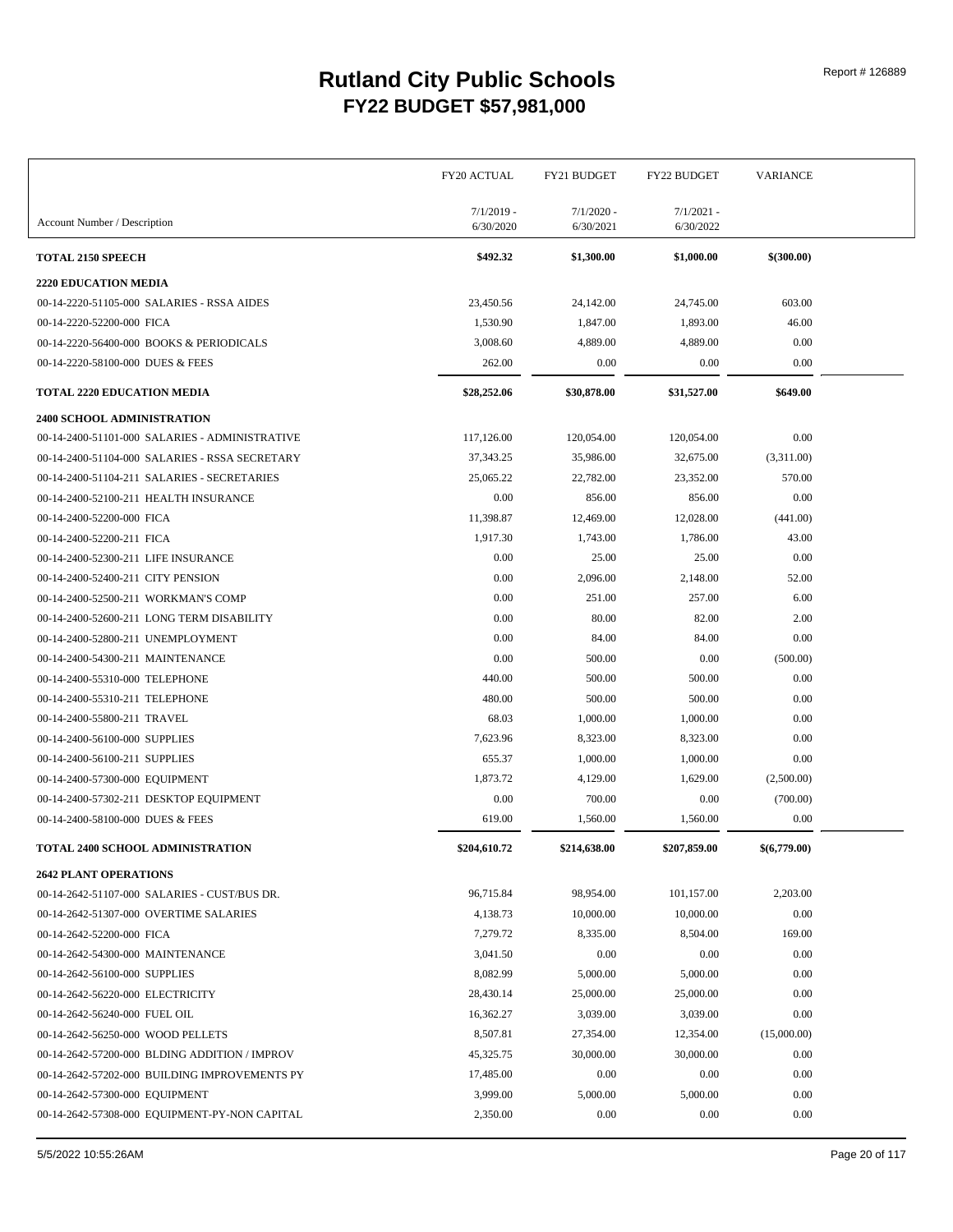|                                                   | FY20 ACTUAL               | <b>FY21 BUDGET</b>        | FY22 BUDGET               | <b>VARIANCE</b> |  |
|---------------------------------------------------|---------------------------|---------------------------|---------------------------|-----------------|--|
| Account Number / Description                      | $7/1/2019$ -<br>6/30/2020 | $7/1/2020$ -<br>6/30/2021 | $7/1/2021 -$<br>6/30/2022 |                 |  |
| <b>TOTAL 2642 PLANT OPERATIONS</b>                | \$241,718.75              | \$212,682.00              | \$200,054.00              | \$(12,628.00)   |  |
| <b>TOTAL 14 NORTHEAST SCHOOL</b>                  | \$2,371,905.11            | \$3,052,741.00            | \$2,895,994.00            | \$(156,747.00)  |  |
| <b>15 NORTHWEST SCHOOL</b>                        |                           |                           |                           |                 |  |
| <b>1100 DIRECT INSTR REGULAR</b>                  |                           |                           |                           |                 |  |
| 00-15-1100-51103-000 SALARIES - TEACHERS          | 865,334.26                | 910,837.00                | 864,667.00                | (46,170.00)     |  |
| 00-15-1100-51105-000 SALARIES AIDES               | 6,833.44                  | 0.00                      | 24,590.00                 | 24,590.00       |  |
| 00-15-1100-51203-000 TEMPORARY SALARIES - REA     | 52,082.31                 | 50,000.00                 | 50,000.00                 | 0.00            |  |
| 00-15-1100-51208-000 SALARIES - LUNCH AIDES       | 14,210.16                 | 15,000.00                 | 15,000.00                 | 0.00            |  |
| 00-15-1100-51995-000 OPEB CONTRIBUTION            | 3,924.00                  | 0.00                      | 5,340.00                  | 5,340.00        |  |
| 00-15-1100-52104-000 HEALTH SAVINGS ACCOUNT (HSA) | 323.17                    | 0.00                      | 0.00                      | 0.00            |  |
| 00-15-1100-52200-000 FICA                         | 68,542.69                 | 74,652.00                 | 74,034.00                 | (618.00)        |  |
| 00-15-1100-52300-000 LIFE INSURANCE               | 26.66                     | 0.00                      | 0.00                      | 0.00            |  |
| 00-15-1100-52500-000 WORKMAN'S COMP               | 76.14                     | 0.00                      | 0.00                      | 0.00            |  |
| 00-15-1100-52600-000 LONG TERM DISABILITY         | 19.92                     | 0.00                      | 0.00                      | 0.00            |  |
| 00-15-1100-52800-000 UNEMPLOYMENT                 | 4.77                      | 0.00                      | 0.00                      | 0.00            |  |
| 00-15-1100-53300-000 OTHER PROFES.SERV.           | 480.00                    | 3,000.00                  | 1,000.00                  | (2,000.00)      |  |
| 00-15-1100-55500-000 PRINTING                     | 14,399.80                 | 15,000.00                 | 15,000.00                 | 0.00            |  |
| 00-15-1100-55800-000 TRAVEL                       | 489.82                    | 0.00                      | 0.00                      | 0.00            |  |
| 00-15-1100-56100-000 SUPPLIES                     | 23,148.19                 | 25,500.00                 | 25,500.00                 | 0.00            |  |
| 00-15-1100-56102-000 SUPPLIES-PRIOR YR            | 175.40                    | $0.00\,$                  | 0.00                      | 0.00            |  |
| 00-15-1100-56400-000 BOOKS & PERIODICALS          | 10,041.72                 | 10,500.00                 | 10,500.00                 | 0.00            |  |
| 00-15-1100-57300-000 EQUIPMENT                    | 6,702.50                  | 10,000.00                 | 10,000.00                 | 0.00            |  |
| 00-15-1100-57302-000 DESKTOP EQUIPMENT            | 20,811.00                 | 18,760.00                 | 18,760.00                 | 0.00            |  |
| 00-15-1100-58100-000 DUES & FEES                  | 1,311.75                  | 0.00                      | 0.00                      | 0.00            |  |
| <b>TOTAL 1100 DIRECT INSTR REGULAR</b>            | \$1,088,937.70            | \$1,133,249.00            | \$1,114,391.00            | \$(18,858.00)   |  |
| <b>1200 DIRECT INSTR SP EDUCATION</b>             |                           |                           |                           |                 |  |
| 00-15-1200-51105-211 SALARIES - RSSA AIDES        | 311,969.22                | 372,298.00                | 345,253.00                | (27,045.00)     |  |
| 00-15-1200-52100-211 HEALTH INSURANCE             | 0.00                      | 161,779.00                | 120,490.00                | (41,289.00)     |  |
| 00-15-1200-52104-211 HEALTH SAVINGS ACCOUNT (HSA) | 0.00                      | 22,700.00                 | 0.00                      | (22,700.00)     |  |
| 00-15-1200-52105-211 HEALTH REIMB. ARR. (HRA)     | 0.00                      | 8,400.00                  | 22,000.00                 | 13,600.00       |  |
| 00-15-1200-52200-211 FICA                         | 22,409.09                 | 30,202.00                 | 28,822.00                 | (1,380.00)      |  |
| 00-15-1200-52300-211 LIFE INSURANCE               | 0.00                      | 555.00                    | 518.00                    | (37.00)         |  |
| 00-15-1200-52400-211 CITY PENSION                 | 0.00                      | 27,988.00                 | 22,825.00                 | (5,163.00)      |  |
| 00-15-1200-52500-211 WORKMAN'S COMP               | 0.00                      | 4,095.00                  | 3,798.00                  | (297.00)        |  |
| 00-15-1200-52600-211 LONG TERM DISABILITY         | 0.00                      | 1,303.00                  | 1,208.00                  | (95.00)         |  |
| 00-15-1200-52800-211 UNEMPLOYMENT                 | 0.00                      | 2,000.00                  | 1,750.00                  | (250.00)        |  |
| 00-15-1200-53300-211 OTHER PROF. SVCS             | 0.00                      | 32,300.00                 | 32,300.00                 | 0.00            |  |
| 00-15-1200-53323-211 OUTSIDE SERVICES CLINICIAN   | 28,654.32                 | 42,000.00                 | 42,000.00                 | 0.00            |  |
| 00-15-1200-53402-211 SOFTWARE SUPPORT/PURCHASE    | 49.05                     | 0.00                      | $0.00\,$                  | 0.00            |  |
| 00-15-1200-55800-211 TRAVEL                       | 0.00                      | 2,000.00                  | 0.00                      | (2,000.00)      |  |
| 00-15-1200-56100-211 SUPPLIES                     | 8,877.68                  | 10,158.00                 | 10,158.00                 | 0.00            |  |
| 00-15-1200-57300-211 EQUIPMENT                    | 0.00                      | 1,200.00                  | 0.00                      | (1,200.00)      |  |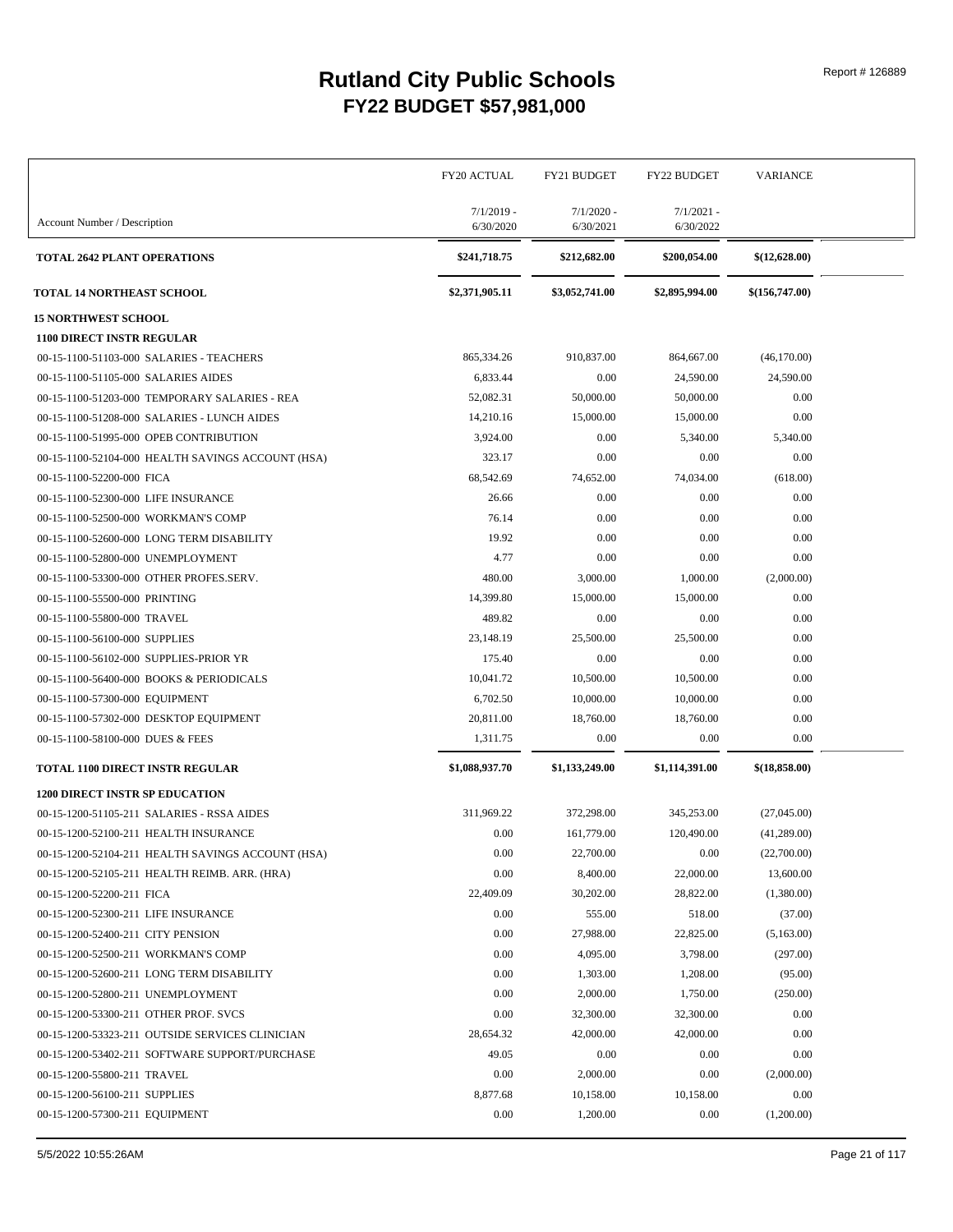| <b>FY20 ACTUAL</b><br>FY21 BUDGET<br><b>FY22 BUDGET</b><br><b>VARIANCE</b>                                   |        |
|--------------------------------------------------------------------------------------------------------------|--------|
| $7/1/2019$ -<br>$7/1/2020$ -<br>$7/1/2021 -$                                                                 |        |
| Account Number / Description<br>6/30/2020<br>6/30/2021<br>6/30/2022                                          |        |
| <b>TOTAL 1200 DIRECT INSTR SP EDUCATION</b><br>\$(87,856.00)<br>\$371,959.36<br>\$718,978.00<br>\$631,122.00 |        |
| <b>1205 THERAPEUTIC CLASSROOMS</b>                                                                           |        |
| 300.00<br>0.00<br>0.00<br>00-15-1205-51203-217 TEMPORARY SALARIES                                            | 0.00   |
| 22.95<br>0.00<br>0.00<br>00-15-1205-52200-217 FICA                                                           | 0.00   |
| \$322.95<br>\$0.00<br>\$0.00<br><b>TOTAL 1205 THERAPEUTIC CLASSROOMS</b>                                     | \$0.00 |
| <b>1215 SP ED INSTRUCTION</b>                                                                                |        |
| 307,484.01<br>322,239.00<br>329,973.00<br>7,734.00<br>00-15-1215-51103-211 SALARIES - TEACHERS               |        |
| 1,308.00<br>0.00<br>00-15-1215-51995-211 OPEB CONTRIBUTION<br>1,335.00<br>1,335.00                           |        |
| 00-15-1215-52100-211 HEALTH INSURANCE<br>0.00<br>52,976.00<br>54,011.00<br>1,035.00                          |        |
| 0.00<br>4,200.00<br>0.00<br>(4,200.00)<br>00-15-1215-52104-211 HEALTH SAVINGS ACCOUNT (HSA)                  |        |
| 0.00<br>0.00<br>4,200.00<br>4,200.00<br>00-15-1215-52105-211 HEALTH REIMB. ARR. (HRA)                        |        |
| 22,995.47<br>25,684.00<br>26,276.00<br>00-15-1215-52200-211 FICA                                             | 592.00 |
| 0.00<br>185.00<br>185.00<br>00-15-1215-52300-211 LIFE INSURANCE                                              | 0.00   |
| 0.00<br>25,708.00<br>26,456.00<br>00-15-1215-52400-211 CITY PENSION                                          | 748.00 |
| 0.00<br>3,545.00<br>3,630.00<br>00-15-1215-52500-211 WORKMAN"S COMP                                          | 85.00  |
| 0.00<br>1,128.00<br>00-15-1215-52600-211 LONG TERM DISABILITY<br>1,155.00                                    | 27.00  |
| 0.00<br>625.00<br>625.00<br>00-15-1215-52800-211 UNEMPLOYMENT                                                | 0.00   |
| <b>TOTAL 1215 SP ED INSTRUCTION</b><br>\$331,787.48<br>\$436,290.00<br>\$447,846.00<br>\$11,556.00           |        |
| <b>1238 SPED 38</b>                                                                                          |        |
| 0.00<br>16,620.00<br>00-15-1238-51105-211 SALARIES - AIDES<br>16,620.00                                      | 0.00   |
| 32,576.35<br>43,960.00<br>43,960.00<br>00-15-1238-55600-211 TUITION REGULAR                                  | 0.00   |
| \$32,576.35<br>\$60,580.00<br>\$60,580.00<br><b>TOTAL 1238 SPED 38</b>                                       | \$0.00 |
| <b>1240 SPED 40</b>                                                                                          |        |
| 0.00<br>33,960.00<br>0.00<br>00-15-1240-51105-211 SALARIES - AIDES<br>(33,960.00)                            |        |
| 0.00<br>3,200.00<br>3,200.00<br>00-15-1240-53300-211 OTHER PROFES.SERV.                                      | 0.00   |
| 0.00<br>00-15-1240-55600-211 TUITION REGULAR<br>44,840.00<br>44,840.00                                       | 0.00   |
| \$0.00<br>\$82,000.00<br>\$48,040.00<br>$$$ (33,960.00)<br><b>TOTAL 1240 SPED 40</b>                         |        |
| <b>1500 DIRECT INSTR OTHER</b>                                                                               |        |
| 16,693.60<br>16,230.00<br>16,636.00<br>00-15-1500-51102-000 SALARIES - NON-ALIGNED                           | 406.00 |
| 21,150.64<br>22,050.00<br>22,601.00<br>00-15-1500-51105-000 SALARIES - AIDES                                 | 551.00 |
| 2,567.67<br>3,002.00<br>3,002.00<br>00-15-1500-52200-000 FICA                                                | 0.00   |
| \$40,411.91<br>\$41,282.00<br>\$42,239.00<br>\$957.00<br><b>TOTAL 1500 DIRECT INSTR OTHER</b>                |        |
| <b>2120 GUIDANCE</b>                                                                                         |        |
| 293.36<br>0.00<br>0.00<br>00-15-2120-51103-000 SALARIES - TEACHERS                                           | 0.00   |
| 48,600.64<br>2,217.00<br>52,154.00<br>54,371.00<br>00-15-2120-51103-211 SALARIES - TEACHERS                  |        |
| 00-15-2120-51995-211 OPEB CONTRIBUTION<br>1,308.00<br>1,335.00<br>1,335.00                                   | 0.00   |
| 0.00<br>00-15-2120-52100-211 HEALTH INSURANCE<br>8,252.00<br>8,922.00                                        | 670.00 |
|                                                                                                              |        |
| 0.00<br>00-15-2120-52104-211 HEALTH SAVINGS ACCOUNT (HSA)<br>2,100.00<br>$0.00\,$<br>(2,100.00)              |        |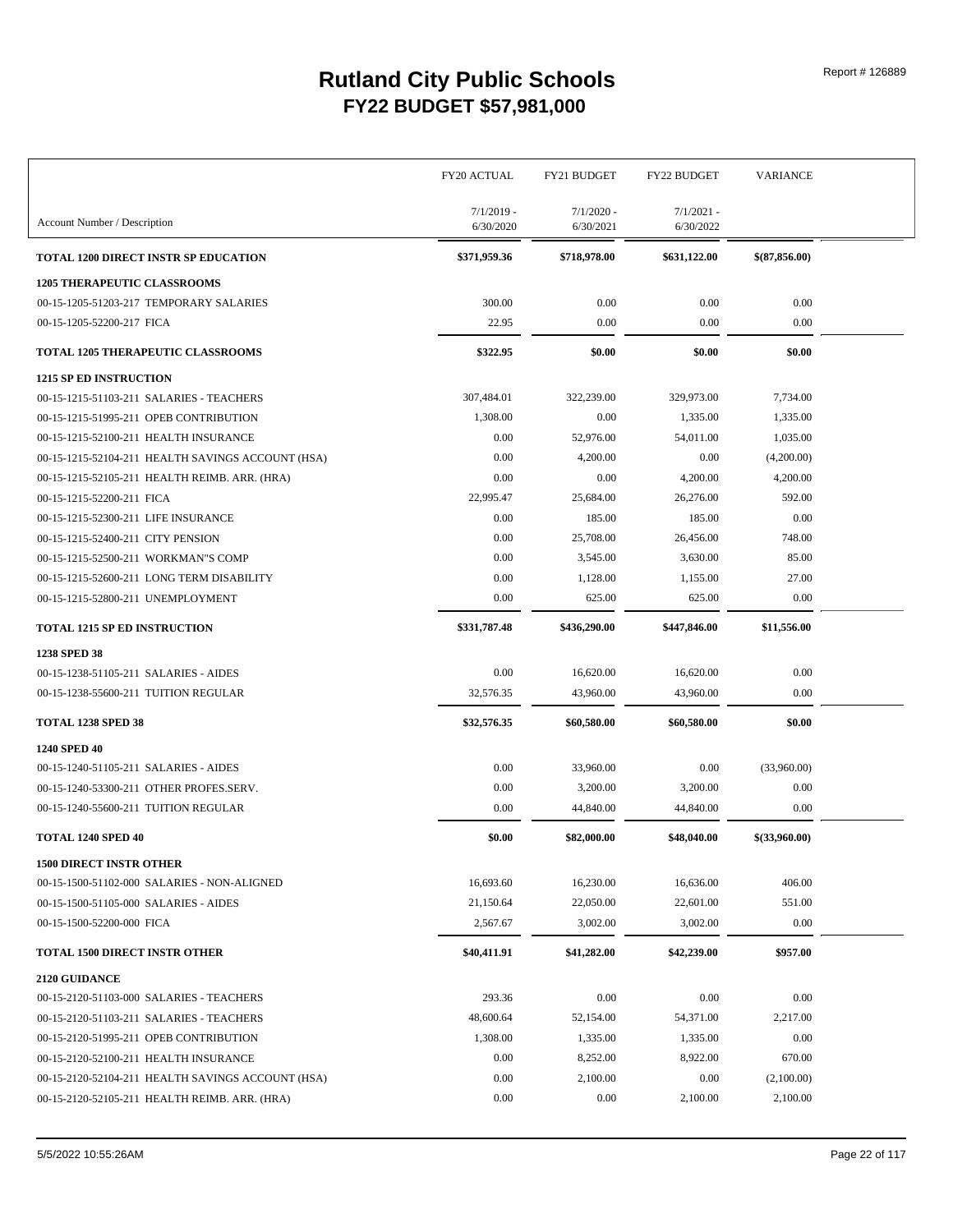|                                                | <b>FY20 ACTUAL</b> | FY21 BUDGET  | FY22 BUDGET  | <b>VARIANCE</b> |  |
|------------------------------------------------|--------------------|--------------|--------------|-----------------|--|
|                                                | $7/1/2019$ -       | $7/1/2020$ - | $7/1/2021 -$ |                 |  |
| Account Number / Description                   | 6/30/2020          | 6/30/2021    | 6/30/2022    |                 |  |
| 00-15-2120-52200-211 FICA                      | 3,599.79           | 3,990.00     | 4,159.00     | 169.00          |  |
| 00-15-2120-52300-211 LIFE INSURANCE            | 0.00               | 37.00        | 37.00        | 0.00            |  |
| 00-15-2120-52400-211 CITY PENSION              | 0.00               | 5,372.00     | 5,600.00     | 228.00          |  |
| 00-15-2120-52500-211 WORKMAN'S COMP            | 0.00               | 574.00       | 598.00       | 24.00           |  |
| 00-15-2120-52600-211 LONG TERM DISABILITY      | 0.00               | 183.00       | 190.00       | 7.00            |  |
| 00-15-2120-52800-211 UNEMPLOYMENT              | 0.00               | 125.00       | 125.00       | 0.00            |  |
| <b>TOTAL 2120 GUIDANCE</b>                     | \$53,801.79        | \$74,122.00  | \$77,437.00  | \$3,315.00      |  |
| <b>2130 NURSING SERVICES</b>                   |                    |              |              |                 |  |
| 00-15-2130-56100-000 SUPPLIES                  | 1,161.49           | 2,000.00     | 2,000.00     | 0.00            |  |
| <b>TOTAL 2130 NURSING SERVICES</b>             | \$1,161.49         | \$2,000.00   | \$2,000.00   | \$0.00          |  |
| 2150 SPEECH                                    |                    |              |              |                 |  |
| 00-15-2150-56100-211 SUPPLIES                  | 262.85             | 1,000.00     | 1,000.00     | 0.00            |  |
| <b>TOTAL 2150 SPEECH</b>                       | \$262.85           | \$1,000.00   | \$1,000.00   | \$0.00          |  |
| <b>2220 EDUCATION MEDIA</b>                    |                    |              |              |                 |  |
| 00-15-2220-51105-000 SALARIES - RSSA AIDES     | 26,762.40          | 27,518.00    | 28,206.00    | 688.00          |  |
| 00-15-2220-52200-000 FICA                      | 1,803.11           | 2,105.00     | 2,158.00     | 53.00           |  |
| 00-15-2220-56400-000 BOOKS & PERIODICALS       | 2,954.16           | 4,700.00     | 4,700.00     | 0.00            |  |
| 00-15-2220-58100-000 DUES & FEES               | 262.00             | 0.00         | 0.00         | 0.00            |  |
|                                                |                    |              |              |                 |  |
| TOTAL 2220 EDUCATION MEDIA                     | \$31,781.67        | \$34,323.00  | \$35,064.00  | \$741.00        |  |
| <b>2400 SCHOOL ADMINISTRATION</b>              |                    |              |              |                 |  |
| 00-15-2400-51101-000 SALARIES - ADMINISTRATIVE | 117,126.00         | 120,054.00   | 120,054.00   | 0.00            |  |
| 00-15-2400-51104-000 SALARIES - RSSA SECRETARY | 37, 343. 25        | 38,446.00    | 39,407.00    | 961.00          |  |
| 00-15-2400-52200-000 FICA                      | 11,355.40          | 12,125.00    | 12,199.00    | 74.00           |  |
| 00-15-2400-53400-000 TECHNICAL SERVICES        | 138.00             | 0.00         | 0.00         | 0.00            |  |
| 00-15-2400-55310-000 TELEPHONE                 | 0.00               | 500.00       | 0.00         | (500.00)        |  |
| 00-15-2400-55311-000 TELEPHONE                 | 528.54             | 0.00         | 0.00         | 0.00            |  |
| 00-15-2400-56100-000 SUPPLIES                  | 8,265.65           | 10,000.00    | 10,000.00    | 0.00            |  |
| 00-15-2400-56102-000 SUPPLIES PRIOR YR         | 342.39             | 0.00         | 0.00         | 0.00            |  |
| 00-15-2400-57300-000 EQUIPMENT                 | 2,021.70           | 2,500.00     | 2,500.00     | 0.00            |  |
| 00-15-2400-58100-000 DUES & FEES               | 479.00             | 1,240.00     | 1,240.00     | 0.00            |  |
| TOTAL 2400 SCHOOL ADMINISTRATION               | \$177,599.93       | \$184,865.00 | \$185,400.00 | \$535.00        |  |
| <b>2642 PLANT OPERATIONS</b>                   |                    |              |              |                 |  |
| 00-15-2642-51107-000 SALARIES - CUST/BUS DR.   | 120,208.00         | 123,363.00   | 126,116.00   | 2,753.00        |  |
| 00-15-2642-51307-000 OVERTIME SALARIES         | 2,536.73           | 7,500.00     | 7,500.00     | 0.00            |  |
| 00-15-2642-52200-000 FICA                      | 9,072.57           | 10,011.00    | 10,394.00    | 383.00          |  |
| 00-15-2642-54300-000 MAINTENANCE               | 11,241.33          | 0.00         | 0.00         | 0.00            |  |
| 00-15-2642-56100-000 SUPPLIES                  | 5,464.07           | 5,000.00     | 5,000.00     | 0.00            |  |
| 00-15-2642-56220-000 ELECTRICITY               | 24,651.97          | 32,000.00    | 32,000.00    | 0.00            |  |
| 00-15-2642-56240-000 FUEL OIL                  | 16,383.04          | 3,338.00     | 3,338.00     | 0.00            |  |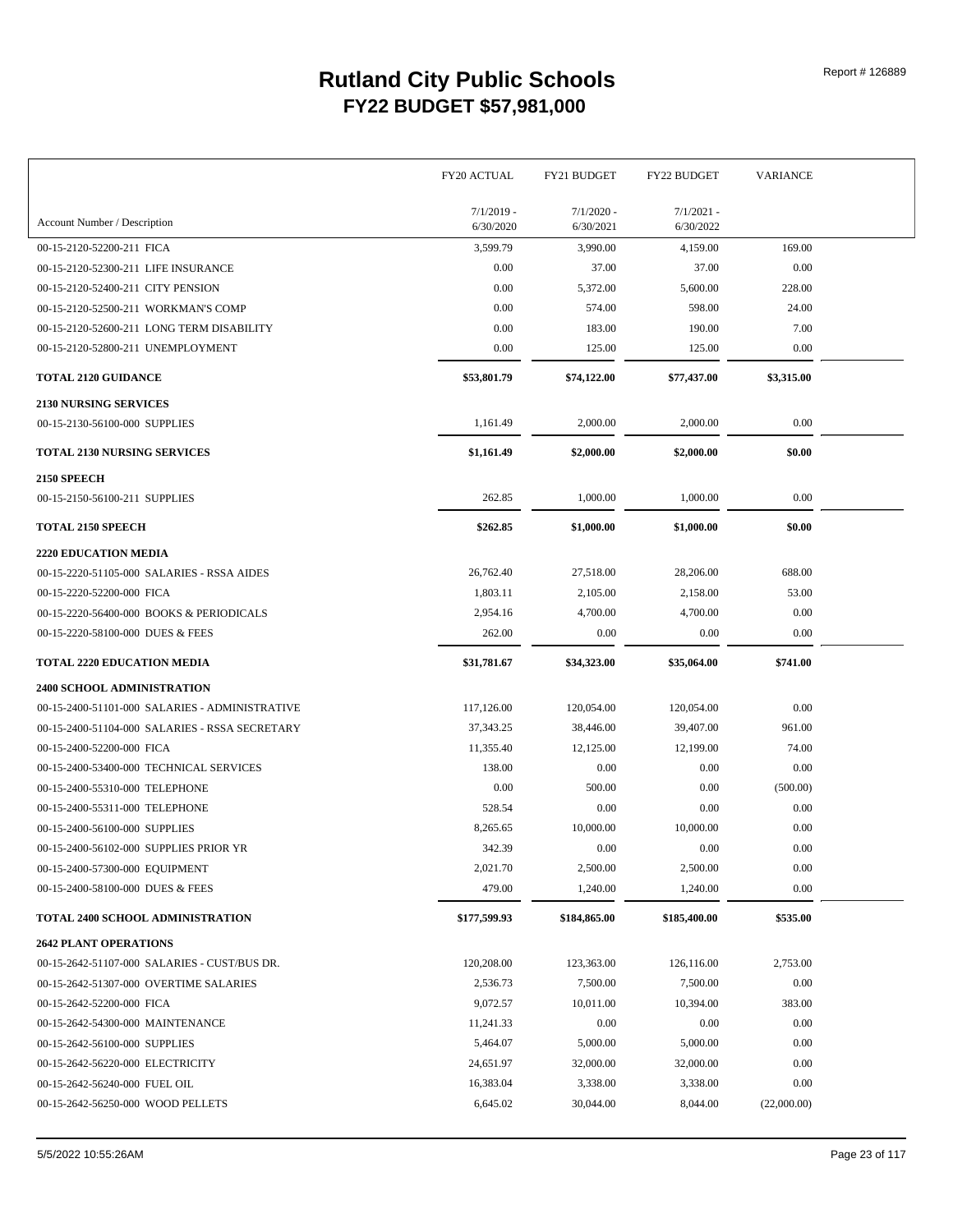|                                                   | <b>FY20 ACTUAL</b>        | <b>FY21 BUDGET</b>        | <b>FY22 BUDGET</b>        | <b>VARIANCE</b> |  |
|---------------------------------------------------|---------------------------|---------------------------|---------------------------|-----------------|--|
| Account Number / Description                      | $7/1/2019$ -<br>6/30/2020 | $7/1/2020$ -<br>6/30/2021 | $7/1/2021$ -<br>6/30/2022 |                 |  |
| 00-15-2642-57200-000 BLDING ADDITION / IMPROV     | 20,318.06                 | 30,000.00                 | 30,000.00                 | 0.00            |  |
| 00-15-2642-57204-000 BUILDING IMPROVEMENTS PY     | 12,721.83                 | 0.00                      | 0.00                      | 0.00            |  |
| 00-15-2642-57300-000 EQUIPMENT                    | 3,999.00                  | 5,000.00                  | 5,000.00                  | 0.00            |  |
| <b>TOTAL 2642 PLANT OPERATIONS</b>                | \$233,241.62              | \$246,256.00              | \$227,392.00              | \$(18,864.00)   |  |
| <b>TOTAL 15 NORTHWEST SCHOOL</b>                  | \$2,363,845.10            | \$3,014,945.00            | \$2,872,511.00            | \$(142,434.00)  |  |
| <b>17 SUCCESS</b>                                 |                           |                           |                           |                 |  |
| <b>1100 DIRECT INSTR REGULAR</b>                  |                           |                           |                           |                 |  |
| 00-17-1100-51103-000 SALARIES - TEACHERS          | 104,857.69                | 109,953.00                | 41,959.00                 | (67,994.00)     |  |
| 00-17-1100-51210-000 STIPENDS                     | 0.00                      | 0.00                      | 21,000.00                 | 21,000.00       |  |
| 00-17-1100-51995-000 OPEB CONTRIBUTION            | 1,308.00                  | 1,335.00                  | 0.00                      | (1,335.00)      |  |
| 00-17-1100-52100-000 HEALTH INSURANCE             | 8,985.43                  | 9,000.00                  | 8,922.00                  | (78.00)         |  |
| 00-17-1100-52104-000 HEALTH SAVINGS ACCOUNT (HSA) | 0.00                      | 0.00                      | 2,200.00                  | 2,200.00        |  |
| 00-17-1100-52200-000 FICA                         | 9,325.60                  | 9,100.00                  | 4,817.00                  | (4,283.00)      |  |
| 00-17-1100-52300-000 LIFE INSURANCE               | 119.81                    | 74.00                     | 37.00                     | (37.00)         |  |
| 00-17-1100-52400-000 CITY PENSION                 | 5,770.05                  | 4,227.00                  | 4,322.00                  | 95.00           |  |
| 00-17-1100-52500-000 WORKMAN'S COMP               | 1,202.70                  | 1,209.00                  | 693.00                    | (516.00)        |  |
| 00-17-1100-52600-000 LONG TERM DISABILITY         | 298.91                    | 385.00                    | 147.00                    | (238.00)        |  |
| 00-17-1100-52800-000 UNEMPLOYMENT                 | 34.08                     | 250.00                    | 250.00                    | 0.00            |  |
| 00-17-1100-53300-000 OTHER PROFES.SERV.           | 0.00                      | 2,000.00                  | 1,000.00                  | (1,000.00)      |  |
| 00-17-1100-53305-000 fine arts                    | 11,652.00                 | 21,000.00                 | 21,000.00                 | 0.00            |  |
| 00-17-1100-54300-000 MAINTENANCE                  | 0.00                      | 1,000.00                  | 1,000.00                  | 0.00            |  |
| 00-17-1100-56100-000 SUPPLIES                     | 4,551.27                  | 5,000.00                  | 5,000.00                  | 0.00            |  |
| 00-17-1100-56400-000 BOOKS & PERIODICALS          | 785.75                    | 2,000.00                  | 2,000.00                  | 0.00            |  |
| 00-17-1100-57300-000 EQUIPMENT                    | 1,568.91                  | 4,000.00                  | 4,000.00                  | 0.00            |  |
| <b>TOTAL 1100 DIRECT INSTR REGULAR</b>            | \$150,460.20              | \$170,533.00              | \$118,347.00              | \$(52,186.00)   |  |
| 1104 FINE ARTS                                    |                           |                           |                           |                 |  |
| 00-17-1104-53300-000 OTHER PROFES.SERV.           | 0.00                      | 1,230.00                  | 0.00                      | (1,230.00)      |  |
| <b>TOTAL 1104 FINE ARTS</b>                       | \$0.00                    | \$1,230.00                | \$0.00                    | \$(1,230.00)    |  |
| <b>1205 THERAPEUTIC CLASSROOMS</b>                |                           |                           |                           |                 |  |
| 00-17-1205-51103-217 SALARIES - TEACHERS          | 157,841.62                | 184,557.00                | 254,204.00                | 69,647.00       |  |
| 00-17-1205-51105-000 SALARY AIDES                 | 5,387.05                  | 0.00                      | $0.00\,$                  | 0.00            |  |
| 00-17-1205-51105-217 SALARIES - AIDES             | 145,971.12                | 178,609.00                | 155,214.00                | (23,395.00)     |  |
| 00-17-1205-51203-217 TEMPORARY SALARIES           | 15,650.00                 | 5,000.00                  | 5,000.00                  | 0.00            |  |
| 00-17-1205-51995-217 OPEB CONTRIBUTION            | 0.00                      | 2,670.00                  | 4,005.00                  | 1,335.00        |  |
| 00-17-1205-52100-217 HEALTH INSURANCE             | 94,729.14                 | 131,535.00                | 130,861.00                | (674.00)        |  |
| 00-17-1205-52104-217 HEALTH SAVINGS ACCOUNT (HSA) | 13,550.00                 | 18,100.00                 | 0.00                      | (18,100.00)     |  |
| 00-17-1205-52105-217 HEALTH REIMB. ARR. (HRA)     | 0.00                      | 0.00                      | 25,800.00                 | 25,800.00       |  |
| 00-17-1205-52200-217 FICA                         | 22,932.89                 | 28,815.00                 | 32,736.00                 | 3,921.00        |  |
| 00-17-1205-52300-217 LIFE INSURANCE               | 870.37                    | 370.00                    | 370.00                    | 0.00            |  |
| 00-17-1205-52400-217 CITY PENSION                 | 31,173.61                 | 35,441.00                 | 40,463.00                 | 5,022.00        |  |
| 00-17-1205-52500-217 WORKMAN'S COMP               | 3,228.05                  | 3,995.00                  | 4,503.00                  | 508.00          |  |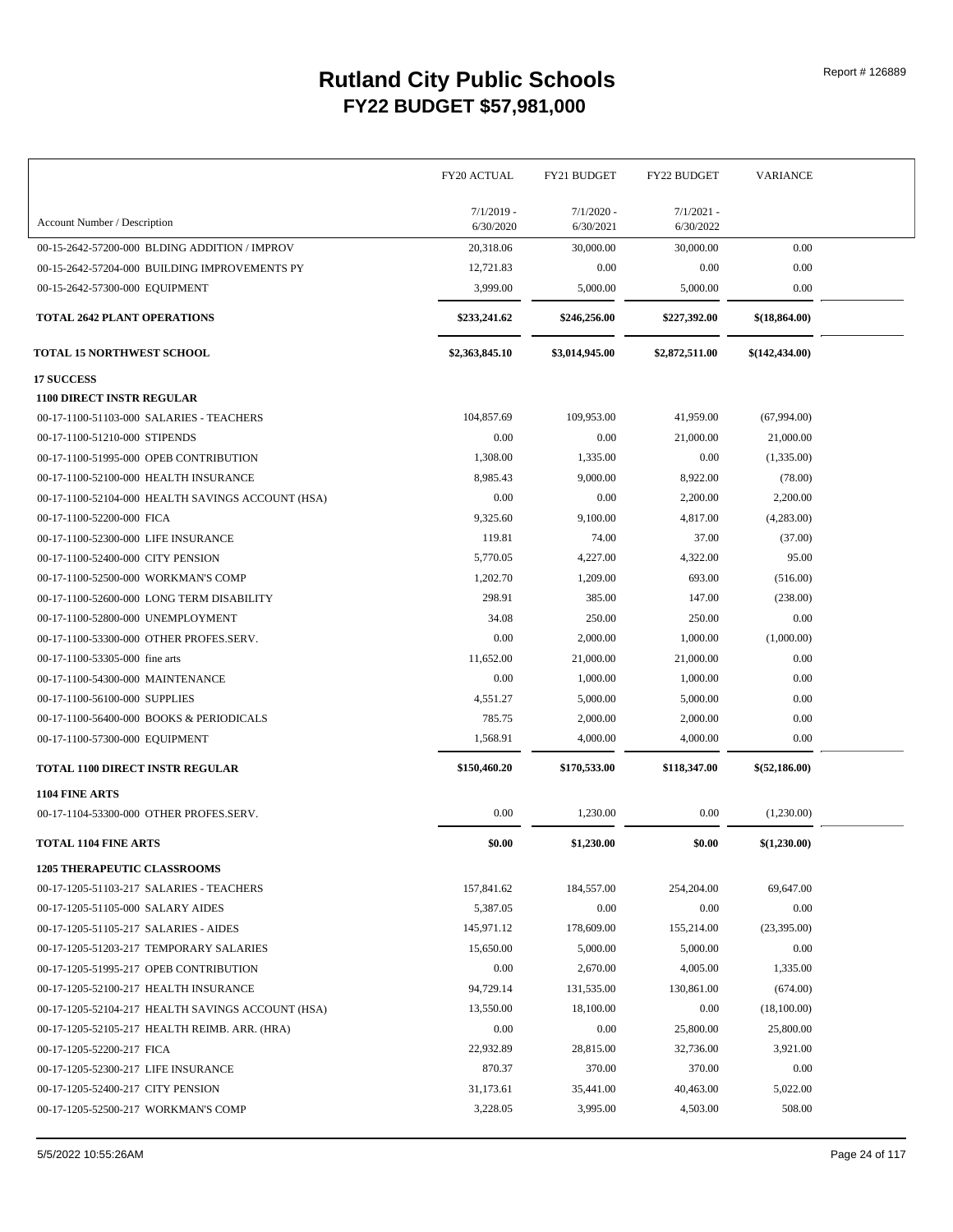|                                                   | FY20 ACTUAL               | <b>FY21 BUDGET</b>        | <b>FY22 BUDGET</b>        | <b>VARIANCE</b> |  |
|---------------------------------------------------|---------------------------|---------------------------|---------------------------|-----------------|--|
| Account Number / Description                      | $7/1/2019$ -<br>6/30/2020 | $7/1/2020$ -<br>6/30/2021 | $7/1/2021 -$<br>6/30/2022 |                 |  |
| 00-17-1205-52600-217 LONG TERM DISABILITY         | 819.98                    | 1,271.00                  | 1,433.00                  | 162.00          |  |
| 00-17-1205-52800-217 UNEMPLOYMENT                 | 155.71                    | 1,250.00                  | 1,250.00                  | 0.00            |  |
| 00-17-1205-53323-217 OUTSIDE SERVICE              | 1,260.00                  | 42,000.00                 | 32,000.00                 | (10,000.00)     |  |
| 00-17-1205-55500-211 PRINTING                     | 1,413.03                  | 1,600.00                  | 1,600.00                  | 0.00            |  |
| 00-17-1205-55500-217 PRINTING                     | 516.27                    | 600.00                    | 600.00                    | 0.00            |  |
| 00-17-1205-55800-217 TRAVEL OTHER THAN PUPIL      | 458.37                    | 3,000.00                  | 1,000.00                  | (2,000.00)      |  |
| 00-17-1205-56100-217 SUPPLIES                     | 7,359.60                  | 24,000.00                 | 19,000.00                 | (5,000.00)      |  |
| 00-17-1205-56113-217 SUPPLIES                     | 552.62                    | 6,000.00                  | 6,000.00                  | 0.00            |  |
| 00-17-1205-56114-217 THERAPEUTIC                  | 13,858.97                 | 31,000.00                 | 21,000.00                 | (10,000.00)     |  |
| 00-17-1205-56116-217 SPECIALIZED INSTRUCTION      | 3,840.00                  | 17,000.00                 | 7,000.00                  | (10,000.00)     |  |
| 00-17-1205-57302-217 DESKTOP EQUIPMENT            | 0.00                      | 3,000.00                  | 3,000.00                  | 0.00            |  |
| <b>TOTAL 1205 THERAPEUTIC CLASSROOMS</b>          | \$521,568.40              | \$719,813.00              | \$747,039.00              | \$27,226.00     |  |
| 1243 SPED 43                                      |                           |                           |                           |                 |  |
| 00-17-1243-55100-211 TRANSPORTATION STUDENTS      | 0.00                      | 8,000.00                  | 8,000.00                  | 0.00            |  |
| 00-17-1243-55600-211 TUITION REGULAR              | 0.00                      | 80,000.00                 | 80,000.00                 | 0.00            |  |
| 00-17-1243-55600-217 TUITION REGULAR              | 49,706.25                 | 0.00                      | 0.00                      | 0.00            |  |
| <b>TOTAL 1243 SPED 43</b>                         | \$49,706.25               | \$88,000.00               | \$88,000.00               | \$0.00          |  |
| <b>2120 GUIDANCE</b>                              |                           |                           |                           |                 |  |
| 00-17-2120-51103-000 SALARIES - TEACHERS          | 561.92                    | 0.00                      | 0.00                      | 0.00            |  |
| 00-17-2120-51103-217 SALARIES - TEACHERS          | 224,740.22                | 260,566.00                | 269,978.00                | 9,412.00        |  |
| 00-17-2120-51995-217 OPEB CONTRIBUTION            | 2,616.00                  | 4,005.00                  | 4,005.00                  | 0.00            |  |
| 00-17-2120-52100-217 HEALTH INSURANCE             | 42,374.18                 | 64,337.00                 | 60,736.00                 | (3,601.00)      |  |
| 00-17-2120-52104-000 HEALTH SAVINGS ACCOUNT (HSA) | 22.47                     | 0.00                      | 0.00                      | 0.00            |  |
| 00-17-2120-52104-217 HEALTH SAVINGS ACCOUNT (HSA) | 4,827.53                  | 8,000.00                  | 2,100.00                  | (5,900.00)      |  |
| 00-17-2120-52105-217 HEALTH REIMB. ARR. (HRA)     | 0.00                      | 0.00                      | 8,400.00                  | 8,400.00        |  |
| 00-17-2120-52200-000 FICA                         | 21.49                     | 0.00                      | 0.00                      | 0.00            |  |
| 00-17-2120-52200-217 FICA                         | 18,503.43                 | 20,278.00                 | 20,998.00                 | 720.00          |  |
| 00-17-2120-52300-000 LIFE INSURANCE               | 0.88                      | 0.00                      | 0.00                      | 0.00            |  |
| 00-17-2120-52300-217 LIFE INSURANCE               | 286.12                    | 148.00                    | 148.00                    | 0.00            |  |
| 00-17-2120-52400-217 CITY PENSION                 | 17,153.78                 | 21,285.00                 | 21,821.00                 | 536.00          |  |
| 00-17-2120-52500-000 WORKMAN'S COMP               | 3.01                      | 0.00                      | 0.00                      | 0.00            |  |
| 00-17-2120-52500-217 WORKMAN'S COMP               | 2,324.98                  | 2,866.00                  | 2,970.00                  | 104.00          |  |
| 00-17-2120-52600-000 LONG TERM DISABILITY         | 0.79                      | 0.00                      | 0.00                      | 0.00            |  |
| 00-17-2120-52600-217 LONG TERM DISABILITY         | 608.40                    | 912.00                    | 945.00                    | 33.00           |  |
| 00-17-2120-52800-000 UNEMPLOYMENT                 | 0.16                      | 0.00                      | 0.00                      | 0.00            |  |
| 00-17-2120-52800-217 UNEMPLOYMENT                 | 51.19                     | 500.00                    | 500.00                    | 0.00            |  |
| <b>TOTAL 2120 GUIDANCE</b>                        | \$314,096.55              | \$382,897.00              | \$392,601.00              | \$9,704.00      |  |
| 2400 SCHOOL ADMINISTRATION                        |                           |                           |                           |                 |  |
| 00-17-2400-51101-211 SALARIES - ADMINISTRATIVE    | 117,126.00                | 0.00                      | 0.00                      | 0.00            |  |
| 00-17-2400-51101-217 SALARIES - ADMINISTRATIVE    | 0.00                      | 120,054.00                | 120,054.00                | 0.00            |  |
| 00-17-2400-51104-217 SALARIES - SECRETARIES       | 36,540.00                 | 37,716.00                 | 38,659.00                 | 943.00          |  |
| 00-17-2400-51995-211 OPEB CONTRIBUTION            | 1,308.00                  | 0.00                      | 0.00                      | 0.00            |  |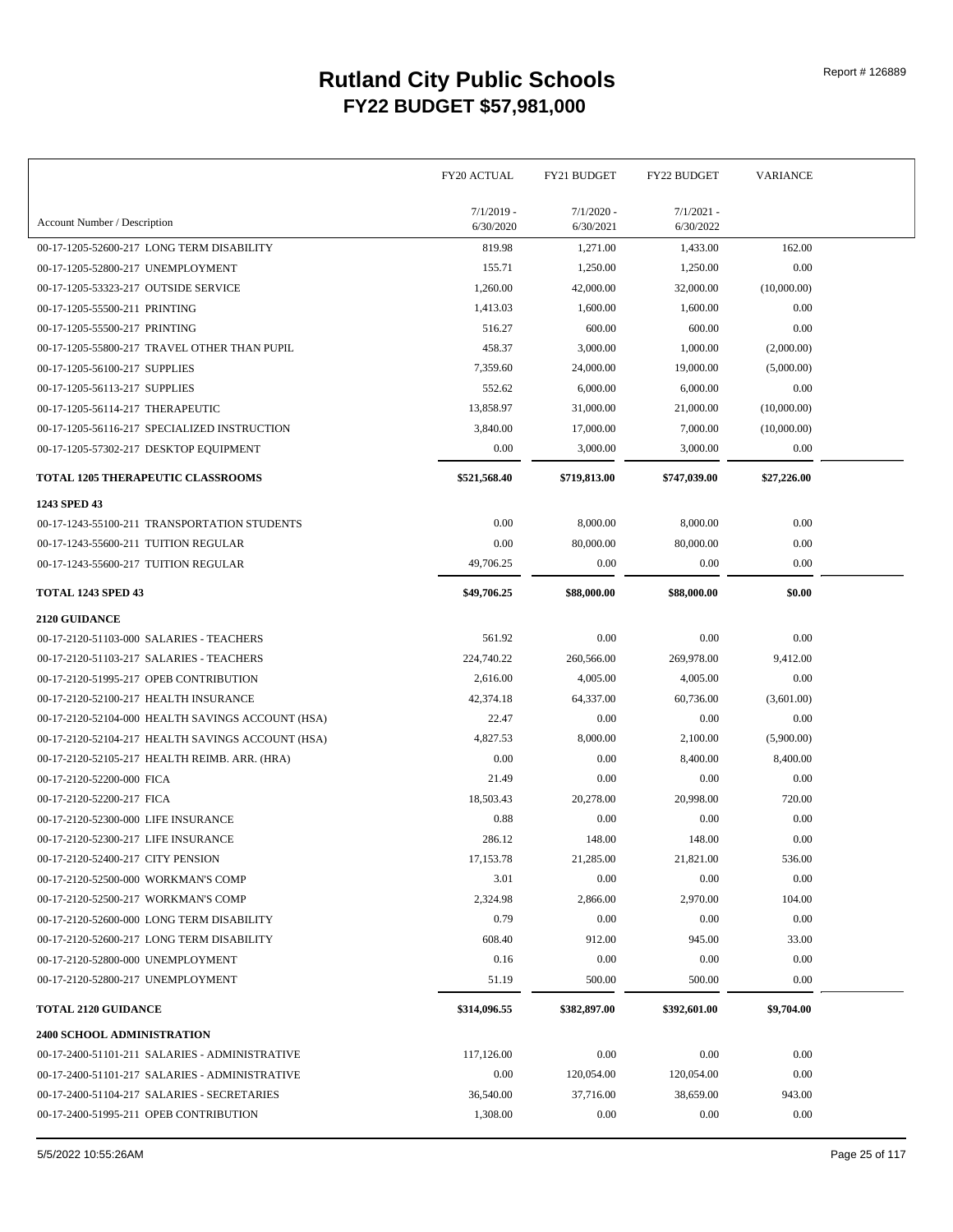| $7/1/2019$ -<br>$7/1/2020$ -<br>$7/1/2021$ -<br>Account Number / Description<br>6/30/2020<br>6/30/2021<br>6/30/2022<br>1,257.00<br>00-17-2400-52100-217 HEALTH INSURANCE<br>12,324.90<br>20,154.00<br>21,411.00<br>4,200.00<br>200.00<br>00-17-2400-52104-217 HEALTH SAVINGS ACCOUNT (HSA)<br>4,200.00<br>4,400.00<br>8,966.82<br>0.00<br>0.00<br>0.00<br>00-17-2400-52200-211 FICA<br>00-17-2400-52200-217 FICA<br>2,574.33<br>12,413.00<br>12,485.00<br>72.00<br>82.00<br>468.00<br>468.00<br>0.00<br>00-17-2400-52300-217 LIFE INSURANCE<br>87.00<br>3,129.30<br>15,115.00<br>15,202.00<br>00-17-2400-52400-217 CITY PENSION<br>390.98<br>10.00<br>00-17-2400-52500-217 WORKMAN'S COMP<br>1,736.00<br>1,746.00<br>102.31<br>555.00<br>3.00<br>552.00<br>00-17-2400-52600-217 LONG TERM DISABILITY<br>00-17-2400-52800-217 UNEMPLOYMENT<br>14.67<br>250.00<br>250.00<br>0.00<br>360.00<br>500.00<br>500.00<br>0.00<br>00-17-2400-55310-217 TELEPHONE<br>0.00<br>520.00<br>0.00<br>(520.00)<br>00-17-2400-55800-217 TRAVEL<br>00-17-2400-56100-217 SUPPLIES<br>0.00<br>1,000.00<br>0.00<br>1,000.00<br>0.00<br>0.00<br>(1,000.00)<br>1,000.00<br>00-17-2400-57302-211 DESKTOP EQUIPMENT<br>TOTAL 2400 SCHOOL ADMINISTRATION<br>\$187,119.31<br>\$216,730.00<br>\$215,678.00<br>\$1,052.00<br><b>2642 PLANT OPERATIONS</b><br>23,789.60<br>24,409.00<br>24,959.00<br>550.00<br>00-17-2642-51107-000 SALARIES - CUST/BUS DR.<br>0.00<br>00-17-2642-51307-000 OVERTIME SALARIES<br>1,095.28<br>4,000.00<br>4,000.00<br>1,902.74<br>88.00<br>2,300.00<br>2,388.00<br>00-17-2642-52200-000 FICA<br>1,835.00<br>00-17-2642-54300-000 MAINTENANCE<br>5,000.00<br>3,000.00<br>(2,000.00)<br>1,646.94<br>5,000.00<br>3,000.00<br>(2,000.00)<br>00-17-2642-56100-000 SUPPLIES<br>0.00<br>8,218.48<br>8,500.00<br>8,500.00<br>00-17-2642-56220-000 ELECTRICITY<br>0.00<br>00-17-2642-56240-000 FUEL OIL<br>6,238.94<br>1,827.00<br>1,827.00<br>5,728.92<br>16,447.00<br>8,447.00<br>(8,000.00)<br>00-17-2642-56250-000 WOOD PELLETS<br>86,850.00<br>0.00<br>00-17-2642-57200-000 BUILDING IMPROVEMENT<br>125,000.00<br>125,000.00<br>0.00<br>5,000.00<br>3,000.00<br>(2,000.00)<br>00-17-2642-57300-000 EQUIPMENT<br><b>TOTAL 2642 PLANT OPERATIONS</b><br>\$137,305.90<br>\$197,483.00<br>\$184,121.00<br>\$(13,362.00)<br>\$1,360,256.61<br>\$1,775,634.00<br>\$1,746,838.00<br>\$(28,796.00)<br><b>1200 DIRECT INSTR SP EDUCATION</b><br>19,586.64<br>0.00<br>0.00<br>0.00<br>00-18-1200-54400-211 rent<br>574.40<br>00-18-1200-55310-211 TELEPHONE<br>0.00<br>0.00<br>0.00<br>1.963.65<br>1,100.00<br>1,100.00<br>0.00<br>00-18-1200-56220-211 ELECTRICITY<br>888.61<br>0.00<br>0.00<br>0.00<br>00-18-1200-56240-211 fuel oil<br>416.40<br>0.00<br>00-18-1200-58100-211 DUES & FEES<br>0.00<br>0.00<br>\$0.00<br><b>TOTAL 1200 DIRECT INSTR SP EDUCATION</b><br>\$23,429.70<br>\$1,100.00<br>\$1,100.00<br>\$0.00<br>\$23,429.70<br>\$1,100.00<br>\$1,100.00<br><b>1205 THERAPEUTIC CLASSROOMS</b><br>0.00<br>0.00<br>47,625.00<br>47,625.00<br>00-19-1205-51102-217 SALARIES - NON-ALIGNED<br>0.00<br>0.00<br>48,746.00<br>00-19-1205-51103-217 SALARIES - TEACHERS<br>48,746.00 |                                     | FY20 ACTUAL | FY21 BUDGET | FY22 BUDGET | <b>VARIANCE</b> |  |
|-----------------------------------------------------------------------------------------------------------------------------------------------------------------------------------------------------------------------------------------------------------------------------------------------------------------------------------------------------------------------------------------------------------------------------------------------------------------------------------------------------------------------------------------------------------------------------------------------------------------------------------------------------------------------------------------------------------------------------------------------------------------------------------------------------------------------------------------------------------------------------------------------------------------------------------------------------------------------------------------------------------------------------------------------------------------------------------------------------------------------------------------------------------------------------------------------------------------------------------------------------------------------------------------------------------------------------------------------------------------------------------------------------------------------------------------------------------------------------------------------------------------------------------------------------------------------------------------------------------------------------------------------------------------------------------------------------------------------------------------------------------------------------------------------------------------------------------------------------------------------------------------------------------------------------------------------------------------------------------------------------------------------------------------------------------------------------------------------------------------------------------------------------------------------------------------------------------------------------------------------------------------------------------------------------------------------------------------------------------------------------------------------------------------------------------------------------------------------------------------------------------------------------------------------------------------------------------------------------------------------------------------------------------------------------------------------------------------------------------------------------------------------------------------------------------------------------------------------------------------------------------------------------------------------------------------------------------------------------------------------------------------------------------------------------------------------------------------------------------------------------------------------------------------------------|-------------------------------------|-------------|-------------|-------------|-----------------|--|
|                                                                                                                                                                                                                                                                                                                                                                                                                                                                                                                                                                                                                                                                                                                                                                                                                                                                                                                                                                                                                                                                                                                                                                                                                                                                                                                                                                                                                                                                                                                                                                                                                                                                                                                                                                                                                                                                                                                                                                                                                                                                                                                                                                                                                                                                                                                                                                                                                                                                                                                                                                                                                                                                                                                                                                                                                                                                                                                                                                                                                                                                                                                                                                             |                                     |             |             |             |                 |  |
|                                                                                                                                                                                                                                                                                                                                                                                                                                                                                                                                                                                                                                                                                                                                                                                                                                                                                                                                                                                                                                                                                                                                                                                                                                                                                                                                                                                                                                                                                                                                                                                                                                                                                                                                                                                                                                                                                                                                                                                                                                                                                                                                                                                                                                                                                                                                                                                                                                                                                                                                                                                                                                                                                                                                                                                                                                                                                                                                                                                                                                                                                                                                                                             |                                     |             |             |             |                 |  |
|                                                                                                                                                                                                                                                                                                                                                                                                                                                                                                                                                                                                                                                                                                                                                                                                                                                                                                                                                                                                                                                                                                                                                                                                                                                                                                                                                                                                                                                                                                                                                                                                                                                                                                                                                                                                                                                                                                                                                                                                                                                                                                                                                                                                                                                                                                                                                                                                                                                                                                                                                                                                                                                                                                                                                                                                                                                                                                                                                                                                                                                                                                                                                                             |                                     |             |             |             |                 |  |
|                                                                                                                                                                                                                                                                                                                                                                                                                                                                                                                                                                                                                                                                                                                                                                                                                                                                                                                                                                                                                                                                                                                                                                                                                                                                                                                                                                                                                                                                                                                                                                                                                                                                                                                                                                                                                                                                                                                                                                                                                                                                                                                                                                                                                                                                                                                                                                                                                                                                                                                                                                                                                                                                                                                                                                                                                                                                                                                                                                                                                                                                                                                                                                             |                                     |             |             |             |                 |  |
|                                                                                                                                                                                                                                                                                                                                                                                                                                                                                                                                                                                                                                                                                                                                                                                                                                                                                                                                                                                                                                                                                                                                                                                                                                                                                                                                                                                                                                                                                                                                                                                                                                                                                                                                                                                                                                                                                                                                                                                                                                                                                                                                                                                                                                                                                                                                                                                                                                                                                                                                                                                                                                                                                                                                                                                                                                                                                                                                                                                                                                                                                                                                                                             |                                     |             |             |             |                 |  |
|                                                                                                                                                                                                                                                                                                                                                                                                                                                                                                                                                                                                                                                                                                                                                                                                                                                                                                                                                                                                                                                                                                                                                                                                                                                                                                                                                                                                                                                                                                                                                                                                                                                                                                                                                                                                                                                                                                                                                                                                                                                                                                                                                                                                                                                                                                                                                                                                                                                                                                                                                                                                                                                                                                                                                                                                                                                                                                                                                                                                                                                                                                                                                                             |                                     |             |             |             |                 |  |
|                                                                                                                                                                                                                                                                                                                                                                                                                                                                                                                                                                                                                                                                                                                                                                                                                                                                                                                                                                                                                                                                                                                                                                                                                                                                                                                                                                                                                                                                                                                                                                                                                                                                                                                                                                                                                                                                                                                                                                                                                                                                                                                                                                                                                                                                                                                                                                                                                                                                                                                                                                                                                                                                                                                                                                                                                                                                                                                                                                                                                                                                                                                                                                             |                                     |             |             |             |                 |  |
|                                                                                                                                                                                                                                                                                                                                                                                                                                                                                                                                                                                                                                                                                                                                                                                                                                                                                                                                                                                                                                                                                                                                                                                                                                                                                                                                                                                                                                                                                                                                                                                                                                                                                                                                                                                                                                                                                                                                                                                                                                                                                                                                                                                                                                                                                                                                                                                                                                                                                                                                                                                                                                                                                                                                                                                                                                                                                                                                                                                                                                                                                                                                                                             |                                     |             |             |             |                 |  |
|                                                                                                                                                                                                                                                                                                                                                                                                                                                                                                                                                                                                                                                                                                                                                                                                                                                                                                                                                                                                                                                                                                                                                                                                                                                                                                                                                                                                                                                                                                                                                                                                                                                                                                                                                                                                                                                                                                                                                                                                                                                                                                                                                                                                                                                                                                                                                                                                                                                                                                                                                                                                                                                                                                                                                                                                                                                                                                                                                                                                                                                                                                                                                                             |                                     |             |             |             |                 |  |
|                                                                                                                                                                                                                                                                                                                                                                                                                                                                                                                                                                                                                                                                                                                                                                                                                                                                                                                                                                                                                                                                                                                                                                                                                                                                                                                                                                                                                                                                                                                                                                                                                                                                                                                                                                                                                                                                                                                                                                                                                                                                                                                                                                                                                                                                                                                                                                                                                                                                                                                                                                                                                                                                                                                                                                                                                                                                                                                                                                                                                                                                                                                                                                             |                                     |             |             |             |                 |  |
|                                                                                                                                                                                                                                                                                                                                                                                                                                                                                                                                                                                                                                                                                                                                                                                                                                                                                                                                                                                                                                                                                                                                                                                                                                                                                                                                                                                                                                                                                                                                                                                                                                                                                                                                                                                                                                                                                                                                                                                                                                                                                                                                                                                                                                                                                                                                                                                                                                                                                                                                                                                                                                                                                                                                                                                                                                                                                                                                                                                                                                                                                                                                                                             |                                     |             |             |             |                 |  |
|                                                                                                                                                                                                                                                                                                                                                                                                                                                                                                                                                                                                                                                                                                                                                                                                                                                                                                                                                                                                                                                                                                                                                                                                                                                                                                                                                                                                                                                                                                                                                                                                                                                                                                                                                                                                                                                                                                                                                                                                                                                                                                                                                                                                                                                                                                                                                                                                                                                                                                                                                                                                                                                                                                                                                                                                                                                                                                                                                                                                                                                                                                                                                                             |                                     |             |             |             |                 |  |
|                                                                                                                                                                                                                                                                                                                                                                                                                                                                                                                                                                                                                                                                                                                                                                                                                                                                                                                                                                                                                                                                                                                                                                                                                                                                                                                                                                                                                                                                                                                                                                                                                                                                                                                                                                                                                                                                                                                                                                                                                                                                                                                                                                                                                                                                                                                                                                                                                                                                                                                                                                                                                                                                                                                                                                                                                                                                                                                                                                                                                                                                                                                                                                             |                                     |             |             |             |                 |  |
|                                                                                                                                                                                                                                                                                                                                                                                                                                                                                                                                                                                                                                                                                                                                                                                                                                                                                                                                                                                                                                                                                                                                                                                                                                                                                                                                                                                                                                                                                                                                                                                                                                                                                                                                                                                                                                                                                                                                                                                                                                                                                                                                                                                                                                                                                                                                                                                                                                                                                                                                                                                                                                                                                                                                                                                                                                                                                                                                                                                                                                                                                                                                                                             |                                     |             |             |             |                 |  |
|                                                                                                                                                                                                                                                                                                                                                                                                                                                                                                                                                                                                                                                                                                                                                                                                                                                                                                                                                                                                                                                                                                                                                                                                                                                                                                                                                                                                                                                                                                                                                                                                                                                                                                                                                                                                                                                                                                                                                                                                                                                                                                                                                                                                                                                                                                                                                                                                                                                                                                                                                                                                                                                                                                                                                                                                                                                                                                                                                                                                                                                                                                                                                                             |                                     |             |             |             |                 |  |
|                                                                                                                                                                                                                                                                                                                                                                                                                                                                                                                                                                                                                                                                                                                                                                                                                                                                                                                                                                                                                                                                                                                                                                                                                                                                                                                                                                                                                                                                                                                                                                                                                                                                                                                                                                                                                                                                                                                                                                                                                                                                                                                                                                                                                                                                                                                                                                                                                                                                                                                                                                                                                                                                                                                                                                                                                                                                                                                                                                                                                                                                                                                                                                             |                                     |             |             |             |                 |  |
|                                                                                                                                                                                                                                                                                                                                                                                                                                                                                                                                                                                                                                                                                                                                                                                                                                                                                                                                                                                                                                                                                                                                                                                                                                                                                                                                                                                                                                                                                                                                                                                                                                                                                                                                                                                                                                                                                                                                                                                                                                                                                                                                                                                                                                                                                                                                                                                                                                                                                                                                                                                                                                                                                                                                                                                                                                                                                                                                                                                                                                                                                                                                                                             |                                     |             |             |             |                 |  |
|                                                                                                                                                                                                                                                                                                                                                                                                                                                                                                                                                                                                                                                                                                                                                                                                                                                                                                                                                                                                                                                                                                                                                                                                                                                                                                                                                                                                                                                                                                                                                                                                                                                                                                                                                                                                                                                                                                                                                                                                                                                                                                                                                                                                                                                                                                                                                                                                                                                                                                                                                                                                                                                                                                                                                                                                                                                                                                                                                                                                                                                                                                                                                                             |                                     |             |             |             |                 |  |
|                                                                                                                                                                                                                                                                                                                                                                                                                                                                                                                                                                                                                                                                                                                                                                                                                                                                                                                                                                                                                                                                                                                                                                                                                                                                                                                                                                                                                                                                                                                                                                                                                                                                                                                                                                                                                                                                                                                                                                                                                                                                                                                                                                                                                                                                                                                                                                                                                                                                                                                                                                                                                                                                                                                                                                                                                                                                                                                                                                                                                                                                                                                                                                             |                                     |             |             |             |                 |  |
|                                                                                                                                                                                                                                                                                                                                                                                                                                                                                                                                                                                                                                                                                                                                                                                                                                                                                                                                                                                                                                                                                                                                                                                                                                                                                                                                                                                                                                                                                                                                                                                                                                                                                                                                                                                                                                                                                                                                                                                                                                                                                                                                                                                                                                                                                                                                                                                                                                                                                                                                                                                                                                                                                                                                                                                                                                                                                                                                                                                                                                                                                                                                                                             |                                     |             |             |             |                 |  |
|                                                                                                                                                                                                                                                                                                                                                                                                                                                                                                                                                                                                                                                                                                                                                                                                                                                                                                                                                                                                                                                                                                                                                                                                                                                                                                                                                                                                                                                                                                                                                                                                                                                                                                                                                                                                                                                                                                                                                                                                                                                                                                                                                                                                                                                                                                                                                                                                                                                                                                                                                                                                                                                                                                                                                                                                                                                                                                                                                                                                                                                                                                                                                                             |                                     |             |             |             |                 |  |
|                                                                                                                                                                                                                                                                                                                                                                                                                                                                                                                                                                                                                                                                                                                                                                                                                                                                                                                                                                                                                                                                                                                                                                                                                                                                                                                                                                                                                                                                                                                                                                                                                                                                                                                                                                                                                                                                                                                                                                                                                                                                                                                                                                                                                                                                                                                                                                                                                                                                                                                                                                                                                                                                                                                                                                                                                                                                                                                                                                                                                                                                                                                                                                             |                                     |             |             |             |                 |  |
|                                                                                                                                                                                                                                                                                                                                                                                                                                                                                                                                                                                                                                                                                                                                                                                                                                                                                                                                                                                                                                                                                                                                                                                                                                                                                                                                                                                                                                                                                                                                                                                                                                                                                                                                                                                                                                                                                                                                                                                                                                                                                                                                                                                                                                                                                                                                                                                                                                                                                                                                                                                                                                                                                                                                                                                                                                                                                                                                                                                                                                                                                                                                                                             |                                     |             |             |             |                 |  |
|                                                                                                                                                                                                                                                                                                                                                                                                                                                                                                                                                                                                                                                                                                                                                                                                                                                                                                                                                                                                                                                                                                                                                                                                                                                                                                                                                                                                                                                                                                                                                                                                                                                                                                                                                                                                                                                                                                                                                                                                                                                                                                                                                                                                                                                                                                                                                                                                                                                                                                                                                                                                                                                                                                                                                                                                                                                                                                                                                                                                                                                                                                                                                                             |                                     |             |             |             |                 |  |
|                                                                                                                                                                                                                                                                                                                                                                                                                                                                                                                                                                                                                                                                                                                                                                                                                                                                                                                                                                                                                                                                                                                                                                                                                                                                                                                                                                                                                                                                                                                                                                                                                                                                                                                                                                                                                                                                                                                                                                                                                                                                                                                                                                                                                                                                                                                                                                                                                                                                                                                                                                                                                                                                                                                                                                                                                                                                                                                                                                                                                                                                                                                                                                             |                                     |             |             |             |                 |  |
|                                                                                                                                                                                                                                                                                                                                                                                                                                                                                                                                                                                                                                                                                                                                                                                                                                                                                                                                                                                                                                                                                                                                                                                                                                                                                                                                                                                                                                                                                                                                                                                                                                                                                                                                                                                                                                                                                                                                                                                                                                                                                                                                                                                                                                                                                                                                                                                                                                                                                                                                                                                                                                                                                                                                                                                                                                                                                                                                                                                                                                                                                                                                                                             |                                     |             |             |             |                 |  |
|                                                                                                                                                                                                                                                                                                                                                                                                                                                                                                                                                                                                                                                                                                                                                                                                                                                                                                                                                                                                                                                                                                                                                                                                                                                                                                                                                                                                                                                                                                                                                                                                                                                                                                                                                                                                                                                                                                                                                                                                                                                                                                                                                                                                                                                                                                                                                                                                                                                                                                                                                                                                                                                                                                                                                                                                                                                                                                                                                                                                                                                                                                                                                                             |                                     |             |             |             |                 |  |
|                                                                                                                                                                                                                                                                                                                                                                                                                                                                                                                                                                                                                                                                                                                                                                                                                                                                                                                                                                                                                                                                                                                                                                                                                                                                                                                                                                                                                                                                                                                                                                                                                                                                                                                                                                                                                                                                                                                                                                                                                                                                                                                                                                                                                                                                                                                                                                                                                                                                                                                                                                                                                                                                                                                                                                                                                                                                                                                                                                                                                                                                                                                                                                             |                                     |             |             |             |                 |  |
|                                                                                                                                                                                                                                                                                                                                                                                                                                                                                                                                                                                                                                                                                                                                                                                                                                                                                                                                                                                                                                                                                                                                                                                                                                                                                                                                                                                                                                                                                                                                                                                                                                                                                                                                                                                                                                                                                                                                                                                                                                                                                                                                                                                                                                                                                                                                                                                                                                                                                                                                                                                                                                                                                                                                                                                                                                                                                                                                                                                                                                                                                                                                                                             | <b>TOTAL 17 SUCCESS</b>             |             |             |             |                 |  |
|                                                                                                                                                                                                                                                                                                                                                                                                                                                                                                                                                                                                                                                                                                                                                                                                                                                                                                                                                                                                                                                                                                                                                                                                                                                                                                                                                                                                                                                                                                                                                                                                                                                                                                                                                                                                                                                                                                                                                                                                                                                                                                                                                                                                                                                                                                                                                                                                                                                                                                                                                                                                                                                                                                                                                                                                                                                                                                                                                                                                                                                                                                                                                                             | <b>18 SP ED COLLABORATIVE</b>       |             |             |             |                 |  |
|                                                                                                                                                                                                                                                                                                                                                                                                                                                                                                                                                                                                                                                                                                                                                                                                                                                                                                                                                                                                                                                                                                                                                                                                                                                                                                                                                                                                                                                                                                                                                                                                                                                                                                                                                                                                                                                                                                                                                                                                                                                                                                                                                                                                                                                                                                                                                                                                                                                                                                                                                                                                                                                                                                                                                                                                                                                                                                                                                                                                                                                                                                                                                                             |                                     |             |             |             |                 |  |
|                                                                                                                                                                                                                                                                                                                                                                                                                                                                                                                                                                                                                                                                                                                                                                                                                                                                                                                                                                                                                                                                                                                                                                                                                                                                                                                                                                                                                                                                                                                                                                                                                                                                                                                                                                                                                                                                                                                                                                                                                                                                                                                                                                                                                                                                                                                                                                                                                                                                                                                                                                                                                                                                                                                                                                                                                                                                                                                                                                                                                                                                                                                                                                             |                                     |             |             |             |                 |  |
|                                                                                                                                                                                                                                                                                                                                                                                                                                                                                                                                                                                                                                                                                                                                                                                                                                                                                                                                                                                                                                                                                                                                                                                                                                                                                                                                                                                                                                                                                                                                                                                                                                                                                                                                                                                                                                                                                                                                                                                                                                                                                                                                                                                                                                                                                                                                                                                                                                                                                                                                                                                                                                                                                                                                                                                                                                                                                                                                                                                                                                                                                                                                                                             |                                     |             |             |             |                 |  |
|                                                                                                                                                                                                                                                                                                                                                                                                                                                                                                                                                                                                                                                                                                                                                                                                                                                                                                                                                                                                                                                                                                                                                                                                                                                                                                                                                                                                                                                                                                                                                                                                                                                                                                                                                                                                                                                                                                                                                                                                                                                                                                                                                                                                                                                                                                                                                                                                                                                                                                                                                                                                                                                                                                                                                                                                                                                                                                                                                                                                                                                                                                                                                                             |                                     |             |             |             |                 |  |
|                                                                                                                                                                                                                                                                                                                                                                                                                                                                                                                                                                                                                                                                                                                                                                                                                                                                                                                                                                                                                                                                                                                                                                                                                                                                                                                                                                                                                                                                                                                                                                                                                                                                                                                                                                                                                                                                                                                                                                                                                                                                                                                                                                                                                                                                                                                                                                                                                                                                                                                                                                                                                                                                                                                                                                                                                                                                                                                                                                                                                                                                                                                                                                             |                                     |             |             |             |                 |  |
|                                                                                                                                                                                                                                                                                                                                                                                                                                                                                                                                                                                                                                                                                                                                                                                                                                                                                                                                                                                                                                                                                                                                                                                                                                                                                                                                                                                                                                                                                                                                                                                                                                                                                                                                                                                                                                                                                                                                                                                                                                                                                                                                                                                                                                                                                                                                                                                                                                                                                                                                                                                                                                                                                                                                                                                                                                                                                                                                                                                                                                                                                                                                                                             |                                     |             |             |             |                 |  |
|                                                                                                                                                                                                                                                                                                                                                                                                                                                                                                                                                                                                                                                                                                                                                                                                                                                                                                                                                                                                                                                                                                                                                                                                                                                                                                                                                                                                                                                                                                                                                                                                                                                                                                                                                                                                                                                                                                                                                                                                                                                                                                                                                                                                                                                                                                                                                                                                                                                                                                                                                                                                                                                                                                                                                                                                                                                                                                                                                                                                                                                                                                                                                                             |                                     |             |             |             |                 |  |
|                                                                                                                                                                                                                                                                                                                                                                                                                                                                                                                                                                                                                                                                                                                                                                                                                                                                                                                                                                                                                                                                                                                                                                                                                                                                                                                                                                                                                                                                                                                                                                                                                                                                                                                                                                                                                                                                                                                                                                                                                                                                                                                                                                                                                                                                                                                                                                                                                                                                                                                                                                                                                                                                                                                                                                                                                                                                                                                                                                                                                                                                                                                                                                             | <b>TOTAL 18 SP ED COLLABORATIVE</b> |             |             |             |                 |  |
|                                                                                                                                                                                                                                                                                                                                                                                                                                                                                                                                                                                                                                                                                                                                                                                                                                                                                                                                                                                                                                                                                                                                                                                                                                                                                                                                                                                                                                                                                                                                                                                                                                                                                                                                                                                                                                                                                                                                                                                                                                                                                                                                                                                                                                                                                                                                                                                                                                                                                                                                                                                                                                                                                                                                                                                                                                                                                                                                                                                                                                                                                                                                                                             | <b>19 PPLC K-4</b>                  |             |             |             |                 |  |
|                                                                                                                                                                                                                                                                                                                                                                                                                                                                                                                                                                                                                                                                                                                                                                                                                                                                                                                                                                                                                                                                                                                                                                                                                                                                                                                                                                                                                                                                                                                                                                                                                                                                                                                                                                                                                                                                                                                                                                                                                                                                                                                                                                                                                                                                                                                                                                                                                                                                                                                                                                                                                                                                                                                                                                                                                                                                                                                                                                                                                                                                                                                                                                             |                                     |             |             |             |                 |  |
|                                                                                                                                                                                                                                                                                                                                                                                                                                                                                                                                                                                                                                                                                                                                                                                                                                                                                                                                                                                                                                                                                                                                                                                                                                                                                                                                                                                                                                                                                                                                                                                                                                                                                                                                                                                                                                                                                                                                                                                                                                                                                                                                                                                                                                                                                                                                                                                                                                                                                                                                                                                                                                                                                                                                                                                                                                                                                                                                                                                                                                                                                                                                                                             |                                     |             |             |             |                 |  |
|                                                                                                                                                                                                                                                                                                                                                                                                                                                                                                                                                                                                                                                                                                                                                                                                                                                                                                                                                                                                                                                                                                                                                                                                                                                                                                                                                                                                                                                                                                                                                                                                                                                                                                                                                                                                                                                                                                                                                                                                                                                                                                                                                                                                                                                                                                                                                                                                                                                                                                                                                                                                                                                                                                                                                                                                                                                                                                                                                                                                                                                                                                                                                                             |                                     |             |             |             |                 |  |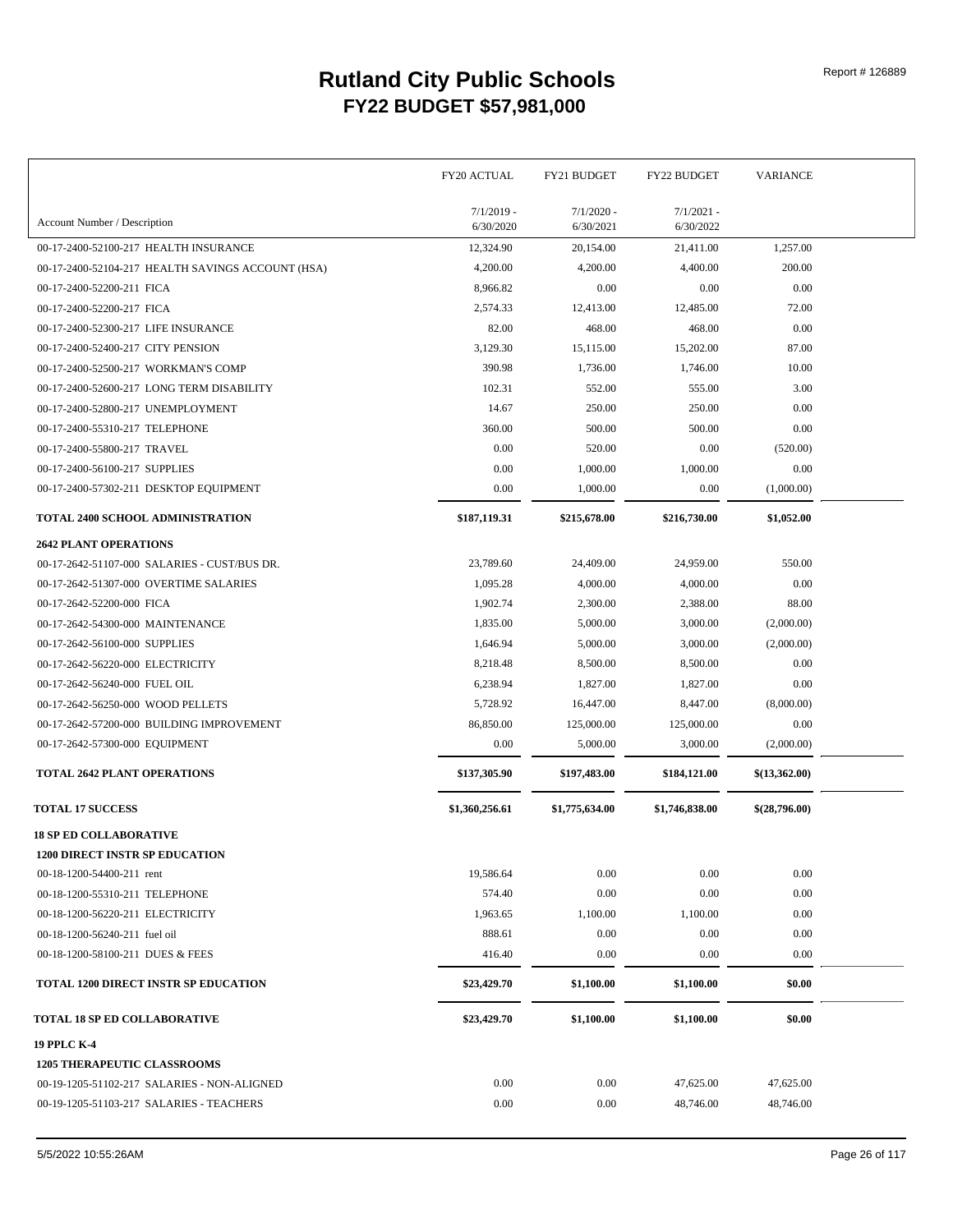|                                                   | FY20 ACTUAL               | FY21 BUDGET               | FY22 BUDGET               | <b>VARIANCE</b> |  |
|---------------------------------------------------|---------------------------|---------------------------|---------------------------|-----------------|--|
| Account Number / Description                      | $7/1/2019$ -<br>6/30/2020 | $7/1/2020$ -<br>6/30/2021 | $7/1/2021$ -<br>6/30/2022 |                 |  |
| 00-19-1205-51105-217 SALARIES - AIDES             | 0.00                      | 0.00                      | 151,959.00                | 151,959.00      |  |
| 00-19-1205-51113-217 SALARIES-SPED COUNSELORS     | 0.00                      | 0.00                      | 59,995.00                 | 59,995.00       |  |
| 00-19-1205-51995-217 OPEB CONTRIBUTION            | 0.00                      | 0.00                      | 2,670.00                  | 2,670.00        |  |
| 00-19-1205-52100-217 HEALTH INSURANCE             | 0.00                      | 0.00                      | 99,699.00                 | 99,699.00       |  |
| 00-19-1205-52104-217 HEALTH SAVINGS ACCOUNT (HSA) | 0.00                      | 0.00                      | 8,800.00                  | 8,800.00        |  |
| 00-19-1205-52105-217 HEALTH REIMB. ARR. (HRA)     | 0.00                      | 0.00                      | 13,000.00                 | 13,000.00       |  |
| 00-19-1205-52200-217 PPLC K-4 FICA                | 0.00                      | 0.00                      | 23,931.00                 | 23,931.00       |  |
| 00-19-1205-52300-217 LIFE INSURANCE               | 0.00                      | 0.00                      | 315.00                    | 315.00          |  |
| 00-19-1205-52400-217 CITY PENSION                 | 0.00                      | 0.00                      | 24,779.00                 | 24,779.00       |  |
| 00-19-1205-52500-217 WORKMAN'S COMP               | 0.00                      | 0.00                      | 3,392.00                  | 3,392.00        |  |
| 00-19-1205-52600-217 LONG TERM DISABILITY         | 0.00                      | 0.00                      | 1,080.00                  | 1,080.00        |  |
| 00-19-1205-52800-217 UNEMPLOYMENT                 | 0.00                      | 0.00                      | 1,063.00                  | 1,063.00        |  |
| <b>TOTAL 1205 THERAPEUTIC CLASSROOMS</b>          | \$0.00                    | \$0.00                    | \$487,054.00              | \$487,054.00    |  |
| <b>TOTAL 19 PPLC K-4</b>                          | \$0.00                    | \$0.00                    | \$487,054.00              | \$487,054.00    |  |
| <b>30 RELATED SECONDARY</b>                       |                           |                           |                           |                 |  |
| <b>1414 SNOWBOARDING</b>                          |                           |                           |                           |                 |  |
| 00-30-1414-51203-000 TEMPORARY SALARIES - REA     | 0.00                      | 4,694.00                  | 4,694.00                  | 0.00            |  |
| 00-30-1414-52200-000 FICA                         | 0.00                      | 359.00                    | 359.00                    | 0.00            |  |
| 00-30-1414-56100-000 SUPPLIES                     | 0.00                      | 125.00                    | 0.00                      | (125.00)        |  |
| 00-30-1414-58100-000 DUES & FEES                  | 0.00                      | 1,500.00                  | 1,500.00                  | 0.00            |  |
| TOTAL 1414 SNOWBOARDING                           | \$0.00                    | \$6,678.00                | \$6,553.00                | \$(125.00)      |  |
| <b>1415 UNIFIED SPORTS</b>                        |                           |                           |                           |                 |  |
| 00-30-1415-51203-000 TEMPORARY SALARIES - REA     | 4,005.36                  | 10,653.00                 | 10,653.00                 | 0.00            |  |
| 00-30-1415-52200-000 FICA                         | 306.40                    | 815.00                    | 815.00                    | 0.00            |  |
| 00-30-1415-56100-000 SUPPLIES                     | 615.57                    | 650.00                    | 650.00                    | 0.00            |  |
| <b>TOTAL 1415 UNIFIED SPORTS</b>                  | \$4,927.33                | \$12,118.00               | \$12,118.00               | \$0.00          |  |
| <b>1417 WEIGHT ROOM</b>                           |                           |                           |                           |                 |  |
| 00-30-1417-51203-000 TEMPORARY SALARIES - REA     | 3,369.74                  | 4,761.00                  | 4,761.00                  | 0.00            |  |
| 00-30-1417-52200-000 FICA                         | 257.78                    | 364.00                    | 364.00                    | 0.00            |  |
| <b>TOTAL 1417 WEIGHT ROOM</b>                     | \$3,627.52                | \$5,125.00                | \$5,125.00                | \$0.00          |  |
| <b>1418 BOYS LACROSSE</b>                         |                           |                           |                           |                 |  |
| 00-30-1418-51203-000 TEMPORARY SALARIES - REA     | 0.00                      | 12,439.00                 | 12,439.00                 | 0.00            |  |
| 00-30-1418-52200-000 FICA                         | 0.00                      | 952.00                    | 952.00                    | 0.00            |  |
| 00-30-1418-53300-000 OTHER PROFES.SERV.           | 1,003.00                  | 4,176.00                  | 1,676.00                  | (2,500.00)      |  |
| 00-30-1418-54300-000 MAINTENANCE                  | 1,200.00                  | 1,200.00                  | 1,200.00                  | 0.00            |  |
| 00-30-1418-56100-000 SUPPLIES                     | 300.02                    | 900.00                    | 900.00                    | 0.00            |  |
| 00-30-1418-58100-000 DUES & FEES                  | 0.00                      | 60.00                     | 0.00                      | (60.00)         |  |
| <b>TOTAL 1418 BOYS LACROSSE</b>                   | \$2,503.02                | \$19,727.00               | \$17,167.00               | \$(2,560.00)    |  |
| <b>1420 INDOOR TRACK</b>                          |                           |                           |                           |                 |  |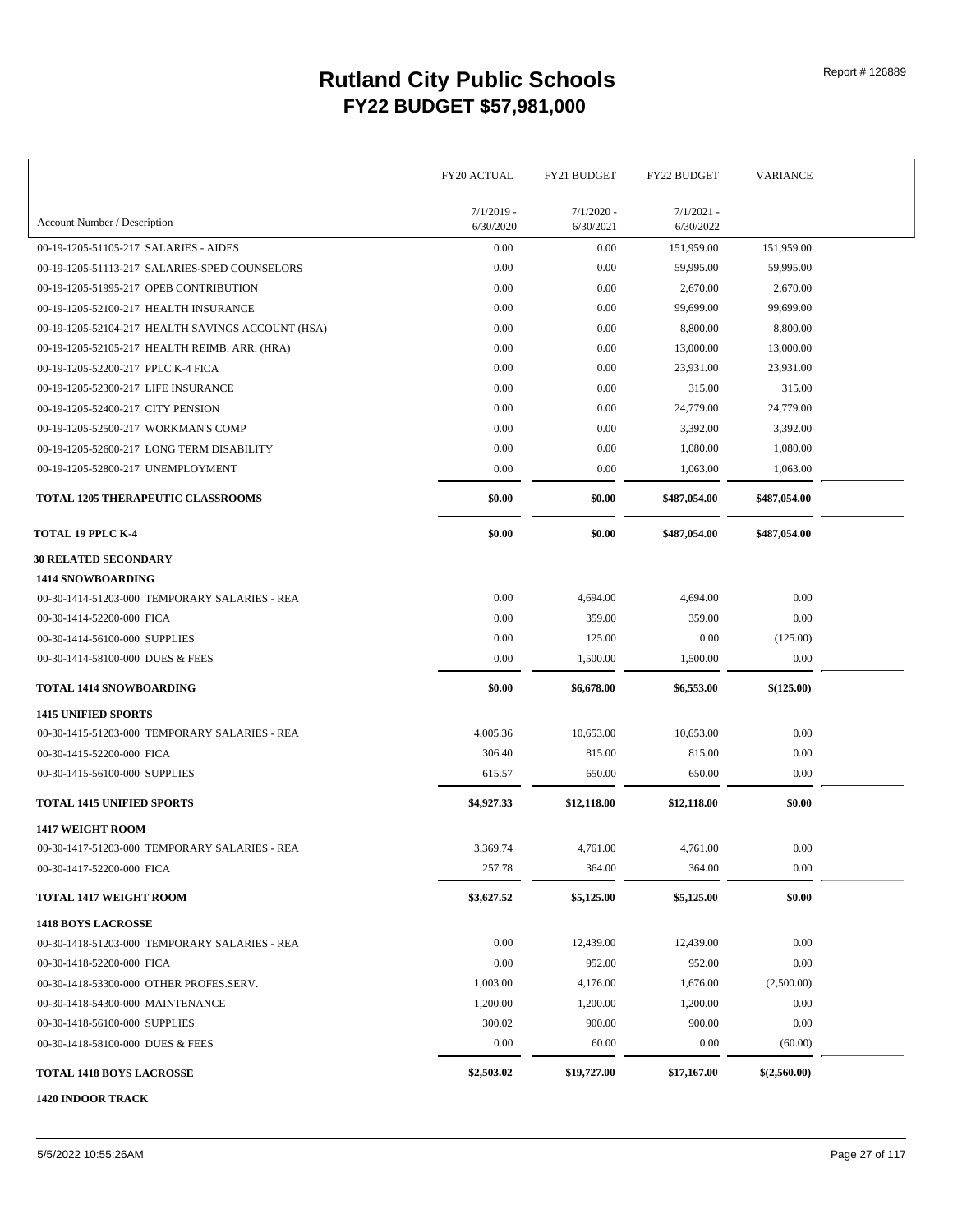|                                                | FY20 ACTUAL               | FY21 BUDGET               | FY22 BUDGET               | <b>VARIANCE</b> |  |
|------------------------------------------------|---------------------------|---------------------------|---------------------------|-----------------|--|
| Account Number / Description                   | $7/1/2019$ -<br>6/30/2020 | $7/1/2020$ -<br>6/30/2021 | $7/1/2021 -$<br>6/30/2022 |                 |  |
| 00-30-1420-51203-000 TEMPORARY SALARIES - REA  | 11,408.70                 | 11,735.00                 | 11,735.00                 | 0.00            |  |
| 00-30-1420-52200-000 FICA                      | 872.77                    | 898.00                    | 898.00                    | 0.00            |  |
| 00-30-1420-56100-000 SUPPLIES                  | 0.00                      | 125.00                    | 0.00                      | (125.00)        |  |
| 00-30-1420-58100-000 DUES & FEES               | 880.00                    | 2,000.00                  | 1,000.00                  | (1,000.00)      |  |
| <b>TOTAL 1420 INDOOR TRACK</b>                 | \$13,161.47               | \$14,758.00               | \$13,633.00               | \$(1,125.00)    |  |
| <b>1421 WOMENS LACROSSE</b>                    |                           |                           |                           |                 |  |
| 00-30-1421-51203-000 TEMPORARY SALARIES - REA  | 0.00                      | 12,439.00                 | 12,439.00                 | 0.00            |  |
| 00-30-1421-52200-000 FICA                      | 0.00                      | 952.00                    | 952.00                    | 0.00            |  |
| 00-30-1421-53300-000 OTHER PROFES.SERV.        | 0.00                      | 4,176.00                  | 1,676.00                  | (2,500.00)      |  |
| 00-30-1421-56100-000 SUPPLIES                  | 652.75                    | 650.00                    | 650.00                    | 0.00            |  |
| 00-30-1421-58100-000 DUES & FEES               | 0.00                      | 60.00                     | 0.00                      | (60.00)         |  |
| <b>TOTAL 1421 WOMENS LACROSSE</b>              | \$652.75                  | \$18,277.00               | \$15,717.00               | \$(2,560.00)    |  |
| <b>1422 ATHLETICS</b>                          |                           |                           |                           |                 |  |
| 00-30-1422-51101-000 SALARIES - ADMINISTRATIVE | 89,284.00                 | 91,962.00                 | 94,032.00                 | 2,070.00        |  |
| 00-30-1422-51104-000 SALARIES - RSSA SECRETARY | 35,136.00                 | 36,432.00                 | 37,343.00                 | 911.00          |  |
| 00-30-1422-52200-000 FICA                      | 10,203.47                 | 9,822.00                  | 10,050.00                 | 228.00          |  |
| 00-30-1422-52703-000 TUITION REIMBURSEMENT     | 0.00                      | 550.00                    | 550.00                    | 0.00            |  |
| 00-30-1422-53300-000 OTHER PROFES.SERV.        | 32,231.76                 | 29,000.00                 | 29,000.00                 | 0.00            |  |
| 00-30-1422-54300-000 MAINTENANCE               | 1,329.94                  | 5,000.00                  | 2,500.00                  | (2,500.00)      |  |
| 00-30-1422-55100-000 TRANS. PUPILS/PARENTS     | 19,215.72                 | 31,000.00                 | 21,000.00                 | (10,000.00)     |  |
| 00-30-1422-56100-000 SUPPLIES                  | 8,426.43                  | 15,800.00                 | 15,800.00                 | 0.00            |  |
| 00-30-1422-56102-000 SUPPLIES-PREVIOUS YR      | 1,658.50                  | 0.00                      | 0.00                      | 0.00            |  |
| 00-30-1422-57301-000 EQUIPMENT CAPITAL         | 12,749.00                 | 0.00                      | 0.00                      | 0.00            |  |
| 00-30-1422-58100-000 DUES & FEES               | 2,732.00                  | 3,000.00                  | 3,000.00                  | 0.00            |  |
| <b>TOTAL 1422 ATHLETICS</b>                    | \$212,966.82              | \$222,566.00              | \$213,275.00              | \$(9,291.00)    |  |
| <b>1423 GIRLS SOCCER</b>                       |                           |                           |                           |                 |  |
| 00-30-1423-51203-000 TEMPORARY SALARIES - REA  | 11,579.81                 | 13,964.00                 | 13,964.00                 | 0.00            |  |
| 00-30-1423-52200-000 FICA                      | 984.65                    | 1,068.00                  | 1,068.00                  | 0.00            |  |
| 00-30-1423-53300-000 OTHER PROFES.SERV.        | 2,916.98                  | 4,069.00                  | 4,069.00                  | 0.00            |  |
| 00-30-1423-56100-000 SUPPLIES                  | 549.90                    | 600.00                    | 600.00                    | 0.00            |  |
| 00-30-1423-58100-000 DUES & FEES               | 30.00                     | 65.00                     | 65.00                     | 0.00            |  |
| <b>TOTAL 1423 GIRLS SOCCER</b>                 | \$16,061.34               | \$19,766.00               | \$19,766.00               | \$0.00          |  |
| <b>1424 GIRLS' BASKETBALL</b>                  |                           |                           |                           |                 |  |
| 00-30-1424-51203-000 TEMPORARY SALARIES - REA  | 22,076.21                 | 21,952.00                 | 21,952.00                 | 0.00            |  |
| 00-30-1424-52200-000 FICA                      | 1,869.79                  | 1,679.00                  | 1,679.00                  | 0.00            |  |
| 00-30-1424-53300-000 OTHER PROFES.SERV.        | 7,426.00                  | 7,196.00                  | 7,196.00                  | 0.00            |  |
| 00-30-1424-56100-000 SUPPLIES                  | 398.94                    | 500.00                    | 500.00                    | 0.00            |  |
| 00-30-1424-58100-000 DUES & FEES               | 0.00                      | 120.00                    | $0.00\,$                  | (120.00)        |  |
| <b>TOTAL 1424 GIRLS' BASKETBALL</b>            | \$31,770.94               | \$31,447.00               | \$31,327.00               | \$(120.00)      |  |
|                                                |                           |                           |                           |                 |  |

 **1425 FOOTBALL**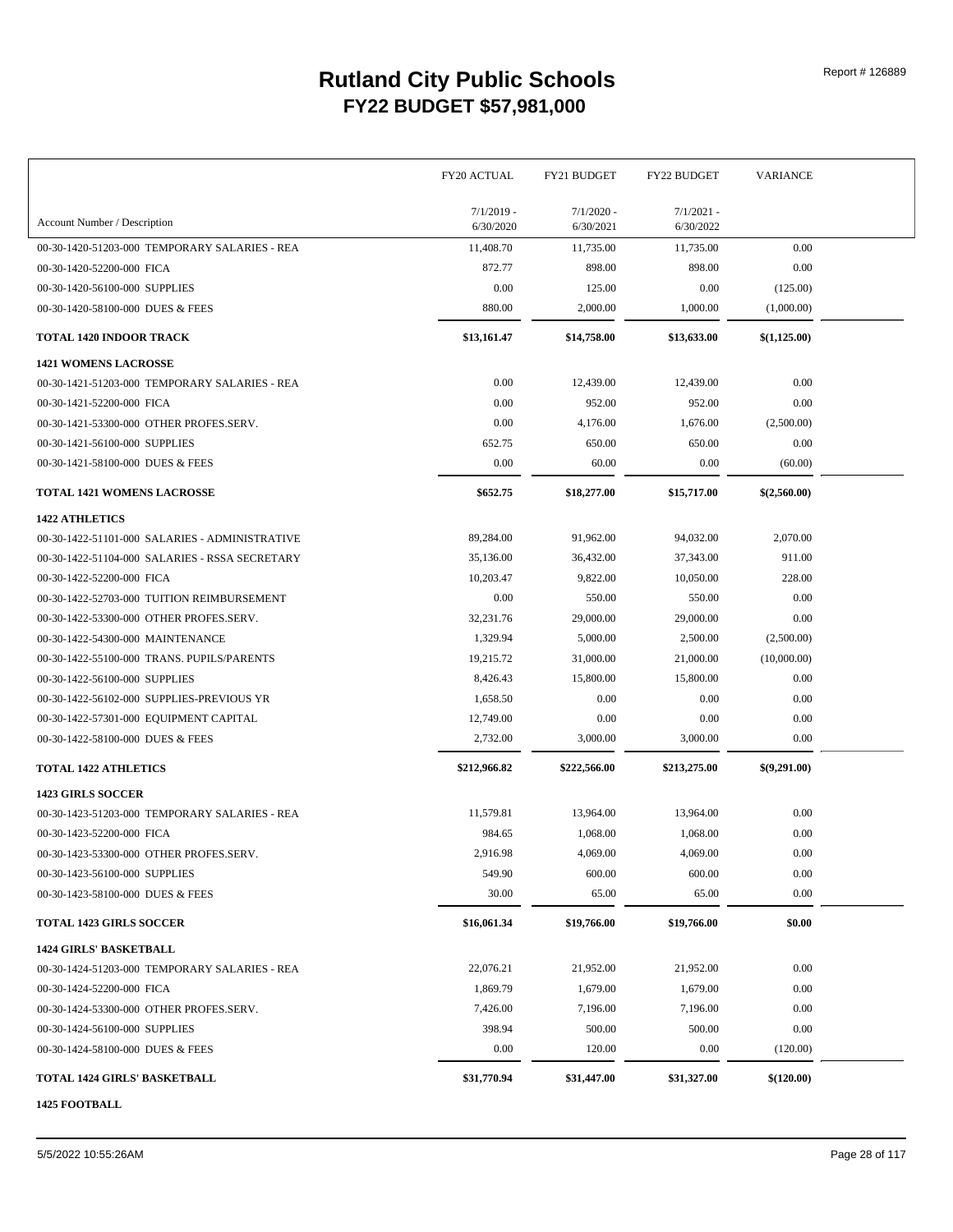| $7/1/2019$ -<br>$7/1/2020$ -<br>$7/1/2021 -$<br>Account Number / Description<br>6/30/2020<br>6/30/2022<br>6/30/2021<br>0.00<br>00-30-1425-51203-000 TEMPORARY SALARIES - REA<br>33,247.89<br>34,209.00<br>34,209.00<br>2,547.31<br>2,617.00<br>0.00<br>00-30-1425-52200-000 FICA<br>2,617.00<br>7,431.07<br>7,785.00<br>7,785.00<br>0.00<br>00-30-1425-53300-000 OTHER PROFES.SERV.<br>7,000.00<br>7,000.00<br>7,000.00<br>0.00<br>00-30-1425-54300-000 MAINTENANCE<br>2,827.26<br>2,800.00<br>2,800.00<br>0.00<br>00-30-1425-56100-000 SUPPLIES<br>40.00<br>200.00<br>200.00<br>0.00<br>00-30-1425-58100-000 DUES & FEES<br>\$0.00<br><b>TOTAL 1425 FOOTBALL</b><br>\$53,093.53<br>\$54,611.00<br>\$54,611.00<br><b>1426 CROSS COUNTRY</b><br>8,784.70<br>9,036.00<br>9,036.00<br>0.00<br>00-30-1426-51203-000 TEMPORARY SALARIES - REA<br>672.03<br>691.00<br>0.00<br>691.00<br>00-30-1426-52200-000 FICA<br>75.00<br>125.00<br>0.00<br>125.00<br>00-30-1426-56100-000 SUPPLIES<br>354.00<br>0.00<br>00-30-1426-58100-000 DUES & FEES<br>1,200.00<br>1,200.00<br>\$0.00<br><b>TOTAL 1426 CROSS COUNTRY</b><br>\$9,885.73<br>\$11,052.00<br>\$11,052.00<br><b>1427 SOCCER</b><br>13,576.36<br>17,485.00<br>0.00<br>00-30-1427-51203-000 TEMPORARY SALARIES - REA<br>17,485.00<br>1,096.64<br>1,338.00<br>1,338.00<br>0.00<br>00-30-1427-52200-000 FICA<br>2,311.99<br>5,233.00<br>3,233.00<br>(2,000.00)<br>00-30-1427-53300-000 OTHER PROFES.SERV.<br>493.00<br>600.00<br>600.00<br>0.00<br>00-30-1427-56100-000 SUPPLIES<br>00-30-1427-58100-000 DUES & FEES<br>30.00<br>65.00<br>65.00<br>0.00<br>\$17,507.99<br>\$22,721.00<br>\$(2,000.00)<br><b>TOTAL 1427 SOCCER</b><br>\$24,721.00<br><b>1428 FIELD HOCKEY</b><br>0.00<br>12,016.00<br>12,016.00<br>00-30-1428-51203-000 TEMPORARY SALARIES - REA<br>11,545.54<br>890.88<br>919.00<br>919.00<br>0.00<br>00-30-1428-52200-000 FICA<br>00-30-1428-53300-000 OTHER PROFES.SERV.<br>3,482.00<br>3,888.00<br>3,888.00<br>0.00<br>1,451.72<br>1,500.00<br>1,500.00<br>0.00<br>00-30-1428-56100-000 SUPPLIES<br>207.80<br>0.00<br>0.00<br>0.00<br>00-30-1428-56102-000 SUPPLIES-PY<br>0.00<br>200.00<br>0.00<br>(200.00)<br>00-30-1428-58100-000 DUES & FEES<br><b>TOTAL 1428 FIELD HOCKEY</b><br>\$17,577.94<br>\$18,523.00<br>\$18,323.00<br>\$(200.00)<br><b>1429 ALPINE SKIING</b><br>10,838.22<br>11,148.00<br>11,148.00<br>0.00<br>00-30-1429-51203-000 TEMPORARY SALARIES - REA<br>829.12<br>853.00<br>853.00<br>0.00<br>00-30-1429-52200-000 FICA<br>478.00<br>0.00<br>1,400.00<br>1,400.00<br>00-30-1429-56100-000 SUPPLIES<br>3,350.00<br>0.00<br>1,500.00<br>1,500.00<br>00-30-1429-58100-000 DUES & FEES<br>\$15,495.34<br>\$0.00<br><b>TOTAL 1429 ALPINE SKIING</b><br>\$14,901.00<br>\$14,901.00<br><b>1430 BOYS' BASKETBALL</b><br>0.00<br>00-30-1430-51203-000 TEMPORARY SALARIES - REA<br>21,733.91<br>21,620.00<br>21,620.00<br>0.00<br>1,800.75<br>1,654.00<br>1,654.00<br>00-30-1430-52200-000 FICA<br>7,326.00<br>0.00<br>7,196.00<br>7,196.00<br>00-30-1430-53300-000 OTHER PROFES.SERV.<br>400.00<br>500.00<br>0.00<br>500.00<br>00-30-1430-56100-000 SUPPLIES<br>0.00<br>120.00<br>$0.00\,$<br>(120.00)<br>00-30-1430-58100-000 DUES & FEES | FY20 ACTUAL | FY21 BUDGET | FY22 BUDGET | <b>VARIANCE</b> |  |
|-----------------------------------------------------------------------------------------------------------------------------------------------------------------------------------------------------------------------------------------------------------------------------------------------------------------------------------------------------------------------------------------------------------------------------------------------------------------------------------------------------------------------------------------------------------------------------------------------------------------------------------------------------------------------------------------------------------------------------------------------------------------------------------------------------------------------------------------------------------------------------------------------------------------------------------------------------------------------------------------------------------------------------------------------------------------------------------------------------------------------------------------------------------------------------------------------------------------------------------------------------------------------------------------------------------------------------------------------------------------------------------------------------------------------------------------------------------------------------------------------------------------------------------------------------------------------------------------------------------------------------------------------------------------------------------------------------------------------------------------------------------------------------------------------------------------------------------------------------------------------------------------------------------------------------------------------------------------------------------------------------------------------------------------------------------------------------------------------------------------------------------------------------------------------------------------------------------------------------------------------------------------------------------------------------------------------------------------------------------------------------------------------------------------------------------------------------------------------------------------------------------------------------------------------------------------------------------------------------------------------------------------------------------------------------------------------------------------------------------------------------------------------------------------------------------------------------------------------------------------------------------------------------------------------------------------------------------------------------------------------------------------------------------------------------------------------------------------------------------------------------------------------------------------------------------------------------------------------|-------------|-------------|-------------|-----------------|--|
|                                                                                                                                                                                                                                                                                                                                                                                                                                                                                                                                                                                                                                                                                                                                                                                                                                                                                                                                                                                                                                                                                                                                                                                                                                                                                                                                                                                                                                                                                                                                                                                                                                                                                                                                                                                                                                                                                                                                                                                                                                                                                                                                                                                                                                                                                                                                                                                                                                                                                                                                                                                                                                                                                                                                                                                                                                                                                                                                                                                                                                                                                                                                                                                                                       |             |             |             |                 |  |
|                                                                                                                                                                                                                                                                                                                                                                                                                                                                                                                                                                                                                                                                                                                                                                                                                                                                                                                                                                                                                                                                                                                                                                                                                                                                                                                                                                                                                                                                                                                                                                                                                                                                                                                                                                                                                                                                                                                                                                                                                                                                                                                                                                                                                                                                                                                                                                                                                                                                                                                                                                                                                                                                                                                                                                                                                                                                                                                                                                                                                                                                                                                                                                                                                       |             |             |             |                 |  |
|                                                                                                                                                                                                                                                                                                                                                                                                                                                                                                                                                                                                                                                                                                                                                                                                                                                                                                                                                                                                                                                                                                                                                                                                                                                                                                                                                                                                                                                                                                                                                                                                                                                                                                                                                                                                                                                                                                                                                                                                                                                                                                                                                                                                                                                                                                                                                                                                                                                                                                                                                                                                                                                                                                                                                                                                                                                                                                                                                                                                                                                                                                                                                                                                                       |             |             |             |                 |  |
|                                                                                                                                                                                                                                                                                                                                                                                                                                                                                                                                                                                                                                                                                                                                                                                                                                                                                                                                                                                                                                                                                                                                                                                                                                                                                                                                                                                                                                                                                                                                                                                                                                                                                                                                                                                                                                                                                                                                                                                                                                                                                                                                                                                                                                                                                                                                                                                                                                                                                                                                                                                                                                                                                                                                                                                                                                                                                                                                                                                                                                                                                                                                                                                                                       |             |             |             |                 |  |
|                                                                                                                                                                                                                                                                                                                                                                                                                                                                                                                                                                                                                                                                                                                                                                                                                                                                                                                                                                                                                                                                                                                                                                                                                                                                                                                                                                                                                                                                                                                                                                                                                                                                                                                                                                                                                                                                                                                                                                                                                                                                                                                                                                                                                                                                                                                                                                                                                                                                                                                                                                                                                                                                                                                                                                                                                                                                                                                                                                                                                                                                                                                                                                                                                       |             |             |             |                 |  |
|                                                                                                                                                                                                                                                                                                                                                                                                                                                                                                                                                                                                                                                                                                                                                                                                                                                                                                                                                                                                                                                                                                                                                                                                                                                                                                                                                                                                                                                                                                                                                                                                                                                                                                                                                                                                                                                                                                                                                                                                                                                                                                                                                                                                                                                                                                                                                                                                                                                                                                                                                                                                                                                                                                                                                                                                                                                                                                                                                                                                                                                                                                                                                                                                                       |             |             |             |                 |  |
|                                                                                                                                                                                                                                                                                                                                                                                                                                                                                                                                                                                                                                                                                                                                                                                                                                                                                                                                                                                                                                                                                                                                                                                                                                                                                                                                                                                                                                                                                                                                                                                                                                                                                                                                                                                                                                                                                                                                                                                                                                                                                                                                                                                                                                                                                                                                                                                                                                                                                                                                                                                                                                                                                                                                                                                                                                                                                                                                                                                                                                                                                                                                                                                                                       |             |             |             |                 |  |
|                                                                                                                                                                                                                                                                                                                                                                                                                                                                                                                                                                                                                                                                                                                                                                                                                                                                                                                                                                                                                                                                                                                                                                                                                                                                                                                                                                                                                                                                                                                                                                                                                                                                                                                                                                                                                                                                                                                                                                                                                                                                                                                                                                                                                                                                                                                                                                                                                                                                                                                                                                                                                                                                                                                                                                                                                                                                                                                                                                                                                                                                                                                                                                                                                       |             |             |             |                 |  |
|                                                                                                                                                                                                                                                                                                                                                                                                                                                                                                                                                                                                                                                                                                                                                                                                                                                                                                                                                                                                                                                                                                                                                                                                                                                                                                                                                                                                                                                                                                                                                                                                                                                                                                                                                                                                                                                                                                                                                                                                                                                                                                                                                                                                                                                                                                                                                                                                                                                                                                                                                                                                                                                                                                                                                                                                                                                                                                                                                                                                                                                                                                                                                                                                                       |             |             |             |                 |  |
|                                                                                                                                                                                                                                                                                                                                                                                                                                                                                                                                                                                                                                                                                                                                                                                                                                                                                                                                                                                                                                                                                                                                                                                                                                                                                                                                                                                                                                                                                                                                                                                                                                                                                                                                                                                                                                                                                                                                                                                                                                                                                                                                                                                                                                                                                                                                                                                                                                                                                                                                                                                                                                                                                                                                                                                                                                                                                                                                                                                                                                                                                                                                                                                                                       |             |             |             |                 |  |
|                                                                                                                                                                                                                                                                                                                                                                                                                                                                                                                                                                                                                                                                                                                                                                                                                                                                                                                                                                                                                                                                                                                                                                                                                                                                                                                                                                                                                                                                                                                                                                                                                                                                                                                                                                                                                                                                                                                                                                                                                                                                                                                                                                                                                                                                                                                                                                                                                                                                                                                                                                                                                                                                                                                                                                                                                                                                                                                                                                                                                                                                                                                                                                                                                       |             |             |             |                 |  |
|                                                                                                                                                                                                                                                                                                                                                                                                                                                                                                                                                                                                                                                                                                                                                                                                                                                                                                                                                                                                                                                                                                                                                                                                                                                                                                                                                                                                                                                                                                                                                                                                                                                                                                                                                                                                                                                                                                                                                                                                                                                                                                                                                                                                                                                                                                                                                                                                                                                                                                                                                                                                                                                                                                                                                                                                                                                                                                                                                                                                                                                                                                                                                                                                                       |             |             |             |                 |  |
|                                                                                                                                                                                                                                                                                                                                                                                                                                                                                                                                                                                                                                                                                                                                                                                                                                                                                                                                                                                                                                                                                                                                                                                                                                                                                                                                                                                                                                                                                                                                                                                                                                                                                                                                                                                                                                                                                                                                                                                                                                                                                                                                                                                                                                                                                                                                                                                                                                                                                                                                                                                                                                                                                                                                                                                                                                                                                                                                                                                                                                                                                                                                                                                                                       |             |             |             |                 |  |
|                                                                                                                                                                                                                                                                                                                                                                                                                                                                                                                                                                                                                                                                                                                                                                                                                                                                                                                                                                                                                                                                                                                                                                                                                                                                                                                                                                                                                                                                                                                                                                                                                                                                                                                                                                                                                                                                                                                                                                                                                                                                                                                                                                                                                                                                                                                                                                                                                                                                                                                                                                                                                                                                                                                                                                                                                                                                                                                                                                                                                                                                                                                                                                                                                       |             |             |             |                 |  |
|                                                                                                                                                                                                                                                                                                                                                                                                                                                                                                                                                                                                                                                                                                                                                                                                                                                                                                                                                                                                                                                                                                                                                                                                                                                                                                                                                                                                                                                                                                                                                                                                                                                                                                                                                                                                                                                                                                                                                                                                                                                                                                                                                                                                                                                                                                                                                                                                                                                                                                                                                                                                                                                                                                                                                                                                                                                                                                                                                                                                                                                                                                                                                                                                                       |             |             |             |                 |  |
|                                                                                                                                                                                                                                                                                                                                                                                                                                                                                                                                                                                                                                                                                                                                                                                                                                                                                                                                                                                                                                                                                                                                                                                                                                                                                                                                                                                                                                                                                                                                                                                                                                                                                                                                                                                                                                                                                                                                                                                                                                                                                                                                                                                                                                                                                                                                                                                                                                                                                                                                                                                                                                                                                                                                                                                                                                                                                                                                                                                                                                                                                                                                                                                                                       |             |             |             |                 |  |
|                                                                                                                                                                                                                                                                                                                                                                                                                                                                                                                                                                                                                                                                                                                                                                                                                                                                                                                                                                                                                                                                                                                                                                                                                                                                                                                                                                                                                                                                                                                                                                                                                                                                                                                                                                                                                                                                                                                                                                                                                                                                                                                                                                                                                                                                                                                                                                                                                                                                                                                                                                                                                                                                                                                                                                                                                                                                                                                                                                                                                                                                                                                                                                                                                       |             |             |             |                 |  |
|                                                                                                                                                                                                                                                                                                                                                                                                                                                                                                                                                                                                                                                                                                                                                                                                                                                                                                                                                                                                                                                                                                                                                                                                                                                                                                                                                                                                                                                                                                                                                                                                                                                                                                                                                                                                                                                                                                                                                                                                                                                                                                                                                                                                                                                                                                                                                                                                                                                                                                                                                                                                                                                                                                                                                                                                                                                                                                                                                                                                                                                                                                                                                                                                                       |             |             |             |                 |  |
|                                                                                                                                                                                                                                                                                                                                                                                                                                                                                                                                                                                                                                                                                                                                                                                                                                                                                                                                                                                                                                                                                                                                                                                                                                                                                                                                                                                                                                                                                                                                                                                                                                                                                                                                                                                                                                                                                                                                                                                                                                                                                                                                                                                                                                                                                                                                                                                                                                                                                                                                                                                                                                                                                                                                                                                                                                                                                                                                                                                                                                                                                                                                                                                                                       |             |             |             |                 |  |
|                                                                                                                                                                                                                                                                                                                                                                                                                                                                                                                                                                                                                                                                                                                                                                                                                                                                                                                                                                                                                                                                                                                                                                                                                                                                                                                                                                                                                                                                                                                                                                                                                                                                                                                                                                                                                                                                                                                                                                                                                                                                                                                                                                                                                                                                                                                                                                                                                                                                                                                                                                                                                                                                                                                                                                                                                                                                                                                                                                                                                                                                                                                                                                                                                       |             |             |             |                 |  |
|                                                                                                                                                                                                                                                                                                                                                                                                                                                                                                                                                                                                                                                                                                                                                                                                                                                                                                                                                                                                                                                                                                                                                                                                                                                                                                                                                                                                                                                                                                                                                                                                                                                                                                                                                                                                                                                                                                                                                                                                                                                                                                                                                                                                                                                                                                                                                                                                                                                                                                                                                                                                                                                                                                                                                                                                                                                                                                                                                                                                                                                                                                                                                                                                                       |             |             |             |                 |  |
|                                                                                                                                                                                                                                                                                                                                                                                                                                                                                                                                                                                                                                                                                                                                                                                                                                                                                                                                                                                                                                                                                                                                                                                                                                                                                                                                                                                                                                                                                                                                                                                                                                                                                                                                                                                                                                                                                                                                                                                                                                                                                                                                                                                                                                                                                                                                                                                                                                                                                                                                                                                                                                                                                                                                                                                                                                                                                                                                                                                                                                                                                                                                                                                                                       |             |             |             |                 |  |
|                                                                                                                                                                                                                                                                                                                                                                                                                                                                                                                                                                                                                                                                                                                                                                                                                                                                                                                                                                                                                                                                                                                                                                                                                                                                                                                                                                                                                                                                                                                                                                                                                                                                                                                                                                                                                                                                                                                                                                                                                                                                                                                                                                                                                                                                                                                                                                                                                                                                                                                                                                                                                                                                                                                                                                                                                                                                                                                                                                                                                                                                                                                                                                                                                       |             |             |             |                 |  |
|                                                                                                                                                                                                                                                                                                                                                                                                                                                                                                                                                                                                                                                                                                                                                                                                                                                                                                                                                                                                                                                                                                                                                                                                                                                                                                                                                                                                                                                                                                                                                                                                                                                                                                                                                                                                                                                                                                                                                                                                                                                                                                                                                                                                                                                                                                                                                                                                                                                                                                                                                                                                                                                                                                                                                                                                                                                                                                                                                                                                                                                                                                                                                                                                                       |             |             |             |                 |  |
|                                                                                                                                                                                                                                                                                                                                                                                                                                                                                                                                                                                                                                                                                                                                                                                                                                                                                                                                                                                                                                                                                                                                                                                                                                                                                                                                                                                                                                                                                                                                                                                                                                                                                                                                                                                                                                                                                                                                                                                                                                                                                                                                                                                                                                                                                                                                                                                                                                                                                                                                                                                                                                                                                                                                                                                                                                                                                                                                                                                                                                                                                                                                                                                                                       |             |             |             |                 |  |
|                                                                                                                                                                                                                                                                                                                                                                                                                                                                                                                                                                                                                                                                                                                                                                                                                                                                                                                                                                                                                                                                                                                                                                                                                                                                                                                                                                                                                                                                                                                                                                                                                                                                                                                                                                                                                                                                                                                                                                                                                                                                                                                                                                                                                                                                                                                                                                                                                                                                                                                                                                                                                                                                                                                                                                                                                                                                                                                                                                                                                                                                                                                                                                                                                       |             |             |             |                 |  |
|                                                                                                                                                                                                                                                                                                                                                                                                                                                                                                                                                                                                                                                                                                                                                                                                                                                                                                                                                                                                                                                                                                                                                                                                                                                                                                                                                                                                                                                                                                                                                                                                                                                                                                                                                                                                                                                                                                                                                                                                                                                                                                                                                                                                                                                                                                                                                                                                                                                                                                                                                                                                                                                                                                                                                                                                                                                                                                                                                                                                                                                                                                                                                                                                                       |             |             |             |                 |  |
|                                                                                                                                                                                                                                                                                                                                                                                                                                                                                                                                                                                                                                                                                                                                                                                                                                                                                                                                                                                                                                                                                                                                                                                                                                                                                                                                                                                                                                                                                                                                                                                                                                                                                                                                                                                                                                                                                                                                                                                                                                                                                                                                                                                                                                                                                                                                                                                                                                                                                                                                                                                                                                                                                                                                                                                                                                                                                                                                                                                                                                                                                                                                                                                                                       |             |             |             |                 |  |
|                                                                                                                                                                                                                                                                                                                                                                                                                                                                                                                                                                                                                                                                                                                                                                                                                                                                                                                                                                                                                                                                                                                                                                                                                                                                                                                                                                                                                                                                                                                                                                                                                                                                                                                                                                                                                                                                                                                                                                                                                                                                                                                                                                                                                                                                                                                                                                                                                                                                                                                                                                                                                                                                                                                                                                                                                                                                                                                                                                                                                                                                                                                                                                                                                       |             |             |             |                 |  |
|                                                                                                                                                                                                                                                                                                                                                                                                                                                                                                                                                                                                                                                                                                                                                                                                                                                                                                                                                                                                                                                                                                                                                                                                                                                                                                                                                                                                                                                                                                                                                                                                                                                                                                                                                                                                                                                                                                                                                                                                                                                                                                                                                                                                                                                                                                                                                                                                                                                                                                                                                                                                                                                                                                                                                                                                                                                                                                                                                                                                                                                                                                                                                                                                                       |             |             |             |                 |  |
|                                                                                                                                                                                                                                                                                                                                                                                                                                                                                                                                                                                                                                                                                                                                                                                                                                                                                                                                                                                                                                                                                                                                                                                                                                                                                                                                                                                                                                                                                                                                                                                                                                                                                                                                                                                                                                                                                                                                                                                                                                                                                                                                                                                                                                                                                                                                                                                                                                                                                                                                                                                                                                                                                                                                                                                                                                                                                                                                                                                                                                                                                                                                                                                                                       |             |             |             |                 |  |
|                                                                                                                                                                                                                                                                                                                                                                                                                                                                                                                                                                                                                                                                                                                                                                                                                                                                                                                                                                                                                                                                                                                                                                                                                                                                                                                                                                                                                                                                                                                                                                                                                                                                                                                                                                                                                                                                                                                                                                                                                                                                                                                                                                                                                                                                                                                                                                                                                                                                                                                                                                                                                                                                                                                                                                                                                                                                                                                                                                                                                                                                                                                                                                                                                       |             |             |             |                 |  |
|                                                                                                                                                                                                                                                                                                                                                                                                                                                                                                                                                                                                                                                                                                                                                                                                                                                                                                                                                                                                                                                                                                                                                                                                                                                                                                                                                                                                                                                                                                                                                                                                                                                                                                                                                                                                                                                                                                                                                                                                                                                                                                                                                                                                                                                                                                                                                                                                                                                                                                                                                                                                                                                                                                                                                                                                                                                                                                                                                                                                                                                                                                                                                                                                                       |             |             |             |                 |  |
|                                                                                                                                                                                                                                                                                                                                                                                                                                                                                                                                                                                                                                                                                                                                                                                                                                                                                                                                                                                                                                                                                                                                                                                                                                                                                                                                                                                                                                                                                                                                                                                                                                                                                                                                                                                                                                                                                                                                                                                                                                                                                                                                                                                                                                                                                                                                                                                                                                                                                                                                                                                                                                                                                                                                                                                                                                                                                                                                                                                                                                                                                                                                                                                                                       |             |             |             |                 |  |
|                                                                                                                                                                                                                                                                                                                                                                                                                                                                                                                                                                                                                                                                                                                                                                                                                                                                                                                                                                                                                                                                                                                                                                                                                                                                                                                                                                                                                                                                                                                                                                                                                                                                                                                                                                                                                                                                                                                                                                                                                                                                                                                                                                                                                                                                                                                                                                                                                                                                                                                                                                                                                                                                                                                                                                                                                                                                                                                                                                                                                                                                                                                                                                                                                       |             |             |             |                 |  |
|                                                                                                                                                                                                                                                                                                                                                                                                                                                                                                                                                                                                                                                                                                                                                                                                                                                                                                                                                                                                                                                                                                                                                                                                                                                                                                                                                                                                                                                                                                                                                                                                                                                                                                                                                                                                                                                                                                                                                                                                                                                                                                                                                                                                                                                                                                                                                                                                                                                                                                                                                                                                                                                                                                                                                                                                                                                                                                                                                                                                                                                                                                                                                                                                                       |             |             |             |                 |  |
|                                                                                                                                                                                                                                                                                                                                                                                                                                                                                                                                                                                                                                                                                                                                                                                                                                                                                                                                                                                                                                                                                                                                                                                                                                                                                                                                                                                                                                                                                                                                                                                                                                                                                                                                                                                                                                                                                                                                                                                                                                                                                                                                                                                                                                                                                                                                                                                                                                                                                                                                                                                                                                                                                                                                                                                                                                                                                                                                                                                                                                                                                                                                                                                                                       |             |             |             |                 |  |
|                                                                                                                                                                                                                                                                                                                                                                                                                                                                                                                                                                                                                                                                                                                                                                                                                                                                                                                                                                                                                                                                                                                                                                                                                                                                                                                                                                                                                                                                                                                                                                                                                                                                                                                                                                                                                                                                                                                                                                                                                                                                                                                                                                                                                                                                                                                                                                                                                                                                                                                                                                                                                                                                                                                                                                                                                                                                                                                                                                                                                                                                                                                                                                                                                       |             |             |             |                 |  |
|                                                                                                                                                                                                                                                                                                                                                                                                                                                                                                                                                                                                                                                                                                                                                                                                                                                                                                                                                                                                                                                                                                                                                                                                                                                                                                                                                                                                                                                                                                                                                                                                                                                                                                                                                                                                                                                                                                                                                                                                                                                                                                                                                                                                                                                                                                                                                                                                                                                                                                                                                                                                                                                                                                                                                                                                                                                                                                                                                                                                                                                                                                                                                                                                                       |             |             |             |                 |  |
|                                                                                                                                                                                                                                                                                                                                                                                                                                                                                                                                                                                                                                                                                                                                                                                                                                                                                                                                                                                                                                                                                                                                                                                                                                                                                                                                                                                                                                                                                                                                                                                                                                                                                                                                                                                                                                                                                                                                                                                                                                                                                                                                                                                                                                                                                                                                                                                                                                                                                                                                                                                                                                                                                                                                                                                                                                                                                                                                                                                                                                                                                                                                                                                                                       |             |             |             |                 |  |
|                                                                                                                                                                                                                                                                                                                                                                                                                                                                                                                                                                                                                                                                                                                                                                                                                                                                                                                                                                                                                                                                                                                                                                                                                                                                                                                                                                                                                                                                                                                                                                                                                                                                                                                                                                                                                                                                                                                                                                                                                                                                                                                                                                                                                                                                                                                                                                                                                                                                                                                                                                                                                                                                                                                                                                                                                                                                                                                                                                                                                                                                                                                                                                                                                       |             |             |             |                 |  |
|                                                                                                                                                                                                                                                                                                                                                                                                                                                                                                                                                                                                                                                                                                                                                                                                                                                                                                                                                                                                                                                                                                                                                                                                                                                                                                                                                                                                                                                                                                                                                                                                                                                                                                                                                                                                                                                                                                                                                                                                                                                                                                                                                                                                                                                                                                                                                                                                                                                                                                                                                                                                                                                                                                                                                                                                                                                                                                                                                                                                                                                                                                                                                                                                                       |             |             |             |                 |  |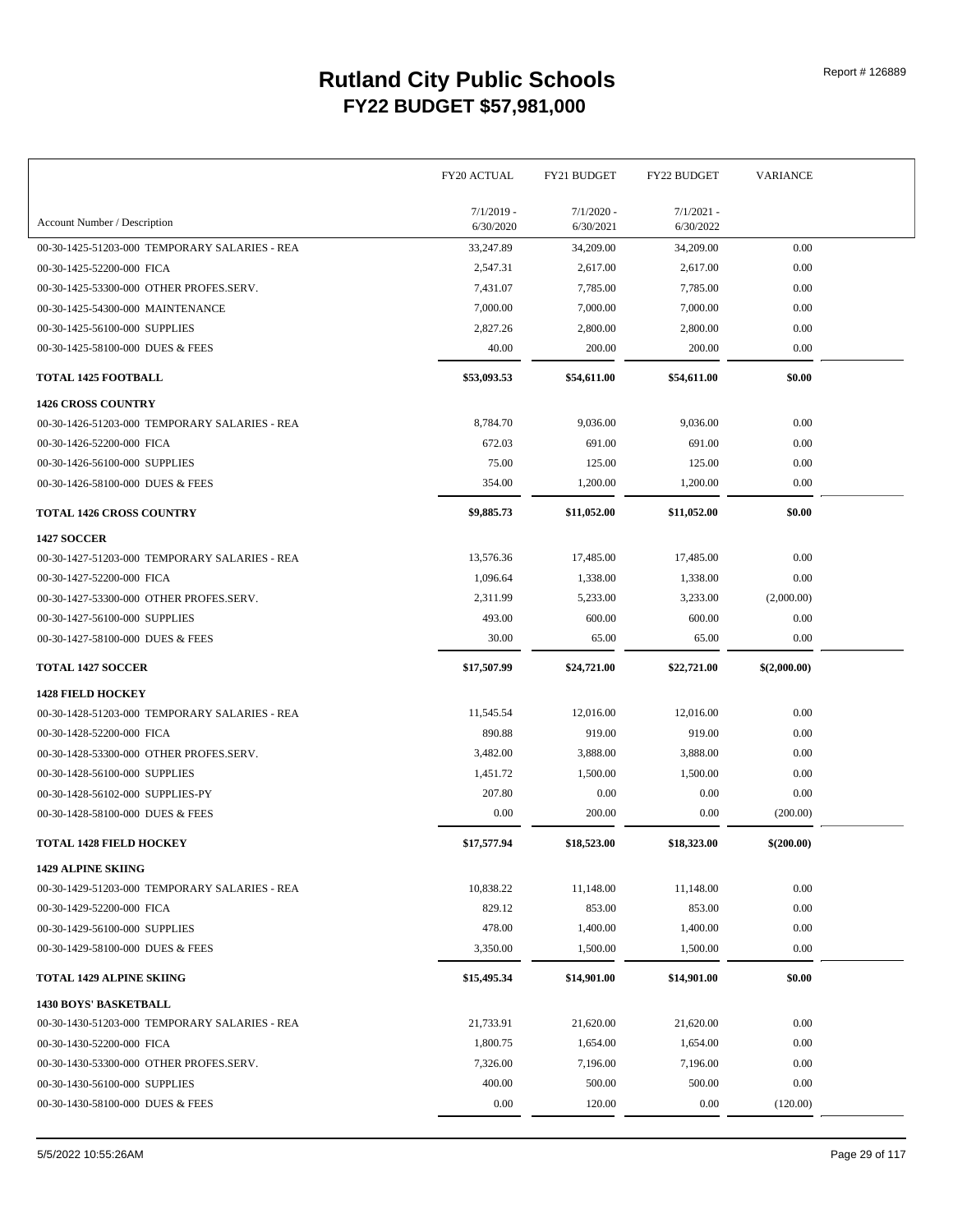| $7/1/2019$ -<br>$7/1/2020$ -<br>$7/1/2021 -$<br>Account Number / Description<br>6/30/2020<br>6/30/2021<br>6/30/2022<br>\$31,260.66<br>\$31,090.00<br>\$30,970.00<br>\$(120.00)<br>0.00<br>00-30-1431-51203-000 TEMPORARY SALARIES - REA<br>5,362.09<br>5,515.00<br>5,515.00<br>410.20<br>422.00<br>422.00<br>0.00<br>00-30-1431-52200-000 FICA<br>397.13<br>400.00<br>400.00<br>0.00<br>00-30-1431-56100-000 SUPPLIES<br>1,199.00<br>1,200.00<br>1,200.00<br>0.00<br>00-30-1431-58100-000 DUES & FEES<br>\$0.00<br>\$7,368.42<br>\$7,537.00<br>\$7,537.00<br>0.00<br>00-30-1433-51203-000 TEMPORARY SALARIES - REA<br>21,242.93<br>22,373.00<br>22,373.00<br>1,637.94<br>1,712.00<br>0.00<br>1,712.00<br>00-30-1433-52200-000 FICA<br>0.00<br>0.00<br>0.00<br>1,518.00<br>00-30-1433-53300-000 OTHER PROFES.SERV.<br>200.00<br>200.00<br>0.00<br>(1,512.50)<br>00-30-1433-56100-000 SUPPLIES<br>325.00<br>350.00<br>0.00<br>350.00<br>00-30-1433-58100-000 DUES & FEES<br>\$23,211.37<br>\$24,635.00<br>\$24,635.00<br>\$0.00<br>0.00<br>12,556.00<br>12,556.00<br>0.00<br>00-30-1434-51203-000 TEMPORARY SALARIES - REA<br>0.00<br>961.00<br>961.00<br>0.00<br>00-30-1434-52200-000 FICA<br>0.00<br>600.00<br>0.00<br>(600.00)<br>00-30-1434-53300-000 OTHER PROFES.SERV.<br>0.00<br>400.00<br>0.00<br>00-30-1434-56100-000 SUPPLIES<br>(400.00)<br>600.00<br>2,400.00<br>900.00<br>(1,500.00)<br>00-30-1434-58100-000 DUES & FEES<br>\$600.00<br>\$16,917.00<br>\$14,417.00<br>\$(2,500.00)<br>0.00<br>4,107.00<br>4,107.00<br>0.00<br>00-30-1435-51203-000 TEMPORARY SALARIES - REA<br>0.00<br>314.00<br>0.00<br>00-30-1435-52200-000 FICA<br>314.00<br>0.00<br>300.00<br>0.00<br>(300.00)<br>00-30-1435-56100-000 SUPPLIES<br>0.00<br>1,000.00<br>0.00<br>(1,000.00)<br>00-30-1435-58100-000 DUES & FEES<br>\$0.00<br>\$5,721.00<br>\$4,421.00<br>\$(1,300.00)<br>1436 BASEBALL<br>0.00<br>0.00<br>19,597.00<br>19,597.00<br>00-30-1436-51203-000 TEMPORARY SALARIES - REA<br>3.83<br>1,499.00<br>0.00<br>1,499.00<br>00-30-1436-52200-000 FICA<br>50.00<br>4,950.00<br>00-30-1436-53300-000 OTHER PROFES.SERV.<br>2,450.00<br>(2,500.00)<br>0.00<br>0.00<br>525.00<br>(525.00)<br>00-30-1436-54300-000 MAINTENANCE<br>0.00<br>992.29<br>1,000.00<br>1,000.00<br>00-30-1436-56100-000 SUPPLIES<br>0.00<br>100.00<br>0.00<br>(100.00)<br>00-30-1436-58100-000 DUES & FEES<br>\$1,046.12<br>\$27,671.00<br>\$24,546.00<br>\$(3,125.00)<br>0.00<br>0.00<br>13,964.00<br>13,964.00<br>00-30-1437-51203-000 TEMPORARY SALARIES - REA<br>0.00<br>1,068.00<br>0.00<br>00-30-1437-52200-000 FICA<br>1,068.00<br>0.00<br>00-30-1437-53300-000 OTHER PROFES.SERV.<br>4,150.00<br>1,650.00<br>(2,500.00) |                                    | <b>FY20 ACTUAL</b> | <b>FY21 BUDGET</b> | <b>FY22 BUDGET</b> | <b>VARIANCE</b> |  |
|---------------------------------------------------------------------------------------------------------------------------------------------------------------------------------------------------------------------------------------------------------------------------------------------------------------------------------------------------------------------------------------------------------------------------------------------------------------------------------------------------------------------------------------------------------------------------------------------------------------------------------------------------------------------------------------------------------------------------------------------------------------------------------------------------------------------------------------------------------------------------------------------------------------------------------------------------------------------------------------------------------------------------------------------------------------------------------------------------------------------------------------------------------------------------------------------------------------------------------------------------------------------------------------------------------------------------------------------------------------------------------------------------------------------------------------------------------------------------------------------------------------------------------------------------------------------------------------------------------------------------------------------------------------------------------------------------------------------------------------------------------------------------------------------------------------------------------------------------------------------------------------------------------------------------------------------------------------------------------------------------------------------------------------------------------------------------------------------------------------------------------------------------------------------------------------------------------------------------------------------------------------------------------------------------------------------------------------------------------------------------------------------------------------------------------------------------------------------------------------------------------------------------------------------------------------------------------------------------------------------------------------------------------------------------------------------------|------------------------------------|--------------------|--------------------|--------------------|-----------------|--|
|                                                                                                                                                                                                                                                                                                                                                                                                                                                                                                                                                                                                                                                                                                                                                                                                                                                                                                                                                                                                                                                                                                                                                                                                                                                                                                                                                                                                                                                                                                                                                                                                                                                                                                                                                                                                                                                                                                                                                                                                                                                                                                                                                                                                                                                                                                                                                                                                                                                                                                                                                                                                                                                                                                   |                                    |                    |                    |                    |                 |  |
|                                                                                                                                                                                                                                                                                                                                                                                                                                                                                                                                                                                                                                                                                                                                                                                                                                                                                                                                                                                                                                                                                                                                                                                                                                                                                                                                                                                                                                                                                                                                                                                                                                                                                                                                                                                                                                                                                                                                                                                                                                                                                                                                                                                                                                                                                                                                                                                                                                                                                                                                                                                                                                                                                                   |                                    |                    |                    |                    |                 |  |
|                                                                                                                                                                                                                                                                                                                                                                                                                                                                                                                                                                                                                                                                                                                                                                                                                                                                                                                                                                                                                                                                                                                                                                                                                                                                                                                                                                                                                                                                                                                                                                                                                                                                                                                                                                                                                                                                                                                                                                                                                                                                                                                                                                                                                                                                                                                                                                                                                                                                                                                                                                                                                                                                                                   | <b>TOTAL 1430 BOYS' BASKETBALL</b> |                    |                    |                    |                 |  |
|                                                                                                                                                                                                                                                                                                                                                                                                                                                                                                                                                                                                                                                                                                                                                                                                                                                                                                                                                                                                                                                                                                                                                                                                                                                                                                                                                                                                                                                                                                                                                                                                                                                                                                                                                                                                                                                                                                                                                                                                                                                                                                                                                                                                                                                                                                                                                                                                                                                                                                                                                                                                                                                                                                   | <b>1431 NORDIC SKING</b>           |                    |                    |                    |                 |  |
|                                                                                                                                                                                                                                                                                                                                                                                                                                                                                                                                                                                                                                                                                                                                                                                                                                                                                                                                                                                                                                                                                                                                                                                                                                                                                                                                                                                                                                                                                                                                                                                                                                                                                                                                                                                                                                                                                                                                                                                                                                                                                                                                                                                                                                                                                                                                                                                                                                                                                                                                                                                                                                                                                                   |                                    |                    |                    |                    |                 |  |
|                                                                                                                                                                                                                                                                                                                                                                                                                                                                                                                                                                                                                                                                                                                                                                                                                                                                                                                                                                                                                                                                                                                                                                                                                                                                                                                                                                                                                                                                                                                                                                                                                                                                                                                                                                                                                                                                                                                                                                                                                                                                                                                                                                                                                                                                                                                                                                                                                                                                                                                                                                                                                                                                                                   |                                    |                    |                    |                    |                 |  |
|                                                                                                                                                                                                                                                                                                                                                                                                                                                                                                                                                                                                                                                                                                                                                                                                                                                                                                                                                                                                                                                                                                                                                                                                                                                                                                                                                                                                                                                                                                                                                                                                                                                                                                                                                                                                                                                                                                                                                                                                                                                                                                                                                                                                                                                                                                                                                                                                                                                                                                                                                                                                                                                                                                   |                                    |                    |                    |                    |                 |  |
|                                                                                                                                                                                                                                                                                                                                                                                                                                                                                                                                                                                                                                                                                                                                                                                                                                                                                                                                                                                                                                                                                                                                                                                                                                                                                                                                                                                                                                                                                                                                                                                                                                                                                                                                                                                                                                                                                                                                                                                                                                                                                                                                                                                                                                                                                                                                                                                                                                                                                                                                                                                                                                                                                                   |                                    |                    |                    |                    |                 |  |
|                                                                                                                                                                                                                                                                                                                                                                                                                                                                                                                                                                                                                                                                                                                                                                                                                                                                                                                                                                                                                                                                                                                                                                                                                                                                                                                                                                                                                                                                                                                                                                                                                                                                                                                                                                                                                                                                                                                                                                                                                                                                                                                                                                                                                                                                                                                                                                                                                                                                                                                                                                                                                                                                                                   | <b>TOTAL 1431 NORDIC SKING</b>     |                    |                    |                    |                 |  |
|                                                                                                                                                                                                                                                                                                                                                                                                                                                                                                                                                                                                                                                                                                                                                                                                                                                                                                                                                                                                                                                                                                                                                                                                                                                                                                                                                                                                                                                                                                                                                                                                                                                                                                                                                                                                                                                                                                                                                                                                                                                                                                                                                                                                                                                                                                                                                                                                                                                                                                                                                                                                                                                                                                   | <b>1433 CHEERLEADING</b>           |                    |                    |                    |                 |  |
|                                                                                                                                                                                                                                                                                                                                                                                                                                                                                                                                                                                                                                                                                                                                                                                                                                                                                                                                                                                                                                                                                                                                                                                                                                                                                                                                                                                                                                                                                                                                                                                                                                                                                                                                                                                                                                                                                                                                                                                                                                                                                                                                                                                                                                                                                                                                                                                                                                                                                                                                                                                                                                                                                                   |                                    |                    |                    |                    |                 |  |
|                                                                                                                                                                                                                                                                                                                                                                                                                                                                                                                                                                                                                                                                                                                                                                                                                                                                                                                                                                                                                                                                                                                                                                                                                                                                                                                                                                                                                                                                                                                                                                                                                                                                                                                                                                                                                                                                                                                                                                                                                                                                                                                                                                                                                                                                                                                                                                                                                                                                                                                                                                                                                                                                                                   |                                    |                    |                    |                    |                 |  |
|                                                                                                                                                                                                                                                                                                                                                                                                                                                                                                                                                                                                                                                                                                                                                                                                                                                                                                                                                                                                                                                                                                                                                                                                                                                                                                                                                                                                                                                                                                                                                                                                                                                                                                                                                                                                                                                                                                                                                                                                                                                                                                                                                                                                                                                                                                                                                                                                                                                                                                                                                                                                                                                                                                   |                                    |                    |                    |                    |                 |  |
|                                                                                                                                                                                                                                                                                                                                                                                                                                                                                                                                                                                                                                                                                                                                                                                                                                                                                                                                                                                                                                                                                                                                                                                                                                                                                                                                                                                                                                                                                                                                                                                                                                                                                                                                                                                                                                                                                                                                                                                                                                                                                                                                                                                                                                                                                                                                                                                                                                                                                                                                                                                                                                                                                                   |                                    |                    |                    |                    |                 |  |
|                                                                                                                                                                                                                                                                                                                                                                                                                                                                                                                                                                                                                                                                                                                                                                                                                                                                                                                                                                                                                                                                                                                                                                                                                                                                                                                                                                                                                                                                                                                                                                                                                                                                                                                                                                                                                                                                                                                                                                                                                                                                                                                                                                                                                                                                                                                                                                                                                                                                                                                                                                                                                                                                                                   |                                    |                    |                    |                    |                 |  |
|                                                                                                                                                                                                                                                                                                                                                                                                                                                                                                                                                                                                                                                                                                                                                                                                                                                                                                                                                                                                                                                                                                                                                                                                                                                                                                                                                                                                                                                                                                                                                                                                                                                                                                                                                                                                                                                                                                                                                                                                                                                                                                                                                                                                                                                                                                                                                                                                                                                                                                                                                                                                                                                                                                   | <b>TOTAL 1433 CHEERLEADING</b>     |                    |                    |                    |                 |  |
|                                                                                                                                                                                                                                                                                                                                                                                                                                                                                                                                                                                                                                                                                                                                                                                                                                                                                                                                                                                                                                                                                                                                                                                                                                                                                                                                                                                                                                                                                                                                                                                                                                                                                                                                                                                                                                                                                                                                                                                                                                                                                                                                                                                                                                                                                                                                                                                                                                                                                                                                                                                                                                                                                                   | <b>1434 OUTDOOR TRACK</b>          |                    |                    |                    |                 |  |
|                                                                                                                                                                                                                                                                                                                                                                                                                                                                                                                                                                                                                                                                                                                                                                                                                                                                                                                                                                                                                                                                                                                                                                                                                                                                                                                                                                                                                                                                                                                                                                                                                                                                                                                                                                                                                                                                                                                                                                                                                                                                                                                                                                                                                                                                                                                                                                                                                                                                                                                                                                                                                                                                                                   |                                    |                    |                    |                    |                 |  |
|                                                                                                                                                                                                                                                                                                                                                                                                                                                                                                                                                                                                                                                                                                                                                                                                                                                                                                                                                                                                                                                                                                                                                                                                                                                                                                                                                                                                                                                                                                                                                                                                                                                                                                                                                                                                                                                                                                                                                                                                                                                                                                                                                                                                                                                                                                                                                                                                                                                                                                                                                                                                                                                                                                   |                                    |                    |                    |                    |                 |  |
|                                                                                                                                                                                                                                                                                                                                                                                                                                                                                                                                                                                                                                                                                                                                                                                                                                                                                                                                                                                                                                                                                                                                                                                                                                                                                                                                                                                                                                                                                                                                                                                                                                                                                                                                                                                                                                                                                                                                                                                                                                                                                                                                                                                                                                                                                                                                                                                                                                                                                                                                                                                                                                                                                                   |                                    |                    |                    |                    |                 |  |
|                                                                                                                                                                                                                                                                                                                                                                                                                                                                                                                                                                                                                                                                                                                                                                                                                                                                                                                                                                                                                                                                                                                                                                                                                                                                                                                                                                                                                                                                                                                                                                                                                                                                                                                                                                                                                                                                                                                                                                                                                                                                                                                                                                                                                                                                                                                                                                                                                                                                                                                                                                                                                                                                                                   |                                    |                    |                    |                    |                 |  |
|                                                                                                                                                                                                                                                                                                                                                                                                                                                                                                                                                                                                                                                                                                                                                                                                                                                                                                                                                                                                                                                                                                                                                                                                                                                                                                                                                                                                                                                                                                                                                                                                                                                                                                                                                                                                                                                                                                                                                                                                                                                                                                                                                                                                                                                                                                                                                                                                                                                                                                                                                                                                                                                                                                   |                                    |                    |                    |                    |                 |  |
|                                                                                                                                                                                                                                                                                                                                                                                                                                                                                                                                                                                                                                                                                                                                                                                                                                                                                                                                                                                                                                                                                                                                                                                                                                                                                                                                                                                                                                                                                                                                                                                                                                                                                                                                                                                                                                                                                                                                                                                                                                                                                                                                                                                                                                                                                                                                                                                                                                                                                                                                                                                                                                                                                                   | <b>TOTAL 1434 OUTDOOR TRACK</b>    |                    |                    |                    |                 |  |
|                                                                                                                                                                                                                                                                                                                                                                                                                                                                                                                                                                                                                                                                                                                                                                                                                                                                                                                                                                                                                                                                                                                                                                                                                                                                                                                                                                                                                                                                                                                                                                                                                                                                                                                                                                                                                                                                                                                                                                                                                                                                                                                                                                                                                                                                                                                                                                                                                                                                                                                                                                                                                                                                                                   | 1435 TENNIS                        |                    |                    |                    |                 |  |
|                                                                                                                                                                                                                                                                                                                                                                                                                                                                                                                                                                                                                                                                                                                                                                                                                                                                                                                                                                                                                                                                                                                                                                                                                                                                                                                                                                                                                                                                                                                                                                                                                                                                                                                                                                                                                                                                                                                                                                                                                                                                                                                                                                                                                                                                                                                                                                                                                                                                                                                                                                                                                                                                                                   |                                    |                    |                    |                    |                 |  |
|                                                                                                                                                                                                                                                                                                                                                                                                                                                                                                                                                                                                                                                                                                                                                                                                                                                                                                                                                                                                                                                                                                                                                                                                                                                                                                                                                                                                                                                                                                                                                                                                                                                                                                                                                                                                                                                                                                                                                                                                                                                                                                                                                                                                                                                                                                                                                                                                                                                                                                                                                                                                                                                                                                   |                                    |                    |                    |                    |                 |  |
|                                                                                                                                                                                                                                                                                                                                                                                                                                                                                                                                                                                                                                                                                                                                                                                                                                                                                                                                                                                                                                                                                                                                                                                                                                                                                                                                                                                                                                                                                                                                                                                                                                                                                                                                                                                                                                                                                                                                                                                                                                                                                                                                                                                                                                                                                                                                                                                                                                                                                                                                                                                                                                                                                                   |                                    |                    |                    |                    |                 |  |
|                                                                                                                                                                                                                                                                                                                                                                                                                                                                                                                                                                                                                                                                                                                                                                                                                                                                                                                                                                                                                                                                                                                                                                                                                                                                                                                                                                                                                                                                                                                                                                                                                                                                                                                                                                                                                                                                                                                                                                                                                                                                                                                                                                                                                                                                                                                                                                                                                                                                                                                                                                                                                                                                                                   |                                    |                    |                    |                    |                 |  |
|                                                                                                                                                                                                                                                                                                                                                                                                                                                                                                                                                                                                                                                                                                                                                                                                                                                                                                                                                                                                                                                                                                                                                                                                                                                                                                                                                                                                                                                                                                                                                                                                                                                                                                                                                                                                                                                                                                                                                                                                                                                                                                                                                                                                                                                                                                                                                                                                                                                                                                                                                                                                                                                                                                   | <b>TOTAL 1435 TENNIS</b>           |                    |                    |                    |                 |  |
|                                                                                                                                                                                                                                                                                                                                                                                                                                                                                                                                                                                                                                                                                                                                                                                                                                                                                                                                                                                                                                                                                                                                                                                                                                                                                                                                                                                                                                                                                                                                                                                                                                                                                                                                                                                                                                                                                                                                                                                                                                                                                                                                                                                                                                                                                                                                                                                                                                                                                                                                                                                                                                                                                                   |                                    |                    |                    |                    |                 |  |
|                                                                                                                                                                                                                                                                                                                                                                                                                                                                                                                                                                                                                                                                                                                                                                                                                                                                                                                                                                                                                                                                                                                                                                                                                                                                                                                                                                                                                                                                                                                                                                                                                                                                                                                                                                                                                                                                                                                                                                                                                                                                                                                                                                                                                                                                                                                                                                                                                                                                                                                                                                                                                                                                                                   |                                    |                    |                    |                    |                 |  |
|                                                                                                                                                                                                                                                                                                                                                                                                                                                                                                                                                                                                                                                                                                                                                                                                                                                                                                                                                                                                                                                                                                                                                                                                                                                                                                                                                                                                                                                                                                                                                                                                                                                                                                                                                                                                                                                                                                                                                                                                                                                                                                                                                                                                                                                                                                                                                                                                                                                                                                                                                                                                                                                                                                   |                                    |                    |                    |                    |                 |  |
|                                                                                                                                                                                                                                                                                                                                                                                                                                                                                                                                                                                                                                                                                                                                                                                                                                                                                                                                                                                                                                                                                                                                                                                                                                                                                                                                                                                                                                                                                                                                                                                                                                                                                                                                                                                                                                                                                                                                                                                                                                                                                                                                                                                                                                                                                                                                                                                                                                                                                                                                                                                                                                                                                                   |                                    |                    |                    |                    |                 |  |
|                                                                                                                                                                                                                                                                                                                                                                                                                                                                                                                                                                                                                                                                                                                                                                                                                                                                                                                                                                                                                                                                                                                                                                                                                                                                                                                                                                                                                                                                                                                                                                                                                                                                                                                                                                                                                                                                                                                                                                                                                                                                                                                                                                                                                                                                                                                                                                                                                                                                                                                                                                                                                                                                                                   |                                    |                    |                    |                    |                 |  |
|                                                                                                                                                                                                                                                                                                                                                                                                                                                                                                                                                                                                                                                                                                                                                                                                                                                                                                                                                                                                                                                                                                                                                                                                                                                                                                                                                                                                                                                                                                                                                                                                                                                                                                                                                                                                                                                                                                                                                                                                                                                                                                                                                                                                                                                                                                                                                                                                                                                                                                                                                                                                                                                                                                   |                                    |                    |                    |                    |                 |  |
|                                                                                                                                                                                                                                                                                                                                                                                                                                                                                                                                                                                                                                                                                                                                                                                                                                                                                                                                                                                                                                                                                                                                                                                                                                                                                                                                                                                                                                                                                                                                                                                                                                                                                                                                                                                                                                                                                                                                                                                                                                                                                                                                                                                                                                                                                                                                                                                                                                                                                                                                                                                                                                                                                                   |                                    |                    |                    |                    |                 |  |
|                                                                                                                                                                                                                                                                                                                                                                                                                                                                                                                                                                                                                                                                                                                                                                                                                                                                                                                                                                                                                                                                                                                                                                                                                                                                                                                                                                                                                                                                                                                                                                                                                                                                                                                                                                                                                                                                                                                                                                                                                                                                                                                                                                                                                                                                                                                                                                                                                                                                                                                                                                                                                                                                                                   | TOTAL 1436 BASEBALL                |                    |                    |                    |                 |  |
|                                                                                                                                                                                                                                                                                                                                                                                                                                                                                                                                                                                                                                                                                                                                                                                                                                                                                                                                                                                                                                                                                                                                                                                                                                                                                                                                                                                                                                                                                                                                                                                                                                                                                                                                                                                                                                                                                                                                                                                                                                                                                                                                                                                                                                                                                                                                                                                                                                                                                                                                                                                                                                                                                                   | <b>1437 SOFTBALL</b>               |                    |                    |                    |                 |  |
|                                                                                                                                                                                                                                                                                                                                                                                                                                                                                                                                                                                                                                                                                                                                                                                                                                                                                                                                                                                                                                                                                                                                                                                                                                                                                                                                                                                                                                                                                                                                                                                                                                                                                                                                                                                                                                                                                                                                                                                                                                                                                                                                                                                                                                                                                                                                                                                                                                                                                                                                                                                                                                                                                                   |                                    |                    |                    |                    |                 |  |
|                                                                                                                                                                                                                                                                                                                                                                                                                                                                                                                                                                                                                                                                                                                                                                                                                                                                                                                                                                                                                                                                                                                                                                                                                                                                                                                                                                                                                                                                                                                                                                                                                                                                                                                                                                                                                                                                                                                                                                                                                                                                                                                                                                                                                                                                                                                                                                                                                                                                                                                                                                                                                                                                                                   |                                    |                    |                    |                    |                 |  |
|                                                                                                                                                                                                                                                                                                                                                                                                                                                                                                                                                                                                                                                                                                                                                                                                                                                                                                                                                                                                                                                                                                                                                                                                                                                                                                                                                                                                                                                                                                                                                                                                                                                                                                                                                                                                                                                                                                                                                                                                                                                                                                                                                                                                                                                                                                                                                                                                                                                                                                                                                                                                                                                                                                   |                                    |                    |                    |                    |                 |  |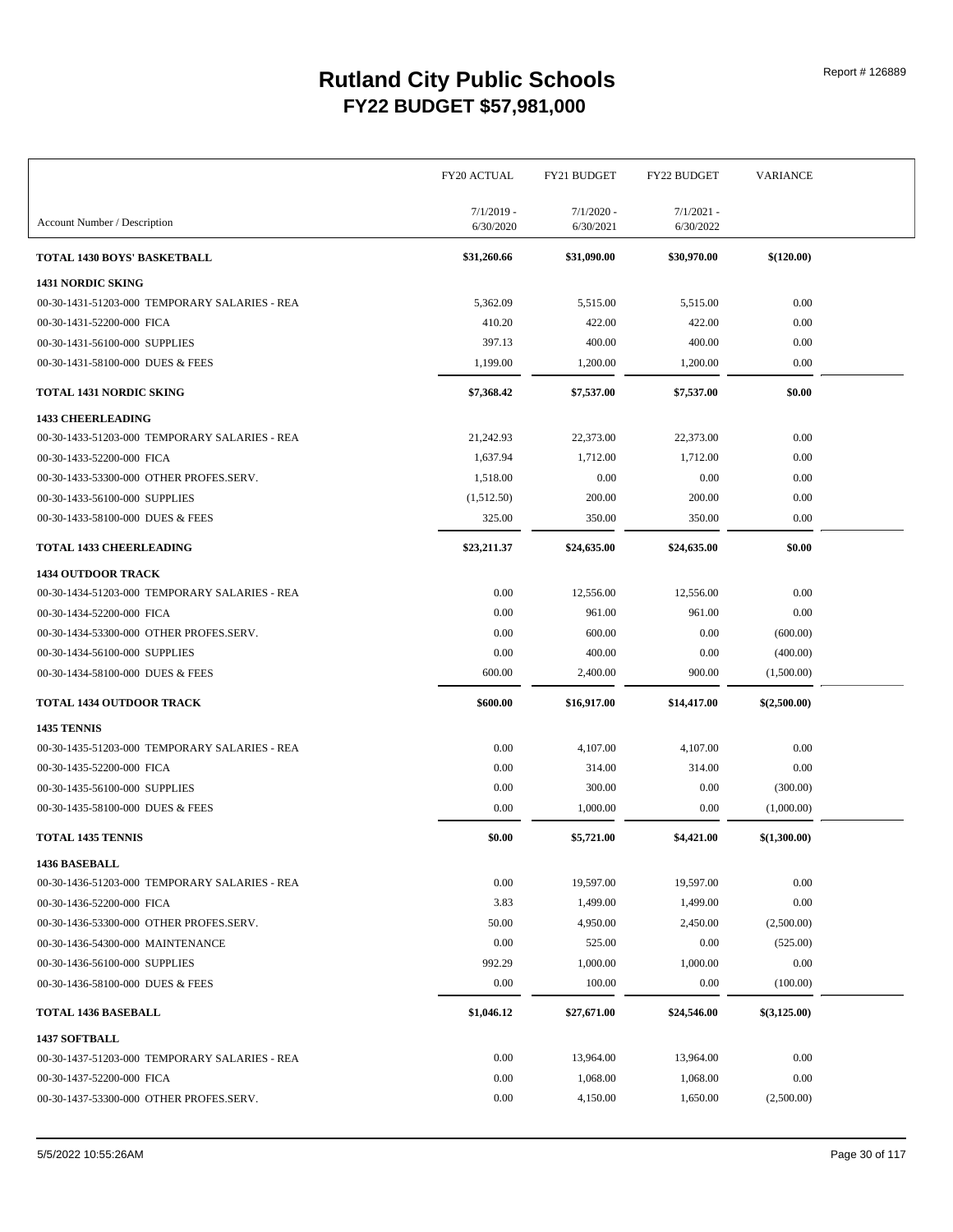|                                                                             | <b>FY20 ACTUAL</b> | <b>FY21 BUDGET</b> | FY22 BUDGET  | <b>VARIANCE</b> |  |
|-----------------------------------------------------------------------------|--------------------|--------------------|--------------|-----------------|--|
| Account Number / Description                                                | $7/1/2019$ -       | $7/1/2020$ -       | $7/1/2021 -$ |                 |  |
|                                                                             | 6/30/2020<br>0.00  | 6/30/2021          | 6/30/2022    | (300.00)        |  |
| 00-30-1437-54300-000 MAINTENANCE<br>00-30-1437-56100-000 SUPPLIES           |                    | 300.00             | 0.00         |                 |  |
|                                                                             | 700.00             | 1,000.00           | 1,000.00     | 0.00            |  |
| 00-30-1437-58100-000 DUES & FEES                                            | 0.00               | 100.00             | 0.00         | (100.00)        |  |
| <b>TOTAL 1437 SOFTBALL</b>                                                  | \$700.00           | \$20,582.00        | \$17,682.00  | \$(2,900.00)    |  |
| <b>1438 GOLF</b>                                                            |                    |                    |              |                 |  |
| 00-30-1438-51203-000 TEMPORARY SALARIES - REA                               | 7,986.09           | 8,214.00           | 8,214.00     | 0.00            |  |
| 00-30-1438-52200-000 FICA                                                   | 610.94             | 628.00             | 628.00       | 0.00            |  |
| 00-30-1438-56100-000 SUPPLIES                                               | 144.78             | 600.00             | 600.00       | 0.00            |  |
| 00-30-1438-58100-000 DUES & FEES                                            | 50.00              | 300.00             | 300.00       | 0.00            |  |
| <b>TOTAL 1438 GOLF</b>                                                      | \$8,791.81         | \$9,742.00         | \$9,742.00   | \$0.00          |  |
| <b>1439 GIRLS TENNIS</b>                                                    |                    |                    |              |                 |  |
| 00-30-1439-51203-000 TEMPORARY SALARIES - REA                               | 0.00               | 6,924.00           | 6,924.00     | 0.00            |  |
| 00-30-1439-52200-000 FICA                                                   | 0.00               | 530.00             | 530.00       | 0.00            |  |
| 00-30-1439-56100-000 SUPPLIES                                               | 0.00               | 300.00             | 0.00         | (300.00)        |  |
| 00-30-1439-58100-000 DUES & FEES                                            | 0.00               | 1,000.00           | 0.00         | (1,000.00)      |  |
| <b>TOTAL 1439 GIRLS TENNIS</b>                                              | \$0.00             | \$8,754.00         | \$7,454.00   | \$(1,300.00)    |  |
| 1440 HOCKEY                                                                 |                    |                    |              |                 |  |
| 00-30-1440-51203-000 TEMPORARY SALARIES - REA                               | 10,951.92          | 11,735.00          | 11,735.00    | 0.00            |  |
| 00-30-1440-52200-000 FICA                                                   | 837.83             | 898.00             | 898.00       | 0.00            |  |
| 00-30-1440-53300-000 OTHER PROFES.SERV.                                     | 2,991.64           | 3,570.00           | 3,570.00     | 0.00            |  |
| 00-30-1440-54300-000 MAINTENANCE                                            | 0.00               | 750.00             | 0.00         | (750.00)        |  |
| 00-30-1440-56100-000 SUPPLIES                                               | 184.42             | 1,000.00           | 1,000.00     | 0.00            |  |
| 00-30-1440-56102-000 SUPPLIES Previous Yr                                   | 993.74             | 0.00               | 0.00         | 0.00            |  |
| 00-30-1440-58100-000 DUES & FEES                                            | 13,775.00          | 16,300.00          | 16,300.00    | 0.00            |  |
| <b>TOTAL 1440 HOCKEY</b>                                                    | \$29,734.55        | \$34,253.00        | \$33,503.00  | \$(750.00)      |  |
| <b>1441 GIRLS ICE HOCKEY</b>                                                |                    |                    |              |                 |  |
| 00-30-1441-51203-000 TEMPORARY SALARIES - REA                               | 11,408.70          | 11,735.00          | 11,735.00    | 0.00            |  |
| 00-30-1441-52200-000 FICA                                                   | 872.77             | 898.00             | 898.00       | 0.00            |  |
| 00-30-1441-53300-000 OTHER PROFES.SERV.                                     | 2,783.64           | 3,570.00           | 3,570.00     | 0.00            |  |
| 00-30-1441-54300-000 MAINTENANCE                                            | 0.00               | 750.00             | 0.00         | (750.00)        |  |
| 00-30-1441-56100-000 SUPPLIES                                               | 386.68             | 1,000.00           | 1,000.00     | 0.00            |  |
| 00-30-1441-58100-000 DUES & FEES                                            | 12,882.50          | 16,300.00          | 16,300.00    | 0.00            |  |
| <b>TOTAL 1441 GIRLS ICE HOCKEY</b>                                          | \$28,334.29        | \$34,253.00        | \$33,503.00  | \$(750.00)      |  |
| <b>1448 STUDENT ADVISORS CO-CURR</b>                                        |                    |                    |              |                 |  |
| 00-30-1448-51203-000 TEMPORARY SALARIES - REA                               | 62,884.22          | 99,849.00          | 99,849.00    | 0.00            |  |
| 00-30-1448-52200-000 FICA                                                   | 4,810.74           | 7,638.00           | 7,638.00     | 0.00            |  |
|                                                                             | 75.44              | 1,000.00           | 1,000.00     | 0.00            |  |
|                                                                             |                    |                    |              |                 |  |
| 00-30-1448-55100-000 TRANS. PUPILS/PARENTS<br>00-30-1448-56100-000 SUPPLIES | 395.10             | 6,525.00           | 1,025.00     | (5,500.00)      |  |
| 00-30-1448-58100-000 DUES & FEES                                            | 145.00             | 660.00             | 660.00       | 0.00            |  |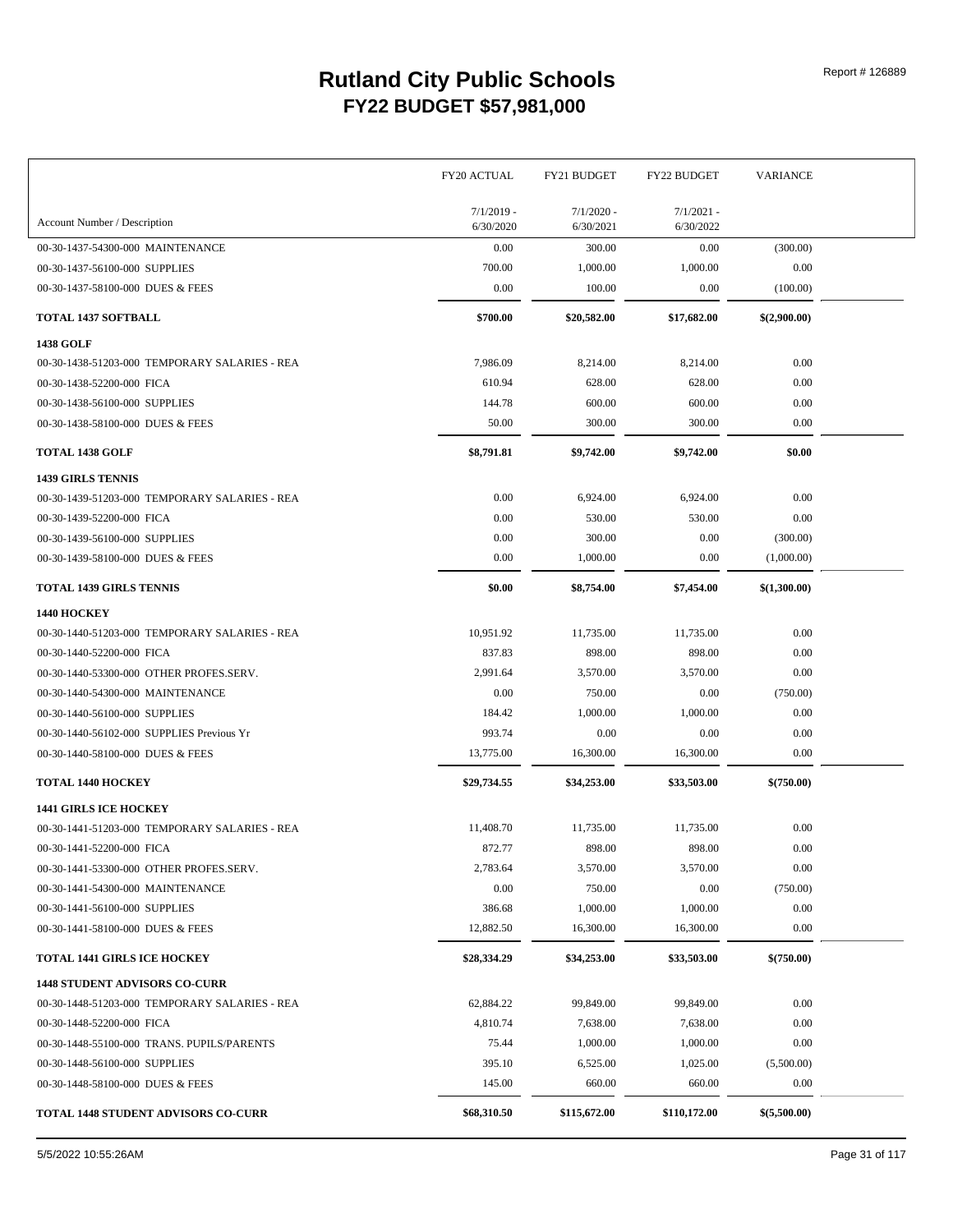|                                                     | FY20 ACTUAL    | FY21 BUDGET    | FY22 BUDGET    | <b>VARIANCE</b> |  |
|-----------------------------------------------------|----------------|----------------|----------------|-----------------|--|
|                                                     | $7/1/2019$ -   | $7/1/2020$ -   | $7/1/2021$ -   |                 |  |
| Account Number / Description                        | 6/30/2020      | 6/30/2021      | 6/30/2022      |                 |  |
| <b>1449 MUSICAL PRODUCTIONS</b>                     |                |                |                |                 |  |
| 00-30-1449-53300-000 OTHER PROFES.SERV.             | 4,715.00       | 8,575.00       | 8,575.00       | 0.00            |  |
| <b>TOTAL 1449 MUSICAL PRODUCTIONS</b>               | \$4,715.00     | \$8,575.00     | \$8,575.00     | \$0.00          |  |
| <b>2520 FISCAL SERVICES</b>                         |                |                |                |                 |  |
| 00-30-2520-55200-000 INSURANCE                      | 89,203.07      | 90,000.00      | 90,000.00      | 0.00            |  |
| 00-30-2520-55310-000 TELEPHONE                      | 12,061.15      | 15,000.00      | 15,000.00      | 0.00            |  |
| <b>TOTAL 2520 FISCAL SERVICES</b>                   | \$101,264.22   | \$105,000.00   | \$105,000.00   | \$0.00          |  |
| <b>TOTAL 30 RELATED SECONDARY</b>                   | \$704,568.66   | \$924,672.00   | \$888,446.00   | \$(36,226.00)   |  |
| 31 RUTLAND HIGH SCHOOL                              |                |                |                |                 |  |
| <b>1100 DIRECT INSTR REGULAR</b>                    |                |                |                |                 |  |
| 00-31-1100-51103-000 SALARIES - TEACHERS            | 140,639.94     | 50,000.00      | 113,745.00     | 63,745.00       |  |
| 00-31-1100-51105-000 SALARIES - RSSA AIDES          | 31,373.99      | 23,512.00      | 24,099.00      | 587.00          |  |
| 00-31-1100-51203-000 TEMPORARY SALARIES - REA       | 111,948.50     | 120,000.00     | 120,000.00     | 0.00            |  |
| 00-31-1100-51210-000 STIPENDS                       | 14,400.00      | 21,016.00      | 21,016.00      | 0.00            |  |
| 00-31-1100-51995-000 OPEB CONTRIBUTION              | 1,308.00       | 0.00           | 3,738.00       | 3,738.00        |  |
| 00-31-1100-52100-000 HEALTH INSURANCE               | 941,927.09     | 1,141,387.00   | 1,155,372.00   | 13,985.00       |  |
| 00-31-1100-52104-000 HEALTH SAVINGS ACCOUNT (HSA)   | 160,018.74     | 176,434.00     | 44,600.00      | (131, 834.00)   |  |
| 00-31-1100-52105-000 HEALTH REIMB. ARR. (HRA)       | 38,476.01      | 56,123.00      | 197,600.00     | 141,477.00      |  |
| 00-31-1100-52200-000 FICA                           | 22,280.90      | 16,716.00      | 21,677.00      | 4,961.00        |  |
| 00-31-1100-52300-000 LIFE INSURANCE                 | 7,027.44       | 5,053.00       | 4,943.00       | (110.00)        |  |
| 00-31-1100-52400-000 CITY PENSION                   | 510,701.52     | 566,984.00     | 557,300.00     | (9,684.00)      |  |
| 00-31-1100-52500-000 WORKMAN'S COMP                 | 58,920.53      | 62,748.00      | 62,157.00      | (591.00)        |  |
| 00-31-1100-52600-000 LONG TERM DISABILITY           | 17,096.31      | 19,965.00      | 19,780.00      | (185.00)        |  |
| 00-31-1100-52703-000 TUITION REIMBURSEMENT          | 27,128.02      | 40,000.00      | 40,000.00      | 0.00            |  |
| 00-31-1100-52707-000 INSERVICE TRAINING             | 10,776.47      | 25,000.00      | 25,000.00      | 0.00            |  |
| 00-31-1100-52709-000 PROFESSIONAL DEVELOPMENT       | 8,943.02       | 10,823.00      | 10,823.00      | 0.00            |  |
| 00-31-1100-52800-000 UNEMPLOYMENT                   | 1,231.01       | 11,029.00      | 10,724.00      | (305.00)        |  |
| 00-31-1100-53300-000 OTHER PROFES.SERV.             | 2,037.50       | 2,000.00       | 2,000.00       | 0.00            |  |
| 00-31-1100-55500-000 PRINTING                       | 35,804.37      | 45,750.00      | 45,750.00      | 0.00            |  |
| 00-31-1100-55690-000 VOCATIONAL TUITION             | 449,053.85     | 0.00           | 0.00           | 0.00            |  |
| 00-31-1100-55800-000 TRAVEL OTHER THAN PUPIL        | 160.58         | 1,143.00       | 1,143.00       | 0.00            |  |
| 00-31-1100-56100-000 SUPPLIES                       | 16,912.50      | 20,849.00      | 20,849.00      | 0.00            |  |
| 00-31-1100-56400-000 BOOKS & PERIODICALS            | 542.97         | 4,370.00       | 1,170.00       | (3,200.00)      |  |
| 00-31-1100-57300-000 EQUIPMENT                      | 3,899.33       | 15,455.00      | 15,455.00      | 0.00            |  |
| 00-31-1100-57302-000 DESKTOP EQUIPMENT              | 109,951.81     | 92,555.00      | 92,555.00      | 0.00            |  |
| 00-31-1100-57308-000 EQUIPMENT PRIOR YR-NON CAPITAL | 39,573.26      | 0.00           | 0.00           | 0.00            |  |
| 00-31-1100-58100-000 DUES & FEES                    | 1,654.00       | 5,254.00       | 3,254.00       | (2,000.00)      |  |
| <b>TOTAL 1100 DIRECT INSTR REGULAR</b>              | \$2,763,787.66 | \$2,534,166.00 | \$2,614,750.00 | \$80,584.00     |  |
| 1102 ART                                            |                |                |                |                 |  |
| 00-31-1102-51103-000 SALARIES - TEACHERS            | 41,651.00      | 44,704.00      | 46,871.00      | 2,167.00        |  |
| 00-31-1102-51995-000 OPEB                           | 1,308.00       | 1,335.00       | 1,335.00       | 0.00            |  |
|                                                     |                |                |                |                 |  |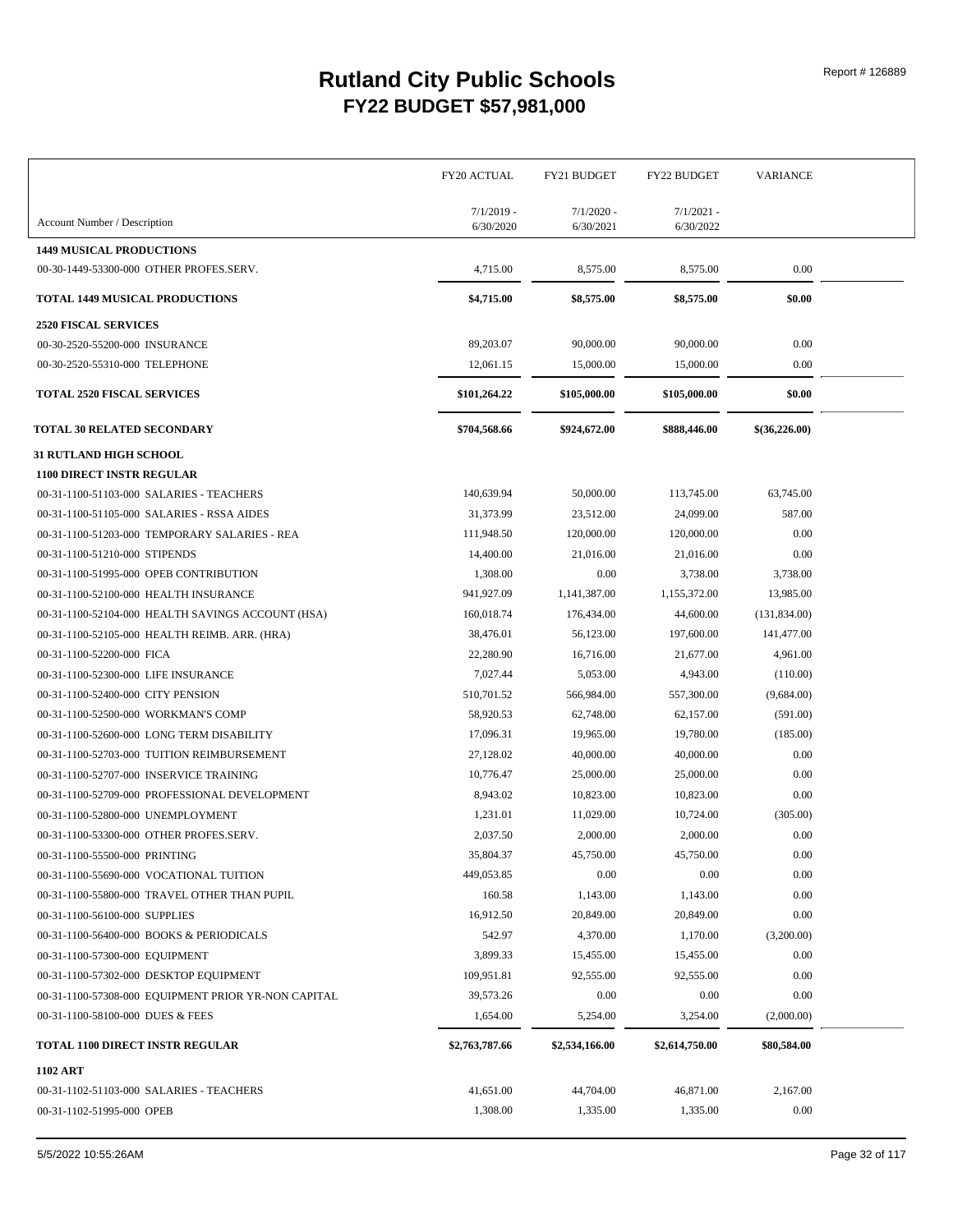|                                                  | FY20 ACTUAL  | FY21 BUDGET  | FY22 BUDGET  | <b>VARIANCE</b> |  |
|--------------------------------------------------|--------------|--------------|--------------|-----------------|--|
|                                                  | $7/1/2019$ - | $7/1/2020$ - | $7/1/2021 -$ |                 |  |
| Account Number / Description                     | 6/30/2020    | 6/30/2021    | 6/30/2022    |                 |  |
| 00-31-1102-52200-000 FICA                        | 3,068.10     | 3,531.00     | 3,586.00     | 55.00           |  |
| 00-31-1102-54300-000 MAINTENANCE                 | 0.00         | 883.00       | 0.00         | (883.00)        |  |
| 00-31-1102-56100-000 SUPPLIES                    | 7,236.95     | 4,322.00     | 4,322.00     | 0.00            |  |
| 00-31-1102-57300-000 EQUIPMENT                   | 368.04       | 2,839.00     | 1,839.00     | (1,000.00)      |  |
| 00-31-1102-58100-000 DUES & FEES                 | 0.00         | 361.00       | 0.00         | (361.00)        |  |
| <b>TOTAL 1102 ART</b>                            | \$53,632.09  | \$57,975.00  | \$57,953.00  | \$(22.00)       |  |
| 1104 FINE ARTS                                   |              |              |              |                 |  |
| 00-31-1104-51103-000 SALARIES - TEACHERS         | 70,625.00    | 72,643.00    | 48,746.00    | (23,897.00)     |  |
| 00-31-1104-52200-000 FICA                        | 5,145.56     | 5,557.00     | 3,729.00     | (1,828.00)      |  |
| 00-31-1104-53300-000 OTHER PROFESSIONAL SERVICES | 0.00         | 3,321.00     | 1,321.00     | (2,000.00)      |  |
| 00-31-1104-53400-000 TECHNICAL SERVICES          | 0.00         | 444.00       | 0.00         | (444.00)        |  |
| 00-31-1104-55800-000 TRAVEL OTHER THAN PUPIL     | 0.00         | 236.00       | 0.00         | (236.00)        |  |
| 00-31-1104-56100-000 SUPPLIES                    | 4,936.30     | 5,716.00     | 5,716.00     | 0.00            |  |
| 00-31-1104-56102-000 SUPPLIES Previous Yr        | 21.96        | 0.00         | 0.00         | 0.00            |  |
| 00-31-1104-56400-000 BOOKS & PERIODICALS         | 0.00         | 236.00       | 0.00         | (236.00)        |  |
| 00-31-1104-57300-000 EQUIPMENT                   | 0.00         | 737.00       | 737.00       | 0.00            |  |
| 00-31-1104-57302-000 DESKTOP EQUIPMENT           | 0.00         | 1,072.00     | 0.00         | (1,072.00)      |  |
| <b>TOTAL 1104 FINE ARTS</b>                      | \$80,728.82  | \$89,962.00  | \$60,249.00  | \$(29,713.00)   |  |
| 1105 ENGLISH                                     |              |              |              |                 |  |
| 00-31-1105-51103-000 SALARIES - TEACHERS         | 577,539.63   | 607,224.00   | 622,450.00   | 15,226.00       |  |
| 00-31-1105-52200-000 FICA                        | 42,425.39    | 47,485.00    | 48,650.00    | 1,165.00        |  |
| 00-31-1105-56100-000 SUPPLIES                    | 677.10       | 1,729.00     | 1,729.00     | 0.00            |  |
| 00-31-1105-56400-000 BOOKS & PERIODICALS         | 3,097.20     | 6,100.00     | 4,100.00     | (2,000.00)      |  |
| 00-31-1105-56403-000 TEXTBOOK PLAN               | 0.00         | 14,000.00    | 14,000.00    | 0.00            |  |
| 00-31-1105-57300-000 EQUIPMENT                   | 1,139.43     | 0.00         | 0.00         | 0.00            |  |
| <b>TOTAL 1105 ENGLISH</b>                        | \$624,878.75 | \$676,538.00 | \$690,929.00 | \$14,391.00     |  |
| <b>1106 WORLD LANGUAGE</b>                       |              |              |              |                 |  |
| 00-31-1106-51103-000 SALARIES - TEACHERS         | 271,635.00   | 281,260.00   | 288,727.00   | 7,467.00        |  |
| 00-31-1106-51995-000 OPEB CONTRIBUTION           | 1,308.00     | 0.00         | 1,335.00     | 1,335.00        |  |
| 00-31-1106-52200-000 FICA                        | 20,015.80    | 21,516.00    | 22,088.00    | 572.00          |  |
| 00-31-1106-53300-000 OTHER PROFES.SERV.          | 218.00       | 0.00         | 0.00         | 0.00            |  |
| 00-31-1106-56100-000 SUPPLIES                    | 170.16       | 2,700.00     | 700.00       | (2,000.00)      |  |
| 00-31-1106-56400-000 BOOKS & PERIODICALS         | 14,337.53    | 13,103.00    | 13,103.00    | 0.00            |  |
| 00-31-1106-58100-000 DUES AND FEES               | 65.00        | 0.00         | 0.00         | 0.00            |  |
| TOTAL 1106 WORLD LANGUAGE                        | \$307,749.49 | \$318,579.00 | \$325,953.00 | \$7,374.00      |  |
| 1107 HEALTH                                      |              |              |              |                 |  |
| 00-31-1107-51103-000 SALARIES - TEACHERS         | 43,462.00    | 46,566.00    | 46,566.00    | 0.00            |  |
| 00-31-1107-52200-000 FICA                        | 3,206.68     | 3,562.00     | 3,562.00     | 0.00            |  |
| 00-31-1107-53300-000 OTHER PROFES.SERV.          | 0.00         | 151.00       | 0.00         | (151.00)        |  |
| 00-31-1107-56100-000 SUPPLIES                    | 1,091.09     | 707.00       | 707.00       | 0.00            |  |
| 00-31-1107-57300-000 EQUIPMENT                   | 0.00         | 726.00       | 0.00         | (726.00)        |  |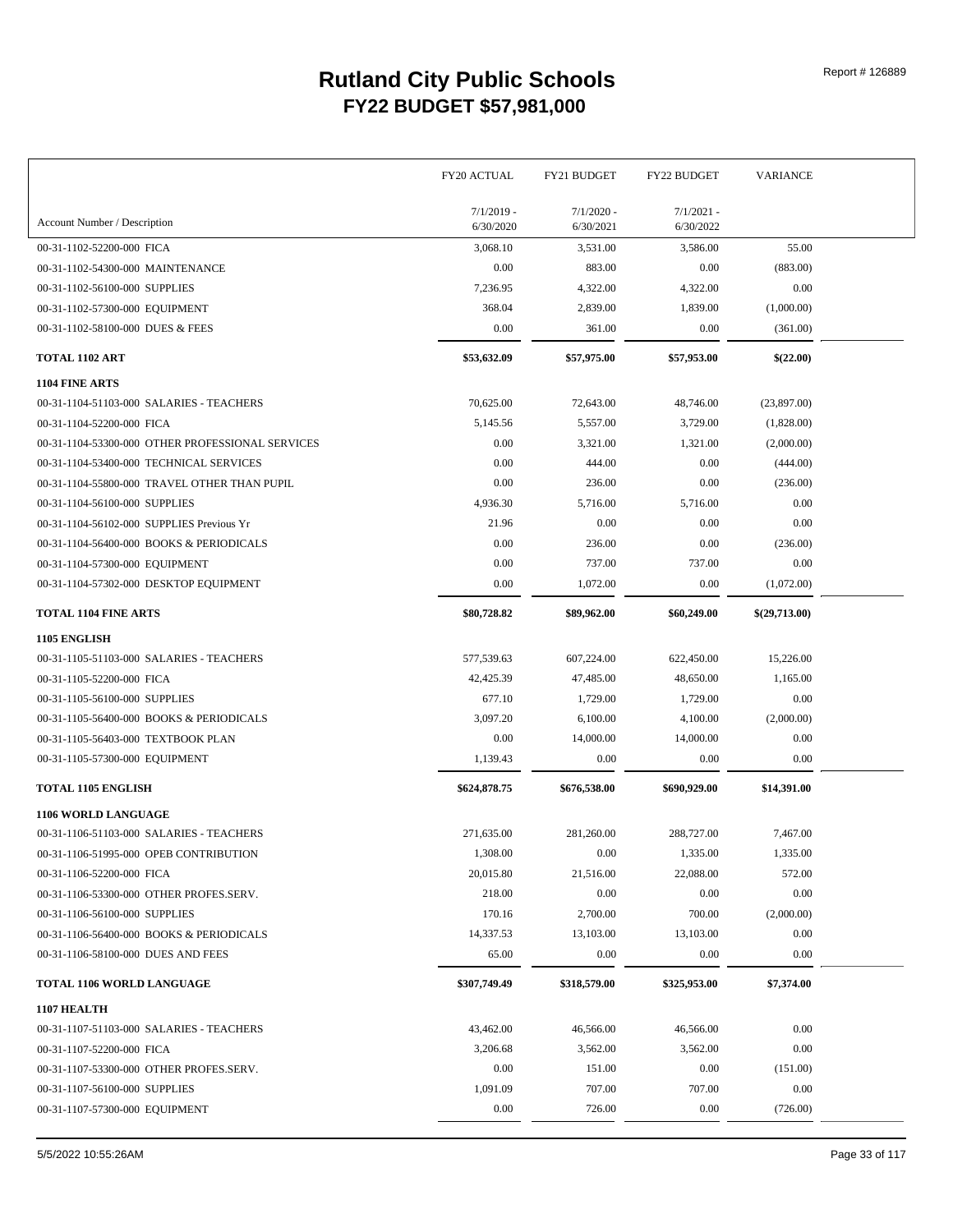| $7/1/2019$ -                                               |              |              |               |
|------------------------------------------------------------|--------------|--------------|---------------|
|                                                            | $7/1/2020$ - | $7/1/2021$ - |               |
| Account Number / Description<br>6/30/2020                  | 6/30/2021    | 6/30/2022    |               |
| <b>TOTAL 1107 HEALTH</b><br>\$47,759.77                    | \$51,712.00  | \$50,835.00  | \$(877.00)    |
| <b>1108 PHYSICAL EDUCATION</b>                             |              |              |               |
| 214,210.60<br>00-31-1108-51103-000 SALARIES - TEACHERS     | 222,512.00   | 229,912.00   | 7,400.00      |
| 15,016.31<br>00-31-1108-52200-000 FICA                     | 17,023.00    | 17,588.00    | 565.00        |
| 371.22<br>00-31-1108-53300-000 PROFESSIONAL SERVICES       | 0.00         | 0.00         | 0.00          |
| 0.00<br>00-31-1108-54300-000 MAINTENANCE                   | 1,561.00     | 0.00         | (1,561.00)    |
| 2,997.70<br>00-31-1108-56100-000 SUPPLIES                  | 2,974.00     | 2,974.00     | 0.00          |
| 2,985.64<br>00-31-1108-57300-000 EQUIPMENT                 | 3,826.00     | 3,826.00     | 0.00          |
| 0.00<br>00-31-1108-58100-000 DUES & FEES                   | 110.00       | 110.00       | 0.00          |
| \$235,581.47<br><b>TOTAL 1108 PHYSICAL EDUCATION</b>       | \$248,006.00 | \$254,410.00 | \$6,404.00    |
| <b>1111 MATH</b>                                           |              |              |               |
| 650,113.00<br>00-31-1111-51103-000 SALARIES - TEACHERS     | 679,868.00   | 695,571.00   | 15,703.00     |
| 00-31-1111-51995-000 OPEB CONTRIBUTION<br>1,308.00         | 1,335.00     | 2,670.00     | 1,335.00      |
| 00-31-1111-52200-000 FICA<br>47,540.64                     | 52,353.00    | 53,555.00    | 1,202.00      |
| 4,465.07<br>00-31-1111-53402-000 SOFTWARE SUPPORT/PURCHASE | 1,500.00     | 1,500.00     | 0.00          |
| 0.00<br>00-31-1111-54300-000 MAINTENANCE                   | 108.00       | 0.00         | (108.00)      |
| 4,260.48<br>00-31-1111-56100-000 SUPPLIES                  | 10,485.00    | 5,485.00     | (5,000.00)    |
| 7,542.80<br>00-31-1111-57300-000 EQUIPMENT                 | 1,394.00     | 1,394.00     | 0.00          |
| <b>TOTAL 1111 MATH</b><br>\$715,229.99                     | \$747,043.00 | \$760,175.00 | \$13,132.00   |
| 1113 SCIENCE                                               |              |              |               |
| 00-31-1113-51103-000 SALARIES - TEACHERS<br>744,949.72     | 784,864.00   | 735,195.00   | (49,669.00)   |
| 2,616.00<br>00-31-1113-51995-000 OPEB CONTRIBUTION         | 2,670.00     | 4,005.00     | 1,335.00      |
| 54,658.73<br>00-31-1113-52200-000 FICA                     | 61,417.00    | 57,275.00    | (4,142.00)    |
| 0.00<br>00-31-1113-54300-000 MAINTENANCE                   | 1,260.00     | 260.00       | (1,000.00)    |
| 165.77<br>00-31-1113-55800-000 TRAVEL                      | 0.00         | 0.00         | 0.00          |
| 14,667.20<br>00-31-1113-56100-000 SUPPLIES                 | 13,614.00    | 13,614.00    | 0.00          |
| 0.00<br>00-31-1113-56400-000 BOOKS & PERIODICALS           | 1,561.00     | 1,561.00     | 0.00          |
| 13,354.12<br>00-31-1113-56404-000 TEXTBOOKS-OTHER          | 0.00         | 0.00         | 0.00          |
| 00-31-1113-57300-000 EQUIPMENT<br>2,659.47                 | 4,616.00     | 4,616.00     | 0.00          |
| \$833,071.01<br><b>TOTAL 1113 SCIENCE</b>                  | \$870,002.00 | \$816,526.00 | \$(53,476.00) |
| 1114 YES PLAN                                              |              |              |               |
| 0.00<br>00-31-1114-56100-000 SUPPLIES                      | 17,653.00    | 0.00         | (17,653.00)   |
| \$0.00<br><b>TOTAL 1114 YES PLAN</b>                       | \$17,653.00  | \$0.00       | \$(17,653.00) |
| <b>1115 SOCIAL STUDIES</b>                                 |              |              |               |
| 545,081.00<br>00-31-1115-51103-000 SALARIES - TEACHERS     | 610,292.00   | 498,710.00   | (111,582.00)  |
| 0.00<br>00-31-1115-51995-000 OPEB CONTRIBUTION             | 2,670.00     | 1,335.00     | (1,335.00)    |
| 40,352.10<br>00-31-1115-52200-000 FICA                     | 47,720.00    | 39,184.00    | (8,536.00)    |
| 470.54<br>00-31-1115-56100-000 SUPPLIES                    | 771.00       | 771.00       | 0.00          |
| 3,897.29<br>00-31-1115-56400-000 BOOKS & PERIODICALS       | 3,267.00     | 3,267.00     | 0.00          |
| 319.58<br>00-31-1115-57300-000 EQUIPMENT                   | 1,460.00     | 1,460.00     | 0.00          |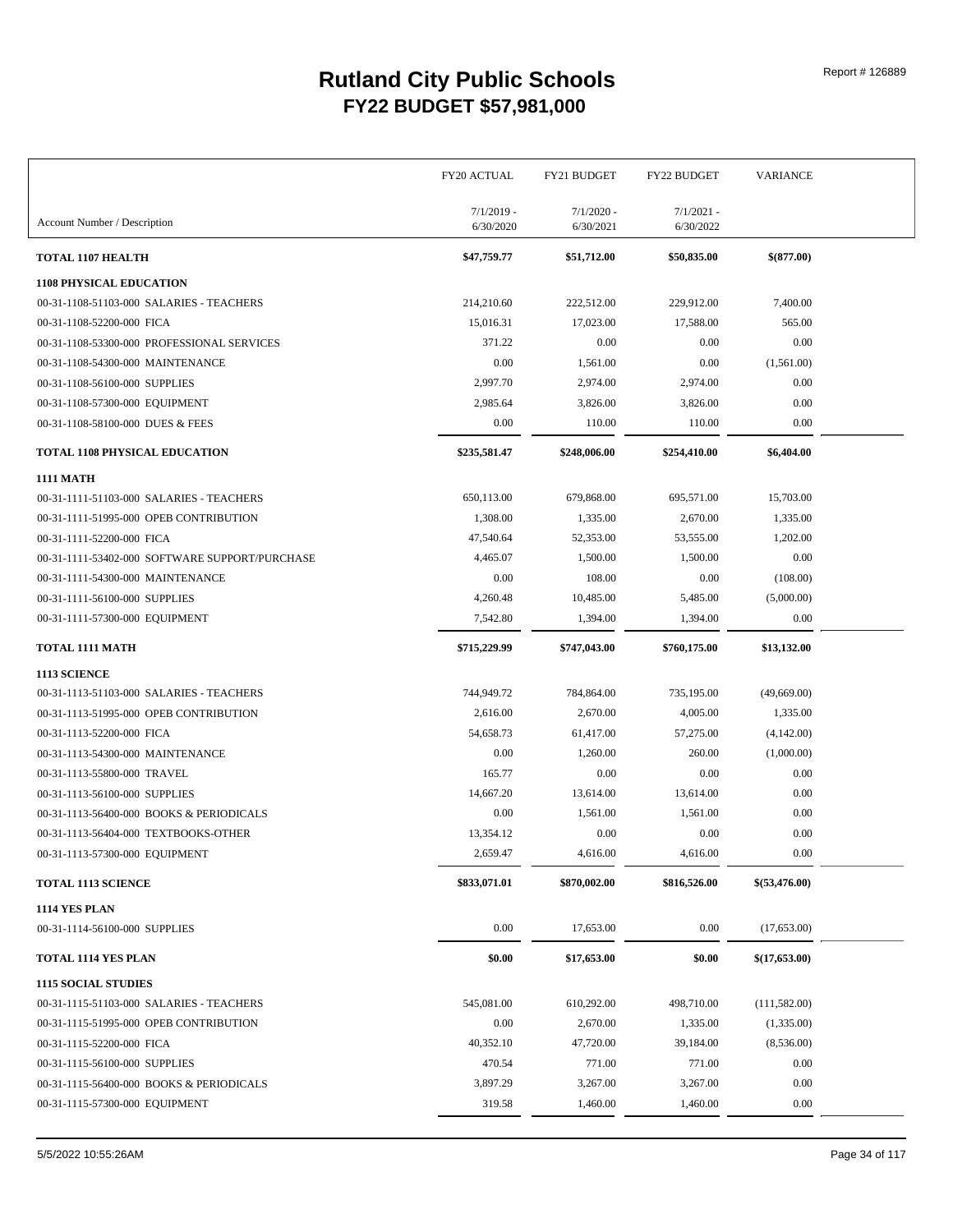|                                                                    | FY20 ACTUAL  | FY21 BUDGET      | <b>FY22 BUDGET</b> | <b>VARIANCE</b>      |  |
|--------------------------------------------------------------------|--------------|------------------|--------------------|----------------------|--|
|                                                                    | $7/1/2019$ - | $7/1/2020$ -     | $7/1/2021 -$       |                      |  |
| Account Number / Description                                       | 6/30/2020    | 6/30/2021        | 6/30/2022          |                      |  |
| <b>TOTAL 1115 SOCIAL STUDIES</b>                                   | \$590,120.51 | \$666,180.00     | \$544,727.00       | \$(121,453.00)       |  |
| <b>1116 COMPUTER SCIENCE</b>                                       |              |                  |                    |                      |  |
| 00-31-1116-51103-000 SALARIES - TEACHERS                           | 143,061.00   | 149,012.00       | 151,863.00         | 2,851.00             |  |
| 00-31-1116-52200-000 FICA                                          | 10,436.45    | 11,399.00        | 11,618.00          | 219.00               |  |
| 00-31-1116-53402-000 SOFTWARE SUPPORT/PURCHASE                     | 2,152.99     | 0.00             | 0.00               | 0.00                 |  |
| 00-31-1116-54300-000 MAINTENANCE                                   | 1,490.00     | 0.00             | 0.00               | 0.00                 |  |
| 00-31-1116-56100-000 SUPPLIES                                      | 2,894.61     | 8,527.00         | 8,527.00           | 0.00                 |  |
| 00-31-1116-56400-000 BOOKS & PERIODICALS                           | 1,857.94     | 4,036.00         | 2,036.00           | (2,000.00)           |  |
| 00-31-1116-56403-000 TEXTBOOK PLAN                                 | 0.00         | 4,000.00         | 4,000.00           | 0.00                 |  |
| 00-31-1116-57300-000 EQUIPMENT                                     | 6,890.72     | 11,611.00        | 11,611.00          | 0.00                 |  |
| <b>TOTAL 1116 COMPUTER SCIENCE</b>                                 | \$168,783.71 | \$188,585.00     | \$189,655.00       | \$1,070.00           |  |
| <b>1117 THEATER ARTS</b>                                           |              |                  |                    |                      |  |
| 00-31-1117-51103-000 SALARIES - TEACHERS                           | 74,247.00    | 76,369.00        | 76,869.00          | 500.00               |  |
| 00-31-1117-52200-000 FICA                                          | 5,224.55     | 5,842.00         | 5,880.00           | 38.00                |  |
| 00-31-1117-53400-000 TECHNICAL SERVICES                            | 1,175.00     | 6,514.00         | 3,514.00           | (3,000.00)           |  |
| 00-31-1117-54300-000 MAINTENANCE                                   | 0.00         | 473.00           | 0.00               | (473.00)             |  |
| 00-31-1117-55100-000 TRANS. PUPILS/PARENTS                         | 0.00         | 701.00           | 0.00               | (701.00)             |  |
| 00-31-1117-55800-000 TRAVEL OTHER THAN PUPIL                       | 0.00         | 233.00           | 0.00               | (233.00)             |  |
| 00-31-1117-56100-000 SUPPLIES                                      | 1,013.14     | 911.00           | 911.00             | 0.00                 |  |
| 00-31-1117-56400-000 BOOKS & PERIODICALS                           | 0.00         | 356.00           | 356.00             | 0.00                 |  |
| 00-31-1117-57300-000 EQUIPMENT                                     | 167.84       | 0.00             | 0.00               | 0.00                 |  |
| 00-31-1117-58100-000 DUES & FEES                                   | 972.33       | 2,039.00         | 2,039.00           | 0.00                 |  |
| <b>TOTAL 1117 THEATER ARTS</b>                                     | \$82,799.86  | \$93,438.00      | \$89,569.00        | \$(3,869.00)         |  |
|                                                                    |              |                  |                    |                      |  |
| <b>1120 FAMILY &amp; CONSUMER</b>                                  | 57,949.00    | 59,605.00        | 59,995.00          | 390.00               |  |
| 00-31-1120-51103-000 SALARIES - TEACHERS                           |              |                  |                    |                      |  |
| 00-31-1120-52200-000 FICA                                          | 4.211.05     | 4,560.00         | 4,590.00           | 30.00                |  |
| 00-31-1120-54300-000 MAINTENANCE                                   | 0.00         | 886.00           | 0.00               | (886.00)             |  |
| 00-31-1120-56100-000 SUPPLIES                                      | 5,159.68     | 7,232.00         | 7,232.00           | 0.00                 |  |
| 00-31-1120-56400-000 BOOKS & PERIODICALS                           | 282.03       | 0.00             | 0.00               | 0.00                 |  |
| 00-31-1120-57300-000 EQUIPMENT<br>00-31-1120-58100-000 DUES & FEES | 0.00<br>0.00 | 653.00<br>279.00 | 0.00<br>0.00       | (653.00)<br>(279.00) |  |
| TOTAL 1120 FAMILY & CONSUMER                                       | \$67,601.76  | \$73,215.00      | \$71,817.00        | \$(1,398.00)         |  |
| <b>1122 ALTERNATIVE EDUCATION</b>                                  |              |                  |                    |                      |  |
| 00-31-1122-51103-000 SALARIES - TEACHERS                           | 206,443.00   | 212,343.00       | 217,483.00         | 5,140.00             |  |
| 00-31-1122-51105-000 SALARIES - RSSA AIDES                         | 23,650.20    | 24,406.00        | 25,016.00          | 610.00               |  |
| 00-31-1122-52200-000 FICA                                          | 16,351.71    | 18,111.00        | 18,551.00          | 440.00               |  |
|                                                                    |              | 1,786.00         |                    | 0.00                 |  |
| 00-31-1122-53300-000 OTHER PROF SERVICES                           | 1,071.53     |                  | 1,786.00           | 0.00                 |  |
| 00-31-1122-54400-000 RENTAL                                        | 80,882.50    | 82,650.00        | 82,650.00          |                      |  |
| 00-31-1122-55100-000 TRANS. PUPILS/PARENTS                         | 0.00         | 843.00           | 0.00               | (843.00)             |  |
| 00-31-1122-56100-000 SUPPLIES                                      | 2,880.37     | 2,446.00         | 2,446.00           | 0.00                 |  |
| 00-31-1122-56400-000 BOOKS & PERIODICALS                           | 306.64       | 1,187.00         | 1,187.00           | 0.00                 |  |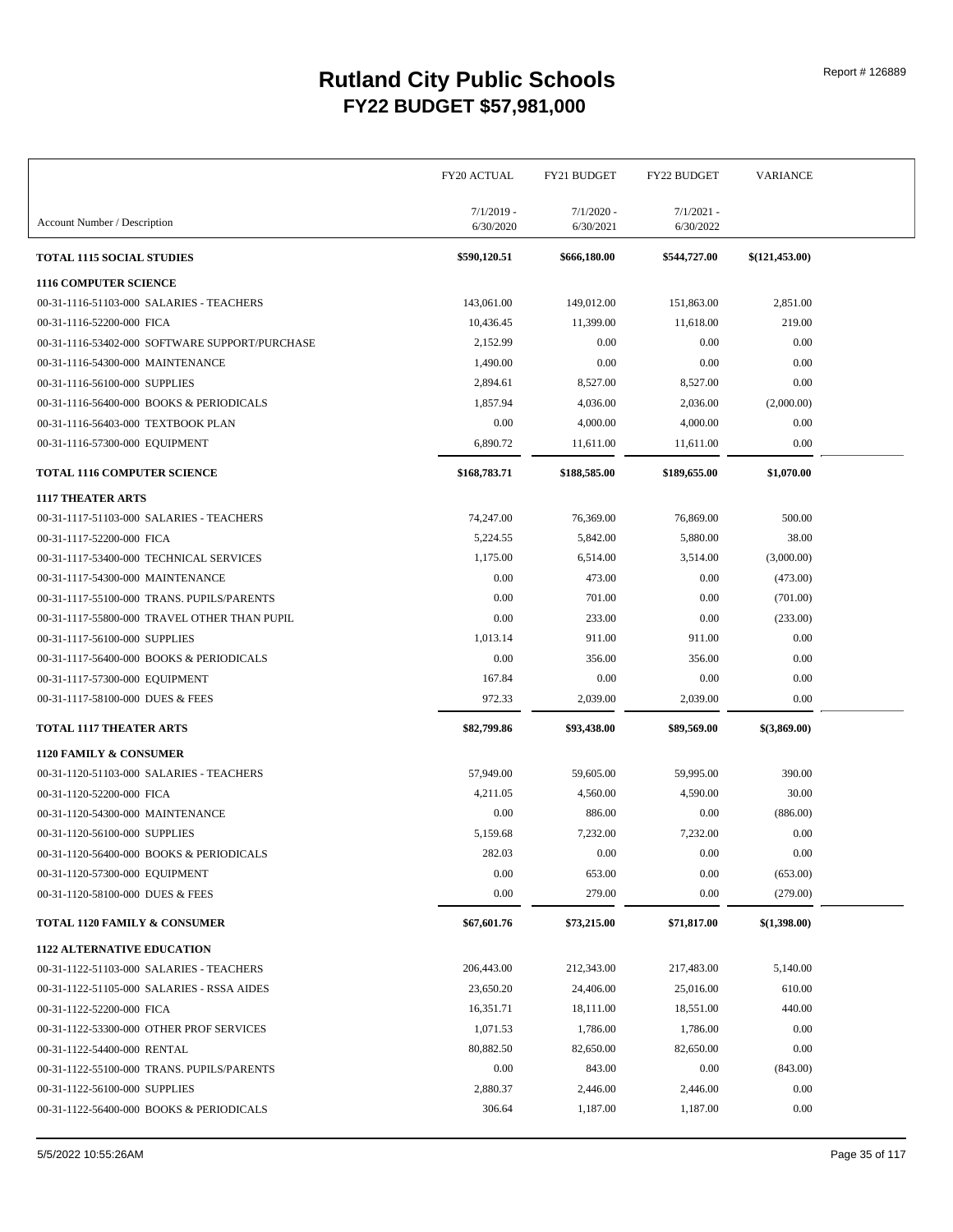|                                               | FY20 ACTUAL  | FY21 BUDGET  | FY22 BUDGET  | <b>VARIANCE</b> |  |
|-----------------------------------------------|--------------|--------------|--------------|-----------------|--|
|                                               | $7/1/2019$ - | $7/1/2020$ - | $7/1/2021$ - |                 |  |
| Account Number / Description                  | 6/30/2020    | 6/30/2021    | 6/30/2022    |                 |  |
| 00-31-1122-57300-000 EQUIPMENT                | 2,853.86     | 640.00       | 640.00       | 0.00            |  |
| <b>TOTAL 1122 ALTERNATIVE EDUCATION</b>       | \$334,439.81 | \$344,412.00 | \$349,759.00 | \$5,347.00      |  |
| <b>1126 CHORAL MUSIC</b>                      |              |              |              |                 |  |
| 00-31-1126-51103-000 SALARIES - TEACHERS      | 56,499.98    | 46,194.00    | 34,497.00    | (11,697.00)     |  |
| 00-31-1126-51203-000 TEMPORARY SALARIES - REA | 465.00       | 4,824.00     | 4,824.00     | 0.00            |  |
| 00-31-1126-52200-000 FICA                     | 4,145.83     | 4,758.00     | 3,008.00     | (1,750.00)      |  |
| 00-31-1126-53300-000 OTHER PROFES.SERV.       | 0.00         | 126.00       | 0.00         | (126.00)        |  |
| 00-31-1126-54300-000 MAINTENANCE              | 270.00       | 1,618.00     | 618.00       | (1,000.00)      |  |
| 00-31-1126-55100-000 TRANS. PUPILS/PARENTS    | 174.00       | 3,312.00     | 1,312.00     | (2,000.00)      |  |
| 00-31-1126-56100-000 SUPPLIES                 | 579.52       | 157.00       | 157.00       | 0.00            |  |
| 00-31-1126-56400-000 BOOKS & PERIODICALS      | 1,757.51     | 2,247.00     | 2,247.00     | 0.00            |  |
| 00-31-1126-58100-000 DUES & FEES              | 6,126.00     | 5,231.00     | 5,231.00     | 0.00            |  |
| <b>TOTAL 1126 CHORAL MUSIC</b>                | \$70,017.84  | \$68,467.00  | \$51,894.00  | \$(16,573.00)   |  |
| <b>1127 DRIVER EDUCATION</b>                  |              |              |              |                 |  |
| 00-31-1127-51103-000 SALARIES - TEACHERS      | 55,612.40    | 58,748.00    | 60,689.00    | 1,941.00        |  |
| 00-31-1127-51203-000 TEMPORARY SALARIES - REA | 26,160.00    | 65,000.00    | 65,000.00    | 0.00            |  |
| 00-31-1127-52200-000 FICA                     | 6,007.23     | 9,466.00     | 9,616.00     | 150.00          |  |
| 00-31-1127-54300-000 MAINTENANCE              | 302.03       | 992.00       | 992.00       | 0.00            |  |
| 00-31-1127-56100-000 SUPPLIES                 | 3,600.92     | 3,152.00     | 3,152.00     | 0.00            |  |
| 00-31-1127-58100-000 DUES & FEES              | 462.00       | 462.00       | 462.00       | 0.00            |  |
| <b>TOTAL 1127 DRIVER EDUCATION</b>            | \$92,144.58  | \$137,820.00 | \$139,911.00 | \$2,091.00      |  |
| <b>1128 BAND</b>                              |              |              |              |                 |  |
| 00-31-1128-51103-000 SALARIES - TEACHERS      | 90,001.86    | 95,182.00    | 98,429.00    | 3,247.00        |  |
| 00-31-1128-51995-000 OPEB CONTRIBUTION        | 915.60       | 935.00       | 935.00       | 0.00            |  |
| 00-31-1128-52200-000 FICA                     | 6,683.54     | 7,282.00     | 7,530.00     | 248.00          |  |
| 00-31-1128-53300-000 OTHER PROFES.SERV.       | 0.00         | 3,351.00     | 0.00         | (3,351.00)      |  |
| 00-31-1128-54200-000 CLEANING SERVICES        | 0.00         | 1,365.00     | 500.00       | (865.00)        |  |
| 00-31-1128-54300-000 MAINTENANCE              | 1,877.40     | 1,182.00     | 1,182.00     | 0.00            |  |
| 00-31-1128-55800-000 TRAVEL OTHER THAN PUPIL  | 59.16        | 503.00       | 503.00       | 0.00            |  |
| 00-31-1128-56100-000 SUPPLIES                 | 937.05       | 591.00       | 591.00       | 0.00            |  |
| 00-31-1128-56400-000 BOOKS & PERIODICALS      | 2,330.65     | 2,367.00     | 2,367.00     | 0.00            |  |
| 00-31-1128-57300-000 EQUIPMENT                | 3,797.37     | 18,915.00    | 18,915.00    | 0.00            |  |
| 00-31-1128-57304-000 CAPITAL EQUIPMENT PY     | 12,989.50    | 0.00         | 0.00         | 0.00            |  |
| 00-31-1128-58100-000 DUES & FEES              | 375.00       | 1,074.00     | 1,074.00     | 0.00            |  |
| <b>TOTAL 1128 BAND</b>                        | \$119,967.13 | \$132,747.00 | \$132,026.00 | \$(721.00)      |  |
| <b>1129 ORCHESTRA</b>                         |              |              |              |                 |  |
| 00-31-1129-54300-000 MAINTENANCE              | 510.00       | 550.00       | 550.00       | 0.00            |  |
| 00-31-1129-55100-000 TRANS. PUPILS/PARENTS    | 0.00         | 685.00       | 0.00         | (685.00)        |  |
| 00-31-1129-55800-000 TRAVEL OTHER THAN PUPIL  | 0.00         | 142.00       | 142.00       | 0.00            |  |
|                                               |              |              |              |                 |  |
| 00-31-1129-56100-000 SUPPLIES                 | 0.00         | 343.00       | 343.00       | 0.00            |  |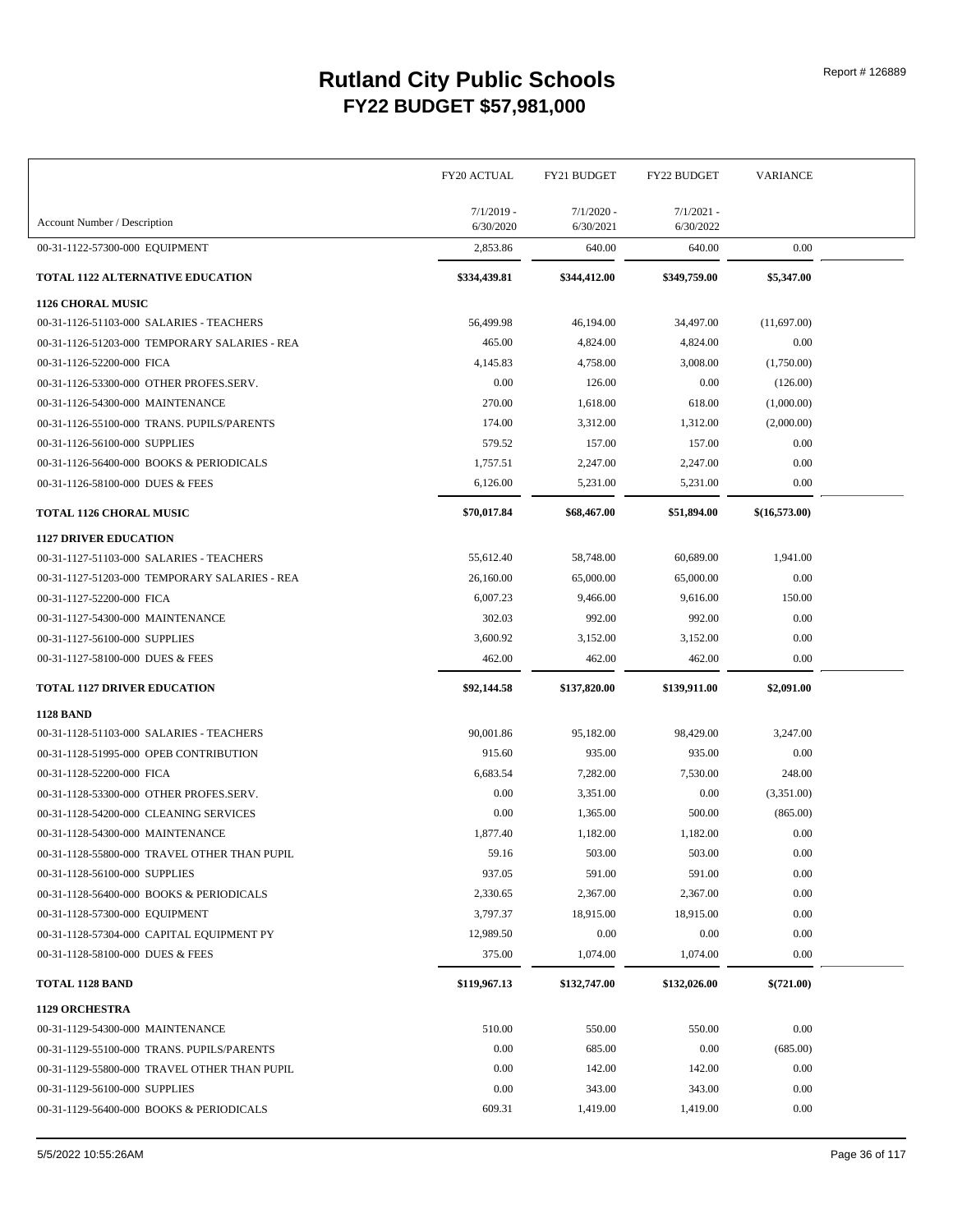|                                                   | FY20 ACTUAL  | FY21 BUDGET    | FY22 BUDGET  | <b>VARIANCE</b> |  |
|---------------------------------------------------|--------------|----------------|--------------|-----------------|--|
|                                                   | $7/1/2019$ - | $7/1/2020$ -   | $7/1/2021 -$ |                 |  |
| Account Number / Description                      | 6/30/2020    | 6/30/2021      | 6/30/2022    |                 |  |
| 00-31-1129-57300-000 EQUIPMENT                    | 0.00         | 118.00         | 0.00         | (118.00)        |  |
| <b>TOTAL 1129 ORCHESTRA</b>                       | \$1,119.31   | \$3,257.00     | \$2,454.00   | \$(803.00)      |  |
| <b>1147 STEM</b>                                  |              |                |              |                 |  |
| 00-31-1147-56100-000 STEM                         | 265.41       | 10,718.00      | 3,718.00     | (7,000.00)      |  |
| <b>TOTAL 1147 STEM</b>                            | \$265.41     | \$10,718.00    | \$3,718.00   | \$(7,000.00)    |  |
| <b>1200 DIRECT INSTR SP EDUCATION</b>             |              |                |              |                 |  |
| 00-31-1200-51105-211 SALARIES - RSSA AIDES        | 541,918.72   | 619,424.00     | 489,238.00   | (130, 186.00)   |  |
| 00-31-1200-52100-211 HEALTH INSURANCE             | 0.00         | 220,529.00     | 198,767.00   | (21,762.00)     |  |
| 00-31-1200-52104-211 HEALTH SAVINGS ACCOUNT (HSA) | 0.00         | 37,400.00      | 6,600.00     | (30,800.00)     |  |
| 00-31-1200-52105-211 HEALTH REIMB. ARR. (HRA)     | 0.00         | 10,500.00      | 35,200.00    | 24,700.00       |  |
| 00-31-1200-52200-211 FICA                         | 38,713.70    | 49,796.00      | 39,836.00    | (9,960.00)      |  |
| 00-31-1200-52300-211 LIFE INSURANCE               | 0.00         | 888.00         | 703.00       | (185.00)        |  |
| 00-31-1200-52400-211 CITY PENSION                 | 0.00         | 56,987.00      | 43,000.00    | (13,987.00)     |  |
| 00-31-1200-52500-211 WORKMAN'S COMP               | 0.00         | 6,814.00       | 5,382.00     | (1,432.00)      |  |
| 00-31-1200-52600-211 LONG TERM DISABILITY         | 0.00         | 2,168.00       | 1,712.00     | (456.00)        |  |
| 00-31-1200-52800-211 UNEMPLOYMENT                 | 0.00         | 3,000.00       | 2,375.00     | (625.00)        |  |
| 00-31-1200-53300-211 OTHER PROFES.SERV.           | 1,520.00     | 5,000.00       | 2,500.00     | (2,500.00)      |  |
| 00-31-1200-53323-000 OUTSIDE SERVICES             | 39,600.00    | 40,000.00      | 40,000.00    | 0.00            |  |
| 00-31-1200-55310-211 TELEPHONE                    | 0.00         | 500.00         | 500.00       | 0.00            |  |
| 00-31-1200-55800-211 TRAVEL OTHER THAN PUPIL      | 490.30       | 3,000.00       | 1,000.00     | (2,000.00)      |  |
| 00-31-1200-56100-211 SUPPLIES                     | 10,960.14    | 30,330.00      | 15,330.00    | (15,000.00)     |  |
| 00-31-1200-57302-211 DESKTOP EQUIPMENT            | 6,679.12     | 13,776.00      | 13,776.00    | 0.00            |  |
| <b>TOTAL 1200 DIRECT INSTR SP EDUCATION</b>       | \$639,881.98 | \$1,100,112.00 | \$895,919.00 | \$(204,193.00)  |  |
| <b>1215 SP ED INSTRUCTION</b>                     |              |                |              |                 |  |
| 00-31-1215-51103-211 SALARIES - TEACHERS          | 230,921.70   | 245,870.00     | 309,351.00   | 63,481.00       |  |
| 00-31-1215-51995-211 OPEB CONTRIBUTION            | 2,616.00     | 2,670.00       | 4,005.00     | 1,335.00        |  |
| 00-31-1215-52100-211 HEALTH INSURANCE             | 0.00         | 55,289.00      | 78,277.00    | 22,988.00       |  |
| 00-31-1215-52104-211 HEALTH SAVINGS ACCOUNT (HSA) | 0.00         | 14,300.00      | 4,200.00     | (10,100.00)     |  |
| 00-31-1215-52105-211 HEALTH REIMB. ARR. (HRA)     | 0.00         | 0.00           | 14,700.00    | 14,700.00       |  |
| 00-31-1215-52200-211 FICA                         | 16,679.69    | 18,809.00      | 23,665.00    | 4,856.00        |  |
| 00-31-1215-52300-211 LIFE INSURANCE               | 0.00         | 148.00         | 185.00       | 37.00           |  |
| 00-31-1215-52400-211 CITY PENSION                 | 0.00         | 25,325.00      | 31,863.00    | 6,538.00        |  |
| 00-31-1215-52500-211 WORKMAN'S COMP               | 0.00         | 2,705.00       | 3,403.00     | 698.00          |  |
| 00-31-1215-52600-211 LONG TERM DISABILITY         | 0.00         | 861.00         | 1,083.00     | 222.00          |  |
| 00-31-1215-52800-211 UNEMPLOYMENT                 | 0.00         | 500.00         | 625.00       | 125.00          |  |
| TOTAL 1215 SP ED INSTRUCTION                      | \$250,217.39 | \$366,477.00   | \$471,357.00 | \$104,880.00    |  |
| 1218 SP ED 5                                      |              |                |              |                 |  |
| 00-31-1218-51103-211 SALARIES-TEACHERS            | 700.03       | 0.00           | 0.00         | 0.00            |  |
| <b>TOTAL 1218 SP ED 5</b>                         | \$700.03     | \$0.00         | \$0.00       | \$0.00          |  |
| 1219 SP ED 6                                      |              |                |              |                 |  |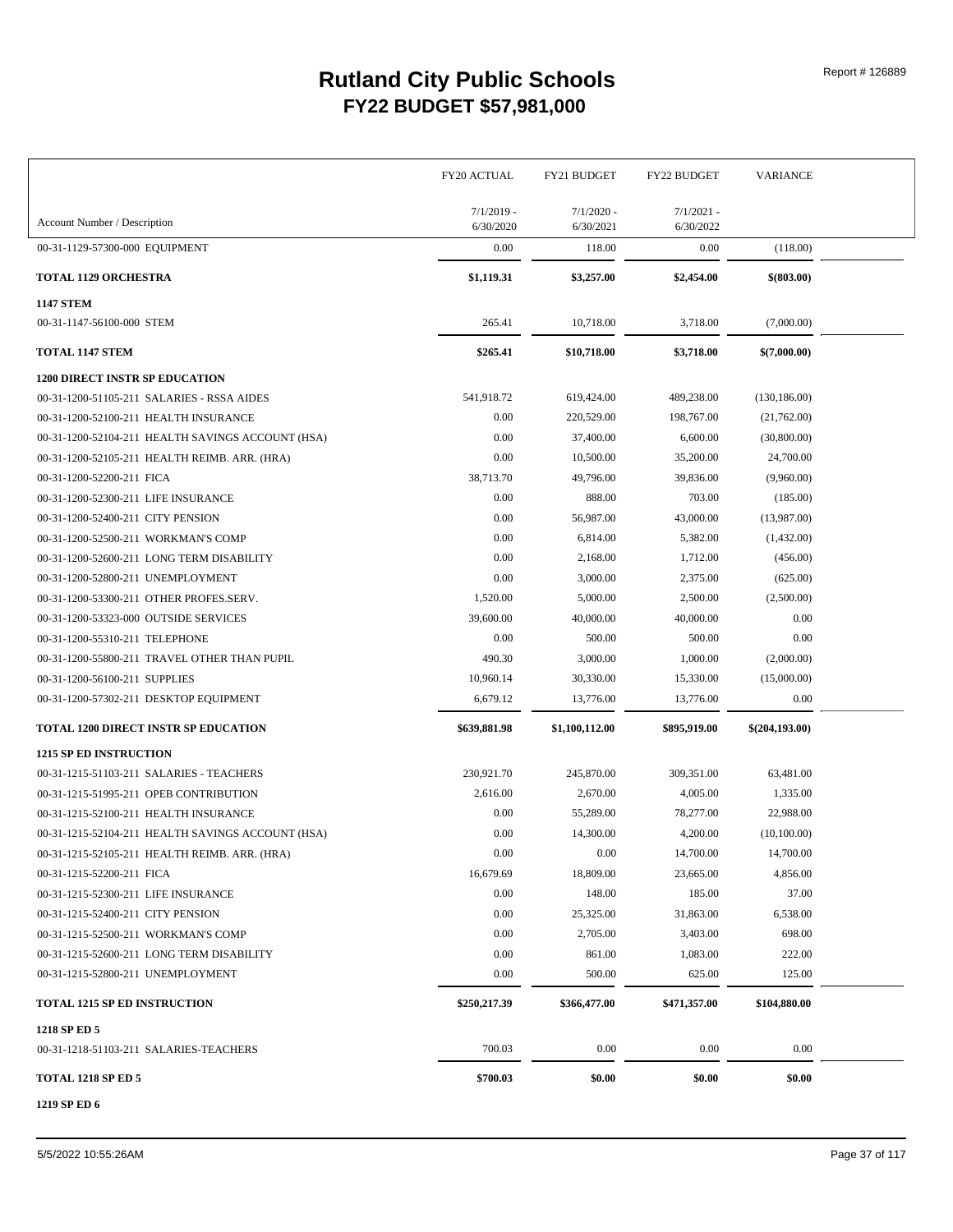|                                                   | <b>FY20 ACTUAL</b> | FY21 BUDGET  | FY22 BUDGET  | <b>VARIANCE</b> |  |
|---------------------------------------------------|--------------------|--------------|--------------|-----------------|--|
|                                                   | $7/1/2019$ -       | $7/1/2020$ - | $7/1/2021$ - |                 |  |
| Account Number / Description                      | 6/30/2020          | 6/30/2021    | 6/30/2022    |                 |  |
| 00-31-1219-51113-211 SALARIES-SPED COUNSELORS     | 400.00             | 0.00         | 0.00         | 0.00            |  |
| 00-31-1219-55600-211 TUITION REGULAR              | 2,698.03           | 0.00         | 0.00         | 0.00            |  |
| <b>TOTAL 1219 SP ED 6</b>                         | \$3,098.03         | \$0.00       | \$0.00       | \$0.00          |  |
| <b>1228 GEN ED 17</b>                             |                    |              |              |                 |  |
| 00-31-1228-51105-000 SALARIES-AIDES               | 0.00               | 21,866.00    | 0.00         | (21,866.00)     |  |
| 00-31-1228-52200-000 FICA                         | 0.00               | 1,673.00     | 0.00         | (1,673.00)      |  |
| <b>TOTAL 1228 GEN ED 17</b>                       | \$0.00             | \$23,539.00  | \$0.00       | \$(23,539.00)   |  |
| 1239 SPED 39                                      |                    |              |              |                 |  |
| 00-31-1239-51105-211 SALARIES - AIDES             | 2,980.34           | 16,620.00    | 16,620.00    | 0.00            |  |
| 00-31-1239-53300-211 OTHER PROFES.SERV.           | 705.87             | 2,000.00     | 2,000.00     | 0.00            |  |
| 00-31-1239-55600-211 TUITION REGULAR              | 14,092.29          | 43,960.00    | 43,960.00    | 0.00            |  |
| <b>TOTAL 1239 SPED 39</b>                         | \$17,778.50        | \$62,580.00  | \$62,580.00  | \$0.00          |  |
| <b>1252 SPECIAL ED 28</b>                         |                    |              |              |                 |  |
| 00-31-1252-55600-211 TUITION REGULAR              | 75,795.00          | 0.00         | 0.00         | 0.00            |  |
| <b>TOTAL 1252 SPECIAL ED 28</b>                   | \$75,795.00        | \$0.00       | \$0.00       | \$0.00          |  |
| <b>2112 ATTENDANCE</b>                            |                    |              |              |                 |  |
| 00-31-2112-51108-000 SALARIES - ATTENDANCE        | 38,497.00          | 39,652.00    | 40,544.00    | 892.00          |  |
| 00-31-2112-52200-000 FICA                         | 2,945.12           | 3,378.00     | 3,446.00     | 68.00           |  |
| <b>TOTAL 2112 ATTENDANCE</b>                      | \$41,442.12        | \$43,030.00  | \$43,990.00  | \$960.00        |  |
| 2120 GUIDANCE                                     |                    |              |              |                 |  |
| 00-31-2120-51102-000 SALARIES - NON-ALIGNED       | 51,295.00          | 52,834.00    | 54,024.00    | 1,190.00        |  |
| 00-31-2120-51103-000 SALARIES - TEACHERS          | 397,082.01         | 419,722.00   | 428,807.00   | 9,085.00        |  |
| 00-31-2120-51104-000 SALARIES - RSSA SECRETARY    | 55,714.60          | 57,650.00    | 59,099.00    | 1,449.00        |  |
| 00-31-2120-51203-000 TEMPORARY SALARIES - REA     | 512.00             | 1,500.00     | 1,500.00     | 0.00            |  |
| 00-31-2120-51995-000 OPEB CONTRIBUTION            | 2,616.00           | 2,670.00     | 2,670.00     | 0.00            |  |
| 00-31-2120-52200-000 FICA                         | 37,411.73          | 42,054.00    | 43,294.00    | 1,240.00        |  |
| 00-31-2120-53400-000 TECHNICAL SERVICES           | 24,295.00          | 33,660.00    | 33,660.00    | 0.00            |  |
| 00-31-2120-55800-000 TRAVEL OTHER THAN PUPIL      | 441.03             | 1,177.00     | 1,177.00     | 0.00            |  |
| 00-31-2120-56100-000 SUPPLIES                     | 1,717.19           | 2,641.00     | 2,641.00     | 0.00            |  |
| 00-31-2120-56400-000 BOOKS & PERIODICALS          | 269.16             | 2,307.00     | 807.00       | (1,500.00)      |  |
| 00-31-2120-57300-000 EQUIPMENT                    | 1,656.24           | 1,672.00     | 1,672.00     | 0.00            |  |
| 00-31-2120-58100-000 DUES & FEES                  | 979.00             | 1,728.00     | 1,728.00     | 0.00            |  |
| <b>TOTAL 2120 GUIDANCE</b>                        | \$573,988.96       | \$619,615.00 | \$631,079.00 | \$11,464.00     |  |
| <b>2126 INTEGRATION SERVICES</b>                  |                    |              |              |                 |  |
| 00-31-2126-51103-211 SALARIES - TEACHERS          | 63,382.00          | 67,055.00    | 43,938.00    | (23, 117.00)    |  |
| 00-31-2126-51995-211 OPEB CONTRIBUTION            | 0.00               | 0.00         | 1,335.00     | 1,335.00        |  |
| 00-31-2126-52100-211 HEALTH INSURANCE             | 0.00               | 12,061.00    | 5,777.00     | (6,284.00)      |  |
| 00-31-2126-52104-211 HEALTH SAVINGS ACCOUNT (HSA) | 0.00               | 4,200.00     | $0.00\,$     | (4,200.00)      |  |
| 00-31-2126-52105-211 HEALTH REIMB. ARR. (HRA)     | 0.00               | 4,200.00     | 0.00         | (4,200.00)      |  |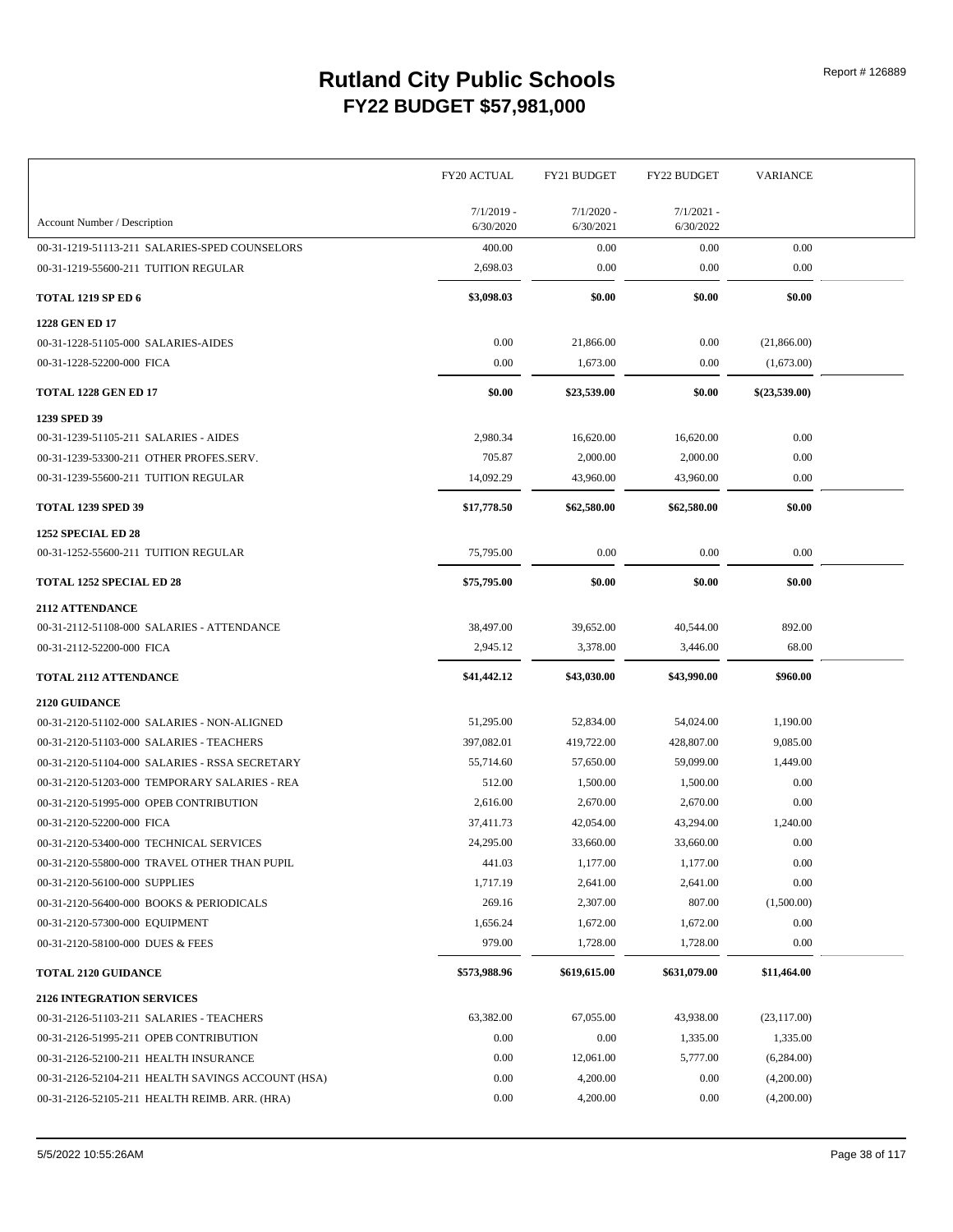|                                                | FY20 ACTUAL  | FY21 BUDGET  | FY22 BUDGET  | <b>VARIANCE</b> |  |
|------------------------------------------------|--------------|--------------|--------------|-----------------|--|
|                                                | $7/1/2019$ - | $7/1/2020$ - | $7/1/2021 -$ |                 |  |
| Account Number / Description                   | 6/30/2020    | 6/30/2021    | 6/30/2022    |                 |  |
| 00-31-2126-52200-211 FICA                      | 4,665.97     | 5,130.00     | 3,706.00     | (1,424.00)      |  |
| 00-31-2126-52300-211 LIFE INSURANCE            | 0.00         | 37.00        | 37.00        | 0.00            |  |
| 00-31-2126-52400-211 CITY PENSION              | 0.00         | 6,907.00     | 4,526.00     | (2,381.00)      |  |
| 00-31-2126-52500-211 WORKMAN'S COMP            | 0.00         | 738.00       | 483.00       | (255.00)        |  |
| 00-31-2126-52600-211 LONG TERM DISABILITY      | 0.00         | 235.00       | 154.00       | (81.00)         |  |
| 00-31-2126-52800-211 UNEMPLOYMENT              | 0.00         | 125.00       | 125.00       | 0.00            |  |
| <b>TOTAL 2126 INTEGRATION SERVICES</b>         | \$68,047.97  | \$100,688.00 | \$60,081.00  | \$(40,607.00)   |  |
| <b>2130 NURSING SERVICES</b>                   |              |              |              |                 |  |
| 00-31-2130-51112-000 SALARIES NURSES           | 27,016.00    | 42,928.00    | 25,326.00    | (17,602.00)     |  |
| 00-31-2130-52200-000 FICA                      | 1,950.81     | 3,284.00     | 1,937.00     | (1,347.00)      |  |
| 00-31-2130-54300-000 MAINTENANCE               | 0.00         | 111.00       | 0.00         | (111.00)        |  |
| 00-31-2130-55100-000 TRANSPORTATION STUDENTS   | 0.00         | 210.00       | 0.00         | (210.00)        |  |
| 00-31-2130-55800-000 TRAVEL                    | 223.25       | 0.00         | 0.00         | 0.00            |  |
| 00-31-2130-56100-000 SUPPLIES                  | 2,288.76     | 2,127.00     | 2,127.00     | 0.00            |  |
| 00-31-2130-56400-000 BOOKS & PERIODICALS       | 0.00         | 146.00       | 0.00         | (146.00)        |  |
| 00-31-2130-57300-000 EQUIPMENT                 | 0.00         | 440.00       | 440.00       | 0.00            |  |
| <b>TOTAL 2130 NURSING SERVICES</b>             | \$31,478.82  | \$49,246.00  | \$29,830.00  | \$(19,416.00)   |  |
| <b>2150 SPEECH</b>                             |              |              |              |                 |  |
| 00-31-2150-51105-211 SALARIES - AIDES          | 21,762.31    | 26,190.00    | 26,790.00    | 600.00          |  |
| 00-31-2150-52100-211 HEALTH INSURANCE          | 0.00         | 5,777.00     | 15,634.00    | 9,857.00        |  |
| 00-31-2150-52105-211 HEALTH REIMB. ARR. (HRA)  | 0.00         | 0.00         | 4,400.00     | 4,400.00        |  |
| 00-31-2150-52200-211 FICA                      | 1,553.83     | 2,348.00     | 2,049.00     | (299.00)        |  |
| 00-31-2150-52300-211 LIFE INSURANCE            | 0.00         | 37.00        | 37.00        | 0.00            |  |
| 00-31-2150-52400-211 CITY PENSION              | 0.00         | 2,409.00     | 2,465.00     | 56.00           |  |
| 00-31-2150-52500-211 WORKMAN'S COMP            | 0.00         | 288.00       | 295.00       | 7.00            |  |
| 00-31-2150-52600-211 LONG TERM DISABILITY      | 0.00         | 92.00        | 94.00        | 2.00            |  |
| 00-31-2150-52800-211 UNEMPLOYMENT              | 0.00         | 125.00       | 125.00       | 0.00            |  |
| 00-31-2150-53300-211 OTHER PROFES.SERV.        | 0.00         | 2,000.00     | 2,000.00     | 0.00            |  |
| 00-31-2150-55800-211 TRAVEL                    | 0.00         | 150.00       | 0.00         | (150.00)        |  |
| 00-31-2150-56100-211 SUPPLIES                  | 249.00       | 1,400.00     | 1,400.00     | 0.00            |  |
| 00-31-2150-57300-211 EQUIPMENT                 | 0.00         | 500.00       | 0.00         | (500.00)        |  |
| <b>TOTAL 2150 SPEECH</b>                       | \$23,565.14  | \$41,316.00  | \$55,289.00  | \$13,973.00     |  |
| 2210 IMPROVEMENT OF INST                       |              |              |              |                 |  |
| 00-31-2210-53300-000 OTHER PROFES.SERV.        | 160.00       | 25,000.00    | 5,000.00     | (20,000.00)     |  |
| TOTAL 2210 IMPROVEMENT OF INST                 | \$160.00     | \$25,000.00  | \$5,000.00   | \$(20,000.00)   |  |
| <b>2220 EDUCATION MEDIA</b>                    |              |              |              |                 |  |
| 00-31-2220-51103-000 SALARIES - TEACHERS       | 67,003.00    | 70,781.00    | 73,119.00    | 2,338.00        |  |
| 00-31-2220-51105-000 SALARIES - RSSA AIDES     | 23,166.00    | 24,030.00    | 24,631.00    | 601.00          |  |
| 00-31-2220-51995-000 OPEB CONTRIBUTION         | 1,308.00     | 1,335.00     | 1,335.00     | 0.00            |  |
| 00-31-2220-52200-000 FICA                      | 6,780.41     | 7,597.00     | 7,822.00     | 225.00          |  |
| 00-31-2220-53402-000 SOFTWARE SUPPORT/PURCHASE | 907.05       | 1,102.00     | 1,102.00     | 0.00            |  |
|                                                |              |              |              |                 |  |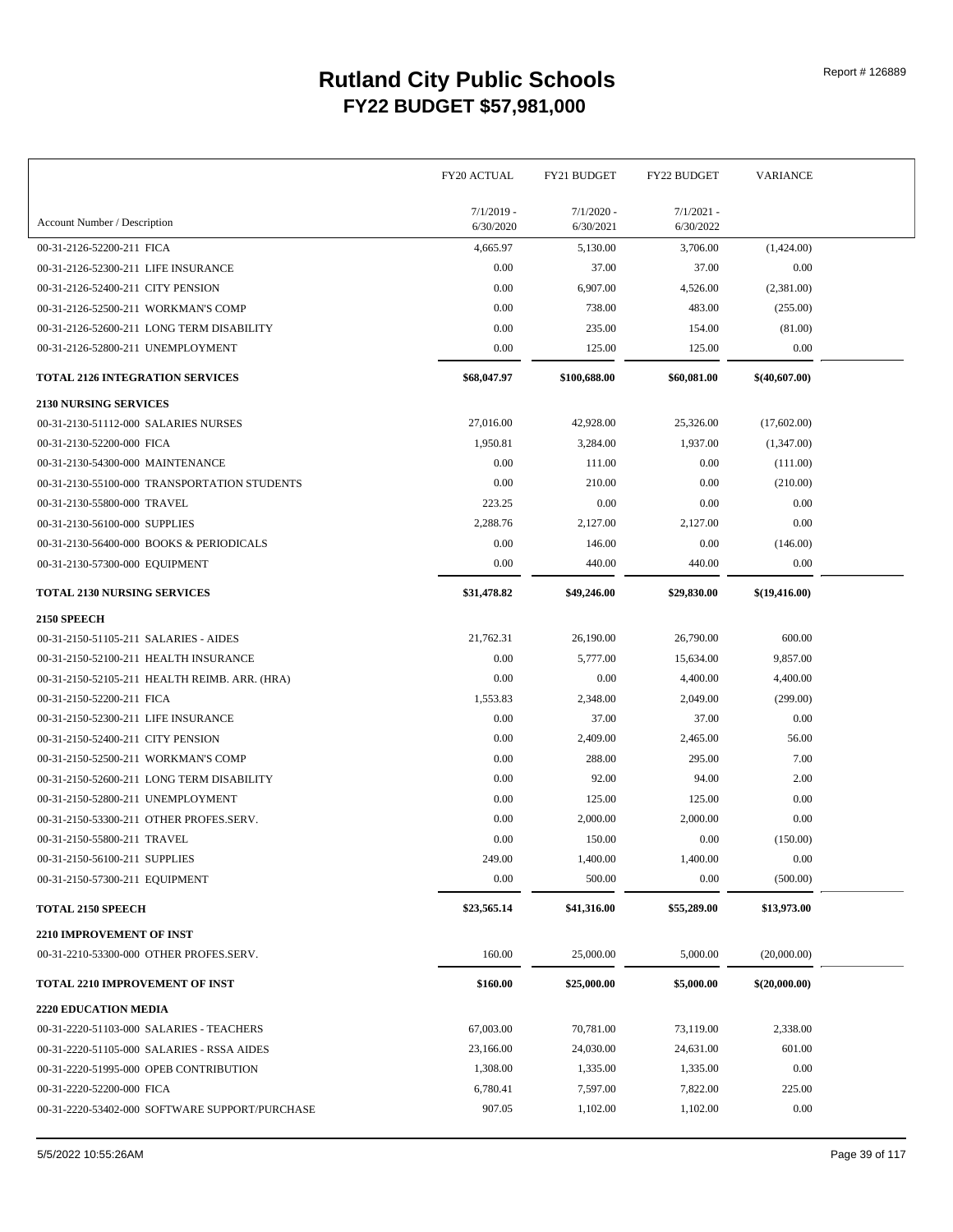| $7/1/2019$ -<br>$7/1/2020$ -<br>$7/1/2021 -$<br>Account Number / Description<br>6/30/2020<br>6/30/2022<br>6/30/2021<br>0.00<br>00-31-2220-54300-000 MAINTENANCE<br>3,568.36<br>3,711.00<br>3,711.00<br>0.00<br>00-31-2220-56100-000 SUPPLIES<br>4,554.53<br>6,275.00<br>6,275.00<br>0.00<br>20,005.63<br>21,794.00<br>21,794.00<br>00-31-2220-56400-000 BOOKS & PERIODICALS<br>2,392.04<br>(4,000.00)<br>00-31-2220-57300-000 EQUIPMENT<br>7,274.00<br>3,274.00<br>4,830.00<br>0.00<br>3,500.00<br>3,500.00<br>00-31-2220-57302-000 DESKTOP EQUIPMENT<br><b>TOTAL 2220 EDUCATION MEDIA</b><br>\$134,515.02<br>\$147,399.00<br>\$(836.00)<br>\$146,563.00<br>2400 SCHOOL ADMINISTRATION<br>394,253.00<br>0.00<br>366,525.99<br>394,253.00<br>00-31-2400-51101-000 SALARIES - ADMINISTRATIVE<br>92,288.00<br>92,288.00<br>0.00<br>00-31-2400-51101-211 SALARIES - ADMINISTRATIVE<br>108,147.01<br>51,295.00<br>46,383.00<br>54,024.00<br>7,641.00<br>00-31-2400-51102-000 SALARIES - NON-ALIGNED<br>32,940.00<br>34,254.00<br>35,110.00<br>856.00<br>00-31-2400-51104-000 SALARIES - RSSA SECRETARY<br>00-31-2400-51104-211 SALARIES - SECRETARIES<br>32,383.68<br>34,003.00<br>41,707.00<br>7,704.00<br>0.00<br>37,079.00<br>13,544.00<br>(23, 535.00)<br>00-31-2400-52100-211 HEALTH INSURANCE<br>386.08<br>0.00<br>0.00<br>0.00<br>00-31-2400-52104-000 HEALTH SAVINGS ACCOUNT (HSA)<br>0.00<br>6,840.00<br>0.00<br>(6,840.00)<br>00-31-2400-52104-211 HEALTH SAVINGS ACCOUNT (HSA)<br>0.00<br>0.00<br>2,200.00<br>2,200.00<br>00-31-2400-52105-211 HEALTH REIMB. ARR. (HRA)<br>720.00<br>00-31-2400-52200-000 FICA<br>33,096.83<br>36,328.00<br>37,048.00<br>10,109.80<br>865.00<br>9,661.00<br>10,526.00<br>00-31-2400-52200-211 FICA<br>0.00<br>421.00<br>0.00<br>00-31-2400-52300-211 LIFE INSURANCE<br>421.00<br>0.00<br>12,080.00<br>12,789.00<br>709.00<br>00-31-2400-52400-211 CITY PENSION<br>0.00<br>1,389.00<br>85.00<br>1,474.00<br>00-31-2400-52500-211 WORKMAN'S COMP<br>0.00<br>469.00<br>27.00<br>00-31-2400-52600-211 LONG TERM DISABILITY<br>442.00<br>309.00<br>840.00<br>840.00<br>0.00<br>00-31-2400-52709-000 PROFESSIONAL DEVELOPMENT<br>225.00<br>225.00<br>0.00<br>00-31-2400-52800-211 UNEMPLOYMENT<br>0.00<br>0.00<br>0.00<br>12,522.59<br>0.00<br>00-31-2400-53300-000 OTHER PROFESSIONAL SERVICES<br>9,151.70<br>17,069.00<br>12,069.00<br>(5,000.00)<br>00-31-2400-53400-000 TECHNICAL SERVICES<br>0.00<br>00-31-2400-53402-000 SOFTWARE SUPPORT/PURCHASE<br>28,616.60<br>20,566.00<br>20,566.00<br>0.00<br>0.00<br>111.00<br>(111.00)<br>00-31-2400-54300-000 MAINTENANCE<br>0.00<br>200.00<br>0.00<br>00-31-2400-54300-211 MAINTENANCE<br>(200.00)<br>1,880.00<br>2,244.00<br>0.00<br>2,244.00<br>00-31-2400-55310-000 TELEPHONE<br>$0.00\,$<br>500.00<br>500.00<br>0.00<br>00-31-2400-55310-211 TELEPHONE<br>00-31-2400-55311-000 TELEPHONE TECHNOLOGY<br>528.43<br>1,020.00<br>1,020.00<br>0.00<br>0.00<br>4,329.00<br>0.00<br>(4,329.00)<br>00-31-2400-55500-000 PRINTING<br>0.00<br>0.00<br>00-31-2400-55800-000 TRAVEL OTHER THAN PUPIL<br>446.00<br>(446.00)<br>0.00<br>1,280.00<br>0.00<br>(1,280.00)<br>00-31-2400-55800-211 TRAVEL<br>319.24<br>00-31-2400-56100-000 SUPPLIES<br>14,724.00<br>6,724.00<br>(8,000.00)<br>81.99<br>500.00<br>0.00<br>00-31-2400-56100-211 SUPPLIES<br>500.00<br>15,698.11<br>0.00<br>17,318.00<br>17,318.00<br>00-31-2400-56105-000 GRADUATION EXPENSES<br>124.95<br>00-31-2400-56400-000 BOOKS & PERIODICALS<br>3,783.00<br>1,283.00<br>(2,500.00)<br>200.00<br>1,404.00<br>2,904.00<br>(1,500.00)<br>00-31-2400-57300-000 EQUIPMENT<br>497.19<br>600.00<br>2,600.00<br>(2,000.00)<br>00-31-2400-57300-211 EQUIPMENT<br>8,937.15<br>8,979.00<br>8,979.00<br>00-31-2400-58100-000 DUES & FEES<br>0.00<br>TOTAL 2400 SCHOOL ADMINISTRATION<br>\$713,751.34<br>\$805,059.00<br>\$(34,934.00)<br>\$770,125.00 | FY20 ACTUAL | FY21 BUDGET | FY22 BUDGET | <b>VARIANCE</b> |  |
|------------------------------------------------------------------------------------------------------------------------------------------------------------------------------------------------------------------------------------------------------------------------------------------------------------------------------------------------------------------------------------------------------------------------------------------------------------------------------------------------------------------------------------------------------------------------------------------------------------------------------------------------------------------------------------------------------------------------------------------------------------------------------------------------------------------------------------------------------------------------------------------------------------------------------------------------------------------------------------------------------------------------------------------------------------------------------------------------------------------------------------------------------------------------------------------------------------------------------------------------------------------------------------------------------------------------------------------------------------------------------------------------------------------------------------------------------------------------------------------------------------------------------------------------------------------------------------------------------------------------------------------------------------------------------------------------------------------------------------------------------------------------------------------------------------------------------------------------------------------------------------------------------------------------------------------------------------------------------------------------------------------------------------------------------------------------------------------------------------------------------------------------------------------------------------------------------------------------------------------------------------------------------------------------------------------------------------------------------------------------------------------------------------------------------------------------------------------------------------------------------------------------------------------------------------------------------------------------------------------------------------------------------------------------------------------------------------------------------------------------------------------------------------------------------------------------------------------------------------------------------------------------------------------------------------------------------------------------------------------------------------------------------------------------------------------------------------------------------------------------------------------------------------------------------------------------------------------------------------------------------------------------------------------------------------------------------------------------------------------------------------------------------------------------------------------------------------------------------------------------------------------------------------------------------------------------------------------------------------------------------------------------------------------------------------------------------------------------------------------------------------------------------------------------------------------------------------------------------------------------------------|-------------|-------------|-------------|-----------------|--|
|                                                                                                                                                                                                                                                                                                                                                                                                                                                                                                                                                                                                                                                                                                                                                                                                                                                                                                                                                                                                                                                                                                                                                                                                                                                                                                                                                                                                                                                                                                                                                                                                                                                                                                                                                                                                                                                                                                                                                                                                                                                                                                                                                                                                                                                                                                                                                                                                                                                                                                                                                                                                                                                                                                                                                                                                                                                                                                                                                                                                                                                                                                                                                                                                                                                                                                                                                                                                                                                                                                                                                                                                                                                                                                                                                                                                                                                                                    |             |             |             |                 |  |
|                                                                                                                                                                                                                                                                                                                                                                                                                                                                                                                                                                                                                                                                                                                                                                                                                                                                                                                                                                                                                                                                                                                                                                                                                                                                                                                                                                                                                                                                                                                                                                                                                                                                                                                                                                                                                                                                                                                                                                                                                                                                                                                                                                                                                                                                                                                                                                                                                                                                                                                                                                                                                                                                                                                                                                                                                                                                                                                                                                                                                                                                                                                                                                                                                                                                                                                                                                                                                                                                                                                                                                                                                                                                                                                                                                                                                                                                                    |             |             |             |                 |  |
|                                                                                                                                                                                                                                                                                                                                                                                                                                                                                                                                                                                                                                                                                                                                                                                                                                                                                                                                                                                                                                                                                                                                                                                                                                                                                                                                                                                                                                                                                                                                                                                                                                                                                                                                                                                                                                                                                                                                                                                                                                                                                                                                                                                                                                                                                                                                                                                                                                                                                                                                                                                                                                                                                                                                                                                                                                                                                                                                                                                                                                                                                                                                                                                                                                                                                                                                                                                                                                                                                                                                                                                                                                                                                                                                                                                                                                                                                    |             |             |             |                 |  |
|                                                                                                                                                                                                                                                                                                                                                                                                                                                                                                                                                                                                                                                                                                                                                                                                                                                                                                                                                                                                                                                                                                                                                                                                                                                                                                                                                                                                                                                                                                                                                                                                                                                                                                                                                                                                                                                                                                                                                                                                                                                                                                                                                                                                                                                                                                                                                                                                                                                                                                                                                                                                                                                                                                                                                                                                                                                                                                                                                                                                                                                                                                                                                                                                                                                                                                                                                                                                                                                                                                                                                                                                                                                                                                                                                                                                                                                                                    |             |             |             |                 |  |
|                                                                                                                                                                                                                                                                                                                                                                                                                                                                                                                                                                                                                                                                                                                                                                                                                                                                                                                                                                                                                                                                                                                                                                                                                                                                                                                                                                                                                                                                                                                                                                                                                                                                                                                                                                                                                                                                                                                                                                                                                                                                                                                                                                                                                                                                                                                                                                                                                                                                                                                                                                                                                                                                                                                                                                                                                                                                                                                                                                                                                                                                                                                                                                                                                                                                                                                                                                                                                                                                                                                                                                                                                                                                                                                                                                                                                                                                                    |             |             |             |                 |  |
|                                                                                                                                                                                                                                                                                                                                                                                                                                                                                                                                                                                                                                                                                                                                                                                                                                                                                                                                                                                                                                                                                                                                                                                                                                                                                                                                                                                                                                                                                                                                                                                                                                                                                                                                                                                                                                                                                                                                                                                                                                                                                                                                                                                                                                                                                                                                                                                                                                                                                                                                                                                                                                                                                                                                                                                                                                                                                                                                                                                                                                                                                                                                                                                                                                                                                                                                                                                                                                                                                                                                                                                                                                                                                                                                                                                                                                                                                    |             |             |             |                 |  |
|                                                                                                                                                                                                                                                                                                                                                                                                                                                                                                                                                                                                                                                                                                                                                                                                                                                                                                                                                                                                                                                                                                                                                                                                                                                                                                                                                                                                                                                                                                                                                                                                                                                                                                                                                                                                                                                                                                                                                                                                                                                                                                                                                                                                                                                                                                                                                                                                                                                                                                                                                                                                                                                                                                                                                                                                                                                                                                                                                                                                                                                                                                                                                                                                                                                                                                                                                                                                                                                                                                                                                                                                                                                                                                                                                                                                                                                                                    |             |             |             |                 |  |
|                                                                                                                                                                                                                                                                                                                                                                                                                                                                                                                                                                                                                                                                                                                                                                                                                                                                                                                                                                                                                                                                                                                                                                                                                                                                                                                                                                                                                                                                                                                                                                                                                                                                                                                                                                                                                                                                                                                                                                                                                                                                                                                                                                                                                                                                                                                                                                                                                                                                                                                                                                                                                                                                                                                                                                                                                                                                                                                                                                                                                                                                                                                                                                                                                                                                                                                                                                                                                                                                                                                                                                                                                                                                                                                                                                                                                                                                                    |             |             |             |                 |  |
|                                                                                                                                                                                                                                                                                                                                                                                                                                                                                                                                                                                                                                                                                                                                                                                                                                                                                                                                                                                                                                                                                                                                                                                                                                                                                                                                                                                                                                                                                                                                                                                                                                                                                                                                                                                                                                                                                                                                                                                                                                                                                                                                                                                                                                                                                                                                                                                                                                                                                                                                                                                                                                                                                                                                                                                                                                                                                                                                                                                                                                                                                                                                                                                                                                                                                                                                                                                                                                                                                                                                                                                                                                                                                                                                                                                                                                                                                    |             |             |             |                 |  |
|                                                                                                                                                                                                                                                                                                                                                                                                                                                                                                                                                                                                                                                                                                                                                                                                                                                                                                                                                                                                                                                                                                                                                                                                                                                                                                                                                                                                                                                                                                                                                                                                                                                                                                                                                                                                                                                                                                                                                                                                                                                                                                                                                                                                                                                                                                                                                                                                                                                                                                                                                                                                                                                                                                                                                                                                                                                                                                                                                                                                                                                                                                                                                                                                                                                                                                                                                                                                                                                                                                                                                                                                                                                                                                                                                                                                                                                                                    |             |             |             |                 |  |
|                                                                                                                                                                                                                                                                                                                                                                                                                                                                                                                                                                                                                                                                                                                                                                                                                                                                                                                                                                                                                                                                                                                                                                                                                                                                                                                                                                                                                                                                                                                                                                                                                                                                                                                                                                                                                                                                                                                                                                                                                                                                                                                                                                                                                                                                                                                                                                                                                                                                                                                                                                                                                                                                                                                                                                                                                                                                                                                                                                                                                                                                                                                                                                                                                                                                                                                                                                                                                                                                                                                                                                                                                                                                                                                                                                                                                                                                                    |             |             |             |                 |  |
|                                                                                                                                                                                                                                                                                                                                                                                                                                                                                                                                                                                                                                                                                                                                                                                                                                                                                                                                                                                                                                                                                                                                                                                                                                                                                                                                                                                                                                                                                                                                                                                                                                                                                                                                                                                                                                                                                                                                                                                                                                                                                                                                                                                                                                                                                                                                                                                                                                                                                                                                                                                                                                                                                                                                                                                                                                                                                                                                                                                                                                                                                                                                                                                                                                                                                                                                                                                                                                                                                                                                                                                                                                                                                                                                                                                                                                                                                    |             |             |             |                 |  |
|                                                                                                                                                                                                                                                                                                                                                                                                                                                                                                                                                                                                                                                                                                                                                                                                                                                                                                                                                                                                                                                                                                                                                                                                                                                                                                                                                                                                                                                                                                                                                                                                                                                                                                                                                                                                                                                                                                                                                                                                                                                                                                                                                                                                                                                                                                                                                                                                                                                                                                                                                                                                                                                                                                                                                                                                                                                                                                                                                                                                                                                                                                                                                                                                                                                                                                                                                                                                                                                                                                                                                                                                                                                                                                                                                                                                                                                                                    |             |             |             |                 |  |
|                                                                                                                                                                                                                                                                                                                                                                                                                                                                                                                                                                                                                                                                                                                                                                                                                                                                                                                                                                                                                                                                                                                                                                                                                                                                                                                                                                                                                                                                                                                                                                                                                                                                                                                                                                                                                                                                                                                                                                                                                                                                                                                                                                                                                                                                                                                                                                                                                                                                                                                                                                                                                                                                                                                                                                                                                                                                                                                                                                                                                                                                                                                                                                                                                                                                                                                                                                                                                                                                                                                                                                                                                                                                                                                                                                                                                                                                                    |             |             |             |                 |  |
|                                                                                                                                                                                                                                                                                                                                                                                                                                                                                                                                                                                                                                                                                                                                                                                                                                                                                                                                                                                                                                                                                                                                                                                                                                                                                                                                                                                                                                                                                                                                                                                                                                                                                                                                                                                                                                                                                                                                                                                                                                                                                                                                                                                                                                                                                                                                                                                                                                                                                                                                                                                                                                                                                                                                                                                                                                                                                                                                                                                                                                                                                                                                                                                                                                                                                                                                                                                                                                                                                                                                                                                                                                                                                                                                                                                                                                                                                    |             |             |             |                 |  |
|                                                                                                                                                                                                                                                                                                                                                                                                                                                                                                                                                                                                                                                                                                                                                                                                                                                                                                                                                                                                                                                                                                                                                                                                                                                                                                                                                                                                                                                                                                                                                                                                                                                                                                                                                                                                                                                                                                                                                                                                                                                                                                                                                                                                                                                                                                                                                                                                                                                                                                                                                                                                                                                                                                                                                                                                                                                                                                                                                                                                                                                                                                                                                                                                                                                                                                                                                                                                                                                                                                                                                                                                                                                                                                                                                                                                                                                                                    |             |             |             |                 |  |
|                                                                                                                                                                                                                                                                                                                                                                                                                                                                                                                                                                                                                                                                                                                                                                                                                                                                                                                                                                                                                                                                                                                                                                                                                                                                                                                                                                                                                                                                                                                                                                                                                                                                                                                                                                                                                                                                                                                                                                                                                                                                                                                                                                                                                                                                                                                                                                                                                                                                                                                                                                                                                                                                                                                                                                                                                                                                                                                                                                                                                                                                                                                                                                                                                                                                                                                                                                                                                                                                                                                                                                                                                                                                                                                                                                                                                                                                                    |             |             |             |                 |  |
|                                                                                                                                                                                                                                                                                                                                                                                                                                                                                                                                                                                                                                                                                                                                                                                                                                                                                                                                                                                                                                                                                                                                                                                                                                                                                                                                                                                                                                                                                                                                                                                                                                                                                                                                                                                                                                                                                                                                                                                                                                                                                                                                                                                                                                                                                                                                                                                                                                                                                                                                                                                                                                                                                                                                                                                                                                                                                                                                                                                                                                                                                                                                                                                                                                                                                                                                                                                                                                                                                                                                                                                                                                                                                                                                                                                                                                                                                    |             |             |             |                 |  |
|                                                                                                                                                                                                                                                                                                                                                                                                                                                                                                                                                                                                                                                                                                                                                                                                                                                                                                                                                                                                                                                                                                                                                                                                                                                                                                                                                                                                                                                                                                                                                                                                                                                                                                                                                                                                                                                                                                                                                                                                                                                                                                                                                                                                                                                                                                                                                                                                                                                                                                                                                                                                                                                                                                                                                                                                                                                                                                                                                                                                                                                                                                                                                                                                                                                                                                                                                                                                                                                                                                                                                                                                                                                                                                                                                                                                                                                                                    |             |             |             |                 |  |
|                                                                                                                                                                                                                                                                                                                                                                                                                                                                                                                                                                                                                                                                                                                                                                                                                                                                                                                                                                                                                                                                                                                                                                                                                                                                                                                                                                                                                                                                                                                                                                                                                                                                                                                                                                                                                                                                                                                                                                                                                                                                                                                                                                                                                                                                                                                                                                                                                                                                                                                                                                                                                                                                                                                                                                                                                                                                                                                                                                                                                                                                                                                                                                                                                                                                                                                                                                                                                                                                                                                                                                                                                                                                                                                                                                                                                                                                                    |             |             |             |                 |  |
|                                                                                                                                                                                                                                                                                                                                                                                                                                                                                                                                                                                                                                                                                                                                                                                                                                                                                                                                                                                                                                                                                                                                                                                                                                                                                                                                                                                                                                                                                                                                                                                                                                                                                                                                                                                                                                                                                                                                                                                                                                                                                                                                                                                                                                                                                                                                                                                                                                                                                                                                                                                                                                                                                                                                                                                                                                                                                                                                                                                                                                                                                                                                                                                                                                                                                                                                                                                                                                                                                                                                                                                                                                                                                                                                                                                                                                                                                    |             |             |             |                 |  |
|                                                                                                                                                                                                                                                                                                                                                                                                                                                                                                                                                                                                                                                                                                                                                                                                                                                                                                                                                                                                                                                                                                                                                                                                                                                                                                                                                                                                                                                                                                                                                                                                                                                                                                                                                                                                                                                                                                                                                                                                                                                                                                                                                                                                                                                                                                                                                                                                                                                                                                                                                                                                                                                                                                                                                                                                                                                                                                                                                                                                                                                                                                                                                                                                                                                                                                                                                                                                                                                                                                                                                                                                                                                                                                                                                                                                                                                                                    |             |             |             |                 |  |
|                                                                                                                                                                                                                                                                                                                                                                                                                                                                                                                                                                                                                                                                                                                                                                                                                                                                                                                                                                                                                                                                                                                                                                                                                                                                                                                                                                                                                                                                                                                                                                                                                                                                                                                                                                                                                                                                                                                                                                                                                                                                                                                                                                                                                                                                                                                                                                                                                                                                                                                                                                                                                                                                                                                                                                                                                                                                                                                                                                                                                                                                                                                                                                                                                                                                                                                                                                                                                                                                                                                                                                                                                                                                                                                                                                                                                                                                                    |             |             |             |                 |  |
|                                                                                                                                                                                                                                                                                                                                                                                                                                                                                                                                                                                                                                                                                                                                                                                                                                                                                                                                                                                                                                                                                                                                                                                                                                                                                                                                                                                                                                                                                                                                                                                                                                                                                                                                                                                                                                                                                                                                                                                                                                                                                                                                                                                                                                                                                                                                                                                                                                                                                                                                                                                                                                                                                                                                                                                                                                                                                                                                                                                                                                                                                                                                                                                                                                                                                                                                                                                                                                                                                                                                                                                                                                                                                                                                                                                                                                                                                    |             |             |             |                 |  |
|                                                                                                                                                                                                                                                                                                                                                                                                                                                                                                                                                                                                                                                                                                                                                                                                                                                                                                                                                                                                                                                                                                                                                                                                                                                                                                                                                                                                                                                                                                                                                                                                                                                                                                                                                                                                                                                                                                                                                                                                                                                                                                                                                                                                                                                                                                                                                                                                                                                                                                                                                                                                                                                                                                                                                                                                                                                                                                                                                                                                                                                                                                                                                                                                                                                                                                                                                                                                                                                                                                                                                                                                                                                                                                                                                                                                                                                                                    |             |             |             |                 |  |
|                                                                                                                                                                                                                                                                                                                                                                                                                                                                                                                                                                                                                                                                                                                                                                                                                                                                                                                                                                                                                                                                                                                                                                                                                                                                                                                                                                                                                                                                                                                                                                                                                                                                                                                                                                                                                                                                                                                                                                                                                                                                                                                                                                                                                                                                                                                                                                                                                                                                                                                                                                                                                                                                                                                                                                                                                                                                                                                                                                                                                                                                                                                                                                                                                                                                                                                                                                                                                                                                                                                                                                                                                                                                                                                                                                                                                                                                                    |             |             |             |                 |  |
|                                                                                                                                                                                                                                                                                                                                                                                                                                                                                                                                                                                                                                                                                                                                                                                                                                                                                                                                                                                                                                                                                                                                                                                                                                                                                                                                                                                                                                                                                                                                                                                                                                                                                                                                                                                                                                                                                                                                                                                                                                                                                                                                                                                                                                                                                                                                                                                                                                                                                                                                                                                                                                                                                                                                                                                                                                                                                                                                                                                                                                                                                                                                                                                                                                                                                                                                                                                                                                                                                                                                                                                                                                                                                                                                                                                                                                                                                    |             |             |             |                 |  |
|                                                                                                                                                                                                                                                                                                                                                                                                                                                                                                                                                                                                                                                                                                                                                                                                                                                                                                                                                                                                                                                                                                                                                                                                                                                                                                                                                                                                                                                                                                                                                                                                                                                                                                                                                                                                                                                                                                                                                                                                                                                                                                                                                                                                                                                                                                                                                                                                                                                                                                                                                                                                                                                                                                                                                                                                                                                                                                                                                                                                                                                                                                                                                                                                                                                                                                                                                                                                                                                                                                                                                                                                                                                                                                                                                                                                                                                                                    |             |             |             |                 |  |
|                                                                                                                                                                                                                                                                                                                                                                                                                                                                                                                                                                                                                                                                                                                                                                                                                                                                                                                                                                                                                                                                                                                                                                                                                                                                                                                                                                                                                                                                                                                                                                                                                                                                                                                                                                                                                                                                                                                                                                                                                                                                                                                                                                                                                                                                                                                                                                                                                                                                                                                                                                                                                                                                                                                                                                                                                                                                                                                                                                                                                                                                                                                                                                                                                                                                                                                                                                                                                                                                                                                                                                                                                                                                                                                                                                                                                                                                                    |             |             |             |                 |  |
|                                                                                                                                                                                                                                                                                                                                                                                                                                                                                                                                                                                                                                                                                                                                                                                                                                                                                                                                                                                                                                                                                                                                                                                                                                                                                                                                                                                                                                                                                                                                                                                                                                                                                                                                                                                                                                                                                                                                                                                                                                                                                                                                                                                                                                                                                                                                                                                                                                                                                                                                                                                                                                                                                                                                                                                                                                                                                                                                                                                                                                                                                                                                                                                                                                                                                                                                                                                                                                                                                                                                                                                                                                                                                                                                                                                                                                                                                    |             |             |             |                 |  |
|                                                                                                                                                                                                                                                                                                                                                                                                                                                                                                                                                                                                                                                                                                                                                                                                                                                                                                                                                                                                                                                                                                                                                                                                                                                                                                                                                                                                                                                                                                                                                                                                                                                                                                                                                                                                                                                                                                                                                                                                                                                                                                                                                                                                                                                                                                                                                                                                                                                                                                                                                                                                                                                                                                                                                                                                                                                                                                                                                                                                                                                                                                                                                                                                                                                                                                                                                                                                                                                                                                                                                                                                                                                                                                                                                                                                                                                                                    |             |             |             |                 |  |
|                                                                                                                                                                                                                                                                                                                                                                                                                                                                                                                                                                                                                                                                                                                                                                                                                                                                                                                                                                                                                                                                                                                                                                                                                                                                                                                                                                                                                                                                                                                                                                                                                                                                                                                                                                                                                                                                                                                                                                                                                                                                                                                                                                                                                                                                                                                                                                                                                                                                                                                                                                                                                                                                                                                                                                                                                                                                                                                                                                                                                                                                                                                                                                                                                                                                                                                                                                                                                                                                                                                                                                                                                                                                                                                                                                                                                                                                                    |             |             |             |                 |  |
|                                                                                                                                                                                                                                                                                                                                                                                                                                                                                                                                                                                                                                                                                                                                                                                                                                                                                                                                                                                                                                                                                                                                                                                                                                                                                                                                                                                                                                                                                                                                                                                                                                                                                                                                                                                                                                                                                                                                                                                                                                                                                                                                                                                                                                                                                                                                                                                                                                                                                                                                                                                                                                                                                                                                                                                                                                                                                                                                                                                                                                                                                                                                                                                                                                                                                                                                                                                                                                                                                                                                                                                                                                                                                                                                                                                                                                                                                    |             |             |             |                 |  |
|                                                                                                                                                                                                                                                                                                                                                                                                                                                                                                                                                                                                                                                                                                                                                                                                                                                                                                                                                                                                                                                                                                                                                                                                                                                                                                                                                                                                                                                                                                                                                                                                                                                                                                                                                                                                                                                                                                                                                                                                                                                                                                                                                                                                                                                                                                                                                                                                                                                                                                                                                                                                                                                                                                                                                                                                                                                                                                                                                                                                                                                                                                                                                                                                                                                                                                                                                                                                                                                                                                                                                                                                                                                                                                                                                                                                                                                                                    |             |             |             |                 |  |
|                                                                                                                                                                                                                                                                                                                                                                                                                                                                                                                                                                                                                                                                                                                                                                                                                                                                                                                                                                                                                                                                                                                                                                                                                                                                                                                                                                                                                                                                                                                                                                                                                                                                                                                                                                                                                                                                                                                                                                                                                                                                                                                                                                                                                                                                                                                                                                                                                                                                                                                                                                                                                                                                                                                                                                                                                                                                                                                                                                                                                                                                                                                                                                                                                                                                                                                                                                                                                                                                                                                                                                                                                                                                                                                                                                                                                                                                                    |             |             |             |                 |  |
|                                                                                                                                                                                                                                                                                                                                                                                                                                                                                                                                                                                                                                                                                                                                                                                                                                                                                                                                                                                                                                                                                                                                                                                                                                                                                                                                                                                                                                                                                                                                                                                                                                                                                                                                                                                                                                                                                                                                                                                                                                                                                                                                                                                                                                                                                                                                                                                                                                                                                                                                                                                                                                                                                                                                                                                                                                                                                                                                                                                                                                                                                                                                                                                                                                                                                                                                                                                                                                                                                                                                                                                                                                                                                                                                                                                                                                                                                    |             |             |             |                 |  |
|                                                                                                                                                                                                                                                                                                                                                                                                                                                                                                                                                                                                                                                                                                                                                                                                                                                                                                                                                                                                                                                                                                                                                                                                                                                                                                                                                                                                                                                                                                                                                                                                                                                                                                                                                                                                                                                                                                                                                                                                                                                                                                                                                                                                                                                                                                                                                                                                                                                                                                                                                                                                                                                                                                                                                                                                                                                                                                                                                                                                                                                                                                                                                                                                                                                                                                                                                                                                                                                                                                                                                                                                                                                                                                                                                                                                                                                                                    |             |             |             |                 |  |
|                                                                                                                                                                                                                                                                                                                                                                                                                                                                                                                                                                                                                                                                                                                                                                                                                                                                                                                                                                                                                                                                                                                                                                                                                                                                                                                                                                                                                                                                                                                                                                                                                                                                                                                                                                                                                                                                                                                                                                                                                                                                                                                                                                                                                                                                                                                                                                                                                                                                                                                                                                                                                                                                                                                                                                                                                                                                                                                                                                                                                                                                                                                                                                                                                                                                                                                                                                                                                                                                                                                                                                                                                                                                                                                                                                                                                                                                                    |             |             |             |                 |  |
|                                                                                                                                                                                                                                                                                                                                                                                                                                                                                                                                                                                                                                                                                                                                                                                                                                                                                                                                                                                                                                                                                                                                                                                                                                                                                                                                                                                                                                                                                                                                                                                                                                                                                                                                                                                                                                                                                                                                                                                                                                                                                                                                                                                                                                                                                                                                                                                                                                                                                                                                                                                                                                                                                                                                                                                                                                                                                                                                                                                                                                                                                                                                                                                                                                                                                                                                                                                                                                                                                                                                                                                                                                                                                                                                                                                                                                                                                    |             |             |             |                 |  |
|                                                                                                                                                                                                                                                                                                                                                                                                                                                                                                                                                                                                                                                                                                                                                                                                                                                                                                                                                                                                                                                                                                                                                                                                                                                                                                                                                                                                                                                                                                                                                                                                                                                                                                                                                                                                                                                                                                                                                                                                                                                                                                                                                                                                                                                                                                                                                                                                                                                                                                                                                                                                                                                                                                                                                                                                                                                                                                                                                                                                                                                                                                                                                                                                                                                                                                                                                                                                                                                                                                                                                                                                                                                                                                                                                                                                                                                                                    |             |             |             |                 |  |
|                                                                                                                                                                                                                                                                                                                                                                                                                                                                                                                                                                                                                                                                                                                                                                                                                                                                                                                                                                                                                                                                                                                                                                                                                                                                                                                                                                                                                                                                                                                                                                                                                                                                                                                                                                                                                                                                                                                                                                                                                                                                                                                                                                                                                                                                                                                                                                                                                                                                                                                                                                                                                                                                                                                                                                                                                                                                                                                                                                                                                                                                                                                                                                                                                                                                                                                                                                                                                                                                                                                                                                                                                                                                                                                                                                                                                                                                                    |             |             |             |                 |  |
|                                                                                                                                                                                                                                                                                                                                                                                                                                                                                                                                                                                                                                                                                                                                                                                                                                                                                                                                                                                                                                                                                                                                                                                                                                                                                                                                                                                                                                                                                                                                                                                                                                                                                                                                                                                                                                                                                                                                                                                                                                                                                                                                                                                                                                                                                                                                                                                                                                                                                                                                                                                                                                                                                                                                                                                                                                                                                                                                                                                                                                                                                                                                                                                                                                                                                                                                                                                                                                                                                                                                                                                                                                                                                                                                                                                                                                                                                    |             |             |             |                 |  |
|                                                                                                                                                                                                                                                                                                                                                                                                                                                                                                                                                                                                                                                                                                                                                                                                                                                                                                                                                                                                                                                                                                                                                                                                                                                                                                                                                                                                                                                                                                                                                                                                                                                                                                                                                                                                                                                                                                                                                                                                                                                                                                                                                                                                                                                                                                                                                                                                                                                                                                                                                                                                                                                                                                                                                                                                                                                                                                                                                                                                                                                                                                                                                                                                                                                                                                                                                                                                                                                                                                                                                                                                                                                                                                                                                                                                                                                                                    |             |             |             |                 |  |
|                                                                                                                                                                                                                                                                                                                                                                                                                                                                                                                                                                                                                                                                                                                                                                                                                                                                                                                                                                                                                                                                                                                                                                                                                                                                                                                                                                                                                                                                                                                                                                                                                                                                                                                                                                                                                                                                                                                                                                                                                                                                                                                                                                                                                                                                                                                                                                                                                                                                                                                                                                                                                                                                                                                                                                                                                                                                                                                                                                                                                                                                                                                                                                                                                                                                                                                                                                                                                                                                                                                                                                                                                                                                                                                                                                                                                                                                                    |             |             |             |                 |  |
|                                                                                                                                                                                                                                                                                                                                                                                                                                                                                                                                                                                                                                                                                                                                                                                                                                                                                                                                                                                                                                                                                                                                                                                                                                                                                                                                                                                                                                                                                                                                                                                                                                                                                                                                                                                                                                                                                                                                                                                                                                                                                                                                                                                                                                                                                                                                                                                                                                                                                                                                                                                                                                                                                                                                                                                                                                                                                                                                                                                                                                                                                                                                                                                                                                                                                                                                                                                                                                                                                                                                                                                                                                                                                                                                                                                                                                                                                    |             |             |             |                 |  |
|                                                                                                                                                                                                                                                                                                                                                                                                                                                                                                                                                                                                                                                                                                                                                                                                                                                                                                                                                                                                                                                                                                                                                                                                                                                                                                                                                                                                                                                                                                                                                                                                                                                                                                                                                                                                                                                                                                                                                                                                                                                                                                                                                                                                                                                                                                                                                                                                                                                                                                                                                                                                                                                                                                                                                                                                                                                                                                                                                                                                                                                                                                                                                                                                                                                                                                                                                                                                                                                                                                                                                                                                                                                                                                                                                                                                                                                                                    |             |             |             |                 |  |
|                                                                                                                                                                                                                                                                                                                                                                                                                                                                                                                                                                                                                                                                                                                                                                                                                                                                                                                                                                                                                                                                                                                                                                                                                                                                                                                                                                                                                                                                                                                                                                                                                                                                                                                                                                                                                                                                                                                                                                                                                                                                                                                                                                                                                                                                                                                                                                                                                                                                                                                                                                                                                                                                                                                                                                                                                                                                                                                                                                                                                                                                                                                                                                                                                                                                                                                                                                                                                                                                                                                                                                                                                                                                                                                                                                                                                                                                                    |             |             |             |                 |  |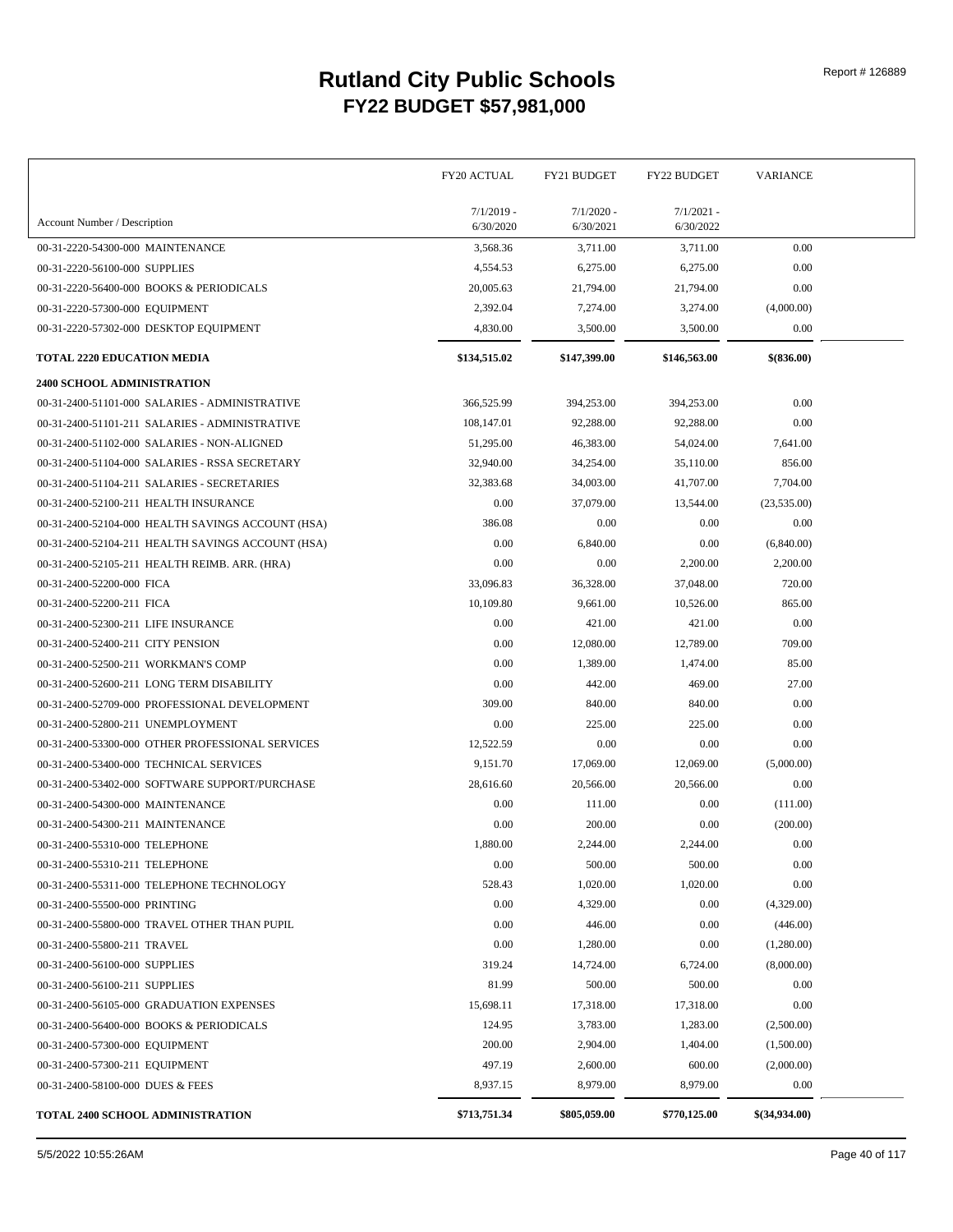|                                                                          | <b>FY20 ACTUAL</b>        | FY21 BUDGET               | <b>FY22 BUDGET</b>        | <b>VARIANCE</b>     |  |
|--------------------------------------------------------------------------|---------------------------|---------------------------|---------------------------|---------------------|--|
|                                                                          |                           |                           |                           |                     |  |
| Account Number / Description                                             | $7/1/2019$ -<br>6/30/2020 | $7/1/2020$ -<br>6/30/2021 | $7/1/2021 -$<br>6/30/2022 |                     |  |
|                                                                          |                           |                           |                           |                     |  |
| <b>2642 PLANT OPERATIONS</b>                                             |                           |                           |                           |                     |  |
| 00-31-2642-51107-000 SALARIES - CUST/BUS DR.                             | 290,815.20                | 298,182.00                | 305,032.00                | 6,850.00            |  |
| 00-31-2642-51307-000 OVERTIME SALARIES                                   | 13,551.92                 | 10,000.00                 | 10,000.00                 | 0.00                |  |
| 00-31-2642-52200-000 FICA                                                | 21,887.15                 | 23,575.00                 | 24,100.00                 | 525.00              |  |
| 00-31-2642-53400-000 TECHNICAL SERVICES                                  | 0.00                      | 15,000.00                 | 0.00                      | (15,000.00)         |  |
| 00-31-2642-54300-000 MAINTENANCE                                         | 15,417.99                 | 116,500.00                | 21,500.00                 | (95,000.00)         |  |
| 00-31-2642-54301-000 REPAIRS-PY                                          | 9,700.00                  | 0.00                      | 0.00                      | 0.00                |  |
| 00-31-2642-56100-000 SUPPLIES                                            | 16,731.82                 | 19,000.00                 | 19,000.00                 | 0.00                |  |
| 00-31-2642-56220-000 ELECTRICITY                                         | 83,771.45                 | 91,000.00                 | 91,000.00                 | 0.00                |  |
| 00-31-2642-56230-000 BOTTLES GAS                                         | 15,549.85                 | 35,000.00                 | 35,000.00                 | 0.00                |  |
| 00-31-2642-56240-000 FUEL OIL                                            | 41,612.34                 | 6,643.00                  | 6,643.00                  | 0.00                |  |
| 00-31-2642-56250-000 WOOD PELLETS                                        | 9,206.98                  | 59,786.00                 | 10,786.00                 | (49,000.00)         |  |
| 00-31-2642-57200-000 BLDING ADDITION / IMPROV                            | 123,261.47                | 25,000.00                 | 25,000.00                 | 0.00                |  |
| 00-31-2642-57300-000 EQUIPMENT                                           | 0.00                      | 5,000.00                  | 2,500.00                  | (2,500.00)          |  |
| TOTAL 2642 PLANT OPERATIONS                                              | \$641,506.17              | \$704,686.00              | \$550,561.00              | \$(154, 125.00)     |  |
| TOTAL 31 RUTLAND HIGH SCHOOL                                             | \$10,405,605.44           | \$11,419,222.00           | \$10,929,684.00           | \$(489,538.00)      |  |
| 32 RUTLAND MIDDLE SCHOOL                                                 |                           |                           |                           |                     |  |
| <b>1100 DIRECT INSTR REGULAR</b>                                         |                           |                           |                           |                     |  |
| 00-32-1100-51103-000 SALARIES - TEACHERS                                 | 45,038.93                 | 0.00                      | 0.00                      | 0.00                |  |
| 00-32-1100-51105-000 SALARIES - RSSA AIDES                               | 62,663.94                 | 45,891.00                 | 24,050.00                 | (21, 841.00)        |  |
| 00-32-1100-51203-000 TEMPORARY SALARIES - REA                            | 46,200.21                 | 90,000.00                 | 90,000.00                 | 0.00                |  |
| 00-32-1100-51208-000 SALARIES - LUNCH AIDES                              | 0.00                      | 12,000.00                 | 12,000.00                 | 0.00                |  |
| 00-32-1100-51995-000 OPEB CONTRIBUTION                                   | 0.00                      | 0.00                      | 267.00                    | 267.00              |  |
| 00-32-1100-52100-000 HEALTH INSURANCE                                    | 281,358.70                | 349,155.00                | 362,246.00                | 13,091.00           |  |
| 00-32-1100-52104-000 HEALTH SAVINGS ACCOUNT (HSA)                        | 45,030.10                 | 43,120.00                 | 10,900.00                 | (32,220.00)         |  |
| 00-32-1100-52105-000 HEALTH REIMB. ARR. (HRA)                            | 10,889.43                 | 29,000.00                 | 60,370.00                 | 31,370.00           |  |
| 00-32-1100-52200-000 FICA                                                | 11,766.18                 | 11,314.00                 | 9,987.00                  | (1,327.00)          |  |
| 00-32-1100-52300-000 LIFE INSURANCE                                      | 2,608.86                  | 1,822.00                  | 1,785.00                  | (37.00)             |  |
| 00-32-1100-52400-000 CITY PENSION                                        | 181,822.16                | 195,983.00                | 179,648.00                | (16,335.00)         |  |
| 00-32-1100-52500-000 WORKMAN'S COMP                                      | 20,559.97                 | 21,308.00                 | 20,999.00                 | (309.00)            |  |
| 00-32-1100-52600-000 LONG TERM DISABILITY                                | 5,949.73                  | 6,780.00                  | 6,679.00                  | (101.00)            |  |
| 00-32-1100-52703-000 TUITION REIMBURSEMENT                               | 14,090.86                 | 11,700.00                 | 11,700.00                 | 0.00                |  |
|                                                                          |                           |                           |                           |                     |  |
| 00-32-1100-52800-000 UNEMPLOYMENT                                        | 454.62                    | 3,981.00                  | 3,819.00                  | (162.00)            |  |
| 00-32-1100-53300-000 OTHER PROFES.SERV.                                  | 735.00                    | 1,300.00                  | 1,300.00                  | 0.00                |  |
| 00-32-1100-55500-000 PRINTING                                            | 7,889.75                  | 12,000.00                 | 12,000.00                 | 0.00                |  |
| 00-32-1100-56100-000 SUPPLIES                                            | 28,958.25                 | 20,000.00                 | 20,000.00                 | 0.00                |  |
| 00-32-1100-56400-000 BOOKS & PERIODICALS                                 | 3,574.24                  | 16,000.00                 | 6,000.00                  |                     |  |
|                                                                          | 9,589.65                  | 6,000.00                  | 6,000.00                  | (10,000.00)<br>0.00 |  |
| 00-32-1100-57300-000 EQUIPMENT<br>00-32-1100-57302-000 DESKTOP EQUIPMENT | 19,700.00                 | 53,970.00                 | 53,970.00                 | 0.00                |  |

 **1102 ART**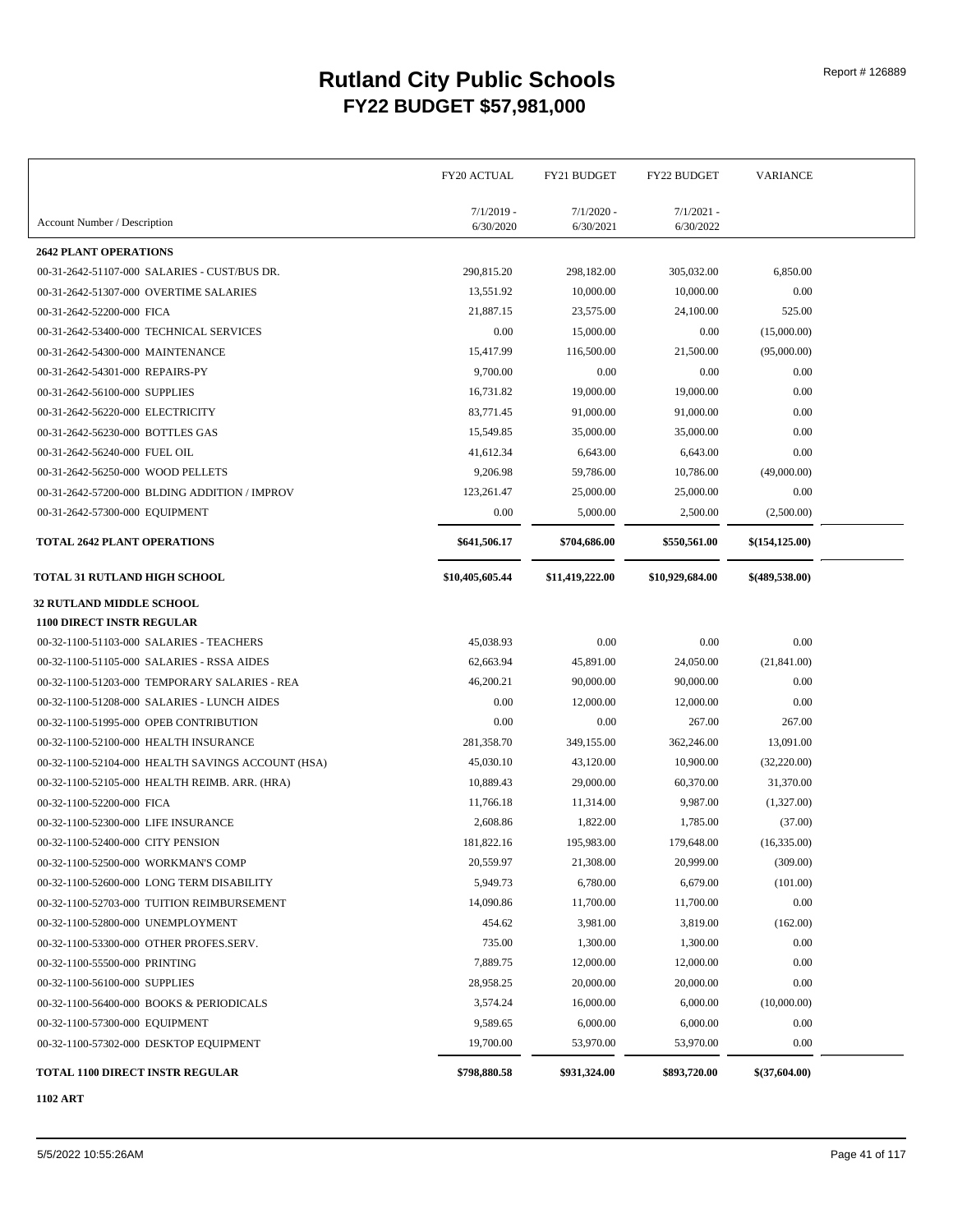|                                                  | FY20 ACTUAL               | FY21 BUDGET               | FY22 BUDGET               | <b>VARIANCE</b> |  |
|--------------------------------------------------|---------------------------|---------------------------|---------------------------|-----------------|--|
| Account Number / Description                     | $7/1/2019$ -<br>6/30/2020 | $7/1/2020$ -<br>6/30/2021 | $7/1/2021$ -<br>6/30/2022 |                 |  |
| 00-32-1102-51103-000 SALARIES - TEACHERS         | 74,247.00                 | 76,369.00                 | 76,869.00                 | 500.00          |  |
| 00-32-1102-52200-000 FICA                        | 5,561.76                  | 5,842.00                  | 5,880.00                  | 38.00           |  |
| 00-32-1102-54300-000 MAINTENANCE                 | 0.00                      | 547.00                    | 0.00                      | (547.00)        |  |
| 00-32-1102-56100-000 SUPPLIES                    | 3,415.09                  | 4,094.00                  | 4,094.00                  | 0.00            |  |
| 00-32-1102-57300-000 EQUIPMENT                   | 0.00                      | 752.00                    | 752.00                    | 0.00            |  |
| 00-32-1102-57302-000 DESKTOP EQUIPMENT           | 0.00                      | 1,072.00                  | 0.00                      | (1,072.00)      |  |
| 00-32-1102-58100-000 DUES & FEES                 | 0.00                      | 259.00                    | 259.00                    | 0.00            |  |
| <b>TOTAL 1102 ART</b>                            | \$83,223.85               | \$88,935.00               | \$87,854.00               | \$(1,081.00)    |  |
| 1104 FINE ARTS                                   |                           |                           |                           |                 |  |
| 00-32-1104-51203-000 SALARIES                    | 695.00                    | 1,875.00                  | 1,875.00                  | 0.00            |  |
| 00-32-1104-52200-000 FICA                        | 53.16                     | 143.00                    | 143.00                    | 0.00            |  |
| 00-32-1104-53300-000 OTHER PROFESSIONAL SERVICES | 0.00                      | 2,395.00                  | 1,100.00                  | (1,295.00)      |  |
| 00-32-1104-56102-000 SUPPLIES Previous Yr        | 23.99                     | 0.00                      | 0.00                      | 0.00            |  |
| <b>TOTAL 1104 FINE ARTS</b>                      | \$772.15                  | \$4,413.00                | \$3,118.00                | \$(1,295.00)    |  |
| 1105 ENGLISH                                     |                           |                           |                           |                 |  |
| 00-32-1105-51103-000 SALARIES - TEACHERS         | 0.00                      | 173,227.00                | 191,235.00                | 18,008.00       |  |
| 00-32-1105-51995-000 OPEB CONTRIBUTION           | 0.00                      | 2,670.00                  | 2,670.00                  | 0.00            |  |
| 00-32-1105-52200-000 FICA                        | 0.00                      | 13,252.00                 | 14,629.00                 | 1,377.00        |  |
| 00-32-1105-56100-000 SUPPLIES                    | 800.15                    | 600.00                    | 600.00                    | 0.00            |  |
| 00-32-1105-56400-000 BOOKS & PERIODICALS         | 1,517.52                  | 3,000.00                  | 3,000.00                  | 0.00            |  |
| <b>TOTAL 1105 ENGLISH</b>                        | \$2,317.67                | \$192,749.00              | \$212,134.00              | \$19,385.00     |  |
| <b>1106 WORLD LANGUAGE</b>                       |                           |                           |                           |                 |  |
| 00-32-1106-51103-000 SALARIES - TEACHERS         | 59,760.00                 | 130,385.00                | 134,989.00                | 4,604.00        |  |
| 00-32-1106-52200-000 FICA                        | 4,389.00                  | 10,319.00                 | 10,671.00                 | 352.00          |  |
| 00-32-1106-56100-000 SUPPLIES                    | 0.00                      | 800.00                    | 800.00                    | 0.00            |  |
| 00-32-1106-57300-000 EQUIPMENT                   | 0.00                      | 520.00                    | 0.00                      | (520.00)        |  |
| TOTAL 1106 WORLD LANGUAGE                        | \$64,149.00               | \$142,024.00              | \$146,460.00              | \$4,436.00      |  |
| 1107 HEALTH                                      |                           |                           |                           |                 |  |
| 00-32-1107-56100-000 SUPPLIES                    | 0.00                      | 650.00                    | 0.00                      | (650.00)        |  |
| 00-32-1107-56400-000 BOOKS & PERIODICALS         | 0.00                      | 500.00                    | 0.00                      | (500.00)        |  |
| <b>TOTAL 1107 HEALTH</b>                         | \$0.00                    | \$1,150.00                | \$0.00                    | \$(1,150.00)    |  |
| <b>1108 PHYSICAL EDUCATION</b>                   |                           |                           |                           |                 |  |
| 00-32-1108-51103-000 SALARIES - TEACHERS         | 72,638.92                 | 78,232.00                 | 82,494.00                 | 4,262.00        |  |
| 00-32-1108-52200-000 FICA                        | 5,280.68                  | 5,984.00                  | 6,311.00                  | 327.00          |  |
| 00-32-1108-56100-000 SUPPLIES                    | 1,518.86                  | 1,500.00                  | 1,500.00                  | 0.00            |  |
| 00-32-1108-57300-000 EQUIPMENT                   | 700.00                    | 700.00                    | 700.00                    | 0.00            |  |
| 00-32-1108-58100-000 DUES & FEES                 | 0.00                      | 100.00                    | 0.00                      | (100.00)        |  |
| <b>TOTAL 1108 PHYSICAL EDUCATION</b>             | \$80,138.46               | \$86,516.00               | \$91,005.00               | \$4,489.00      |  |

 **1111 MATH**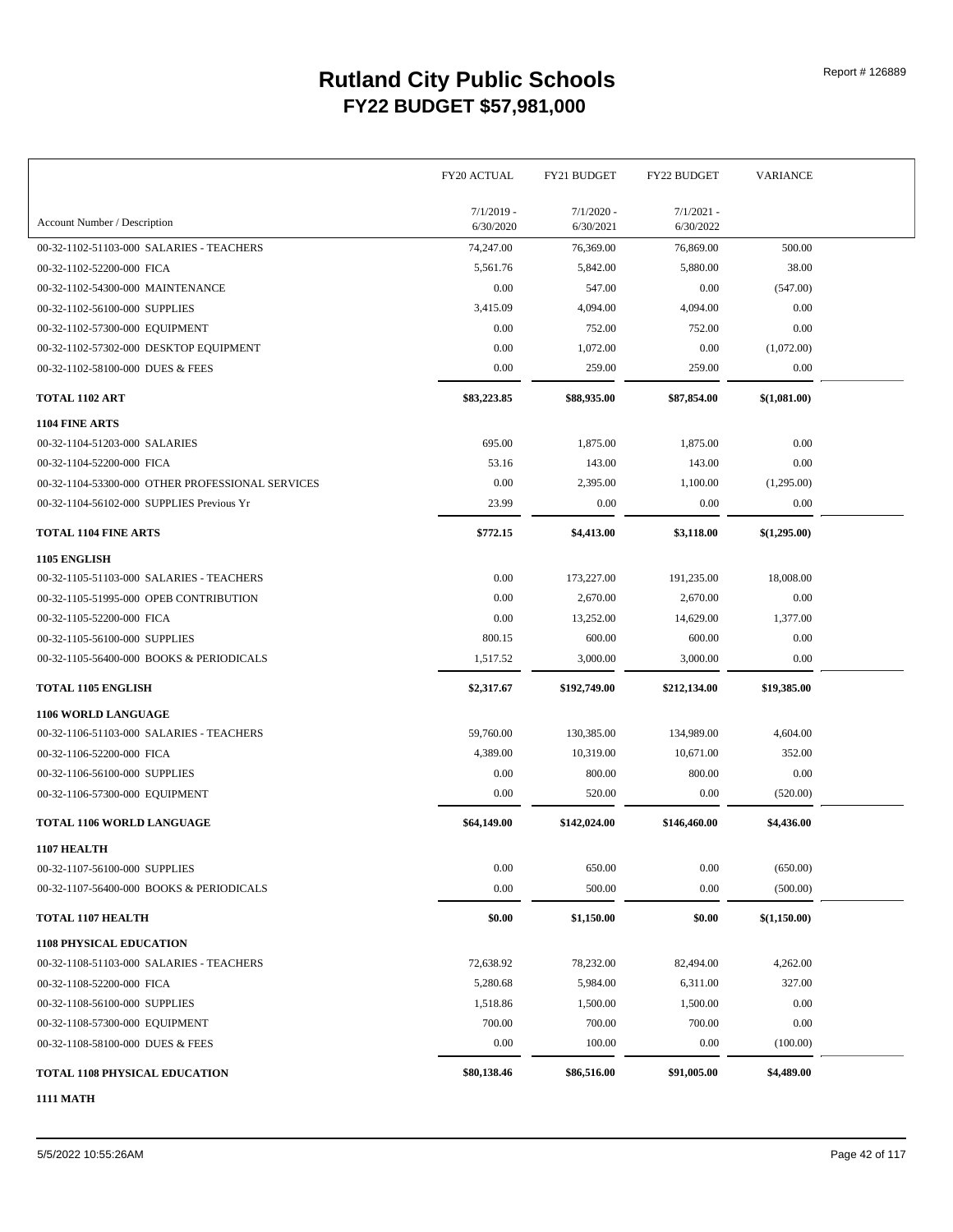|                                          | <b>FY20 ACTUAL</b> | FY21 BUDGET  | FY22 BUDGET  | <b>VARIANCE</b> |  |
|------------------------------------------|--------------------|--------------|--------------|-----------------|--|
|                                          | $7/1/2019$ -       | $7/1/2020$ - | $7/1/2021 -$ |                 |  |
| Account Number / Description             | 6/30/2020          | 6/30/2021    | 6/30/2022    |                 |  |
| 00-32-1111-51103-000 SALARIES - TEACHERS | 0.00               | 223,518.00   | 213,733.00   | (9,785.00)      |  |
| 00-32-1111-51995-000 OPEB CONTRIBUTION   | 0.00               | 5,340.00     | 5,340.00     | 0.00            |  |
| 00-32-1111-52200-000 FICA                | 0.00               | 17,444.00    | 16,695.00    | (749.00)        |  |
| 00-32-1111-56100-000 SUPPLIES            | 656.20             | 1,900.00     | 900.00       | (1,000.00)      |  |
| 00-32-1111-56400-000 BOOKS & PERIODICALS | 1,156.38           | 5,000.00     | 1,500.00     | (3,500.00)      |  |
| 00-32-1111-57300-000 EQUIPMENT           | 134.99             | 500.00       | 500.00       | 0.00            |  |
| <b>TOTAL 1111 MATH</b>                   | \$1,947.57         | \$253,702.00 | \$238,668.00 | \$(15,034.00)   |  |
| 1113 SCIENCE                             |                    |              |              |                 |  |
| 00-32-1113-51103-000 SALARIES - TEACHERS | 0.00               | 201,167.00   | 206,233.00   | 5,066.00        |  |
| 00-32-1113-51995-000 OPEB CONTRIBUTION   | 0.00               | 4,005.00     | 4,005.00     | 0.00            |  |
| 00-32-1113-52200-000 FICA                | 0.00               | 15,733.00    | 16,121.00    | 388.00          |  |
| 00-32-1113-54300-000 MAINTENANCE         | 0.00               | 500.00       | 0.00         | (500.00)        |  |
| 00-32-1113-56100-000 SUPPLIES            | 2,191.76           | 2,000.00     | 2,000.00     | 0.00            |  |
| 00-32-1113-56400-000 BOOKS & PERIODICALS | 0.00               | 500.00       | 0.00         | (500.00)        |  |
| 00-32-1113-57300-000 EQUIPMENT           | 468.50             | 500.00       | 500.00       | 0.00            |  |
| 00-32-1113-58100-000 DUES & FEES         | 0.00               | 200.00       | 0.00         | (200.00)        |  |
| <b>TOTAL 1113 SCIENCE</b>                | \$2,660.26         | \$224,605.00 | \$228,859.00 | \$4,254.00      |  |
| <b>1115 SOCIAL STUDIES</b>               |                    |              |              |                 |  |
| 00-32-1115-51103-000 SALARIES - TEACHERS | 0.00               | 203,029.00   | 208,109.00   | 5,080.00        |  |
| 00-32-1115-52200-000 FICA                | 0.00               | 15,877.00    | 16,265.00    | 388.00          |  |
| 00-32-1115-56400-000 BOOKS & PERIODICALS | 511.58             | 1,600.00     | 1,600.00     | 0.00            |  |
| <b>TOTAL 1115 SOCIAL STUDIES</b>         | \$511.58           | \$220,506.00 | \$225,974.00 | \$5,468.00      |  |
| <b>1116 COMPUTER SCIENCE</b>             |                    |              |              |                 |  |
| 00-32-1116-54300-000 MAINTENANCE         | 0.00               | 600.00       | 0.00         | (600.00)        |  |
| 00-32-1116-56100-000 SUPPLIES            | 564.94             | 1,000.00     | 1,000.00     | 0.00            |  |
| 00-32-1116-57300-000 EQUIPMENT           | 0.00               | 2,000.00     | 2,000.00     | 0.00            |  |
| <b>TOTAL 1116 COMPUTER SCIENCE</b>       | \$564.94           | \$3,600.00   | \$3,000.00   | \$(600.00)      |  |
| <b>1117 THEATER ARTS</b>                 |                    |              |              |                 |  |
| 00-32-1117-51203-000 SALARIES            | $0.00\,$           | 1,286.00     | 1,286.00     | 0.00            |  |
| 00-32-1117-52200-000 FICA                | 0.00               | 98.00        | 98.00        | 0.00            |  |
| 00-32-1117-54300-000 MAINTENANCE         | 0.00               | 825.00       | 0.00         | (825.00)        |  |
| 00-32-1117-56100-000 SUPPLIES            | 0.00               | 723.00       | 0.00         | (723.00)        |  |
| 00-32-1117-56400-000 BOOKS & PERIODICALS | 0.00               | 536.00       | 536.00       | 0.00            |  |
| <b>TOTAL 1117 THEATER ARTS</b>           | \$0.00             | \$3,468.00   | \$1,920.00   | \$(1,548.00)    |  |
| <b>1119 UNIFIED ARTS</b>                 |                    |              |              |                 |  |
| 00-32-1119-56100-000 SUPPLIES            | 0.00               | 800.00       | 0.00         | (800.00)        |  |
| <b>TOTAL 1119 UNIFIED ARTS</b>           | \$0.00             | \$800.00     | \$0.00       | \$(800.00)      |  |
| <b>1120 FAMILY &amp; CONSUMER</b>        |                    |              |              |                 |  |
| 00-32-1120-51103-000 SALARIES - TEACHERS | 72,436.00          | 76,369.00    | 76,369.00    | 0.00            |  |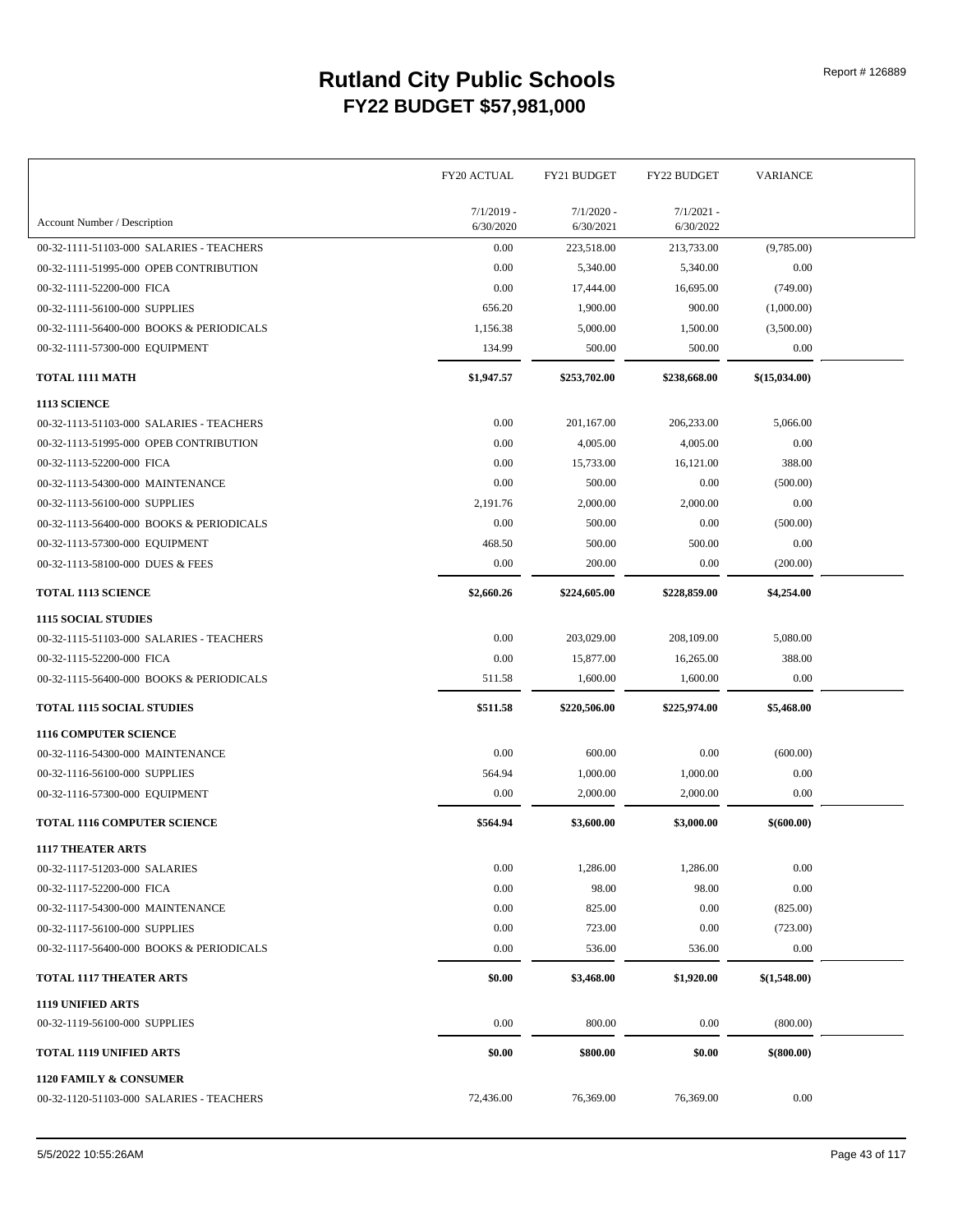|                                               | <b>FY20 ACTUAL</b>        | FY21 BUDGET               | <b>FY22 BUDGET</b>        | <b>VARIANCE</b> |  |
|-----------------------------------------------|---------------------------|---------------------------|---------------------------|-----------------|--|
|                                               |                           |                           |                           |                 |  |
| Account Number / Description                  | $7/1/2019$ -<br>6/30/2020 | $7/1/2020$ -<br>6/30/2021 | $7/1/2021$ -<br>6/30/2022 |                 |  |
| 00-32-1120-52200-000 FICA                     | 5,319.37                  | 5,842.00                  | 5,842.00                  | 0.00            |  |
| 00-32-1120-54300-000 MAINTENANCE              | 0.00                      | 700.00                    | 0.00                      | (700.00)        |  |
| 00-32-1120-56100-000 SUPPLIES                 | 1,272.41                  | 2,500.00                  | 2,500.00                  | 0.00            |  |
| 00-32-1120-57300-000 EQUIPMENT                | 10.71                     | 1,000.00                  | 1,000.00                  | 0.00            |  |
| <b>TOTAL 1120 FAMILY &amp; CONSUMER</b>       | \$79,038.49               | \$86,411.00               | \$85,711.00               | \$(700.00)      |  |
| 1123 ESP                                      |                           |                           |                           |                 |  |
| 00-32-1123-53300-000 OTHER PROFES.SERV.       | 0.00                      | 3,000.00                  | 0.00                      | (3,000.00)      |  |
| 00-32-1123-56100-000 SUPPLIES                 | 196.68                    | 4,000.00                  | 1,000.00                  | (3,000.00)      |  |
| <b>TOTAL 1123 ESP</b>                         | \$196.68                  | \$7,000.00                | \$1,000.00                | \$(6,000.00)    |  |
| 1125 READING                                  |                           |                           |                           |                 |  |
| 00-32-1125-56100-000 SUPPLIES                 | 4,814.33                  | 10,000.00                 | 10,000.00                 | 0.00            |  |
| 00-32-1125-56400-000 BOOKS                    | 301.93                    | 10,000.00                 | 2,000.00                  | (8,000.00)      |  |
| <b>TOTAL 1125 READING</b>                     | \$5,116.26                | \$20,000.00               | \$12,000.00               | \$(8,000.00)    |  |
| <b>1126 CHORAL MUSIC</b>                      |                           |                           |                           |                 |  |
| 00-32-1126-51103-000 SALARIES - TEACHERS      | 14,125.02                 | 11,548.00                 | 8,624.00                  | (2,924.00)      |  |
| 00-32-1126-51203-000 TEMPORARY SALARIES - REA | 0.00                      | 7,302.00                  | 7,302.00                  | 0.00            |  |
| 00-32-1126-52200-000 FICA                     | 1,027.34                  | 1,442.00                  | 1,219.00                  | (223.00)        |  |
| 00-32-1126-54300-000 MAINTENANCE              | 90.00                     | 1,915.00                  | 915.00                    | (1,000.00)      |  |
| 00-32-1126-56100-000 SUPPLIES                 | 207.00                    | 1,915.00                  | 915.00                    | (1,000.00)      |  |
| 00-32-1126-56400-000 BOOKS & PERIODICALS      | 355.91                    | 2,505.00                  | 505.00                    | (2,000.00)      |  |
| 00-32-1126-58100-000 DUES & FEES              | 365.00                    | 865.00                    | 865.00                    | 0.00            |  |
| TOTAL 1126 CHORAL MUSIC                       | \$16,170.27               | \$27,492.00               | \$20,345.00               | \$(7,147.00)    |  |
| <b>1128 BAND</b>                              |                           |                           |                           |                 |  |
| 00-32-1128-51103-000 SALARIES - TEACHERS      | 85,882.72                 | 90,318.00                 | 93,438.00                 | 3,120.00        |  |
| 00-32-1128-51995-000 OPEB CONTRIBUTION        | 1,046.40                  | 1,069.00                  | 1,068.00                  | (1.00)          |  |
| 00-32-1128-52200-000 FICA                     | 6,482.43                  | 7,186.00                  | 7,251.00                  | 65.00           |  |
| 00-32-1128-54300-000 MAINTENANCE              | 537.00                    | 552.00                    | 552.00                    | 0.00            |  |
| 00-32-1128-56400-000 BOOKS & PERIODICALS      | 462.43                    | 1,454.00                  | 1,454.00                  | 0.00            |  |
| 00-32-1128-57300-000 EQUIPMENT                | 0.00                      | 307.00                    | 0.00                      | (307.00)        |  |
| 00-32-1128-58100-000 DUES & FEES              | 300.00                    | 871.00                    | 871.00                    | 0.00            |  |
| <b>TOTAL 1128 BAND</b>                        | \$94,710.98               | \$101,757.00              | \$104,634.00              | \$2,877.00      |  |
| <b>1129 ORCHESTRA</b>                         |                           |                           |                           |                 |  |
| 00-32-1129-54300-000 MAINTENANCE              | 0.00                      | 552.00                    | 0.00                      | (552.00)        |  |
| 00-32-1129-56400-000 BOOKS & PERIODICALS      | 0.00                      | 1,454.00                  | 1,454.00                  | $0.00\,$        |  |
| 00-32-1129-58100-000 DUES & FEES              | 360.00                    | 871.00                    | 871.00                    | 0.00            |  |
| <b>TOTAL 1129 ORCHESTRA</b>                   | \$360.00                  | \$2,877.00                | \$2,325.00                | \$(552.00)      |  |
| <b>1140 SYNERGY 7</b>                         |                           |                           |                           |                 |  |
| 00-32-1140-51103-000 SALARIES - TEACHERS      | 239,467.88                | 0.00                      | 0.00                      | 0.00            |  |
| 00-32-1140-51203-000 TEMPORARY SALARIES       | 30,660.89                 | $0.00\,$                  | 0.00                      | 0.00            |  |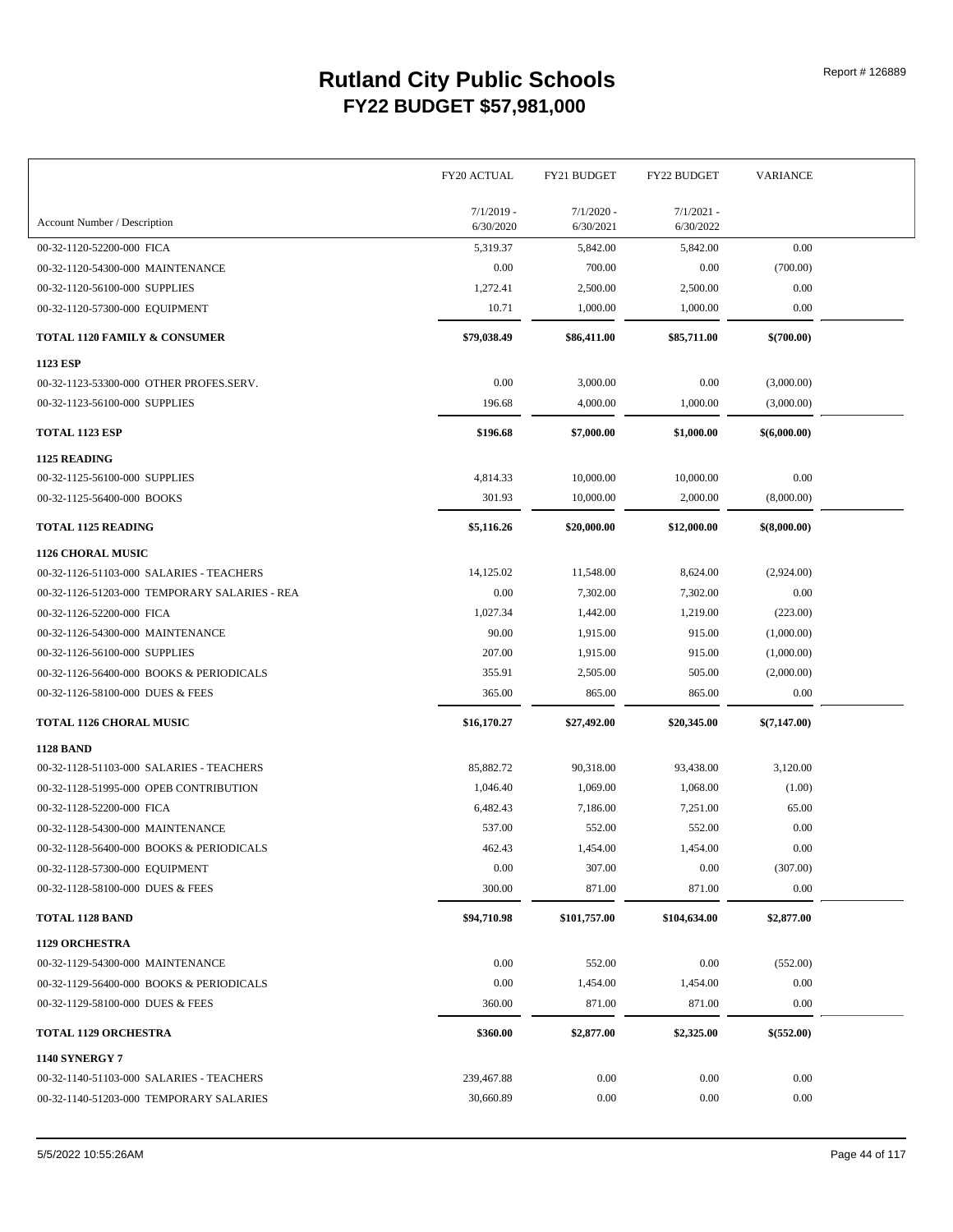|                                                   | <b>FY20 ACTUAL</b> | FY21 BUDGET  | FY22 BUDGET  | <b>VARIANCE</b> |  |
|---------------------------------------------------|--------------------|--------------|--------------|-----------------|--|
|                                                   | $7/1/2019$ -       | $7/1/2020$ - | $7/1/2021$ - |                 |  |
| Account Number / Description                      | 6/30/2020          | 6/30/2021    | 6/30/2022    |                 |  |
| 00-32-1140-51995-000 OPEB CONTRIBUTION            | 1,308.00           | 0.00         | 0.00         | 0.00            |  |
| 00-32-1140-52200-000 FICA                         | 20,351.48          | 0.00         | 0.00         | 0.00            |  |
| 00-32-1140-56100-000 SUPPLIES                     | 690.00             | 2,000.00     | 1,000.00     | (1,000.00)      |  |
| <b>TOTAL 1140 SYNERGY 7</b>                       | \$292,478.25       | \$2,000.00   | \$1,000.00   | \$(1,000.00)    |  |
| <b>1142 OMEGA 7</b>                               |                    |              |              |                 |  |
| 00-32-1142-51103-000 SALARIES - TEACHERS          | 61,571.00          | 0.00         | 0.00         | 0.00            |  |
| 00-32-1142-52200-000 FICA                         | 4,488.15           | 0.00         | 0.00         | 0.00            |  |
| 00-32-1142-56100-000 SUPPLIES                     | 695.00             | 2,000.00     | 1,000.00     | (1,000.00)      |  |
| TOTAL 1142 OMEGA 7                                | \$66,754.15        | \$2,000.00   | \$1,000.00   | \$(1,000.00)    |  |
| <b>1144 EXPLORER 8</b>                            |                    |              |              |                 |  |
| 00-32-1144-51103-000 SALARIES - TEACHERS          | 229,984.00         | 0.00         | 0.00         | 0.00            |  |
| 00-32-1144-51995-000 OPEB CONTRIBUTION            | 2,616.00           | 0.00         | 0.00         | 0.00            |  |
| 00-32-1144-52200-000 FICA                         | 16,858.78          | 0.00         | 0.00         | 0.00            |  |
| 00-32-1144-56100-000 SUPPLIES                     | 1,980.00           | 2,000.00     | 2,000.00     | 0.00            |  |
| <b>TOTAL 1144 EXPLORER 8</b>                      | \$251,438.78       | \$2,000.00   | \$2,000.00   | \$0.00          |  |
| <b>1146 EVOLUTION 8</b>                           |                    |              |              |                 |  |
| 00-32-1146-51103-000 SALARIES - TEACHERS          | 272,923.44         | 0.00         | 0.00         | 0.00            |  |
| 00-32-1146-51995-000 OPEB CONTRIBUTION            | 3,924.00           | 0.00         | 0.00         | 0.00            |  |
| 00-32-1146-52200-000 FICA                         | 20,245.45          | 0.00         | 0.00         | 0.00            |  |
| 00-32-1146-56100-000 SUPPLIES                     | 0.00               | 2,000.00     | 1,000.00     | (1,000.00)      |  |
| <b>TOTAL 1146 EVOLUTION 8</b>                     | \$297,092.89       | \$2,000.00   | \$1,000.00   | \$(1,000.00)    |  |
| <b>1147 STEM</b>                                  |                    |              |              |                 |  |
| 00-32-1147-51103-000 SALARIES-TEACHER             | 0.00               | 0.00         | 59,995.00    | 59,995.00       |  |
| 00-32-1147-52200-000 FICA                         | 0.00               | 0.00         | 4,590.00     | 4,590.00        |  |
| 00-32-1147-56100-000 SUPPLIES                     | 418.99             | 800.00       | 800.00       | 0.00            |  |
| <b>TOTAL 1147 STEM</b>                            | \$418.99           | \$800.00     | \$65,385.00  | \$64,585.00     |  |
| <b>1148 REG INSTR/SED REQUESTS</b>                |                    |              |              |                 |  |
| 00-32-1148-56100-000 SUPPLIES                     | 0.00               | 3,500.00     | $0.00\,$     | (3,500.00)      |  |
| <b>TOTAL 1148 REG INSTR/SED REQUESTS</b>          | \$0.00             | \$3,500.00   | \$0.00       | \$(3,500.00)    |  |
| <b>1200 DIRECT INSTR SP EDUCATION</b>             |                    |              |              |                 |  |
| 00-32-1200-51105-211 SALARIES - RSSA AIDES        | 89,939.50          | 145,198.00   | 159,609.00   | 14,411.00       |  |
| 00-32-1200-51203-211 TEMPORARY SALARIES - REA     | 4,775.00           | 8,000.00     | 8,000.00     | 0.00            |  |
| 00-32-1200-52100-211 HEALTH INSURANCE             | 0.00               | 48,662.00    | 60,724.00    | 12,062.00       |  |
| 00-32-1200-52104-211 HEALTH SAVINGS ACCOUNT (HSA) | 0.00               | 6,300.00     | 0.00         | (6,300.00)      |  |
| 00-32-1200-52105-211 HEALTH REIMB. ARR. (HRA)     | 0.00               | 6,300.00     | 15,400.00    | 9,100.00        |  |
| 00-32-1200-52200-211 FICA                         | 6,788.99           | 11,108.00    | 12,210.00    | 1.102.00        |  |
| 00-32-1200-52300-211 LIFE INSURANCE               | 0.00               | 222.00       | 222.00       | 0.00            |  |
| 00-32-1200-52400-211 CITY PENSION                 | 0.00               | 13,358.00    | 14,684.00    | 1,326.00        |  |
| 00-32-1200-52500-211 WORKMAN'S COMP               | 0.00               | 1,597.00     | 1,756.00     | 159.00          |  |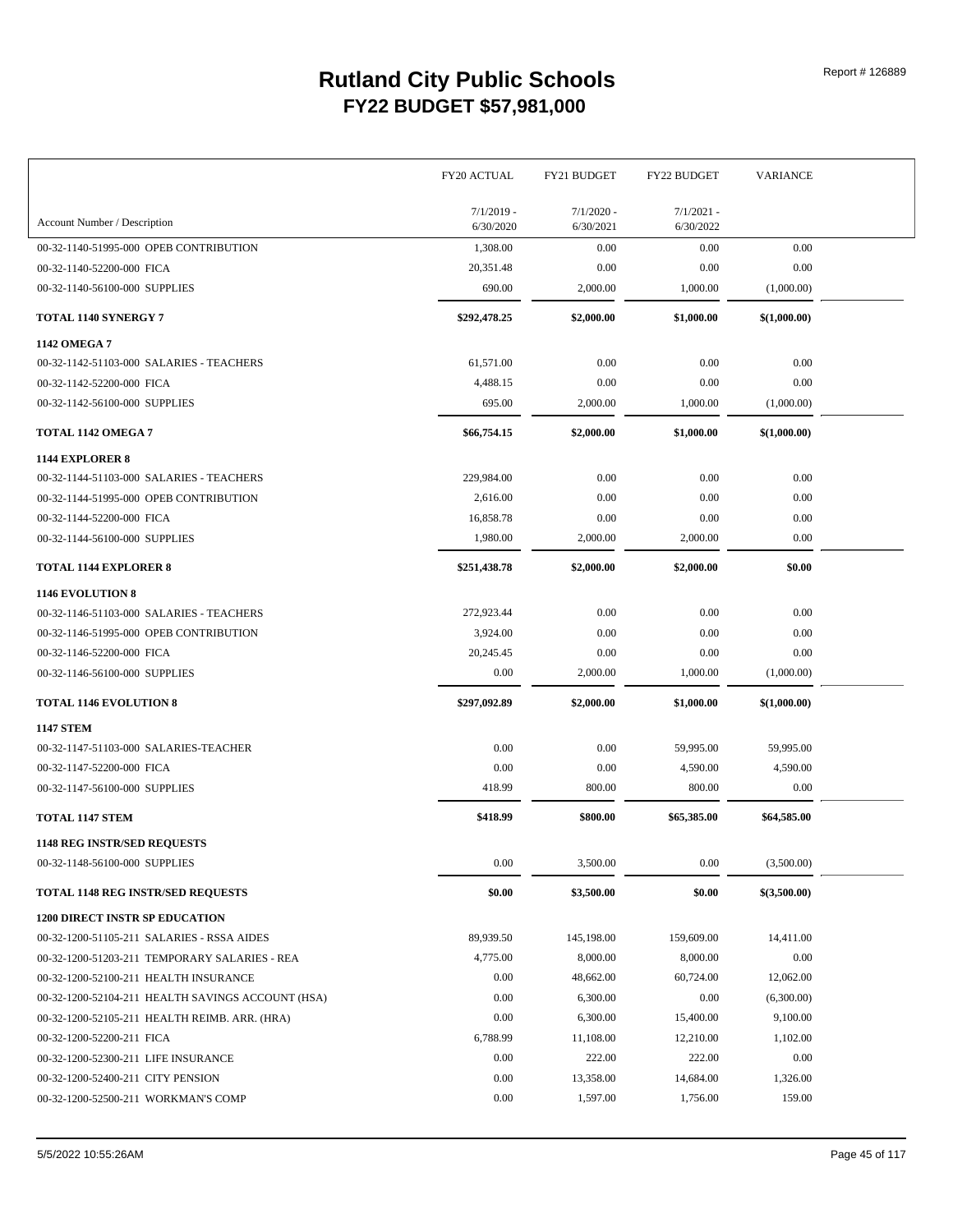|                                                                   | FY20 ACTUAL               | FY21 BUDGET               | FY22 BUDGET               | <b>VARIANCE</b> |  |
|-------------------------------------------------------------------|---------------------------|---------------------------|---------------------------|-----------------|--|
| Account Number / Description                                      | $7/1/2019$ -<br>6/30/2020 | $7/1/2020$ -<br>6/30/2021 | $7/1/2021$ -<br>6/30/2022 |                 |  |
| 00-32-1200-52600-211 LONG TERM DISABILITY                         | 0.00                      | 508.00                    | 559.00                    | 51.00           |  |
| 00-32-1200-52800-211 UNEMPLOYMENT                                 | 0.00                      | 750.00                    | 750.00                    | 0.00            |  |
| 00-32-1200-53323-000 OUTSIDE SERVICES                             | 49,950.00                 | 40,000.00                 | 40,000.00                 | 0.00            |  |
| <b>TOTAL 1200 DIRECT INSTR SP EDUCATION</b>                       | \$151,453.49              | \$282,003.00              | \$313,914.00              | \$31,911.00     |  |
| <b>1215 SP ED INSTRUCTION</b>                                     |                           |                           |                           |                 |  |
| 00-32-1215-51103-211 SALARIES - TEACHERS                          | 125,980.69                | 132,248.00                | 134,989.00                | 2,741.00        |  |
| 00-32-1215-51995-211 OPEB CONTRIBUTION                            | 1,308.00                  | 1,335.00                  | 1,335.00                  | 0.00            |  |
| 00-32-1215-52100-211 HEALTH INSURANCE                             | 0.00                      | 14,029.00                 | 14,699.00                 | 670.00          |  |
| 00-32-1215-52104-211 HEALTH SAVINGS ACCOUNT (HSA)                 | 0.00                      | 2,100.00                  | 2,100.00                  | 0.00            |  |
| 00-32-1215-52200-211 FICA                                         | 9,539.26                  | 10,461.00                 | 10,671.00                 | 210.00          |  |
| 00-32-1215-52300-211 LIFE INSURANCE                               | 0.00                      | 74.00                     | 74.00                     | 0.00            |  |
| 00-32-1215-52400-211 CITY PENSION                                 | 0.00                      | 13,622.00                 | 13,904.00                 | 282.00          |  |
| 00-32-1215-52500-211 WORKMAN'S COMP                               | 0.00                      | 1,455.00                  | 1,485.00                  | 30.00           |  |
| 00-32-1215-52600-211 LONG TERM DISABILITY                         | 0.00                      | 463.00                    | 472.00                    | 9.00            |  |
| 00-32-1215-52800-211 UNEMPLOYMENT                                 | 0.00                      | 250.00                    | 250.00                    | 0.00            |  |
| 00-32-1215-53300-211 OTHER PROFES.SERV.                           | 1,167.50                  | 10,600.00                 | 3,600.00                  | (7,000.00)      |  |
| 00-32-1215-56100-211 SUPPLIES                                     | 14,125.53                 | 32,121.00                 | 22,121.00                 | (10,000.00)     |  |
| 00-32-1215-57300-211 EQUIPMENT                                    | 280.34                    | 45,000.00                 | 5,000.00                  | (40,000.00)     |  |
| 00-32-1215-57302-211 DESKTOP EQUIPMENT                            | 2,458.00                  | 10,150.00                 | 5,150.00                  | (5,000.00)      |  |
| <b>TOTAL 1215 SP ED INSTRUCTION</b>                               | \$154,859.32              | \$273,908.00              | \$215,850.00              | \$(58,058.00)   |  |
| 1237 SPED 27                                                      |                           |                           |                           |                 |  |
| 00-32-1237-55600-211 TUITION-REGULAR                              | 198,994.98                | 221,430.00                | 221,430.00                | 0.00            |  |
| 00-32-1237-55800-211 TRAVEL                                       |                           |                           |                           |                 |  |
|                                                                   | 0.00                      | 8,000.00                  | 2,000.00                  | (6,000.00)      |  |
| <b>TOTAL 1237 SPED 27</b>                                         | \$198,994.98              | \$229,430.00              | \$223,430.00              | \$(6,000.00)    |  |
| 1245 SPED 45                                                      |                           |                           |                           |                 |  |
| 00-32-1245-51105-211 SALARIES - AIDES                             | 2,431.33                  | 0.00                      | 0.00                      | 0.00            |  |
|                                                                   | 18,123.84                 | 0.00                      | 0.00                      | 0.00            |  |
| 00-32-1245-55600-211 TUITION REGULAR<br><b>TOTAL 1245 SPED 45</b> | \$20,555.17               | \$0.00                    | \$0.00                    | \$0.00          |  |
|                                                                   |                           |                           |                           |                 |  |
| 1247 SPECIAL ED 47<br>00-32-1247-53300-211 OTHER PROFES.SERV.     | 27,969.50                 | 0.00                      | 0.00                      | 0.00            |  |
| <b>TOTAL 1247 SPECIAL ED 47</b>                                   | \$27,969.50               | \$0.00                    | \$0.00                    | \$0.00          |  |
| <b>1460 ACTIVITIES MIDDLE SCHL</b>                                |                           |                           |                           |                 |  |
| 00-32-1460-56100-000 SUPPLIES                                     | 765.15                    | 1,803.00                  | 803.00                    | (1,000.00)      |  |
| 00-32-1460-56102-000 SUPPLIES Previous Yr                         | 200.00                    | 0.00                      | 0.00                      | 0.00            |  |
| TOTAL 1460 ACTIVITIES MIDDLE SCHL                                 | \$965.15                  | \$1,803.00                | \$803.00                  | \$(1,000.00)    |  |
| <b>2120 GUIDANCE</b>                                              |                           |                           |                           |                 |  |
| 00-32-2120-51103-000 SALARIES - TEACHERS                          | 228,774.01                | 217,652.00                | 224,953.00                | 7,301.00        |  |
| 00-32-2120-52200-000 FICA                                         | 17,178.28                 | 17,338.00                 | 17,897.00                 | 559.00          |  |
| 00-32-2120-56100-000 SUPPLIES                                     | 170.67                    | 382.00                    | 382.00                    | 0.00            |  |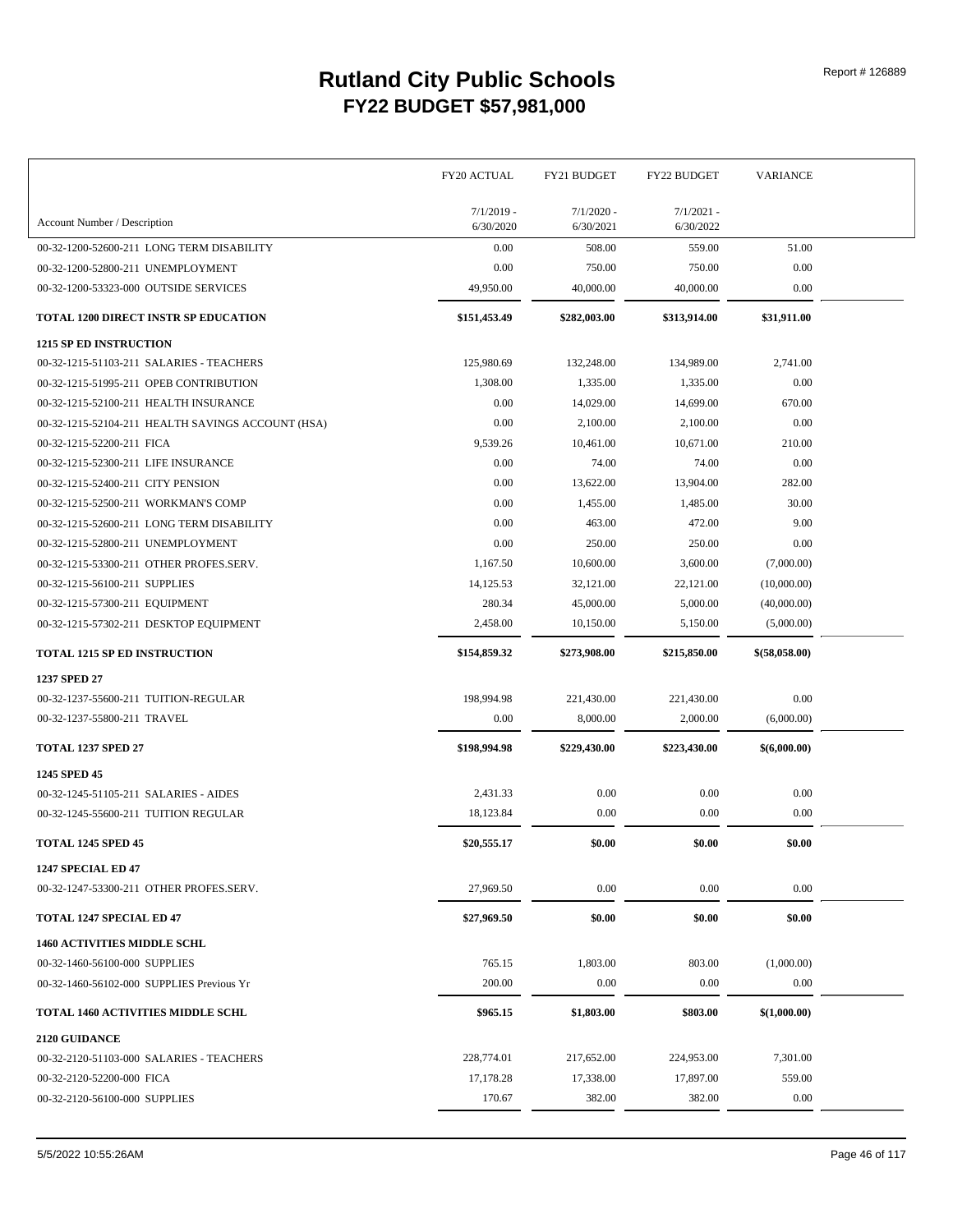|                                                   | FY20 ACTUAL  | <b>FY21 BUDGET</b> | FY22 BUDGET  | <b>VARIANCE</b> |  |
|---------------------------------------------------|--------------|--------------------|--------------|-----------------|--|
|                                                   | $7/1/2019$ - | $7/1/2020$ -       | $7/1/2021 -$ |                 |  |
| Account Number / Description                      | 6/30/2020    | 6/30/2021          | 6/30/2022    |                 |  |
| <b>TOTAL 2120 GUIDANCE</b>                        | \$246,122.96 | \$235,372.00       | \$243,232.00 | \$7,860.00      |  |
| <b>2130 NURSING SERVICES</b>                      |              |                    |              |                 |  |
| 00-32-2130-55800-000 TRAVEL                       | 130.00       | 0.00               | 0.00         | 0.00            |  |
| 00-32-2130-56100-000 SUPPLIES                     | 1,428.70     | 2,100.00           | 2,100.00     | 0.00            |  |
| TOTAL 2130 NURSING SERVICES                       | \$1,558.70   | \$2,100.00         | \$2,100.00   | \$0.00          |  |
| 2150 SPEECH                                       |              |                    |              |                 |  |
| 00-32-2150-55800-211 TRAVEL OTHER THAN PUPIL      | 0.00         | 500.00             | 0.00         | (500.00)        |  |
| 00-32-2150-56100-211 SUPPLIES                     | 0.00         | 1,500.00           | 500.00       | (1,000.00)      |  |
| <b>TOTAL 2150 SPEECH</b>                          | \$0.00       | \$2,000.00         | \$500.00     | \$(1,500.00)    |  |
| <b>2220 EDUCATION MEDIA</b>                       |              |                    |              |                 |  |
| 00-32-2220-51103-000 SALARIES - TEACHERS          | 14,940.01    | 15,833.00          | 16,405.00    | 572.00          |  |
| 00-32-2220-51105-000 SALARIES - RSSA AIDES        | 22,722.14    | 23,990.00          | 24,590.00    | 600.00          |  |
| 00-32-2220-52200-000 FICA                         | 2,307.17     | 3,132.00           | 3,222.00     | 90.00           |  |
| 00-32-2220-56100-000 SUPPLIES                     | 1.385.53     | 3,000.00           | 1,500.00     | (1,500.00)      |  |
| 00-32-2220-56102-000 SUPPLIES Previous Yr         | 4,149.96     | 0.00               | 0.00         | 0.00            |  |
| 00-32-2220-56400-000 BOOKS & PERIODICALS          | 1,923.13     | 3,000.00           | 3,000.00     | 0.00            |  |
| 00-32-2220-58100-000 DUES & FEES                  | 262.00       | 0.00               | 0.00         | 0.00            |  |
| <b>TOTAL 2220 EDUCATION MEDIA</b>                 | \$47,689.94  | \$48,955.00        | \$48,717.00  | \$(238.00)      |  |
| 2400 SCHOOL ADMINISTRATION                        |              |                    |              |                 |  |
| 00-32-2400-51101-000 SALARIES - ADMINISTRATIVE    | 183,997.48   | 174,067.00         | 143,431.00   | (30,636.00)     |  |
| 00-32-2400-51101-211 SALARIES - ADMINISTRATIVE    | 46,427.82    | 51,060.00          | 81,695.00    | 30,635.00       |  |
| 00-32-2400-51102-000 SALARIES - NON-ALIGNED       | 45,032.00    | 46,383.00          | 47,428.00    | 1,045.00        |  |
| 00-32-2400-52100-211 HEALTH INSURANCE             | 0.00         | 4,127.00           | 10,477.00    | 6,350.00        |  |
| 00-32-2400-52104-000 HEALTH SAVINGS ACCOUNT (HSA) | 73.17        | 0.00               | 0.00         | 0.00            |  |
| 00-32-2400-52104-211 HEALTH SAVINGS ACCOUNT (HSA) | 0.00         | 1,050.00           | 0.00         | (1,050.00)      |  |
| 00-32-2400-52105-211 HEALTH REIMB. ARR. (HRA)     | 0.00         | 0.00               | 3,360.00     | 3,360.00        |  |
| 00-32-2400-52200-000 FICA                         | 17,125.07    | 17,209.00          | 14,944.00    | (2,265.00)      |  |
| 00-32-2400-52200-211 FICA                         | 3,465.96     | 3,906.00           | 6,250.00     | 2,344.00        |  |
| 00-32-2400-52300-000 LIFE INSURANCE               | 2.52         | 0.00               | 0.00         | 0.00            |  |
| 00-32-2400-52300-211 LIFE INSURANCE               | 0.00         | 219.00             | 219.00       | 0.00            |  |
| 00-32-2400-52400-211 CITY PENSION                 | 0.00         | 4,953.00           | 7,924.00     | 2,971.00        |  |
| 00-32-2400-52500-000 WORKMAN'S COMP               | 36.24        | 0.00               | 0.00         | 0.00            |  |
| 00-32-2400-52500-211 WORKMAN'S COMP               | 0.00         | 562.00             | 899.00       | 337.00          |  |
| 00-32-2400-52600-000 LONG TERM DISABILITY         | 9.48         | 0.00               | 0.00         | 0.00            |  |
| 00-32-2400-52600-211 LONG TERM DISABILITY         | 0.00         | 179.00             | 286.00       | 107.00          |  |
| 00-32-2400-52709-000 PROFESSIONAL DEVELOPMENT     | 663.89       | 0.00               | $0.00\,$     | 0.00            |  |
| 00-32-2400-52800-000 UNEMPLOYMENT                 | 0.45         | 0.00               | 0.00         | 0.00            |  |
| 00-32-2400-52800-211 UNEMPLOYMENT                 | 0.00         | 63.00              | 100.00       | 37.00           |  |
| 00-32-2400-55310-000 TELEPHONE                    | 0.00         | 840.00             | 0.00         | (840.00)        |  |
| 00-32-2400-55311-000 TELEPHONE TECHNOLOGY         | 1,512.50     | 0.00               | 0.00         | 0.00            |  |
| 00-32-2400-55800-000 TRAVEL OTHER THAN PUPIL      | 658.10       | 0.00               | 0.00         | 0.00            |  |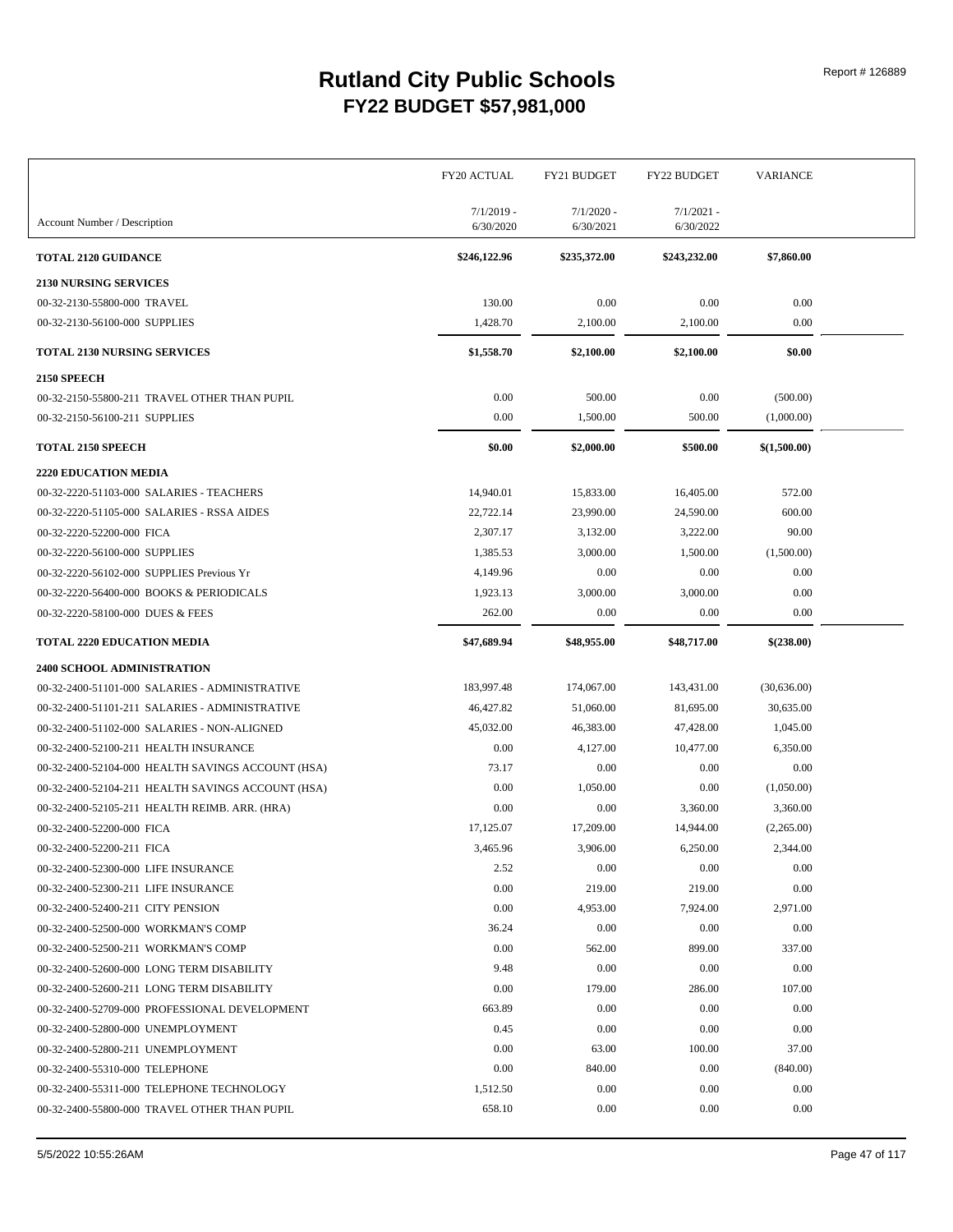|                                                 | FY20 ACTUAL               | FY21 BUDGET               | FY22 BUDGET               | <b>VARIANCE</b> |  |
|-------------------------------------------------|---------------------------|---------------------------|---------------------------|-----------------|--|
| Account Number / Description                    | $7/1/2019$ -<br>6/30/2020 | $7/1/2020$ -<br>6/30/2021 | $7/1/2021$ -<br>6/30/2022 |                 |  |
| 00-32-2400-55800-211 TRAVEL                     | 0.00                      | 1,000.00                  | 1,000.00                  | 0.00            |  |
| 00-32-2400-56100-000 SUPPLIES                   | 3,851.90                  | 10,000.00                 | 6,000.00                  | (4,000.00)      |  |
| 00-32-2400-56100-211 SUPPLIES                   | 0.00                      | 500.00                    | 0.00                      | (500.00)        |  |
| 00-32-2400-57300-000 EQUIPMENT                  | 4,058.60                  | 5,500.00                  | 5,500.00                  | 0.00            |  |
| 00-32-2400-57300-211 EQUIPMENT                  | 0.00                      | 500.00                    | 0.00                      | (500.00)        |  |
| 00-32-2400-58100-000 DUES & FEES                | 2,510.22                  | 2,818.00                  | 2,818.00                  | 0.00            |  |
| TOTAL 2400 SCHOOL ADMINISTRATION                | \$309,425.40              | \$324,936.00              | \$332,331.00              | \$7,395.00      |  |
| <b>2642 PLANT OPERATIONS</b>                    |                           |                           |                           |                 |  |
| 00-32-2642-51107-000 SALARIES - CUST/BUS DR.    | 145,257.60                | 149,091.00                | 152,396.00                | 3,305.00        |  |
| 00-32-2642-51307-000 OVERTIME SALARIES          | 8,493.16                  | 13,000.00                 | 13,000.00                 | 0.00            |  |
| 00-32-2642-52200-000 FICA                       | 11,216.33                 | 12,744.00                 | 12,998.00                 | 254.00          |  |
| 00-32-2642-54300-000 MAINTENANCE                | 36,043.33                 | 25,000.00                 | 25,000.00                 | 0.00            |  |
| 00-32-2642-54301-000 MAINTENANCE-PRIOR YR       | 3,600.00                  | 0.00                      | 0.00                      | 0.00            |  |
| 00-32-2642-54303-000 PROPERTY DAMAGE            | 2,500.00                  | 0.00                      | 0.00                      | 0.00            |  |
| 00-32-2642-56100-000 SUPPLIES                   | 9,382.24                  | 5,000.00                  | 5,000.00                  | 0.00            |  |
| 00-32-2642-56220-000 ELECTRICITY                | 28,979.08                 | 40,000.00                 | 40,000.00                 | 0.00            |  |
| 00-32-2642-56240-000 FUEL OIL                   | 24,834.92                 | 5,504.00                  | 5,504.00                  | 0.00            |  |
| 00-32-2642-56250-000 WOOD PELLETS               | 19,430.09                 | 49,532.00                 | 21,532.00                 | (28,000.00)     |  |
| 00-32-2642-57100-000 LAND & IMPROVEMENTS        | 13,800.00                 | 0.00                      | 0.00                      | 0.00            |  |
| 00-32-2642-57200-000 BLDING ADDITION / IMPROV   | 187,720.64                | 0.00                      | 0.00                      | 0.00            |  |
| 00-32-2642-57204-000 BLDG IMPROVEMENTS PRIOR YR | 43,547.17                 | 0.00                      | 0.00                      | 0.00            |  |
| 00-32-2642-57300-000 EQUIPMENT                  | 0.00                      | 5,000.00                  | 0.00                      | (5,000.00)      |  |
| TOTAL 2642 PLANT OPERATIONS                     | \$534,804.56              | \$304,871.00              | \$275,430.00              | \$(29,441.00)   |  |
| <b>TOTAL 32 RUTLAND MIDDLE SCHOOL</b>           | \$3,833,340.97            | \$4,117,007.00            | \$4,085,419.00            | \$(31,588.00)   |  |
| <b>41 ADULT EDUCATION</b>                       |                           |                           |                           |                 |  |
| <b>1600 DIRECT INSTR ADULT</b>                  |                           |                           |                           |                 |  |
| 00-41-1600-51102-600 SALARIES - NON-ALIGNED     | 105,840.00                | 109,015.00                | 111,469.00                | 2,454.00        |  |
| 00-41-1600-51104-600 SALARIES - RSSA SECRETARY  | 40,010.63                 | 20,000.00                 | 17,722.00                 | (2,278.00)      |  |
| 00-41-1600-51110-600 MTP SALARY                 | 0.00                      | 45,880.00                 | 45,880.00                 | 0.00            |  |
| 00-41-1600-51111-600 AD ED SALARIES             | 107,597.91                | 81,750.00                 | 81,750.00                 | 0.00            |  |
| 00-41-1600-52100-600 HEALTH INSURANCE           | 17,541.48                 | 5,777.00                  | 5,777.00                  | 0.00            |  |
| 00-41-1600-52105-600 HEALTH REIMB. ARR. (HRA)   | 0.00                      | 4,200.00                  | 0.00                      | (4,200.00)      |  |
| 00-41-1600-52200-600 FICA                       | 19,089.64                 | 10,214.00                 | 10,228.00                 | 14.00           |  |
| 00-41-1600-52300-600 LIFE INSURANCE             | 104.40                    | 37.00                     | 37.00                     | 0.00            |  |
| 00-41-1600-52400-600 CITY PENSION               | 13,026.40                 | 10,574.00                 | 10,812.00                 | 238.00          |  |
| 00-41-1600-52500-600 WORKMAN'S COMP             | 1,585.24                  | 1,199.00                  | 1,226.00                  | 27.00           |  |
| 00-41-1600-52600-600 LONG TERM DISABILITY       | 460.27                    | 382.00                    | 390.00                    | 8.00            |  |
| 00-41-1600-52800-600 UNEMPLOYMENT               | 28.42                     | 125.00                    | 125.00                    | 0.00            |  |
| 00-41-1600-53300-600 OTHER PROFES.SERV.         | 26.00                     | 22,632.00                 | 2,632.00                  | (20,000.00)     |  |
| 00-41-1600-53301-600 WEB SERVICE                | 2,334.50                  | 1,780.00                  | 1,780.00                  | 0.00            |  |
| 00-41-1600-54200-600 CLEANING SERVICES          | 2,370.00                  | 0.00                      | 0.00                      | 0.00            |  |
| 00-41-1600-54300-600 MAINTENANCE                | 13,494.87                 | 11,810.00                 | 11,810.00                 | 0.00            |  |
|                                                 |                           |                           |                           |                 |  |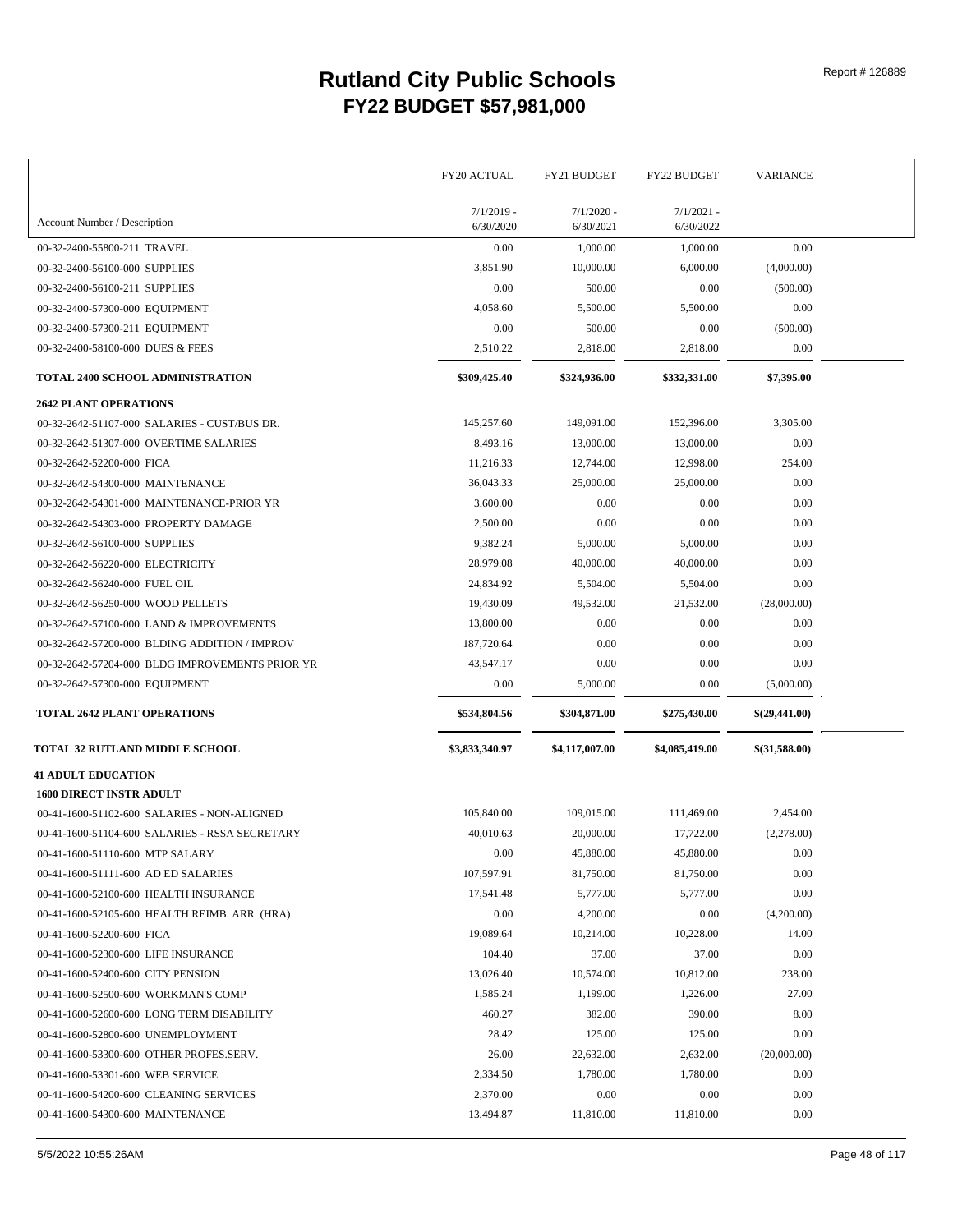|                                                    | FY20 ACTUAL               | <b>FY21 BUDGET</b>        | <b>FY22 BUDGET</b>        | <b>VARIANCE</b>  |  |
|----------------------------------------------------|---------------------------|---------------------------|---------------------------|------------------|--|
| Account Number / Description                       | $7/1/2019$ -<br>6/30/2020 | $7/1/2020$ -<br>6/30/2021 | $7/1/2021 -$<br>6/30/2022 |                  |  |
| 00-41-1600-54400-600 RENTAL                        | 18,000.00                 | 0.00                      | 0.00                      | 0.00             |  |
| 00-41-1600-55320-600 POSTAGE                       | 167.76                    | 1,116.00                  | 1,116.00                  | 0.00             |  |
| 00-41-1600-55400-600 ADVERTISING                   | 7,212.14                  | 10.050.00                 | 8,513.00                  | (1,537.00)       |  |
| 00-41-1600-55800-600 TRAVEL OTHER THAN PUPIL       | 0.00                      | 475.00                    | 475.00                    | 0.00             |  |
| 00-41-1600-56100-600 SUPPLIES                      | 1,719.59                  | 3,320.00                  | 3,320.00                  | 0.00             |  |
| 00-41-1600-56111-600 MTP SUPPLIES                  | 0.00                      | 6,280.00                  | 6,280.00                  | 0.00             |  |
| 00-41-1600-56112-600 STUDENT CERTIFICATION TESTING | 4,306.00                  | 5,225.00                  | 5,225.00                  | 0.00             |  |
| 00-41-1600-56117-600 ED2GO SUPPLIES                | 2,339.00                  | 0.00                      | 0.00                      | 0.00             |  |
| 00-41-1600-56118-600 CDL A-B SUPPLIES              | 77.45                     | 0.00                      | 0.00                      | 0.00             |  |
| 00-41-1600-56260-600 GASOLINE                      | 5,140.65                  | 4,280.00                  | 4,280.00                  | 0.00             |  |
| 00-41-1600-56400-600 BOOKS & PERIODICALS           | 658.57                    | 1,000.00                  | 1,000.00                  | 0.00             |  |
| 00-41-1600-56403-600 TEXTBOOKS                     | 613.43                    | 0.00                      | 0.00                      | 0.00             |  |
| 00-41-1600-58100-600 DUES & FEES                   | 1,185.00                  | 850.00                    | 850.00                    | 0.00             |  |
| <b>TOTAL 1600 DIRECT INSTR ADULT</b>               | \$364,929.35              | \$357,971.00              | \$332,697.00              | \$(25,274.00)    |  |
| <b>TOTAL 41 ADULT EDUCATION</b>                    | \$364,929.35              | \$357,971.00              | \$332,697.00              | \$(25,274.00)    |  |
| <b>TOTAL 00 GENERAL FUND</b>                       | \$41,607,272.12           | \$46,982,799.00           | \$45,005,250.00           | \$(1,977,549.00) |  |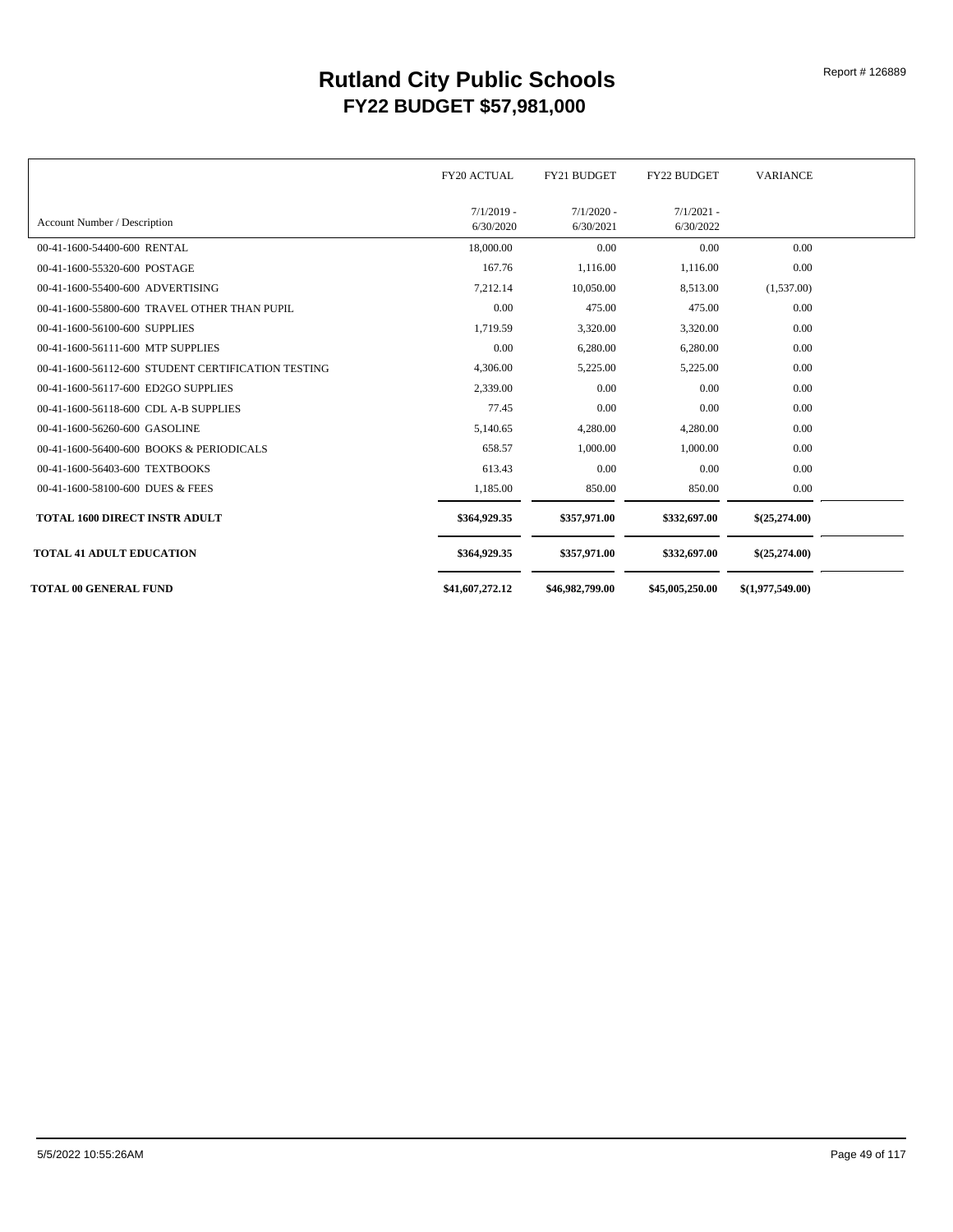|                                                                     | <b>FY20 ACTUAL</b>        | FY21 BUDGET               | FY22 BUDGET               | <b>VARIANCE</b> |  |
|---------------------------------------------------------------------|---------------------------|---------------------------|---------------------------|-----------------|--|
| Account Number / Description                                        | $7/1/2019$ -<br>6/30/2020 | $7/1/2020$ -<br>6/30/2021 | $7/1/2021 -$<br>6/30/2022 |                 |  |
| 01 MEDICAID IEP                                                     |                           |                           |                           |                 |  |
| <b>00 DISTRICT WIDE</b>                                             |                           |                           |                           |                 |  |
| <b>1200 DIRECT INSTR SP EDUCATION</b>                               |                           |                           |                           |                 |  |
| 01-00-1200-52100-000 HEALTH INSURANCE                               | 51,596.60                 | 65,694.00                 | 62,573.00                 | (3,121.00)      |  |
| 01-00-1200-52104-000 HEALTH SAVINGS ACCOUNT (HSA)                   | 13,061.00                 | 14,300.00                 | 0.00                      | (14,300.00)     |  |
| 01-00-1200-52105-000 HEALTH REIMB. ARR. (HRA)                       | 0.00                      | 1,178.00                  | 12,700.00                 | 11,522.00       |  |
| 01-00-1200-52300-000 LIFE INSURANCE                                 | 470.59                    | 206.00                    | 204.00                    | (2.00)          |  |
| 01-00-1200-52400-000 CITY PENSION                                   | 20,859.50                 | 24,796.00                 | 24,537.00                 | (259.00)        |  |
| 01-00-1200-52500-000 WORKMAN'S COMP                                 | 2,114.64                  | 2,698.00                  | 2,670.00                  | (28.00)         |  |
| 01-00-1200-52600-000 LONG TERM DISABILITY                           | 553.36                    | 858.00                    | 848.00                    | (10.00)         |  |
| 01-00-1200-52800-000 UNEMPLOYMENT                                   | 84.19                     | 695.00                    | 688.00                    | (7.00)          |  |
| 01-00-1200-53300-000 OTHER PROFES.SERV.                             | 56,000.00                 | 0.00                      | 0.00                      | 0.00            |  |
| 01-00-1200-53323-000 OUTSIDE SERVICE                                | 62,280.00                 | 72,000.00                 | 75,319.00                 | 3,319.00        |  |
| <b>TOTAL 1200 DIRECT INSTR SP EDUCATION</b>                         | \$207,019.88              | \$182,425.00              | \$179,539.00              | \$(2,886.00)    |  |
| <b>1500 DIRECT INSTR OTHER</b>                                      |                           |                           |                           |                 |  |
| 01-00-1500-56404-000 TEXTBOOKS PRIOR YR                             | 1,943.61                  | 0.00                      | 0.00                      | 0.00            |  |
| <b>TOTAL 1500 DIRECT INSTR OTHER</b>                                | \$1,943.61                | \$0.00                    | \$0.00                    | \$0.00          |  |
| <b>2130 NURSING SERVICES</b>                                        |                           |                           |                           |                 |  |
| 01-00-2130-51112-000 SALARIES NURSES                                | 43,462.00                 | 44,704.00                 | 44,996.00                 | 292.00          |  |
| 01-00-2130-52200-000 FICA                                           | 3,103.84                  | 3,420.00                  | 3,442.00                  | 22.00           |  |
| <b>TOTAL 2130 NURSING SERVICES</b>                                  | \$46,565.84               | \$48,124.00               | \$48,438.00               | \$314.00        |  |
| <b>2400 SCHOOL ADMINISTRATION</b>                                   |                           |                           |                           |                 |  |
| 01-00-2400-51104-000 SALARIES - SECRETARIES                         | 42,993.12                 | 42,426.00                 | 43,136.00                 | 710.00          |  |
| 01-00-2400-52200-000 FICA                                           | 3,190.70                  | 3,246.00                  | 3,300.00                  | 54.00           |  |
| TOTAL 2400 SCHOOL ADMINISTRATION                                    | \$46,183.82               | \$45,672.00               | \$46,436.00               | \$764.00        |  |
| <b>TOTAL 00 DISTRICT WIDE</b>                                       | \$301,713.15              | \$276,221.00              | \$274,413.00              | \$(1,808.00)    |  |
| <b>11 INTERMEDIATE SCHOOL</b>                                       |                           |                           |                           |                 |  |
| <b>1200 DIRECT INSTR SP EDUCATION</b>                               |                           |                           |                           |                 |  |
| 01-11-1200-53323-000 OUTSIDE SERVICE                                | 41,760.00                 | 0.00                      | $0.00\,$                  | 0.00            |  |
| 01-11-1200-56100-000 SUPPLIES                                       | 0.00                      | 800.00                    | 800.00                    | 0.00            |  |
| <b>TOTAL 1200 DIRECT INSTR SP EDUCATION</b>                         | \$41,760.00               | \$800.00                  | \$800.00                  | \$0.00          |  |
| <b>2130 NURSING SERVICES</b>                                        |                           |                           |                           |                 |  |
| 01-11-2130-51112-000 SALARIES NURSES                                | 41,651.00                 | 44,704.00                 | 44,996.00                 | 292.00          |  |
| 01-11-2130-52200-000 FICA                                           | 2,858.90                  | 3,420.00                  | 3,442.00                  | 22.00           |  |
| <b>TOTAL 2130 NURSING SERVICES</b>                                  | \$44,509.90               | \$48,124.00               | \$48,438.00               | \$314.00        |  |
| TOTAL 11 INTERMEDIATE SCHOOL                                        | \$86,269.90               | \$48,924.00               | \$49,238.00               | \$314.00        |  |
| <b>14 NORTHEAST SCHOOL</b><br><b>1200 DIRECT INSTR SP EDUCATION</b> |                           |                           |                           |                 |  |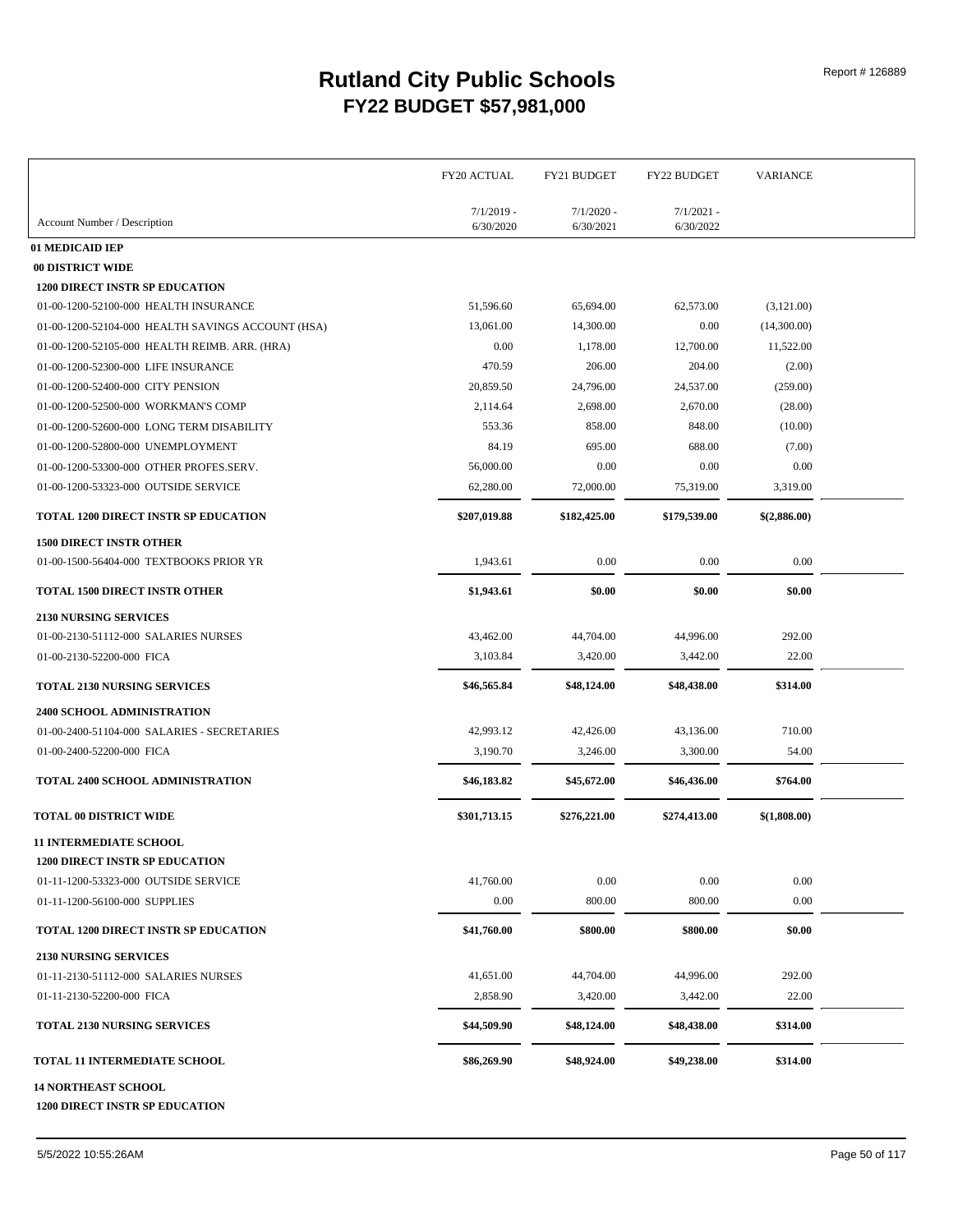|                                             | <b>FY20 ACTUAL</b> | <b>FY21 BUDGET</b> | <b>FY22 BUDGET</b> | <b>VARIANCE</b> |  |
|---------------------------------------------|--------------------|--------------------|--------------------|-----------------|--|
|                                             | $7/1/2019$ -       | $7/1/2020$ -       | $7/1/2021$ -       |                 |  |
| Account Number / Description                | 6/30/2020          | 6/30/2021          | 6/30/2022          |                 |  |
| 01-14-1200-53323-000 OUTSIDE SERVICE        | 37,800.00          | 0.00               | 0.00               | 0.00            |  |
| 01-14-1200-56100-000 SUPPLIES               | 0.00               | 800.00             | 800.00             | 0.00            |  |
| <b>TOTAL 1200 DIRECT INSTR SP EDUCATION</b> | \$37,800.00        | \$800.00           | \$800.00           | \$0.00          |  |
| <b>2130 NURSING SERVICES</b>                |                    |                    |                    |                 |  |
| 01-14-2130-51112-000 SALARIES NURSES        | 42,287.35          | 44,704.00          | 43,122.00          | (1,582.00)      |  |
| 01-14-2130-52200-000 FICA                   | 2,936.43           | 3,420.00           | 3,643.00           | 223.00          |  |
| <b>TOTAL 2130 NURSING SERVICES</b>          | \$45,223.78        | \$48,124.00        | \$46,765.00        | \$(1,359.00)    |  |
| <b>TOTAL 14 NORTHEAST SCHOOL</b>            | \$83,023.78        | \$48,924.00        | \$47,565.00        | \$(1,359.00)    |  |
| <b>15 NORTHWEST SCHOOL</b>                  |                    |                    |                    |                 |  |
| <b>1200 DIRECT INSTR SP EDUCATION</b>       |                    |                    |                    |                 |  |
| 01-15-1200-53323-000 OUTSIDE SERVICE        | 37,800.00          | 0.00               | 0.00               | 0.00            |  |
| 01-15-1200-56100-000 SUPPLIES               | 0.00               | 800.00             | 800.00             | 0.00            |  |
| <b>TOTAL 1200 DIRECT INSTR SP EDUCATION</b> | \$37,800.00        | \$800.00           | \$800.00           | \$0.00          |  |
| <b>2130 NURSING SERVICES</b>                |                    |                    |                    |                 |  |
| 01-15-2130-51112-000 SALARIES NURSES        | 37,419.08          | 44,704.00          | 44,996.00          | 292.00          |  |
| 01-15-2130-52200-000 FICA                   | 2,862.84           | 3,764.00           | 3,786.00           | 22.00           |  |
| <b>TOTAL 2130 NURSING SERVICES</b>          | \$40,281.92        | \$48,468.00        | \$48,782.00        | \$314.00        |  |
| <b>TOTAL 15 NORTHWEST SCHOOL</b>            | \$78,081.92        | \$49,268.00        | \$49,582.00        | \$314.00        |  |
| <b>31 RUTLAND HIGH SCHOOL</b>               |                    |                    |                    |                 |  |
| <b>2130 NURSING SERVICES</b>                |                    |                    |                    |                 |  |
| 01-31-2130-51112-000 SALARIES NURSES        | 8,577.20           | 24,026.00          | 21,561.00          | (2,465.00)      |  |
| 01-31-2130-52200-000 FICA                   | 633.61             | 1,837.00           | 1,649.00           | (188.00)        |  |
| <b>TOTAL 2130 NURSING SERVICES</b>          | \$9,210.81         | \$25,863.00        | \$23,210.00        | \$(2,653.00)    |  |
| <b>TOTAL 31 RUTLAND HIGH SCHOOL</b>         | \$9,210.81         | \$25,863.00        | \$23,210.00        | \$(2,653.00)    |  |
| <b>32 RUTLAND MIDDLE SCHOOL</b>             |                    |                    |                    |                 |  |
| <b>1200 DIRECT INSTR SP EDUCATION</b>       |                    |                    |                    |                 |  |
| 01-32-1200-56100-000 SUPPLIES               | 0.00               | 800.00             | 800.00             | 0.00            |  |
| <b>TOTAL 1200 DIRECT INSTR SP EDUCATION</b> | \$0.00             | \$800.00           | \$800.00           | \$0.00          |  |
| <b>TOTAL 32 RUTLAND MIDDLE SCHOOL</b>       | \$0.00             | \$800.00           | \$800.00           | \$0.00          |  |
| <b>TOTAL 01 MEDICAID IEP</b>                | \$558,299.56       | \$450,000.00       | \$444,808.00       | \$(5,192.00)    |  |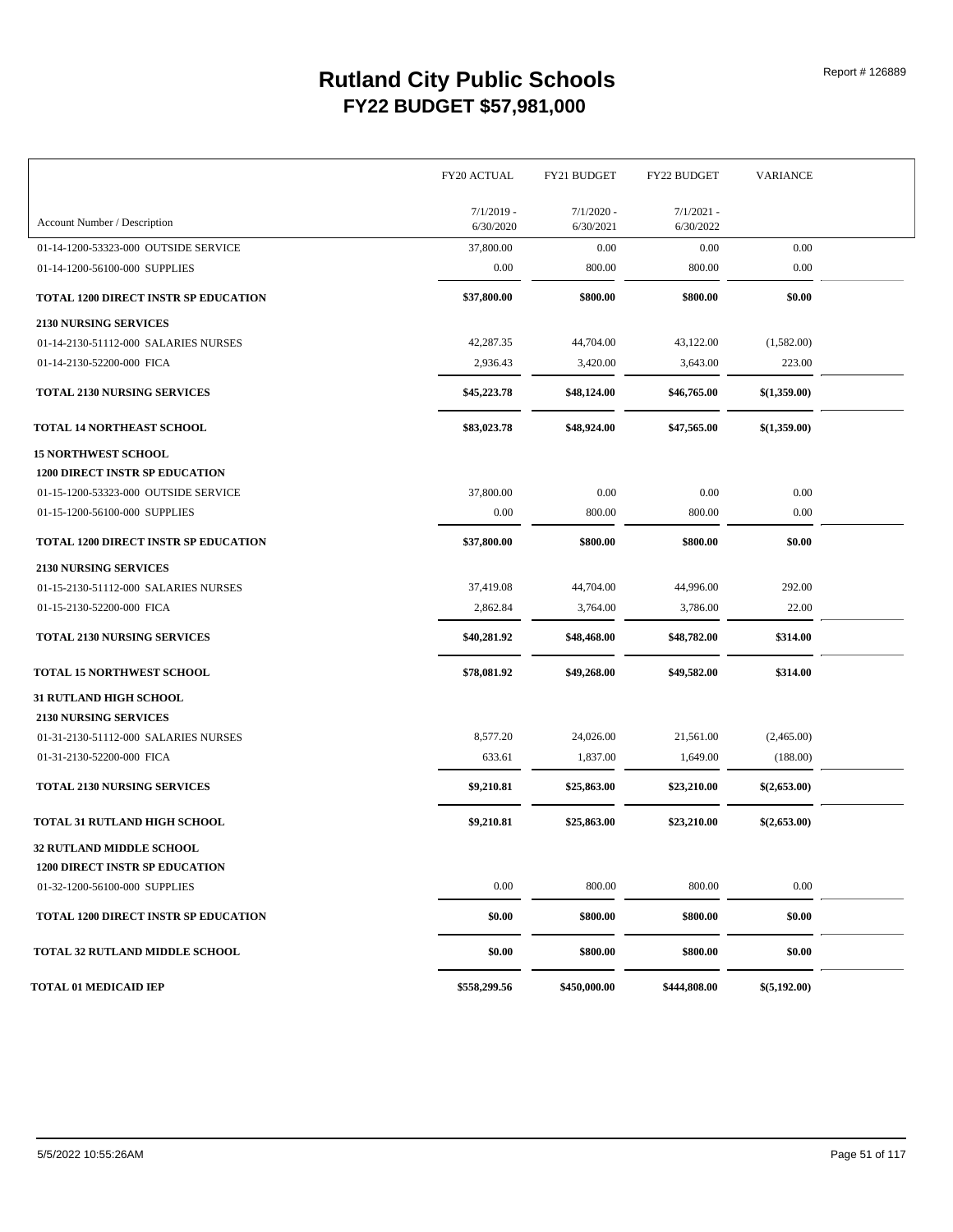|                                                   | FY20 ACTUAL  | FY21 BUDGET  | FY22 BUDGET  | <b>VARIANCE</b> |  |
|---------------------------------------------------|--------------|--------------|--------------|-----------------|--|
|                                                   | $7/1/2019$ - | $7/1/2020$ - | $7/1/2021$ - |                 |  |
| Account Number / Description                      | 6/30/2020    | 6/30/2021    | 6/30/2022    |                 |  |
| <b>02 MEDICAID EPSDT</b>                          |              |              |              |                 |  |
| <b>00 DISTRICT WIDE</b>                           |              |              |              |                 |  |
| <b>1200 DIRECT INSTR SP EDUCATION</b>             |              |              |              |                 |  |
| 02-00-1200-52100-000 HEALTH INSURANCE             | 4,485.42     | 6,285.00     | 6,834.00     | 549.00          |  |
| 02-00-1200-52104-000 HEALTH SAVINGS ACCOUNT (HSA) | 1,533.52     | 1,836.00     | 0.00         | (1,836.00)      |  |
| 02-00-1200-52105-000 HEALTH REIMB. ARR. (HRA)     | 0.00         | 0.00         | 1,836.00     | 1,836.00        |  |
| 02-00-1200-52300-000 LIFE INSURANCE               | 35.93        | 16.00        | 16.00        | 0.00            |  |
| 02-00-1200-52400-000 CITY PENSION                 | 1,710.71     | 1,929.00     | 2,026.00     | 97.00           |  |
| 02-00-1200-52500-000 WORKMAN'S COMP               | 81.84        | 351.00       | 216.00       | (135.00)        |  |
| 02-00-1200-52600-000 LONG TERM DISABILITY         | 21.42        | 66.00        | 69.00        | 3.00            |  |
| 02-00-1200-52800-000 UNEMPLOYMENT                 | 6.43         | 180.00       | 55.00        | (125.00)        |  |
| <b>TOTAL 1200 DIRECT INSTR SP EDUCATION</b>       | \$7,875.27   | \$10,663.00  | \$11,052.00  | \$389.00        |  |
| 2400 SCHOOL ADMINISTRATION                        |              |              |              |                 |  |
| 02-00-2400-58900-000 OTHER                        | 0.00         | 0.00         | 32,966.00    | 32,966.00       |  |
| TOTAL 2400 SCHOOL ADMINISTRATION                  | \$0.00       | \$0.00       | \$32,966.00  | \$32,966.00     |  |
| <b>TOTAL 00 DISTRICT WIDE</b>                     | \$7,875.27   | \$10,663.00  | \$44,018.00  | \$33,355.00     |  |
| <b>10 ELEMENTARY WIDE</b>                         |              |              |              |                 |  |
| <b>2130 NURSING SERVICES</b>                      |              |              |              |                 |  |
| 02-10-2130-51102-000 SALARIES - NON-ALIGNED       | 5,837.31     | 13,170.00    | 13,499.00    | 329.00          |  |
| 02-10-2130-52200-000 FICA                         | 446.55       | 1,006.00     | 1,033.00     | 27.00           |  |
| 02-10-2130-52500-000 WORKMAN'S COMP               | 0.00         | $0.00\,$     | 148.00       | 148.00          |  |
| 02-10-2130-52800-000 UNEMPLOYMENT                 | 0.00         | 0.00         | 125.00       | 125.00          |  |
| <b>TOTAL 2130 NURSING SERVICES</b>                | \$6,283.86   | \$14,176.00  | \$14,805.00  | \$629.00        |  |
| <b>TOTAL 10 ELEMENTARY WIDE</b>                   | \$6,283.86   | \$14,176.00  | \$14,805.00  | \$629.00        |  |
| 31 RUTLAND HIGH SCHOOL                            |              |              |              |                 |  |
| <b>2130 NURSING SERVICES</b>                      |              |              |              |                 |  |
| 02-31-2130-51112-000 SALARIES - TEACHERS          | 17,455.90    | 18,728.00    | 19,672.00    | 944.00          |  |
| 02-31-2130-52200-000 FICA                         | 1,254.17     | 1,433.00     | 1,505.00     | 72.00           |  |
| <b>TOTAL 2130 NURSING SERVICES</b>                | \$18,710.07  | \$20,161.00  | \$21,177.00  | \$1,016.00      |  |
| TOTAL 31 RUTLAND HIGH SCHOOL                      | \$18,710.07  | \$20,161.00  | \$21,177.00  | \$1,016.00      |  |
| <b>TOTAL 02 MEDICAID EPSDT</b>                    | \$32,869.20  | \$45,000.00  | \$80,000.00  | \$35,000.00     |  |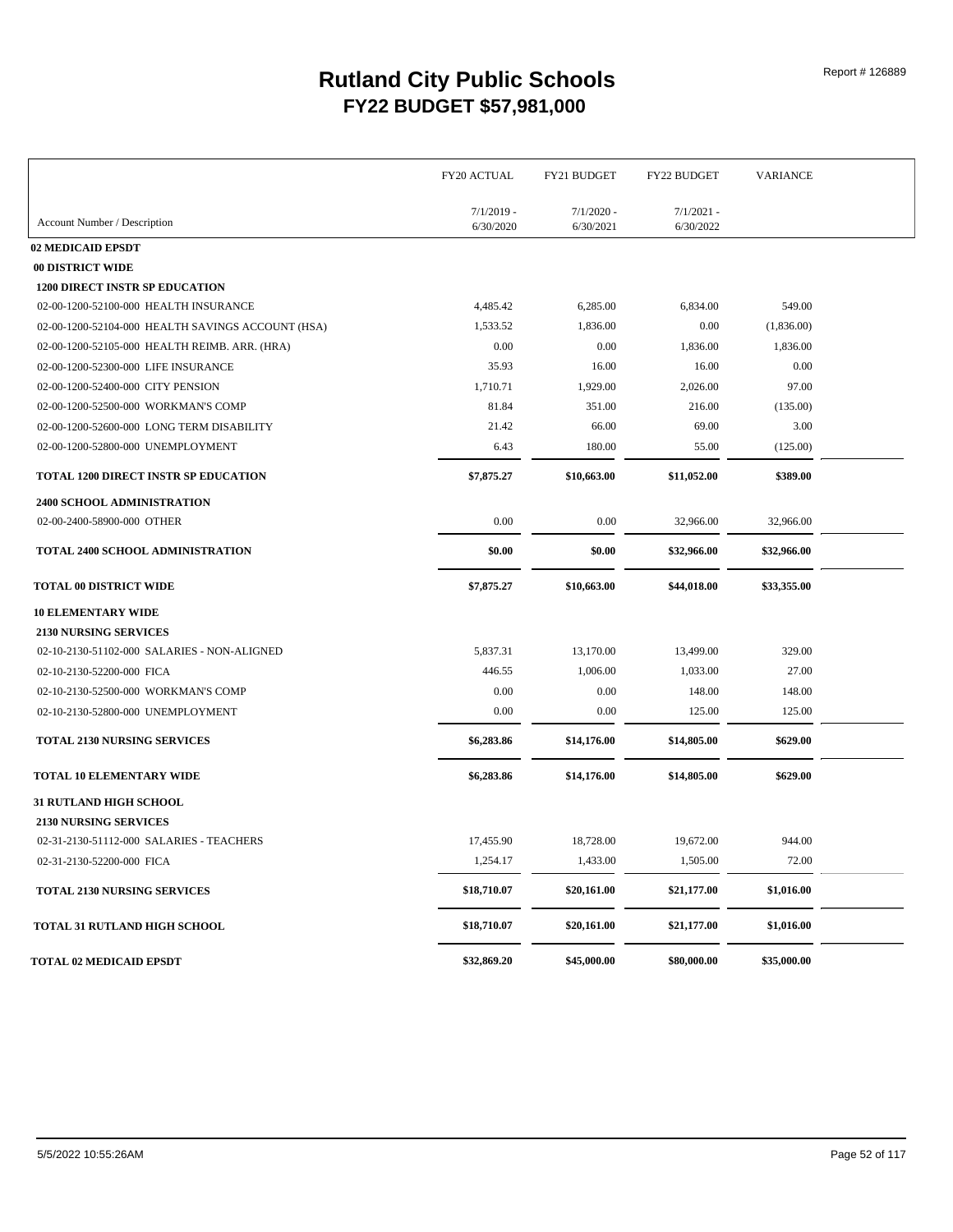|                                                   | FY20 ACTUAL  | FY21 BUDGET  | FY22 BUDGET  | <b>VARIANCE</b> |  |
|---------------------------------------------------|--------------|--------------|--------------|-----------------|--|
|                                                   | $7/1/2019$ - | $7/1/2020$ - | $7/1/2021$ - |                 |  |
| Account Number / Description                      | 6/30/2020    | 6/30/2021    | 6/30/2022    |                 |  |
| <b>04 ESSENTIAL EARLY EDUCATION</b>               |              |              |              |                 |  |
| <b>00 DISTRICT WIDE</b>                           |              |              |              |                 |  |
| <b>1210 INSTRUCTION</b>                           |              |              |              |                 |  |
| 04-00-1210-51103-050 SALARIES - TEACHERS          | 59,632.87    | 50,292.00    | 54,371.00    | 4,079.00        |  |
| 04-00-1210-51995-050 OPEB CONTRIBUTION            | 1,308.00     | 1,335.00     | 1,335.00     | 0.00            |  |
| 04-00-1210-52100-050 HEALTH INSURANCE             | 4,313.57     | 5,777.00     | 5,777.00     | 0.00            |  |
| 04-00-1210-52200-050 FICA                         | 4,562.07     | 4,192.00     | 4,504.00     | 312.00          |  |
| 04-00-1210-52300-050 LIFE INSURANCE               | 82.00        | 37.00        | 37.00        | 0.00            |  |
| 04-00-1210-52400-050 CITY PENSION                 | 4,614.20     | 5,180.00     | 5,600.00     | 420.00          |  |
| 04-00-1210-52500-050 WORKMAN'S COMP               | 503.79       | 553.00       | 598.00       | 45.00           |  |
| 04-00-1210-52600-050 LONG TERM DISABILITY         | 131.83       | 176.00       | 190.00       | 14.00           |  |
| 04-00-1210-52800-050 UNEMPLOYMENT                 | 14.67        | 125.00       | 125.00       | 0.00            |  |
| <b>TOTAL 1210 INSTRUCTION</b>                     | \$75,163.00  | \$67,667.00  | \$72,537.00  | \$4,870.00      |  |
| 2150 SPEECH                                       |              |              |              |                 |  |
| 04-00-2150-51103-050 SALARIES - TEACHERS          | 57,949.00    | 59,408.00    | 51,445.00    | (7,963.00)      |  |
| 04-00-2150-51995-050 OPEB CONTRIBUTION            | 1,308.00     | 1,335.00     | 1,090.00     | (245.00)        |  |
| 04-00-2150-52100-050 HEALTH INSURANCE             | 4,691.46     | 13,938.00    | 12,766.00    | (1,172.00)      |  |
| 04-00-2150-52104-050 HEALTH SAVINGS ACCOUNT (HSA) | 3,850.00     | 4,059.00     | 0.00         | (4,059.00)      |  |
| 04-00-2150-52105-050 HEALTH REIMB. ARR. (HRA)     | 0.00         | 0.00         | 3,429.00     | 3,429.00        |  |
| 04-00-2150-52200-050 FICA                         | 4,228.46     | 4,547.00     | 3,938.00     | (609.00)        |  |
| 04-00-2150-52300-050 LIFE INSURANCE               | 82.00        | 36.00        | 30.00        | (6.00)          |  |
| 04-00-2150-52400-050 CITY PENSION                 | 5,516.10     | 6,119.00     | 5,299.00     | (820.00)        |  |
| 04-00-2150-52500-050 WORKMAN'S COMP               | 620.05       | 653.00       | 566.00       | (87.00)         |  |
| 04-00-2150-52600-050 LONG TERM DISABILITY         | 162.26       | 208.00       | 180.00       | (28.00)         |  |
| 04-00-2150-52800-050 UNEMPLOYMENT                 | 14.67        | 125.00       | 102.00       | (23.00)         |  |
| <b>TOTAL 2150 SPEECH</b>                          | \$78,422.00  | \$90,428.00  | \$78,845.00  | \$(11,583.00)   |  |
| <b>TOTAL 00 DISTRICT WIDE</b>                     | \$153,585.00 | \$158,095.00 | \$151,382.00 | \$(6,713.00)    |  |
| TOTAL 04 ESSENTIAL EARLY EDUCATION                | \$153,585.00 | \$158,095.00 | \$151,382.00 | \$(6,713.00)    |  |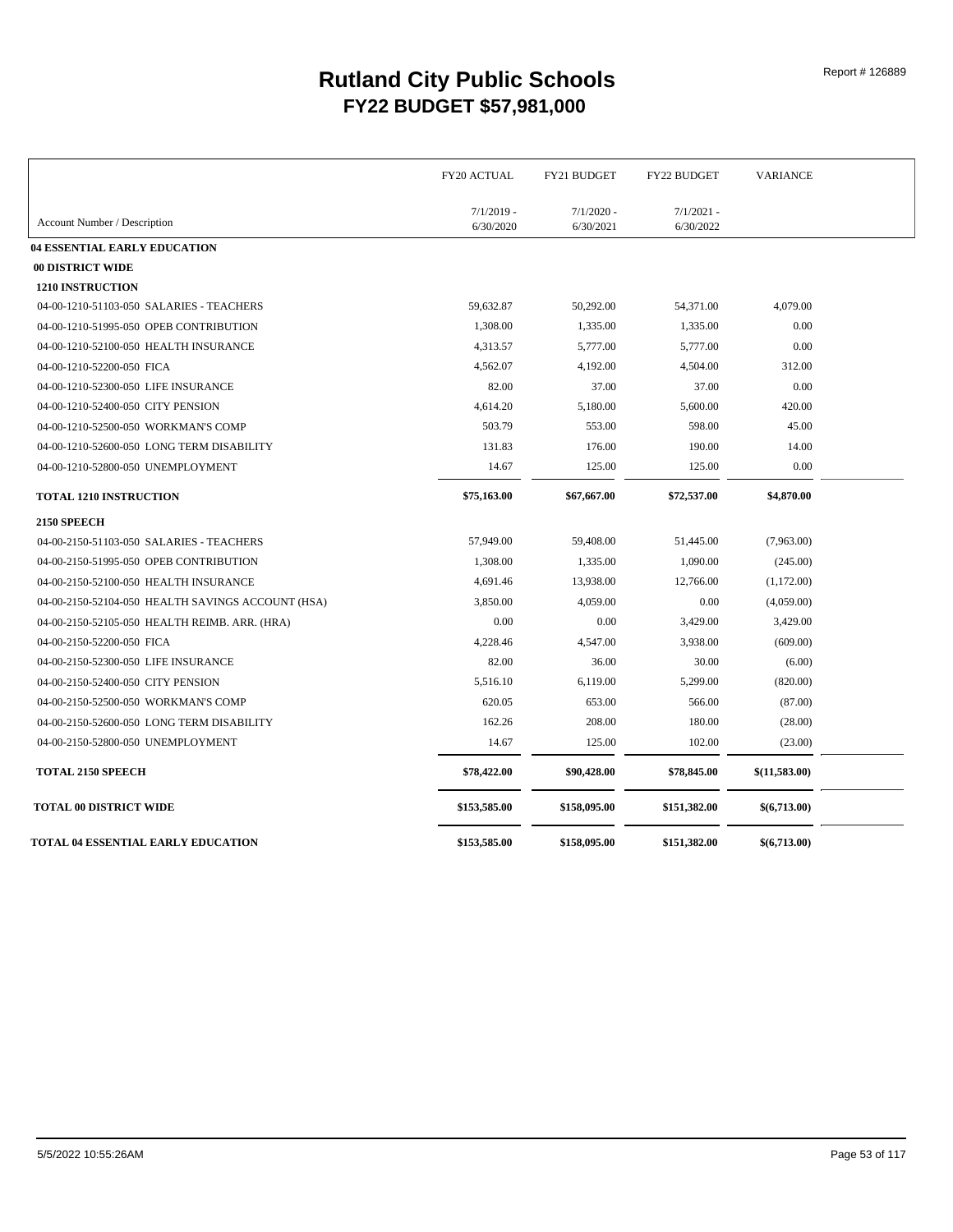|                                                   | <b>FY20 ACTUAL</b> | <b>FY21 BUDGET</b> | <b>FY22 BUDGET</b> | <b>VARIANCE</b> |  |
|---------------------------------------------------|--------------------|--------------------|--------------------|-----------------|--|
|                                                   | $7/1/2019$ -       | $7/1/2020$ -       | $7/1/2021$ -       |                 |  |
| Account Number / Description                      | 6/30/2020          | 6/30/2021          | 6/30/2022          |                 |  |
| <b>08 SPED BLOCK GRANT</b>                        |                    |                    |                    |                 |  |
| <b>00 DISTRICT WIDE</b>                           |                    |                    |                    |                 |  |
| <b>1200 DIRECT INSTR SP EDUCATION</b>             |                    |                    |                    |                 |  |
| 08-00-1200-52100-211 HEALTH INSURANCE             | 89,129.03          | 0.00               | 0.00               | 0.00            |  |
| 08-00-1200-52104-211 HEALTH SAVINGS ACCOUNT (HSA) | 22,788.43          | 0.00               | 0.00               | 0.00            |  |
| 08-00-1200-52105-211 HEALTH REIMB. ARR. (HRA)     | 1,385.79           | 0.00               | 0.00               | 0.00            |  |
| 08-00-1200-52300-211 LIFE INSURANCE               | 601.55             | 0.00               | 0.00               | 0.00            |  |
| 08-00-1200-52400-211 CITY PENSION                 | 50,320.13          | 0.00               | 0.00               | 0.00            |  |
| 08-00-1200-52500-211 WORKMAN'S COMP               | 5,748.07           | 0.00               | 0.00               | 0.00            |  |
| 08-00-1200-52600-211 LONG TERM DISABILITY         | 1,504.17           | 0.00               | 0.00               | 0.00            |  |
| 08-00-1200-52800-211 UNEMPLOYMENT                 | 107.62             | 0.00               | 0.00               | 0.00            |  |
| <b>TOTAL 1200 DIRECT INSTR SP EDUCATION</b>       | \$171,584.79       | \$0.00             | \$0.00             | \$0.00          |  |
| <b>1206 LEARNING CENTER</b>                       |                    |                    |                    |                 |  |
| 08-00-1206-51103-211 SALARIES - TEACHERS          | 414,335.72         | 0.00               | 0.00               | 0.00            |  |
| 08-00-1206-51995-211 OPEB CONTRIBUTION            | 1,308.00           | 0.00               | 0.00               | 0.00            |  |
| 08-00-1206-52200-211 FICA                         | 30,221.47          | 0.00               | 0.00               | 0.00            |  |
| <b>TOTAL 1206 LEARNING CENTER</b>                 | \$445,865.19       | \$0.00             | \$0.00             | \$0.00          |  |
| <b>2400 SCHOOL ADMINISTRATION</b>                 |                    |                    |                    |                 |  |
| 08-00-2400-51101-211 SALARIES - ADMINISTRATIVE    | 122,867.01         | 105,221.00         | 94,054.00          | (11, 167.00)    |  |
| 08-00-2400-52100-211 HEALTH INSURANCE             | 0.00               | 11,941.00          | 11,635.00          | (306.00)        |  |
| 08-00-2400-52104-211 HEALTH SAVINGS ACCOUNT (HSA) | 0.00               | 3,488.00           | 0.00               | (3,488.00)      |  |
| 08-00-2400-52105-211 HEALTH REIMB. ARR. (HRA)     | 0.00               | 0.00               | 3,126.00           | 3,126.00        |  |
| 08-00-2400-52200-211 FICA                         | 9,198.01           | 8,051.00           | 7,196.00           | (855.00)        |  |
| 08-00-2400-52300-211 LIFE INSURANCE               | 0.00               | 399.00             | 357.00             | (42.00)         |  |
| 08-00-2400-52400-211 CITY PENSION                 | 0.00               | 10,206.00          | 9,123.00           | (1,083.00)      |  |
| 08-00-2400-52500-211 WORKMAN'S COMP               | 0.00               | 1,157.00           | 1,035.00           | (122.00)        |  |
| 08-00-2400-52600-211 LONG TERM DISABILITY         | 0.00               | 368.00             | 329.00             | (39.00)         |  |
| 08-00-2400-52800-211 UNEMPLOYMENT                 | 0.00               | 104.00             | 93.00              | (11.00)         |  |
| TOTAL 2400 SCHOOL ADMINISTRATION                  | \$132,065.02       | \$140,935.00       | \$126,948.00       | \$(13,987.00)   |  |
| <b>TOTAL 00 DISTRICT WIDE</b>                     | \$749,515.00       | \$140,935.00       | \$126,948.00       | \$(13,987.00)   |  |
| <b>11 INTERMEDIATE SCHOOL</b>                     |                    |                    |                    |                 |  |
| <b>1206 LEARNING CENTER</b>                       |                    |                    |                    |                 |  |
| 08-11-1206-51103-211 SALARIES - TEACHERS          | 0.00               | 143,424.00         | 148,113.00         | 4,689.00        |  |
| 08-11-1206-52100-211 HEALTH INSURANCE             | 0.00               | 32,660.00          | 35,549.00          | 2,889.00        |  |
| 08-11-1206-52104-211 HEALTH SAVINGS ACCOUNT (HSA) | 0.00               | 8,000.00           | 4,200.00           | (3,800.00)      |  |
| 08-11-1206-52105-211 HEALTH REIMB. ARR. (HRA)     | 0.00               | 0.00               | 4,200.00           | 4,200.00        |  |
| 08-11-1206-52200-211 FICA                         | 0.00               | 10,973.00          | 11,331.00          | 358.00          |  |
| 08-11-1206-52300-211 LIFE INSURANCE               | 0.00               | 74.00              | 74.00              | 0.00            |  |
| 08-11-1206-52400-211 CITY PENSION                 | 0.00               | 14,773.00          | 15,256.00          | 483.00          |  |
| 08-11-1206-52500-211 WORKMAN'S COMP               | 0.00               | 1,578.00           | 1,629.00           | 51.00           |  |
| 08-11-1206-52600-211 LONG TERM DISABILITY         | 0.00               | 502.00             | 518.00             | 16.00           |  |
|                                                   |                    |                    |                    |                 |  |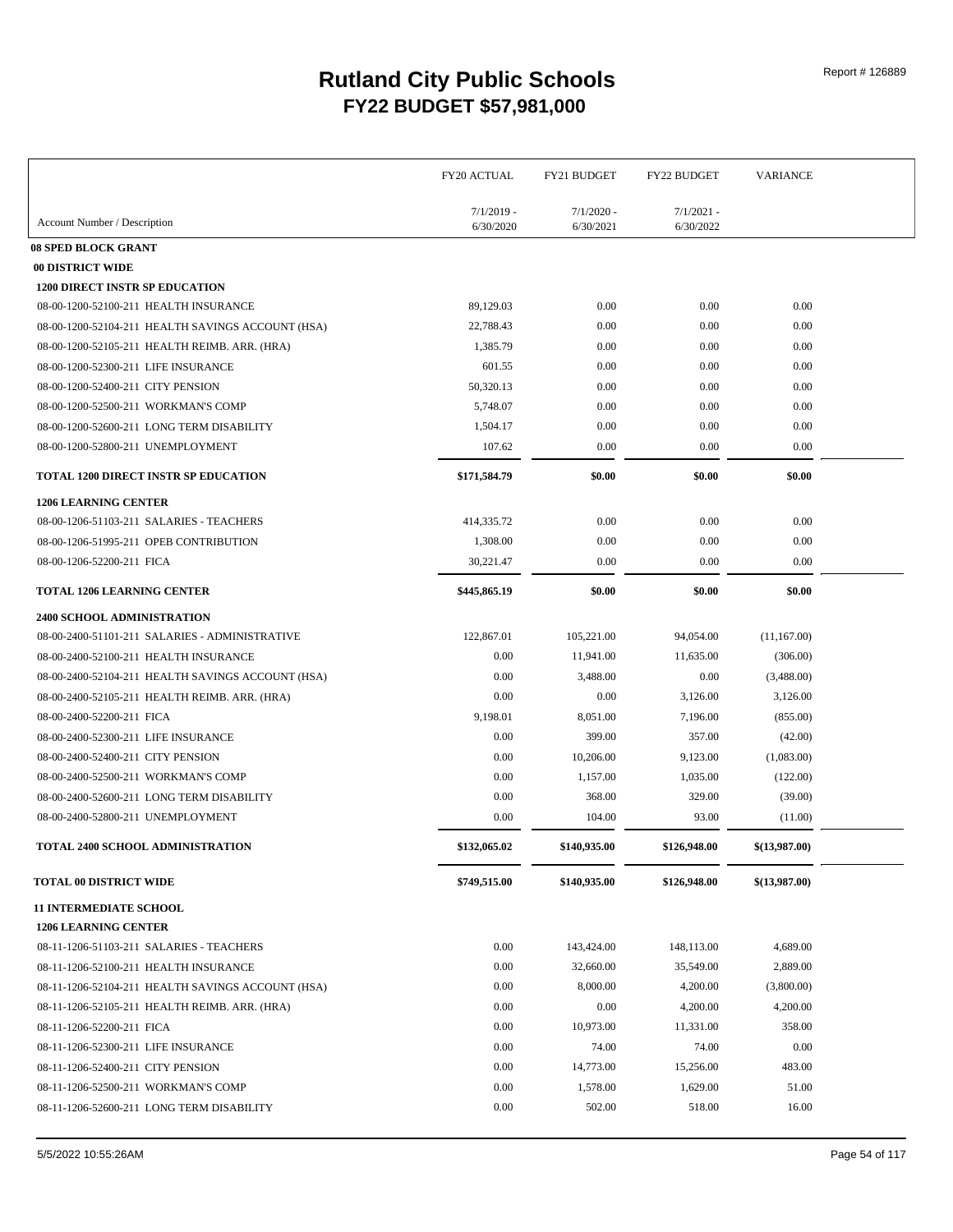|                                                   | FY20 ACTUAL  | FY21 BUDGET  | FY22 BUDGET  | <b>VARIANCE</b> |  |
|---------------------------------------------------|--------------|--------------|--------------|-----------------|--|
|                                                   | $7/1/2019$ - | $7/1/2020$ - | $7/1/2021$ - |                 |  |
| Account Number / Description                      | 6/30/2020    | 6/30/2021    | 6/30/2022    |                 |  |
| 08-11-1206-52800-211 UNEMPLOYMENT                 | 0.00         | 250.00       | 250.00       | 0.00            |  |
| <b>TOTAL 1206 LEARNING CENTER</b>                 | \$0.00       | \$212,234.00 | \$221,120.00 | \$8,886.00      |  |
| TOTAL 11 INTERMEDIATE SCHOOL                      | \$0.00       | \$212,234.00 | \$221,120.00 | \$8,886.00      |  |
| 31 RUTLAND HIGH SCHOOL                            |              |              |              |                 |  |
| <b>1206 LEARNING CENTER</b>                       |              |              |              |                 |  |
| 08-31-1206-51103-211 SALARIES - TEACHERS          | 0.00         | 76,369.00    | 76,869.00    | 500.00          |  |
| 08-31-1206-52100-211 HEALTH INSURANCE             | 0.00         | 20,599.00    | 22,453.00    | 1,854.00        |  |
| 08-31-1206-52104-211 HEALTH SAVINGS ACCOUNT (HSA) | 0.00         | 3,800.00     | 0.00         | (3,800.00)      |  |
| 08-31-1206-52105-211 HEALTH REIMB. ARR. (HRA)     | 0.00         | 0.00         | 4,200.00     | 4,200.00        |  |
| 08-31-1206-52200-211 FICA                         | 0.00         | 5,844.00     | 5,880.00     | 36.00           |  |
| 08-31-1206-52300-211 LIFE INSURANCE               | 0.00         | 37.00        | 37.00        | 0.00            |  |
| 08-31-1206-52400-211 CITY PENSION                 | 0.00         | 7,866.00     | 7,918.00     | 52.00           |  |
| 08-31-1206-52500-211 WORKMAN'S COMP               | 0.00         | 840.00       | 846.00       | 6.00            |  |
| 08-31-1206-52600-211 LONG TERM DISABILITY         | 0.00         | 267.00       | 269.00       | 2.00            |  |
| 08-31-1206-52800-211 UNEMPLOYMENT                 | 0.00         | 125.00       | 125.00       | 0.00            |  |
| <b>TOTAL 1206 LEARNING CENTER</b>                 | \$0.00       | \$115,747.00 | \$118,597.00 | \$2,850.00      |  |
| TOTAL 31 RUTLAND HIGH SCHOOL                      | \$0.00       | \$115,747.00 | \$118,597.00 | \$2,850.00      |  |
| <b>32 RUTLAND MIDDLE SCHOOL</b>                   |              |              |              |                 |  |
| <b>1206 LEARNING CENTER</b>                       |              |              |              |                 |  |
| 08-32-1206-51103-211 SALARIES - TEACHERS          | 0.00         | 197,441.00   | 189,360.00   | (8,081.00)      |  |
| 08-32-1206-51995-211 OPEB CONTRIBUTION            | 0.00         | 1,335.00     | 2,670.00     | 1,335.00        |  |
| 08-32-1206-52100-211 HEALTH INSURANCE             | 0.00         | 28,406.00    | 40,190.00    | 11,784.00       |  |
| 08-32-1206-52104-211 HEALTH SAVINGS ACCOUNT (HSA) | 0.00         | 4,200.00     | 0.00         | (4,200.00)      |  |
| 08-32-1206-52105-211 HEALTH REIMB. ARR. (HRA)     | 0.00         | 2,100.00     | 10,500.00    | 8,400.00        |  |
| 08-32-1206-52200-211 FICA                         | 0.00         | 15,446.00    | 14,486.00    | (960.00)        |  |
| 08-32-1206-52300-211 LIFE INSURANCE               | 0.00         | 111.00       | 111.00       | 0.00            |  |
| 08-32-1206-52400-211 CITY PENSION                 | 0.00         | 20,336.00    | 19,504.00    | (832.00)        |  |
| 08-32-1206-52500-211 WORKMAN'S COMP               | 0.00         | 2,172.00     | 2,083.00     | (89.00)         |  |
| 08-32-1206-52600-211 LONG TERM DISABILITY         | 0.00         | 691.00       | 663.00       | (28.00)         |  |
| 08-32-1206-52800-211 UNEMPLOYMENT                 | 0.00         | 375.00       | 375.00       | 0.00            |  |
| <b>TOTAL 1206 LEARNING CENTER</b>                 | \$0.00       | \$272,613.00 | \$279,942.00 | \$7,329.00      |  |
| TOTAL 32 RUTLAND MIDDLE SCHOOL                    | \$0.00       | \$272,613.00 | \$279,942.00 | \$7,329.00      |  |
| TOTAL 08 SPED BLOCK GRANT                         | \$749,515.00 | \$741,529.00 | \$746,607.00 | \$5,078.00      |  |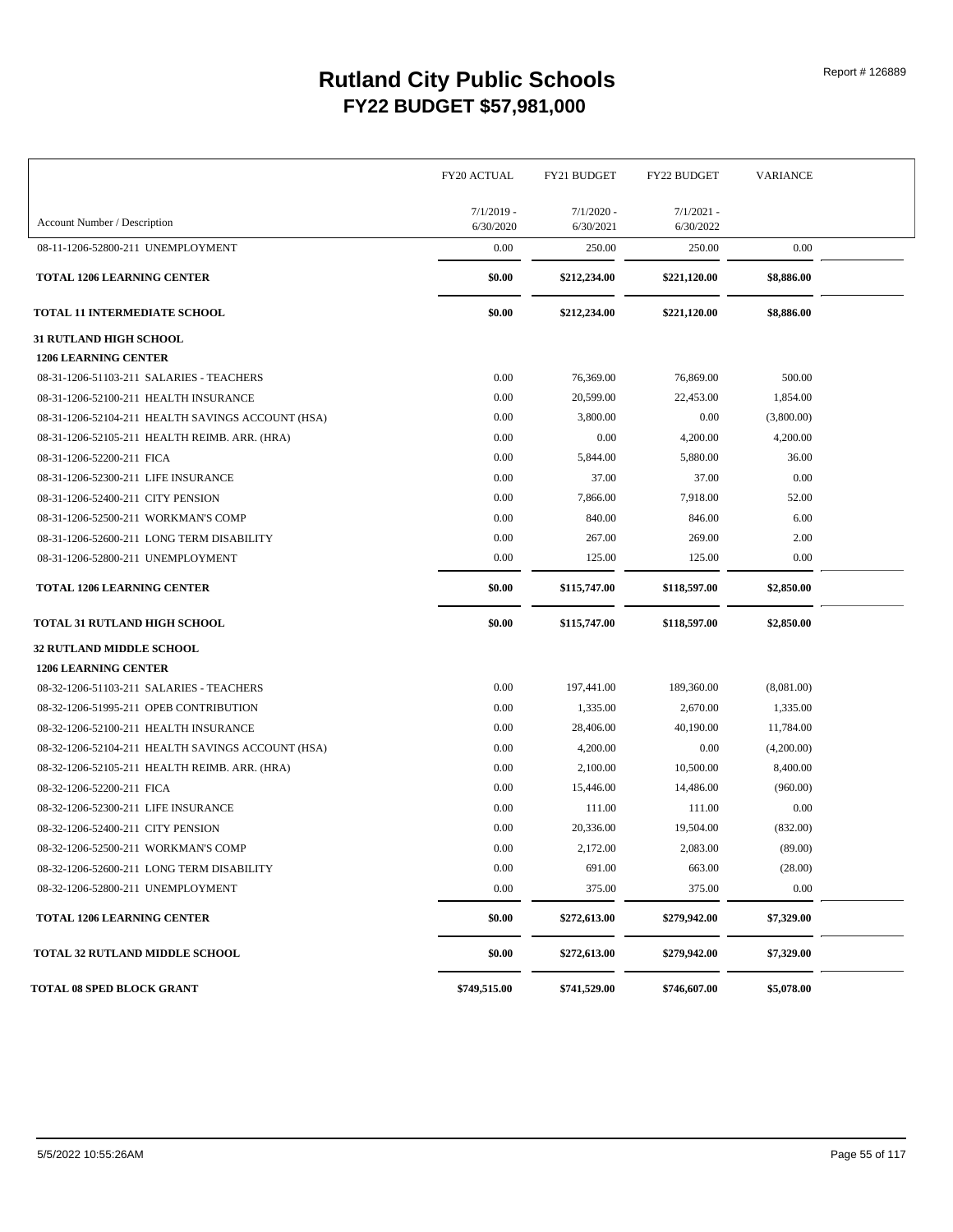|                                              | FY20 ACTUAL  | FY21 BUDGET  | <b>FY22 BUDGET</b> | <b>VARIANCE</b> |  |
|----------------------------------------------|--------------|--------------|--------------------|-----------------|--|
|                                              | $7/1/2019$ - | $7/1/2020$ - | $7/1/2021 -$       |                 |  |
| Account Number / Description                 | 6/30/2020    | 6/30/2021    | 6/30/2022          |                 |  |
| <b>13 EQUITY LITERACY GRANT</b>              |              |              |                    |                 |  |
| <b>31 RUTLAND HIGH SCHOOL</b>                |              |              |                    |                 |  |
| <b>2213 INSTRUCTION STAFF TRAINING</b>       |              |              |                    |                 |  |
| 13-31-2213-51203-000 TEMPORARY SALARIES      | 300.00       | 0.00         | 0.00               | 0.00            |  |
| 13-31-2213-52200-000 FICA                    | 22.98        | 0.00         | 0.00               | 0.00            |  |
| 13-31-2213-53300-000 OTHER PROFES.SERV.      | 2,200.00     | 0.00         | 0.00               | 0.00            |  |
| 13-31-2213-56100-000 SUPPLIES                | 204.80       | $0.00\,$     | 0.00               | 0.00            |  |
| <b>TOTAL 2213 INSTRUCTION STAFF TRAINING</b> | \$2,727.78   | \$0.00       | \$0.00             | \$0.00          |  |
| <b>TOTAL 31 RUTLAND HIGH SCHOOL</b>          | \$2,727.78   | \$0.00       | \$0.00             | \$0.00          |  |
| <b>TOTAL 13 EQUITY LITERACY GRANT</b>        | \$2,727.78   | \$0.00       | \$0.00             | \$0.00          |  |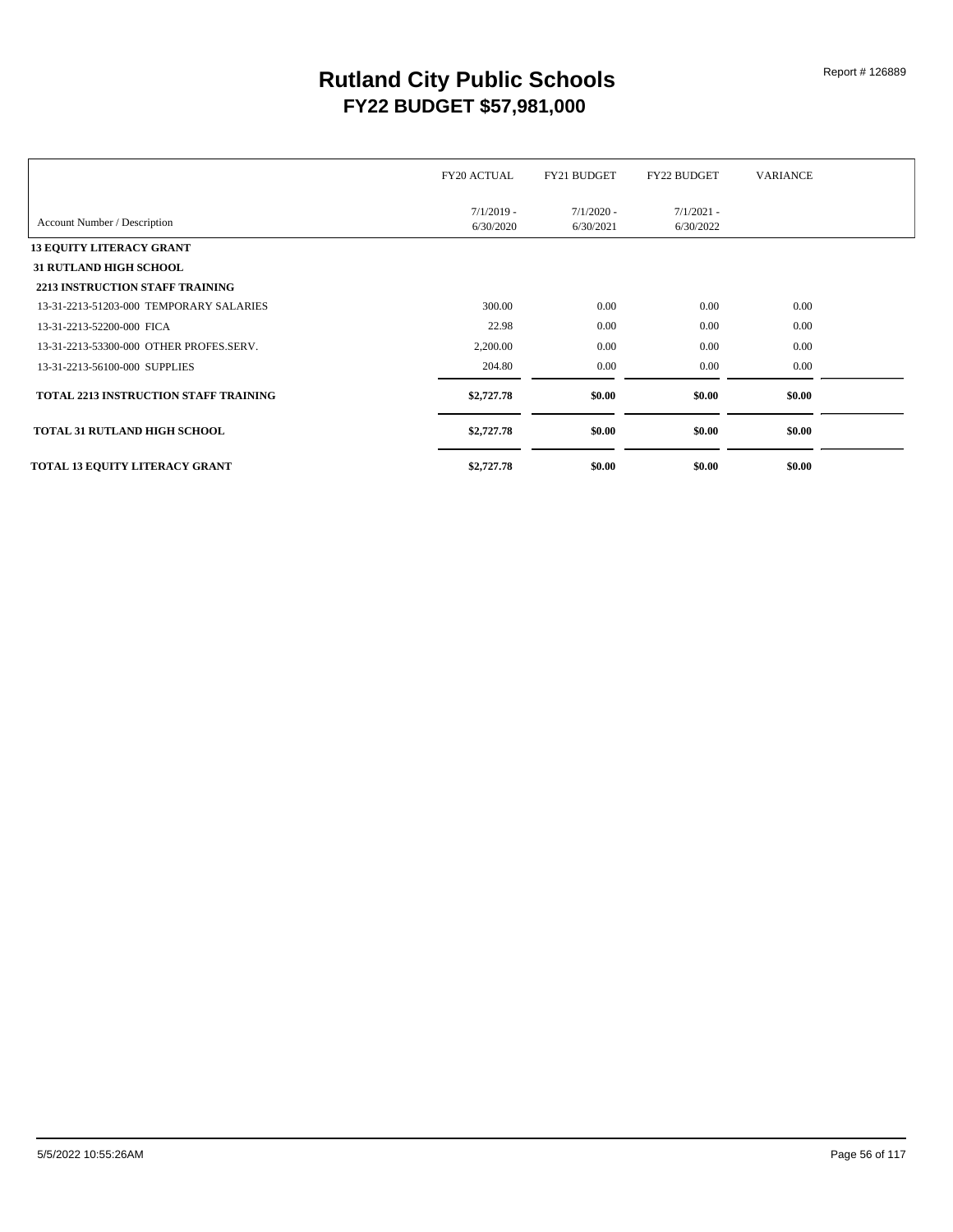|                                                   | <b>FY20 ACTUAL</b>        | <b>FY21 BUDGET</b>        | <b>FY22 BUDGET</b>        | <b>VARIANCE</b> |  |
|---------------------------------------------------|---------------------------|---------------------------|---------------------------|-----------------|--|
|                                                   |                           |                           |                           |                 |  |
| Account Number / Description                      | $7/1/2019$ -<br>6/30/2020 | $7/1/2020$ -<br>6/30/2021 | $7/1/2021$ -<br>6/30/2022 |                 |  |
| <b>14 21ST CENTURY GRANT</b>                      |                           |                           |                           |                 |  |
| <b>00 DISTRICT WIDE</b>                           |                           |                           |                           |                 |  |
| <b>2495 ADMINISTRATION OF GRANTS</b>              |                           |                           |                           |                 |  |
| 14-00-2495-51102-000 SALARIES - NON-ALIGNED       | 27,259.96                 | 27,260.00                 | 27,260.00                 | 0.00            |  |
| 14-00-2495-52100-000 HEALTH INSURANCE             | 5,400.49                  | 4,895.00                  | 7,403.00                  | 2,508.00        |  |
| 14-00-2495-52104-000 HEALTH SAVINGS ACCOUNT (HSA) | 1.388.92                  | 1,458.00                  | 0.00                      | (1,458.00)      |  |
| 14-00-2495-52105-000 HEALTH REIMB. ARR. (HRA)     | 0.00                      | 0.00                      | 1,451.00                  | 1,451.00        |  |
| 14-00-2495-52200-000 FICA                         | 1,979.92                  | 2,085.00                  | 2,085.00                  | 0.00            |  |
| 14-00-2495-52300-000 LIFE INSURANCE               | 28.47                     | 18.00                     | 18.00                     | 0.00            |  |
| 14-00-2495-52400-000 CITY PENSION                 | 2,471.37                  | 2,508.00                  | 2,644.00                  | 136.00          |  |
| 14-00-2495-52500-000 WORKMAN'S COMP               | 101.28                    | 300.00                    | 300.00                    | 0.00            |  |
| 14-00-2495-52600-000 LONG TERM DISABILITY         | 26.50                     | 95.00                     | 95.00                     | 0.00            |  |
| 14-00-2495-52800-000 UNEMPLOYMENT                 | 5.09                      | 43.00                     | 41.00                     | (2.00)          |  |
| <b>TOTAL 2495 ADMINISTRATION OF GRANTS</b>        | \$38,662.00               | \$38,662.00               | \$41,297.00               | \$2,635.00      |  |
| <b>TOTAL 00 DISTRICT WIDE</b>                     | \$38,662.00               | \$38,662.00               | \$41,297.00               | \$2,635.00      |  |
| <b>06 PROCTOR</b>                                 |                           |                           |                           |                 |  |
| <b>1500 DIRECT INSTR OTHER</b>                    |                           |                           |                           |                 |  |
| 14-06-1500-51103-000 SALARIES-TEACHERS            | 14,706.29                 | 6,370.00                  | 6,370.00                  | 0.00            |  |
| 14-06-1500-51996-000 VSTRS                        | 0.00                      | 818.00                    | 818.00                    | 0.00            |  |
| 14-06-1500-52200-000 FICA                         | 1,058.03                  | 487.00                    | 487.00                    | 0.00            |  |
| 14-06-1500-53300-000 OTHER PROFES. SERV.          | 839.06                    | 800.00                    | 800.00                    | 0.00            |  |
| 14-06-1500-56100-000 SUPPLIES                     | 1,634.13                  | 2,118.00                  | 1,579.60                  | (538.40)        |  |
| <b>TOTAL 1500 DIRECT INSTR OTHER</b>              | \$18,237.51               | \$10,593.00               | \$10,054.60               | \$(538.40)      |  |
| <b>2190 OTHER SUPPORT SERVICE-STUDENT</b>         |                           |                           |                           |                 |  |
| 14-06-2190-51103-000 SALARIES - TEACHERS          | 0.00                      | 1,186.00                  | 1,186.00                  | 0.00            |  |
| 14-06-2190-52200-000 FICA                         | 0.00                      | 91.00                     | 91.00                     | 0.00            |  |
| TOTAL 2190 OTHER SUPPORT SERVICE-STUDENT          | \$0.00                    | \$1,277.00                | \$1,277.00                | \$0.00          |  |
| <b>2213 INSTRUCTION STAFF TRAINING</b>            |                           |                           |                           |                 |  |
| 14-06-2213-51210-000 STIPENDS                     | 85.00                     | 0.00                      | 0.00                      | 0.00            |  |
| 14-06-2213-52200-000 FICA                         | 0.00                      | 1,700.00                  | 1,700.00                  | 0.00            |  |
| TOTAL 2213 INSTRUCTION STAFF TRAINING             | \$85.00                   | \$1,700.00                | \$1,700.00                | \$0.00          |  |
| <b>2495 ADMINISTRATION OF GRANTS</b>              |                           |                           |                           |                 |  |
| 14-06-2495-51102-000 SALARIES - NON-ALIGNED       | 23,383.18                 | 20,930.00                 | 20,930.00                 | 0.00            |  |
| 14-06-2495-51996-000 VSTRS                        | 0.00                      | 2,818.00                  | 2,818.00                  | 0.00            |  |
| 14-06-2495-52200-000 FICA                         | 1,788.81                  | 1,601.00                  | 1,601.00                  | 0.00            |  |
| TOTAL 2495 ADMINISTRATION OF GRANTS               | \$25,171.99               | \$25,349.00               | \$25,349.00               | \$0.00          |  |
| 2716 EXTRACURRICULAR TRAVEL                       |                           |                           |                           |                 |  |
|                                                   |                           |                           |                           |                 |  |
| 14-06-2716-55800-000 TRAVEL                       | 0.00                      | 800.00                    | 800.00                    | 0.00            |  |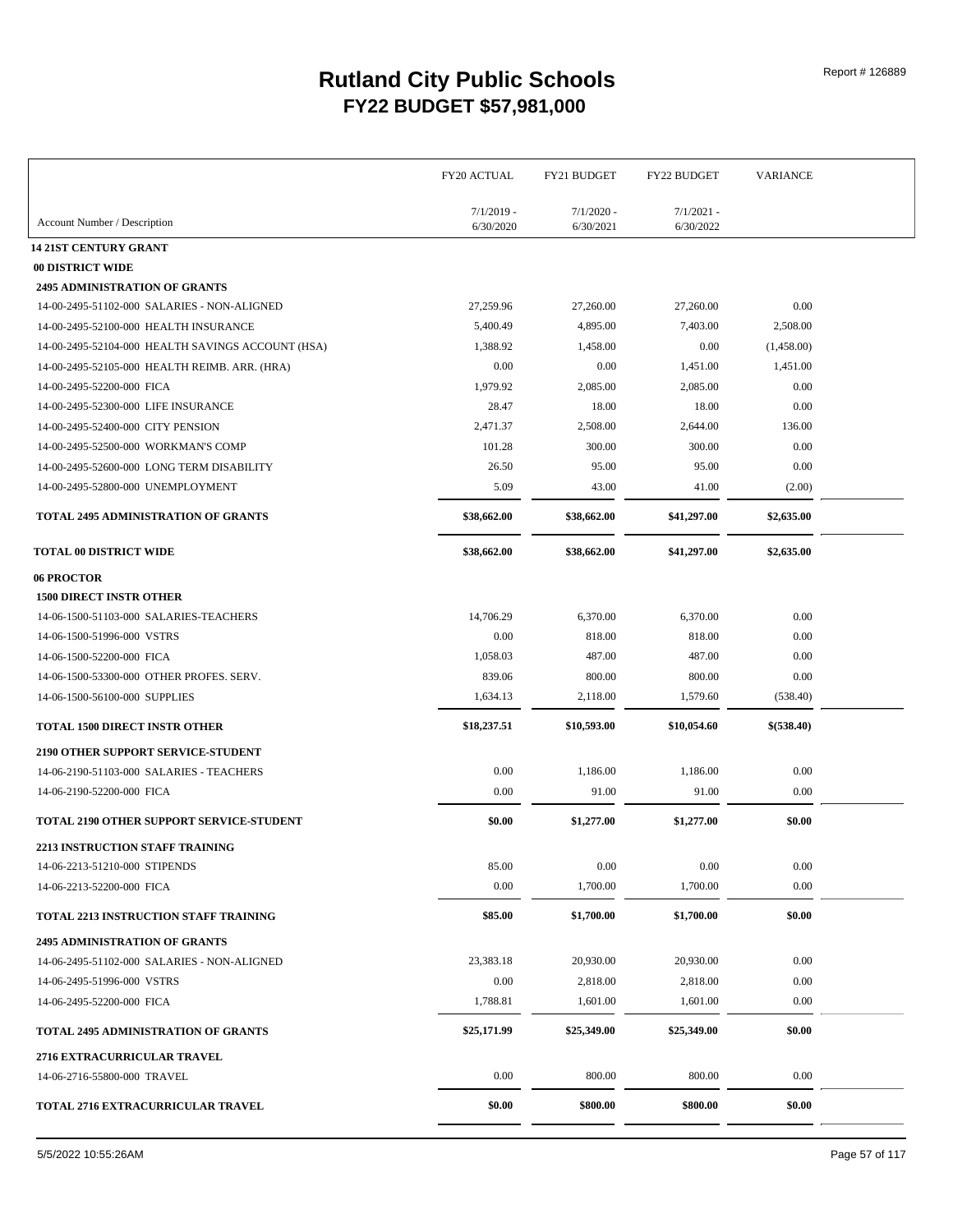|                                                 | <b>FY20 ACTUAL</b>        | <b>FY21 BUDGET</b>        | FY22 BUDGET               | <b>VARIANCE</b> |  |
|-------------------------------------------------|---------------------------|---------------------------|---------------------------|-----------------|--|
| Account Number / Description                    | $7/1/2019$ -<br>6/30/2020 | $7/1/2020$ -<br>6/30/2021 | $7/1/2021$ -<br>6/30/2022 |                 |  |
| <b>TOTAL 06 PROCTOR</b>                         | \$43,494.50               | \$39,719.00               | \$39,180.60               | \$(538.40)      |  |
| <b>07 WEST RUTLAND</b>                          |                           |                           |                           |                 |  |
| <b>1500 DIRECT INSTR OTHER</b>                  |                           |                           |                           |                 |  |
| 14-07-1500-51103-000 SALARIES-TEACHERS          | 15,978.02                 | 6,370.00                  | 6,370.00                  | 0.00            |  |
| 14-07-1500-51996-000 VSTRS                      | 0.00                      | 818.00                    | 818.00                    | 0.00            |  |
| 14-07-1500-52200-000 FICA                       | 1,516.48                  | 600.00                    | 600.00                    | 0.00            |  |
| 14-07-1500-53300-000 OTHER PROFES SERV          | 1,668.65                  | 800.00                    | 800.00                    | 0.00            |  |
| 14-07-1500-56100-000 SUPPLIES                   | 1,185.64                  | 2,118.00                  | 1,579.60                  | (538.40)        |  |
| <b>TOTAL 1500 DIRECT INSTR OTHER</b>            | \$20,348.79               | \$10,706.00               | \$10,167.60               | \$(538.40)      |  |
| 2190 OTHER SUPPORT SERVICE-STUDENT              |                           |                           |                           |                 |  |
| 14-07-2190-51103-000 SALARIES - TEACHERS        | 0.00                      | 1,186.00                  | 1,186.00                  | 0.00            |  |
| 14-07-2190-52200-000 FICA                       | 0.00                      | 91.00                     | 91.00                     | 0.00            |  |
| <b>TOTAL 2190 OTHER SUPPORT SERVICE-STUDENT</b> | \$0.00                    | \$1,277.00                | \$1,277.00                | \$0.00          |  |
| <b>2213 INSTRUCTION STAFF TRAINING</b>          |                           |                           |                           |                 |  |
| 14-07-2213-51210-000 STIPENDS                   | 612.22                    | 1,579.00                  | 1,579.00                  | 0.00            |  |
| 14-07-2213-52200-000 FICA                       | 0.00                      | 121.00                    | 121.00                    | 0.00            |  |
| <b>TOTAL 2213 INSTRUCTION STAFF TRAINING</b>    | \$612.22                  | \$1,700.00                | \$1,700.00                | \$0.00          |  |
| <b>2495 ADMINISTRATION OF GRANTS</b>            |                           |                           |                           |                 |  |
| 14-07-2495-51102-000 SALARIES - NON-ALIGNED     | 21,554.00                 | 20,930.00                 | 20,930.00                 | 0.00            |  |
| 14-07-2495-51996-000 VSTRS                      | 0.00                      | 2,705.00                  | 2,705.00                  | 0.00            |  |
| 14-07-2495-52200-000 FICA                       | 1,648.88                  | 1,601.00                  | 1,601.00                  | 0.00            |  |
| <b>TOTAL 2495 ADMINISTRATION OF GRANTS</b>      | \$23,202.88               | \$25,236.00               | \$25,236.00               | \$0.00          |  |
| <b>2716 EXTRACURRICULAR TRAVEL</b>              |                           |                           |                           |                 |  |
| 14-07-2716-55800-000 TRAVEL                     | 0.00                      | 800.00                    | 800.00                    | 0.00            |  |
| <b>TOTAL 2716 EXTRACURRICULAR TRAVEL</b>        | \$0.00                    | \$800.00                  | \$800.00                  | \$0.00          |  |
| <b>TOTAL 07 WEST RUTLAND</b>                    | \$44,163.89               | \$39,719.00               | \$39,180.60               | \$(538.40)      |  |
| <b>11 INTERMEDIATE SCHOOL</b>                   |                           |                           |                           |                 |  |
| <b>1500 DIRECT INSTR OTHER</b>                  |                           |                           |                           |                 |  |
| 14-11-1500-51103-000 SALARIES-TEACHERS          | 30,538.03                 | 27,300.00                 | 27,300.00                 | 0.00            |  |
| 14-11-1500-51996-000 VSTRS                      | 0.00                      | 3,276.00                  | 3,276.00                  | 0.00            |  |
| 14-11-1500-52200-000 FICA                       | 2,336.20                  | 2,448.00                  | 2,448.00                  | 0.00            |  |
| 14-11-1500-53300-000 OTHER PROFES. SERV         | 760.94                    | 800.00                    | 800.00                    | 0.00            |  |
| 14-11-1500-56100-000 SUPPLIES                   | 2,051.34                  | 2,118.00                  | 1,579.60                  | (538.40)        |  |
| <b>TOTAL 1500 DIRECT INSTR OTHER</b>            | \$35,686.51               | \$35,942.00               | \$35,403.60               | \$(538.40)      |  |
| <b>2190 OTHER SUPPORT SERVICE-STUDENT</b>       |                           |                           |                           |                 |  |
| 14-11-2190-51103-000 SALARIES - TEACHERS        | 2,371.60                  | 1,186.00                  | 1,186.00                  | 0.00            |  |
| 14-11-2190-52200-000 FICA                       | 181.60                    | 91.00                     | 91.00                     | 0.00            |  |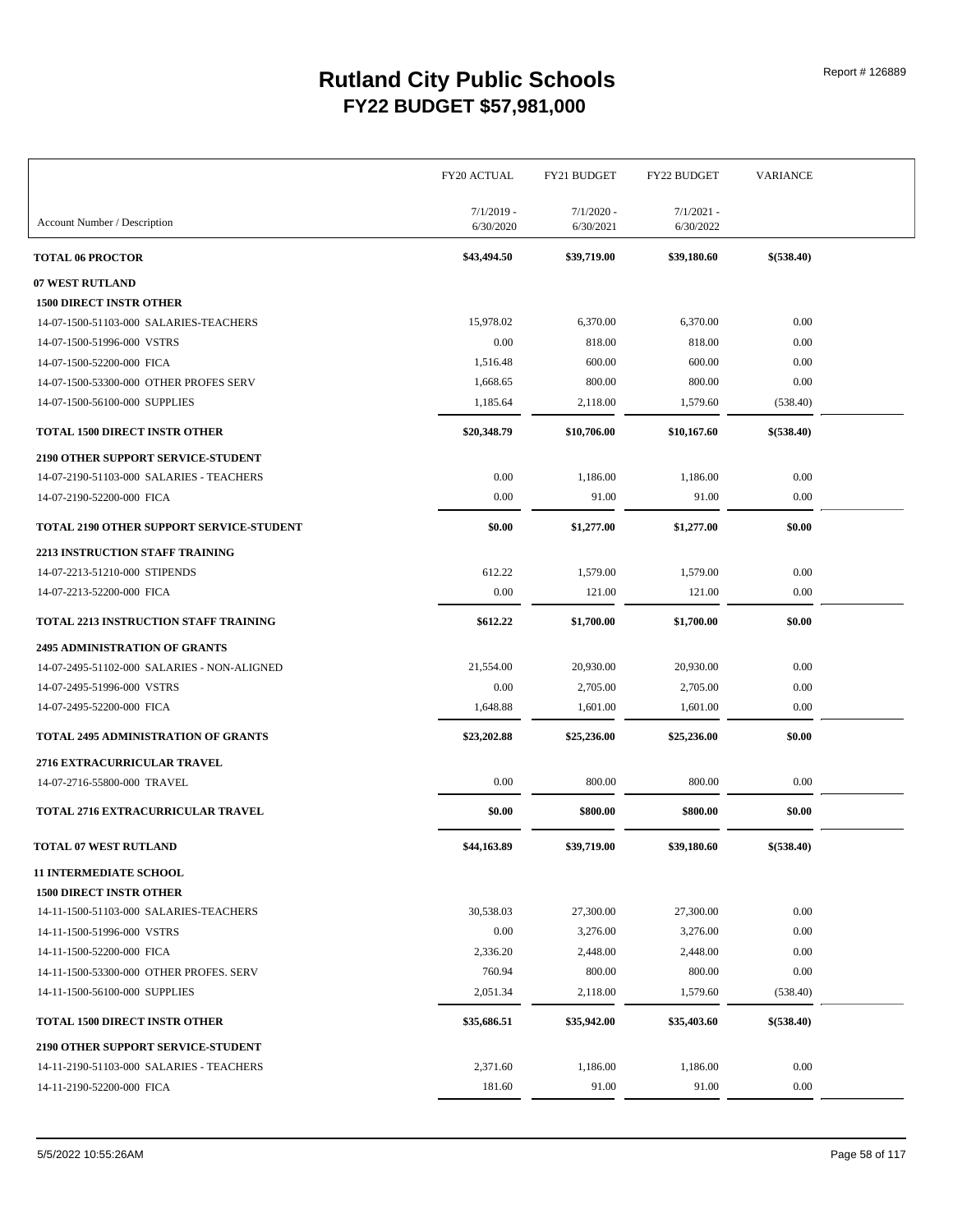|                                                              | FY20 ACTUAL               | <b>FY21 BUDGET</b>        | FY22 BUDGET               | <b>VARIANCE</b> |  |
|--------------------------------------------------------------|---------------------------|---------------------------|---------------------------|-----------------|--|
| Account Number / Description                                 | $7/1/2019$ -<br>6/30/2020 | $7/1/2020$ -<br>6/30/2021 | $7/1/2021 -$<br>6/30/2022 |                 |  |
| <b>TOTAL 2190 OTHER SUPPORT SERVICE-STUDENT</b>              | \$2,553.20                | \$1,277.00                | \$1,277.00                | \$0.00          |  |
| 2213 INSTRUCTION STAFF TRAINING                              |                           |                           |                           |                 |  |
| 14-11-2213-51210-000 STIPENDS                                | 708.75                    | 1,579.00                  | 1,579.00                  | 0.00            |  |
| 14-11-2213-52200-000 FICA                                    | 54.22                     | 121.00                    | 121.00                    | 0.00            |  |
| TOTAL 2213 INSTRUCTION STAFF TRAINING                        | \$762.97                  | \$1,700.00                | \$1,700.00                | \$0.00          |  |
| <b>2716 EXTRACURRICULAR TRAVEL</b>                           |                           |                           |                           |                 |  |
| 14-11-2716-52200-000 FICA                                    | 41.40                     | 0.00                      | 0.00                      | 0.00            |  |
| 14-11-2716-55800-000 TRAVEL                                  | 541.44                    | 800.00                    | 800.00                    | 0.00            |  |
| TOTAL 2716 EXTRACURRICULAR TRAVEL                            | \$582.84                  | \$800.00                  | \$800.00                  | \$0.00          |  |
| TOTAL 11 INTERMEDIATE SCHOOL                                 | \$39,585.52               | \$39,719.00               | \$39,180.60               | \$(538.40)      |  |
| <b>14 NORTHEAST SCHOOL</b>                                   |                           |                           |                           |                 |  |
| <b>1500 DIRECT INSTR OTHER</b>                               |                           |                           |                           |                 |  |
| 14-14-1500-51103-000 SALARIES-TEACHERS                       | 12,475.07                 | 7,410.00                  | 7,410.00                  | 0.00            |  |
| 14-14-1500-51996-000 VSTRS                                   | 0.00                      | 951.00                    | 951.00                    | 0.00            |  |
| 14-14-1500-52200-000 FICA                                    | 954.28                    | 567.00                    | 567.00                    | 0.00            |  |
| 14-14-1500-53300-000 OTHER PROFES. SERV                      | 365.68                    | 800.00                    | 800.00                    | 0.00            |  |
| 14-14-1500-56100-000 SUPPLIES                                | 1,255.05                  | 2,118.00                  | 1,579.60                  | (538.40)        |  |
| <b>TOTAL 1500 DIRECT INSTR OTHER</b>                         | \$15,050.08               | \$11,846.00               | \$11,307.60               | \$(538.40)      |  |
| 2190 OTHER SUPPORT SERVICE-STUDENT                           |                           |                           |                           |                 |  |
| 14-14-2190-51103-000 SALARIES - TEACHERS                     | 2,371.60                  | 1,186.00                  | 1,186.00                  | 0.00            |  |
| 14-14-2190-52200-000 FICA                                    | 181.60                    | 91.00                     | 91.00                     | 0.00            |  |
| TOTAL 2190 OTHER SUPPORT SERVICE-STUDENT                     | \$2,553.20                | \$1,277.00                | \$1,277.00                | \$0.00          |  |
| <b>2213 INSTRUCTION STAFF TRAINING</b>                       |                           |                           |                           |                 |  |
| 14-14-2213-51210-000 STIPENDS                                | 800.00                    | 1,579.00                  | 1,579.00                  | 0.00            |  |
| 14-14-2213-52200-000 FICA                                    | 61.19                     | 121.00                    | 121.00                    | 0.00            |  |
| TOTAL 2213 INSTRUCTION STAFF TRAINING                        | \$861.19                  | \$1,700.00                | \$1,700.00                | \$0.00          |  |
| <b>2495 ADMINISTRATION OF GRANTS</b>                         |                           |                           |                           |                 |  |
| 14-14-2495-51102-000 SALARIES - NON-ALIGNED                  | 18,909.81                 | 19,890.00                 | 19,890.00                 | 0.00            |  |
| 14-14-2495-51996-000 VSTRS                                   | 0.00                      | 2,684.00                  | 2,684.00                  | 0.00            |  |
| 14-14-2495-52200-000 FICA                                    | 1,446.57                  | 1,522.00                  | 1,522.00                  | 0.00            |  |
| <b>TOTAL 2495 ADMINISTRATION OF GRANTS</b>                   | \$20,356.38               | \$24,096.00               | \$24,096.00               | \$0.00          |  |
| <b>2716 EXTRACURRICULAR TRAVEL</b>                           |                           |                           |                           |                 |  |
| 14-14-2716-55800-000 TRAVEL                                  | 0.00                      | 800.00                    | 800.00                    | 0.00            |  |
| <b>TOTAL 2716 EXTRACURRICULAR TRAVEL</b>                     | \$0.00                    | \$800.00                  | \$800.00                  | \$0.00          |  |
| TOTAL 14 NORTHEAST SCHOOL                                    | \$38,820.85               | \$39,719.00               | \$39,180.60               | \$(538.40)      |  |
| <b>15 NORTHWEST SCHOOL</b><br><b>1500 DIRECT INSTR OTHER</b> |                           |                           |                           |                 |  |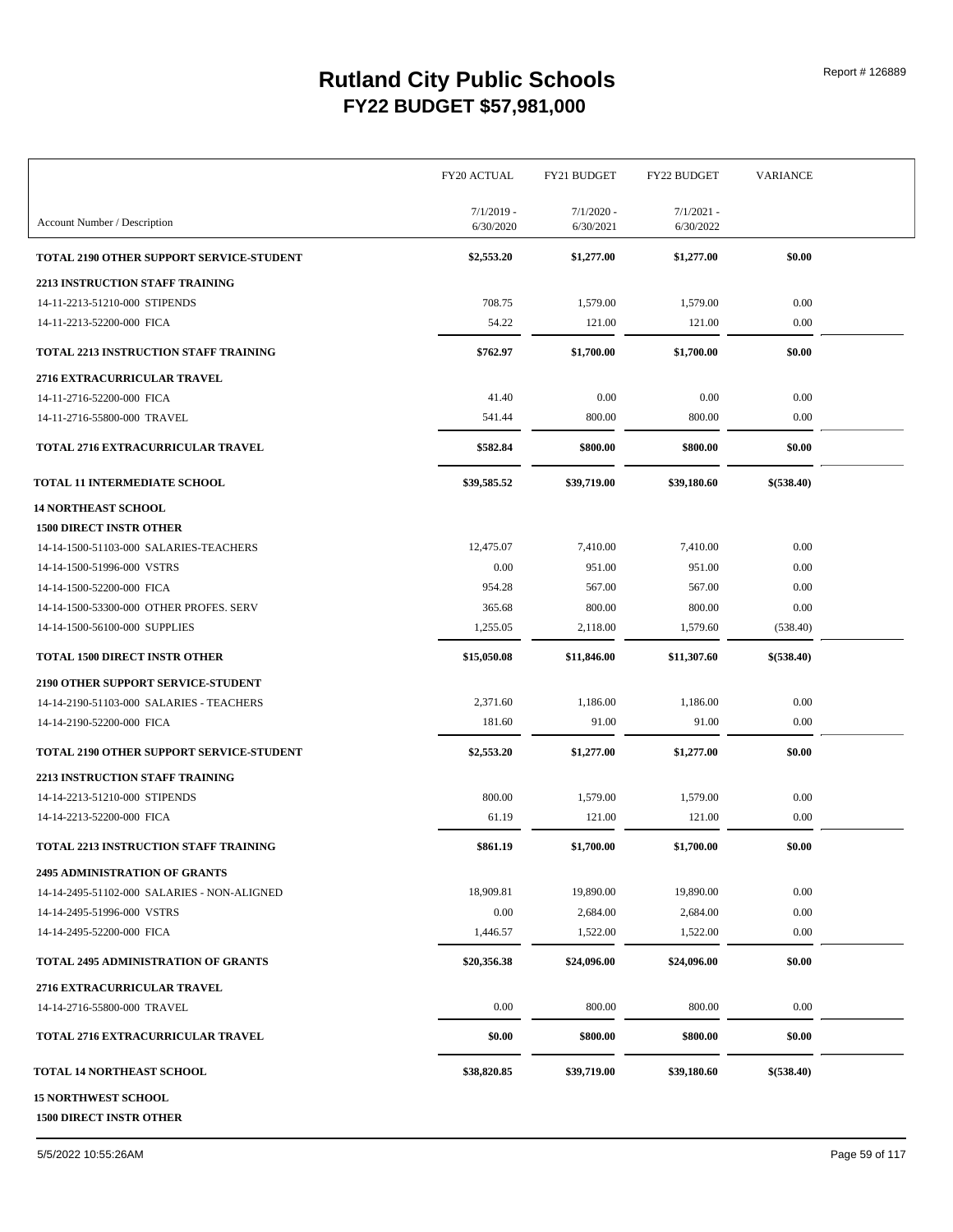|                                             | FY20 ACTUAL  | FY21 BUDGET  | FY22 BUDGET  | <b>VARIANCE</b> |  |
|---------------------------------------------|--------------|--------------|--------------|-----------------|--|
|                                             | $7/1/2019$ - | $7/1/2020$ - | $7/1/2021$ - |                 |  |
| Account Number / Description                | 6/30/2020    | 6/30/2021    | 6/30/2022    |                 |  |
| 14-15-1500-51103-000 SALARIES-TEACHERS      | 7,179.00     | 7,410.00     | 7,410.00     | 0.00            |  |
| 14-15-1500-51996-000 VSTRS                  | 0.00         | 952.00       | 952.00       | 0.00            |  |
| 14-15-1500-52200-000 FICA                   | 549.20       | 567.00       | 567.00       | 0.00            |  |
| 14-15-1500-53300-000 OTHER PROFES SERV      | 365.67       | 800.00       | 800.00       | 0.00            |  |
| 14-15-1500-56100-000 SUPPLIES               | 1,375.37     | 2,118.00     | 1,579.60     | (538.40)        |  |
| <b>TOTAL 1500 DIRECT INSTR OTHER</b>        | \$9,469.24   | \$11,847.00  | \$11,308.60  | \$(538.40)      |  |
| <b>2190 OTHER SUPPORT SERVICE-STUDENT</b>   |              |              |              |                 |  |
| 14-15-2190-51103-000 SALARIES - TEACHERS    | 1,185.80     | 1,186.00     | 1,186.00     | 0.00            |  |
| 14-15-2190-52200-000 FICA                   | 90.80        | 91.00        | 91.00        | 0.00            |  |
| TOTAL 2190 OTHER SUPPORT SERVICE-STUDENT    | \$1,276.60   | \$1,277.00   | \$1,277.00   | \$0.00          |  |
| <b>2213 INSTRUCTION STAFF TRAINING</b>      |              |              |              |                 |  |
| 14-15-2213-51210-000 STIPENDS               | 945.50       | 1,579.00     | 1,579.00     | 0.00            |  |
| 14-15-2213-52200-000 FICA                   | 72.30        | 121.00       | 121.00       | 0.00            |  |
| TOTAL 2213 INSTRUCTION STAFF TRAINING       | \$1,017.80   | \$1,700.00   | \$1,700.00   | \$0.00          |  |
| <b>2495 ADMINISTRATION OF GRANTS</b>        |              |              |              |                 |  |
| 14-15-2495-51102-000 SALARIES - NON-ALIGNED | 19,237.94    | 19,890.00    | 19,890.00    | 0.00            |  |
| 14-15-2495-51996-000 VSTRS                  | 0.00         | 2,684.00     | 2,684.00     | 0.00            |  |
| 14-15-2495-52200-000 FICA                   | 1,471.78     | 1,521.00     | 1,521.00     | 0.00            |  |
| <b>TOTAL 2495 ADMINISTRATION OF GRANTS</b>  | \$20,709.72  | \$24,095.00  | \$24,095.00  | \$0.00          |  |
| <b>2716 EXTRACURRICULAR TRAVEL</b>          |              |              |              |                 |  |
| 14-15-2716-55800-000 TRAVEL                 | 0.00         | 800.00       | 800.00       | 0.00            |  |
| <b>TOTAL 2716 EXTRACURRICULAR TRAVEL</b>    | \$0.00       | \$800.00     | \$800.00     | \$0.00          |  |
| <b>TOTAL 15 NORTHWEST SCHOOL</b>            | \$32,473.36  | \$39,719.00  | \$39,180.60  | \$(538.40)      |  |
| <b>TOTAL 14 21ST CENTURY GRANT</b>          | \$237,200.12 | \$237,257.00 | \$237,200.00 | \$(57.00)       |  |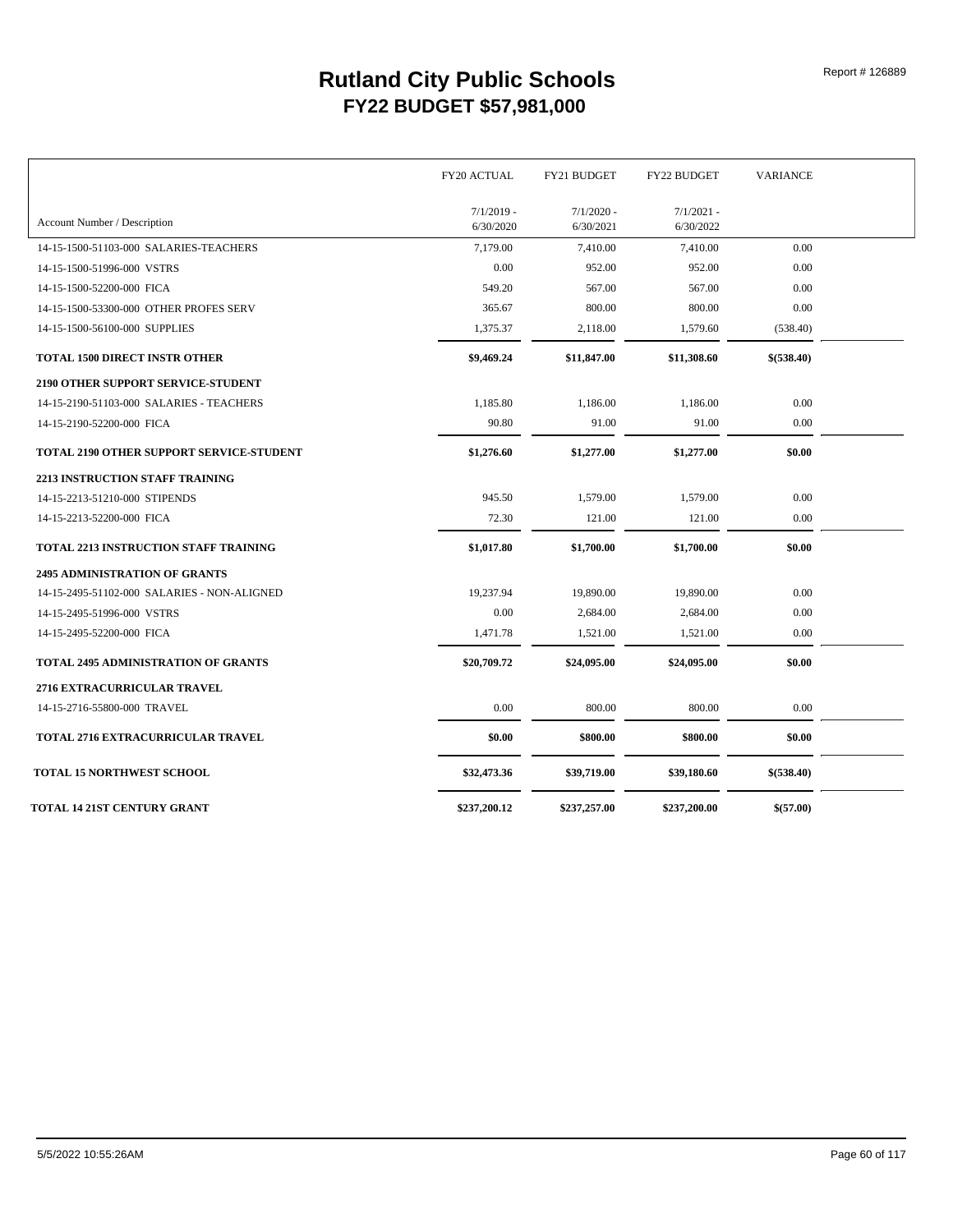|                                               | FY20 ACTUAL               | FY21 BUDGET               | <b>FY22 BUDGET</b>        | <b>VARIANCE</b> |  |
|-----------------------------------------------|---------------------------|---------------------------|---------------------------|-----------------|--|
|                                               |                           |                           |                           |                 |  |
| Account Number / Description                  | $7/1/2019$ -<br>6/30/2020 | $7/1/2020$ -<br>6/30/2021 | $7/1/2021$ -<br>6/30/2022 |                 |  |
| <b>15 CHILDCARE GRANT</b>                     |                           |                           |                           |                 |  |
| <b>06 PROCTOR</b>                             |                           |                           |                           |                 |  |
| <b>1500 DIRECT INSTR OTHER</b>                |                           |                           |                           |                 |  |
| 15-06-1500-51102-000 SALARIES - NON-ALIGNED   | 4,829.25                  | 5,500.00                  | 5,500.00                  | 0.00            |  |
| 15-06-1500-51103-000 SALARIES - TEACHERS      | 23,690.34                 | 9,600.00                  | 9,600.00                  | 0.00            |  |
| 15-06-1500-51105-000 SALARIES - RSSA AIDES    | 38,211.88                 | 28,500.00                 | 28,500.00                 | 0.00            |  |
| 15-06-1500-52200-000 FICA                     | 5,224.96                  | 3,600.00                  | 3,600.00                  | 0.00            |  |
| 15-06-1500-52709-000 PROFESSIONAL DEVELOPMENT | 2,988.01                  | 1,210.00                  | 1,210.00                  | 0.00            |  |
| 15-06-1500-53300-000 OTHER PROFES.SERV.       | 3,248.90                  | 5,500.00                  | 5,500.00                  | 0.00            |  |
| 15-06-1500-55100-000 TRANSPORTATION STUDENTS  | 4,413.68                  | 5,000.00                  | 5,000.00                  | 0.00            |  |
| 15-06-1500-55400-000 ADVERTISING              | 66.25                     | 200.00                    | 200.00                    | 0.00            |  |
| 15-06-1500-55500-000 PRINTING                 | 0.00                      | 400.00                    | 400.00                    | 0.00            |  |
| 15-06-1500-56100-000 SUPPLIES                 | 717.24                    | 2,200.00                  | 2,200.00                  | 0.00            |  |
| 15-06-1500-56300-000 FOOD                     | 496.86                    | 1,100.00                  | 1,100.00                  | 0.00            |  |
| 15-06-1500-57302-000 DESKTOP EQUIPMENT        | 0.00                      | 300.00                    | 300.00                    | 0.00            |  |
| 15-06-1500-58100-000 DUES & FEES              | 85.00                     | 500.00                    | 500.00                    | 0.00            |  |
| <b>TOTAL 1500 DIRECT INSTR OTHER</b>          | \$83,972.37               | \$63,610.00               | \$63,610.00               | \$0.00          |  |
| <b>2120 GUIDANCE</b>                          |                           |                           |                           |                 |  |
| 15-06-2120-51103-000 SALARIES - TEACHERS      | 10,762.50                 | 10,000.00                 | 10,000.00                 | 0.00            |  |
| 15-06-2120-52200-000 FICA                     | 823.41                    | 766.00                    | 766.00                    | 0.00            |  |
| <b>TOTAL 2120 GUIDANCE</b>                    | \$11,585.91               | \$10,766.00               | \$10,766.00               | \$0.00          |  |
| <b>TOTAL 06 PROCTOR</b>                       | \$95,558.28               | \$74,376.00               | \$74,376.00               | \$0.00          |  |
| <b>07 WEST RUTLAND</b>                        |                           |                           |                           |                 |  |
| <b>1500 DIRECT INSTR OTHER</b>                |                           |                           |                           |                 |  |
| 15-07-1500-51102-000 SALARIES - NON-ALIGNED   | 7,202.50                  | 1,100.00                  | 1.100.00                  | 0.00            |  |
| 15-07-1500-51103-000 SALARIES - TEACHERS      | 36,026.36                 | 24,000.00                 | 24,000.00                 | 0.00            |  |
| 15-07-1500-51105-000 SALARIES - RSSA AIDES    | 42,630.75                 | 34,000.00                 | 34,000.00                 | 0.00            |  |
| 15-07-1500-52200-000 FICA                     | 6,681.59                  | 4,500.00                  | 4,500.00                  | 0.00            |  |
| 15-07-1500-52709-000 PROFESSIONAL DEVELOPMENT | 2,286.36                  | 2,200.00                  | 2,200.00                  | 0.00            |  |
| 15-07-1500-53300-000 OTHER PROFES.SERV.       | 5,784.66                  | 6,000.00                  | 6,000.00                  | 0.00            |  |
| 15-07-1500-55100-000 TRANS. PUPILS/PARENTS    | 10,282.55                 | 5,500.00                  | 5,500.00                  | 0.00            |  |
| 15-07-1500-55400-000 ADVERTISING              | 0.00                      | 200.00                    | 200.00                    | 0.00            |  |
| 15-07-1500-55500-000 PRINTING                 | 0.00                      | 400.00                    | 400.00                    | 0.00            |  |
| 15-07-1500-56100-000 SUPPLIES                 | 902.01                    | 2,400.00                  | 2,400.00                  | 0.00            |  |
| 15-07-1500-56300-000 FOOD                     | 558.85                    | 1,100.00                  | 1,100.00                  | 0.00            |  |
| 15-07-1500-57302-000 DESKTOP EQUIPMENT        | 41.99                     | 300.00                    | 300.00                    | 0.00            |  |
| 15-07-1500-58100-000 DUES & FEES              | 136.00                    | 500.00                    | 500.00                    | 0.00            |  |
| <b>TOTAL 1500 DIRECT INSTR OTHER</b>          | \$112,533.62              | \$82,200.00               | \$82,200.00               | \$0.00          |  |
| 2120 GUIDANCE                                 |                           |                           |                           |                 |  |
| 15-07-2120-51103-000 SALARIES - TEACHERS      | 8,443.75                  | 11,000.00                 | 11,000.00                 | 0.00            |  |
| 15-07-2120-52200-000 FICA                     | 646.00                    | 850.00                    | 850.00                    | 0.00            |  |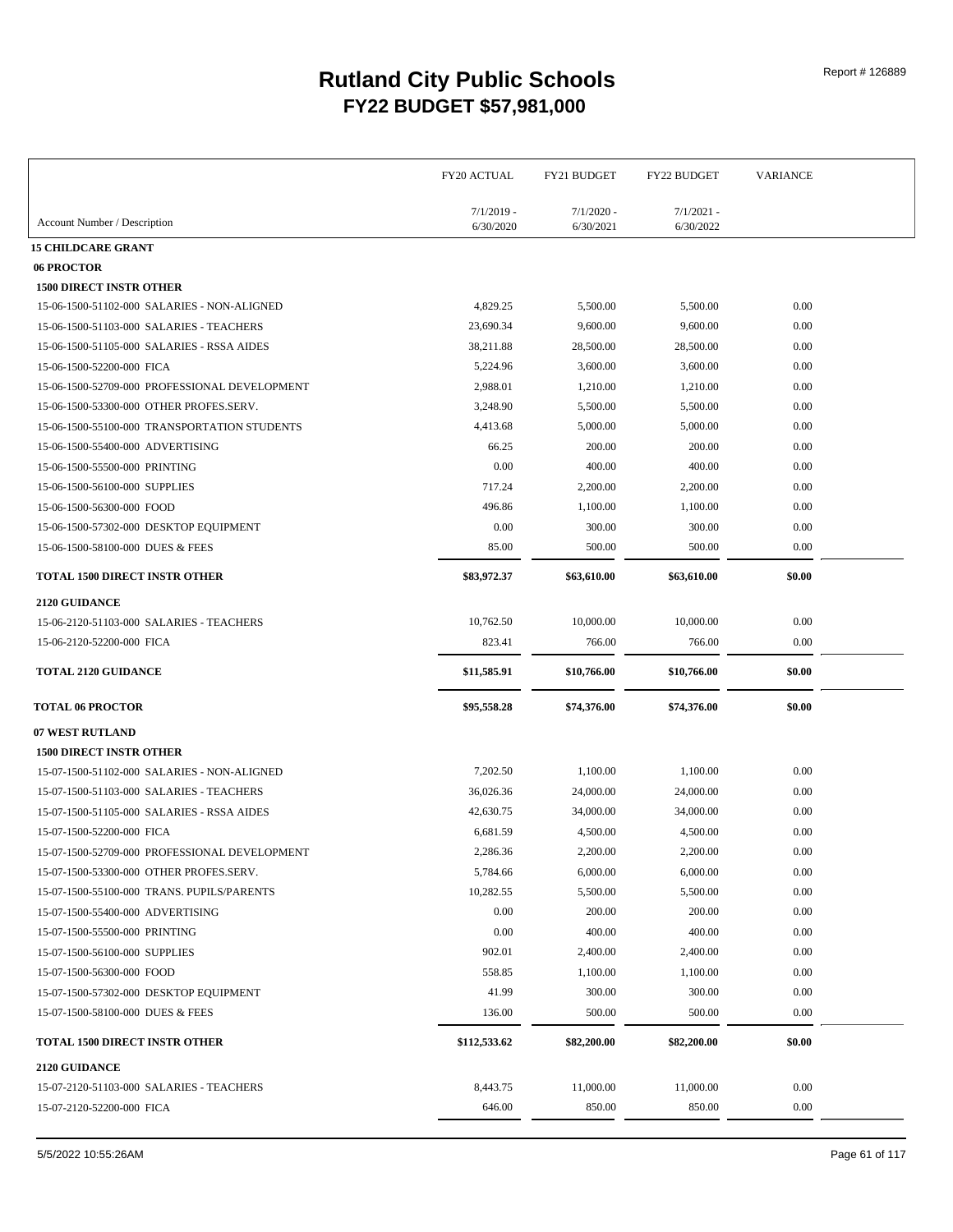|                                                   | FY20 ACTUAL  | FY21 BUDGET  | FY22 BUDGET  | <b>VARIANCE</b> |  |
|---------------------------------------------------|--------------|--------------|--------------|-----------------|--|
|                                                   | $7/1/2019$ - | $7/1/2020$ - | $7/1/2021$ - |                 |  |
| Account Number / Description                      | 6/30/2020    | 6/30/2021    | 6/30/2022    |                 |  |
| <b>TOTAL 2120 GUIDANCE</b>                        | \$9,089.75   | \$11,850.00  | \$11,850.00  | \$0.00          |  |
| <b>TOTAL 07 WEST RUTLAND</b>                      | \$121,623.37 | \$94,050.00  | \$94,050.00  | \$0.00          |  |
| <b>08 RUTLAND TOWN</b>                            |              |              |              |                 |  |
| <b>1500 DIRECT INSTR OTHER</b>                    |              |              |              |                 |  |
| 15-08-1500-51102-000 SALARIES - NON-ALIGNED       | 26,025.95    | 28,000.00    | 28,000.00    | 0.00            |  |
| 15-08-1500-51103-000 SALARIES - TEACHERS          | 38,925.74    | 32,000.00    | 32,000.00    | 0.00            |  |
| 15-08-1500-51105-000 SALARIES - RSSA AIDES        | 39,055.99    | 31,000.00    | 31,000.00    | 0.00            |  |
| 15-08-1500-52200-000 FICA                         | 8,383.53     | 6,400.00     | 6,400.00     | 0.00            |  |
| 15-08-1500-52709-000 PROFESSIONAL DEVELOPMENT     | 3,562.34     | 1,800.00     | 1,800.00     | 0.00            |  |
| 15-08-1500-53300-000 OTHER PROFES.SERV.           | 8,686.55     | 6,000.00     | 6,000.00     | 0.00            |  |
| 15-08-1500-55100-000 TRANS. PUPILS/PARENTS        | 7,808.16     | 5,500.00     | 5,500.00     | 0.00            |  |
| 15-08-1500-55400-000 ADVERTISING                  | 0.00         | 200.00       | 200.00       | 0.00            |  |
| 15-08-1500-55500-000 PRINTING                     | 0.00         | 400.00       | 400.00       | 0.00            |  |
| 15-08-1500-56100-000 SUPPLIES                     | 2,017.73     | 2,000.00     | 2,000.00     | 0.00            |  |
| 15-08-1500-56300-000 FOOD                         | 2,939.73     | 2,000.00     | 2,000.00     | 0.00            |  |
| 15-08-1500-57302-000 DESKTOP EQUIPMENT            | 0.00         | 300.00       | 300.00       | 0.00            |  |
| 15-08-1500-58100-000 DUES & FEES                  | 0.00         | 500.00       | 500.00       | 0.00            |  |
| <b>TOTAL 1500 DIRECT INSTR OTHER</b>              | \$137,405.72 | \$116,100.00 | \$116,100.00 | \$0.00          |  |
| <b>2120 GUIDANCE</b>                              |              |              |              |                 |  |
| 15-08-2120-51103-000 SALARIES - TEACHERS          | 5,753.50     | 8,000.00     | 8,000.00     | 0.00            |  |
| 15-08-2120-52200-000 FICA                         | 440.20       | 650.00       | 650.00       | 0.00            |  |
| <b>TOTAL 2120 GUIDANCE</b>                        | \$6,193.70   | \$8,650.00   | \$8,650.00   | \$0.00          |  |
| <b>TOTAL 08 RUTLAND TOWN</b>                      | \$143,599.42 | \$124,750.00 | \$124,750.00 | \$0.00          |  |
| 09 RUTLAND CITY                                   |              |              |              |                 |  |
| <b>1500 DIRECT INSTR OTHER</b>                    |              |              |              |                 |  |
| 15-09-1500-51102-000 SALARIES - NON-ALIGNED       | 480.00       | $0.00\,$     | 0.00         | 0.00            |  |
| 15-09-1500-52200-000 FICA                         | 36.72        | 0.00         | 0.00         | 0.00            |  |
| <b>TOTAL 1500 DIRECT INSTR OTHER</b>              | \$516.72     | \$0.00       | \$0.00       | \$0.00          |  |
| 2400 SCHOOL ADMINISTRATION                        |              |              |              |                 |  |
| 15-09-2400-51102-000 SALARIES - NON-ALIGNED       | 133,376.04   | 137,377.00   | 144,730.00   | 7,353.00        |  |
| 15-09-2400-52100-000 HEALTH INSURANCE             | 24,539.71    | 32,198.00    | 46,425.00    | 14,227.00       |  |
| 15-09-2400-52104-000 HEALTH SAVINGS ACCOUNT (HSA) | 4,711.08     | 4,442.00     | 2,200.00     | (2,242.00)      |  |
| 15-09-2400-52105-000 HEALTH REIMB. ARR. (HRA)     | 0.00         | 2,100.00     | 7,349.00     | 5,249.00        |  |
| 15-09-2400-52200-000 FICA                         | 9,741.63     | 10,509.00    | 11,072.00    | 563.00          |  |
| 15-09-2400-52300-000 LIFE INSURANCE               | 217.53       | 93.00        | 93.00        | 0.00            |  |
| 15-09-2400-52400-000 CITY PENSION                 | 12,091.93    | 13,461.00    | 14,039.00    | 578.00          |  |
| 15-09-2400-52500-000 WORKMAN'S COMP               | 1,236.72     | 1,511.00     | 1,592.00     | 81.00           |  |
| 15-09-2400-52600-000 LONG TERM DISABILITY         | 323.63       | 481.00       | 507.00       | 26.00           |  |
| 15-09-2400-52800-000 UNEMPLOYMENT                 | 38.92        | 332.00       | 334.00       | 2.00            |  |
|                                                   |              |              |              |                 |  |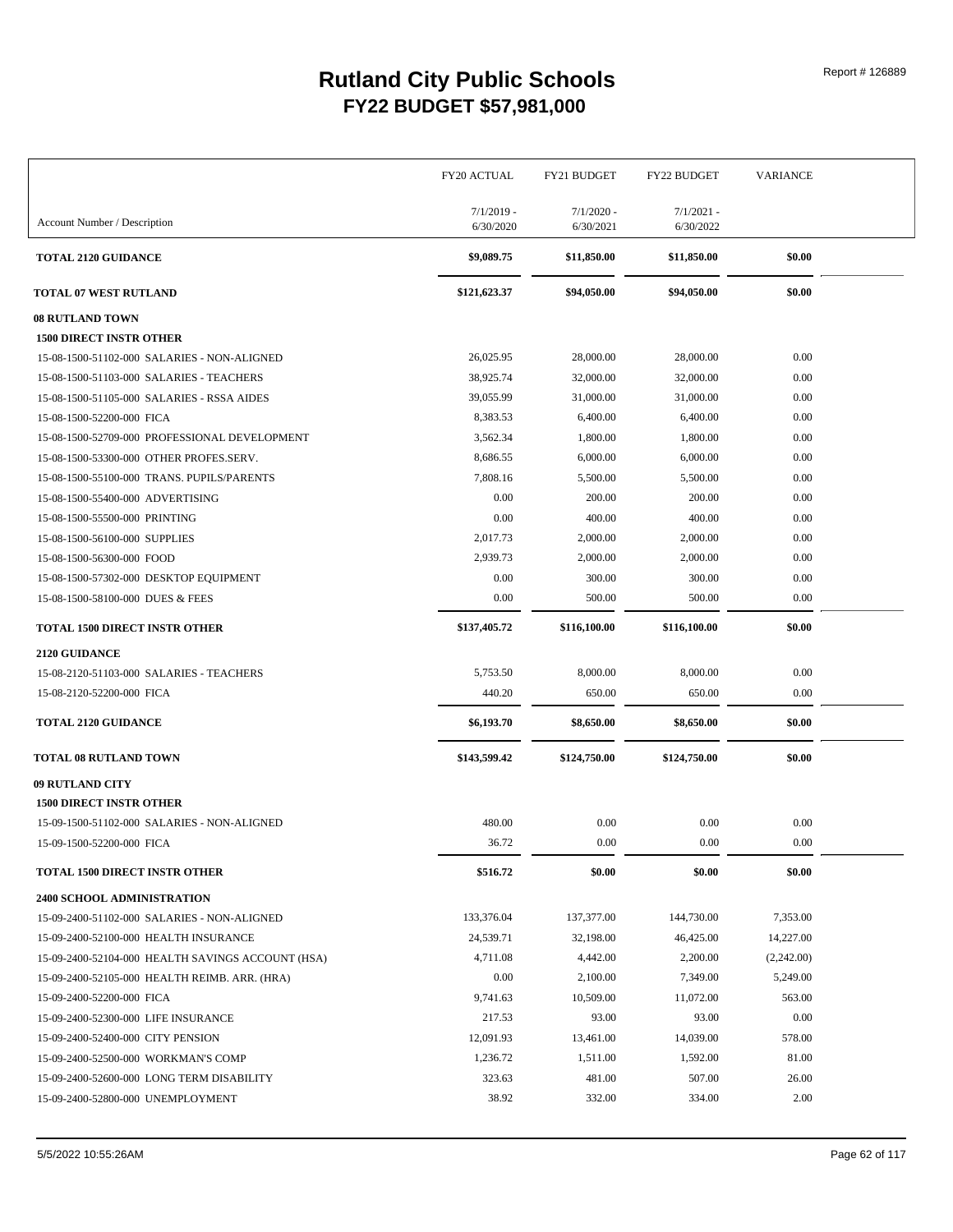|                                               | <b>FY20 ACTUAL</b> | <b>FY21 BUDGET</b> | FY22 BUDGET  | <b>VARIANCE</b> |  |
|-----------------------------------------------|--------------------|--------------------|--------------|-----------------|--|
|                                               | $7/1/2019$ -       | $7/1/2020$ -       | $7/1/2021$ - |                 |  |
| Account Number / Description                  | 6/30/2020          | 6/30/2021          | 6/30/2022    |                 |  |
| 15-09-2400-55310-000 TELEPHONE                | 2,992.52           | 500.00             | 500.00       | 0.00            |  |
| 15-09-2400-57300-000 EQUIPMENT                | 2,832.00           | 2,000.00           | 2,000.00     | 0.00            |  |
| 15-09-2400-58100-000 DUES & FEES              | 0.00               | 500.00             | 500.00       | 0.00            |  |
| TOTAL 2400 SCHOOL ADMINISTRATION              | \$192,101.71       | \$205,504.00       | \$231,341.00 | \$25,837.00     |  |
| <b>TOTAL 09 RUTLAND CITY</b>                  | \$192,618.43       | \$205,504.00       | \$231,341.00 | \$25,837.00     |  |
| <b>11 INTERMEDIATE SCHOOL</b>                 |                    |                    |              |                 |  |
| <b>1500 DIRECT INSTR OTHER</b>                |                    |                    |              |                 |  |
| 15-11-1500-51102-000 SALARIES - NON-ALIGNED   | 915.00             | 2,200.00           | 2,200.00     | 0.00            |  |
| 15-11-1500-51103-000 SALARIES - TEACHERS      | 30,619.84          | 28,500.00          | 28,500.00    | 0.00            |  |
| 15-11-1500-51105-000 SALARIES - AIDES         | 51,534.92          | 39,000.00          | 39,000.00    | 0.00            |  |
| 15-11-1500-52200-000 FICA                     | 7,137.00           | 5,500.00           | 5,500.00     | 0.00            |  |
| 15-11-1500-52709-000 PROFESSIONAL DEVELOPMENT | 2,651.40           | 3,800.00           | 3,800.00     | 0.00            |  |
| 15-11-1500-53300-000 OTHER PROFES.SERV.       | 7,669.86           | 16,000.00          | 16,000.00    | 0.00            |  |
| 15-11-1500-55100-000 TRANSPORTATION STUDENTS  | 28,681.83          | 19,500.00          | 19,500.00    | 0.00            |  |
| 15-11-1500-55400-000 ADVERTISING              | 66.25              | 200.00             | 200.00       | 0.00            |  |
| 15-11-1500-55500-000 PRINTING                 | 0.00               | 500.00             | 500.00       | 0.00            |  |
| 15-11-1500-56100-000 SUPPLIES                 | 2,894.63           | 3,300.00           | 3,300.00     | 0.00            |  |
| 15-11-1500-56300-000 FOOD                     | 1,437.67           | 1,600.00           | 1,600.00     | 0.00            |  |
| 15-11-1500-57302-000 DESKTOP EQUIPMENT        | 0.00               | 300.00             | 300.00       | 0.00            |  |
| 15-11-1500-58100-000 DUES & FEES              | 287.00             | 500.00             | 500.00       | 0.00            |  |
| <b>TOTAL 1500 DIRECT INSTR OTHER</b>          | \$133,895.40       | \$120,900.00       | \$120,900.00 | \$0.00          |  |
| <b>2120 GUIDANCE</b>                          |                    |                    |              |                 |  |
| 15-11-2120-51103-000 SALARIES - TEACHERS      | 9,587.50           | 10,500.00          | 10,500.00    | 0.00            |  |
| 15-11-2120-52200-000 FICA                     | 733.49             | 805.00             | 805.00       | 0.00            |  |
| <b>TOTAL 2120 GUIDANCE</b>                    | \$10,320.99        | \$11,305.00        | \$11,305.00  | \$0.00          |  |
| TOTAL 11 INTERMEDIATE SCHOOL                  | \$144,216.39       | \$132,205.00       | \$132,205.00 | \$0.00          |  |
| <b>14 NORTHEAST SCHOOL</b>                    |                    |                    |              |                 |  |
| <b>1500 DIRECT INSTR OTHER</b>                |                    |                    |              |                 |  |
| 15-14-1500-51102-000 SALARIES - NON-ALIGNED   | 2,725.00           | 1,100.00           | 1,100.00     | 0.00            |  |
| 15-14-1500-51103-000 SALARIES - TEACHERS      | 33,317.80          | 22,000.00          | 22,000.00    | 0.00            |  |
| 15-14-1500-51105-000 SALARIES - AIDES         | 23,472.00          | 24,000.00          | 24,000.00    | 0.00            |  |
| 15-14-1500-52200-000 FICA                     | 6,360.19           | 3,600.00           | 3,600.00     | 0.00            |  |
| 15-14-1500-52709-000 PROFESSIONAL DEVELOPMENT | 1,451.09           | 2,000.00           | 2,000.00     | 0.00            |  |
| 15-14-1500-53300-000 Other Profess Services   | 2,269.00           | 8,000.00           | 8,000.00     | 0.00            |  |
| 15-14-1500-55100-000 TRANSPORTATION STUDENTS  | 31,574.11          | 18,000.00          | 18,000.00    | 0.00            |  |
| 15-14-1500-55400-000 ADVERTISING              | 66.25              | 200.00             | 200.00       | 0.00            |  |
| 15-14-1500-55500-000 PRINTING                 | 0.00               | 500.00             | 500.00       | 0.00            |  |
| 15-14-1500-56100-000 SUPPLIES                 | 1,055.11           | 2,200.00           | 2,200.00     | 0.00            |  |
| 15-14-1500-56300-000 FOOD                     | 1,573.32           | 1,000.00           | 1,000.00     | 0.00            |  |
| 15-14-1500-57302-000 DESKTOP EQUIPMENT        | 0.00               | 300.00             | 300.00       | 0.00            |  |
|                                               |                    |                    |              |                 |  |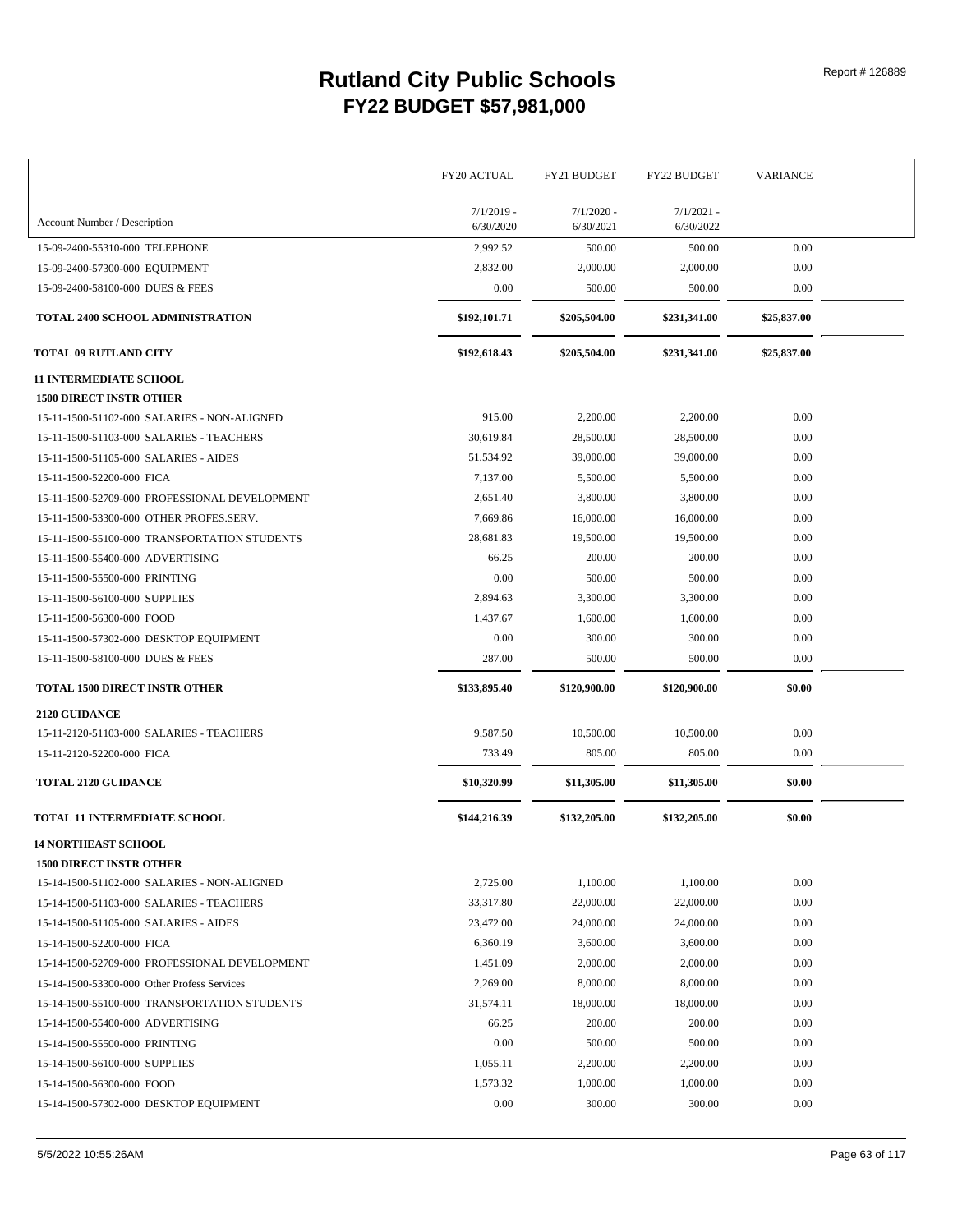|                                               | FY20 ACTUAL  | FY21 BUDGET  | FY22 BUDGET  | <b>VARIANCE</b> |  |
|-----------------------------------------------|--------------|--------------|--------------|-----------------|--|
|                                               | $7/1/2019$ - | $7/1/2020$ - | $7/1/2021$ - |                 |  |
| Account Number / Description                  | 6/30/2020    | 6/30/2021    | 6/30/2022    |                 |  |
| 15-14-1500-58100-000 DUES & FEES              | 119.00       | 500.00       | 500.00       | 0.00            |  |
| <b>TOTAL 1500 DIRECT INSTR OTHER</b>          | \$103,982.87 | \$83,400.00  | \$83,400.00  | \$0.00          |  |
| <b>2120 GUIDANCE</b>                          |              |              |              |                 |  |
| 15-14-2120-51103-000 SALARIES - TEACHERS      | 9,818.75     | 11,000.00    | 11,000.00    | 0.00            |  |
| 15-14-2120-52200-000 FICA                     | 751.20       | 842.00       | 842.00       | 0.00            |  |
| <b>TOTAL 2120 GUIDANCE</b>                    | \$10,569.95  | \$11,842.00  | \$11,842.00  | \$0.00          |  |
| <b>TOTAL 14 NORTHEAST SCHOOL</b>              | \$114,552.82 | \$95,242.00  | \$95,242.00  | \$0.00          |  |
| <b>15 NORTHWEST SCHOOL</b>                    |              |              |              |                 |  |
| <b>1500 DIRECT INSTR OTHER</b>                |              |              |              |                 |  |
| 15-15-1500-51102-000 SALARIES - NON-ALIGNED   | 1,783.50     | 2,000.00     | 2,000.00     | 0.00            |  |
| 15-15-1500-51103-000 SALARIES - TEACHERS      | 58,085.75    | 35,200.00    | 35,200.00    | 0.00            |  |
| 15-15-1500-51105-000 SALARIES - AIDES         | 45,418.94    | 43,000.00    | 43,000.00    | 0.00            |  |
| 15-15-1500-52200-000 FICA                     | 8,307.67     | 6,000.00     | 6,000.00     | 0.00            |  |
| 15-15-1500-52709-000 PROFESSIONAL DEVELOPMENT | 2,444.83     | 4,000.00     | 4,000.00     | 0.00            |  |
| 15-15-1500-53300-000 OTHER PROFES.SERV.       | 4,193.00     | 11,000.00    | 11,000.00    | 0.00            |  |
| 15-15-1500-55100-000 TRANSPORTATION STUDENTS  | 11,937.38    | 16,000.00    | 16,000.00    | 0.00            |  |
| 15-15-1500-55400-000 ADVERTISING              | 66.25        | 200.00       | 200.00       | 0.00            |  |
| 15-15-1500-55500-000 PRINTING                 | 0.00         | 500.00       | 500.00       | 0.00            |  |
| 15-15-1500-56100-000 SUPPLIES                 | 1,230.36     | 3,000.00     | 3,000.00     | 0.00            |  |
| 15-15-1500-56300-000 FOOD                     | 1,431.23     | 2,000.00     | 2,000.00     | 0.00            |  |
| 15-15-1500-57302-000 DESKTOP EQUIPMENT        | 0.00         | 300.00       | 300.00       | 0.00            |  |
| 15-15-1500-58100-000 DUES & FEES              | 187.00       | 500.00       | 500.00       | 0.00            |  |
| <b>TOTAL 1500 DIRECT INSTR OTHER</b>          | \$135,085.91 | \$123,700.00 | \$123,700.00 | \$0.00          |  |
| <b>2120 GUIDANCE</b>                          |              |              |              |                 |  |
| 15-15-2120-51103-000 SALARIES - TEACHERS      | 11,968.75    | 13,200.00    | 13,200.00    | 0.00            |  |
| 15-15-2120-52200-000 FICA                     | 915.68       | 998.00       | 998.00       | 0.00            |  |
| <b>TOTAL 2120 GUIDANCE</b>                    | \$12,884.43  | \$14,198.00  | \$14,198.00  | \$0.00          |  |
| <b>TOTAL 15 NORTHWEST SCHOOL</b>              | \$147,970.34 | \$137,898.00 | \$137,898.00 | \$0.00          |  |
| <b>TOTAL 15 CHILDCARE GRANT</b>               | \$960,139.05 | \$864,025.00 | \$889,862.00 | \$25,837.00     |  |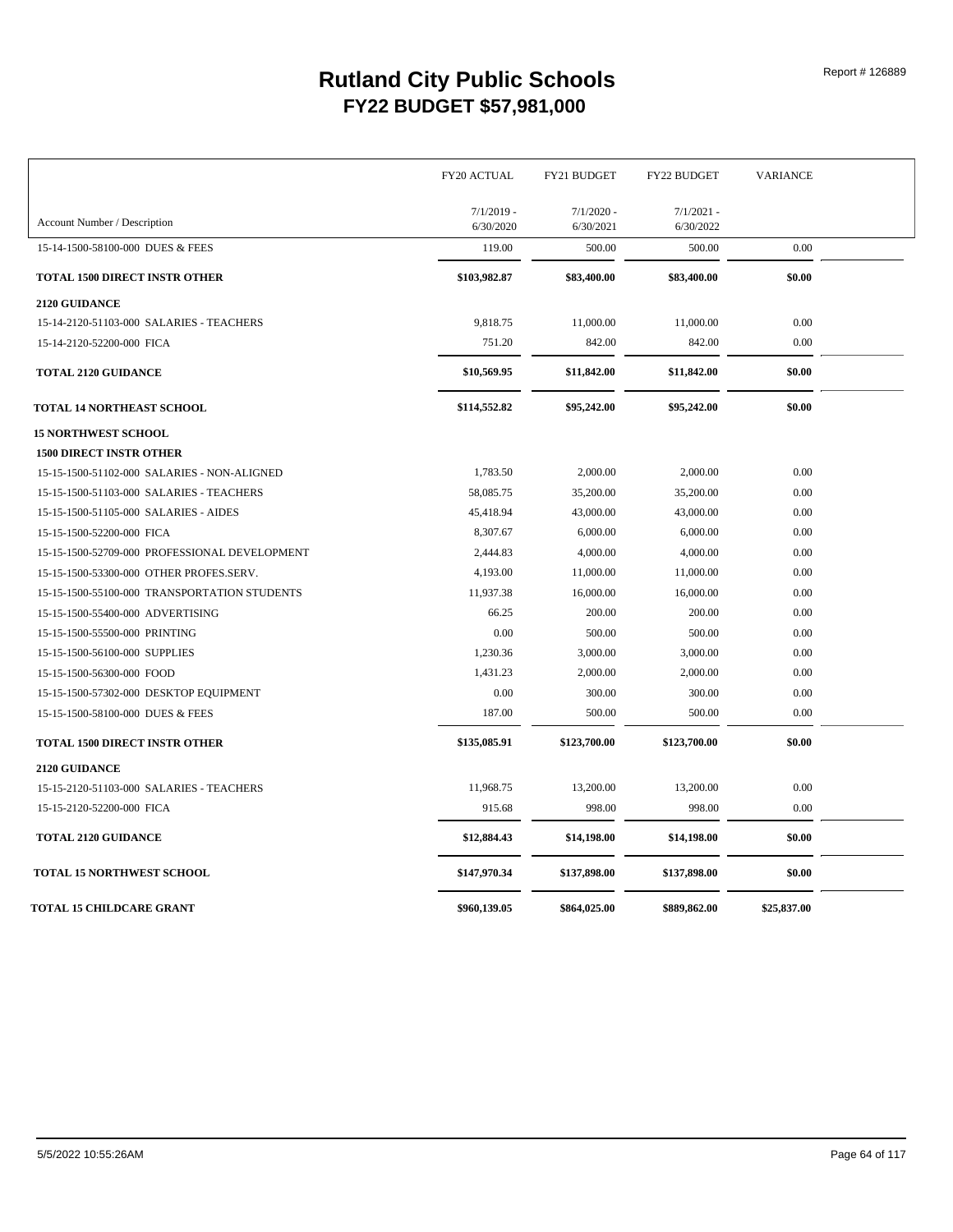|                                                   | <b>FY20 ACTUAL</b>        | <b>FY21 BUDGET</b>        | <b>FY22 BUDGET</b>        | <b>VARIANCE</b> |  |
|---------------------------------------------------|---------------------------|---------------------------|---------------------------|-----------------|--|
| Account Number / Description                      | $7/1/2019$ -<br>6/30/2020 | $7/1/2020$ -<br>6/30/2021 | $7/1/2021 -$<br>6/30/2022 |                 |  |
| <b>16 CAFETERIA PLAN</b>                          |                           |                           |                           |                 |  |
| <b>00 DISTRICT WIDE</b>                           |                           |                           |                           |                 |  |
| <b>2520 FISCAL SERVICES</b>                       |                           |                           |                           |                 |  |
| 16-00-2520-57300-000 COMPUTER PURCHASES-EMPLOYEES | 21,062.94                 | 0.00                      | 0.00                      | 0.00            |  |
| <b>TOTAL 2520 FISCAL SERVICES</b>                 | \$21,062.94               | \$0.00                    | \$0.00                    | \$0.00          |  |
| <b>TOTAL 00 DISTRICT WIDE</b>                     | \$21,062.94               | \$0.00                    | \$0.00                    | \$0.00          |  |
| <b>TOTAL 16 CAFETERIA PLAN</b>                    | \$21,062.94               | \$0.00                    | \$0.00                    | \$0.00          |  |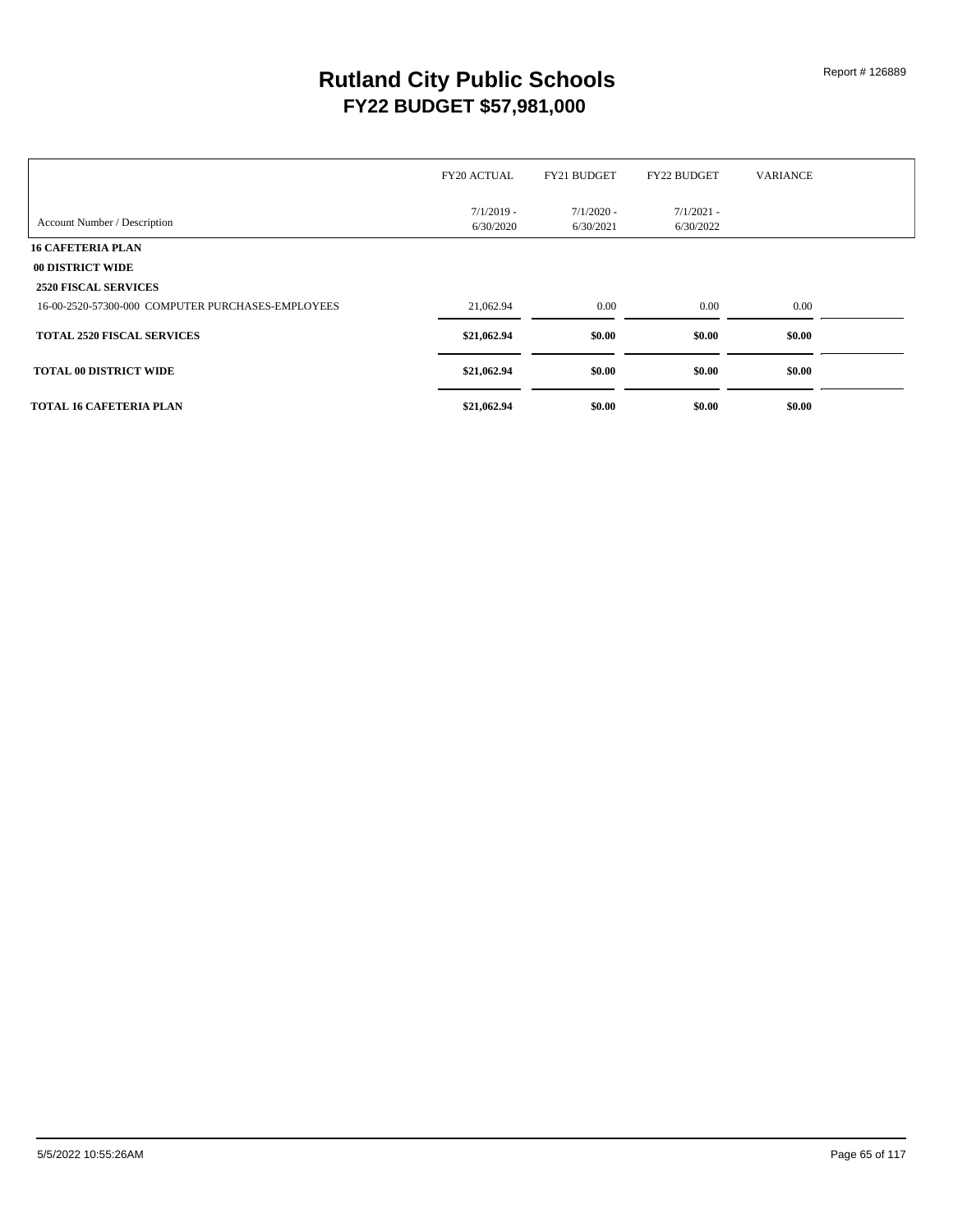|                                                                   | <b>FY20 ACTUAL</b> | FY21 BUDGET  | FY22 BUDGET  | <b>VARIANCE</b> |  |
|-------------------------------------------------------------------|--------------------|--------------|--------------|-----------------|--|
| Account Number / Description                                      | $7/1/2019$ -       | $7/1/2020$ - | $7/1/2021$ - |                 |  |
| 17 21ST CENTURY-EPIC GRANT                                        | 6/30/2020          | 6/30/2021    | 6/30/2022    |                 |  |
| <b>00 DISTRICT WIDE</b>                                           |                    |              |              |                 |  |
| <b>2495 ADMINISTRATION OF GRANTS</b>                              |                    |              |              |                 |  |
| 17-00-2495-51102-000 SALARIES - NON-ALIGNED                       | 16,372.50          | 17,800.00    | 17,800.00    | 0.00            |  |
| 17-00-2495-52200-000 FICA                                         | 1,213.76           | 1,360.00     | 1,360.00     | 0.00            |  |
| <b>TOTAL 2495 ADMINISTRATION OF GRANTS</b>                        | \$17,586.26        | \$19,160.00  | \$19,160.00  | \$0.00          |  |
| <b>TOTAL 00 DISTRICT WIDE</b>                                     | \$17,586.26        | \$19,160.00  | \$19,160.00  | \$0.00          |  |
| <b>31 RUTLAND HIGH SCHOOL</b>                                     |                    |              |              |                 |  |
| <b>1500 DIRECT INSTR OTHER</b>                                    |                    |              |              |                 |  |
| 17-31-1500-51103-000 SALARIES-TEACHERS                            | 12,458.41          | 27,116.00    | 27,116.00    | 0.00            |  |
| 17-31-1500-51996-000 VSTRS                                        | 0.00               | 363.00       | 363.00       | 0.00            |  |
| 17-31-1500-52200-000 FICA                                         | 1,003.62           | 2,074.00     | 2,074.00     | 0.00            |  |
| 17-31-1500-53300-000 OTHER PROFES SERV                            | 9,327.96           | 7,950.00     | 7,950.00     | 0.00            |  |
| 17-31-1500-56100-000 SUPPLIES                                     | 1,492.87           | 2,125.00     | 2,125.00     | 0.00            |  |
| <b>TOTAL 1500 DIRECT INSTR OTHER</b>                              | \$24,282.86        | \$39,628.00  | \$39,628.00  | \$0.00          |  |
| <b>2190 OTHER SUPPORT SERVICE-STUDENT</b>                         |                    |              |              |                 |  |
| 17-31-2190-51103-000 SALARIES - TEACHERS                          | 4,049.50           | 4,975.00     | 4,975.00     | 0.00            |  |
| 17-31-2190-52200-000 FICA                                         | 309.80             | 336.00       | 336.00       | 0.00            |  |
| TOTAL 2190 OTHER SUPPORT SERVICE-STUDENT                          | \$4,359.30         | \$5,311.00   | \$5,311.00   | \$0.00          |  |
| 2213 INSTRUCTION STAFF TRAINING                                   |                    |              |              |                 |  |
| 17-31-2213-51210-000 STIPENDS                                     | 365.00             | 697.00       | 697.00       | 0.00            |  |
| 17-31-2213-52200-000 FICA                                         | 27.92              | 53.00        | 53.00        | 0.00            |  |
| <b>TOTAL 2213 INSTRUCTION STAFF TRAINING</b>                      | \$392.92           | \$750.00     | \$750.00     | \$0.00          |  |
| <b>2495 ADMINISTRATION OF GRANTS</b>                              |                    |              |              |                 |  |
| 17-31-2495-51102-000 SALARIES - NON-ALIGNED                       | 16,781.25          | 15,750.00    | 15,750.00    | 0.00            |  |
| 17-31-2495-51996-000 VSTRS                                        | 0.00               | 790.00       | 790.00       | 0.00            |  |
| 17-31-2495-52200-000 FICA                                         | 1,283.79           | 956.00       | 956.00       | 0.00            |  |
| TOTAL 2495 ADMINISTRATION OF GRANTS                               | \$18,065.04        | \$17,496.00  | \$17,496.00  | \$0.00          |  |
| 2716 EXTRACURRICULAR TRAVEL                                       |                    |              |              |                 |  |
| 17-31-2716-51107-000 SALARIES - CUST/BUS DR.                      | 0.00               | 6,475.00     | 6,475.00     | 0.00            |  |
| 17-31-2716-51210-000 STIPENDS                                     | 5,278.94           | 0.00         | 0.00         | 0.00            |  |
| 17-31-2716-52200-000 FICA                                         | 389.45             | 1,003.00     | 1,003.00     | 0.00            |  |
| 17-31-2716-55100-000 TRANSPORTATION STUDENTS                      | 5,521.33           | 5,890.00     | 5,890.00     | 0.00            |  |
| 17-31-2716-55800-000 TRAVEL                                       | 0.00               | 430.00       | 430.00       | 0.00            |  |
| <b>TOTAL 2716 EXTRACURRICULAR TRAVEL</b>                          | \$11,189.72        | \$13,798.00  | \$13,798.00  | \$0.00          |  |
| TOTAL 31 RUTLAND HIGH SCHOOL                                      | \$58,289.84        | \$76,983.00  | \$76,983.00  | \$0.00          |  |
| <b>32 RUTLAND MIDDLE SCHOOL</b><br><b>1500 DIRECT INSTR OTHER</b> |                    |              |              |                 |  |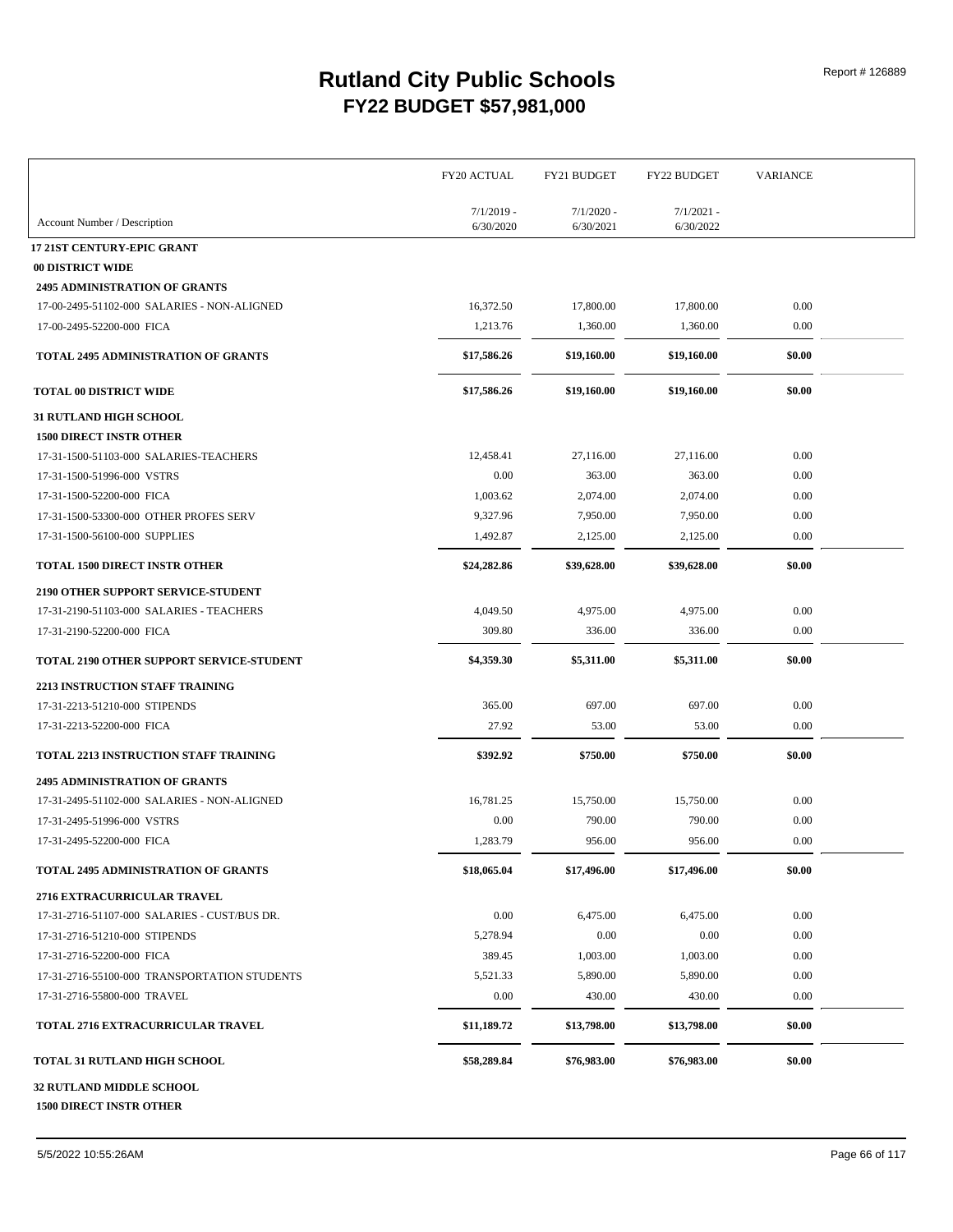|                                                           | FY20 ACTUAL  | FY21 BUDGET  | FY22 BUDGET  | <b>VARIANCE</b> |  |
|-----------------------------------------------------------|--------------|--------------|--------------|-----------------|--|
|                                                           | $7/1/2019$ - | $7/1/2020$ - | $7/1/2021 -$ |                 |  |
| Account Number / Description                              | 6/30/2020    | 6/30/2021    | 6/30/2022    |                 |  |
| 17-32-1500-51103-000 SALARIES-TEACHERS                    | 43,772.72    | 19,109.00    | 19,109.00    | 0.00            |  |
| 17-32-1500-51996-000 VSTRS                                | 0.00         | 1.958.00     | 1,958.00     | 0.00            |  |
| 17-32-1500-52200-000 FICA                                 | 3,350.98     | 1,462.00     | 1,462.00     | 0.00            |  |
| 17-32-1500-53300-000 OTHER PROFES. SERV                   | 7,307.35     | 7,950.00     | 7,950.00     | 0.00            |  |
| 17-32-1500-56100-000 SUPPLIES                             | 2,305.05     | 2,790.00     | 2,790.00     | 0.00            |  |
| <b>TOTAL 1500 DIRECT INSTR OTHER</b>                      | \$56,736.10  | \$33,269.00  | \$33,269.00  | \$0.00          |  |
| <b>2190 OTHER SUPPORT SERVICE-STUDENT</b>                 |              |              |              |                 |  |
| 17-32-2190-51103-000 SALARIES - TEACHERS                  | 1,709.89     | 2,000.00     | 2,000.00     | 0.00            |  |
| 17-32-2190-52200-000 FICA                                 | 130.83       | 153.00       | 153.00       | 0.00            |  |
| TOTAL 2190 OTHER SUPPORT SERVICE-STUDENT                  | \$1,840.72   | \$2,153.00   | \$2,153.00   | \$0.00          |  |
| <b>2213 INSTRUCTION STAFF TRAINING</b>                    |              |              |              |                 |  |
| 17-32-2213-51210-000 STIPENDS                             | 970.00       | 1,219.00     | 1,219.00     | 0.00            |  |
| 17-32-2213-52200-000 FICA                                 | 74.21        | 93.00        | 93.00        | 0.00            |  |
| <b>TOTAL 2213 INSTRUCTION STAFF TRAINING</b>              | \$1,044.21   | \$1,312.00   | \$1,312.00   | \$0.00          |  |
| <b>2495 ADMINISTRATION OF GRANTS</b>                      |              |              |              |                 |  |
| 17-32-2495-51102-000 SALARIES - NON-ALIGNED               | 17,062.50    | 12,500.00    | 12,500.00    | 0.00            |  |
| 17-32-2495-51996-000 VSTRS                                | 0.00         | 2,373.00     | 2,373.00     | 0.00            |  |
| 17-32-2495-52200-000 FICA                                 | 1,305.33     | 956.00       | 956.00       | 0.00            |  |
| <b>TOTAL 2495 ADMINISTRATION OF GRANTS</b>                | \$18,367.83  | \$15,829.00  | \$15,829.00  | \$0.00          |  |
| <b>2716 EXTRACURRICULAR TRAVEL</b>                        |              |              |              |                 |  |
| 17-32-2716-51210-000 STIPENDS                             | 392.50       | 0.00         | 0.00         | 0.00            |  |
| 17-32-2716-52200-000 FICA                                 | 30.01        | 0.00         | 0.00         | 0.00            |  |
| 17-32-2716-55100-000 TRANSPORTATION STUDENTS              | 8,944.53     | 14,096.00    | 14,096.00    | 0.00            |  |
| 17-32-2716-55800-000 TRAVEL                               | 0.00         | 430.00       | 430.00       | 0.00            |  |
| <b>TOTAL 2716 EXTRACURRICULAR TRAVEL</b>                  | \$9,367.04   | \$14,526.00  | \$14,526.00  | \$0.00          |  |
| <b>TOTAL 32 RUTLAND MIDDLE SCHOOL</b>                     | \$87,355.90  | \$67,089.00  | \$67,089.00  | \$0.00          |  |
| 99 NON GRANT                                              |              |              |              |                 |  |
| <b>1500 DIRECT INSTR OTHER</b>                            |              |              |              |                 |  |
| 17-99-1500-53300-000 OTHER PROFES.SERV.-SUMMER CAMP EXPEN | 7,720.00     | 10,000.00    | 0.00         | (10,000.00)     |  |
| <b>TOTAL 1500 DIRECT INSTR OTHER</b>                      | \$7,720.00   | \$10,000.00  | \$0.00       | \$(10,000.00)   |  |
| <b>TOTAL 99 NON GRANT</b>                                 | \$7,720.00   | \$10,000.00  | \$0.00       | \$(10,000.00)   |  |
| TOTAL 17 21ST CENTURY-EPIC GRANT                          | \$170,952.00 | \$173,232.00 | \$163,232.00 | \$(10,000.00)   |  |
|                                                           |              |              |              |                 |  |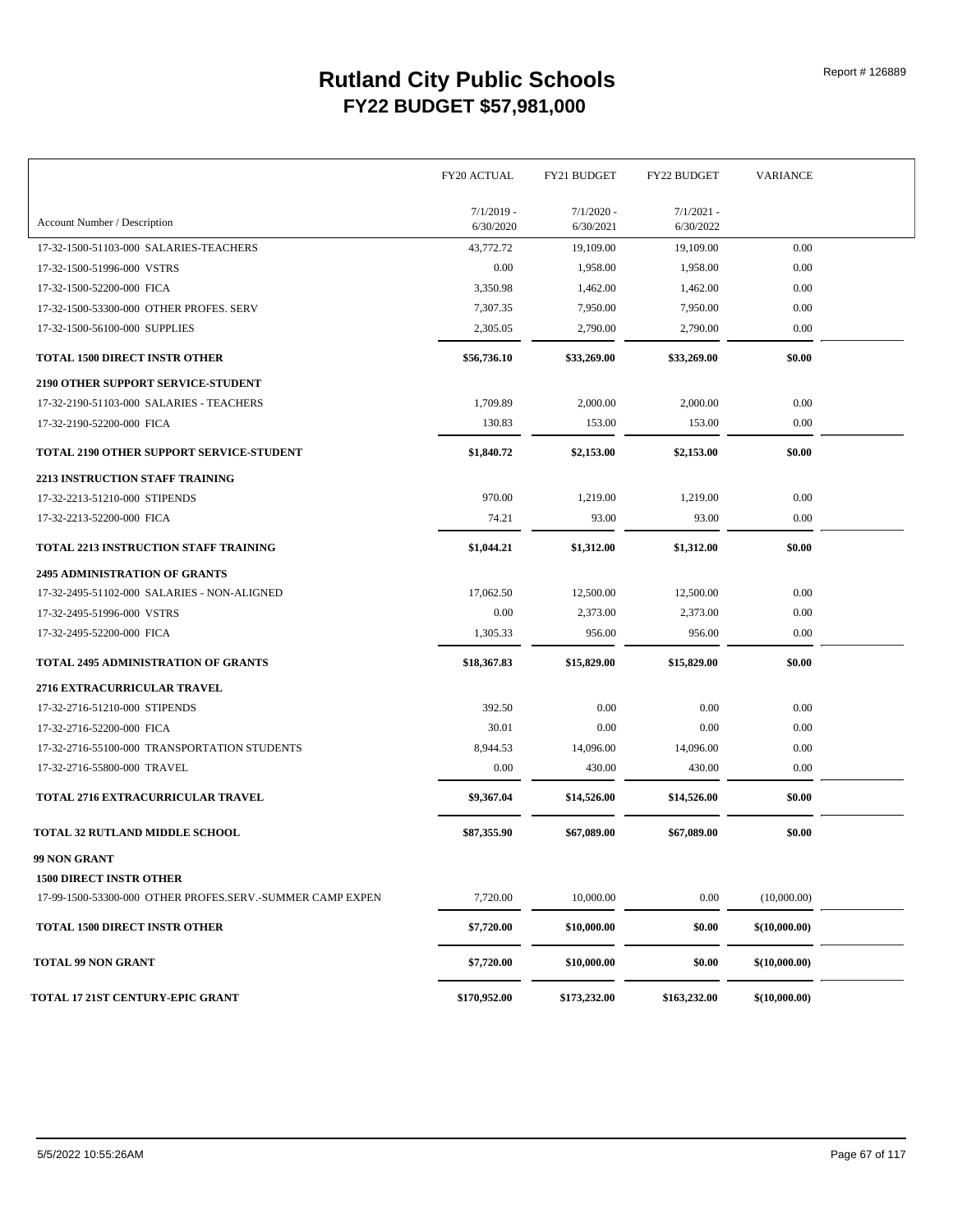|                                      | <b>FY20 ACTUAL</b>        | <b>FY21 BUDGET</b>        | <b>FY22 BUDGET</b>        | <b>VARIANCE</b> |  |
|--------------------------------------|---------------------------|---------------------------|---------------------------|-----------------|--|
| Account Number / Description         | $7/1/2019$ -<br>6/30/2020 | $7/1/2020$ -<br>6/30/2021 | $7/1/2021 -$<br>6/30/2022 |                 |  |
| <b>18 STOOLFIRE FUND</b>             |                           |                           |                           |                 |  |
| <b>00 DISTRICT WIDE</b>              |                           |                           |                           |                 |  |
| <b>1500 DIRECT INSTR OTHER</b>       |                           |                           |                           |                 |  |
| 18-00-1500-57300-000 EQUIPMENT       | 5,000.00                  | 4,500.00                  | 5,000.00                  | 500.00          |  |
| <b>TOTAL 1500 DIRECT INSTR OTHER</b> | \$5,000.00                | \$4,500.00                | \$5,000.00                | \$500.00        |  |
| <b>TOTAL 00 DISTRICT WIDE</b>        | \$5,000.00                | \$4,500.00                | \$5,000.00                | \$500.00        |  |
| <b>TOTAL 18 STOOLFIRE FUND</b>       | \$5,000.00                | \$4,500.00                | \$5,000.00                | \$500.00        |  |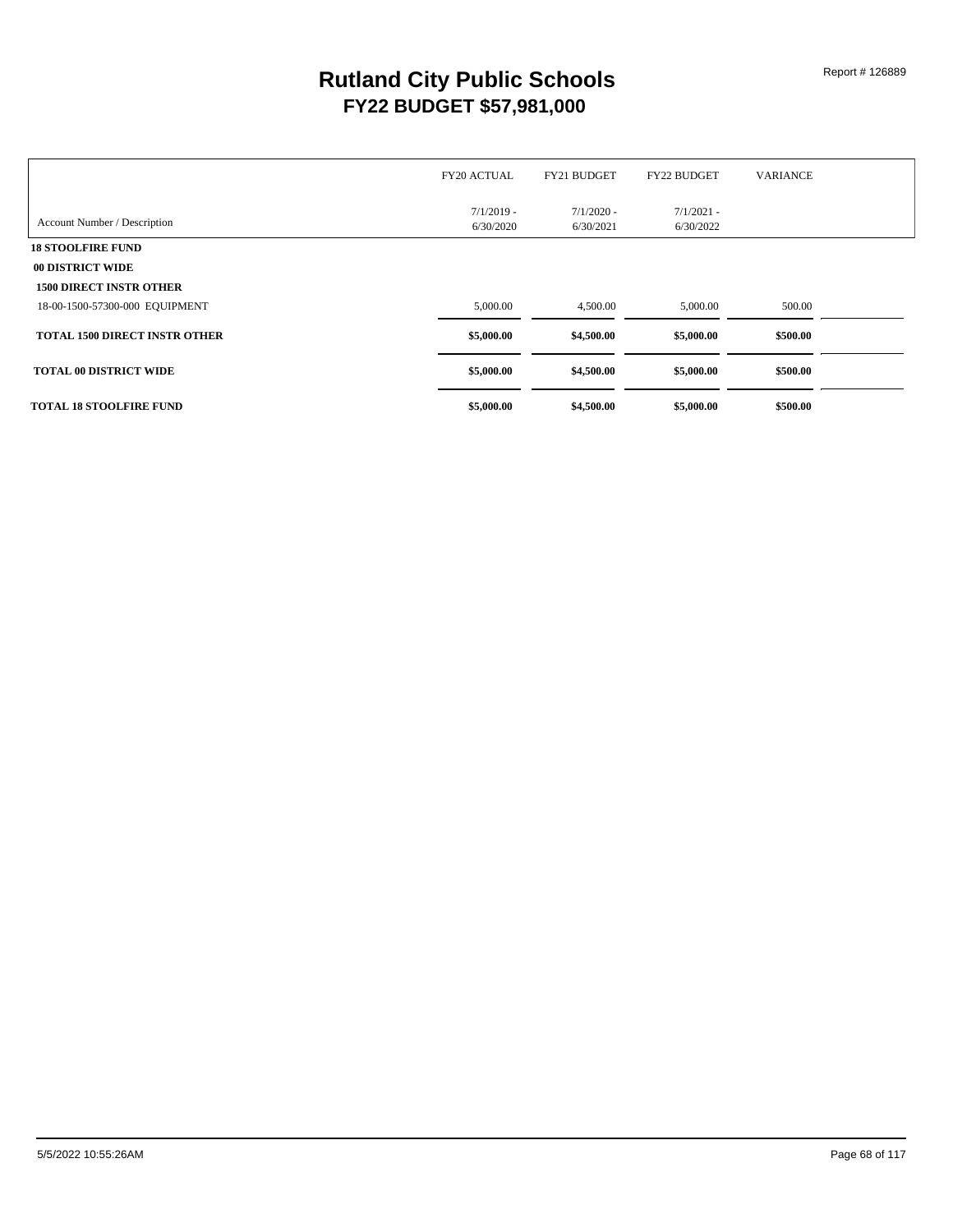|                                            | FY20 ACTUAL  | FY21 BUDGET  | FY22 BUDGET  | <b>VARIANCE</b> |  |
|--------------------------------------------|--------------|--------------|--------------|-----------------|--|
|                                            | $7/1/2019$ - | $7/1/2020$ - | $7/1/2021$ - |                 |  |
| Account Number / Description               | 6/30/2020    | 6/30/2021    | 6/30/2022    |                 |  |
| <b>19 BEST GRANT</b>                       |              |              |              |                 |  |
| <b>00 DISTRICT WIDE</b>                    |              |              |              |                 |  |
| <b>1500 DIRECT INSTR OTHER</b>             |              |              |              |                 |  |
| 19-00-1500-53300-000 PROFESSIONAL SERVICES | 0.00         | 4,300.00     | 2,000.00     | (2,300.00)      |  |
| <b>TOTAL 1500 DIRECT INSTR OTHER</b>       | \$0.00       | \$4,300.00   | \$2,000.00   | \$(2,300.00)    |  |
| <b>2213 INSTRUCTION STAFF TRAINING</b>     |              |              |              |                 |  |
| 19-00-2213-53300-000 OTHER PROFES.SERV.    | 1,275.00     | 0.00         | 0.00         | 0.00            |  |
| TOTAL 2213 INSTRUCTION STAFF TRAINING      | \$1,275.00   | \$0.00       | \$0.00       | \$0.00          |  |
| <b>TOTAL 00 DISTRICT WIDE</b>              | \$1,275.00   | \$4,300.00   | \$2,000.00   | \$(2,300.00)    |  |
| <b>11 INTERMEDIATE SCHOOL</b>              |              |              |              |                 |  |
| <b>1100 DIRECT INSTR REGULAR</b>           |              |              |              |                 |  |
| 19-11-1100-58900-000 OTHER                 | 0.00         | 1,600.00     | 1,000.00     | (600.00)        |  |
| <b>TOTAL 1100 DIRECT INSTR REGULAR</b>     | \$0.00       | \$1,600.00   | \$1,000.00   | \$(600.00)      |  |
| <b>TOTAL 11 INTERMEDIATE SCHOOL</b>        | \$0.00       | \$1,600.00   | \$1,000.00   | \$(600.00)      |  |
| <b>14 NORTHEAST SCHOOL</b>                 |              |              |              |                 |  |
| <b>1100 DIRECT INSTR REGULAR</b>           |              |              |              |                 |  |
| 19-14-1100-53300-000 OTHER PROFES.SERV.    | 0.00         | 1,225.00     | 1,000.00     | (225.00)        |  |
| <b>TOTAL 1100 DIRECT INSTR REGULAR</b>     | \$0.00       | \$1,225.00   | \$1,000.00   | \$(225.00)      |  |
| TOTAL 14 NORTHEAST SCHOOL                  | \$0.00       | \$1,225.00   | \$1,000.00   | \$(225.00)      |  |
| <b>15 NORTHWEST SCHOOL</b>                 |              |              |              |                 |  |
| <b>1100 DIRECT INSTR REGULAR</b>           |              |              |              |                 |  |
| 19-15-1100-53300-000 OTHER PROFES.SERV.    | 0.00         | 1,225.00     | 1,000.00     | (225.00)        |  |
| <b>TOTAL 1100 DIRECT INSTR REGULAR</b>     | \$0.00       | \$1,225.00   | \$1,000.00   | \$(225.00)      |  |
| <b>TOTAL 15 NORTHWEST SCHOOL</b>           | \$0.00       | \$1,225.00   | \$1,000.00   | \$(225.00)      |  |
| <b>31 RUTLAND HIGH SCHOOL</b>              |              |              |              |                 |  |
| <b>2210 IMPROVEMENT OF INST</b>            |              |              |              |                 |  |
| 19-31-2210-53300-000 OTHER PROFES.SERV.    | 0.00         | 1,225.00     | 1,000.00     | (225.00)        |  |
| TOTAL 2210 IMPROVEMENT OF INST             | \$0.00       | \$1,225.00   | \$1,000.00   | \$(225.00)      |  |
| TOTAL 31 RUTLAND HIGH SCHOOL               | \$0.00       | \$1,225.00   | \$1,000.00   | \$(225.00)      |  |
| 32 RUTLAND MIDDLE SCHOOL                   |              |              |              |                 |  |
| 2210 IMPROVEMENT OF INST                   |              |              |              |                 |  |
| 19-32-2210-53300-000 OTHER PROFES.SERV.    | 0.00         | 1,225.00     | 1,200.00     | (25.00)         |  |
| TOTAL 2210 IMPROVEMENT OF INST             | \$0.00       | \$1,225.00   | \$1,200.00   | \$(25.00)       |  |
| TOTAL 32 RUTLAND MIDDLE SCHOOL             | \$0.00       | \$1,225.00   | \$1,200.00   | \$(25.00)       |  |
|                                            |              |              |              |                 |  |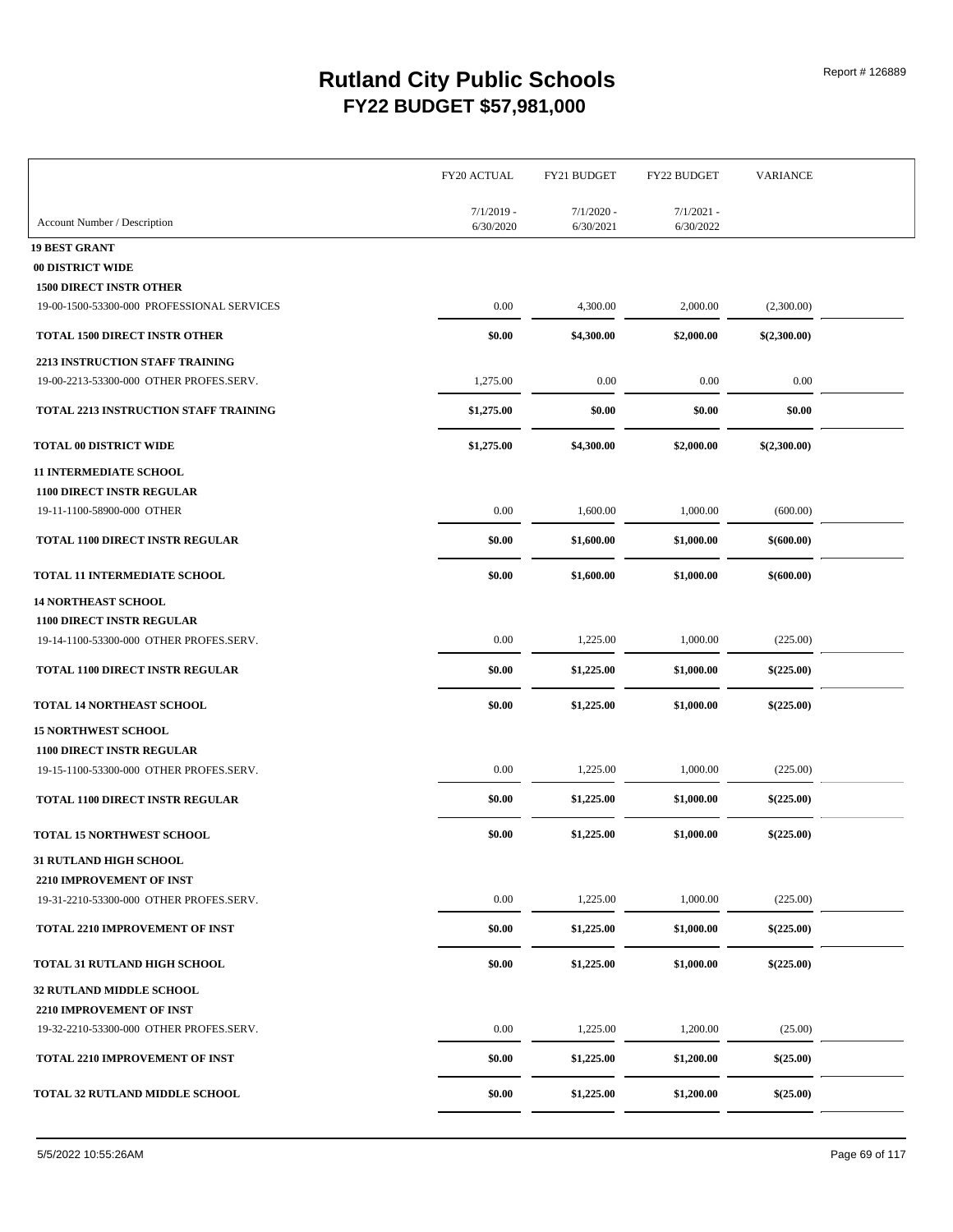| $7/1/2019$ -<br>Account Number / Description<br>6/30/2020 | $7/1/2020$ -<br>6/30/2021 | $7/1/2021 -$<br>6/30/2022 |                 |  |
|-----------------------------------------------------------|---------------------------|---------------------------|-----------------|--|
| <b>FY20 ACTUAL</b>                                        | <b>FY21 BUDGET</b>        | <b>FY22 BUDGET</b>        | <b>VARIANCE</b> |  |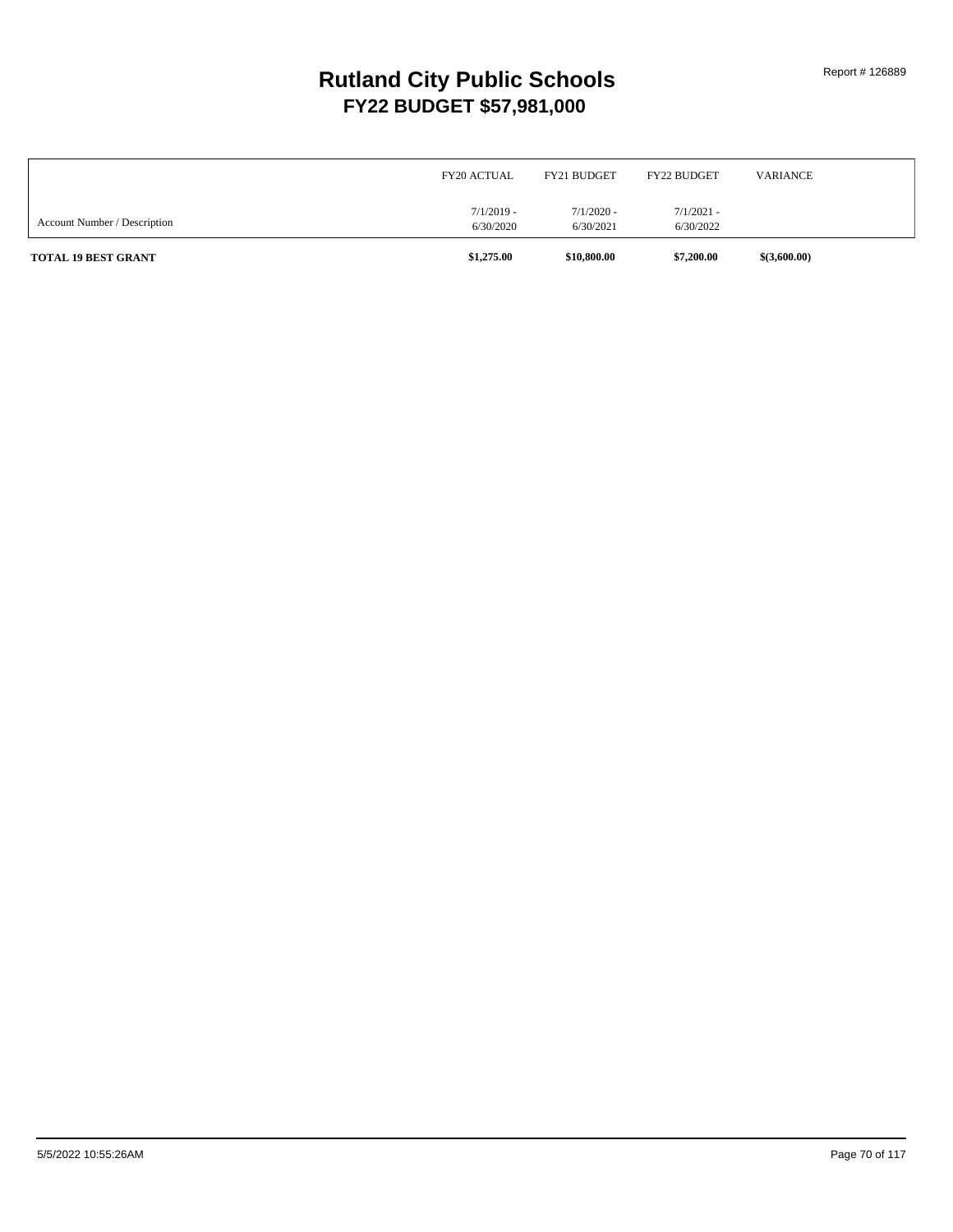|                                                           | <b>FY20 ACTUAL</b>        | FY21 BUDGET               | <b>FY22 BUDGET</b>        | <b>VARIANCE</b> |  |
|-----------------------------------------------------------|---------------------------|---------------------------|---------------------------|-----------------|--|
| Account Number / Description                              | $7/1/2019$ -<br>6/30/2020 | $7/1/2020$ -<br>6/30/2021 | $7/1/2021$ -<br>6/30/2022 |                 |  |
| <b>20 TITLE I</b>                                         |                           |                           |                           |                 |  |
| <b>00 DISTRICT WIDE</b>                                   |                           |                           |                           |                 |  |
| <b>1500 DIRECT INSTR OTHER</b>                            |                           |                           |                           |                 |  |
| 20-00-1500-52200-250 FICA                                 | 8.35                      | 0.00                      | 0.00                      | 0.00            |  |
| <b>TOTAL 1500 DIRECT INSTR OTHER</b>                      | \$8.35                    | \$0.00                    | \$0.00                    | \$0.00          |  |
| 2190 OTHER SUPPORT SERVICE-STUDENT                        |                           |                           |                           |                 |  |
| 20-00-2190-56100-250 SUPPLIES                             | 17,900.00                 | 0.00                      | 0.00                      | 0.00            |  |
| TOTAL 2190 OTHER SUPPORT SERVICE-STUDENT                  | \$17,900.00               | \$0.00                    | \$0.00                    | \$0.00          |  |
| 2210 IMPROVEMENT OF INST                                  |                           |                           |                           |                 |  |
| 20-00-2210-53300-250 OTHER PROFES.SERV.                   | 0.00                      | 155,000.00                | 150,668.00                | (4,332.00)      |  |
| <b>TOTAL 2210 IMPROVEMENT OF INST</b>                     | \$0.00                    | \$155,000.00              | \$150,668.00              | \$(4,332.00)    |  |
| <b>2219 OTHER IMPROVEMENT OF INSTRUCTION SERVICE</b>      |                           |                           |                           |                 |  |
| 20-00-2219-53300-250 OTHER PROFES.SERV.                   | 715.00                    | 0.00                      | 0.00                      | 0.00            |  |
| TOTAL 2219 OTHER IMPROVEMENT OF INSTRUCTION SERVIC        | \$715.00                  | \$0.00                    | \$0.00                    | \$0.00          |  |
| 2711 TRANSPORTATION SERVICES                              |                           |                           |                           |                 |  |
| 20-00-2711-55800-250 TRAVEL                               | 6,752.09                  | 0.00                      | 0.00                      | 0.00            |  |
| TOTAL 2711 TRANSPORTATION SERVICES                        | \$6,752.09                | \$0.00                    | \$0.00                    | \$0.00          |  |
| <b>TOTAL 00 DISTRICT WIDE</b>                             | \$25,375.44               | \$155,000.00              | \$150,668.00              | \$(4,332.00)    |  |
| <b>01 CKS</b>                                             |                           |                           |                           |                 |  |
| <b>1500 DIRECT INSTR OTHER</b>                            |                           |                           |                           |                 |  |
| 20-01-1500-51211-250 TUTORING STIPENDS                    | 13,211.00                 | 0.00                      | 0.00                      | 0.00            |  |
| 20-01-1500-52200-250 FICA                                 | 301.20                    | 0.00                      | 0.00                      | 0.00            |  |
| <b>TOTAL 1500 DIRECT INSTR OTHER</b>                      | \$13,512.20               | \$0.00                    | \$0.00                    | \$0.00          |  |
| 2219 OTHER IMPROVEMENT OF INSTRUCTION SERVICE             |                           |                           |                           |                 |  |
| 20-01-2219-53300-250 OTHER PROFES.SERV.                   | 750.00                    | 0.00                      | 0.00                      | 0.00            |  |
| <b>TOTAL 2219 OTHER IMPROVEMENT OF INSTRUCTION SERVIC</b> | \$750.00                  | \$0.00                    | \$0.00                    | \$0.00          |  |
| <b>TOTAL 01 CKS</b>                                       | \$14,262.20               | \$0.00                    | \$0.00                    | \$0.00          |  |
| 31 RUTLAND HIGH SCHOOL                                    |                           |                           |                           |                 |  |
| <b>1500 DIRECT INSTR OTHER</b>                            |                           |                           |                           |                 |  |
| 20-31-1500-51211-250 TUTORING STIPENDS                    | 9,071.75                  | 0.00                      | 0.00                      | 0.00            |  |
| 20-31-1500-52200-250 FICA                                 | 694.01                    | 0.00                      | 0.00                      | 0.00            |  |
| <b>TOTAL 1500 DIRECT INSTR OTHER</b>                      | \$9,765.76                | \$0.00                    | \$0.00                    | \$0.00          |  |
| TOTAL 31 RUTLAND HIGH SCHOOL                              | \$9,765.76                | \$0.00                    | \$0.00                    | \$0.00          |  |
| <b>TOTAL 20 TITLE I</b>                                   | \$49,403.40               | \$155,000.00              | \$150,668.00              | \$(4,332.00)    |  |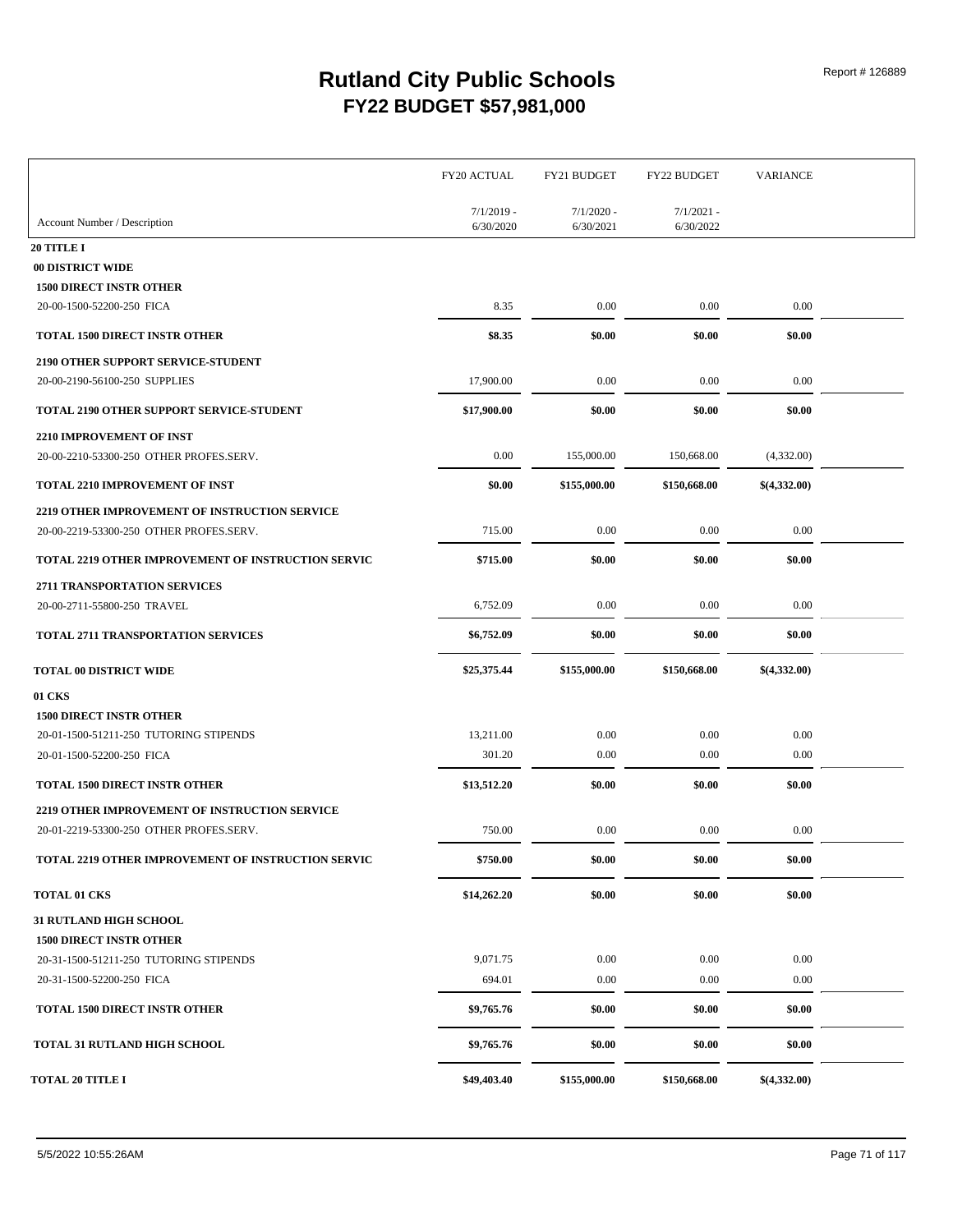|                                                    | <b>FY20 ACTUAL</b> | <b>FY21 BUDGET</b> | <b>FY22 BUDGET</b> | <b>VARIANCE</b> |  |
|----------------------------------------------------|--------------------|--------------------|--------------------|-----------------|--|
|                                                    | $7/1/2019$ -       | $7/1/2020$ -       | $7/1/2021 -$       |                 |  |
| Account Number / Description                       | 6/30/2020          | 6/30/2021          | 6/30/2022          |                 |  |
| 21 SPECIAL ED-ACT 230 TRAINING GRANTS              |                    |                    |                    |                 |  |
| <b>00 DISTRICT WIDE</b>                            |                    |                    |                    |                 |  |
| <b>2213 INSTRUCTION STAFF TRAINING</b>             |                    |                    |                    |                 |  |
| 21-00-2213-53300-000 OTHER PROFES.SERV.            | 4,500.00           | 0.00               | 0.00               | 0.00            |  |
| <b>TOTAL 2213 INSTRUCTION STAFF TRAINING</b>       | \$4,500.00         | \$0.00             | \$0.00             | \$0.00          |  |
| <b>TOTAL 00 DISTRICT WIDE</b>                      | \$4,500.00         | \$0.00             | \$0.00             | \$0.00          |  |
| <b>TOTAL 21 SPECIAL ED-ACT 230 TRAINING GRANTS</b> | \$4,500.00         | \$0.00             | \$0.00             | \$0.00          |  |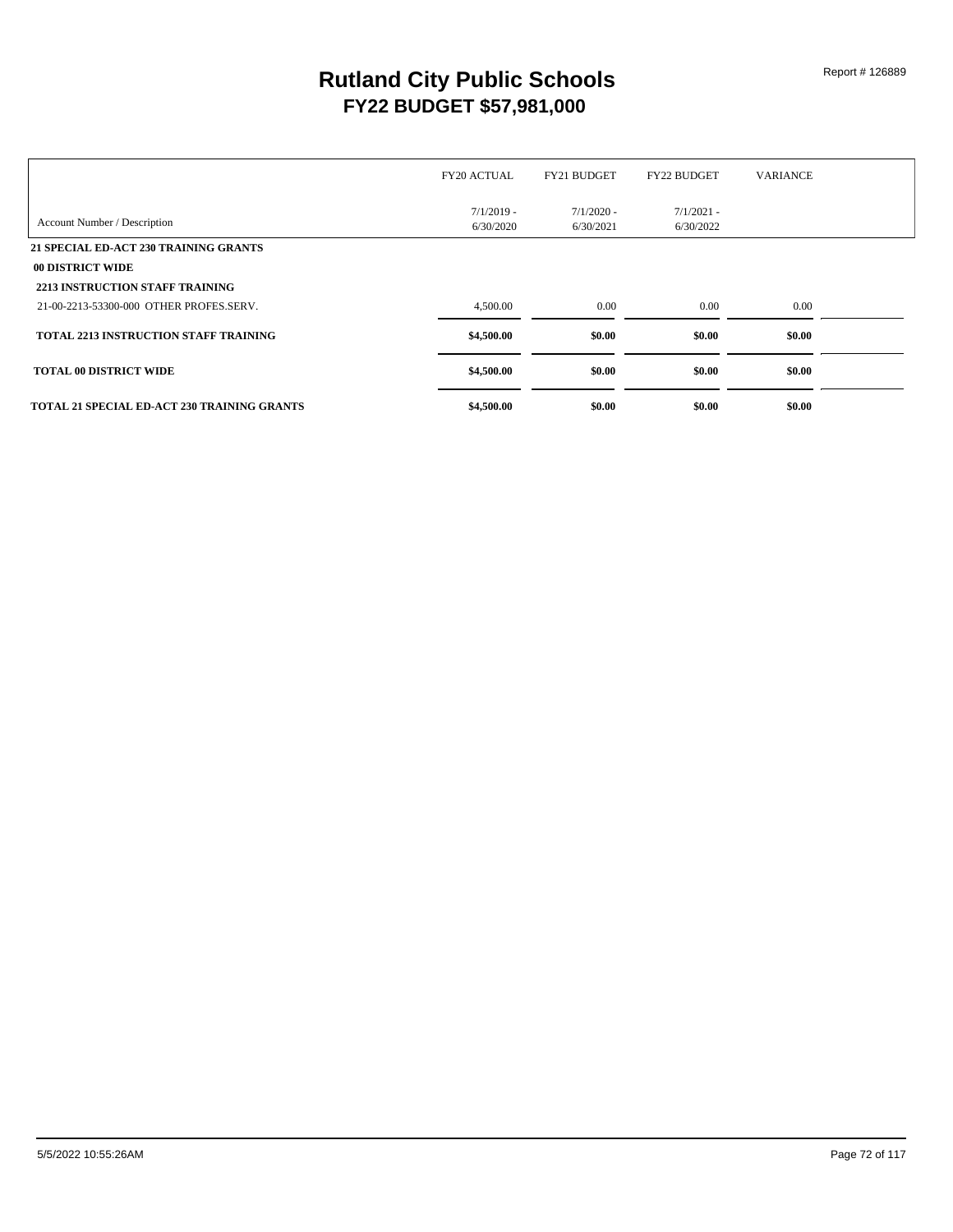|                                                   | FY20 ACTUAL               | <b>FY21 BUDGET</b>        | <b>FY22 BUDGET</b>        | <b>VARIANCE</b> |
|---------------------------------------------------|---------------------------|---------------------------|---------------------------|-----------------|
| Account Number / Description                      | $7/1/2019$ -<br>6/30/2020 | $7/1/2020$ -<br>6/30/2021 | $7/1/2021$ -<br>6/30/2022 |                 |
| <b>25 IDEA-B PRESCHOOL</b>                        |                           |                           |                           |                 |
| <b>00 DISTRICT WIDE</b>                           |                           |                           |                           |                 |
| <b>1206 LEARNING CENTER</b>                       |                           |                           |                           |                 |
| 25-00-1206-51105-050 SALARIES - RSSA AIDES        | 11,863.06                 | 10,903.00                 | 12,207.00                 | 1,304.00        |
| 25-00-1206-52100-050 HEALTH INSURANCE             | 6,272.46                  | 5,950.00                  | 2,850.00                  | (3,100.00)      |
| 25-00-1206-52104-050 HEALTH SAVINGS ACCOUNT (HSA) | 2,334.32                  | 2,072.00                  | 0.00                      | (2,072.00)      |
| 25-00-1206-52200-050 FICA                         | 812.63                    | 834.00                    | 1,104.00                  | 270.00          |
| 25-00-1206-52300-050 LIFE INSURANCE               | 45.57                     | 18.00                     | 18.00                     | 0.00            |
| 25-00-1206-52400-050 CITY PENSION                 | 978.80                    | 1,003.00                  | 1,123.00                  | 120.00          |
| 25-00-1206-52500-050 WORKMAN'S COMP               | 70.55                     | 120.00                    | 134.00                    | 14.00           |
| 25-00-1206-52600-050 LONG TERM DISABILITY         | 18.46                     | 38.00                     | 43.00                     | 5.00            |
| 25-00-1206-52800-050 UNEMPLOYMENT                 | 8.15                      | 62.00                     | 62.00                     | 0.00            |
| <b>TOTAL 1206 LEARNING CENTER</b>                 | \$22,404.00               | \$21,000.00               | \$17,541.00               | \$(3,459.00)    |
| <b>TOTAL 00 DISTRICT WIDE</b>                     | \$22,404.00               | \$21,000.00               | \$17,541.00               | \$(3,459.00)    |
| <b>TOTAL 25 IDEA-B PRESCHOOL</b>                  | \$22,404.00               | \$21,000.00               | \$17,541.00               | \$(3,459.00)    |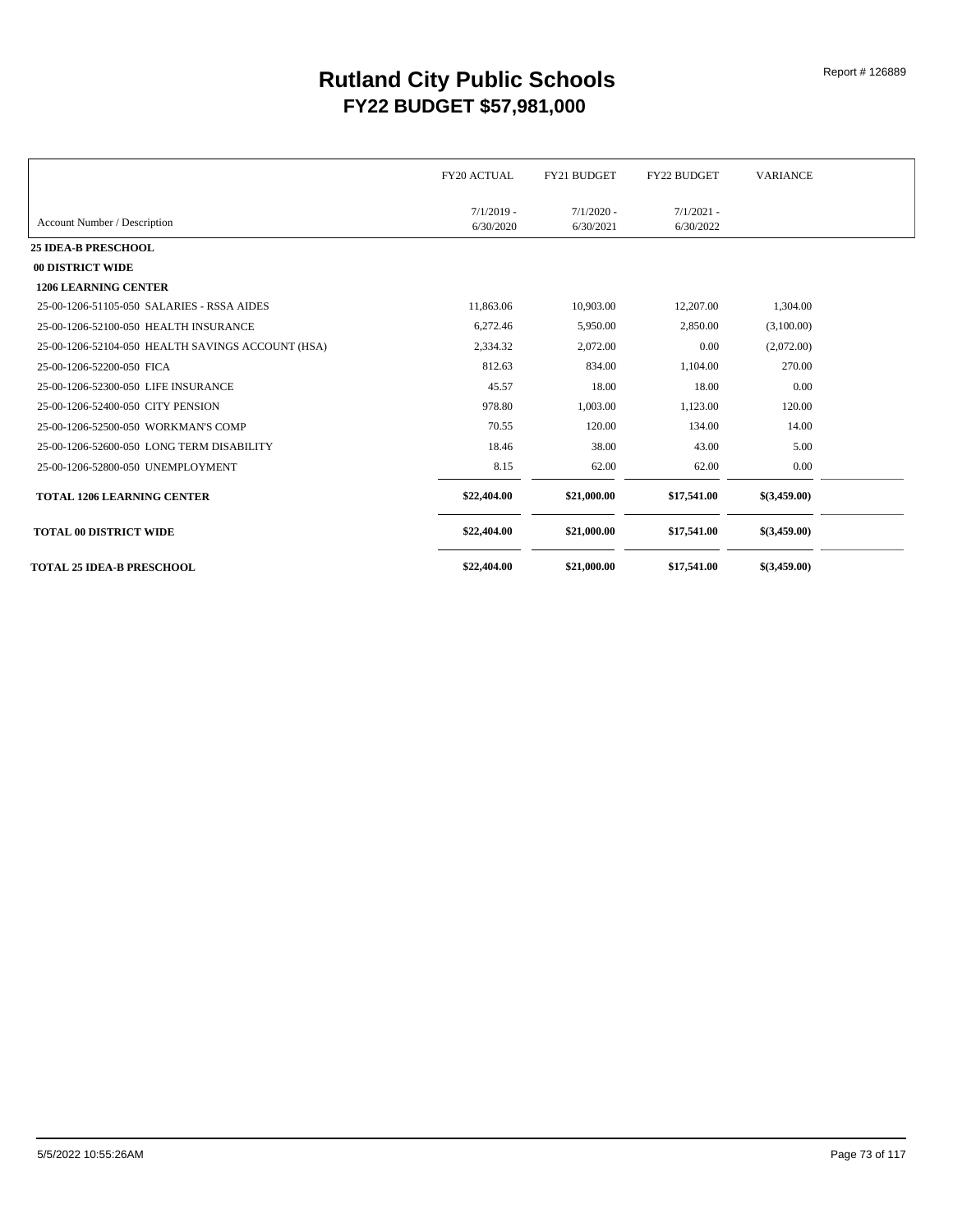|                                                             | FY20 ACTUAL  | FY21 BUDGET  | FY22 BUDGET  | <b>VARIANCE</b> |  |
|-------------------------------------------------------------|--------------|--------------|--------------|-----------------|--|
|                                                             | $7/1/2019$ - | $7/1/2020$ - | $7/1/2021$ - |                 |  |
| Account Number / Description                                | 6/30/2020    | 6/30/2021    | 6/30/2022    |                 |  |
| 27 TITLE II CLASS SIZE REDUCTION<br><b>00 DISTRICT WIDE</b> |              |              |              |                 |  |
| <b>1500 DIRECT INSTR OTHER</b>                              |              |              |              |                 |  |
| 27-00-1500-51996-000 VSTRS                                  | 1,721.46     | 0.00         | 0.00         | 0.00            |  |
|                                                             |              |              |              |                 |  |
| <b>TOTAL 1500 DIRECT INSTR OTHER</b>                        | \$1,721.46   | \$0.00       | \$0.00       | \$0.00          |  |
| 2210 IMPROVEMENT OF INST                                    |              |              |              |                 |  |
| 27-00-2210-53300-000 OTHER PROFES.SERV.                     | 0.00         | 107,000.00   | 147,894.00   | 40,894.00       |  |
| <b>TOTAL 2210 IMPROVEMENT OF INST</b>                       | \$0.00       | \$107,000.00 | \$147,894.00 | \$40,894.00     |  |
| 2213 INSTRUCTION STAFF TRAINING                             |              |              |              |                 |  |
| 27-00-2213-51210-000 STIPENDS                               | 25,956.00    | 0.00         | 0.00         | 0.00            |  |
| 27-00-2213-52200-000 FICA                                   | 1,985.62     | 0.00         | 0.00         | 0.00            |  |
| <b>TOTAL 2213 INSTRUCTION STAFF TRAINING</b>                | \$27,941.62  | \$0.00       | \$0.00       | \$0.00          |  |
| 2219 OTHER IMPROVEMENT OF INSTRUCTION SERVICE               |              |              |              |                 |  |
| 27-00-2219-51210-000 STIPENDS                               | 900.00       | 0.00         | 0.00         | 0.00            |  |
| 27-00-2219-52200-000 FICA                                   | 68.86        | 0.00         | 0.00         | 0.00            |  |
| 27-00-2219-53300-000 OTHER PROFES.SERV.                     | 46,738.59    | 0.00         | 0.00         | 0.00            |  |
| 27-00-2219-55800-000 TRAVEL                                 | 5,131.84     | 0.00         | 0.00         | 0.00            |  |
| 27-00-2219-56100-000 SUPPLIES                               | 3,780.00     | 0.00         | 0.00         | 0.00            |  |
| TOTAL 2219 OTHER IMPROVEMENT OF INSTRUCTION SERVIC          | \$56,619.29  | \$0.00       | \$0.00       | \$0.00          |  |
| <b>TOTAL 00 DISTRICT WIDE</b>                               | \$86,282.37  | \$107,000.00 | \$147,894.00 | \$40,894.00     |  |
| <b>01 CKS</b>                                               |              |              |              |                 |  |
| 2219 OTHER IMPROVEMENT OF INSTRUCTION SERVICE               |              |              |              |                 |  |
| 27-01-2219-53300-000 OTHER PROFES.SERV.                     | 490.00       | 0.00         | 0.00         | 0.00            |  |
| <b>TOTAL 2219 OTHER IMPROVEMENT OF INSTRUCTION SERVIC</b>   | \$490.00     | \$0.00       | \$0.00       | \$0.00          |  |
| <b>TOTAL 01 CKS</b>                                         | \$490.00     | \$0.00       | \$0.00       | \$0.00          |  |
| 04 RAC                                                      |              |              |              |                 |  |
| 2219 OTHER IMPROVEMENT OF INSTRUCTION SERVICE               |              |              |              |                 |  |
| 27-04-2219-53300-000 OTHER PROFES.SERV.                     | 4,000.00     | 0.00         | 0.00         | 0.00            |  |
| TOTAL 2219 OTHER IMPROVEMENT OF INSTRUCTION SERVIC          | \$4,000.00   | \$0.00       | \$0.00       | \$0.00          |  |
| <b>TOTAL 04 RAC</b>                                         | \$4,000.00   | \$0.00       | \$0.00       | \$0.00          |  |
|                                                             |              |              |              |                 |  |
| TOTAL 27 TITLE II CLASS SIZE REDUCTION                      | \$90,772.37  | \$107,000.00 | \$147,894.00 | \$40,894.00     |  |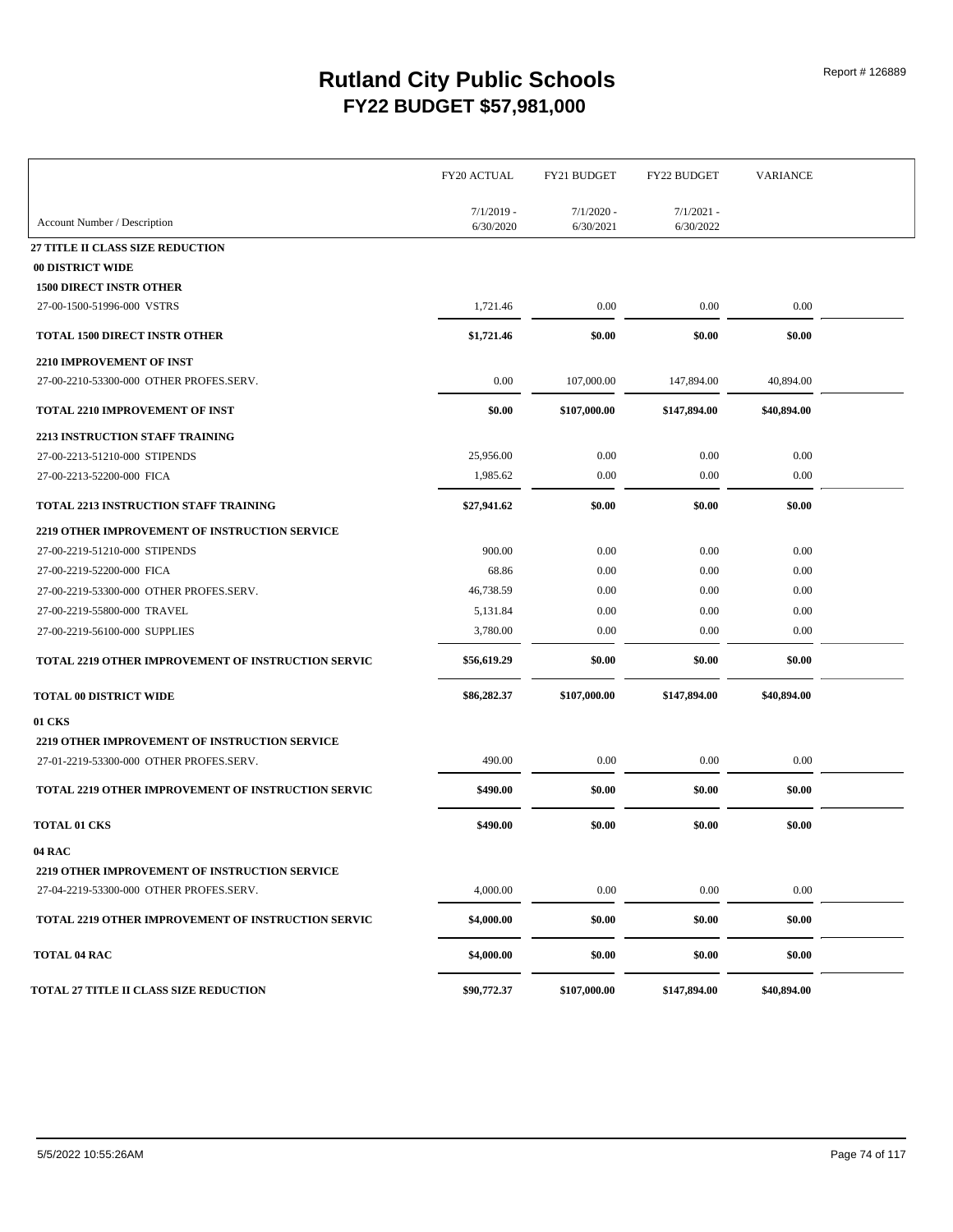|                                                        | <b>FY20 ACTUAL</b> | FY21 BUDGET  | FY22 BUDGET  | <b>VARIANCE</b> |  |
|--------------------------------------------------------|--------------------|--------------|--------------|-----------------|--|
|                                                        | $7/1/2019$ -       | $7/1/2020$ - | $7/1/2021 -$ |                 |  |
| Account Number / Description                           | 6/30/2020          | 6/30/2021    | 6/30/2022    |                 |  |
| <b>30 PERKINS GRANT</b>                                |                    |              |              |                 |  |
| <b>51 TECHNICAL EDUCATION</b>                          |                    |              |              |                 |  |
| <b>1351 PERKINS-OUTREACH</b>                           |                    |              |              |                 |  |
| 30-51-1351-51210-300 SUMMER PROG. STIPENDS - P-2       | 18,287.00          | 12,918.00    | 12,918.00    | 0.00            |  |
| 30-51-1351-52200-300 SUMMER PROGRAM FICA-P-2           | 1,399.02           | 0.00         | 0.00         | 0.00            |  |
| 30-51-1351-53300-300 OTHER PROFES.SERV. - P-2          | 0.00               | 5,000.00     | 20,000.00    | 15,000.00       |  |
| 30-51-1351-56100-300 SUPPLIES-MS OUTREACH P-2          | 0.00               | 10,600.00    | 10,600.00    | 0.00            |  |
| 30-51-1351-56102-300 SUPPLIES-PY                       | 349.99             | 10,000.00    | 0.00         | (10,000.00)     |  |
| TOTAL 1351 PERKINS-OUTREACH                            | \$20,036.01        | \$38,518.00  | \$43,518.00  | \$5,000.00      |  |
| <b>1352 PERKINS-INTEGRATION</b>                        |                    |              |              |                 |  |
| 30-51-1352-51103-300 SALARIES - TEACHERS P-3           | 97,706.97          | 70,505.00    | 0.00         | (70, 505.00)    |  |
| 30-51-1352-51995-300 OPEB CONTRIBUTION- P-3            | 2,879.95           | 1,532.00     | 0.00         | (1,532.00)      |  |
| 30-51-1352-51996-300 VSTRS-P-3                         | 18,710.84          | 11,104.00    | 0.00         | (11, 104.00)    |  |
| 30-51-1352-52100-300 HEALTH INSURANCE-P-3              | 19,156.76          | 6,943.00     | 0.00         | (6,943.00)      |  |
| 30-51-1352-52104-300 HEALTH SAVINGS ACCOUNT (HSA)- P-3 | 1,259.16           | 0.00         | 0.00         | 0.00            |  |
| 30-51-1352-52200-300 FICA-P-3                          | 7,433.41           | 5,807.00     | 0.00         | (5,807.00)      |  |
| 30-51-1352-52300-300 LIFE INSURANCE-P-3                | 196.91             | 45.00        | 0.00         | (45.00)         |  |
| 30-51-1352-52400-300 CITY PENSION-P-3                  | 8,595.67           | 6,909.00     | 0.00         | (6,909.00)      |  |
| 30-51-1352-52500-300 WORKMAN'S COMP-P-3                | 629.95             | 776.00       | 0.00         | (776.00)        |  |
| 30-51-1352-52600-300 LONG TERM DISABILITY-P-3          | 164.85             | 247.00       | 0.00         | (247.00)        |  |
| 30-51-1352-52709-300 PROFESSIONAL DEVELOPMENT-P-3      | 0.00               | 25,600.00    | 35,600.00    | 10,000.00       |  |
| 30-51-1352-52800-300 UNEMPLOYMENT-P-3                  | 35.23              | 150.00       | 0.00         | (150.00)        |  |
| <b>TOTAL 1352 PERKINS-INTEGRATION</b>                  | \$156,769.70       | \$129,618.00 | \$35,600.00  | \$(94,018.00)   |  |
| <b>1353 PERKINS-DEVELOPMENT</b>                        |                    |              |              |                 |  |
| 30-51-1353-52708-300 PROF. DEV. - VTC/CONSORTIUM       | 0.00               | 18,277.17    | 18,277.17    | 0.00            |  |
| 30-51-1353-52709-300 PROFESSIONAL DEVELOPMENT          | 0.00               | 2,345.45     | 12,345.45    | 10,000.00       |  |
| 30-51-1353-53300-300 OTHER PROFES.SERV.                | 0.00               | 37,056.38    | 40,420.38    | 3,364.00        |  |
| TOTAL 1353 PERKINS-DEVELOPMENT                         | \$0.00             | \$57,679.00  | \$71,043.00  | \$13,364.00     |  |
| <b>1393 SUPPORT OF IRC'S</b>                           |                    |              |              |                 |  |
| 30-51-1393-53328-300 IRC CREDENTIALS SUPPORT P-6       | 434.40             | 0.00         | $0.00\,$     | 0.00            |  |
| <b>TOTAL 1393 SUPPORT OF IRC'S</b>                     | \$434.40           | \$0.00       | \$0.00       | \$0.00          |  |
| <b>2120 GUIDANCE</b>                                   |                    |              |              |                 |  |
| 30-51-2120-51103-300 SALARIES - TEACHERS P-1           | 0.00               | 0.00         | 47,402.00    | 47,402.00       |  |
| 30-51-2120-51995-300 OPEB CONTRIBUTION                 | 0.00               | 0.00         | 1,001.00     | 1,001.00        |  |
| 30-51-2120-51996-300 VSTRS-P-1                         | 0.00               | 0.00         | 9,078.00     | 9,078.00        |  |
| 30-51-2120-52100-300 HEALTH INSURANCE-P-1              | 0.00               | 0.00         | 16,840.00    | 16,840.00       |  |
| 30-51-2120-52105-300 HEALTH REIMB. ARR. (HRA)          | 0.00               | 0.00         | 3,150.00     | 3,150.00        |  |
| 30-51-2120-52200-300 FICA P-1                          | 0.00               | 0.00         | 3,626.00     | 3,626.00        |  |
| 30-51-2120-52300-300 LIFE INSURANCE                    | 0.00               | 0.00         | 28.00        | 28.00           |  |
| 30-51-2120-52400-300 CITY PENSION                      | 0.00               | 0.00         | 4,882.00     | 4,882.00        |  |
| 30-51-2120-52500-300 WORKMAN'S COMP                    | 0.00               | 0.00         | 521.00       | 521.00          |  |
|                                                        |                    |              |              |                 |  |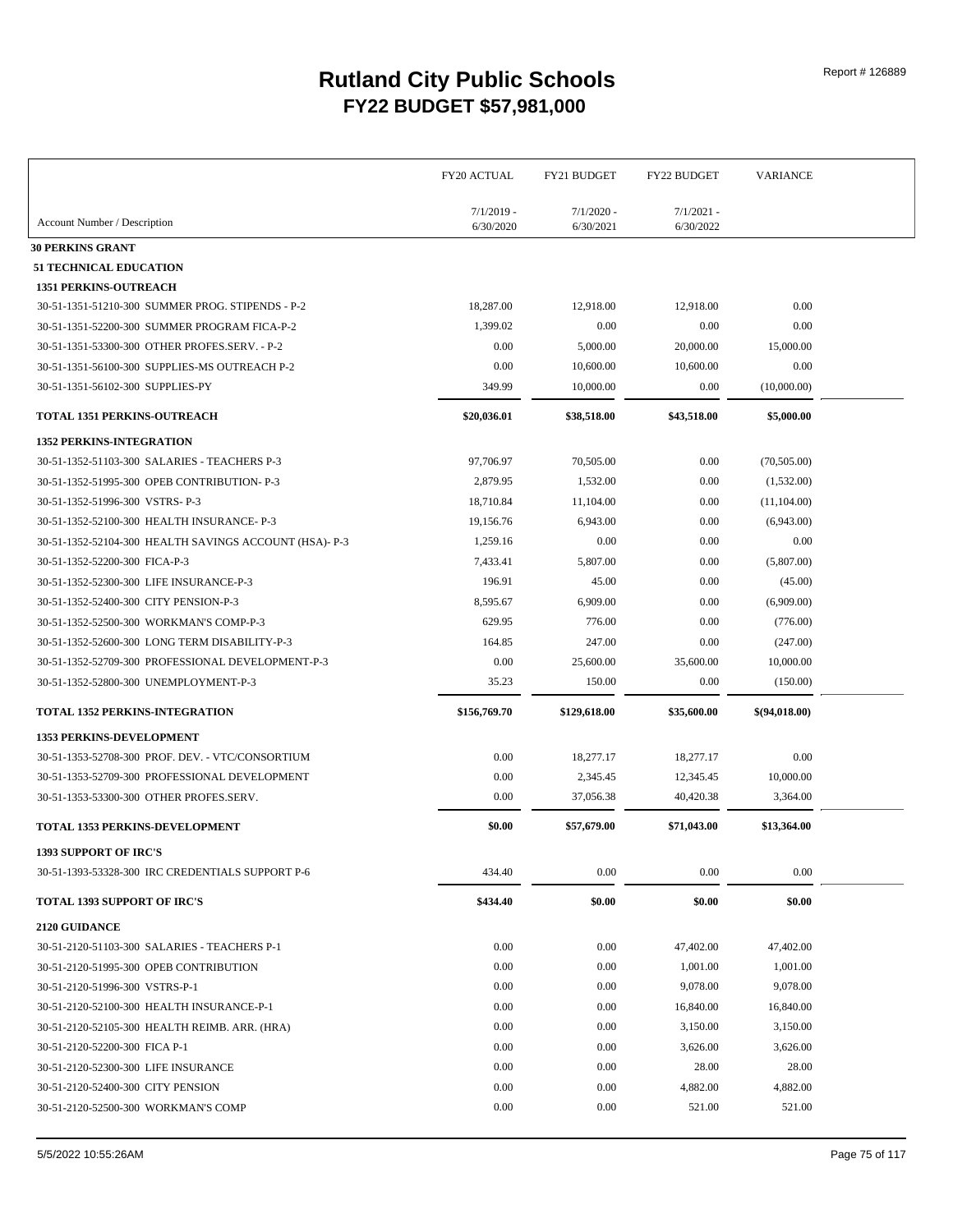|                                                         | FY20 ACTUAL  | FY21 BUDGET  | FY22 BUDGET  | <b>VARIANCE</b> |  |
|---------------------------------------------------------|--------------|--------------|--------------|-----------------|--|
|                                                         | $7/1/2019$ - | $7/1/2020$ - | $7/1/2021$ - |                 |  |
| Account Number / Description                            | 6/30/2020    | 6/30/2021    | 6/30/2022    |                 |  |
| 30-51-2120-52600-300 LONG TERM DISABILITY               | 0.00         | $0.00\,$     | 166.00       | 166.00          |  |
| 30-51-2120-52800-300 UNEMPLOYMENT                       | 0.00         | $0.00\,$     | 94.00        | 94.00           |  |
| <b>TOTAL 2120 GUIDANCE</b>                              | \$0.00       | \$0.00       | \$86,788.00  | \$86,788.00     |  |
| 2212 INSTRUCTION AND CURRICULUM DEVELOPMENT             |              |              |              |                 |  |
| 30-51-2212-51103-300 SALARIES-TEACHERS P-1              | 0.00         | 33,660.00    | 57,652.00    | 23,992.00       |  |
| 30-51-2212-51210-300 SUMMER CURRIC DEV STIPENDS-P-3     | 5,520.00     | 0.00         | 0.00         | 0.00            |  |
| 30-51-2212-51996-300 VSTRS P-2                          | 0.00         | 5,301.00     | 11,040.00    | 5,739.00        |  |
| 30-51-2212-52100-300 HEALTH INSURANCE P-1               | 0.00         | 11,033.00    | 16,840.00    | 5,807.00        |  |
| 30-51-2212-52104-300 HEALTH SAVINGS ACCOUNT (HSA)       | 0.00         | 2,279.00     | 0.00         | (2,279.00)      |  |
| 30-51-2212-52105-300 HEALTH REIMB. ARR. (HRA)           | 0.00         | 0.00         | 3,150.00     | 3,150.00        |  |
| 30-51-2212-52200-300 FICA P-2                           | 422.32       | 2,575.00     | 4,410.00     | 1,835.00        |  |
| 30-51-2212-52300-300 LIFE INSURANCE                     | 4.82         | 22.00        | 28.00        | 6.00            |  |
| 30-51-2212-52400-300 CITY PENSION                       | 0.00         | 3,299.00     | 5,592.00     | 2,293.00        |  |
| 30-51-2212-52500-300 WORKMAN'S COMP                     | 0.00         | 370.00       | 634.00       | 264.00          |  |
| 30-51-2212-52600-300 LONG TERM DISABILITY               | 15.04        | 118.00       | 202.00       | 84.00           |  |
| 30-51-2212-52800-300 UNEMPLOYMENT                       | 0.00         | 75.00        | 94.00        | 19.00           |  |
| 30-51-2212-53326-300 PROF DEV-WRITING IN CTE-P-3        | 17,250.00    | 0.00         | 0.00         | 0.00            |  |
| <b>TOTAL 2212 INSTRUCTION AND CURRICULUM DEVELOPMEN</b> | \$23,212.18  | \$58,732.00  | \$99,642.00  | \$40,910.00     |  |
| <b>2213 INSTRUCTION STAFF TRAINING</b>                  |              |              |              |                 |  |
| 30-51-2213-53327-300 ENROLLMENT & RETENTION PD P-5      | 5,846.95     | 0.00         | 0.00         | 0.00            |  |
| TOTAL 2213 INSTRUCTION STAFF TRAINING                   | \$5,846.95   | \$0.00       | \$0.00       | \$0.00          |  |
| 2230 INSTRUCTION-RELATED TECHNOLOGY                     |              |              |              |                 |  |
| 30-51-2230-57300-300 EQUIPMENT-P5 & P6                  | 11,019.44    | 0.00         | 0.00         | 0.00            |  |
| 30-51-2230-57301-300 EQUIPMENT CAPITAL                  | 12,850.87    | 0.00         | 0.00         | 0.00            |  |
| 30-51-2230-57304-300 CAPITAL EQUIPMENT PY               | 5,485.00     | 0.00         | 0.00         | 0.00            |  |
| TOTAL 2230 INSTRUCTION-RELATED TECHNOLOGY               | \$29,355.31  | \$0.00       | \$0.00       | \$0.00          |  |
| <b>2900 OTHER SUPPORT SERVICES</b>                      |              |              |              |                 |  |
| 30-51-2900-53324-300 MIDDLE SCHOOL ADVERTISING P-2      | 1,233.29     | 0.00         | 0.00         | 0.00            |  |
| <b>TOTAL 2900 OTHER SUPPORT SERVICES</b>                | \$1,233.29   | \$0.00       | \$0.00       | \$0.00          |  |
| <b>TOTAL 51 TECHNICAL EDUCATION</b>                     | \$236,887.84 | \$284,547.00 | \$336,591.00 | \$52,044.00     |  |
| <b>TOTAL 30 PERKINS GRANT</b>                           | \$236,887.84 | \$284,547.00 | \$336,591.00 | \$52,044.00     |  |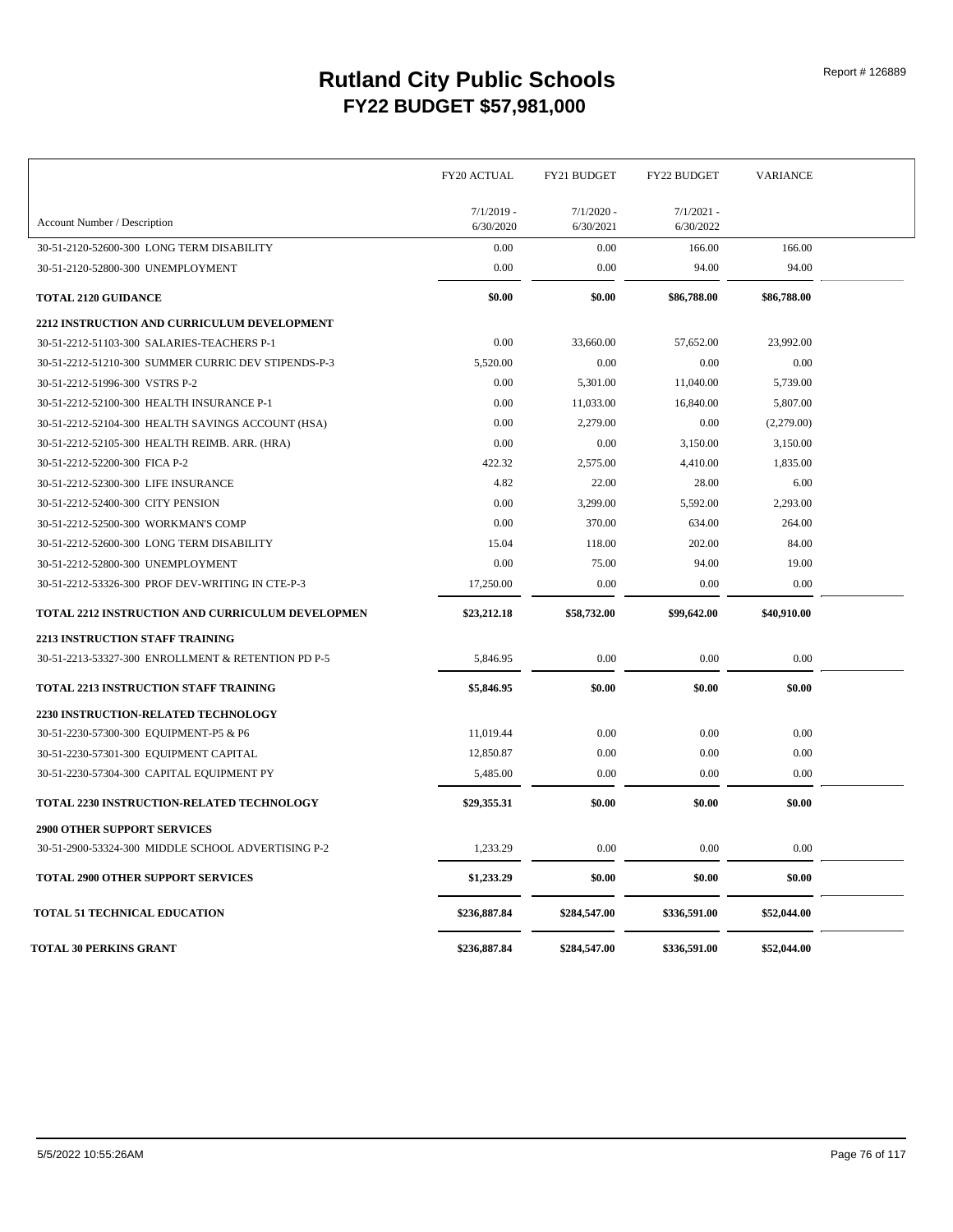|                                                | <b>FY20 ACTUAL</b> | FY21 BUDGET  | <b>FY22 BUDGET</b> | <b>VARIANCE</b> |
|------------------------------------------------|--------------------|--------------|--------------------|-----------------|
|                                                | $7/1/2019$ -       | $7/1/2020$ - | $7/1/2021 -$       |                 |
| Account Number / Description                   | 6/30/2020          | 6/30/2021    | 6/30/2022          |                 |
| 33 FARM TO SCHOOL NUTRITION GRANT              |                    |              |                    |                 |
| <b>00 DISTRICT WIDE</b>                        |                    |              |                    |                 |
| <b>3100 FOOD SERVICE</b>                       |                    |              |                    |                 |
| 33-00-3100-53300-000 OTHER PROFES.SERV.        | 5,000.00           | 0.00         | 0.00               | 0.00            |
| 33-00-3100-56100-000 SUPPLIES                  | 1,917.87           | $0.00\,$     | 0.00               | 0.00            |
| <b>TOTAL 3100 FOOD SERVICE</b>                 | \$6,917.87         | \$0.00       | \$0.00             | \$0.00          |
| <b>TOTAL 00 DISTRICT WIDE</b>                  | \$6,917.87         | \$0.00       | \$0.00             | \$0.00          |
| <b>TOTAL 33 FARM TO SCHOOL NUTRITION GRANT</b> | \$6,917.87         | \$0.00       | \$0.00             | \$0.00          |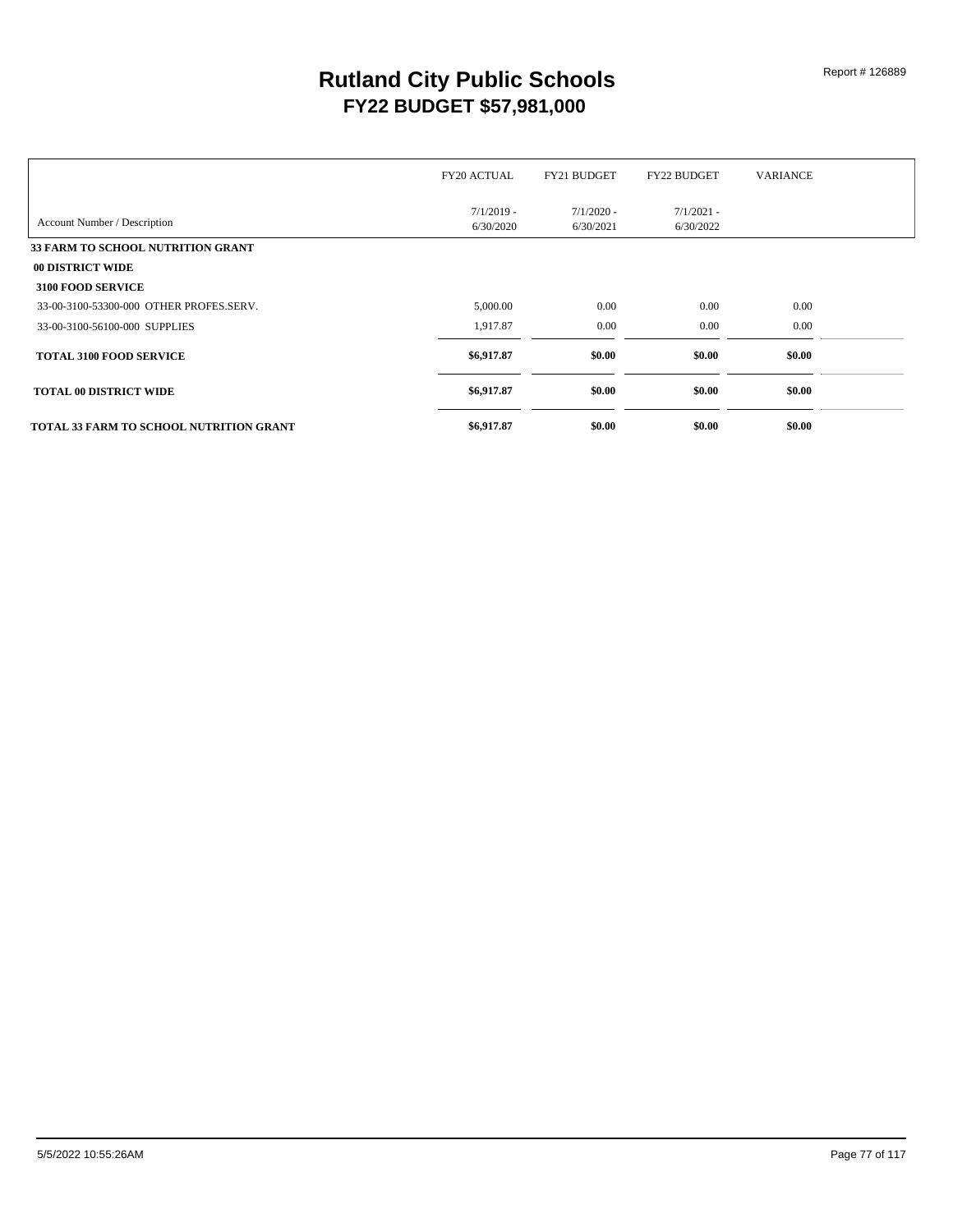|                                               | FY20 ACTUAL               | FY21 BUDGET               | <b>FY22 BUDGET</b>        | <b>VARIANCE</b> |  |
|-----------------------------------------------|---------------------------|---------------------------|---------------------------|-----------------|--|
| Account Number / Description                  | $7/1/2019$ -<br>6/30/2020 | $7/1/2020$ -<br>6/30/2021 | $7/1/2021 -$<br>6/30/2022 |                 |  |
| <b>34 SEAL</b>                                |                           |                           |                           |                 |  |
| <b>00 DISTRICT WIDE</b>                       |                           |                           |                           |                 |  |
| <b>1500 DIRECT INSTR OTHER</b>                |                           |                           |                           |                 |  |
| 34-00-1500-52709-000 PROFESSIONAL DEVELOPMENT | 2,152.80                  | $0.00\,$                  | $0.00\,$                  | $0.00\,$        |  |
| <b>TOTAL 1500 DIRECT INSTR OTHER</b>          | \$2,152.80                | \$0.00                    | \$0.00                    | \$0.00          |  |
| <b>TOTAL 00 DISTRICT WIDE</b>                 | \$2,152.80                | \$0.00                    | \$0.00                    | \$0.00          |  |
| <b>TOTAL 34 SEAL</b>                          | \$2,152.80                | \$0.00                    | \$0.00                    | \$0.00          |  |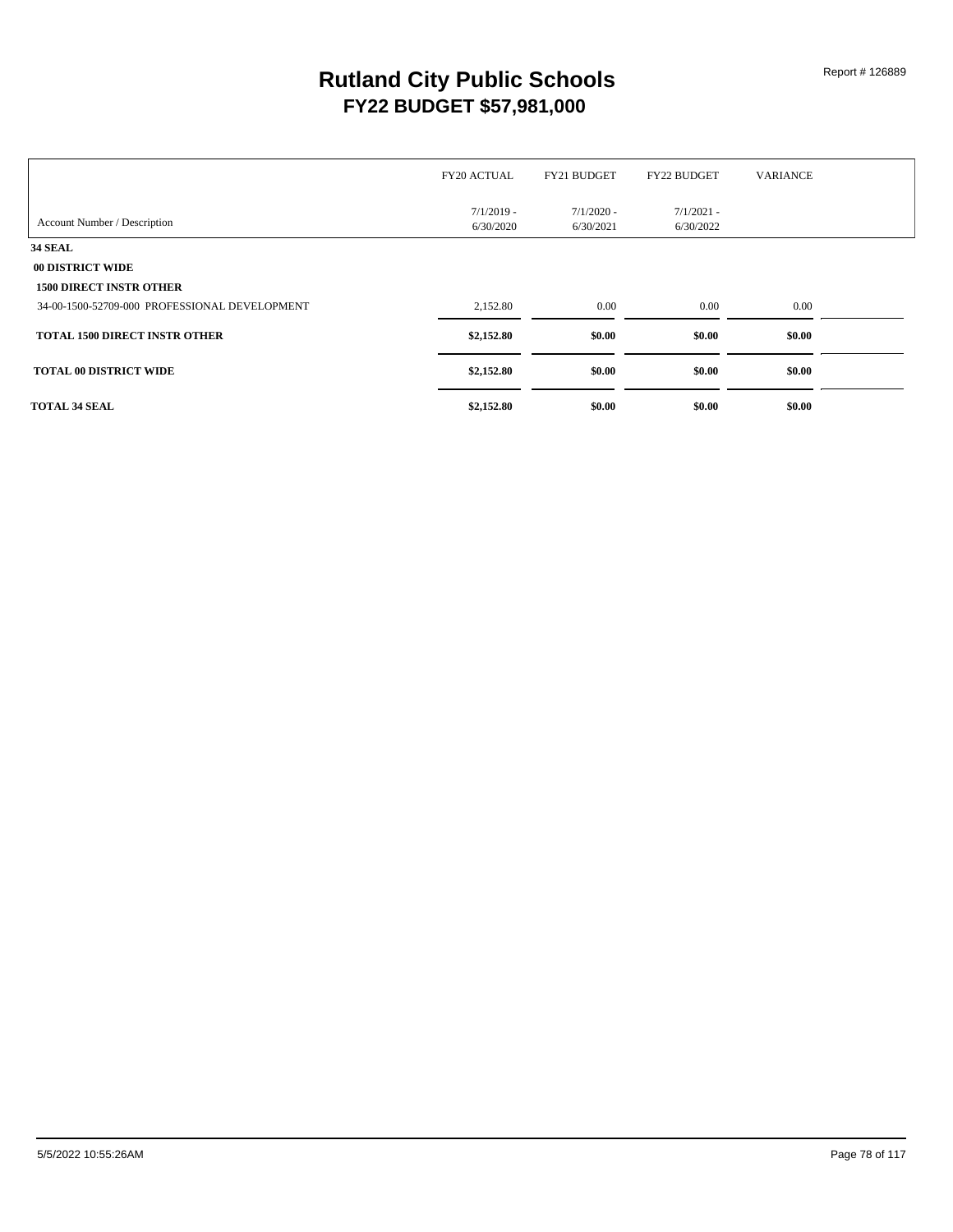|                                                      | FY20 ACTUAL  | FY21 BUDGET  | <b>FY22 BUDGET</b> | <b>VARIANCE</b> |  |
|------------------------------------------------------|--------------|--------------|--------------------|-----------------|--|
|                                                      | $7/1/2019$ - | $7/1/2020$ - | $7/1/2021 -$       |                 |  |
| Account Number / Description                         | 6/30/2020    | 6/30/2021    | 6/30/2022          |                 |  |
| <b>35 CRF-LEA GRANT</b>                              |              |              |                    |                 |  |
| <b>00 DISTRICT WIDE</b>                              |              |              |                    |                 |  |
| <b>1500 DIRECT INSTR OTHER</b>                       |              |              |                    |                 |  |
| 35-00-1500-56100-000 SUPPLIES                        | 44,169.11    | 0.00         | 0.00               | 0.00            |  |
| <b>TOTAL 1500 DIRECT INSTR OTHER</b>                 | \$44,169.11  | \$0.00       | \$0.00             | \$0.00          |  |
| <b>2190 OTHER SUPPORT SERVICE-STUDENT</b>            |              |              |                    |                 |  |
| 35-00-2190-53300-000 OTHER PROFES.SERV.              | 32,421.00    | 0.00         | 0.00               | 0.00            |  |
| TOTAL 2190 OTHER SUPPORT SERVICE-STUDENT             | \$32,421.00  | \$0.00       | \$0.00             | \$0.00          |  |
| <b>2580 ADMINISTRATIVE TECHNOLOGY SERVICES</b>       |              |              |                    |                 |  |
| 35-00-2580-56100-000 SUPPLIES                        | 10,613.07    | 0.00         | 0.00               | 0.00            |  |
| <b>TOTAL 2580 ADMINISTRATIVE TECHNOLOGY SERVICES</b> | \$10,613.07  | \$0.00       | \$0.00             | \$0.00          |  |
| <b>2642 PLANT OPERATIONS</b>                         |              |              |                    |                 |  |
| 35-00-2642-56100-000 SUPPLIES                        | 10,300.00    | 0.00         | 0.00               | 0.00            |  |
| <b>TOTAL 2642 PLANT OPERATIONS</b>                   | \$10,300.00  | \$0.00       | \$0.00             | \$0.00          |  |
| <b>TOTAL 00 DISTRICT WIDE</b>                        | \$97,503.18  | \$0.00       | \$0.00             | \$0.00          |  |
| <b>TOTAL 35 CRF-LEA GRANT</b>                        | \$97,503.18  | \$0.00       | \$0.00             | \$0.00          |  |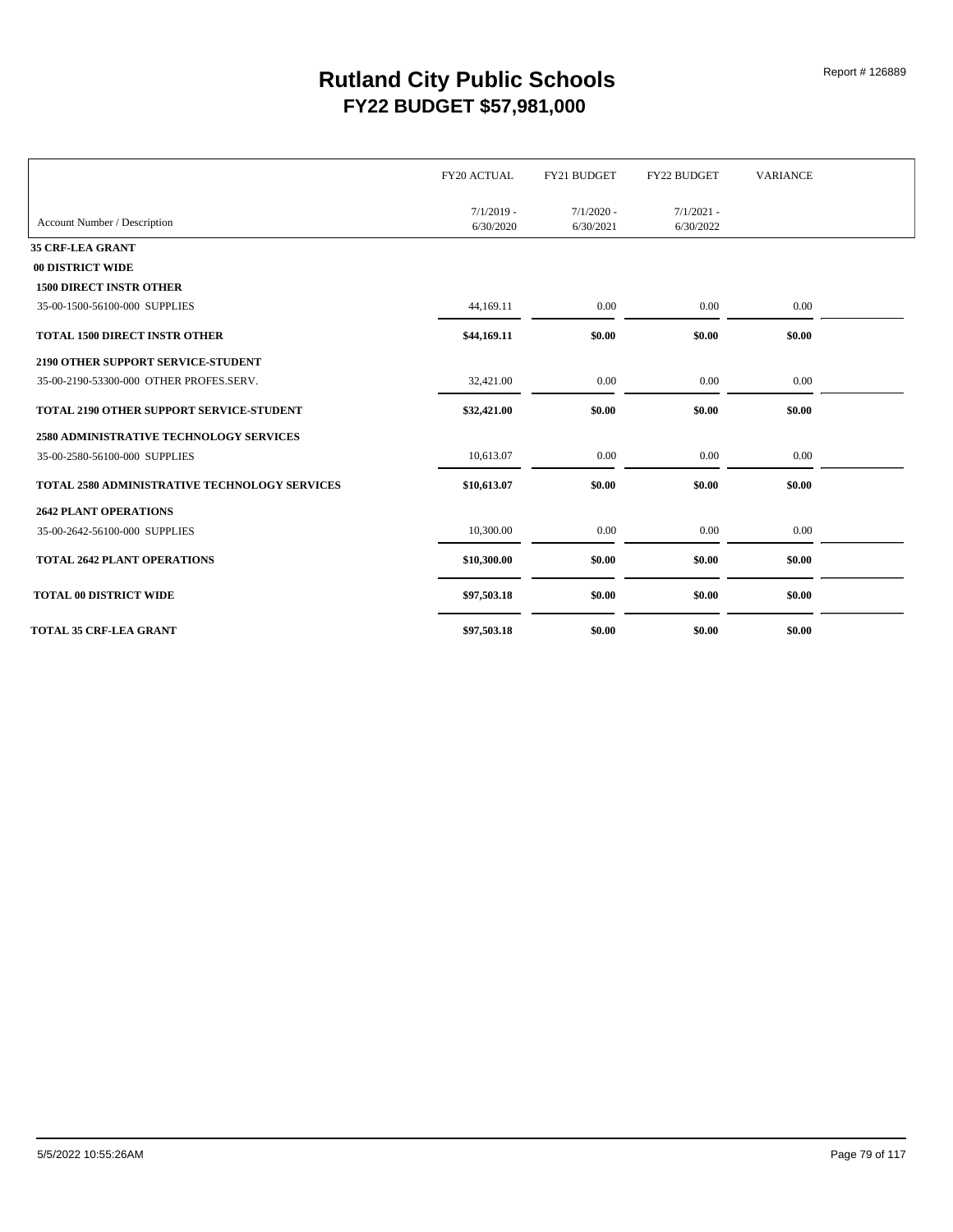|                                 | <b>FY20 ACTUAL</b> | FY21 BUDGET  | <b>FY22 BUDGET</b> | <b>VARIANCE</b> |  |
|---------------------------------|--------------------|--------------|--------------------|-----------------|--|
| Account Number / Description    | $7/1/2019$ -       | $7/1/2020$ - | $7/1/2021 -$       |                 |  |
| <b>37 CRF-SUMMER FOOD</b>       | 6/30/2020          | 6/30/2021    | 6/30/2022          |                 |  |
| <b>00 DISTRICT WIDE</b>         |                    |              |                    |                 |  |
| <b>3100 FOOD SERVICE</b>        |                    |              |                    |                 |  |
| 37-00-3100-56100-000 SUPPLIES   | 1,447.20           | 0.00         | $0.00\,$           | 0.00            |  |
| <b>TOTAL 3100 FOOD SERVICE</b>  | \$1,447.20         | \$0.00       | \$0.00             | \$0.00          |  |
| <b>TOTAL 00 DISTRICT WIDE</b>   | \$1,447.20         | \$0.00       | \$0.00             | \$0.00          |  |
| <b>TOTAL 37 CRF-SUMMER FOOD</b> | \$1,447.20         | \$0.00       | \$0.00             | \$0.00          |  |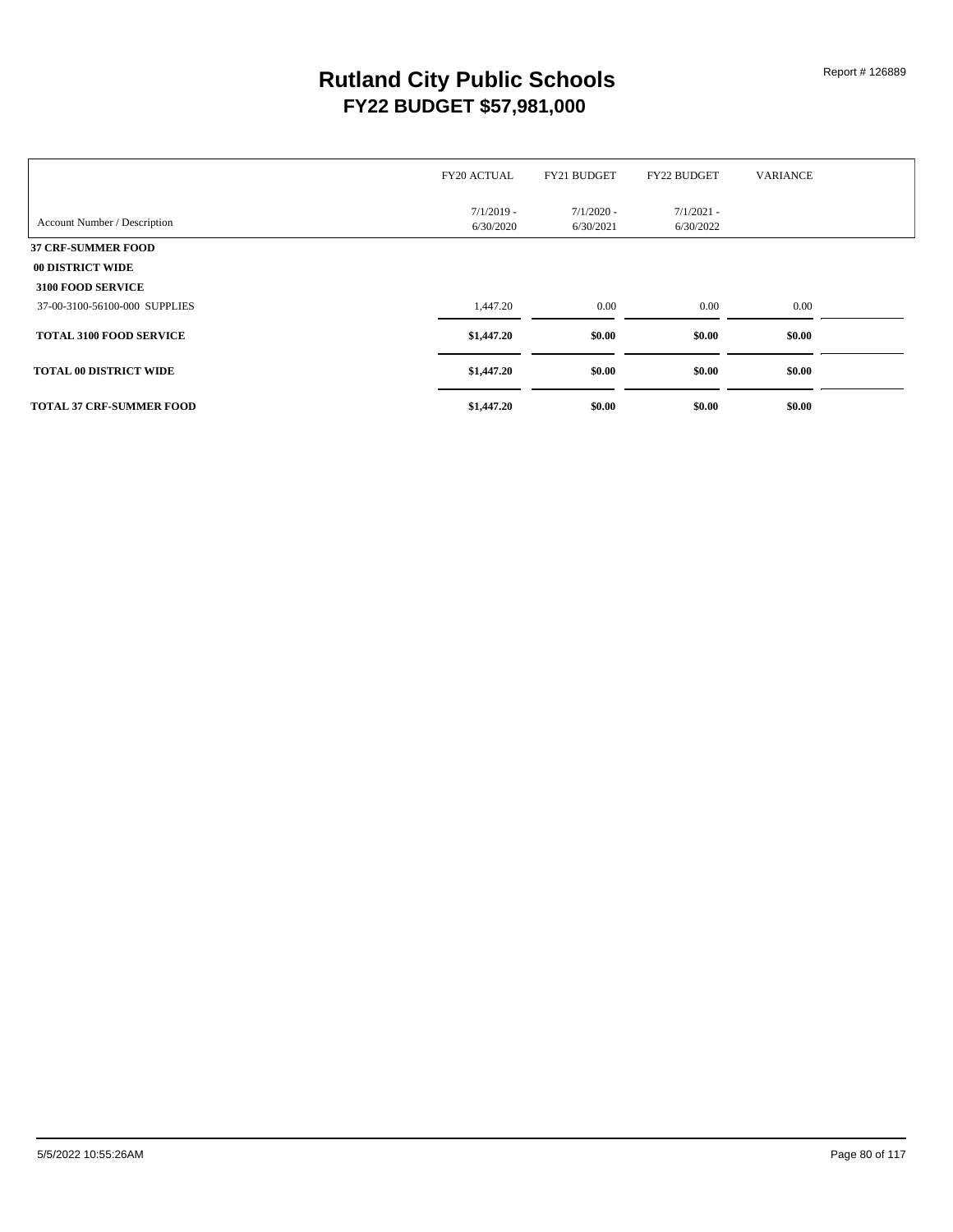|                                                           | <b>FY20 ACTUAL</b>        | FY21 BUDGET               | FY22 BUDGET               | <b>VARIANCE</b> |  |
|-----------------------------------------------------------|---------------------------|---------------------------|---------------------------|-----------------|--|
| Account Number / Description                              | $7/1/2019$ -<br>6/30/2020 | $7/1/2020$ -<br>6/30/2021 | $7/1/2021 -$<br>6/30/2022 |                 |  |
| <b>38 ESSER II</b>                                        |                           |                           |                           |                 |  |
| <b>00 DISTRICT WIDE</b>                                   |                           |                           |                           |                 |  |
| <b>2219 OTHER IMPROVEMENT OF INSTRUCTION SERVICE</b>      |                           |                           |                           |                 |  |
| 38-00-2219-56100-000 SUPPLIES                             | 0.00                      | 0.00                      | 350,000.00                | 350,000.00      |  |
| 38-00-2219-57300-000 EQUIPMENT                            | 0.00                      | $0.00\,$                  | 350,000.00                | 350,000.00      |  |
| <b>TOTAL 2219 OTHER IMPROVEMENT OF INSTRUCTION SERVIC</b> | \$0.00                    | \$0.00                    | \$700,000.00              | \$700,000.00    |  |
| <b>TOTAL 00 DISTRICT WIDE</b>                             | \$0.00                    | \$0.00                    | \$700,000.00              | \$700,000.00    |  |
| <b>TOTAL 38 ESSER II</b>                                  | \$0.00                    | \$0.00                    | \$700,000.00              | \$700,000.00    |  |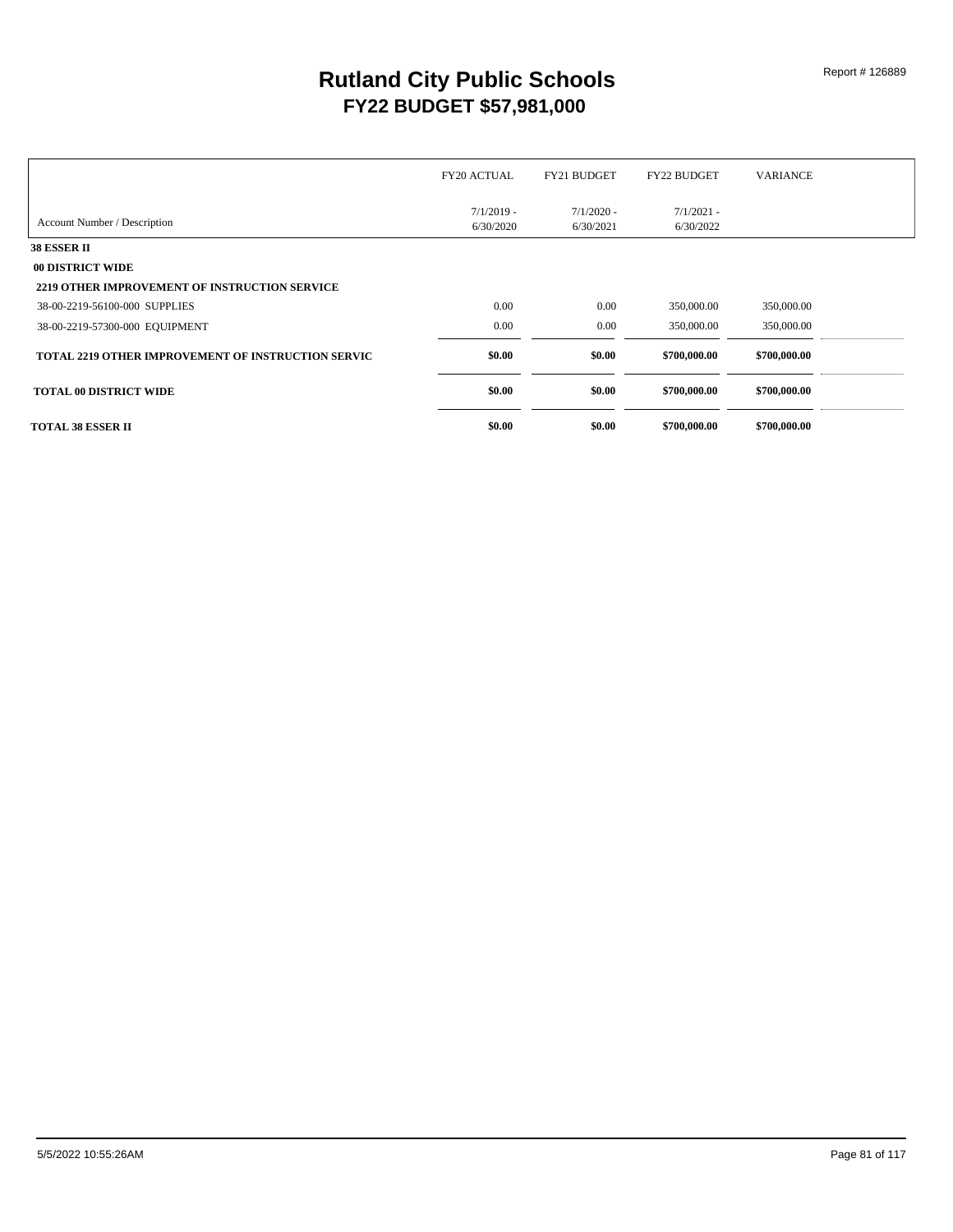|                                       | <b>FY20 ACTUAL</b> | <b>FY21 BUDGET</b> | <b>FY22 BUDGET</b> | <b>VARIANCE</b> |  |
|---------------------------------------|--------------------|--------------------|--------------------|-----------------|--|
|                                       | $7/1/2019$ -       | $7/1/2020$ -       | $7/1/2021 -$       |                 |  |
| Account Number / Description          | 6/30/2020          | 6/30/2021          | 6/30/2022          |                 |  |
| <b>40 ADULT ED FY 20-2020 ACTE 14</b> |                    |                    |                    |                 |  |
| <b>41 ADULT EDUCATION</b>             |                    |                    |                    |                 |  |
| <b>1600 DIRECT INSTR ADULT</b>        |                    |                    |                    |                 |  |
| 40-41-1600-55600-600 TUITION          | 24,274.00          | 0.00               | 0.00               | 0.00            |  |
| <b>TOTAL 1600 DIRECT INSTR ADULT</b>  | \$24,274.00        | \$0.00             | \$0.00             | \$0.00          |  |
| <b>TOTAL 41 ADULT EDUCATION</b>       | \$24,274.00        | \$0.00             | \$0.00             | \$0.00          |  |
| TOTAL 40 ADULT ED FY 20-2020 ACTE 14  | \$24,274.00        | \$0.00             | \$0.00             | \$0.00          |  |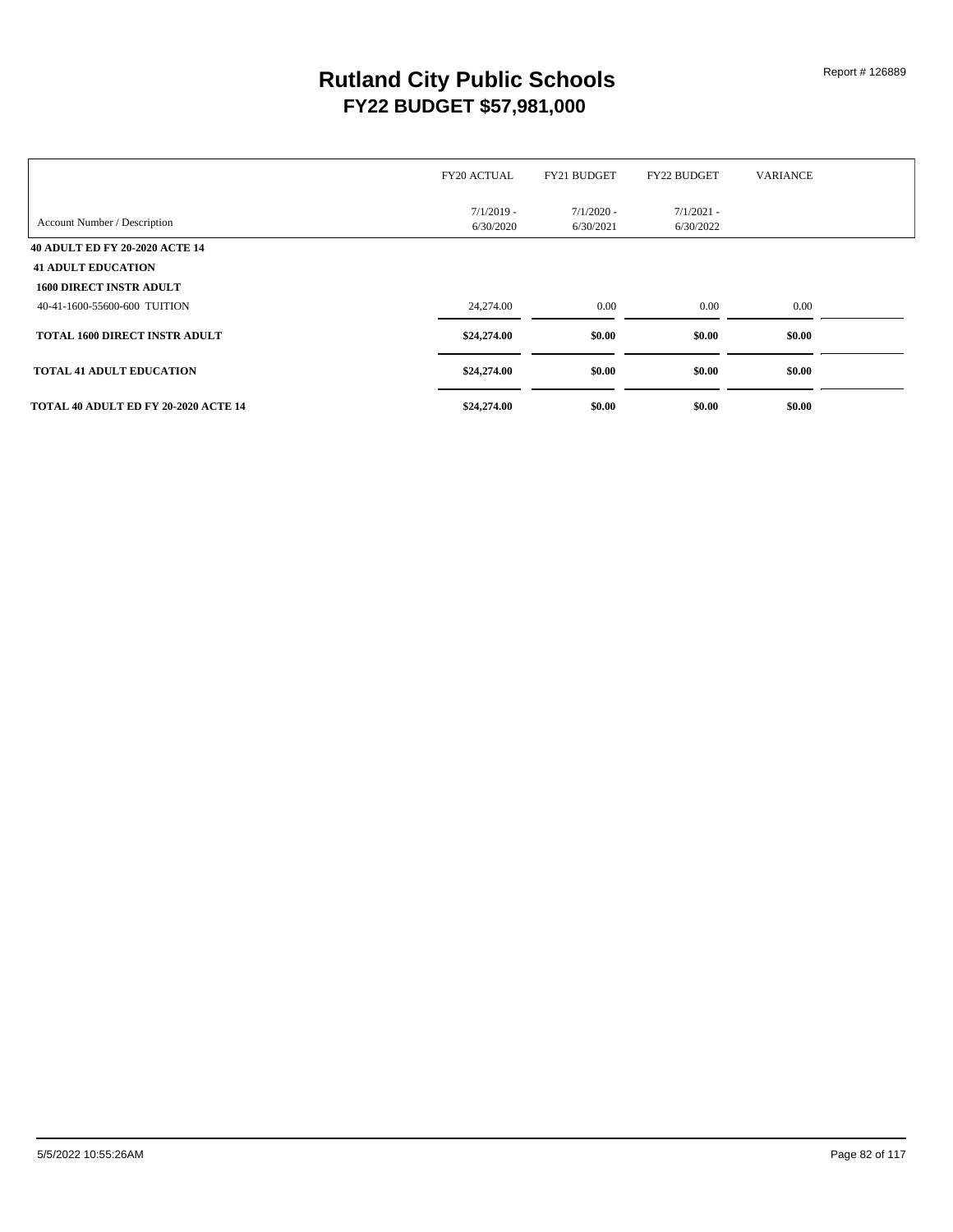|                                                      | FY20 ACTUAL    | FY21 BUDGET    | FY22 BUDGET    | <b>VARIANCE</b> |  |
|------------------------------------------------------|----------------|----------------|----------------|-----------------|--|
|                                                      | $7/1/2019$ -   | $7/1/2020$ -   | $7/1/2021$ -   |                 |  |
| Account Number / Description                         | 6/30/2020      | 6/30/2021      | 6/30/2022      |                 |  |
| <b>50 LUNCH PROGRAM</b>                              |                |                |                |                 |  |
| <b>00 DISTRICT WIDE</b>                              |                |                |                |                 |  |
| <b>2560 FOOD SERVICES</b>                            |                |                |                |                 |  |
| 50-00-2560-51210-000 FOOD SERVICE CONSULTANT STIPEND | 31,162.50      | 24,750.00      | 24,750.00      | 0.00            |  |
| 50-00-2560-52200-000 FICA                            | 2,383.98       | 1,900.00       | 1,900.00       | 0.00            |  |
| 50-00-2560-52709-000 PROFESSIONAL DEVELOPMENT        | 126.00         | 750.00         | 750.00         | 0.00            |  |
| 50-00-2560-53402-000 SOFTWARE SUPPORT                | 1.988.00       | 0.00           | 0.00           | 0.00            |  |
| 50-00-2560-54200-000 CLEANING SERVICES               | 262.76         | 0.00           | 0.00           | 0.00            |  |
| 50-00-2560-55800-000 TRAVEL                          | 1,477.50       | 2,500.00       | 2,500.00       | 0.00            |  |
| 50-00-2560-56100-000 SUPPLIES                        | 444.24         | 0.00           | 0.00           | 0.00            |  |
| 50-00-2560-57302-000 DESKTOP EQUIPMENT               | 1,610.00       | 0.00           | 0.00           | 0.00            |  |
| 50-00-2560-57400-000 DEPRECIATION                    | 12,883.91      | 0.00           | 0.00           | 0.00            |  |
| <b>TOTAL 2560 FOOD SERVICES</b>                      | \$52,338.89    | \$29,900.00    | \$29,900.00    | \$0.00          |  |
| <b>3100 FOOD SERVICE</b>                             |                |                |                |                 |  |
| 50-00-3100-55701-000 MANAGEMENT FEE                  | 49,910.11      | 31,000.00      | 31,000.00      | 0.00            |  |
| 50-00-3100-55720-000 STUDENT BREAKFAST               | 152,144.53     | 319,000.00     | 326,500.00     | 7,500.00        |  |
| 50-00-3100-55730-000 STUDENT LUNCH                   | 475,856.17     | 675,000.00     | 682,500.00     | 7,500.00        |  |
| 50-00-3100-55740-000 DINNER CACFP                    | 40,217.45      | 71,000.00      | 71,000.00      | 0.00            |  |
| 50-00-3100-55750-000 AFTERSCHOOL SNACK               | 8,206.47       | 10,000.00      | 10,000.00      | 0.00            |  |
| 50-00-3100-55760-000 A LA CARTE/ADULT/CATERING       | 71,493.04      | 64,000.00      | 64,000.00      | 0.00            |  |
| 50-00-3100-55770-000 FRESH FRUITS & VEGETABLES       | 44,213.66      | 67,500.00      | 67,500.00      | 0.00            |  |
| 50-00-3100-55780-000 SUMMER BREAKFAST                | 114,784.32     | 12,600.00      | 12,600.00      | 0.00            |  |
| 50-00-3100-55790-000 SUMMER LUNCH                    | 142,650.36     | 20,000.00      | 20,000.00      | 0.00            |  |
| <b>TOTAL 3100 FOOD SERVICE</b>                       | \$1,099,476.11 | \$1,270,100.00 | \$1,285,100.00 | \$15,000.00     |  |
| <b>TOTAL 00 DISTRICT WIDE</b>                        | \$1,151,815.00 | \$1,300,000.00 | \$1,315,000.00 | \$15,000.00     |  |
| <b>TOTAL 50 LUNCH PROGRAM</b>                        | \$1,151,815.00 | \$1,300,000.00 | \$1,315,000.00 | \$15,000.00     |  |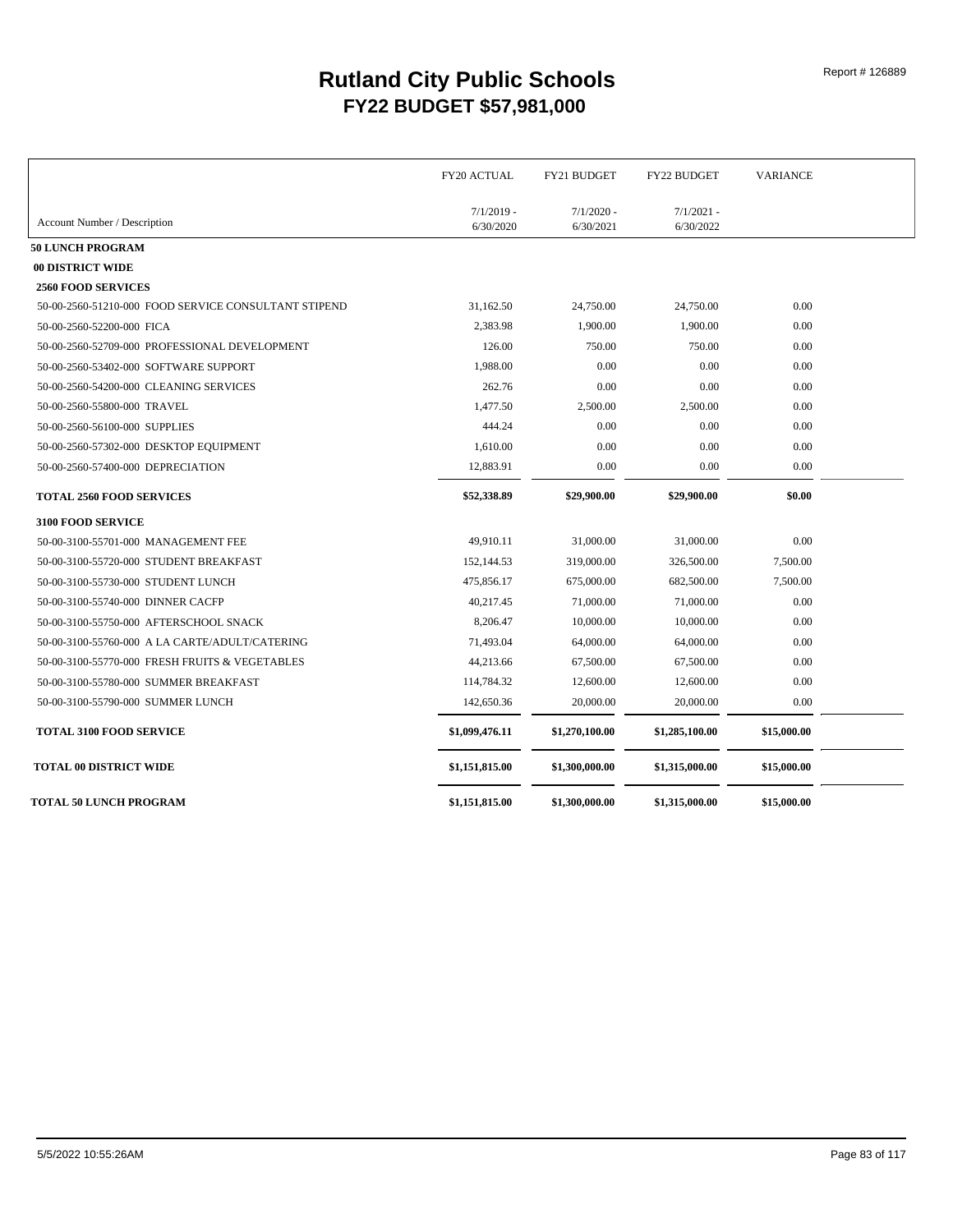| FY20 ACTUAL  | <b>FY21 BUDGET</b> | FY22 BUDGET  | <b>VARIANCE</b> |  |
|--------------|--------------------|--------------|-----------------|--|
|              |                    |              |                 |  |
| 6/30/2020    | 6/30/2021          | 6/30/2022    |                 |  |
|              |                    |              |                 |  |
|              |                    |              |                 |  |
|              |                    |              |                 |  |
| 76,309.58    | 80,453.00          | 82,464.00    | 2,011.00        |  |
| 33,949.48    | 35,008.00          | 35,883.00    | 875.00          |  |
| 30,790.80    | 38,411.00          | 37,628.00    | (783.00)        |  |
| 3,800.00     | 3,800.00           | 0.00         | (3,800.00)      |  |
| 7,453.13     | 5,880.00           | 7,980.00     | 2,100.00        |  |
| 7,642.62     | 8,833.00           | 9,053.00     | 220.00          |  |
| 196.80       | 89.00              | 89.00        | 0.00            |  |
| 10,095.12    | 11,507.00          | 11,795.00    | 288.00          |  |
| 1,111.95     | 1,270.00           | 1,302.00     | 32.00           |  |
| 290.98       | 404.00             | 415.00       | 11.00           |  |
| 35.21        | 300.00             | 300.00       | 0.00            |  |
| 789.07       | 1,150.00           | 1,150.00     | 0.00            |  |
| 0.00         | 300.00             | 300.00       | 0.00            |  |
| 139.99       | 0.00               | 0.00         | 0.00            |  |
| 25.00        | 50.00              | 50.00        | 0.00            |  |
| \$172,629.73 | \$187,455.00       | \$188,409.00 | \$954.00        |  |
|              |                    |              |                 |  |
| 19,105.40    | 20,000.00          | 20,000.00    | 0.00            |  |
| 3,754.17     | 0.00               | 0.00         | 0.00            |  |
| 3,643.74     | 0.00               | 0.00         | 0.00            |  |
| 25,347.41    | 14,156.00          | 27,509.00    | 13,353.00       |  |
| 1,488.25     | 0.00               | 0.00         | 0.00            |  |
| 25,084.03    | 18,000.00          | 18,000.00    | 0.00            |  |
| 15,077.25    | 18,400.00          | 5,000.00     | (13,400.00)     |  |
| (1,143.79)   | 500.00             | 500.00       | 0.00            |  |
| 4,383.84     | 5,000.00           | 3,000.00     | (2,000.00)      |  |
| 5,496.18     | 7,000.00           | 5,000.00     | (2,000.00)      |  |
| 4,745.38     | 3,500.00           | 3,500.00     | 0.00            |  |
| 14,466.64    | 15,000.00          | 6,000.00     | (9,000.00)      |  |
| 2,225.67     | 2,000.00           | 1,000.00     | (1,000.00)      |  |
| 10,223.00    | 0.00               | 0.00         | 0.00            |  |
| 22,715.03    | 17,000.00          | 11,000.00    | (6,000.00)      |  |
| \$156,612.20 | \$120,556.00       | \$100,509.00 | \$(20,047.00)   |  |
|              |                    |              |                 |  |
| 205,727.55   | 297,571.00         | 269,285.00   | (28, 286.00)    |  |
| 640.66       | 1,335.00           | 2,670.00     | 1,335.00        |  |
| 23,563.14    | 37,844.00          | 47,246.00    | 9,402.00        |  |
| 7,140.84     | 8,400.00           | 2,100.00     | (6,300.00)      |  |
| 0.00         | 646.00             | 9,114.00     | 8,468.00        |  |
|              | $7/1/2019$ -       | $7/1/2020$ - | $7/1/2021 -$    |  |

ľ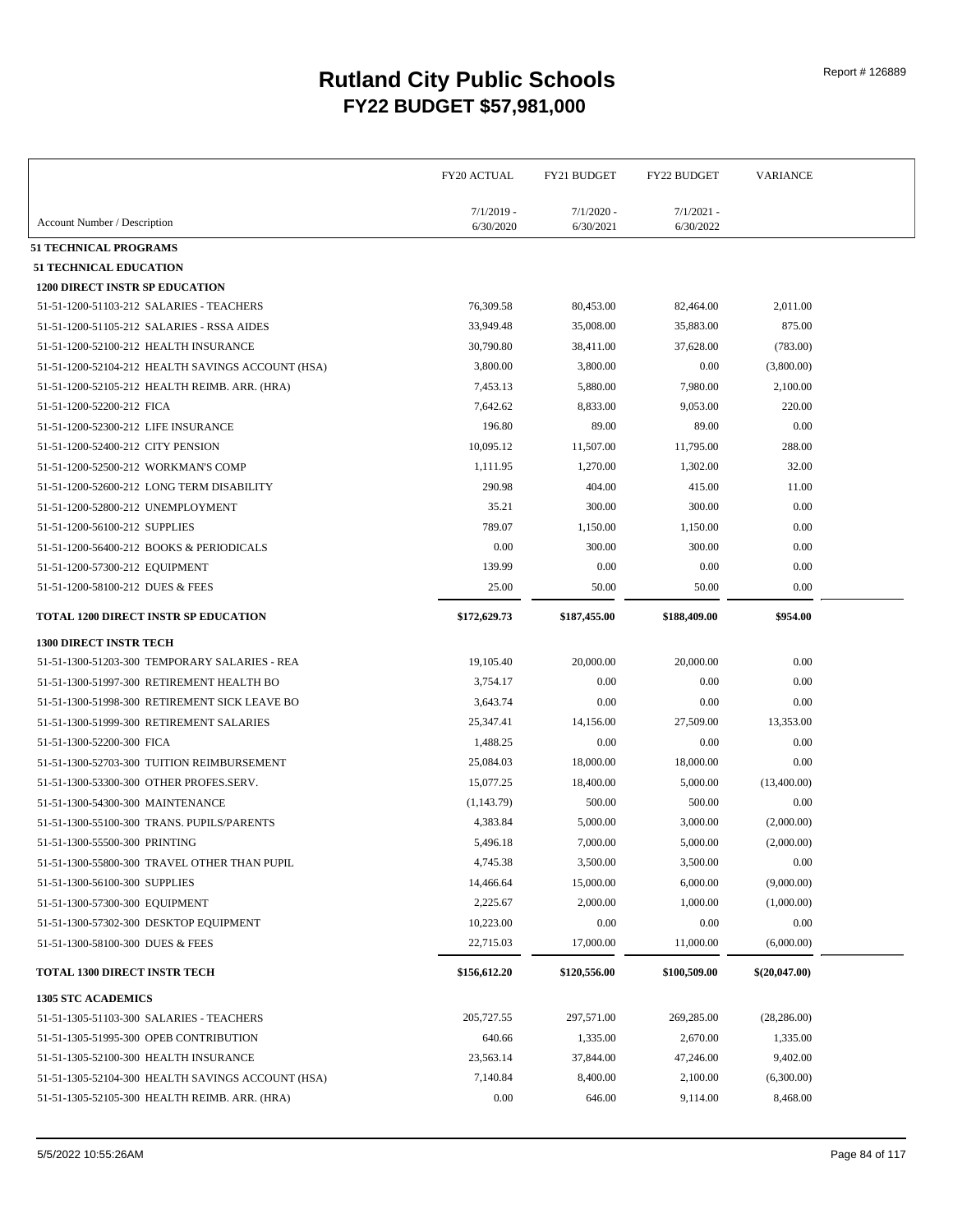|                                                     | <b>FY20 ACTUAL</b> | FY21 BUDGET  | FY22 BUDGET  | <b>VARIANCE</b> |  |
|-----------------------------------------------------|--------------------|--------------|--------------|-----------------|--|
|                                                     | $7/1/2019$ -       | $7/1/2020$ - | $7/1/2021 -$ |                 |  |
| Account Number / Description                        | 6/30/2020          | 6/30/2021    | 6/30/2022    |                 |  |
| 51-51-1305-52200-300 FICA                           | 15,320.25          | 21,808.00    | 20,945.00    | (863.00)        |  |
| 51-51-1305-52300-300 LIFE INSURANCE                 | 250.94             | 154.00       | 154.00       | 0.00            |  |
| 51-51-1305-52400-300 CITY PENSION                   | 16,970.93          | 28,898.00    | 27,736.00    | (1,162.00)      |  |
| 51-51-1305-52500-300 WORKMAN'S COMP                 | 1,692.39           | 3,087.00     | 2,962.00     | (125.00)        |  |
| 51-51-1305-52600-300 LONG TERM DISABILITY           | 442.87             | 982.00       | 942.00       | (40.00)         |  |
| 51-51-1305-52800-300 UNEMPLOYMENT                   | 44.89              | 521.00       | 521.00       | 0.00            |  |
| 51-51-1305-53300-300 OTHER PROFES.SERV.             | 11,219.40          | 12,000.00    | 2,000.00     | (10,000.00)     |  |
| 51-51-1305-56100-300 SUPPLIES                       | 350.41             | 3,000.00     | 2,000.00     | (1,000.00)      |  |
| 51-51-1305-56400-300 BOOKS & PERIODICALS            | 2,984.73           | 1,000.00     | 1,000.00     | 0.00            |  |
| 51-51-1305-57300-300 EQUIPMENT                      | 269.99             | 0.00         | 0.00         | 0.00            |  |
| 51-51-1305-57308-300 EQUIPMENT PRIOR YR-NON CAPITAL | 129.04             | 0.00         | 0.00         | 0.00            |  |
| <b>TOTAL 1305 STC ACADEMICS</b>                     | \$286,748.03       | \$417,246.00 | \$388,675.00 | \$(28,571.00)   |  |
| <b>1310 FORESTRY / NAT RESOURCES</b>                |                    |              |              |                 |  |
| 51-51-1310-51103-300 SALARIES - TEACHERS            | 65,192.00          | 68,918.00    | 71,244.00    | 2,326.00        |  |
| 51-51-1310-51105-300 SALARIES - AIDES               | 23,571.00          | 24,381.00    | 24,991.00    | 610.00          |  |
| 51-51-1310-52100-300 HEALTH INSURANCE               | 23,054.76          | 26,397.00    | 28,230.00    | 1,833.00        |  |
| 51-51-1310-52104-300 HEALTH SAVINGS ACCOUNT (HSA)   | 3,800.00           | 3,800.00     | 4,200.00     | 400.00          |  |
| 51-51-1310-52200-300 FICA                           | 6,463.16           | 7,481.00     | 7,706.00     | 225.00          |  |
| 51-51-1310-52300-300 LIFE INSURANCE                 | 164.00             | 74.00        | 74.00        | 0.00            |  |
| 51-51-1310-52400-300 CITY PENSION                   | 8,231.80           | 9,342.00     | 9,637.00     | 295.00          |  |
| 51-51-1310-52500-300 WORKMAN'S COMP                 | 949.76             | 1,026.00     | 1,059.00     | 33.00           |  |
| 51-51-1310-52600-300 LONG TERM DISABILITY           | 248.54             | 326.00       | 336.00       | 10.00           |  |
| 51-51-1310-52800-300 UNEMPLOYMENT                   | 29.34              | 250.00       | 250.00       | 0.00            |  |
| 51-51-1310-53300-300 OTHER PROFES.SERV.             | 2,042.00           | 2,000.00     | 2,000.00     | 0.00            |  |
| 51-51-1310-54300-300 MAINTENANCE                    | 2,210.74           | 2,500.00     | 2,500.00     | 0.00            |  |
| 51-51-1310-56100-300 SUPPLIES                       | 2,866.02           | 3,000.00     | 3,000.00     | 0.00            |  |
| 51-51-1310-56230-300 BOTTLES GAS                    | 176.55             | 400.00       | 400.00       | 0.00            |  |
| 51-51-1310-56400-300 BOOKS & PERIODICALS            | 0.00               | 150.00       | 150.00       | 0.00            |  |
| 51-51-1310-57300-300 EQUIPMENT                      | 4,646.17           | 3,000.00     | 1,500.00     | (1,500.00)      |  |
| 51-51-1310-58100-300 DUES & FEES                    | 445.00             | 700.00       | 700.00       | 0.00            |  |
| <b>TOTAL 1310 FORESTRY / NAT RESOURCES</b>          | \$144,090.84       | \$153,745.00 | \$157,977.00 | \$4,232.00      |  |
| <b>1312 POWER MECHANICS</b>                         |                    |              |              |                 |  |
| 51-51-1312-51103-300 SALARIES - TEACHERS            | 72,436.00          | 72,643.00    | 76,869.00    | 4,226.00        |  |
| 51-51-1312-51105-300 SALARIES - AIDES               | 15,845.72          | 0.00         | 16,707.00    | 16,707.00       |  |
| 51-51-1312-51203-300 TEMPORARY SALARIES - REA       | 0.00               | 16,300.00    | 16,300.00    | 0.00            |  |
| 51-51-1312-52100-300 HEALTH INSURANCE               | 12,611.52          | 14,403.00    | 15,158.00    | 755.00          |  |
| 51-51-1312-52105-300 HEALTH REIMB. ARR. (HRA)       | 0.00               | 2,520.00     | 2,520.00     | 0.00            |  |
| 51-51-1312-52200-300 FICA                           | 6,622.65           | 7,148.00     | 8,749.00     | 1,601.00        |  |
| 51-51-1312-52300-300 LIFE INSURANCE                 | 131.20             | 59.00        | 59.00        | 0.00            |  |
| 51-51-1312-52400-300 CITY PENSION                   | 8,056.79           | 8,982.00     | 9,455.00     | 473.00          |  |
| 51-51-1312-52500-300 WORKMAN'S COMP                 | 876.79             | 978.00       | 1,030.00     | 52.00           |  |
| 51-51-1312-52600-300 LONG TERM DISABILITY           | 229.44             | 311.00       | 327.00       | 16.00           |  |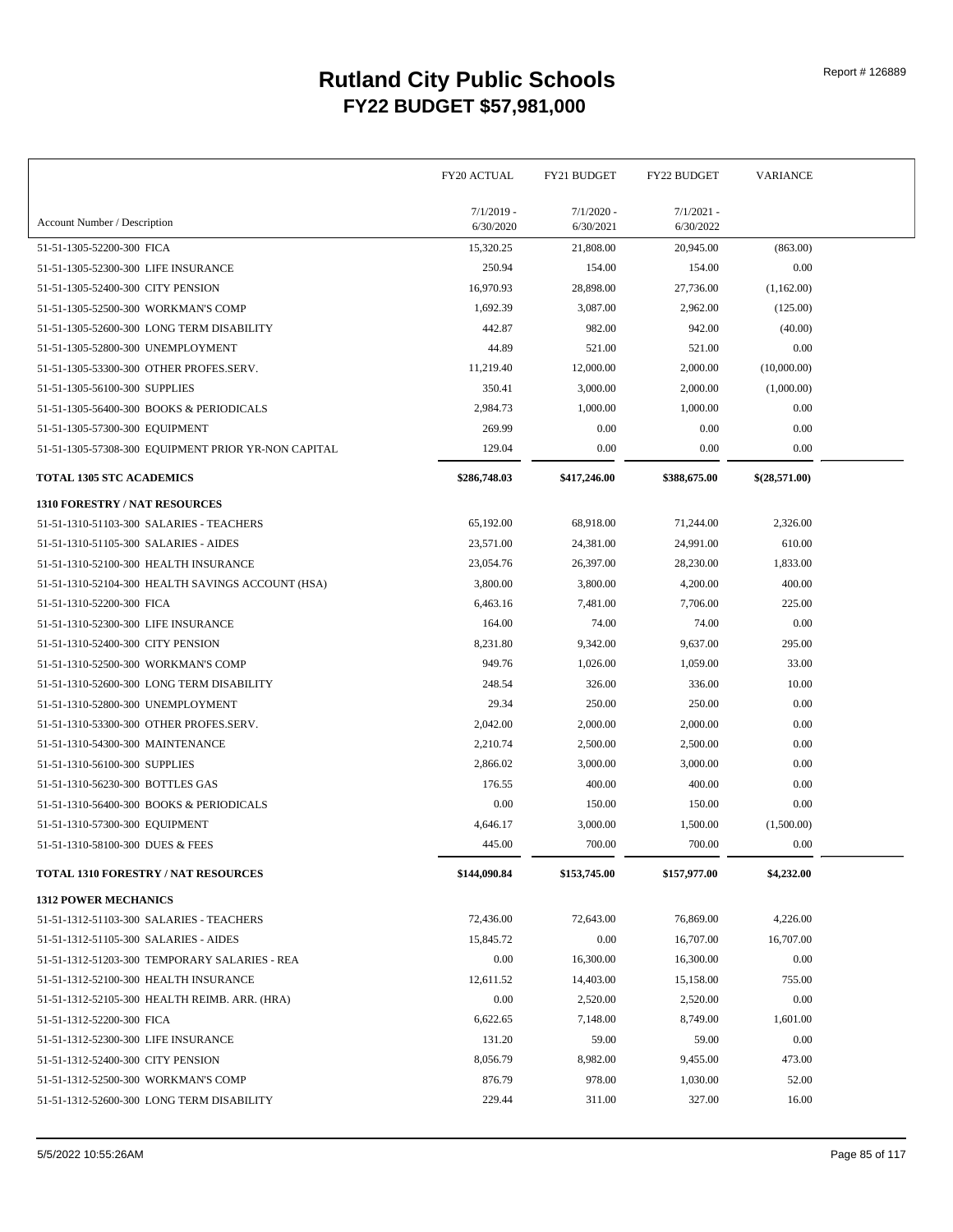|                                                   | FY20 ACTUAL               | FY21 BUDGET               | <b>FY22 BUDGET</b>        | <b>VARIANCE</b> |  |
|---------------------------------------------------|---------------------------|---------------------------|---------------------------|-----------------|--|
| Account Number / Description                      | $7/1/2019$ -<br>6/30/2020 | $7/1/2020$ -<br>6/30/2021 | $7/1/2021 -$<br>6/30/2022 |                 |  |
| 51-51-1312-52800-300 UNEMPLOYMENT                 | 23.47                     | 200.00                    | 200.00                    | 0.00            |  |
| 51-51-1312-54300-300 MAINTENANCE                  | 1,749.19                  | 2,500.00                  | 1,500.00                  | (1,000.00)      |  |
| 51-51-1312-56100-300 SUPPLIES                     | 11,206.57                 | 12,000.00                 | 10,000.00                 | (2,000.00)      |  |
| 51-51-1312-56230-300 BOTTLES GAS                  | 2,673.13                  | 2,600.00                  | 2,600.00                  | 0.00            |  |
| 51-51-1312-56400-300 BOOKS & PERIODICALS          | 0.00                      | 1,500.00                  | 500.00                    | (1,000.00)      |  |
| 51-51-1312-57300-300 EQUIPMENT                    | 2,922.61                  | 2,000.00                  | 2,000.00                  | 0.00            |  |
| 51-51-1312-57302-300 DESKTOP EQUIPMENT            | (100.00)                  | 0.00                      | 0.00                      | 0.00            |  |
| 51-51-1312-58100-300 DUES & FEES                  | 264.00                    | 100.00                    | 100.00                    | 0.00            |  |
| <b>TOTAL 1312 POWER MECHANICS</b>                 | \$135,549.08              | \$144,244.00              | \$164,074.00              | \$19,830.00     |  |
| 1325 COSMOTOLOGY                                  |                           |                           |                           |                 |  |
| 51-51-1325-51103-300 SALARIES - TEACHERS          | 124,952.00                | 130,385.00                | 138,739.00                | 8,354.00        |  |
| 51-51-1325-51995-300 OPEB CONTRIBUTION            | 2,616.00                  | 2,670.00                  | 2,670.00                  | 0.00            |  |
| 51-51-1325-52100-300 HEALTH INSURANCE             | 24,735.82                 | 28,851.00                 | 31,375.00                 | 2,524.00        |  |
| 51-51-1325-52104-300 HEALTH SAVINGS ACCOUNT (HSA) | 5,900.00                  | 5,900.00                  | 4,200.00                  | (1,700.00)      |  |
| 51-51-1325-52105-300 HEALTH REIMB. ARR. (HRA)     | 0.00                      | 0.00                      | 2,100.00                  | 2,100.00        |  |
| 51-51-1325-52200-300 FICA                         | 9,082.50                  | 9,974.00                  | 10,614.00                 | 640.00          |  |
| 51-51-1325-52300-300 LIFE INSURANCE               | 164.00                    | 74.00                     | 74.00                     | 0.00            |  |
| 51-51-1325-52400-300 CITY PENSION                 | 11,907.50                 | 13,429.00                 | 14,290.00                 | 861.00          |  |
| 51-51-1325-52500-300 WORKMAN'S COMP               | 1,336.99                  | 1,434.00                  | 1,526.00                  | 92.00           |  |
| 51-51-1325-52600-300 LONG TERM DISABILITY         | 349.87                    | 456.00                    | 486.00                    | 30.00           |  |
| 51-51-1325-52800-300 UNEMPLOYMENT                 | 29.34                     | 250.00                    | 250.00                    | 0.00            |  |
| 51-51-1325-53300-300 OTHER PROFES.SERV.           | 0.00                      | 1,000.00                  | 1,000.00                  | 0.00            |  |
| 51-51-1325-53402-300 SOFTWARE SUPPORT/PURCHASE    | 1,486.00                  | 745.00                    | 745.00                    | 0.00            |  |
| 51-51-1325-56100-300 SUPPLIES                     | 21,741.68                 | 18,000.00                 | 15,000.00                 | (3,000.00)      |  |
| 51-51-1325-56400-300 BOOKS & PERIODICALS          | 5,023.13                  | 3,300.00                  | 3,300.00                  | 0.00            |  |
| TOTAL 1325 COSMOTOLOGY                            | \$209,324.83              | \$216,468.00              | \$226,369.00              | \$9,901.00      |  |
| <b>1330 HEALTH CAREERS</b>                        |                           |                           |                           |                 |  |
| 51-51-1330-51103-300 SALARIES - TEACHERS          | 52,516.00                 | 55,880.00                 | 59,995.00                 | 4,115.00        |  |
| 51-51-1330-51995-300 OPEB CONTRIBUTION            | 1,308.00                  | 1,335.00                  | 1,335.00                  | 0.00            |  |
| 51-51-1330-52100-300 HEALTH INSURANCE             | 17,838.18                 | 20,599.00                 | 22,453.00                 | 1,854.00        |  |
| 51-51-1330-52104-300 HEALTH SAVINGS ACCOUNT (HSA) | 3,800.00                  | 3,800.00                  | 0.00                      | (3,800.00)      |  |
| 51-51-1330-52105-300 HEALTH REIMB. ARR. (HRA)     | 0.00                      | 0.00                      | 4,200.00                  | 4,200.00        |  |
| 51-51-1330-52200-300 FICA                         | 4,258.62                  | 4,275.00                  | 4,590.00                  | 315.00          |  |
| 51-51-1330-52300-300 LIFE INSURANCE               | 82.00                     | 37.00                     | 37.00                     | 0.00            |  |
| 51-51-1330-52400-300 CITY PENSION                 | 4,990.90                  | 5,756.00                  | 6,180.00                  | 424.00          |  |
| 51-51-1330-52500-300 WORKMAN'S COMP               | 561.93                    | 615.00                    | 660.00                    | 45.00           |  |
| 51-51-1330-52600-300 LONG TERM DISABILITY         | 147.05                    | 196.00                    | 210.00                    | 14.00           |  |
| 51-51-1330-52800-300 UNEMPLOYMENT                 | 14.67                     | 125.00                    | 125.00                    | 0.00            |  |
| 51-51-1330-53300-300 OTHER PROFES.SERV.           | 14,959.85                 | 40,000.00                 | 10,000.00                 | (30,000.00)     |  |
| 51-51-1330-56100-300 SUPPLIES                     | 2,723.71                  | 4,000.00                  | 2,718.30                  | (1,281.70)      |  |
| 51-51-1330-56400-300 BOOKS & PERIODICALS          | 0.00                      | 2,000.00                  | 2,000.00                  | 0.00            |  |
| <b>TOTAL 1330 HEALTH CAREERS</b>                  | \$103,200.91              | \$138,618.00              | \$114,503.30              | \$(24,114.70)   |  |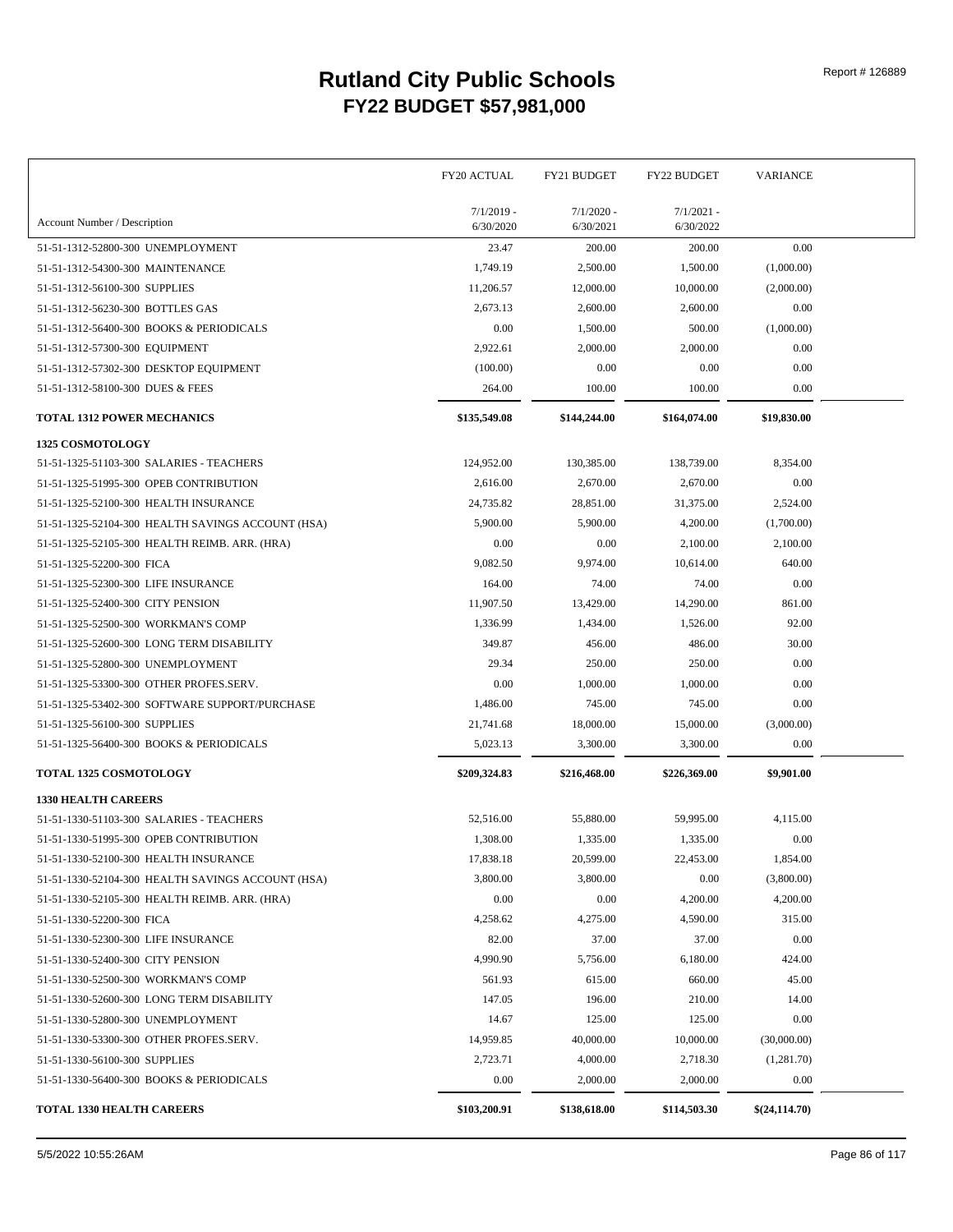|                                                   | FY20 ACTUAL               | FY21 BUDGET               | FY22 BUDGET               | <b>VARIANCE</b> |  |
|---------------------------------------------------|---------------------------|---------------------------|---------------------------|-----------------|--|
| Account Number / Description                      | $7/1/2019$ -<br>6/30/2020 | $7/1/2020$ -<br>6/30/2021 | $7/1/2021$ -<br>6/30/2022 |                 |  |
| <b>1340 HUMAN SERVICES</b>                        |                           |                           |                           |                 |  |
| 51-51-1340-51103-300 SALARIES - TEACHERS          | 70,625.00                 | 72,643.00                 | 73,119.00                 | 476.00          |  |
| 51-51-1340-51105-300 SALARIES - RSSA AIDES        | 76,707.50                 | 79,157.00                 | 81,136.00                 | 1,979.00        |  |
| 51-51-1340-52100-300 HEALTH INSURANCE             | 34,742.82                 | 43,228.00                 | 47,009.00                 | 3,781.00        |  |
| 51-51-1340-52104-300 HEALTH SAVINGS ACCOUNT (HSA) | 5,900.00                  | 5,900.00                  | 0.00                      | (5,900.00)      |  |
| 51-51-1340-52105-300 HEALTH REIMB. ARR. (HRA)     | 2,065.81                  | 4,200.00                  | 10,800.00                 | 6,600.00        |  |
| 51-51-1340-52200-300 FICA                         | 10,604.67                 | 11,613.00                 | 11,801.00                 | 188.00          |  |
| 51-51-1340-52300-300 LIFE INSURANCE               | 246.00                    | 111.00                    | 111.00                    | 0.00            |  |
| 51-51-1340-52400-300 CITY PENSION                 | 11,066.60                 | 14,765.00                 | 14,996.00                 | 231.00          |  |
| 51-51-1340-52500-300 WORKMAN'S COMP               | 1,325.03                  | 1,670.00                  | 1,696.00                  | 26.00           |  |
| 51-51-1340-52600-300 LONG TERM DISABILITY         | 346.74                    | 531.00                    | 540.00                    | 9.00            |  |
| 51-51-1340-52800-300 UNEMPLOYMENT                 | 44.01                     | 375.00                    | 375.00                    | 0.00            |  |
| 51-51-1340-53300-300 OTHER PROFES.SERV.           | 10,614.55                 | 13,500.00                 | 3,500.00                  | (10,000.00)     |  |
| 51-51-1340-56100-300 SUPPLIES                     | 735.84                    | 759.00                    | 759.00                    | 0.00            |  |
| 51-51-1340-56400-300 BOOKS & PERIODICALS          | 84.75                     | 150.00                    | 150.00                    | 0.00            |  |
| 51-51-1340-56900-300 OTHER SUPPLIES               | 100.00                    | 0.00                      | 0.00                      | 0.00            |  |
| 51-51-1340-57300-300 EQUIPMENT                    | 887.97                    | 0.00                      | 0.00                      | 0.00            |  |
| <b>TOTAL 1340 HUMAN SERVICES</b>                  | \$226,097.29              | \$248,602.00              | \$245,992.00              | \$(2,610.00)    |  |
| <b>1360 AUTO TECHNOLOGY</b>                       |                           |                           |                           |                 |  |
| 51-51-1360-51103-300 SALARIES - TEACHERS          | 68,814.00                 | 70,781.00                 | 71,244.00                 | 463.00          |  |
| 51-51-1360-52100-300 HEALTH INSURANCE             | 12,324.90                 | 14,377.00                 | 15,634.00                 | 1,257.00        |  |
| 51-51-1360-52105-300 HEALTH REIMB. ARR. (HRA)     | 3,782.41                  | 4,200.00                  | 4,200.00                  | 0.00            |  |
| 51-51-1360-52200-300 FICA                         | 5,042.23                  | 5,415.00                  | 5,450.00                  | 35.00           |  |
| 51-51-1360-52300-300 LIFE INSURANCE               | 82.00                     | 37.00                     | 37.00                     | 0.00            |  |
| 51-51-1360-52400-300 CITY PENSION                 | 6,652.90                  | 7,290.00                  | 7,338.00                  | 48.00           |  |
| 51-51-1360-52500-300 WORKMAN'S COMP               | 736.31                    | 779.00                    | 784.00                    | 5.00            |  |
| 51-51-1360-52600-300 LONG TERM DISABILITY         | 192.68                    | 248.00                    | 249.00                    | 1.00            |  |
| 51-51-1360-52800-300 UNEMPLOYMENT                 | 14.67                     | 125.00                    | 125.00                    | 0.00            |  |
| 51-51-1360-53300-300 OTHER PROFES.SERV.           | 1,396.84                  | 2,000.00                  | 2,000.00                  | 0.00            |  |
| 51-51-1360-54300-300 MAINTENANCE                  | 3,287.95                  | 1,500.00                  | 1,500.00                  | 0.00            |  |
| 51-51-1360-56100-300 SUPPLIES                     | 2,661.87                  | 2,500.00                  | 2,500.00                  | 0.00            |  |
| 51-51-1360-56400-300 BOOKS & PERIODICALS          | 2,299.60                  | 0.00                      | 0.00                      | 0.00            |  |
| 51-51-1360-57300-300 EQUIPMENT                    | 746.71                    | 0.00                      | 0.00                      | 0.00            |  |
| 51-51-1360-58100-300 DUES & FEES                  | 0.00                      | 300.00                    | 300.00                    | 0.00            |  |
| TOTAL 1360 AUTO TECHNOLOGY                        | \$108,035.07              | \$109,552.00              | \$111,361.00              | \$1,809.00      |  |
| 1362 AUTO TECH R&C                                |                           |                           |                           |                 |  |
| 51-51-1362-51103-300 SALARIES - TEACHERS          | 57,949.00                 | 59,605.00                 | 63,745.00                 | 4,140.00        |  |
| 51-51-1362-51105-300 SALARIES - AIDES             | 23,108.40                 | 23,865.00                 | 24,461.00                 | 596.00          |  |
| 51-51-1362-51995-300 OPEB CONTRIBUTION            | 1,308.00                  | 1,335.00                  | 1,335.00                  | 0.00            |  |
| 51-51-1362-52100-300 HEALTH INSURANCE             | 23,054.76                 | 26,376.00                 | 28,230.00                 | 1,854.00        |  |
| 51-51-1362-52104-300 HEALTH SAVINGS ACCOUNT (HSA) | 3,800.00                  | 3,800.00                  | 0.00                      | (3,800.00)      |  |
| 51-51-1362-52105-300 HEALTH REIMB. ARR. (HRA)     | 0.00                      | 0.00                      | 4,200.00                  | 4,200.00        |  |

ľ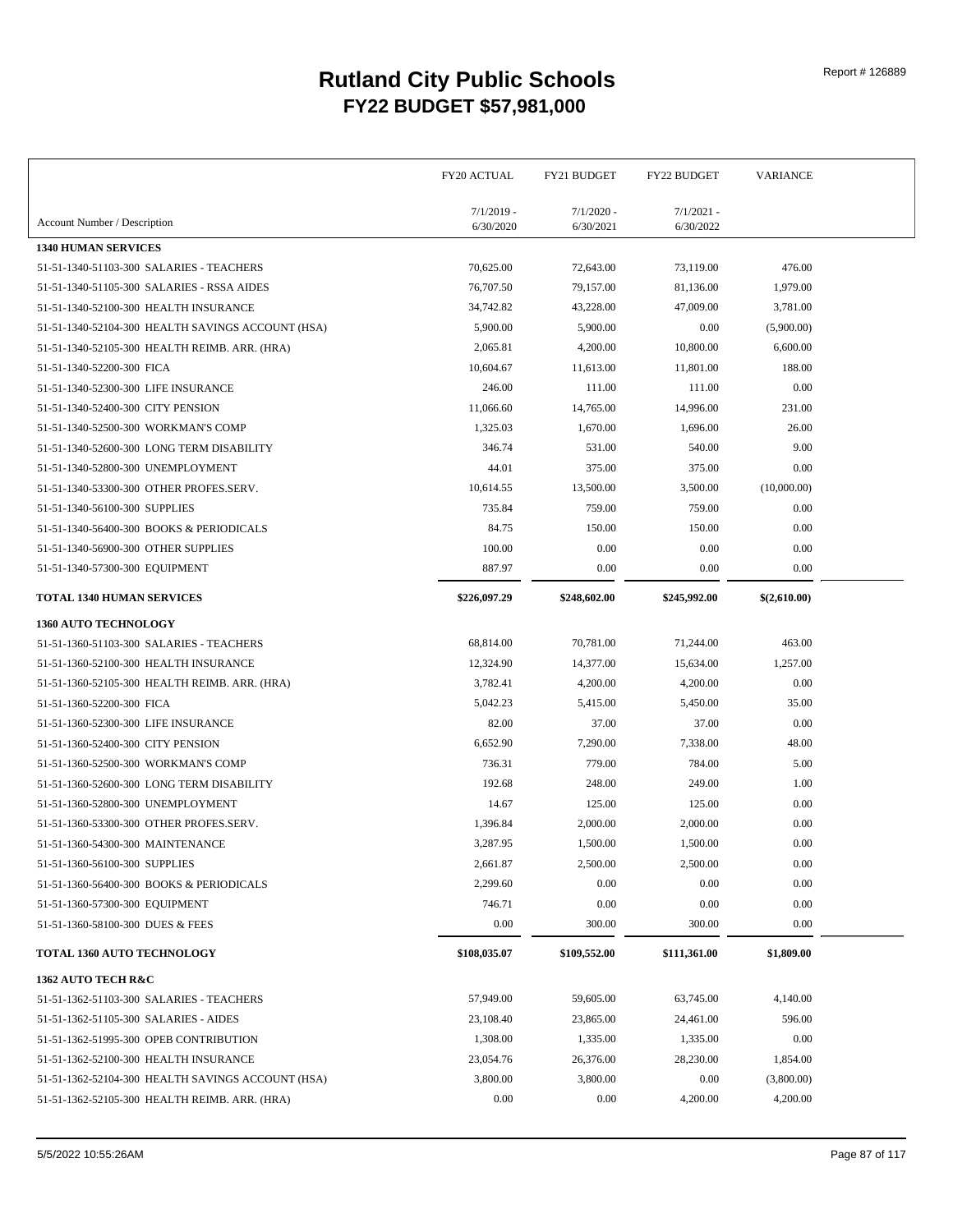|                                                   | <b>FY20 ACTUAL</b> | FY21 BUDGET  | FY22 BUDGET  | <b>VARIANCE</b> |  |
|---------------------------------------------------|--------------------|--------------|--------------|-----------------|--|
|                                                   | $7/1/2019$ -       | $7/1/2020$ - | $7/1/2021 -$ |                 |  |
| Account Number / Description                      | 6/30/2020          | 6/30/2021    | 6/30/2022    |                 |  |
| 51-51-1362-52200-300 FICA                         | 5,873.51           | 6,730.00     | 7,092.00     | 362.00          |  |
| 51-51-1362-52300-300 LIFE INSURANCE               | 164.00             | 74.00        | 74.00        | 0.00            |  |
| 51-51-1362-52400-300 CITY PENSION                 | 7,511.60           | 8,335.00     | 8,816.00     | 481.00          |  |
| 51-51-1362-52500-300 WORKMAN'S COMP               | 867.31             | 919.00       | 970.00       | 51.00           |  |
| 51-51-1362-52600-300 LONG TERM DISABILITY         | 226.96             | 293.00       | 309.00       | 16.00           |  |
| 51-51-1362-52800-300 UNEMPLOYMENT                 | 29.34              | 250.00       | 250.00       | 0.00            |  |
| 51-51-1362-54300-300 MAINTENANCE                  | 2,117.67           | 2,500.00     | 2,500.00     | 0.00            |  |
| 51-51-1362-56100-300 SUPPLIES                     | 6,469.38           | 5,000.00     | 5,000.00     | 0.00            |  |
| 51-51-1362-56400-300 BOOKS & PERIODICALS          | 1,900.00           | 2,650.00     | 2,650.00     | 0.00            |  |
| 51-51-1362-57300-300 EQUIPMENT                    | 2,563.65           | 0.00         | 0.00         | 0.00            |  |
| TOTAL 1362 AUTO TECH R&C                          | \$136,943.58       | \$141,732.00 | \$149,632.00 | \$7,900.00      |  |
| <b>1363 CARPENTRY</b>                             |                    |              |              |                 |  |
| 51-51-1363-51103-300 SALARIES - TEACHERS          | 68,814.00          | 70,781.00    | 71,244.00    | 463.00          |  |
| 51-51-1363-52100-300 HEALTH INSURANCE             | 15,655.80          | 20,599.00    | 15,634.00    | (4,965.00)      |  |
| 51-51-1363-52104-300 HEALTH SAVINGS ACCOUNT (HSA) | 4,000.00           | 3,800.00     | 0.00         | (3,800.00)      |  |
| 51-51-1363-52105-300 HEALTH REIMB. ARR. (HRA)     | 0.00               | 0.00         | 4,200.00     | 4,200.00        |  |
| 51-51-1363-52200-300 FICA                         | 4,928.33           | 5,415.00     | 5,450.00     | 35.00           |  |
| 51-51-1363-52300-300 LIFE INSURANCE               | 82.00              | 37.00        | 37.00        | 0.00            |  |
| 51-51-1363-52500-300 WORKMAN'S COMP               | 736.31             | 779.00       | 784.00       | 5.00            |  |
| 51-51-1363-52600-300 LONG TERM DISABILITY         | 192.68             | 248.00       | 249.00       | 1.00            |  |
| 51-51-1363-52800-300 UNEMPLOYMENT                 | 14.67              | 125.00       | 125.00       | 0.00            |  |
| 51-51-1363-53300-300 OTHER PROFES.SERV.           | 0.00               | 100.00       | 100.00       | 0.00            |  |
| 51-51-1363-54300-300 MAINTENANCE                  | 900.00             | 900.00       | 900.00       | 0.00            |  |
| 51-51-1363-56100-300 SUPPLIES                     | 1,218.78           | 1,200.00     | 1,200.00     | 0.00            |  |
| 51-51-1363-56400-300 BOOKS & PERIODICALS          | 106.39             | 120.00       | 120.00       | 0.00            |  |
| 51-51-1363-57300-300 EQUIPMENT                    | 1,809.75           | 0.00         | 0.00         | 0.00            |  |
| 51-51-1363-58100-300 DUES & FEES                  | 0.00               | 260.00       | 260.00       | 0.00            |  |
| <b>TOTAL 1363 CARPENTRY</b>                       | \$98,458.71        | \$104,364.00 | \$100,303.00 | \$(4,061.00)    |  |
| <b>1364 CULINARY ARTS</b>                         |                    |              |              |                 |  |
| 51-51-1364-51103-300 SALARIES - TEACHERS          | 128,574.00         | 134,111.00   | 162,770.00   | 28,659.00       |  |
| 51-51-1364-52100-300 HEALTH INSURANCE             | 28,110.89          | 32,660.00    | 39,288.00    | 6,628.00        |  |
| 51-51-1364-52104-300 HEALTH SAVINGS ACCOUNT (HSA) | 8,000.00           | 8,000.00     | 8,400.00     | 400.00          |  |
| 51-51-1364-52105-300 HEALTH REIMB. ARR. (HRA)     | 0.00               | 0.00         | 4,400.00     | 4,400.00        |  |
| 51-51-1364-52200-300 FICA                         | 9,325.86           | 10,260.00    | 12,452.00    | 2,192.00        |  |
| 51-51-1364-52300-300 LIFE INSURANCE               | 164.00             | 74.00        | 111.00       | 37.00           |  |
| 51-51-1364-52400-300 CITY PENSION                 | 5,952.60           | 6,523.00     | 8,949.00     | 2,426.00        |  |
| 51-51-1364-52500-300 WORKMAN'S COMP               | 1,375.74           | 1,476.00     | 1,790.00     | 314.00          |  |
| 51-51-1364-52600-300 LONG TERM DISABILITY         | 360.01             | 470.00       | 570.00       | 100.00          |  |
| 51-51-1364-52800-300 UNEMPLOYMENT                 | 29.34              | 250.00       | 375.00       | 125.00          |  |
| 51-51-1364-53300-300 OTHER PROFES.SERV.           | 2,274.00           | 3,560.00     | 3,560.00     | 0.00            |  |
| 51-51-1364-54300-300 MAINTENANCE                  | 274.90             | 1,490.00     | 1,490.00     | 0.00            |  |
| 51-51-1364-56100-300 SUPPLIES                     | 4,982.10           | 5,000.00     | 5,000.00     | 0.00            |  |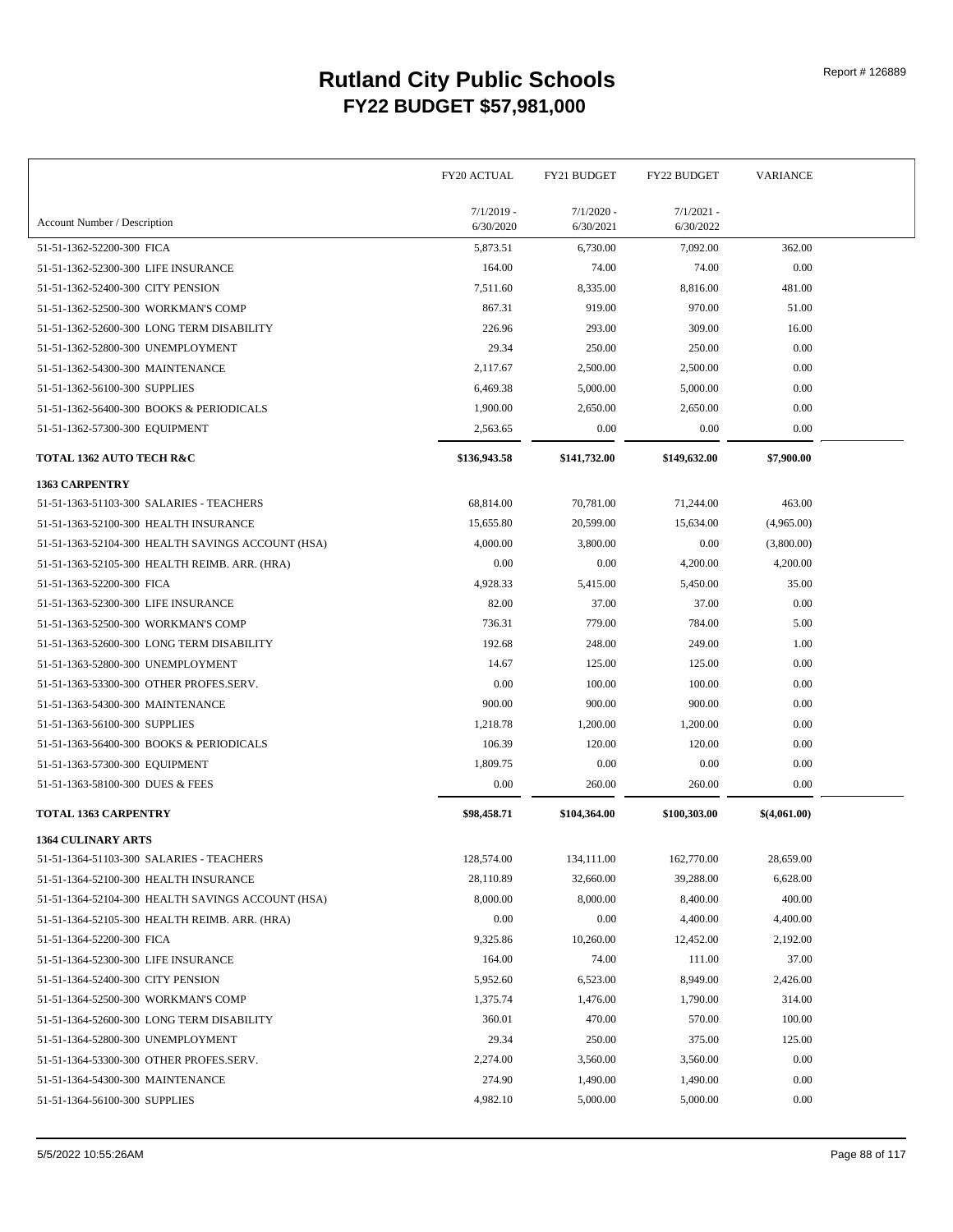|                                                   | FY20 ACTUAL               | FY21 BUDGET               | FY22 BUDGET               | <b>VARIANCE</b> |
|---------------------------------------------------|---------------------------|---------------------------|---------------------------|-----------------|
|                                                   |                           |                           |                           |                 |
| Account Number / Description                      | $7/1/2019$ -<br>6/30/2020 | $7/1/2020$ -<br>6/30/2021 | $7/1/2021$ -<br>6/30/2022 |                 |
| 51-51-1364-56102-300 SUPPLIES Previous Yr         | 1,129.37                  | 0.00                      | 0.00                      | 0.00            |
| 51-51-1364-56400-300 BOOKS & PERIODICALS          | 275.81                    | 500.00                    | 500.00                    | 0.00            |
| 51-51-1364-57300-300 EQUIPMENT                    | 842.46                    | 0.00                      | 0.00                      | 0.00            |
| 51-51-1364-57302-300 DESKTOP EQUIPMENT            | 944.00                    | 0.00                      | 0.00                      | 0.00            |
| <b>TOTAL 1364 CULINARY ARTS</b>                   | \$192,615.08              | \$204,374.00              | \$249,655.00              | \$45,281.00     |
| <b>1365 ELECTRICIAL / PLUMBING</b>                |                           |                           |                           |                 |
| 51-51-1365-51103-300 SALARIES - TEACHERS          | 61,571.00                 | 63,330.00                 | 66,862.00                 | 3,532.00        |
| 51-51-1365-51995-300 OPEB CONTRIBUTION            | 1,308.00                  | 1,335.00                  | 1,335.00                  | 0.00            |
| 51-51-1365-52100-300 HEALTH INSURANCE             | 5,216.58                  | 5,777.00                  | 8,922.00                  | 3,145.00        |
| 51-51-1365-52104-300 HEALTH SAVINGS ACCOUNT (HSA) | 0.00                      | 0.00                      | 2,100.00                  | 2,100.00        |
| 51-51-1365-52200-300 FICA                         | 4,710.36                  | 5,189.00                  | 5,115.00                  | (74.00)         |
| 51-51-1365-52300-300 LIFE INSURANCE               | 82.00                     | 37.00                     | 37.00                     | 0.00            |
|                                                   | 5,952.60                  | 6,523.00                  | 6,887.00                  | 364.00          |
| 51-51-1365-52400-300 CITY PENSION                 | 658.81                    | 697.00                    | 735.00                    |                 |
| 51-51-1365-52500-300 WORKMAN'S COMP               | 172.40                    |                           | 234.00                    | 38.00<br>12.00  |
| 51-51-1365-52600-300 LONG TERM DISABILITY         | 14.67                     | 222.00<br>125.00          | 125.00                    | 0.00            |
| 51-51-1365-52800-300 UNEMPLOYMENT                 |                           |                           |                           |                 |
| 51-51-1365-53300-300 OTHER PROFES.SERV.           | 0.00<br>750.00            | 250.00<br>750.00          | 250.00<br>750.00          | 0.00<br>0.00    |
| 51-51-1365-54300-300 MAINTENANCE                  |                           |                           |                           |                 |
| 51-51-1365-56100-300 SUPPLIES                     | 6,642.09                  | 8,000.00                  | 8,000.00                  | 0.00            |
| 51-51-1365-56400-300 BOOKS & PERIODICALS          | 0.00                      | 514.00                    | 514.00                    | 0.00            |
| 51-51-1365-57300-300 EQUIPMENT                    | 1,458.59                  | 0.00                      | 0.00                      | 0.00            |
| TOTAL 1365 ELECTRICIAL / PLUMBING                 | \$88,537.10               | \$92,749.00               | \$101,866.00              | \$9,117.00      |
| <b>1370 TECHNOLOGY PRINC &amp; APPL</b>           |                           |                           |                           |                 |
| 51-51-1370-51103-300 SALARIES - TEACHERS          | 77,766.92                 | 121,073.00                | 128,802.00                | 7,729.00        |
| 51-51-1370-51995-300 OPEB CONTRIBUTION            | 1,711.39                  | 2,670.00                  | 2,670.00                  | 0.00            |
| 51-51-1370-52100-300 HEALTH INSURANCE             | 7,118.63                  | 14,029.00                 | 14,699.00                 | 670.00          |
| 51-51-1370-52104-300 HEALTH SAVINGS ACCOUNT (HSA) | 2,100.00                  | 2,100.00                  | 2,100.00                  | 0.00            |
| 51-51-1370-52200-300 FICA                         | 5,830.64                  | 9,586.00                  | 10,198.00                 | 612.00          |
| 51-51-1370-52300-300 LIFE INSURANCE               | 107.29                    | 74.00                     | 74.00                     | 0.00            |
| 51-51-1370-52400-300 CITY PENSION                 | 7,319.19                  | 12,471.00                 | 13,267.00                 | 796.00          |
| 51-51-1370-52500-300 WORKMAN'S COMP               | 712.25                    | 1,332.00                  | 1,417.00                  | 85.00           |
| 51-51-1370-52600-300 LONG TERM DISABILITY         | 186.36                    | 424.00                    | 451.00                    | 27.00           |
| 51-51-1370-52800-300 UNEMPLOYMENT                 | 19.19                     | 250.00                    | 250.00                    | 0.00            |
| 51-51-1370-53300-300 OTHER PROFES.SERV.           | 14,399.92                 | 16,000.00                 | 10,000.00                 | (6,000.00)      |
| 51-51-1370-53402-300 SOFTWARE SUPPORT/PURCHASE    | 49.05                     | 3,100.00                  | 3,100.00                  | 0.00            |
| 51-51-1370-54300-300 MAINTENANCE                  | 1,836.00                  | 5,000.00                  | 5,000.00                  | 0.00            |
| 51-51-1370-56100-300 SUPPLIES                     | 8,822.37                  | 8,770.00                  | 8,770.00                  | 0.00            |
| 51-51-1370-56400-300 BOOKS & PERIODICALS          | 0.00                      | 1,578.00                  | 1,578.00                  | 0.00            |
| 51-51-1370-57300-300 EQUIPMENT                    | 1,766.24                  | 1,500.00                  | 1,500.00                  | 0.00            |
| 51-51-1370-57302-300 DESKTOP EQUIPMENT            | 0.00                      | 3,000.00                  | 3,000.00                  | 0.00            |
| TOTAL 1370 TECHNOLOGY PRINC & APPL                | \$129,745.44              | \$202,957.00              | \$206,876.00              | \$3,919.00      |
| <b>1385 VIDEO MEDIA TECHNOLOGY</b>                |                           |                           |                           |                 |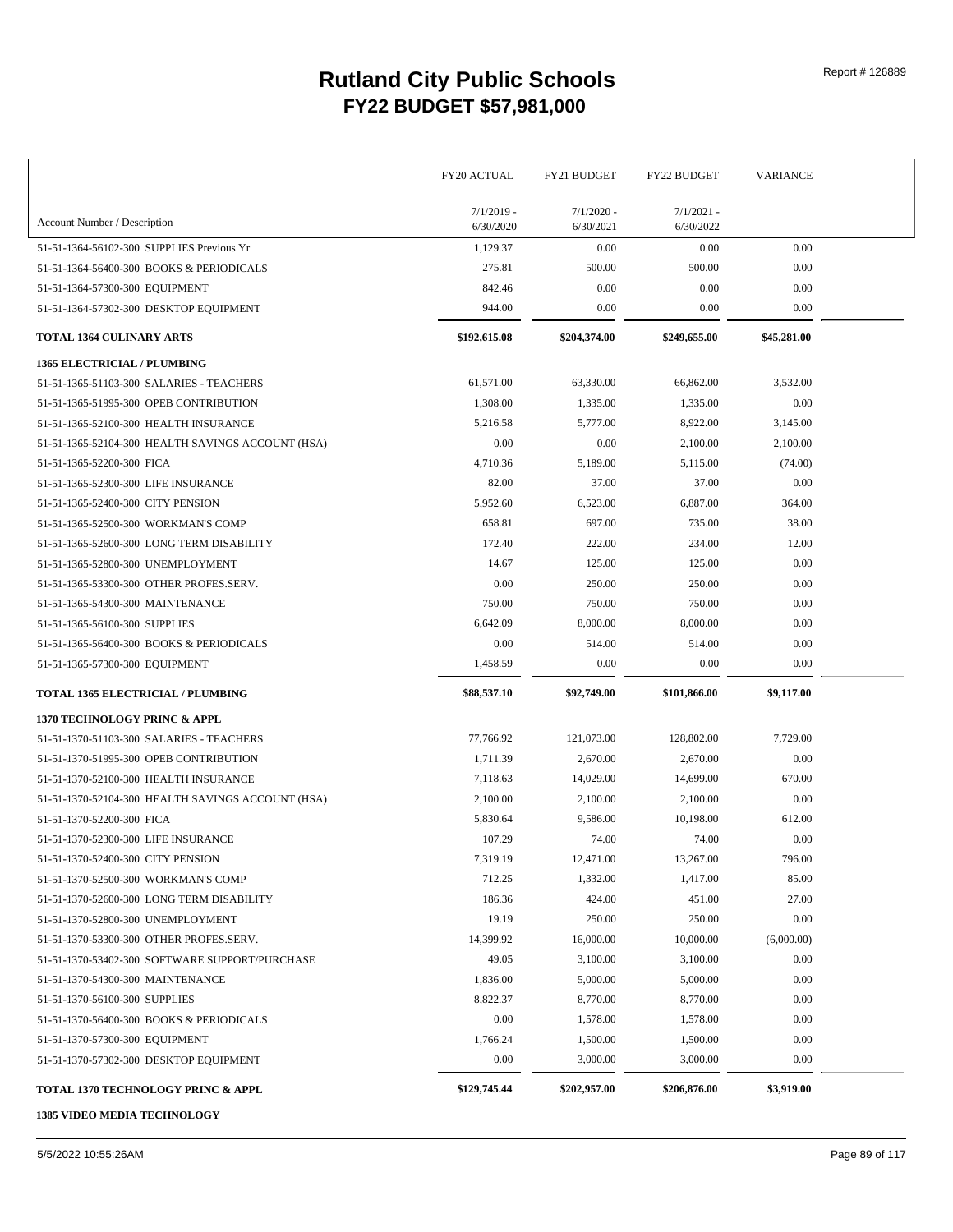| $7/1/2019$ -<br>$7/1/2020$ -<br>$7/1/2021$ -<br>Account Number / Description<br>6/30/2020<br>6/30/2021<br>6/30/2022<br>2,290.00<br>51-51-1385-51103-300 SALARIES - TEACHERS<br>59,760.00<br>63,330.00<br>65,620.00<br>0.00<br>51-51-1385-51995-300 OPEB CONTRIBUTION<br>1,308.00<br>1,335.00<br>1,335.00<br>6,897.64<br>8,922.00<br>670.00<br>8,252.00<br>51-51-1385-52100-300 HEALTH INSURANCE |  |
|-------------------------------------------------------------------------------------------------------------------------------------------------------------------------------------------------------------------------------------------------------------------------------------------------------------------------------------------------------------------------------------------------|--|
|                                                                                                                                                                                                                                                                                                                                                                                                 |  |
|                                                                                                                                                                                                                                                                                                                                                                                                 |  |
|                                                                                                                                                                                                                                                                                                                                                                                                 |  |
|                                                                                                                                                                                                                                                                                                                                                                                                 |  |
|                                                                                                                                                                                                                                                                                                                                                                                                 |  |
| 2,100.00<br>2,100.00<br>0.00<br>51-51-1385-52104-300 HEALTH SAVINGS ACCOUNT (HSA)<br>2,100.00                                                                                                                                                                                                                                                                                                   |  |
| 175.00<br>4,453.41<br>4,845.00<br>5,020.00<br>51-51-1385-52200-300 FICA                                                                                                                                                                                                                                                                                                                         |  |
| 82.00<br>37.00<br>37.00<br>0.00<br>51-51-1385-52300-300 LIFE INSURANCE                                                                                                                                                                                                                                                                                                                          |  |
| 51-51-1385-52400-300 CITY PENSION<br>5,691.20<br>6,523.00<br>6,759.00<br>236.00                                                                                                                                                                                                                                                                                                                 |  |
| 639.43<br>697.00<br>722.00<br>25.00<br>51-51-1385-52500-300 WORKMAN'S COMP                                                                                                                                                                                                                                                                                                                      |  |
| 167.33<br>230.00<br>8.00<br>51-51-1385-52600-300 LONG TERM DISABILITY<br>222.00                                                                                                                                                                                                                                                                                                                 |  |
| 125.00<br>0.00<br>14.67<br>125.00<br>51-51-1385-52800-300 UNEMPLOYMENT                                                                                                                                                                                                                                                                                                                          |  |
| 200.00<br>1,000.00<br>0.00<br>1,000.00<br>51-51-1385-53300-300 OTHER PROFES.SERV.                                                                                                                                                                                                                                                                                                               |  |
| 2,002.00<br>0.00<br>51-51-1385-53402-300 SOFTWARE SUPPORT/PURCHASE<br>2,000.00<br>2,000.00                                                                                                                                                                                                                                                                                                      |  |
| 0.00<br>500.00<br>0.00<br>500.00<br>51-51-1385-54300-300 MAINTENANCE                                                                                                                                                                                                                                                                                                                            |  |
| 804.18<br>1,200.00<br>0.00<br>51-51-1385-56100-300 SUPPLIES<br>1,200.00                                                                                                                                                                                                                                                                                                                         |  |
| 0.00<br>270.00<br>270.00<br>0.00<br>51-51-1385-56400-300 BOOKS & PERIODICALS                                                                                                                                                                                                                                                                                                                    |  |
| 0.00<br>0.00<br>0.00<br>6,720.58<br>51-51-1385-57300-300 EQUIPMENT                                                                                                                                                                                                                                                                                                                              |  |
| 4,400.00<br>0.00<br>0.00<br>0.00<br>51-51-1385-57302-300 DESKTOP EQUIPMENT                                                                                                                                                                                                                                                                                                                      |  |
| 0.00<br>50.00<br>50.00<br>0.00<br>51-51-1385-58100-300 DUES & FEES                                                                                                                                                                                                                                                                                                                              |  |
| \$95,240.44<br>\$95,890.00<br><b>TOTAL 1385 VIDEO MEDIA TECHNOLOGY</b><br>\$92,486.00<br>\$3,404.00                                                                                                                                                                                                                                                                                             |  |
| <b>1386 DIGITAL ARTS</b>                                                                                                                                                                                                                                                                                                                                                                        |  |
| 68,814.00<br>463.00<br>70,781.00<br>71,244.00<br>51-51-1386-51103-300 SALARIES - TEACHERS                                                                                                                                                                                                                                                                                                       |  |
| 4,840.75<br>0.00<br>0.00<br>0.00<br>51-51-1386-51203-300 TEMPORARY SALARIES                                                                                                                                                                                                                                                                                                                     |  |
| 13,096.00<br>1,035.00<br>10,272.71<br>12,061.00<br>51-51-1386-52100-300 HEALTH INSURANCE                                                                                                                                                                                                                                                                                                        |  |
| 4,200.00<br>51-51-1386-52104-300 HEALTH SAVINGS ACCOUNT (HSA)<br>4,200.00<br>0.00<br>(4,200.00)                                                                                                                                                                                                                                                                                                 |  |
| 0.00<br>0.00<br>4,200.00<br>4,200.00<br>51-51-1386-52105-300 HEALTH REIMB. ARR. (HRA)                                                                                                                                                                                                                                                                                                           |  |
| 5,463.43<br>35.00<br>5,415.00<br>5,450.00<br>51-51-1386-52200-300 FICA                                                                                                                                                                                                                                                                                                                          |  |
| 82.00<br>37.00<br>37.00<br>0.00<br>51-51-1386-52300-300 LIFE INSURANCE                                                                                                                                                                                                                                                                                                                          |  |
| 6,652.90<br>7,338.00<br>48.00<br>7,290.00<br>51-51-1386-52400-300 CITY PENSION                                                                                                                                                                                                                                                                                                                  |  |
| 736.31<br>779.00<br>784.00<br>5.00<br>51-51-1386-52500-300 WORKMAN'S COMP                                                                                                                                                                                                                                                                                                                       |  |
| 192.68<br>249.00<br>1.00<br>248.00<br>51-51-1386-52600-300 LONG TERM DISABILITY                                                                                                                                                                                                                                                                                                                 |  |
| 125.00<br>51-51-1386-52800-300 UNEMPLOYMENT<br>14.67<br>125.00<br>0.00                                                                                                                                                                                                                                                                                                                          |  |
| 51-51-1386-53300-300 OTHER PROFES.SERV.<br>2,150.00<br>1,500.00<br>1,500.00<br>0.00                                                                                                                                                                                                                                                                                                             |  |
| 0.00<br>1,433.98<br>1,233.00<br>1,233.00<br>51-51-1386-53402-300 SOFTWARE SUPPORT/PURCHASE                                                                                                                                                                                                                                                                                                      |  |
| 2,228.25<br>7,000.00<br>7,000.00<br>0.00<br>51-51-1386-56100-300 SUPPLIES                                                                                                                                                                                                                                                                                                                       |  |
| 6,005.37<br>0.00<br>0.00<br>0.00<br>51-51-1386-57300-300 EQUIPMENT                                                                                                                                                                                                                                                                                                                              |  |
| 1,899.00<br>0.00<br>0.00<br>0.00<br>51-51-1386-57302-300 DESKTOP EQUIPMENT                                                                                                                                                                                                                                                                                                                      |  |
| <b>TOTAL 1386 DIGITAL ARTS</b><br>\$110,669.00<br>\$112,256.00<br>\$1,587.00<br>\$114,986.05                                                                                                                                                                                                                                                                                                    |  |
| <b>1387 LAW ENFORCEMENT</b>                                                                                                                                                                                                                                                                                                                                                                     |  |
| 74,247.00<br>76,369.00<br>76,869.00<br>500.00<br>51-51-1387-51103-300 SALARIES - TEACHERS                                                                                                                                                                                                                                                                                                       |  |
| 1,308.00<br>0.00<br>1,335.00<br>51-51-1387-51995-300 OPEB CONTRIBUTION<br>1,335.00                                                                                                                                                                                                                                                                                                              |  |
| 5,190.73<br>5,777.00<br>0.00<br>5,777.00<br>51-51-1387-52100-300 HEALTH INSURANCE                                                                                                                                                                                                                                                                                                               |  |
| 1,050.00<br>0.00<br>0.00<br>0.00<br>51-51-1387-52104-300 HEALTH SAVINGS ACCOUNT (HSA)                                                                                                                                                                                                                                                                                                           |  |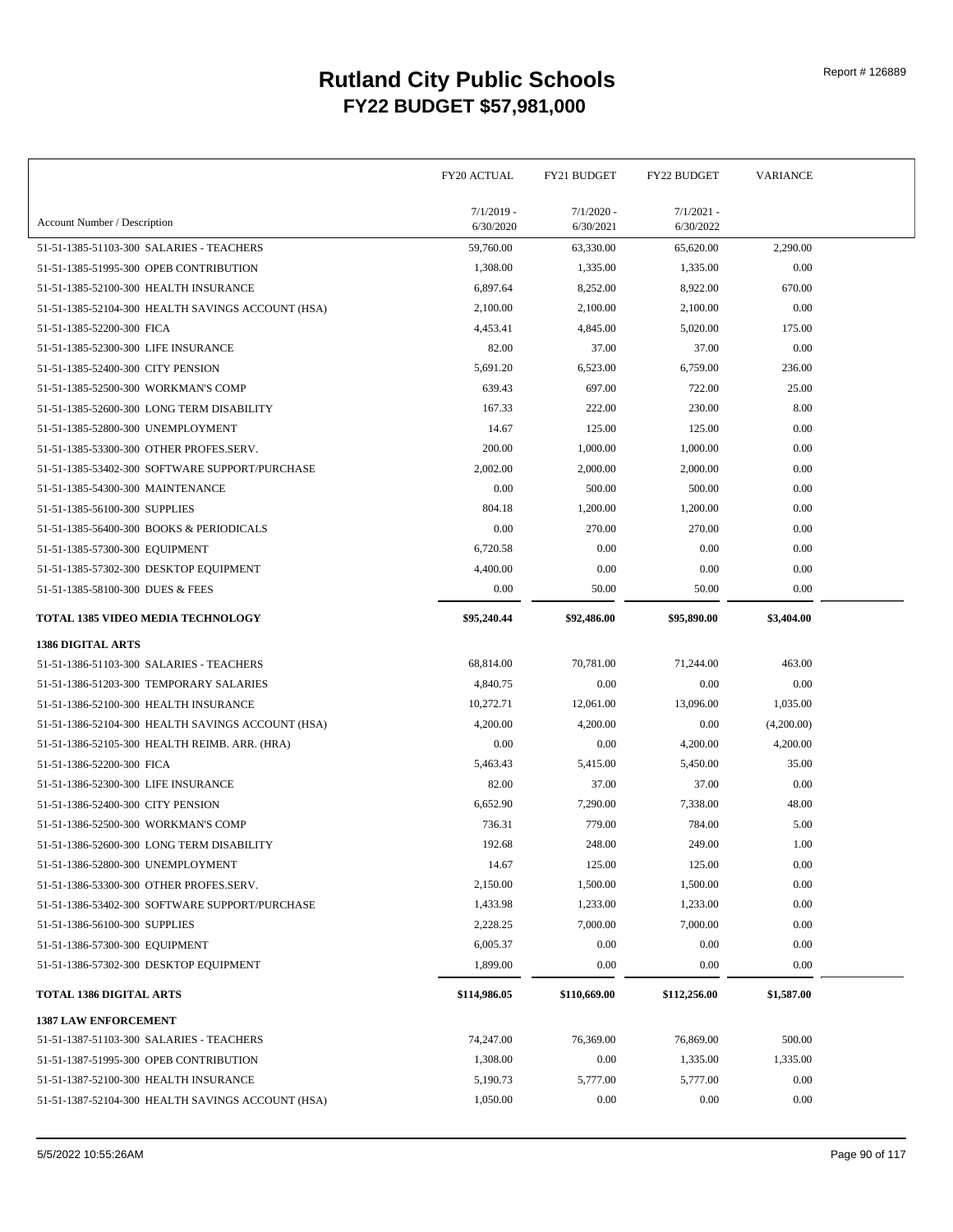|                                               | <b>FY20 ACTUAL</b>        | FY21 BUDGET               | FY22 BUDGET               | <b>VARIANCE</b> |  |
|-----------------------------------------------|---------------------------|---------------------------|---------------------------|-----------------|--|
| Account Number / Description                  | $7/1/2019$ -<br>6/30/2020 | $7/1/2020$ -<br>6/30/2021 | $7/1/2021$ -<br>6/30/2022 |                 |  |
| 51-51-1387-52200-300 FICA                     | 5,680.13                  | 6,186.00                  | 6,225.00                  | 39.00           |  |
| 51-51-1387-52300-300 LIFE INSURANCE           | 82.00                     | 37.00                     | 37.00                     | 0.00            |  |
| 51-51-1387-52400-300 CITY PENSION             | 6,912.39                  | 7,866.00                  | 7,918.00                  | 52.00           |  |
| 51-51-1387-52500-300 WORKMAN'S COMP           | 794.44                    | 840.00                    | 846.00                    | 6.00            |  |
| 51-51-1387-52600-300 LONG TERM DISABILITY     | 207.89                    | 267.00                    | 269.00                    | 2.00            |  |
| 51-51-1387-52800-300 UNEMPLOYMENT             | 14.67                     | 125.00                    | 125.00                    | 0.00            |  |
| 51-51-1387-53300-300 OTHER PROFES.SERV.       | 1,965.04                  | 2,000.00                  | 2,000.00                  | 0.00            |  |
| 51-51-1387-56100-300 SUPPLIES                 | 2,336.66                  | 2,500.00                  | 2,500.00                  | 0.00            |  |
| 51-51-1387-56400-300 BOOKS & PERIODICALS      | 1,832.50                  | 2,500.00                  | 2,500.00                  | 0.00            |  |
| 51-51-1387-58100-300 DUES & FEES              | 75.00                     | 300.00                    | 300.00                    | 0.00            |  |
| TOTAL 1387 LAW ENFORCEMENT                    | \$101,696.45              | \$104,767.00              | \$106,701.00              | \$1,934.00      |  |
| <b>1392 COOPERATIVE EDUCATION</b>             |                           |                           |                           |                 |  |
| 51-51-1392-51103-300 SALARIES - TEACHERS      | 65,192.00                 | 68,918.00                 | 71,244.00                 | 2,326.00        |  |
| 51-51-1392-52100-300 HEALTH INSURANCE         | 5,216.58                  | 5,777.00                  | 5,777.00                  | 0.00            |  |
| 51-51-1392-52200-300 FICA                     | 4,987.52                  | 5,616.00                  | 5,794.00                  | 178.00          |  |
| 51-51-1392-52300-300 LIFE INSURANCE           | 82.00                     | 37.00                     | 37.00                     | 0.00            |  |
| 51-51-1392-52400-300 CITY PENSION             | 6,216.40                  | 7,099.00                  | 7,338.00                  | 239.00          |  |
| 51-51-1392-52500-300 WORKMAN'S COMP           | 697.55                    | 758.00                    | 784.00                    | 26.00           |  |
| 51-51-1392-52600-300 LONG TERM DISABILITY     | 182.54                    | 241.00                    | 249.00                    | 8.00            |  |
| 51-51-1392-52800-300 UNEMPLOYMENT             | 14.67                     | 125.00                    | 125.00                    | 0.00            |  |
| 51-51-1392-53300-300 OTHER PROFES.SERV.       | 0.00                      | 700.00                    | 700.00                    | 0.00            |  |
| 51-51-1392-56100-300 SUPPLIES                 | 132.72                    | 650.00                    | 650.00                    | 0.00            |  |
| 51-51-1392-56400-300 BOOKS & PERIODICALS      | 855.33                    | 400.00                    | 400.00                    | 0.00            |  |
| 51-51-1392-58100-300 DUES & FEES              | 0.00                      | 100.00                    | 100.00                    | 0.00            |  |
| <b>TOTAL 1392 COOPERATIVE EDUCATION</b>       | \$83,577.31               | \$90,421.00               | \$93,198.00               | \$2,777.00      |  |
| <b>1448 STUDENT ADVISORS CO-CURR</b>          |                           |                           |                           |                 |  |
| 51-51-1448-51203-300 TEMPORARY SALARIES - REA | 8,053.00                  | 8,000.00                  | 8,000.00                  | 0.00            |  |
| 51-51-1448-52200-300 FICA                     | 616.08                    | 765.00                    | 612.00                    | (153.00)        |  |
| 51-51-1448-55800-300 TRAVEL OTHER THAN PUPIL  | 0.00                      | 8,000.00                  | 8,000.00                  | 0.00            |  |
| 51-51-1448-56100-300 SUPPLIES                 | 332.86                    | 0.00                      | 0.00                      | 0.00            |  |
| 51-51-1448-58100-300 DUES & FEES              | 2,314.00                  | 8,000.00                  | 8,000.00                  | 0.00            |  |
| <b>TOTAL 1448 STUDENT ADVISORS CO-CURR</b>    | \$11,315.94               | \$24,765.00               | \$24,612.00               | \$(153.00)      |  |
| <b>2120 GUIDANCE</b>                          |                           |                           |                           |                 |  |
| 51-51-2120-51103-300 SALARIES - TEACHERS      | 78,246.37                 | 82,495.00                 | 98,836.00                 | 16,341.00       |  |
| 51-51-2120-51995-300 OPEB CONTRIBUTION        | 0.00                      | 0.00                      | 334.00                    | 334.00          |  |
| 51-51-2120-52100-300 HEALTH INSURANCE         | 5,216.58                  | 5,777.00                  | 28,066.00                 | 22,289.00       |  |
| 51-51-2120-52105-300 HEALTH REIMB. ARR. (HRA) | 0.00                      | 0.00                      | 5,250.00                  | 5,250.00        |  |
| 51-51-2120-52200-300 FICA                     | 5,986.18                  | 6,655.00                  | 7,561.00                  | 906.00          |  |
| 51-51-2120-52300-300 LIFE INSURANCE           | 82.00                     | 37.00                     | 46.00                     | 9.00            |  |
| 51-51-2120-52400-300 CITY PENSION             | 7,473.00                  | 8,497.00                  | 10,180.00                 | 1,683.00        |  |
| 51-51-2120-52500-300 WORKMAN'S COMP           | 837.24                    | 907.00                    | 1,087.00                  | 180.00          |  |
| 51-51-2120-52600-300 LONG TERM DISABILITY     | 219.09                    | 289.00                    | 346.00                    | 57.00           |  |
|                                               |                           |                           |                           |                 |  |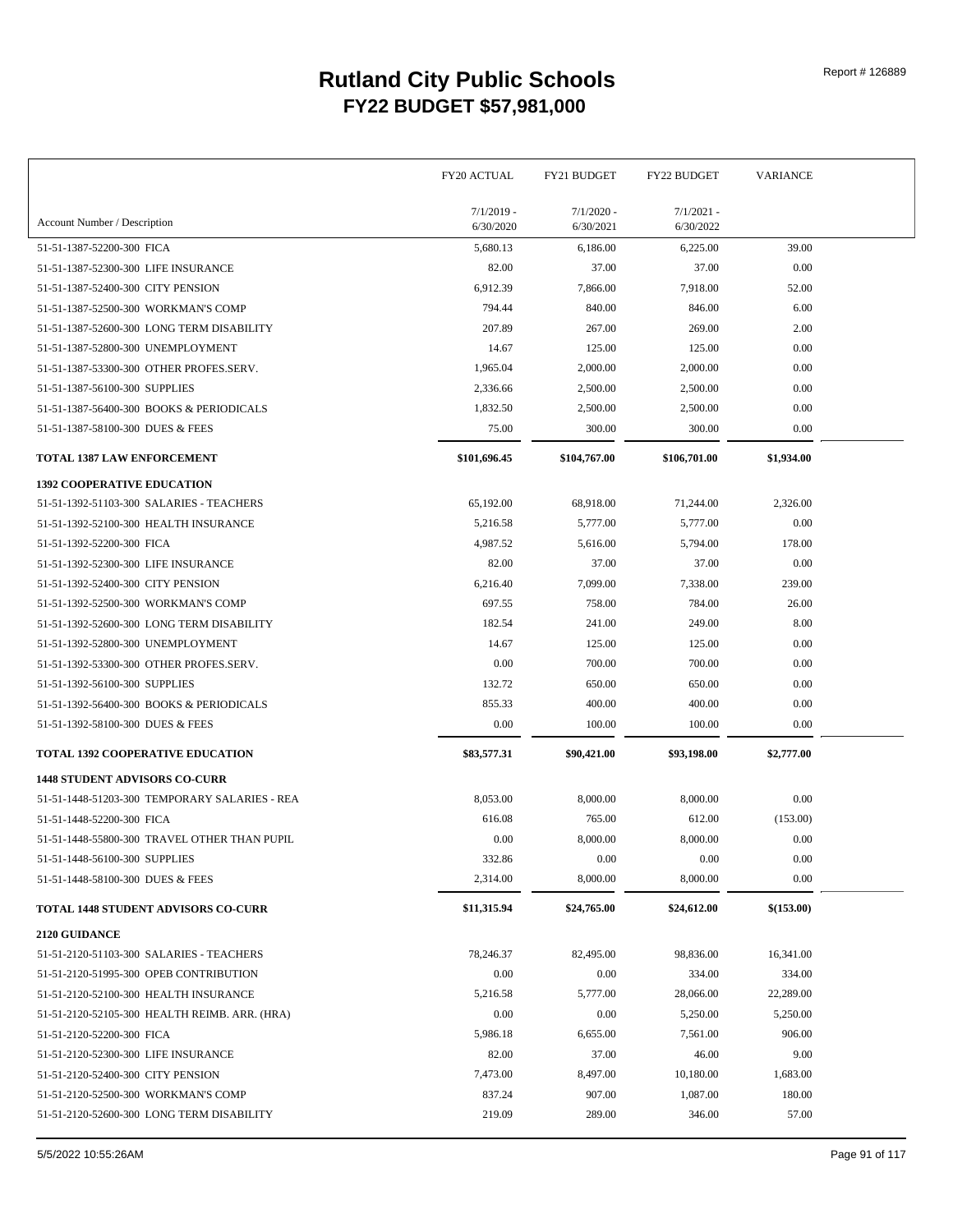|                                                   | FY20 ACTUAL               | FY21 BUDGET               | FY22 BUDGET               | <b>VARIANCE</b> |  |
|---------------------------------------------------|---------------------------|---------------------------|---------------------------|-----------------|--|
|                                                   |                           |                           |                           |                 |  |
| Account Number / Description                      | $7/1/2019$ -<br>6/30/2020 | $7/1/2020$ -<br>6/30/2021 | $7/1/2021 -$<br>6/30/2022 |                 |  |
| 51-51-2120-52800-300 UNEMPLOYMENT                 | 14.67                     | 125.00                    | 156.00                    | 31.00           |  |
| 51-51-2120-53300-300 OTHER PROFES.SERV.           | 4,740.00                  | 4,800.00                  | 4,800.00                  | 0.00            |  |
| 51-51-2120-56100-300 SUPPLIES                     | 195.00                    | 500.00                    | 500.00                    | 0.00            |  |
| 51-51-2120-58100-300 DUES & FEES                  | 0.00                      | 145.00                    | 145.00                    | 0.00            |  |
| <b>TOTAL 2120 GUIDANCE</b>                        | \$103,010.13              | \$110,227.00              | \$157,307.00              | \$47,080.00     |  |
| <b>2130 NURSING SERVICES</b>                      |                           |                           |                           |                 |  |
| 51-51-2130-51112-300 SALARIES NURSES              | 13,209.10                 | 21,421.00                 | 21,561.00                 | 140.00          |  |
| 51-51-2130-52100-300 HEALTH INSURANCE             | 2,161.10                  | 4,127.00                  | 6,548.00                  | 2,421.00        |  |
| 51-51-2130-52105-300 HEALTH REIMB. ARR. (HRA)     | 0.00                      | 1,050.00                  | 2,100.00                  | 1,050.00        |  |
| 51-51-2130-52200-300 FICA                         | 976.31                    | 1,639.00                  | 1,649.00                  | 10.00           |  |
| 51-51-2130-52300-300 LIFE INSURANCE               | 41.00                     | 19.00                     | 19.00                     | 0.00            |  |
| 51-51-2130-52400-300 CITY PENSION                 | 1,464.15                  | 2,206.00                  | 2,221.00                  | 15.00           |  |
| 51-51-2130-52500-300 WORKMAN'S COMP               | 70.67                     | 236.00                    | 237.00                    | 1.00            |  |
| 51-51-2130-52600-300 LONG TERM DISABILITY         | 18.49                     | 75.00                     | 75.00                     | 0.00            |  |
| 51-51-2130-52800-300 UNEMPLOYMENT                 | 7.34                      | 63.00                     | 63.00                     | 0.00            |  |
| <b>TOTAL 2130 NURSING SERVICES</b>                | \$17,948.16               | \$30,836.00               | \$34,473.00               | \$3,637.00      |  |
| 2210 IMPROVEMENT OF INST                          |                           |                           |                           |                 |  |
| 51-51-2210-51102-300 SALARIES - NON-ALIGNED       | 57,915.00                 | 59,652.00                 | 60,995.00                 | 1,343.00        |  |
| 51-51-2210-52100-300 HEALTH INSURANCE             | 10,272.71                 | 12,061.00                 | 13,096.00                 | 1,035.00        |  |
| 51-51-2210-52104-300 HEALTH SAVINGS ACCOUNT (HSA) | 4,200.00                  | 4,200.00                  | 0.00                      | (4,200.00)      |  |
| 51-51-2210-52105-300 HEALTH REIMB. ARR. (HRA)     | 0.00                      | 0.00                      | 4,400.00                  | 4,400.00        |  |
| 51-51-2210-52200-300 FICA                         | 4,248.53                  | 5,763.00                  | 4,666.00                  | (1,097.00)      |  |
| 51-51-2210-52300-300 LIFE INSURANCE               | 82.00                     | 37.00                     | 37.00                     | 0.00            |  |
| 51-51-2210-52400-300 CITY PENSION                 | 5,250.60                  | 5,786.00                  | 5,917.00                  | 131.00          |  |
| 51-51-2210-52500-300 WORKMAN'S COMP               | 619.69                    | 656.00                    | 671.00                    | 15.00           |  |
| 51-51-2210-52600-300 LONG TERM DISABILITY         | 162.16                    | 209.00                    | 213.00                    | 4.00            |  |
| 51-51-2210-52800-300 UNEMPLOYMENT                 | 14.67                     | 125.00                    | 125.00                    | 0.00            |  |
| 51-51-2210-53300-300 OTHER PROFES.SERV.           | 5,600.00                  | 15,000.00                 | 5,000.00                  | (10,000.00)     |  |
| 51-51-2210-55400-300 ADVERTISING                  | 5,791.67                  | 8,000.00                  | 8,000.00                  | 0.00            |  |
| 51-51-2210-55800-300 TRAVEL OTHER THAN PUPIL      | 0.00                      | 70.00                     | 70.00                     | 0.00            |  |
| 51-51-2210-56100-300 SUPPLIES                     | 3,783.80                  | 6,000.00                  | 6,000.00                  | 0.00            |  |
| <b>TOTAL 2210 IMPROVEMENT OF INST</b>             | \$97,940.83               | \$117,559.00              | \$109,190.00              | \$(8,369.00)    |  |
| 2212 INSTRUCTION AND CURRICULUM DEVELOPMENT       |                           |                           |                           |                 |  |
| 51-51-2212-51103-300 SALARIES - TEACHERS          | 0.00                      | 0.00                      | 19,217.00                 | 19,217.00       |  |
| 51-51-2212-52100-300 HEALTH INSURANCE             | 0.00                      | 0.00                      | 5,613.00                  | 5,613.00        |  |
| 51-51-2212-52105-300 HEALTH REIMB. ARR. (HRA)     | 0.00                      | 0.00                      | 1,050.00                  | 1,050.00        |  |
| 51-51-2212-52200-300 FICA                         | 0.00                      | 0.00                      | 1,470.00                  | 1,470.00        |  |
| 51-51-2212-52300-300 LIFE INSURANCE               | 0.00                      | 0.00                      | 9.00                      | 9.00            |  |
| 51-51-2212-52400-300 CITY PENSION                 | 0.00                      | 0.00                      | 1,864.00                  | 1,864.00        |  |
| 51-51-2212-52600-300 LONG TERM DISABILITY         | 0.00                      | 0.00                      | 67.00                     | 67.00           |  |
| 51-51-2212-52800-300 UNEMPLOYMENT                 | 0.00                      | 0.00                      | 31.00                     | 31.00           |  |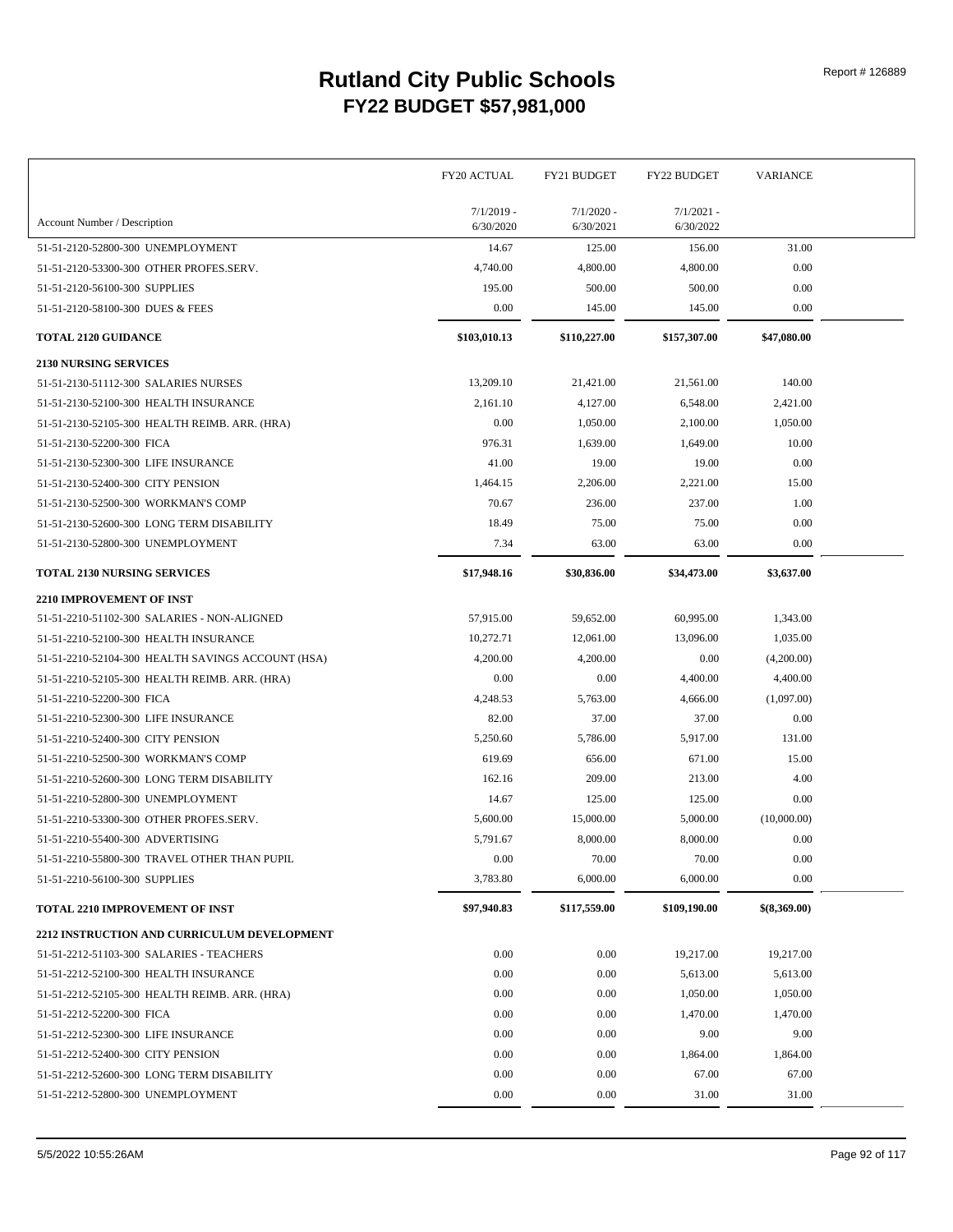|                                                   | <b>FY20 ACTUAL</b> | <b>FY21 BUDGET</b> | <b>FY22 BUDGET</b> | <b>VARIANCE</b> |  |
|---------------------------------------------------|--------------------|--------------------|--------------------|-----------------|--|
| Account Number / Description                      | $7/1/2019$ -       | $7/1/2020$ -       | $7/1/2021 -$       |                 |  |
|                                                   | 6/30/2020          | 6/30/2021          | 6/30/2022          |                 |  |
| TOTAL 2212 INSTRUCTION AND CURRICULUM DEVELOPMEN  | \$0.00             | \$0.00             | \$29,321.00        | \$29,321.00     |  |
| <b>2220 EDUCATION MEDIA</b>                       |                    |                    |                    |                 |  |
| 51-51-2220-56400-300 BOOKS & PERIODICALS          | 0.00               | 4,300.00           | 4,300.00           | 0.00            |  |
| <b>TOTAL 2220 EDUCATION MEDIA</b>                 | \$0.00             | \$4,300.00         | \$4,300.00         | \$0.00          |  |
| <b>2400 SCHOOL ADMINISTRATION</b>                 |                    |                    |                    |                 |  |
| 51-51-2400-51101-300 SALARIES - ADMINISTRATIVE    | 239,162.00         | 245,142.00         | 245,142.00         | 0.00            |  |
| 51-51-2400-51102-300 SALARIES - NON-ALIGNED       | 14,427.78          | 0.00               | 46,202.00          | 46,202.00       |  |
| 51-51-2400-51104-300 SALARIES - RSSA SECRETARY    | 57,776.03          | 71,391.00          | 37,251.00          | (34, 140.00)    |  |
| 51-51-2400-52100-300 HEALTH INSURANCE             | 60,692.37          | 67,636.00          | 73,636.00          | 6,000.00        |  |
| 51-51-2400-52104-300 HEALTH SAVINGS ACCOUNT (HSA) | 7,600.00           | 7,600.00           | 0.00               | (7,600.00)      |  |
| 51-51-2400-52105-300 HEALTH REIMB. ARR. (HRA)     | 4,971.20           | 8,400.00           | 16,800.00          | 8,400.00        |  |
| 51-51-2400-52200-300 FICA                         | 22,707.01          | 24,214.00          | 25,137.00          | 923.00          |  |
| 51-51-2400-52300-300 LIFE INSURANCE               | 328.00             | 1,034.00           | 1,034.00           | 0.00            |  |
| 51-51-2400-52400-300 CITY PENSION                 | 27,117.90          | 30,347.00          | 31,457.00          | 1,110.00        |  |
| 51-51-2400-52500-300 WORKMAN'S COMP               | 3,331.61           | 3,483.00           | 3,615.00           | 132.00          |  |
| 51-51-2400-52600-300 LONG TERM DISABILITY         | 871.82             | 1,108.00           | 1,150.00           | 42.00           |  |
| 51-51-2400-52800-300 UNEMPLOYMENT                 | 58.68              | 500.00             | 500.00             | 0.00            |  |
| 51-51-2400-53400-300 TECHNICAL SERVICES           | 354.30             | 472.00             | 472.00             | 0.00            |  |
| 51-51-2400-55310-300 TELEPHONE                    | 4,635.39           | 5,000.00           | 5,000.00           | 0.00            |  |
| 51-51-2400-55311-000 TELEPHONE TECHNOLOGY         | 236.25             | 0.00               | 0.00               | 0.00            |  |
| 51-51-2400-55320-300 POSTAGE                      | 1,425.92           | 2,000.00           | 2,000.00           | 0.00            |  |
| 51-51-2400-55400-300 ADVERTISING                  | 11,825.75          | 8,000.00           | 8,000.00           | 0.00            |  |
| 51-51-2400-55800-300 TRAVEL OTHER THAN PUPIL      | 815.33             | 2,300.00           | 2,300.00           | 0.00            |  |
| 51-51-2400-56100-300 SUPPLIES                     | 11,992.74          | 12,000.00          | 12,000.00          | 0.00            |  |
| 51-51-2400-56400-300 BOOKS & PERIODICALS          | 136.50             | 0.00               | 0.00               | 0.00            |  |
| 51-51-2400-57300-300 EQUIPMENT                    | 512.47             | 0.00               | 0.00               | 0.00            |  |
| 51-51-2400-57302-300 DESKTOP EQUIPMENT            | 2,296.08           | 0.00               | 0.00               | 0.00            |  |
| 51-51-2400-58100-300 DUES & FEES                  | 1,188.00           | 1,150.00           | 1,150.00           | 0.00            |  |
| <b>TOTAL 2400 SCHOOL ADMINISTRATION</b>           | \$474,463.13       | \$491,777.00       | \$512,846.00       | \$21,069.00     |  |
| <b>2642 PLANT OPERATIONS</b>                      |                    |                    |                    |                 |  |
| 51-51-2642-51107-300 SALARIES - CUST/BUS DR.      | 96,658.40          | 99,194.00          | 101,158.00         | 1,964.00        |  |
| 51-51-2642-51307-300 OVERTIME SALARIES            | 3,541.20           | 0.00               | 0.00               | 0.00            |  |
| 51-51-2642-52100-300 HEALTH INSURANCE             | 12,114.22          | 14,029.00          | 14,699.00          | 670.00          |  |
| 51-51-2642-52104-300 HEALTH SAVINGS ACCOUNT (HSA) | 2,100.00           | 2,100.00           | 2,200.00           | 100.00          |  |
| 51-51-2642-52200-300 FICA                         | 7,543.86           | 7,933.00           | 8,083.00           | 150.00          |  |
| 51-51-2642-52300-300 LIFE INSURANCE               | 164.00             | 74.00              | 74.00              | 0.00            |  |
| 51-51-2642-52400-300 CITY PENSION                 | 8,419.40           | 9,276.00           | 9,485.00           | 209.00          |  |
| 51-51-2642-52500-300 WORKMAN'S COMP               | 1,034.24           | 1,091.00           | 1,113.00           | 22.00           |  |
| 51-51-2642-52600-300 LONG TERM DISABILITY         | 270.64             | 347.00             | 354.00             | 7.00            |  |
| 51-51-2642-52800-300 UNEMPLOYMENT                 | 29.34              | 250.00             | 250.00             | 0.00            |  |
| 51-51-2642-54200-300 CLEANING SERVICES            | 20,541.40          | 18,000.00          | 18,000.00          | 0.00            |  |
| 51-51-2642-54300-300 MAINTENANCE                  | 14,553.29          | 4,000.00           | 4,000.00           | 0.00            |  |
|                                                   |                    |                    |                    |                 |  |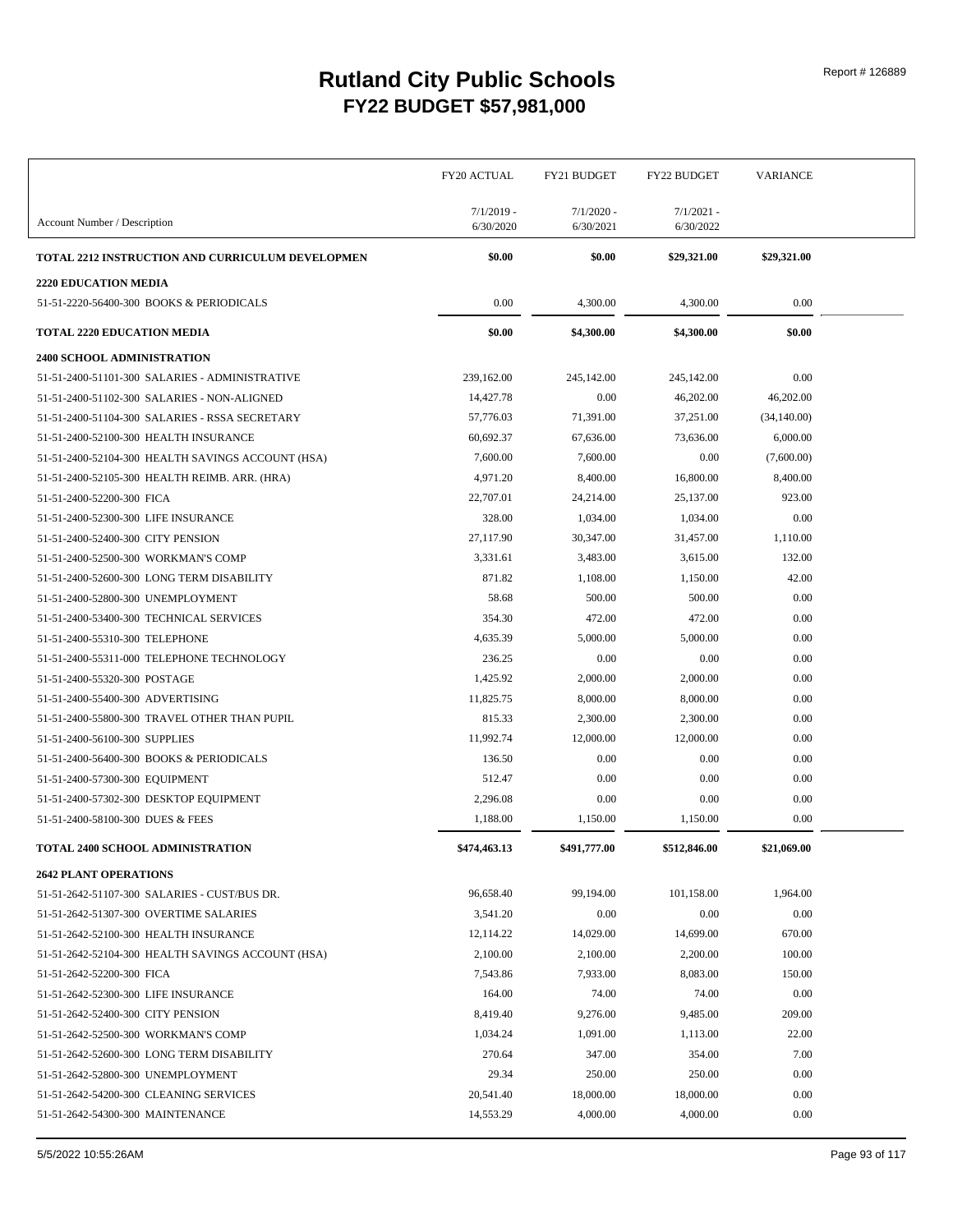|                                                | FY20 ACTUAL    | FY21 BUDGET    | FY22 BUDGET    | <b>VARIANCE</b> |  |
|------------------------------------------------|----------------|----------------|----------------|-----------------|--|
|                                                | $7/1/2019$ -   | $7/1/2020$ -   | $7/1/2021$ -   |                 |  |
| Account Number / Description                   | 6/30/2020      | 6/30/2021      | 6/30/2022      |                 |  |
| 51-51-2642-54310-300 GROUNDS MAINTENANCE       | 0.00           | 500.00         | 500.00         | 0.00            |  |
| 51-51-2642-54320-300 SECURITY MAINTENANCE      | 0.00           | 2,000.00       | 2,000.00       | 0.00            |  |
| 51-51-2642-55200-300 INSURANCE                 | 29,042.86      | 25,000.00      | 25,000.00      | 0.00            |  |
| 51-51-2642-56100-300 SUPPLIES                  | 9,369.97       | 13,000.00      | 13,000.00      | 0.00            |  |
| 51-51-2642-56220-300 ELECTRICITY               | 80,513.66      | 92,000.00      | 92,000.00      | 0.00            |  |
| 51-51-2642-56230-300 BOTTLES GAS               | 6,628.34       | 6,000.00       | 6,000.00       | 0.00            |  |
| 51-51-2642-56240-300 FUEL OIL                  | 55,490.04      | 5,000.00       | 5,000.00       | 0.00            |  |
| 51-51-2642-56250-300 WOOD PELLETS              | 7,532.98       | 64,000.00      | 64,000.00      | 0.00            |  |
| 51-51-2642-57200-300 BLDING ADDITION / IMPROV  | 111,635.30     | 0.00           | 0.00           | 0.00            |  |
| 51-51-2642-57204-000 BLDG IMPROVEMENTS PY      | 13,300.00      | 0.00           | 0.00           | 0.00            |  |
| 51-51-2642-57204-300 BUILDING IMPROVEMENTS PY  | 13,200.00      | 0.00           | 0.00           | 0.00            |  |
| 51-51-2642-57300-300 EQUIPMENT                 | 0.00           | 7,500.00       | 7,500.00       | 0.00            |  |
| <b>TOTAL 2642 PLANT OPERATIONS</b>             | \$493,683.14   | \$371,294.00   | \$374,416.00   | \$3,122.00      |  |
| 5000 STC ASSESSMENTS                           |                |                |                |                 |  |
| 51-51-5000-53310-300 BOARD OF ED. ASSESSMENT   | 3,893.00       | 2,988.00       | 2,988.00       | 0.00            |  |
| 51-51-5000-53312-300 SUPERINTENDENT ASSESSMENT | 57,222.00      | 60,395.00      | 60,395.00      | 0.00            |  |
| 51-51-5000-53314-300 FISCAL ASSESSMENT         | 97,638.00      | 102,861.00     | 102,861.00     | 0.00            |  |
| 51-51-5000-53316-300 DATA PROCESS. ASSESSMENT  | 78,338.00      | 88,024.00      | 88,024.00      | 0.00            |  |
| 51-51-5000-53318-300 PLANT & OPER. ASSESSMENT  | 243,784.00     | 292,185.00     | 292,185.00     | 0.00            |  |
| <b>TOTAL 5000 STC ASSESSMENTS</b>              | \$480,875.00   | \$546,453.00   | \$546,453.00   | \$0.00          |  |
| <b>5100 DEBT SERVICE</b>                       |                |                |                |                 |  |
| 51-51-5100-58300-300 INTEREST                  | 56,552.90      | 47,190.00      | 41,737.17      | (5,452.83)      |  |
| 51-51-5100-59100-300 DEBT SERVICE              | 228,115.42     | 236,492.00     | 245,419.53     | 8,927.53        |  |
| <b>TOTAL 5100 DEBT SERVICE</b>                 | \$284,668.32   | \$283,682.00   | \$287,156.70   | \$3,474.70      |  |
| <b>TOTAL 51 TECHNICAL EDUCATION</b>            | \$4,547,992.79 | \$4,861,898.00 | \$4,994,321.00 | \$132,423.00    |  |
| <b>TOTAL 51 TECHNICAL PROGRAMS</b>             | \$4,547,992.79 | \$4,861,898.00 | \$4,994,321.00 | \$132,423.00    |  |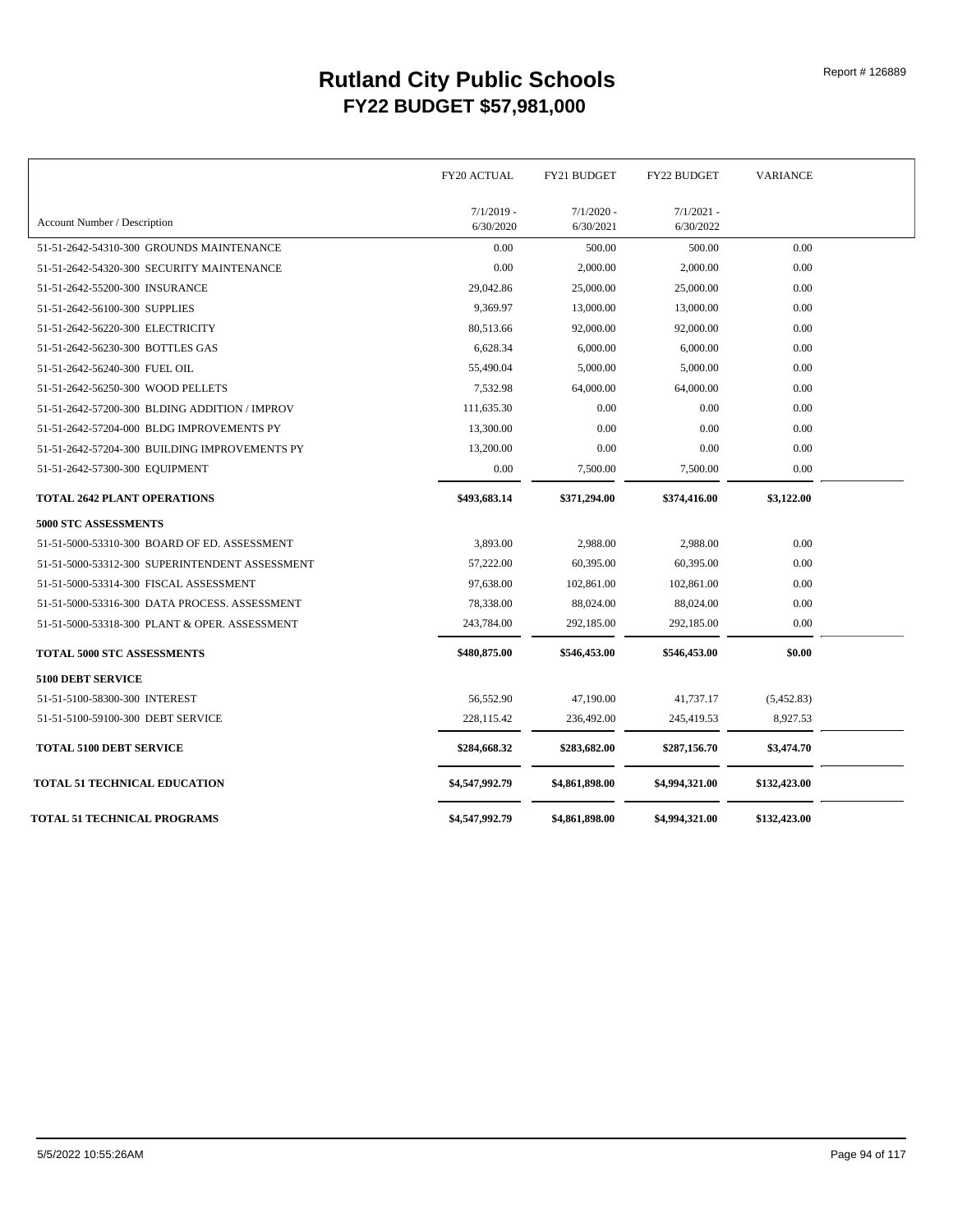|                                         | <b>FY20 ACTUAL</b>        | FY21 BUDGET               | <b>FY22 BUDGET</b>        | <b>VARIANCE</b> |  |
|-----------------------------------------|---------------------------|---------------------------|---------------------------|-----------------|--|
| Account Number / Description            | $7/1/2019$ -<br>6/30/2020 | $7/1/2020$ -<br>6/30/2021 | $7/1/2021 -$<br>6/30/2022 |                 |  |
| <b>54 STC RESALE</b>                    |                           |                           |                           |                 |  |
| <b>51 TECHNICAL EDUCATION</b>           |                           |                           |                           |                 |  |
| 1310 FORESTRY / NAT RESOURCES           |                           |                           |                           |                 |  |
| 54-51-1310-56900-000 OTHER SUPPLIES     | 1,237.25                  | 0.00                      | 0.00                      | 0.00            |  |
| TOTAL 1310 FORESTRY / NAT RESOURCES     | \$1,237.25                | \$0.00                    | \$0.00                    | \$0.00          |  |
| <b>1312 POWER MECHANICS</b>             |                           |                           |                           |                 |  |
| 54-51-1312-56900-000 OTHER SUPPLIES     | 478.27                    | 0.00                      | 0.00                      | 0.00            |  |
| <b>TOTAL 1312 POWER MECHANICS</b>       | \$478.27                  | \$0.00                    | \$0.00                    | \$0.00          |  |
| <b>1325 COSMOTOLOGY</b>                 |                           |                           |                           |                 |  |
| 54-51-1325-56900-000 OTHER SUPPLIES     | 5,044.28                  | 0.00                      | 0.00                      | 0.00            |  |
| TOTAL 1325 COSMOTOLOGY                  | \$5,044.28                | \$0.00                    | \$0.00                    | \$0.00          |  |
| <b>1340 HUMAN SERVICES</b>              |                           |                           |                           |                 |  |
| 54-51-1340-51203-000 TEMPORARY SALARIES | 4,406.48                  | 0.00                      | 0.00                      | 0.00            |  |
| 54-51-1340-52200-000 FICA               | 337.15                    | 0.00                      | 0.00                      | 0.00            |  |
| 54-51-1340-56900-300 OTHER SUPPLIES     | 17,797.35                 | 0.00                      | 0.00                      | 0.00            |  |
| <b>TOTAL 1340 HUMAN SERVICES</b>        | \$22,540.98               | \$0.00                    | \$0.00                    | \$0.00          |  |
| 1360 AUTO TECHNOLOGY                    |                           |                           |                           |                 |  |
| 54-51-1360-56900-000 OTHER SUPPLIES     | 10,424.43                 | 0.00                      | 0.00                      | 0.00            |  |
| <b>TOTAL 1360 AUTO TECHNOLOGY</b>       | \$10,424.43               | \$0.00                    | \$0.00                    | \$0.00          |  |
| 1362 AUTO TECH R&C                      |                           |                           |                           |                 |  |
| 54-51-1362-56900-000 OTHER SUPPLIES     | 9,996.82                  | 0.00                      | 0.00                      | 0.00            |  |
| TOTAL 1362 AUTO TECH R&C                | \$9,996.82                | \$0.00                    | \$0.00                    | \$0.00          |  |
| <b>1363 CARPENTRY</b>                   |                           |                           |                           |                 |  |
| 54-51-1363-56900-000 OTHER SUPPLIES     | 420.42                    | 0.00                      | 0.00                      | 0.00            |  |
| <b>TOTAL 1363 CARPENTRY</b>             | \$420.42                  | \$0.00                    | \$0.00                    | \$0.00          |  |
| <b>1364 CULINARY ARTS</b>               |                           |                           |                           |                 |  |
| 54-51-1364-52200-000 FICA               | 12.63                     | 0.00                      | $0.00\,$                  | 0.00            |  |
| 54-51-1364-56900-000 OTHER SUPPLIES     | 13,193.15                 | 0.00                      | 0.00                      | 0.00            |  |
| <b>TOTAL 1364 CULINARY ARTS</b>         | \$13,205.78               | \$0.00                    | \$0.00                    | \$0.00          |  |
| <b>1385 VIDEO MEDIA TECHNOLOGY</b>      |                           |                           |                           |                 |  |
| 54-51-1385-52200-000 OTHER SUPPLIES     | 18.14                     | 0.00                      | 0.00                      | 0.00            |  |
| 54-51-1385-56900-000 OTHER SUPPLIES     | 237.16                    | 0.00                      | 0.00                      | 0.00            |  |
| TOTAL 1385 VIDEO MEDIA TECHNOLOGY       | \$255.30                  | \$0.00                    | \$0.00                    | \$0.00          |  |
| <b>1392 COOPERATIVE EDUCATION</b>       |                           |                           |                           |                 |  |
| 54-51-1392-56900-300 OTHER SUPPLIES     | 1,236.97                  | 0.00                      | $0.00\,$                  | 0.00            |  |
| <b>TOTAL 1392 COOPERATIVE EDUCATION</b> | \$1,236.97                | \$0.00                    | \$0.00                    | \$0.00          |  |
|                                         |                           |                           |                           |                 |  |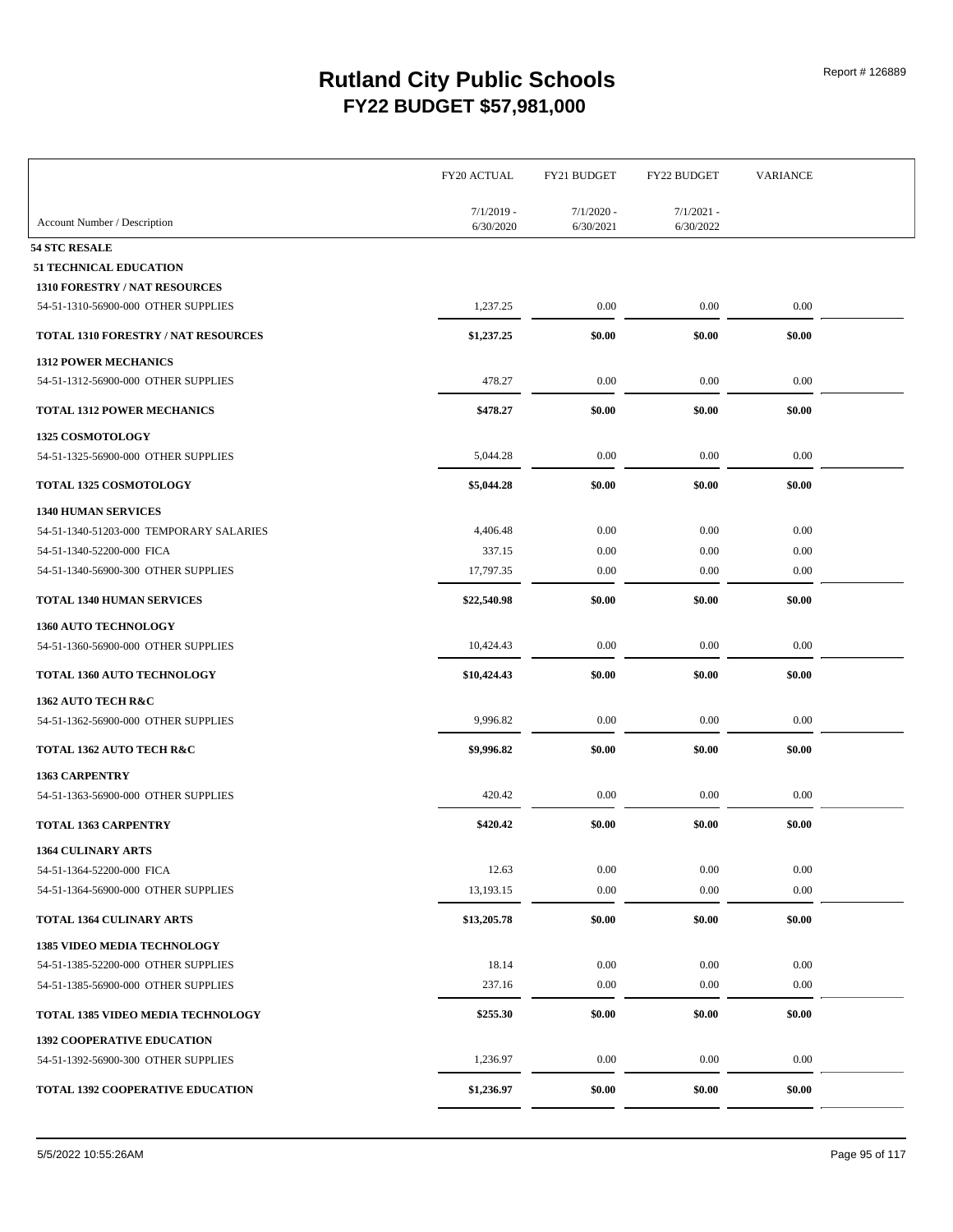|                                     | <b>FY20 ACTUAL</b>        | <b>FY21 BUDGET</b>        | <b>FY22 BUDGET</b>        | <b>VARIANCE</b> |  |
|-------------------------------------|---------------------------|---------------------------|---------------------------|-----------------|--|
| Account Number / Description        | $7/1/2019$ -<br>6/30/2020 | $7/1/2020$ -<br>6/30/2021 | $7/1/2021 -$<br>6/30/2022 |                 |  |
| <b>TOTAL 51 TECHNICAL EDUCATION</b> | \$64,840.50               | \$0.00                    | \$0.00                    | \$0.00          |  |
| <b>TOTAL 54 STC RESALE</b>          | \$64,840.50               | \$0.00                    | \$0.00                    | \$0.00          |  |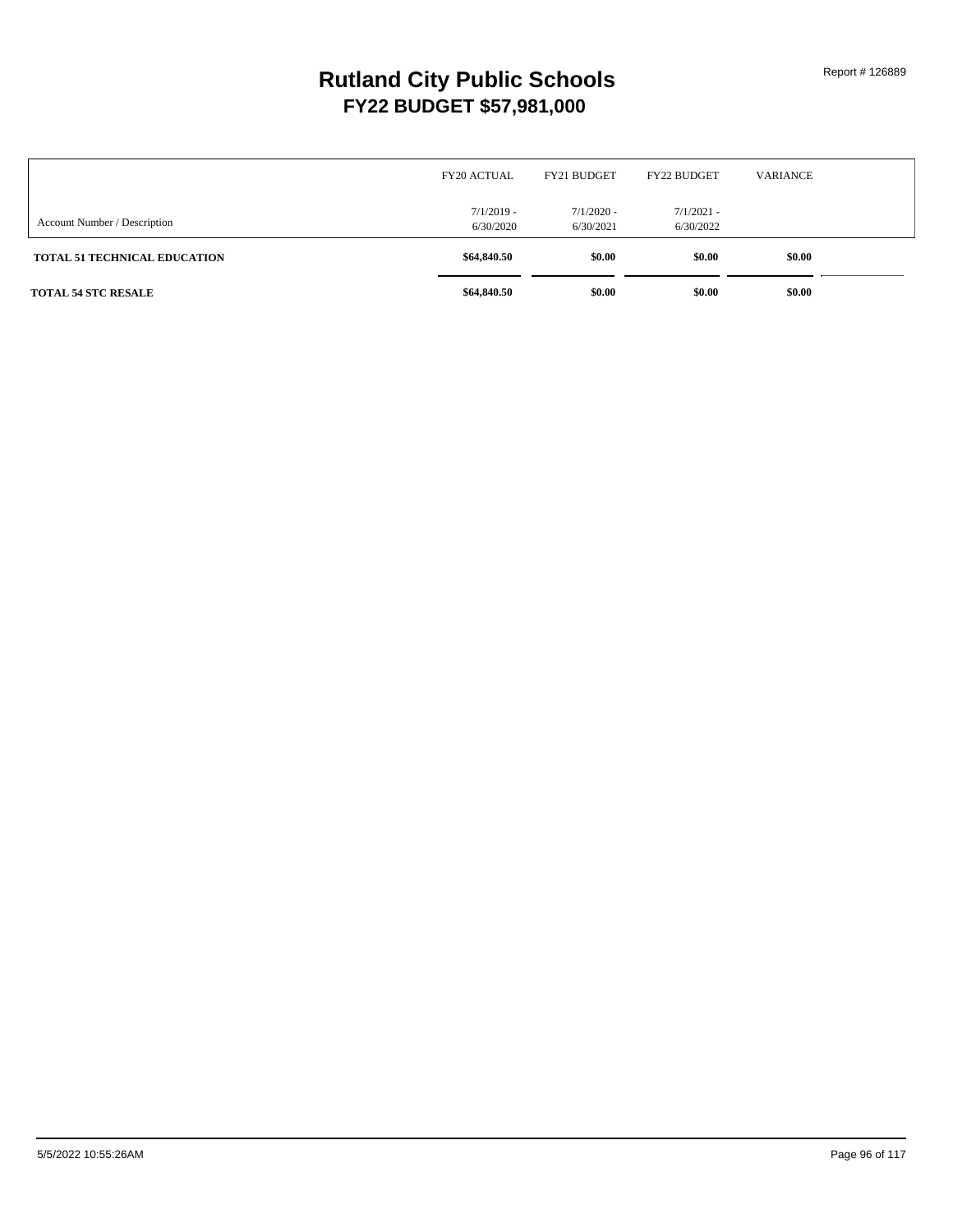|                                                           | FY20 ACTUAL  | FY21 BUDGET  | FY22 BUDGET  | <b>VARIANCE</b> |  |
|-----------------------------------------------------------|--------------|--------------|--------------|-----------------|--|
|                                                           | $7/1/2019$ - | $7/1/2020$ - | $7/1/2021 -$ |                 |  |
| Account Number / Description                              | 6/30/2020    | 6/30/2021    | 6/30/2022    |                 |  |
| 55 TOBACCO GRANT                                          |              |              |              |                 |  |
| <b>00 DISTRICT WIDE</b>                                   |              |              |              |                 |  |
| <b>1100 DIRECT INSTR REGULAR</b>                          |              |              |              |                 |  |
| 55-00-1100-51210-000 STIPENDS                             | 4,250.00     | 0.00         | 0.00         | 0.00            |  |
| 55-00-1100-52200-000 FICA                                 | 325.09       | 0.00         | 0.00         | 0.00            |  |
| 55-00-1100-56100-000 SUPPLIES                             | 542.43       | 0.00         | 0.00         | 0.00            |  |
| TOTAL 1100 DIRECT INSTR REGULAR                           | \$5,117.52   | \$0.00       | \$0.00       | \$0.00          |  |
| 2219 OTHER IMPROVEMENT OF INSTRUCTION SERVICE             |              |              |              |                 |  |
| 55-00-2219-51210-000 STIPENDS                             | 2,890.00     | 0.00         | 0.00         | 0.00            |  |
| 55-00-2219-52200-000 FICA                                 | 221.07       | 0.00         | 0.00         | 0.00            |  |
| <b>TOTAL 2219 OTHER IMPROVEMENT OF INSTRUCTION SERVIC</b> | \$3,111.07   | \$0.00       | \$0.00       | \$0.00          |  |
| 2716 EXTRACURRICULAR TRAVEL                               |              |              |              |                 |  |
| 55-00-2716-55800-000 TRAVEL                               | 74.75        | 0.00         | 0.00         | 0.00            |  |
| <b>TOTAL 2716 EXTRACURRICULAR TRAVEL</b>                  | \$74.75      | \$0.00       | \$0.00       | \$0.00          |  |
| <b>TOTAL 00 DISTRICT WIDE</b>                             | \$8,303.34   | \$0.00       | \$0.00       | \$0.00          |  |
| 31 RUTLAND HIGH SCHOOL                                    |              |              |              |                 |  |
| <b>1100 DIRECT INSTR REGULAR</b>                          |              |              |              |                 |  |
| 55-31-1100-51210-000 STIPENDS                             | 1,450.00     | 0.00         | 0.00         | 0.00            |  |
| 55-31-1100-52200-000 FICA                                 | 110.92       | $0.00\,$     | 0.00         | 0.00            |  |
| 55-31-1100-56100-000 SUPPLIES                             | 302.85       | 0.00         | 0.00         | 0.00            |  |
| 55-31-1100-56102-000 SUPPLIES Previous Yr                 | 585.00       | 0.00         | 0.00         | 0.00            |  |
| TOTAL 1100 DIRECT INSTR REGULAR                           | \$2,448.77   | \$0.00       | \$0.00       | \$0.00          |  |
| TOTAL 31 RUTLAND HIGH SCHOOL                              | \$2,448.77   | \$0.00       | \$0.00       | \$0.00          |  |
| 32 RUTLAND MIDDLE SCHOOL                                  |              |              |              |                 |  |
| <b>1100 DIRECT INSTR REGULAR</b>                          |              |              |              |                 |  |
| 55-32-1100-51210-000 STIPENDS                             | 1,450.00     | 0.00         | 0.00         | 0.00            |  |
| 55-32-1100-52200-000 FICA                                 | 110.94       | 0.00         | 0.00         | 0.00            |  |
| TOTAL 1100 DIRECT INSTR REGULAR                           | \$1,560.94   | \$0.00       | \$0.00       | \$0.00          |  |
| TOTAL 32 RUTLAND MIDDLE SCHOOL                            | \$1,560.94   | \$0.00       | \$0.00       | \$0.00          |  |
| <b>TOTAL 55 TOBACCO GRANT</b>                             | \$12,313.05  | \$0.00       | \$0.00       | \$0.00          |  |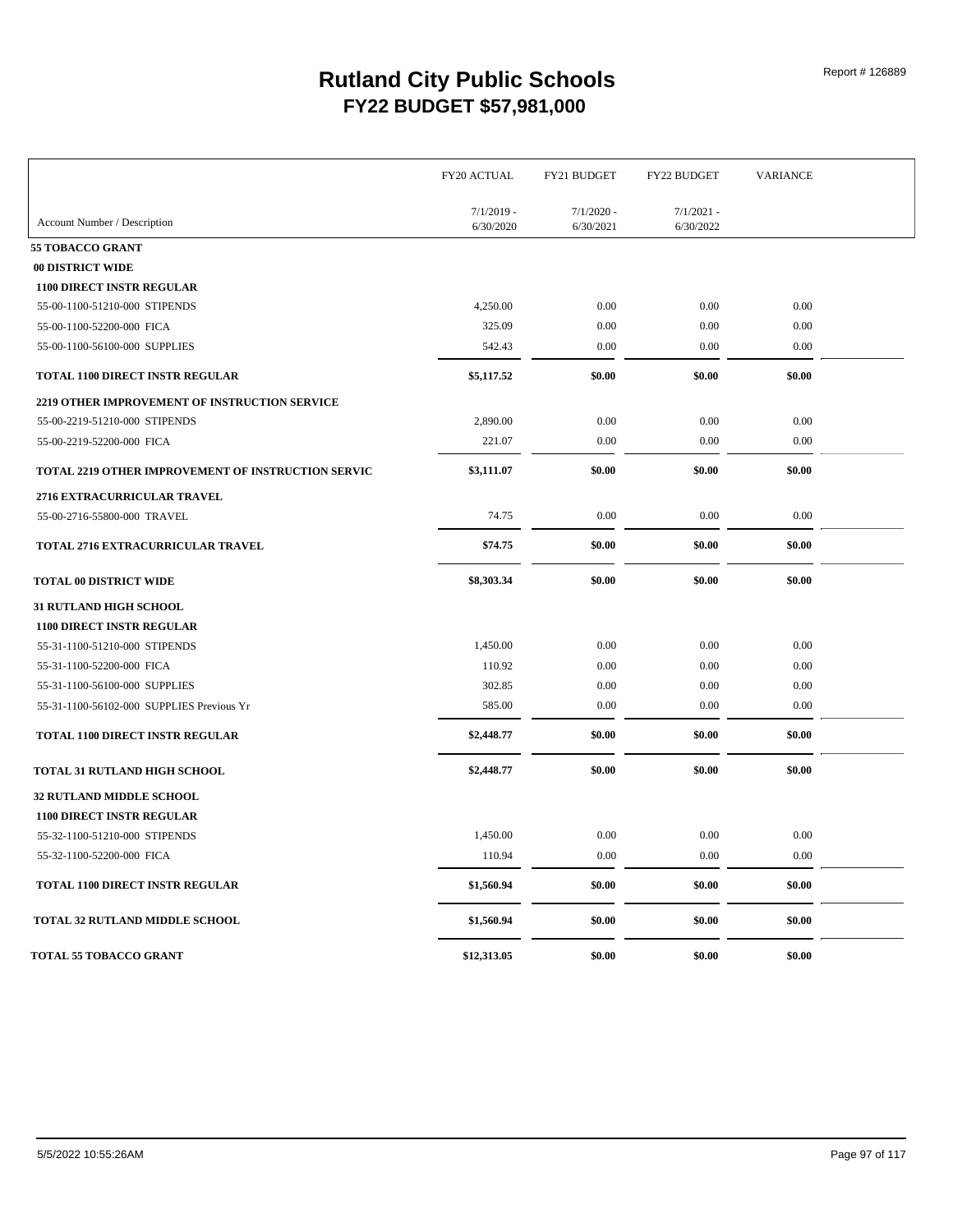|                                               | <b>FY20 ACTUAL</b>        | FY21 BUDGET               | <b>FY22 BUDGET</b>        | <b>VARIANCE</b> |  |
|-----------------------------------------------|---------------------------|---------------------------|---------------------------|-----------------|--|
| Account Number / Description                  | $7/1/2019$ -<br>6/30/2020 | $7/1/2020$ -<br>6/30/2021 | $7/1/2021 -$<br>6/30/2022 |                 |  |
| <b>62 STANDARDS BOARD</b>                     |                           |                           |                           |                 |  |
| <b>00 DISTRICT WIDE</b>                       |                           |                           |                           |                 |  |
| <b>1500 DIRECT INSTR OTHER</b>                |                           |                           |                           |                 |  |
| 62-00-1500-51203-000 TEMPORARY SALARIES - REA | 575.94                    | 0.00                      | 0.00                      | 0.00            |  |
| 62-00-1500-52200-000 FICA                     | 44.06                     | 0.00                      | 0.00                      | 0.00            |  |
| <b>TOTAL 1500 DIRECT INSTR OTHER</b>          | \$620.00                  | \$0.00                    | \$0.00                    | \$0.00          |  |
| <b>TOTAL 00 DISTRICT WIDE</b>                 | \$620.00                  | \$0.00                    | \$0.00                    | \$0.00          |  |
| <b>TOTAL 62 STANDARDS BOARD</b>               | \$620.00                  | \$0.00                    | \$0.00                    | \$0.00          |  |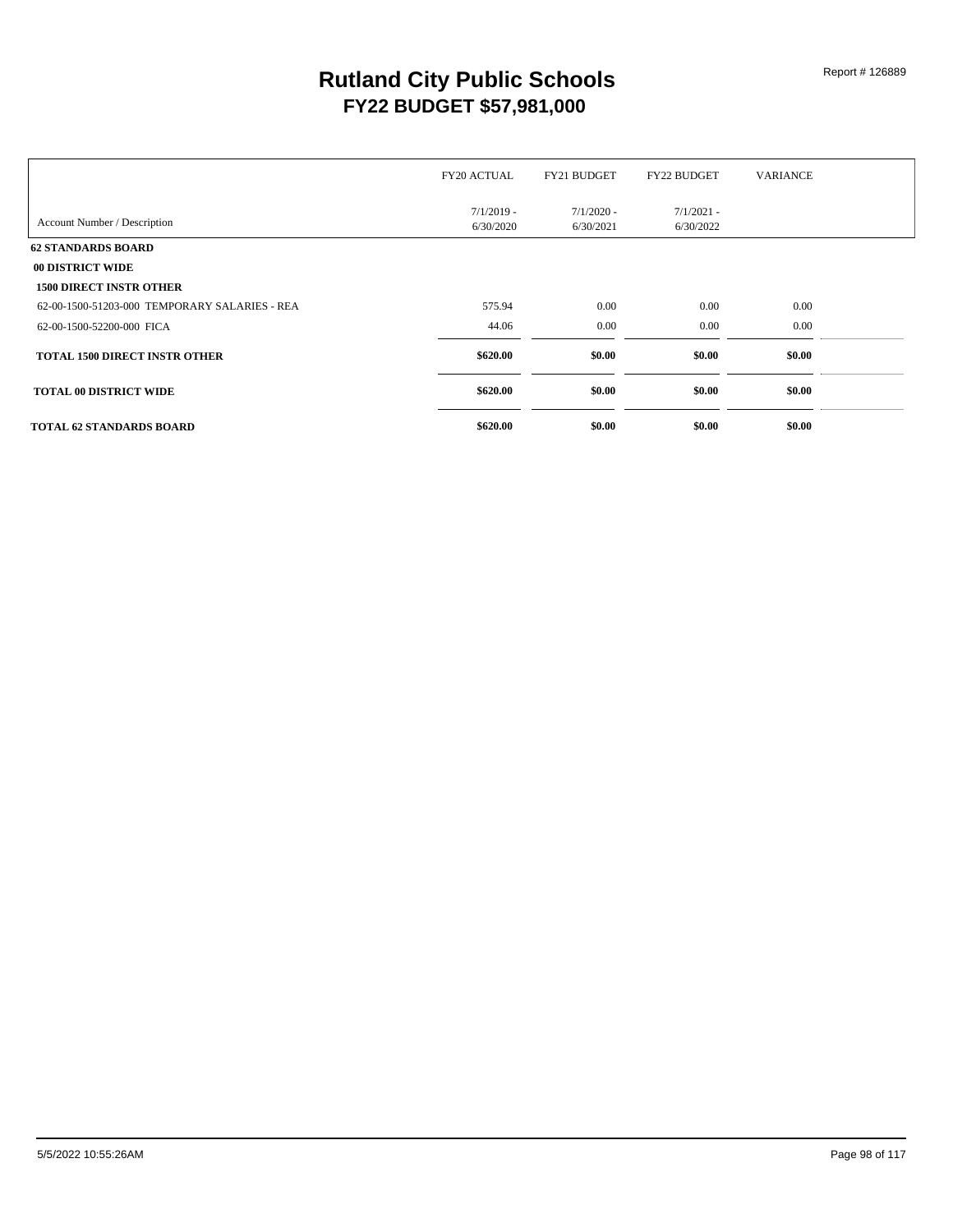|                                             | FY20 ACTUAL  | <b>FY21 BUDGET</b> | FY22 BUDGET  | <b>VARIANCE</b> |  |
|---------------------------------------------|--------------|--------------------|--------------|-----------------|--|
|                                             | $7/1/2019$ - | $7/1/2020$ -       | $7/1/2021 -$ |                 |  |
| Account Number / Description                | 6/30/2020    | 6/30/2021          | 6/30/2022    |                 |  |
| <b>63 PATHPOINTS/VSBIT</b>                  |              |                    |              |                 |  |
| <b>00 DISTRICT WIDE</b>                     |              |                    |              |                 |  |
| <b>1500 DIRECT INSTR OTHER</b>              |              |                    |              |                 |  |
| 63-00-1500-51102-000 SALARIES - NON-ALIGNED | 4,800.00     | 0.00               | 0.00         | 0.00            |  |
| 63-00-1500-52200-000 FICA                   | 367.20       | $0.00\,$           | 0.00         | 0.00            |  |
| 63-00-1500-53300-000 OTHER PROFES.SERV.     | 850.00       | $0.00\,$           | 0.00         | 0.00            |  |
| 63-00-1500-55800-000 TRAVEL                 | 121.06       | 0.00               | 0.00         | 0.00            |  |
| <b>TOTAL 1500 DIRECT INSTR OTHER</b>        | \$6,138.26   | \$0.00             | \$0.00       | \$0.00          |  |
| <b>TOTAL 00 DISTRICT WIDE</b>               | \$6,138.26   | \$0.00             | \$0.00       | \$0.00          |  |
| <b>TOTAL 63 PATHPOINTS/VSBIT</b>            | \$6,138.26   | \$0.00             | \$0.00       | \$0.00          |  |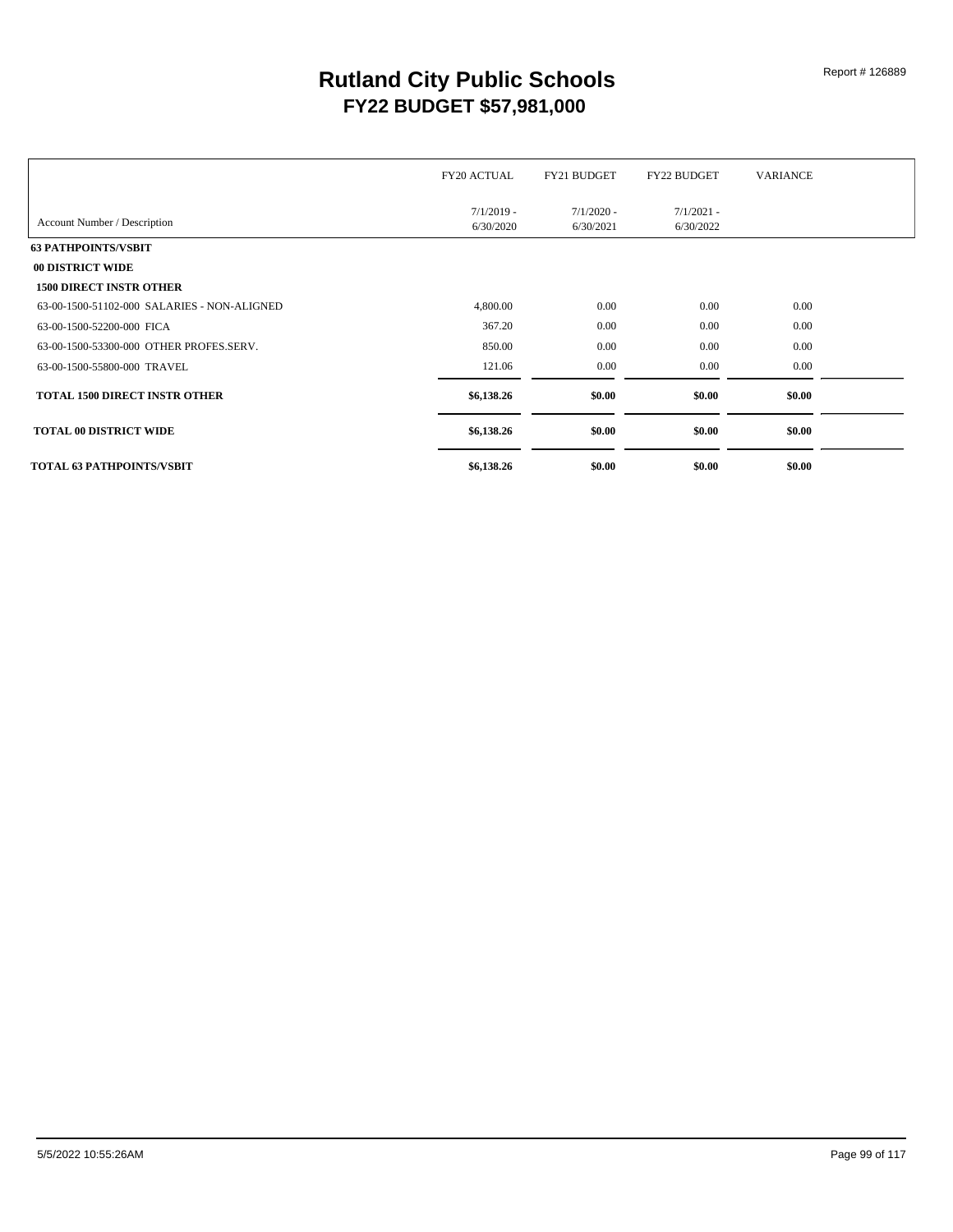|                                                  | <b>FY20 ACTUAL</b>        | FY21 BUDGET               | <b>FY22 BUDGET</b>        | <b>VARIANCE</b> |  |
|--------------------------------------------------|---------------------------|---------------------------|---------------------------|-----------------|--|
| Account Number / Description                     | $7/1/2019$ -<br>6/30/2020 | $7/1/2020$ -<br>6/30/2021 | $7/1/2021 -$<br>6/30/2022 |                 |  |
| <b>64 ROWLAND GRANT-HONORING DIVERSITY</b>       |                           |                           |                           |                 |  |
| <b>31 RUTLAND HIGH SCHOOL</b>                    |                           |                           |                           |                 |  |
| <b>1500 DIRECT INSTR OTHER</b>                   |                           |                           |                           |                 |  |
| 64-31-1500-56100-000 SUPPLIES                    | 184.52                    | 0.00                      | 0.00                      | 0.00            |  |
| <b>TOTAL 1500 DIRECT INSTR OTHER</b>             | \$184.52                  | \$0.00                    | \$0.00                    | \$0.00          |  |
| <b>TOTAL 31 RUTLAND HIGH SCHOOL</b>              | \$184.52                  | \$0.00                    | \$0.00                    | \$0.00          |  |
| <b>TOTAL 64 ROWLAND GRANT-HONORING DIVERSITY</b> | \$184.52                  | \$0.00                    | \$0.00                    | \$0.00          |  |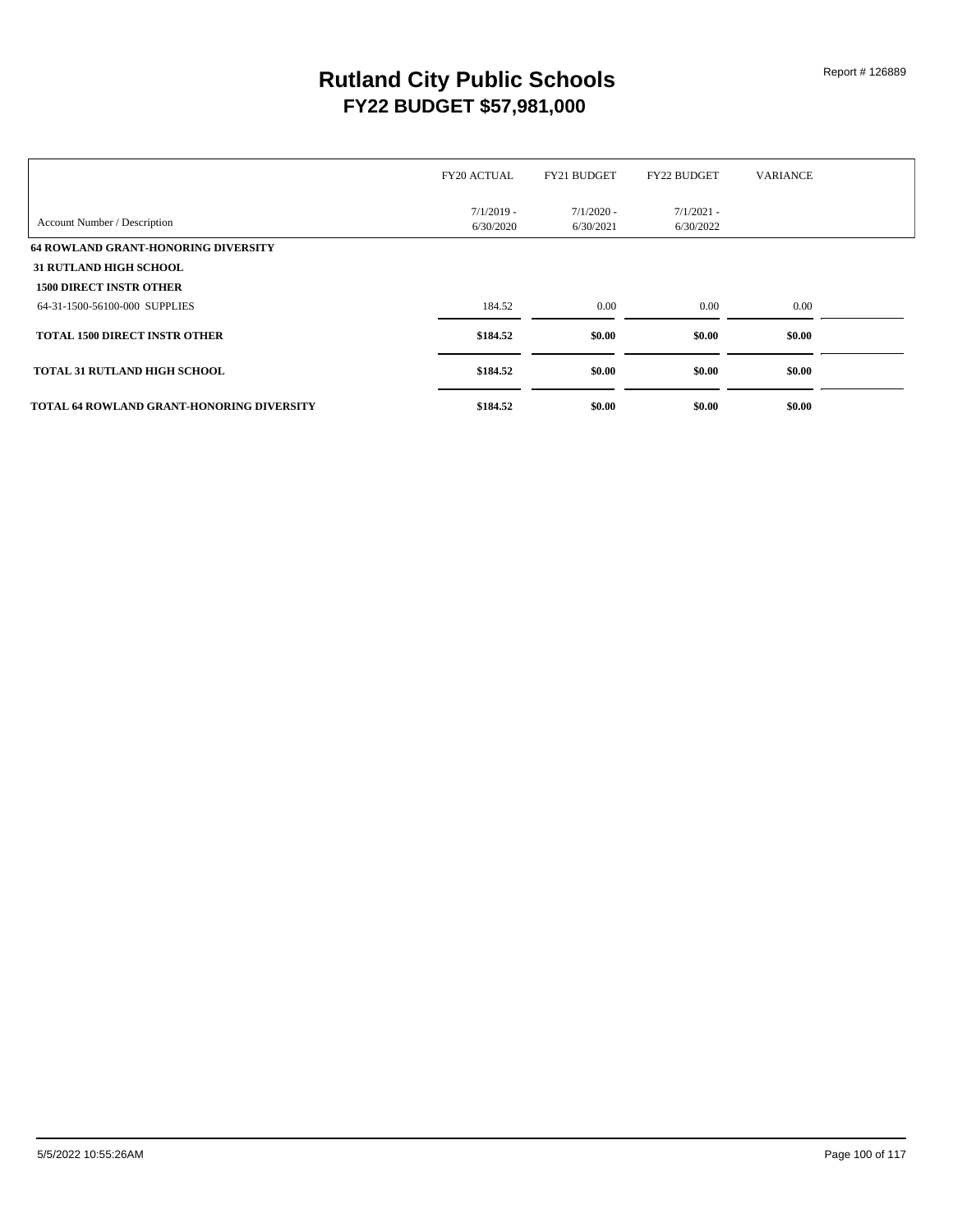|                                            | FY20 ACTUAL  | <b>FY21 BUDGET</b> | <b>FY22 BUDGET</b> | <b>VARIANCE</b> |  |
|--------------------------------------------|--------------|--------------------|--------------------|-----------------|--|
|                                            | $7/1/2019$ - | $7/1/2020$ -       | $7/1/2021 -$       |                 |  |
| Account Number / Description               | 6/30/2020    | 6/30/2021          | 6/30/2022          |                 |  |
| 65 ROWLAND GRANT 2- FY15                   |              |                    |                    |                 |  |
| <b>31 RUTLAND HIGH SCHOOL</b>              |              |                    |                    |                 |  |
| <b>1500 DIRECT INSTR OTHER</b>             |              |                    |                    |                 |  |
| 65-31-1500-51210-000 STIPENDS              | 2,000.00     | 0.00               | 0.00               | 0.00            |  |
| 65-31-1500-52200-000 FICA                  | 153.00       | $0.00\,$           | 0.00               | 0.00            |  |
| 65-31-1500-53300-000 PROFESSIONAL SERVICES | 200.20       | $0.00\,$           | 0.00               | 0.00            |  |
| 65-31-1500-56100-000 SUPPLIES              | 546.98       | 0.00               | 0.00               | 0.00            |  |
| <b>TOTAL 1500 DIRECT INSTR OTHER</b>       | \$2,900.18   | \$0.00             | \$0.00             | \$0.00          |  |
| <b>TOTAL 31 RUTLAND HIGH SCHOOL</b>        | \$2,900.18   | \$0.00             | \$0.00             | \$0.00          |  |
| <b>TOTAL 65 ROWLAND GRANT 2- FY15</b>      | \$2,900.18   | \$0.00             | \$0.00             | \$0.00          |  |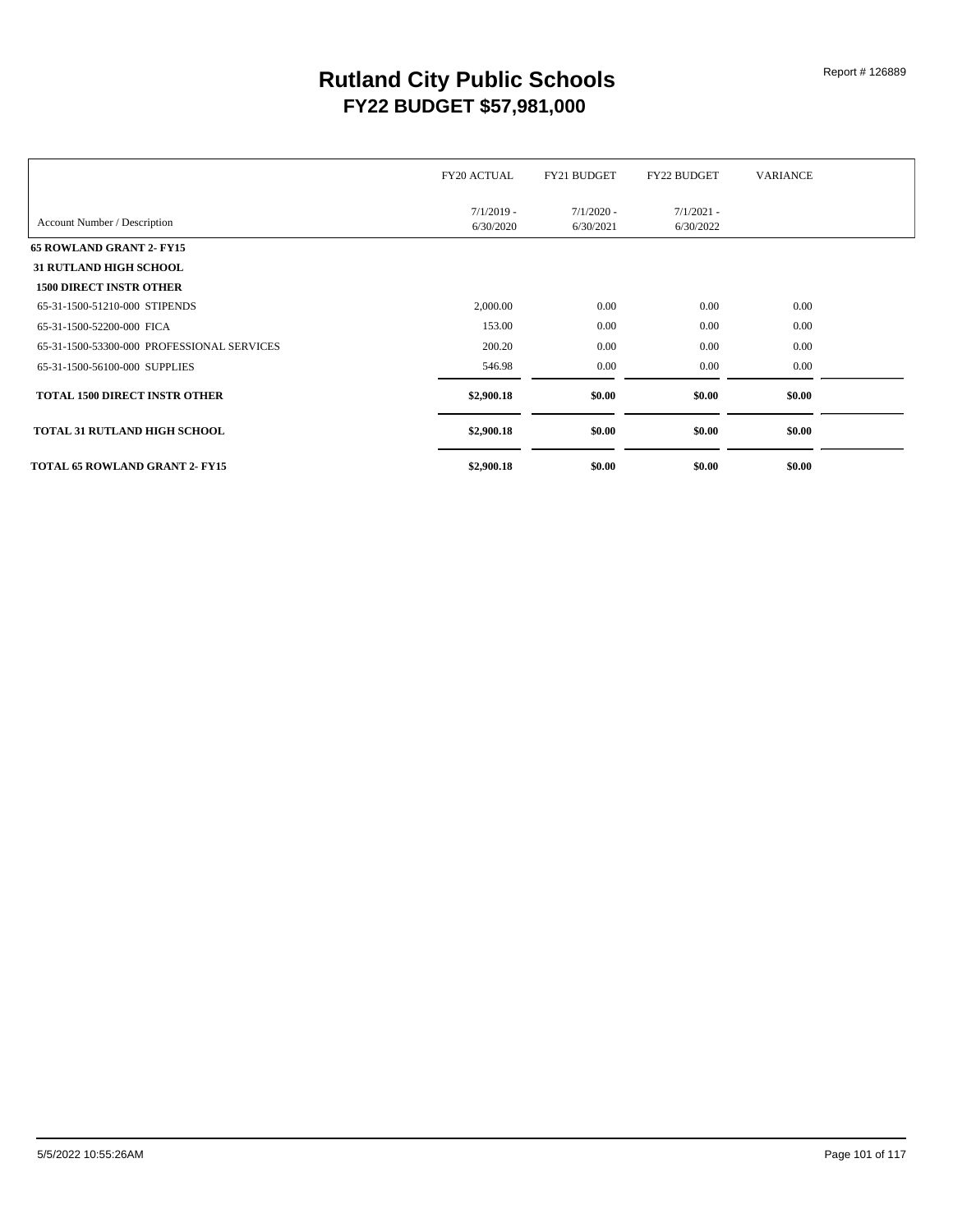|                                              | <b>FY20 ACTUAL</b>        | <b>FY21 BUDGET</b>        | <b>FY22 BUDGET</b>        | <b>VARIANCE</b> |
|----------------------------------------------|---------------------------|---------------------------|---------------------------|-----------------|
| Account Number / Description                 | $7/1/2019$ -<br>6/30/2020 | $7/1/2020$ -<br>6/30/2021 | $7/1/2021 -$<br>6/30/2022 |                 |
| 66 ROWLAND GRANT 3- FY 17                    |                           |                           |                           |                 |
| <b>31 RUTLAND HIGH SCHOOL</b>                |                           |                           |                           |                 |
| <b>1500 DIRECT INSTR OTHER</b>               |                           |                           |                           |                 |
| 66-31-1500-55800-000 TRAVEL OTHER THAN PUPIL | 24.53                     | 0.00                      | 0.00                      | 0.00            |
| 66-31-1500-56100-000 SUPPLIES                | 1,138.50                  | 0.00                      | 0.00                      | 0.00            |
| <b>TOTAL 1500 DIRECT INSTR OTHER</b>         | \$1,163.03                | \$0.00                    | \$0.00                    | \$0.00          |
| <b>TOTAL 31 RUTLAND HIGH SCHOOL</b>          | \$1,163.03                | \$0.00                    | \$0.00                    | \$0.00          |
| <b>TOTAL 66 ROWLAND GRANT 3- FY 17</b>       | \$1,163.03                | \$0.00                    | \$0.00                    | \$0.00          |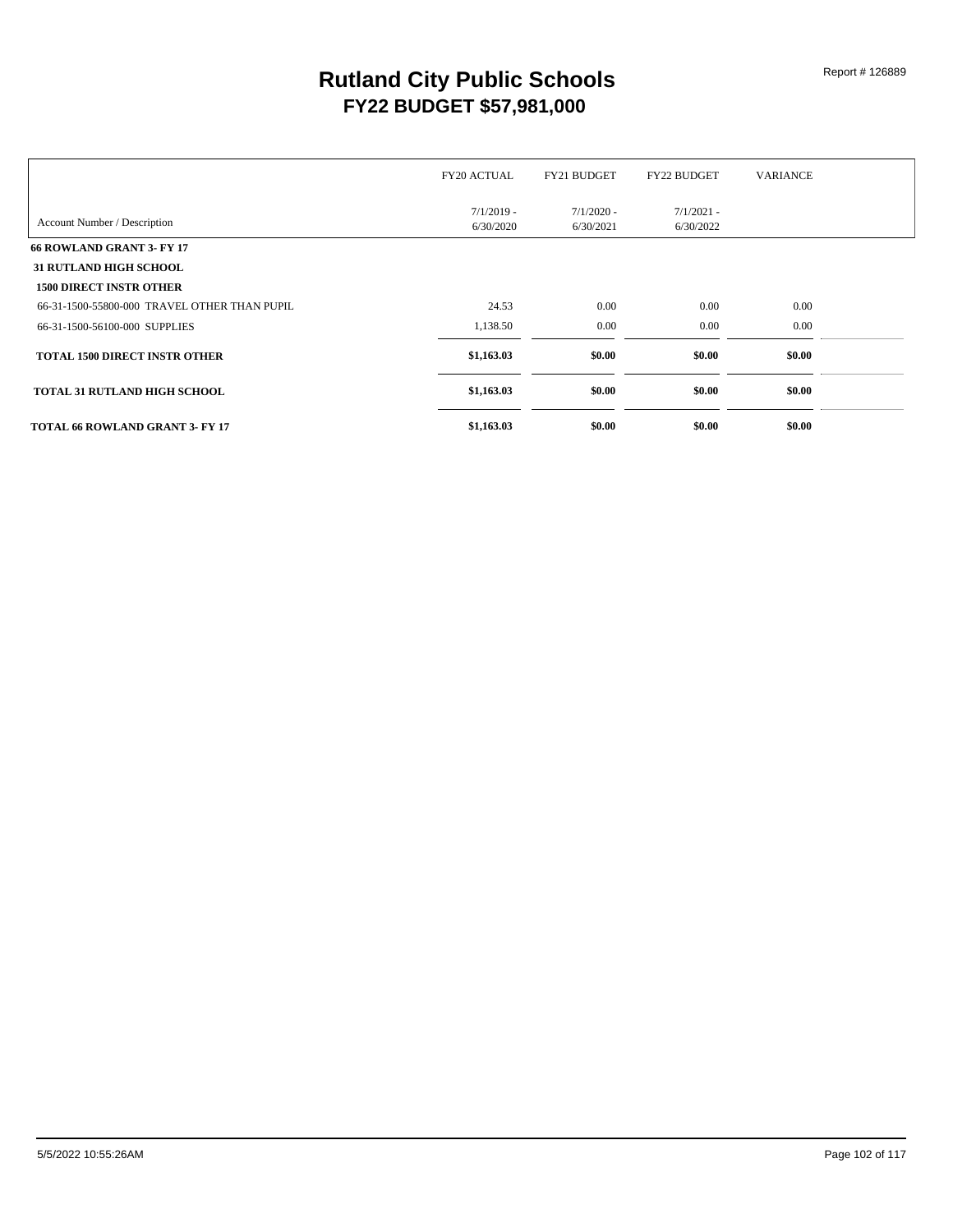|                                      | FY20 ACTUAL  | <b>FY21 BUDGET</b> | <b>FY22 BUDGET</b> | <b>VARIANCE</b> |  |
|--------------------------------------|--------------|--------------------|--------------------|-----------------|--|
| Account Number / Description         | $7/1/2019$ - | $7/1/2020$ -       | $7/1/2021 -$       |                 |  |
|                                      | 6/30/2020    | 6/30/2021          | 6/30/2022          |                 |  |
| <b>67 AEP GIANCOLA</b>               |              |                    |                    |                 |  |
| <b>31 RUTLAND HIGH SCHOOL</b>        |              |                    |                    |                 |  |
| <b>1500 DIRECT INSTR OTHER</b>       |              |                    |                    |                 |  |
| 67-31-1500-56100-000 SUPPLIES        | 199.63       | 0.00               | 0.00               | 0.00            |  |
| <b>TOTAL 1500 DIRECT INSTR OTHER</b> | \$199.63     | \$0.00             | \$0.00             | \$0.00          |  |
| <b>TOTAL 31 RUTLAND HIGH SCHOOL</b>  | \$199.63     | \$0.00             | \$0.00             | \$0.00          |  |
| <b>TOTAL 67 AEP GIANCOLA</b>         | \$199.63     | \$0.00             | \$0.00             | \$0.00          |  |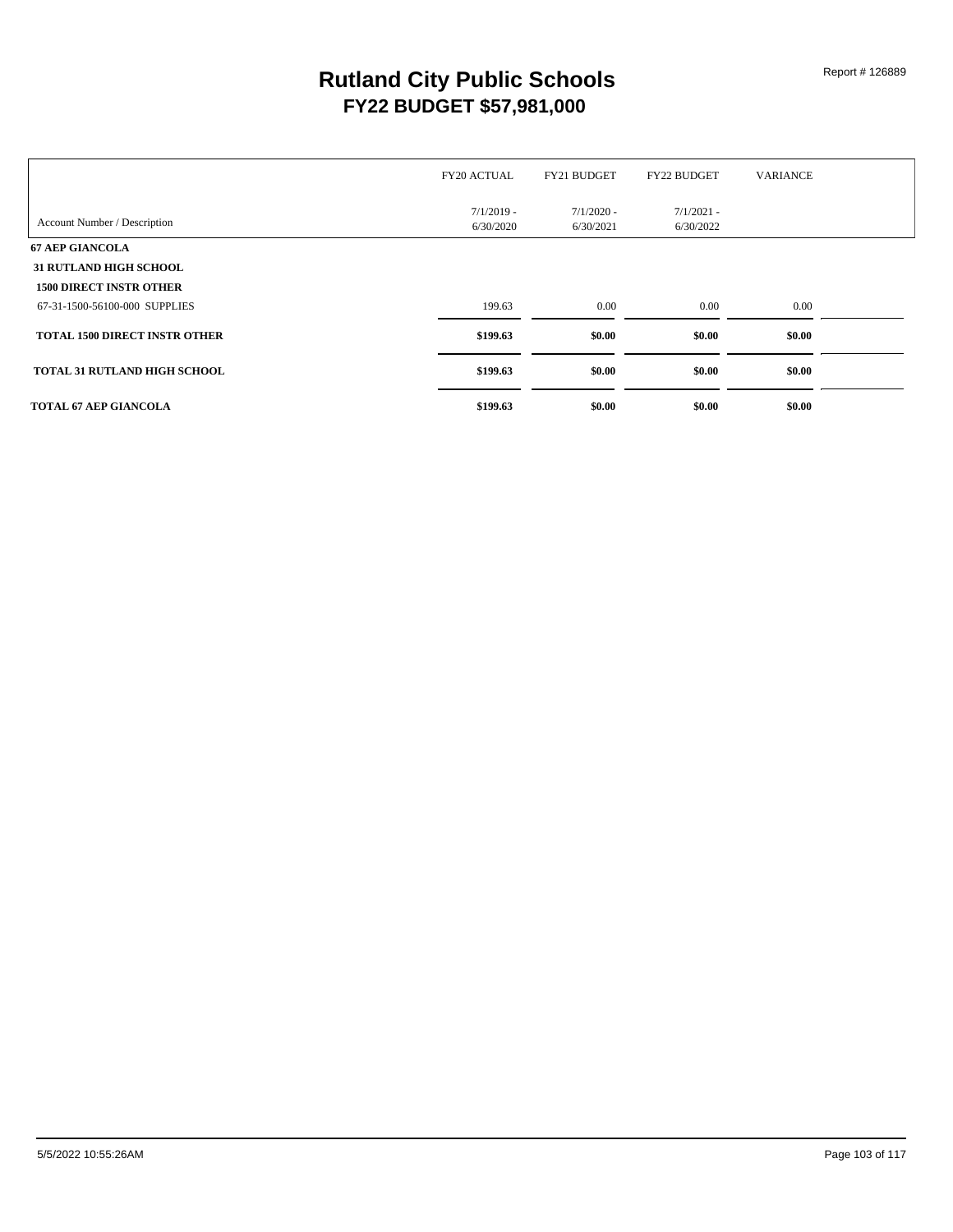|                                                           | FY20 ACTUAL               | <b>FY21 BUDGET</b>        | <b>FY22 BUDGET</b>        | <b>VARIANCE</b> |  |
|-----------------------------------------------------------|---------------------------|---------------------------|---------------------------|-----------------|--|
| Account Number / Description                              | $7/1/2019$ -<br>6/30/2020 | $7/1/2020$ -<br>6/30/2021 | $7/1/2021 -$<br>6/30/2022 |                 |  |
| 72 SIG 1003 (g) RMS                                       |                           |                           |                           |                 |  |
| <b>32 RUTLAND MIDDLE SCHOOL</b>                           |                           |                           |                           |                 |  |
| 2210 IMPROVEMENT OF INST                                  |                           |                           |                           |                 |  |
| 72-32-2210-51210-000 STIPENDS                             | (7,174.76)                | 12,917.00                 | 12,867.00                 | (50.00)         |  |
| 72-32-2210-51996-000 VSTRS                                | 7,174.76                  | 0.00                      | 0.00                      | 0.00            |  |
| 72-32-2210-56400-000 BOOKS AND PERIODICALS                | 0.00                      | 3,940.00                  | 3,940.00                  | 0.00            |  |
| <b>TOTAL 2210 IMPROVEMENT OF INST</b>                     | \$0.00                    | \$16,857.00               | \$16,807.00               | \$(50.00)       |  |
| <b>2213 INSTRUCTION STAFF TRAINING</b>                    |                           |                           |                           |                 |  |
| 72-32-2213-56400-000 BOOKS & PERIODICALS                  | 3,983.83                  | $0.00\,$                  | 0.00                      | 0.00            |  |
| TOTAL 2213 INSTRUCTION STAFF TRAINING                     | \$3,983.83                | \$0.00                    | \$0.00                    | \$0.00          |  |
| <b>2219 OTHER IMPROVEMENT OF INSTRUCTION SERVICE</b>      |                           |                           |                           |                 |  |
| 72-32-2219-51103-000 SALARIES - TEACHERS                  | 60,882.48                 | 43,149.00                 | 38,165.00                 | (4,984.00)      |  |
| 72-32-2219-51996-000 VSTRS                                | 11,658.99                 | 8,263.00                  | 7,309.00                  | (954.00)        |  |
| 72-32-2219-52100-000 HEALTH INSURANCE                     | 0.00                      | 11,639.00                 | 11,149.00                 | (490.00)        |  |
| 72-32-2219-52104-000 HEALTH SAVINGS ACCOUNT (HSA)         | 1,504.11                  | 2,147.00                  | 2,085.00                  | (62.00)         |  |
| 72-32-2219-52200-000 FICA                                 | 4,238.46                  | 4,283.00                  | 2,920.00                  | (1,363.00)      |  |
| 72-32-2219-52300-000 LIFE INSURANCE                       | 67.24                     | 21.00                     | 18.00                     | (3.00)          |  |
| 72-32-2219-52400-000 CITY PENSION                         | 0.00                      | 4,444.00                  | 3,931.00                  | (513.00)        |  |
| 72-32-2219-52500-000 WORKMAN'S COMP                       | 534.18                    | 475.00                    | 420.00                    | (55.00)         |  |
| 72-32-2219-52600-000 LONG TERM DISABILITY                 | 139.79                    | 151.00                    | 134.00                    | (17.00)         |  |
| 72-32-2219-52800-000 UNEMPLOYMENT                         | 12.03                     | 71.00                     | 62.00                     | (9.00)          |  |
| <b>TOTAL 2219 OTHER IMPROVEMENT OF INSTRUCTION SERVIC</b> | \$79,037.28               | \$74,643.00               | \$66,193.00               | \$(8,450.00)    |  |
| <b>TOTAL 32 RUTLAND MIDDLE SCHOOL</b>                     | \$83,021.11               | \$91,500.00               | \$83,000.00               | \$(8,500.00)    |  |
| TOTAL 72 SIG 1003 (g) RMS                                 | \$83,021.11               | \$91,500.00               | \$83,000.00               | \$(8,500.00)    |  |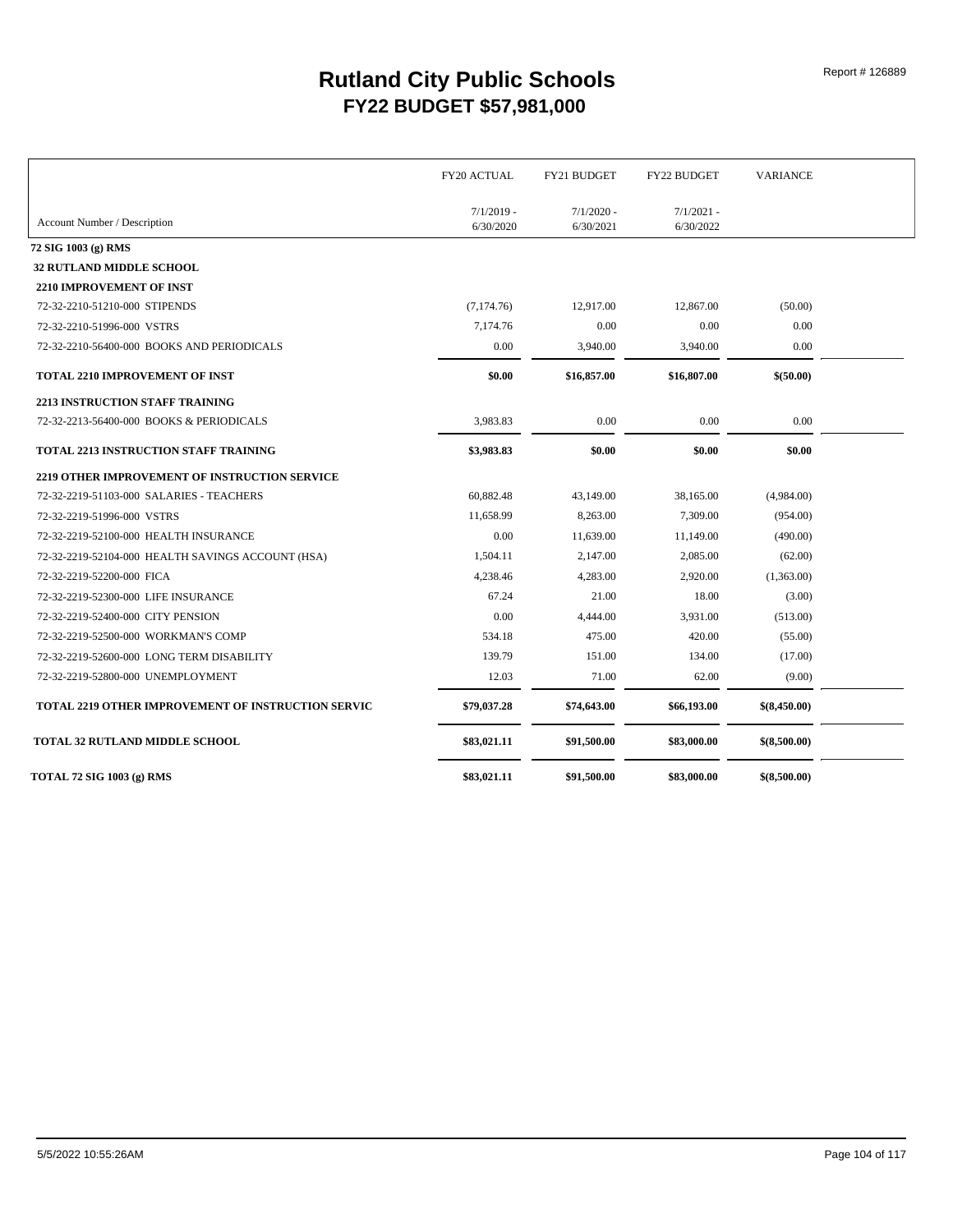|                                                   | FY20 ACTUAL  | FY21 BUDGET  | FY22 BUDGET  | <b>VARIANCE</b> |  |
|---------------------------------------------------|--------------|--------------|--------------|-----------------|--|
| Account Number / Description                      | $7/1/2019$ - | $7/1/2020$ - | $7/1/2021 -$ |                 |  |
|                                                   | 6/30/2020    | 6/30/2021    | 6/30/2022    |                 |  |
| <b>80 IDEA-B FLO THRU</b>                         |              |              |              |                 |  |
| <b>00 DISTRICT WIDE</b>                           |              |              |              |                 |  |
| <b>1200 DIRECT INSTR SP EDUCATION</b>             |              |              |              |                 |  |
| 80-00-1200-51103-211 SALARIES - TEACHERS          | 449,570.68   | 476,839.00   | 489,336.00   | 12,497.00       |  |
| 80-00-1200-51995-211 OPEB CONTRIBUTION            | 2,616.00     | 2,670.00     | 2,670.00     | 0.00            |  |
| 80-00-1200-51996-211 VSTRS                        | 86,261.50    | 91,315.00    | 93,707.00    | 2,392.00        |  |
| 80-00-1200-52100-211 HEALTH INSURANCE             | 62,644.97    | 83,633.00    | 89,831.00    | 6,198.00        |  |
| 80-00-1200-52104-211 HEALTH SAVINGS ACCOUNT (HSA) | 11,800.00    | 11,800.00    | 4,200.00     | (7,600.00)      |  |
| 80-00-1200-52105-211 HEALTH REIMB. ARR. (HRA)     | 138.48       | 4,200.00     | 14,700.00    | 10,500.00       |  |
| 80-00-1200-52200-211 FICA                         | 33,152.60    | 37,167.00    | 38,122.00    | 955.00          |  |
| 80-00-1200-52300-211 LIFE INSURANCE               | 568.51       | 259.00       | 259.00       | 0.00            |  |
| 80-00-1200-52400-211 CITY PENSION                 | 42,853.10    | 49,114.00    | 50,402.00    | 1,288.00        |  |
| 80-00-1200-52500-211 WORKMAN'S COMP               | 4,863.54     | 5,245.00     | 5,383.00     | 138.00          |  |
| 80-00-1200-52600-211 LONG TERM DISABILITY         | 1,272.70     | 1,669.00     | 1,713.00     | 44.00           |  |
| 80-00-1200-52800-211 UNEMPLOYMENT                 | 101.71       | 875.00       | 875.00       | 0.00            |  |
| <b>TOTAL 1200 DIRECT INSTR SP EDUCATION</b>       | \$695,843.79 | \$764,786.00 | \$791,198.00 | \$26,412.00     |  |
| <b>TOTAL 00 DISTRICT WIDE</b>                     | \$695,843.79 | \$764,786.00 | \$791,198.00 | \$26,412.00     |  |
| <b>TOTAL 80 IDEA-B FLO THRU</b>                   | \$695,843.79 | \$764,786.00 | \$791,198.00 | \$26,412.00     |  |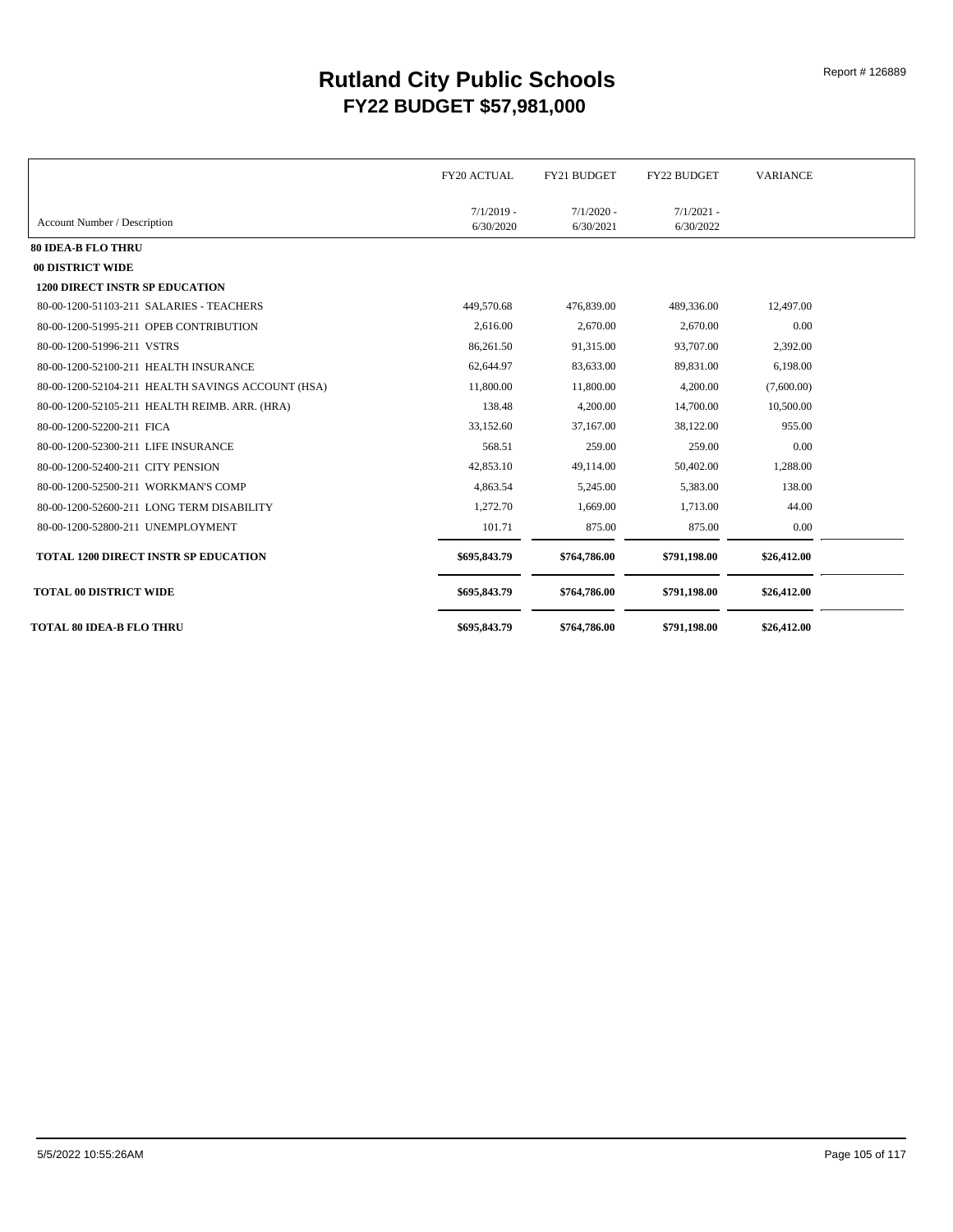|                                             | FY20 ACTUAL  | FY21 BUDGET  | <b>FY22 BUDGET</b> | <b>VARIANCE</b> |
|---------------------------------------------|--------------|--------------|--------------------|-----------------|
| Account Number / Description                | $7/1/2019$ - | $7/1/2020$ - | $7/1/2021$ -       |                 |
| <b>85 IDEA-B PROPORTIONATE</b>              | 6/30/2020    | 6/30/2021    | 6/30/2022          |                 |
| <b>00 DISTRICT WIDE</b>                     |              |              |                    |                 |
| <b>1200 DIRECT INSTR SP EDUCATION</b>       |              |              |                    |                 |
| 85-00-1200-51103-211 SALARIES - TEACHERS    | 4,965.32     | 0.00         | 0.00               | 0.00            |
| 85-00-1200-51996-211 VSTRS                  | 782.00       | 0.00         | 0.00               | 0.00            |
| 85-00-1200-52100-211 HEALTH INSURANCE       | 1,023.44     | 0.00         | 0.00               | 0.00            |
| 85-00-1200-52200-211 FICA                   | 380.00       | 0.00         | 0.00               | 0.00            |
| 85-00-1200-52300-211 LIFE INSURANCE         | 2.00         | 0.00         | 0.00               | 0.00            |
| 85-00-1200-52400-211 CITY PENSION           | 487.00       | 0.00         | 0.00               | 0.00            |
| 85-00-1200-52500-211 WORKMAN'S COMP         | 55.00        | 0.00         | 0.00               | 0.00            |
| 85-00-1200-52600-211 LONG TERM DISABILITY   | 17.00        | 0.00         | 0.00               | 0.00            |
| 85-00-1200-52800-211 UNEMPLOYMENT           | 125.00       | 0.00         | 0.00               | 0.00            |
| <b>TOTAL 1200 DIRECT INSTR SP EDUCATION</b> | \$7,836.76   | \$0.00       | \$0.00             | \$0.00          |
| <b>TOTAL 00 DISTRICT WIDE</b>               | \$7,836.76   | \$0.00       | \$0.00             | \$0.00          |
| <b>TOTAL 85 IDEA-B PROPORTIONATE</b>        | \$7,836.76   | \$0.00       | \$0.00             | \$0.00          |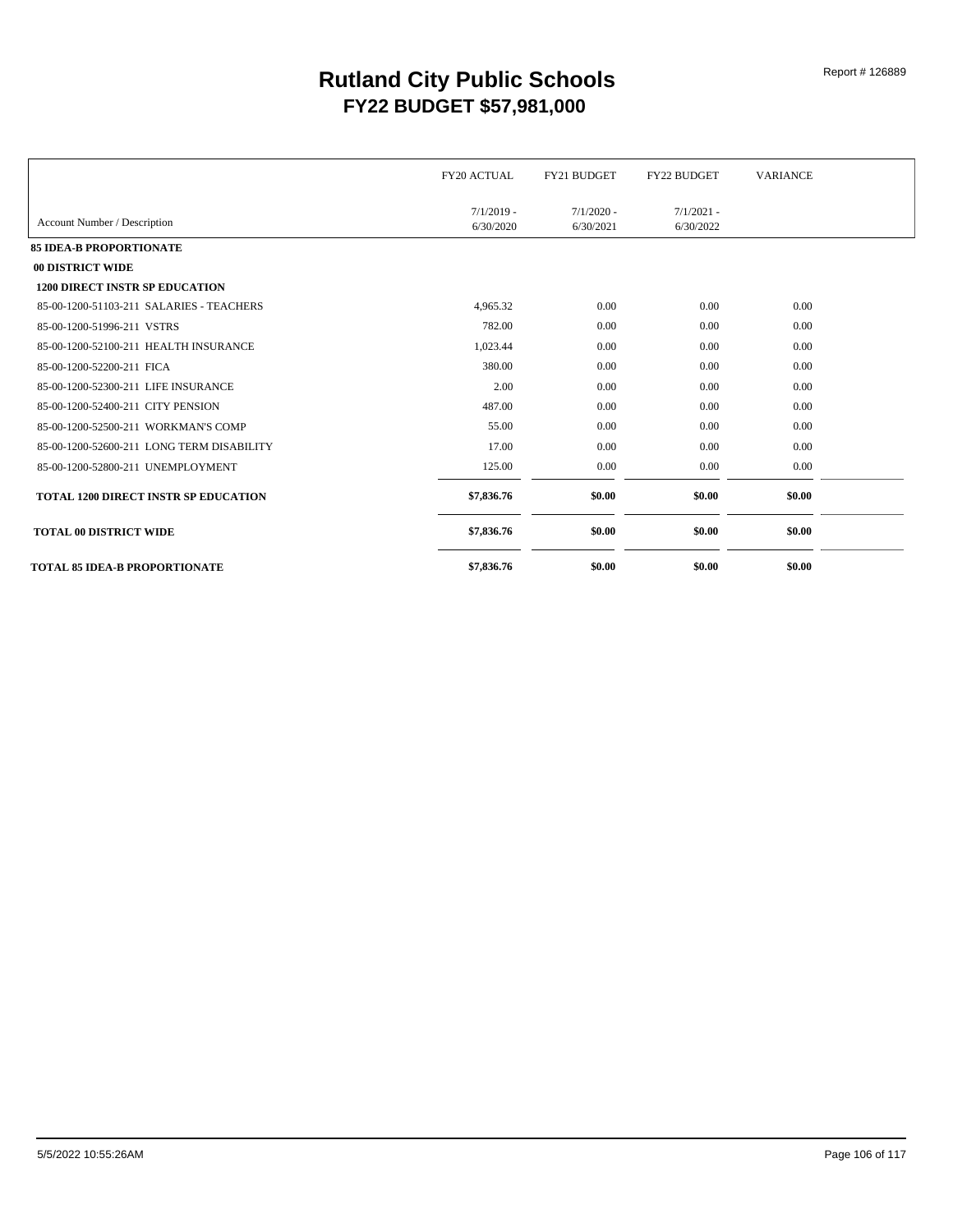|                                                   | FY20 ACTUAL  | FY21 BUDGET  | <b>FY22 BUDGET</b> | <b>VARIANCE</b> |  |
|---------------------------------------------------|--------------|--------------|--------------------|-----------------|--|
|                                                   | $7/1/2019$ - | $7/1/2020$ - | $7/1/2021$ -       |                 |  |
| Account Number / Description                      | 6/30/2020    | 6/30/2021    | 6/30/2022          |                 |  |
| <b>88 SCHOOL WIDE PLAN</b>                        |              |              |                    |                 |  |
| <b>11 INTERMEDIATE SCHOOL</b>                     |              |              |                    |                 |  |
| <b>1147 STEM</b>                                  |              |              |                    |                 |  |
| 88-11-1147-51103-251 SALARIES - TEACHERS          | 0.00         | 0.00         | 65,620.00          | 65,620.00       |  |
| 88-11-1147-51996-251 VSTRS                        | 0.00         | 0.00         | 12,566.00          | 12,566.00       |  |
| 88-11-1147-52100-251 HEALTH INSURANCE             | 0.00         | 0.00         | 22,453.00          | 22,453.00       |  |
| 88-11-1147-52104-251 HEALTH SAVINGS ACCOUNT (HSA) | 0.00         | 0.00         | 4,200.00           | 4,200.00        |  |
| 88-11-1147-52200-251 FICA                         | 0.00         | 0.00         | 5,020.00           | 5,020.00        |  |
| 88-11-1147-52300-251 LIFE INSURANCE               | 0.00         | 0.00         | 37.00              | 37.00           |  |
| 88-11-1147-52400-251 CITY PENSION                 | 0.00         | 0.00         | 6,759.00           | 6,759.00        |  |
| 88-11-1147-52500-251 WORKMAN'S COMP               | 0.00         | 0.00         | 722.00             | 722.00          |  |
| 88-11-1147-52600-251 LONG TERM DISABILITY         | 0.00         | 0.00         | 230.00             | 230.00          |  |
| 88-11-1147-52800-251 UNEMPLOYMENT                 | 0.00         | 0.00         | 125.00             | 125.00          |  |
| <b>TOTAL 1147 STEM</b>                            | \$0.00       | \$0.00       | \$117,732.00       | \$117,732.00    |  |
| <b>1203 SUMMER TUTORS</b>                         |              |              |                    |                 |  |
| 88-11-1203-51103-251 SALARIES - TEACHERS          | 40,336.50    | 0.00         | 0.00               | 0.00            |  |
| 88-11-1203-52200-251 FICA                         | 3,085.74     | 0.00         | 0.00               | 0.00            |  |
| <b>TOTAL 1203 SUMMER TUTORS</b>                   | \$43,422.24  | \$0.00       | \$0.00             | \$0.00          |  |
| <b>1207 AFTERSCHOOL</b>                           |              |              |                    |                 |  |
| 88-11-1207-51103-251 SALARIES - TEACHERS          | 24,174.50    | 0.00         | 0.00               | 0.00            |  |
| 88-11-1207-52200-251 FICA                         | 1,849.53     | 0.00         | 0.00               | 0.00            |  |
| <b>TOTAL 1207 AFTERSCHOOL</b>                     | \$26,024.03  | \$0.00       | \$0.00             | \$0.00          |  |
| <b>1500 DIRECT INSTR OTHER</b>                    |              |              |                    |                 |  |
| 88-11-1500-51103-251 SALARIES - TEACHERS          | 74,247.00    | 76,369.00    | 76,869.00          | 500.00          |  |
| 88-11-1500-51996-251 VSTRS                        | 14,218.27    | 14,625.00    | 14,720.00          | 95.00           |  |
| 88-11-1500-52100-251 HEALTH INSURANCE             | 12,324.90    | 14,377.00    | 15,634.00          | 1,257.00        |  |
| 88-11-1500-52104-251 HEALTH SAVINGS ACCOUNT (HSA) | 4,200.00     | 4,200.00     | 4,200.00           | 0.00            |  |
| 88-11-1500-52200-251 FICA                         | 5,457.95     | 5,842.00     | 5,880.00           | 38.00           |  |
| 88-11-1500-52300-251 LIFE INSURANCE               | 82.00        | 37.00        | 37.00              | 0.00            |  |
| 88-11-1500-52400-251 CITY PENSION                 | 7,091.80     | 7,866.00     | 7,918.00           | 52.00           |  |
| 88-11-1500-52500-251 WORKMAN'S COMP               | 794.44       | 840.00       | 846.00             | 6.00            |  |
| 88-11-1500-52600-251 LONG TERM DISABILITY         | 207.89       | 267.00       | 269.00             | 2.00            |  |
| 88-11-1500-52709-251 PROFESSIONAL DEVELOPMENT     | 0.00         | 3,500.00     | 3,500.00           | 0.00            |  |
| 88-11-1500-52800-251 UNEMPLOYMENT                 | 14.67        | 125.00       | 125.00             | 0.00            |  |
| 88-11-1500-56400-251 BOOKS & PERIODICALS          | 47,248.54    | 0.00         | 0.00               | 0.00            |  |
| <b>TOTAL 1500 DIRECT INSTR OTHER</b>              | \$165,887.46 | \$128,048.00 | \$129,998.00       | \$1,950.00      |  |
| 2110 ATTENDANCE & SOCIAL WORK SERVICES            |              |              |                    |                 |  |
| 88-11-2110-51103-251 SALARIES - TEACHERS          | 68,814.00    | 72,643.00    | 74,994.00          | 2,351.00        |  |
| 88-11-2110-51996-251 VSTRS                        | 13,177.86    | 13,912.00    | 14,361.00          | 449.00          |  |
| 88-11-2110-52100-251 HEALTH INSURANCE             | 17,838.18    | 20,599.00    | 22,453.00          | 1,854.00        |  |
| 88-11-2110-52104-251 HEALTH SAVINGS ACCOUNT (HSA) | 3,800.00     | 3,800.00     | $0.00\,$           | (3,800.00)      |  |
|                                                   |              |              |                    |                 |  |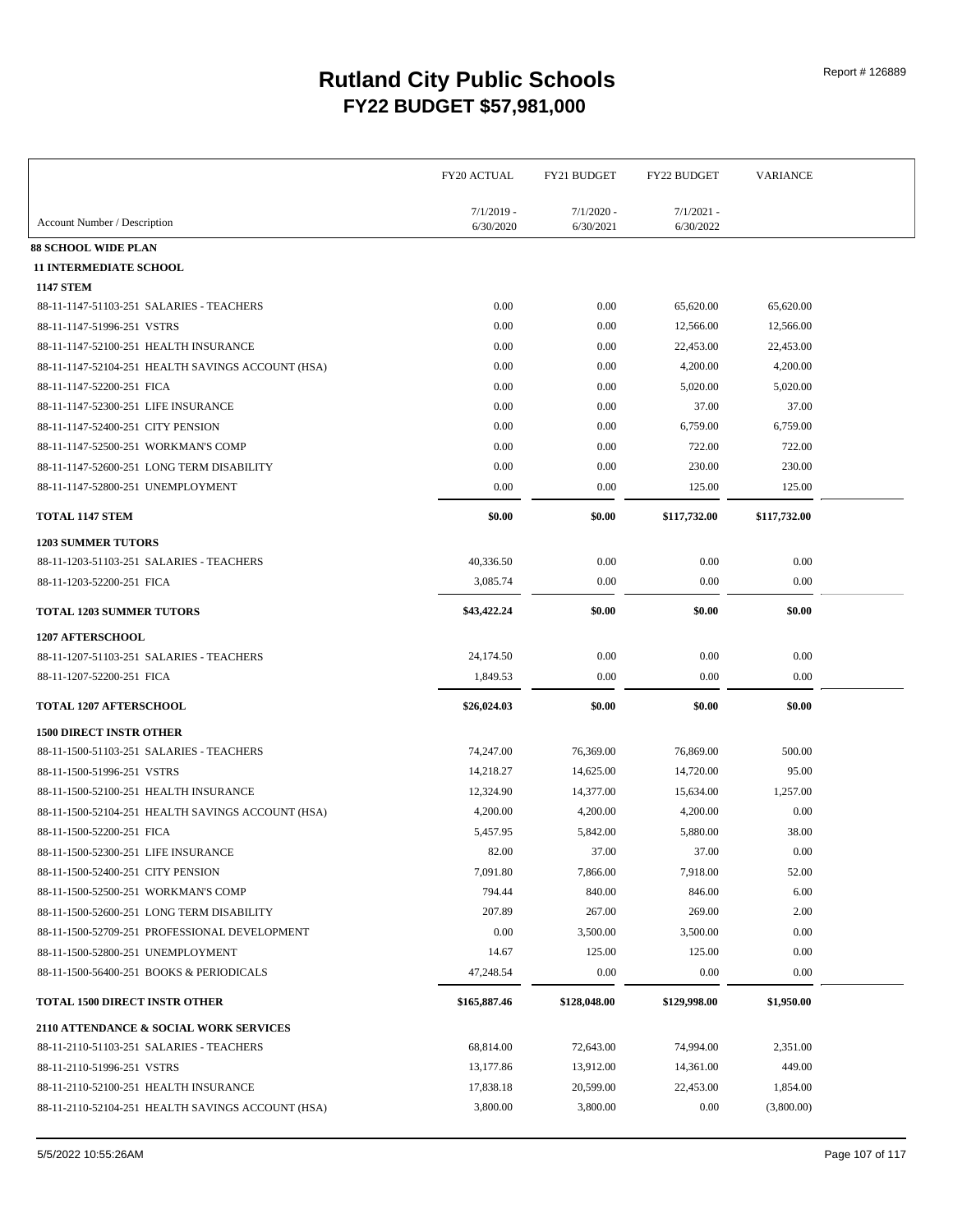|                                                   | FY20 ACTUAL  | FY21 BUDGET  | FY22 BUDGET  | <b>VARIANCE</b> |  |
|---------------------------------------------------|--------------|--------------|--------------|-----------------|--|
|                                                   | $7/1/2019$ - | $7/1/2020$ - | $7/1/2021 -$ |                 |  |
| Account Number / Description                      | 6/30/2020    | 6/30/2021    | 6/30/2022    |                 |  |
| 88-11-2110-52105-251 HEALTH REIMB. ARR. (HRA)     | 0.00         | 0.00         | 4,200.00     | 4,200.00        |  |
| 88-11-2110-52200-251 FICA                         | 4,837.44     | 5,557.00     | 5,737.00     | 180.00          |  |
| 88-11-2110-52300-251 LIFE INSURANCE               | 82.00        | 37.00        | 37.00        | 0.00            |  |
| 88-11-2110-52400-251 CITY PENSION                 | 6,566.60     | 7,482.00     | 7,724.00     | 242.00          |  |
| 88-11-2110-52500-251 WORKMAN'S COMP               | 736.31       | 799.00       | 825.00       | 26.00           |  |
| 88-11-2110-52600-251 LONG TERM DISABILITY         | 192.68       | 254.00       | 262.00       | 8.00            |  |
| 88-11-2110-52800-251 UNEMPLOYMENT                 | 14.67        | 125.00       | 125.00       | 0.00            |  |
| TOTAL 2110 ATTENDANCE & SOCIAL WORK SERVICES      | \$116,059.74 | \$125,208.00 | \$130,718.00 | \$5,510.00      |  |
| <b>2190 OTHER SUPPORT SERVICE-STUDENT</b>         |              |              |              |                 |  |
| 88-11-2190-55802-251 OTHER PURCHASED SERVICES     | 5,000.00     | 0.00         | 0.00         | 0.00            |  |
| <b>TOTAL 2190 OTHER SUPPORT SERVICE-STUDENT</b>   | \$5,000.00   | \$0.00       | \$0.00       | \$0.00          |  |
| 2212 INSTRUCTION AND CURRICULUM DEVELOPMENT       |              |              |              |                 |  |
| 88-11-2212-51210-251 STIPENDS                     | 10,350.00    | 0.00         | 0.00         | 0.00            |  |
| 88-11-2212-52200-251 FICA                         | 791.82       | 0.00         | 0.00         | 0.00            |  |
| TOTAL 2212 INSTRUCTION AND CURRICULUM DEVELOPMEN  | \$11,141.82  | \$0.00       | \$0.00       | \$0.00          |  |
| <b>2213 INSTRUCTION STAFF TRAINING</b>            |              |              |              |                 |  |
| 88-11-2213-51103-251 SALARIES - TEACHERS          | 0.00         | 0.00         | 76,868.00    | 76,868.00       |  |
| 88-11-2213-51996-251 VSTRS                        | 0.00         | 0.00         | 14,723.00    | 14,723.00       |  |
| 88-11-2213-52100-251 HEALTH INSURANCE             | 0.00         | 0.00         | 7,349.00     | 7,349.00        |  |
| 88-11-2213-52105-251 HEALTH REIMB. ARR. (HRA)     | 0.00         | 0.00         | 1,050.00     | 1,050.00        |  |
| 88-11-2213-52200-251 FICA                         | 0.00         | 0.00         | 6,053.00     | 6,053.00        |  |
| 88-11-2213-52300-251 LIFE INSURANCE               | 0.00         | 0.00         | 37.00        | 37.00           |  |
| 88-11-2213-52400-251 CITY PENSION                 | 0.00         | 0.00         | 7,917.00     | 7,917.00        |  |
| 88-11-2213-52500-251 WORKMAN'S COMP               | 0.00         | 0.00         | 846.00       | 846.00          |  |
| 88-11-2213-52600-251 LONG TERM DISABILITY         | 0.00         | 0.00         | 269.00       | 269.00          |  |
| 88-11-2213-52800-251 UNEMPLOYMENT                 | 0.00         | 0.00         | 125.00       | 125.00          |  |
| <b>TOTAL 2213 INSTRUCTION STAFF TRAINING</b>      | \$0.00       | \$0.00       | \$115,237.00 | \$115,237.00    |  |
| 2219 OTHER IMPROVEMENT OF INSTRUCTION SERVICE     |              |              |              |                 |  |
| 88-11-2219-51102-251 SALARIES - NON ALIGNED       | 15,807.40    | 16,282.00    | 16,648.00    | 366.00          |  |
| 88-11-2219-51103-251 SALARIES - TEACHERS          | 125,601.53   | 150,876.00   | $0.00\,$     | (150, 876.00)   |  |
| 88-11-2219-51995-251 OPEB CONTRIBUTION            | 1,308.00     | 0.00         | 0.00         | 0.00            |  |
| 88-11-2219-51996-251 VSTRS                        | 23,930.22    | 28,895.00    | 0.00         | (28,895.00)     |  |
| 88-11-2219-52100-251 HEALTH INSURANCE             | 13,975.82    | 25,512.00    | 4,491.00     | (21,021.00)     |  |
| 88-11-2219-52104-251 HEALTH SAVINGS ACCOUNT (HSA) | 2,685.00     | 6,010.00     | 880.00       | (5,130.00)      |  |
| 88-11-2219-52200-251 FICA                         | 10,619.34    | 12,960.00    | 1,274.00     | (11,686.00)     |  |
| 88-11-2219-52300-251 LIFE INSURANCE               | 262.40       | 83.00        | $0.00\,$     | (83.00)         |  |
| 88-11-2219-52400-251 CITY PENSION                 | 8,660.30     | 17,119.00    | 1,615.00     | (15,504.00)     |  |
| 88-11-2219-52500-251 WORKMAN'S COMP               | 980.54       | 1,839.00     | 183.00       | (1,656.00)      |  |
| 88-11-2219-52600-251 LONG TERM DISABILITY         | 256.59       | 586.00       | 58.00        | (528.00)        |  |
| 88-11-2219-52800-251 UNEMPLOYMENT                 | 46.94        | 276.00       | 25.00        | (251.00)        |  |
|                                                   |              |              |              |                 |  |
| 88-11-2219-55800-251 TRAVEL                       | 627.00       | 0.00         | $0.00\,$     | 0.00            |  |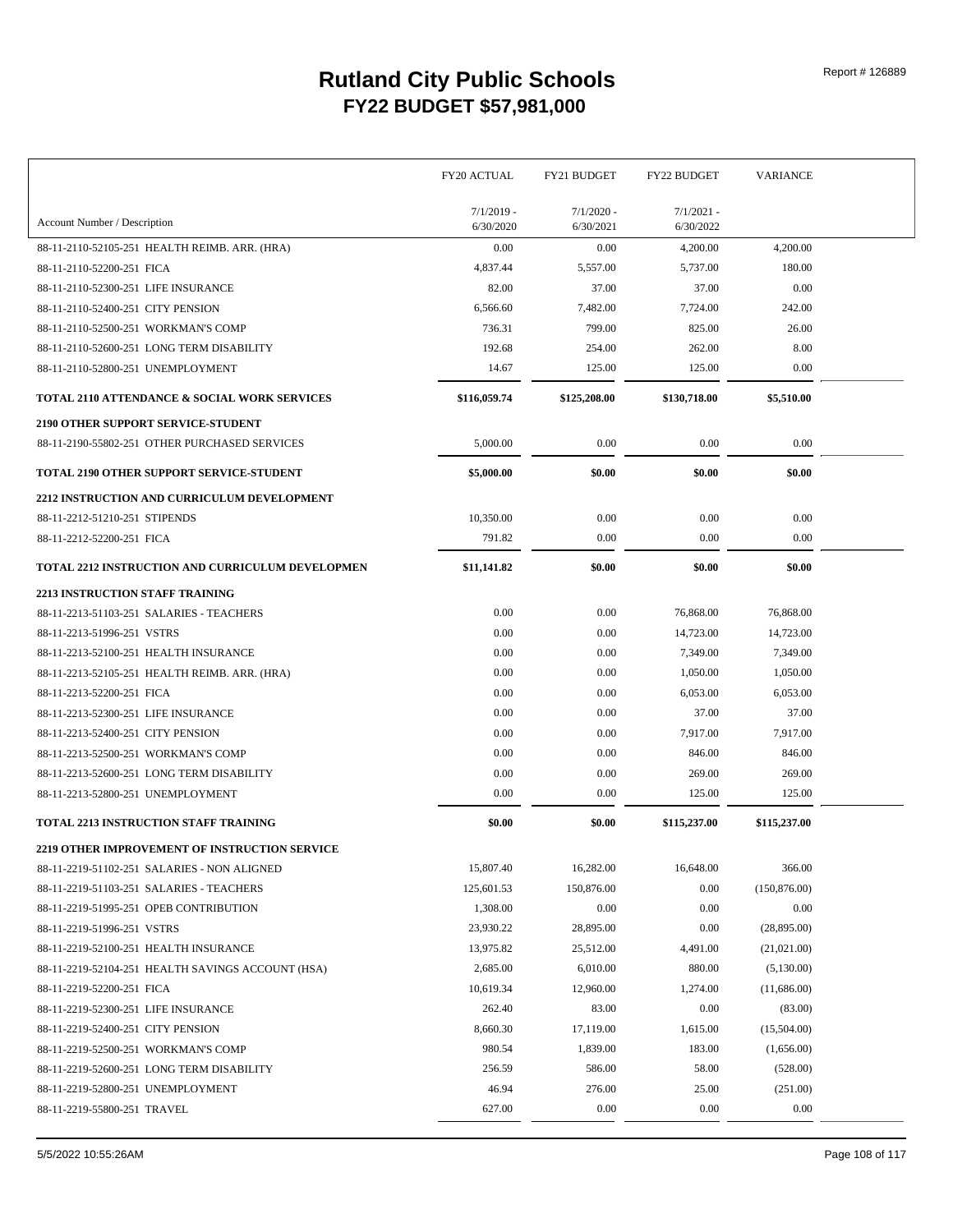|                                                           | <b>FY20 ACTUAL</b>        | FY21 BUDGET               | FY22 BUDGET               | <b>VARIANCE</b> |  |
|-----------------------------------------------------------|---------------------------|---------------------------|---------------------------|-----------------|--|
| Account Number / Description                              | $7/1/2019$ -<br>6/30/2020 | $7/1/2020$ -<br>6/30/2021 | $7/1/2021$ -<br>6/30/2022 |                 |  |
| <b>TOTAL 2219 OTHER IMPROVEMENT OF INSTRUCTION SERVIC</b> | \$204,761.08              | \$260,438.00              | \$25,174.00               | \$(235,264.00)  |  |
| <b>TOTAL 11 INTERMEDIATE SCHOOL</b>                       | \$572,296.37              | \$513,694.00              | \$518,859.00              | \$5,165.00      |  |
| <b>14 NORTHEAST SCHOOL</b>                                |                           |                           |                           |                 |  |
| <b>1203 SUMMER TUTORS</b>                                 |                           |                           |                           |                 |  |
| 88-14-1203-51103-251 SALARIES - TEACHERS                  | 4,850.00                  | 0.00                      | 0.00                      | 0.00            |  |
| 88-14-1203-52200-251 FICA                                 | 371.03                    | 0.00                      | 0.00                      | 0.00            |  |
| <b>TOTAL 1203 SUMMER TUTORS</b>                           | \$5,221.03                | \$0.00                    | \$0.00                    | \$0.00          |  |
| <b>1207 AFTERSCHOOL</b>                                   |                           |                           |                           |                 |  |
| 88-14-1207-51103-251 SALARIES - TEACHERS                  | 7,687.50                  | 18,578.00                 | 18,578.00                 | 0.00            |  |
| 88-14-1207-52200-251 FICA                                 | 588.18                    | 1,422.00                  | 1,422.00                  | 0.00            |  |
| <b>TOTAL 1207 AFTERSCHOOL</b>                             | \$8,275.68                | \$20,000.00               | \$20,000.00               | \$0.00          |  |
| <b>1500 DIRECT INSTR OTHER</b>                            |                           |                           |                           |                 |  |
| 88-14-1500-51103-251 SALARIES - TEACHERS                  | 74,247.00                 | 76,369.00                 | 59,995.00                 | (16,374.00)     |  |
| 88-14-1500-51996-251 VSTRS                                | 14,218.28                 | 14,625.00                 | 11,489.00                 | (3,136.00)      |  |
| 88-14-1500-52100-251 HEALTH INSURANCE                     | 6,897.64                  | 8,252.00                  | 5,777.00                  | (2,475.00)      |  |
| 88-14-1500-52105-251 HEALTH REIMB. ARR. (HRA)             | 2,626.62                  | 2,100.00                  | 0.00                      | (2,100.00)      |  |
| 88-14-1500-52200-251 FICA                                 | 5,561.76                  | 5,842.00                  | 4,934.00                  | (908.00)        |  |
| 88-14-1500-52300-251 LIFE INSURANCE                       | 82.00                     | 37.00                     | 37.00                     | 0.00            |  |
| 88-14-1500-52400-251 CITY PENSION                         | 7,178.20                  | 7,866.00                  | 6,179.00                  | (1,687.00)      |  |
| 88-14-1500-52500-251 WORKMAN'S COMP                       | 794.44                    | 840.00                    | 660.00                    | (180.00)        |  |
| 88-14-1500-52600-251 LONG TERM DISABILITY                 | 207.89                    | 267.00                    | 210.00                    | (57.00)         |  |
| 88-14-1500-52709-251 PROFESSIONAL DEVELOPMENT             | 0.00                      | 3,500.00                  | 3,500.00                  | 0.00            |  |
| 88-14-1500-52800-251 UNEMPLOYMENT                         | 14.67                     | 125.00                    | 125.00                    | 0.00            |  |
| 88-14-1500-53300-251 OTHER PROFES.SERV.                   | 2,600.00                  | 0.00                      | 0.00                      | 0.00            |  |
| 88-14-1500-56400-251 BOOKS & PERIODICALS                  | 5.906.65                  | 0.00                      | 0.00                      | 0.00            |  |
| <b>TOTAL 1500 DIRECT INSTR OTHER</b>                      | \$120,335.15              | \$119,823.00              | \$92,906.00               | \$(26,917.00)   |  |
| 2212 INSTRUCTION AND CURRICULUM DEVELOPMENT               |                           |                           |                           |                 |  |
| 88-14-2212-51210-251 STIPENDS                             | 12,750.00                 | 0.00                      | $0.00\,$                  | 0.00            |  |
| 88-14-2212-52200-251 FICA                                 | 975.45                    | 0.00                      | $0.00\,$                  | 0.00            |  |
| TOTAL 2212 INSTRUCTION AND CURRICULUM DEVELOPMEN          | \$13,725.45               | \$0.00                    | \$0.00                    | \$0.00          |  |
| 2213 INSTRUCTION STAFF TRAINING                           |                           |                           |                           |                 |  |
| 88-14-2213-51103-251 SALARIES - TEACHERS                  | 0.00                      | 0.00                      | 38,434.00                 | 38,434.00       |  |
| 88-14-2213-51996-251 VSTRS                                | 0.00                      | 0.00                      | 7,360.00                  | 7,360.00        |  |
| 88-14-2213-52100-251 HEALTH INSURANCE                     | 0.00                      | 0.00                      | 3,675.00                  | 3,675.00        |  |
| 88-14-2213-52105-251 HEALTH REIMB. ARR. (HRA)             | 0.00                      | 0.00                      | 525.00                    | 525.00          |  |
| 88-14-2213-52200-251 FICA                                 | 0.00                      | 0.00                      | 3,026.00                  | 3,026.00        |  |
| 88-14-2213-52300-251 LIFE INSURANCE                       | 0.00                      | 0.00                      | 18.00                     | 18.00           |  |
| 88-14-2213-52400-251 CITY PENSION                         | 0.00                      | 0.00                      | 3,959.00                  | 3,959.00        |  |
| 88-14-2213-52500-217 WORKMAN'S COMP                       | 0.00                      | 0.00                      | 423.00                    | 423.00          |  |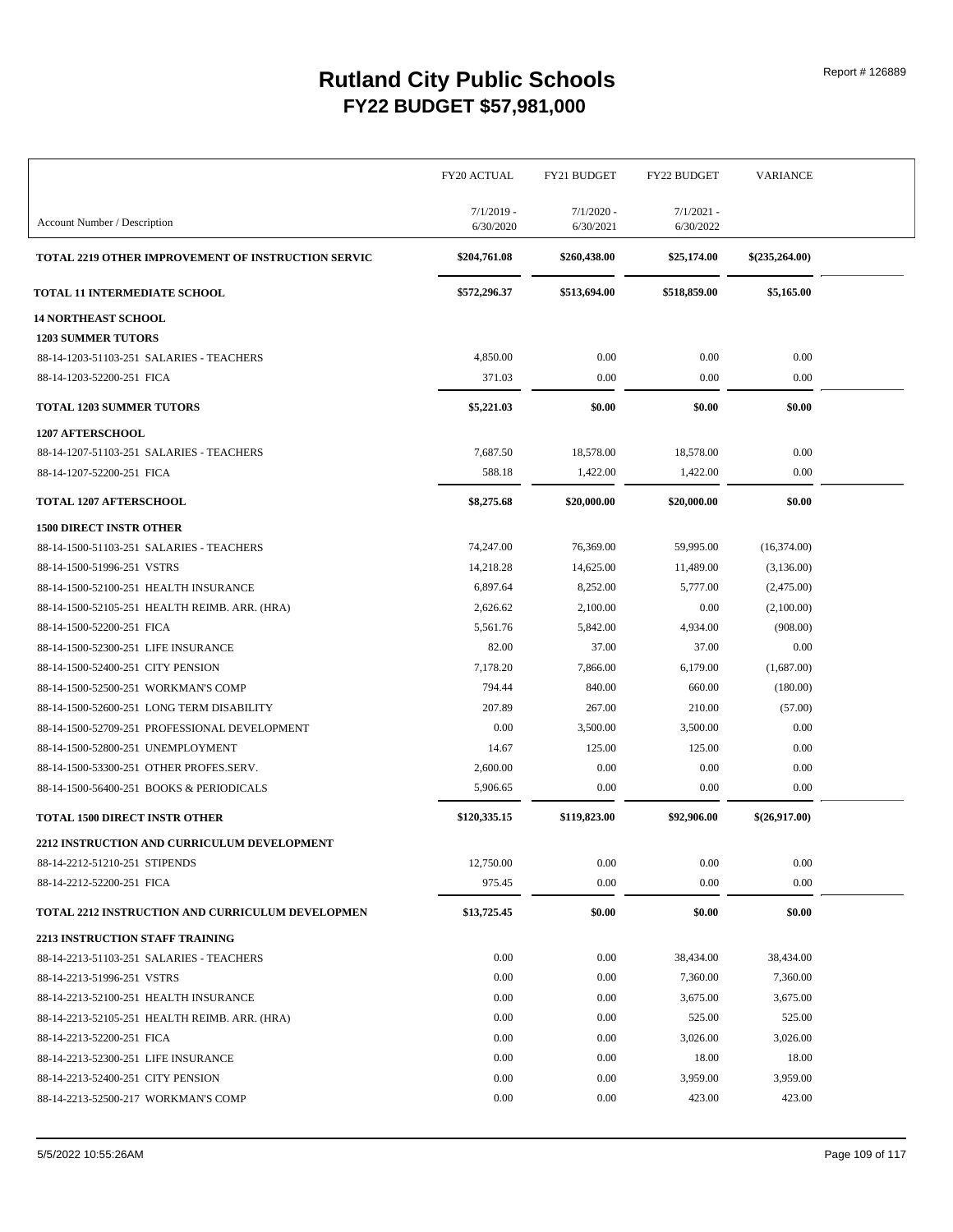|                                                    | <b>FY20 ACTUAL</b>        | <b>FY21 BUDGET</b>        | <b>FY22 BUDGET</b>        | <b>VARIANCE</b> |  |
|----------------------------------------------------|---------------------------|---------------------------|---------------------------|-----------------|--|
| Account Number / Description                       | $7/1/2019$ -<br>6/30/2020 | $7/1/2020$ -<br>6/30/2021 | $7/1/2021$ -<br>6/30/2022 |                 |  |
| 88-14-2213-52600-251 LONG TERM DISABILITY          | 0.00                      | 0.00                      | 135.00                    | 135.00          |  |
| 88-14-2213-52800-251 UNEMPLOYMENT                  | 0.00                      | 0.00                      | 62.00                     | 62.00           |  |
| TOTAL 2213 INSTRUCTION STAFF TRAINING              | \$0.00                    | \$0.00                    | \$57,617.00               | \$57,617.00     |  |
| 2219 OTHER IMPROVEMENT OF INSTRUCTION SERVICE      |                           |                           |                           |                 |  |
| 88-14-2219-51102-251 SALARIES - NON-ALIGNED        | 15,807.40                 | 16,282.00                 | 16,648.00                 | 366.00          |  |
| 88-14-2219-51103-251 SALARIES - TEACHERS           | 37.123.42                 | 38,184.00                 | 0.00                      | (38, 184.00)    |  |
| 88-14-2219-51996-251 VSTRS                         | 7,109.14                  | 7,312.00                  | 0.00                      | (7,312.00)      |  |
| 88-14-2219-52100-251 HEALTH INSURANCE              | 6,318.22                  | 7,626.00                  | 4,491.00                  | (3,135.00)      |  |
| 88-14-2219-52104-251 HEALTH SAVINGS ACCOUNT (HSA)  | 1,197.50                  | 1,285.00                  | 880.00                    | (405.00)        |  |
| 88-14-2219-52200-251 FICA                          | 3,944.84                  | 4,255.00                  | 1,274.00                  | (2,981.00)      |  |
| 88-14-2219-52300-251 LIFE INSURANCE                | 57.40                     | 26.00                     | 0.00                      | (26.00)         |  |
| 88-14-2219-52400-251 CITY PENSION                  | 5,046.70                  | 5,511.00                  | 1,615.00                  | (3,896.00)      |  |
| 88-14-2219-52500-251 WORKMAN'S COMP                | 133.13                    | 599.00                    | 183.00                    | (416.00)        |  |
| 88-14-2219-52600-251 LONG TERM DISABILITY          | 34.84                     | 191.00                    | 58.00                     | (133.00)        |  |
| 88-14-2219-52800-251 UNEMPLOYMENT                  | 10.27                     | 87.00                     | 25.00                     | (62.00)         |  |
| 88-14-2219-53300-251 OTHER PROFES.SERV.            | 1,430.00                  | 0.00                      | 0.00                      | 0.00            |  |
| 88-14-2219-55800-251 TRAVEL                        | 627.00                    | 0.00                      | 0.00                      | 0.00            |  |
| TOTAL 2219 OTHER IMPROVEMENT OF INSTRUCTION SERVIC | \$78,839.86               | \$81,358.00               | \$25,174.00               | \$(56,184.00)   |  |
| TOTAL 14 NORTHEAST SCHOOL                          | \$226,397.17              | \$221,181.00              | \$195,697.00              | \$(25,484.00)   |  |
| <b>15 NORTHWEST SCHOOL</b>                         |                           |                           |                           |                 |  |
| <b>1111 MATH</b>                                   |                           |                           |                           |                 |  |
| 88-15-1111-52709-251 PROFESSIONAL DEVELOPMENT      | 0.00                      | 1,786.00                  | 1,786.00                  | 0.00            |  |
| <b>TOTAL 1111 MATH</b>                             | \$0.00                    | \$1,786.00                | \$1,786.00                | \$0.00          |  |
| <b>1203 SUMMER TUTORS</b>                          |                           |                           |                           |                 |  |
| 88-15-1203-51103-251 SALARIES - TEACHERS           | 16,819.50                 | 0.00                      | 0.00                      | 0.00            |  |
| 88-15-1203-52200-251 FICA                          | 1,286.69                  | 0.00                      | 0.00                      | 0.00            |  |
| <b>TOTAL 1203 SUMMER TUTORS</b>                    | \$18,106.19               | \$0.00                    | \$0.00                    | \$0.00          |  |
| 1207 AFTERSCHOOL                                   |                           |                           |                           |                 |  |
| 88-15-1207-51103-251 SALARIES - TEACHERS           | 3,452.50                  | 18,578.00                 | 18,578.00                 | 0.00            |  |
| 88-15-1207-52200-251 FICA                          | 264.19                    | 1,422.00                  | 1,422.00                  | 0.00            |  |
| TOTAL 1207 AFTERSCHOOL                             | \$3,716.69                | \$20,000.00               | \$20,000.00               | \$0.00          |  |
| <b>1500 DIRECT INSTR OTHER</b>                     |                           |                           |                           |                 |  |
|                                                    |                           |                           |                           |                 |  |
| 88-15-1500-51103-251 SALARIES - TEACHERS           | 72,436.00                 | 72,643.00                 | 76,869.00                 | 4,226.00        |  |
| 88-15-1500-51211-250 TUTORING STIPENDS             | 5,968.75                  | 0.00                      | 0.00                      | 0.00            |  |
| 88-15-1500-51211-251 TUTORING STIPENDS             | 4,813.00                  | 0.00                      | 0.00                      | 0.00            |  |
| 88-15-1500-51996-251 VSTRS                         | 13,871.48                 | 13,911.00                 | 14,720.00                 | 809.00          |  |
| 88-15-1500-52100-251 HEALTH INSURANCE              | 17,838.18                 | 20,599.00                 | 22,453.00                 | 1,854.00        |  |
| 88-15-1500-52105-251 HEALTH REIMB. ARR. (HRA)      | 2,723.76                  | 3,800.00                  | 4,200.00                  | 400.00          |  |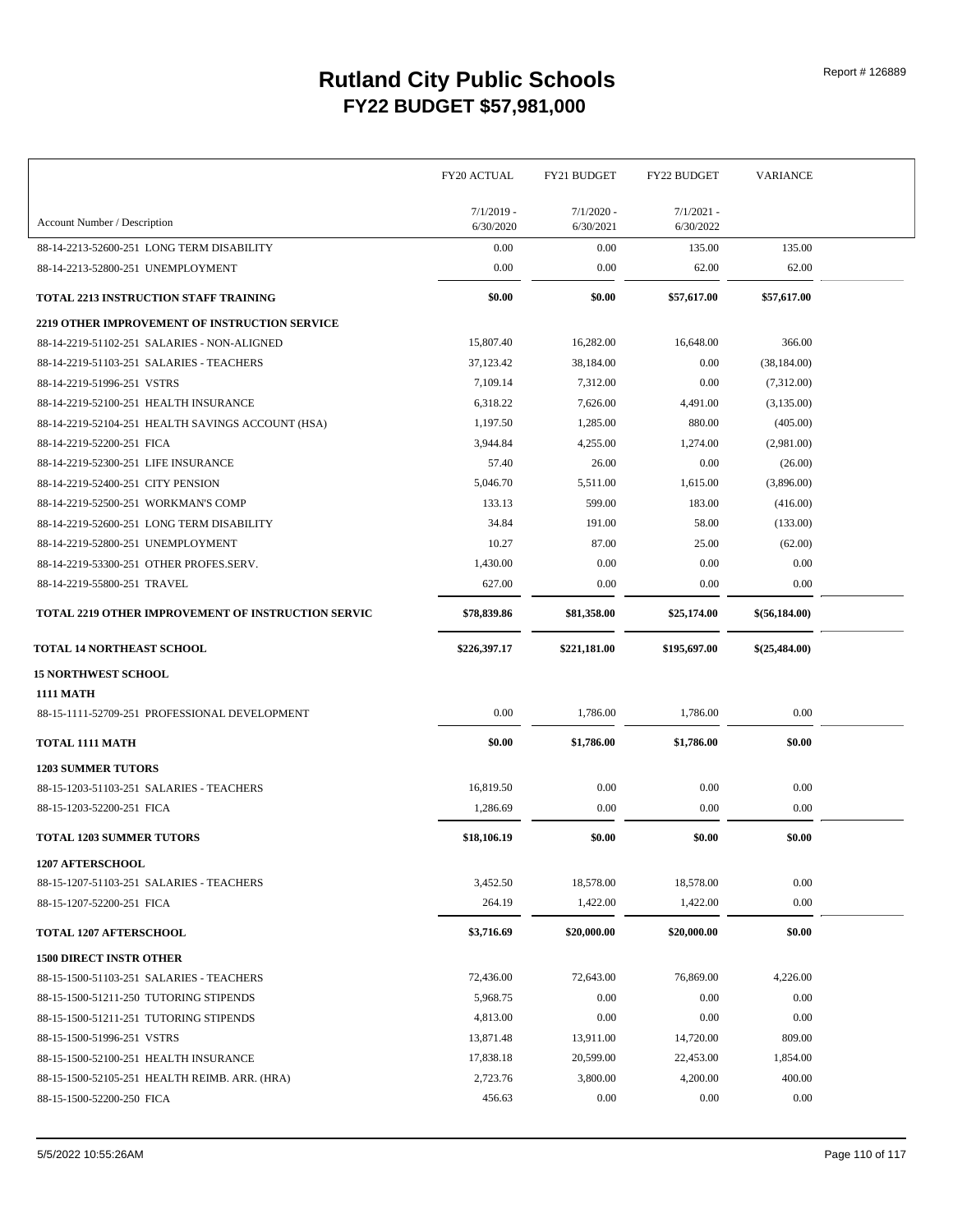|                                                   | FY20 ACTUAL               | FY21 BUDGET               | FY22 BUDGET               | <b>VARIANCE</b> |  |
|---------------------------------------------------|---------------------------|---------------------------|---------------------------|-----------------|--|
| Account Number / Description                      | $7/1/2019$ -<br>6/30/2020 | $7/1/2020$ -<br>6/30/2021 | $7/1/2021$ -<br>6/30/2022 |                 |  |
| 88-15-1500-52200-251 FICA                         | 5,582.01                  | 5,558.00                  | 5,880.00                  | 322.00          |  |
| 88-15-1500-52300-251 LIFE INSURANCE               | 82.00                     | 37.00                     | 37.00                     | 0.00            |  |
| 88-15-1500-52400-251 CITY PENSION                 | 6,830.40                  | 7,482.00                  | 7,918.00                  | 436.00          |  |
| 88-15-1500-52500-251 WORKMAN'S COMP               | 775.07                    | 799.00                    | 846.00                    | 47.00           |  |
| 88-15-1500-52600-251 LONG TERM DISABILITY         | 202.82                    | 254.00                    | 269.00                    | 15.00           |  |
| 88-15-1500-52709-251 PROFESSIONAL DEVELOPMENT     | 0.00                      | 1,800.00                  | 1,800.00                  | 0.00            |  |
| 88-15-1500-52800-251 UNEMPLOYMENT                 | 14.67                     | 125.00                    | 125.00                    | 0.00            |  |
| 88-15-1500-53300-251 OTHER PROFES.SERV.           | 2,720.00                  | 918.00                    | 918.00                    | 0.00            |  |
| 88-15-1500-56400-251 BOOKS & PERIODICALS          | 48,022.01                 | 0.00                      | 0.00                      | 0.00            |  |
| <b>TOTAL 1500 DIRECT INSTR OTHER</b>              | \$182,336.78              | \$127,926.00              | \$136,035.00              | \$8,109.00      |  |
| 2110 ATTENDANCE & SOCIAL WORK SERVICES            |                           |                           |                           |                 |  |
| 88-15-2110-51103-251 SALARIES - TEACHERS          | 74,247.00                 | 76,369.00                 | 0.00                      | (76,369.00)     |  |
| 88-15-2110-51996-251 VSTRS                        | 14,218.28                 | 14,625.00                 | 0.00                      | (14,625.00)     |  |
| 88-15-2110-52100-251 HEALTH INSURANCE             | 17,838.18                 | 20,599.00                 | 0.00                      | (20, 599.00)    |  |
| 88-15-2110-52104-251 HEALTH SAVINGS ACCOUNT (HSA) | 3,800.00                  | 3,800.00                  | 0.00                      | (3,800.00)      |  |
| 88-15-2110-52200-251 FICA                         | 5,352.65                  | 5,842.00                  | 0.00                      | (5,842.00)      |  |
| 88-15-2110-52300-251 LIFE INSURANCE               | 82.00                     | 37.00                     | 0.00                      | (37.00)         |  |
| 88-15-2110-52400-251 CITY PENSION                 | 7,178.20                  | 7,866.00                  | 0.00                      | (7,866.00)      |  |
| 88-15-2110-52500-251 WORKMAN'S COMP               | 794.44                    | 840.00                    | 0.00                      | (840.00)        |  |
| 88-15-2110-52600-251 LONG TERM DISABILITY         | 207.89                    | 267.00                    | 0.00                      | (267.00)        |  |
| 88-15-2110-52800-251 UNEMPLOYMENT                 | 14.67                     | 125.00                    | 0.00                      | (125.00)        |  |
| TOTAL 2110 ATTENDANCE & SOCIAL WORK SERVICES      | \$123,733.31              | \$130,370.00              | \$0.00                    | \$(130,370.00)  |  |
| <b>2120 GUIDANCE</b>                              |                           |                           |                           |                 |  |
| 88-15-2120-51103-251 SALARIES - TEACHERS          | 0.00                      | 0.00                      | 76,869.00                 | 76,869.00       |  |
| 88-15-2120-51996-251 VSTRS                        | 0.00                      | 0.00                      | 14,720.00                 | 14,720.00       |  |
| 88-15-2120-52100-251 HEALTH INSURANCE             | 0.00                      | 0.00                      | 22,453.00                 | 22,453.00       |  |
| 88-15-2120-52105-251 HEALTH REIMB. ARR. (HRA)     | 0.00                      | 0.00                      | 4,200.00                  | 4,200.00        |  |
| 88-15-2120-52200-251 FICA                         | 0.00                      | 0.00                      | 5,880.00                  | 5,880.00        |  |
| 88-15-2120-52300-251 LIFE INSURANCE               | 0.00                      | 0.00                      | 37.00                     | 37.00           |  |
| 88-15-2120-52400-251 CITY PENSION                 | 0.00                      | 0.00                      | 7,918.00                  | 7,918.00        |  |
| 88-15-2120-52500-251 WORKMAN'S COMP               | 0.00                      | $0.00\,$                  | 846.00                    | 846.00          |  |
| 88-15-2120-52600-251 LONG TERM DISABILITY         | 0.00                      | 0.00                      | 269.00                    | 269.00          |  |
| 88-15-2120-52800-251 UNEMPLOYMENT                 | 0.00                      | 0.00                      | 125.00                    | 125.00          |  |
| <b>TOTAL 2120 GUIDANCE</b>                        | \$0.00                    | \$0.00                    | \$133,317.00              | \$133,317.00    |  |
| 2212 INSTRUCTION AND CURRICULUM DEVELOPMENT       |                           |                           |                           |                 |  |
| 88-15-2212-51210-251 STIPENDS                     | 8,070.00                  | 0.00                      | 0.00                      | 0.00            |  |
| 88-15-2212-52200-251 FICA                         | 617.39                    | 0.00                      | 0.00                      | 0.00            |  |
| TOTAL 2212 INSTRUCTION AND CURRICULUM DEVELOPMEN  | \$8,687.39                | \$0.00                    | \$0.00                    | \$0.00          |  |
| <b>2213 INSTRUCTION STAFF TRAINING</b>            |                           |                           |                           |                 |  |
| 88-15-2213-51103-251 SALARIES - TEACHERS          | 0.00                      | $0.00\,$                  | 38,434.00                 | 38,434.00       |  |
| 88-15-2213-51996-251 VSTRS                        |                           |                           |                           |                 |  |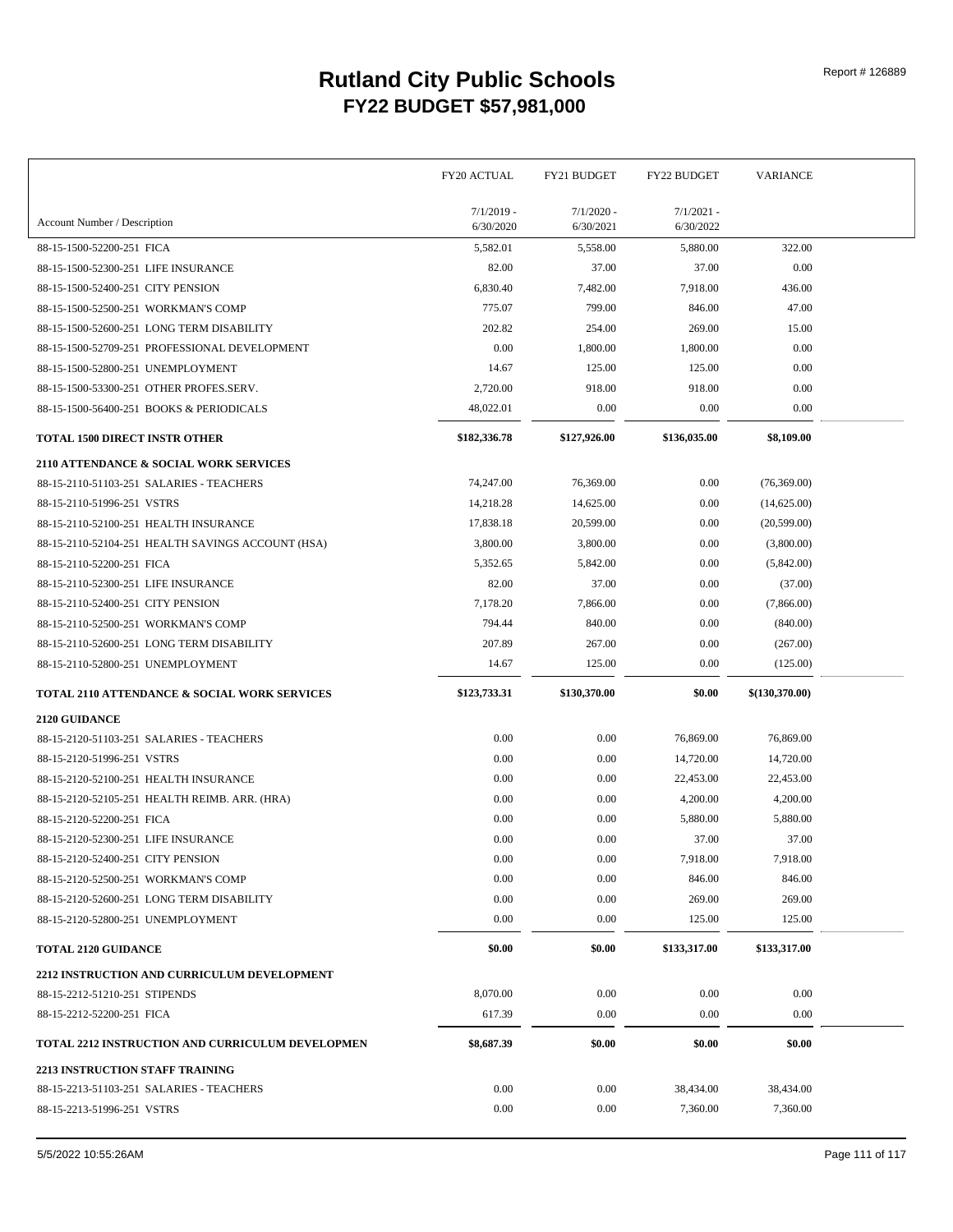|                                                      | FY20 ACTUAL               | <b>FY21 BUDGET</b>        | <b>FY22 BUDGET</b>        | <b>VARIANCE</b> |
|------------------------------------------------------|---------------------------|---------------------------|---------------------------|-----------------|
| Account Number / Description                         | $7/1/2019$ -<br>6/30/2020 | $7/1/2020$ -<br>6/30/2021 | $7/1/2021 -$<br>6/30/2022 |                 |
| 88-15-2213-52100-251 HEALTH INSURANCE                | 0.00                      | 0.00                      | 3,675.00                  | 3,675.00        |
| 88-15-2213-52105-251 HEALTH REIMB. ARR. (HRA)        | 0.00                      | 0.00                      | 525.00                    | 525.00          |
| 88-15-2213-52200-251 FICA                            | 0.00                      | 0.00                      | 3,026.00                  | 3,026.00        |
| 88-15-2213-52300-251 LIFE INSURANCE                  | 0.00                      | 0.00                      | 18.00                     | 18.00           |
| 88-15-2213-52400-217 CITY PENSION                    | 0.00                      | 0.00                      | 3,959.00                  | 3,959.00        |
|                                                      | 0.00                      | 0.00                      | 423.00                    | 423.00          |
| 88-15-2213-52500-251 WORKMAN'S COMP                  |                           |                           |                           |                 |
| 88-15-2213-52600-251 LONG TERM DISABILITY            | 0.00                      | 0.00                      | 135.00                    | 135.00          |
| 88-15-2213-52800-251 UNEMPLOYMENT                    | 0.00                      | 0.00                      | 62.00                     | 62.00           |
| 88-15-2213-53300-251 OTHER PROFES.SERV.              | 1,500.00                  | 0.00                      | 0.00                      | 0.00            |
| <b>TOTAL 2213 INSTRUCTION STAFF TRAINING</b>         | \$1,500.00                | \$0.00                    | \$57,617.00               | \$57,617.00     |
| <b>2219 OTHER IMPROVEMENT OF INSTRUCTION SERVICE</b> |                           |                           |                           |                 |
| 88-15-2219-51102-251 SALARIES - NON-ALIGNED          | 15,807.40                 | 16,282.00                 | 16,648.00                 | 366.00          |
| 88-15-2219-51103-251 SALARIES - TEACHERS             | 37,123.42                 | 38,184.00                 | 0.00                      | (38, 184.00)    |
| 88-15-2219-51996-251 VSTRS                           | 7,109.14                  | 7,312.00                  | 0.00                      | (7,312.00)      |
| 88-15-2219-52100-251 HEALTH INSURANCE                | 6,318.22                  | 7,626.00                  | 4,491.00                  | (3,135.00)      |
| 88-15-2219-52104-251 HEALTH SAVINGS ACCOUNT (HSA)    | 1,197.50                  | 1,285.00                  | 880.00                    | (405.00)        |
| 88-15-2219-52200-251 FICA                            | 3,944.74                  | 4,255.00                  | 1,274.00                  | (2,981.00)      |
| 88-15-2219-52300-251 LIFE INSURANCE                  | 57.40                     | 26.00                     | 0.00                      | (26.00)         |
| 88-15-2219-52400-251 CITY PENSION                    | 5,046.70                  | 5,511.00                  | 1,615.00                  | (3,896.00)      |
| 88-15-2219-52500-251 WORKMAN'S COMP                  | 133.13                    | 599.00                    | 183.00                    | (416.00)        |
| 88-15-2219-52600-251 LONG TERM DISABILITY            | 34.84                     | 191.00                    | 58.00                     | (133.00)        |
| 88-15-2219-52800-251 UNEMPLOYMENT                    | 10.27                     | 87.00                     | 25.00                     | (62.00)         |
| 88-15-2219-53300-251 OTHER PROFES.SERV.              | 1,430.00                  | 0.00                      | 0.00                      | 0.00            |
| 88-15-2219-55800-251 TRAVEL                          | 627.00                    | 0.00                      | 0.00                      | 0.00            |
| TOTAL 2219 OTHER IMPROVEMENT OF INSTRUCTION SERVIC   | \$78,839.76               | \$81,358.00               | \$25,174.00               | \$(56,184.00)   |
| <b>TOTAL 15 NORTHWEST SCHOOL</b>                     | \$416,920.12              | \$361,440.00              | \$373,929.00              | \$12,489.00     |
| <b>19 PPLC K-4</b>                                   |                           |                           |                           |                 |
| <b>1205 THERAPEUTIC CLASSROOMS</b>                   |                           |                           |                           |                 |
| 88-19-1205-51103-251 SALARIES - TEACHERS             | 0.00                      | 0.00                      | 67,495.00                 | 67,495.00       |
| 88-19-1205-51995-251 OPEB CONTRIBUTION               | 0.00                      | 0.00                      | 1,335.00                  | 1,335.00        |
| 88-19-1205-51996-251 VSTRS                           | 0.00                      | 0.00                      | 12,925.00                 | 12,925.00       |
| 88-19-1205-52100-251 HEALTH INSURANCE                | 0.00                      | 0.00                      | 22,453.00                 | 22,453.00       |
| 88-19-1205-52105-251 HEALTH REIMB. ARR. (HRA)        | 0.00                      | 0.00                      | 4,200.00                  | 4,200.00        |
| 88-19-1205-52200-251 FICA                            | 0.00                      | 0.00                      | 5,163.00                  | 5,163.00        |
| 88-19-1205-52300-251 LIFE INSURANCE                  | 0.00                      | 0.00                      | 37.00                     | 37.00           |
| 88-19-1205-52400-251 CITY PENSION                    | 0.00                      | 0.00                      | 6,952.00                  | 6,952.00        |
| 88-19-1205-52500-251 WORKMAN'S COMP                  | 0.00                      | 0.00                      | 742.00                    | 742.00          |
| 88-19-1205-52600-251 LONG TERM DISABILITY            | 0.00                      | 0.00                      | 236.00                    | 236.00          |
| 88-19-1205-52800-251 UNEMPLOYMENT                    | 0.00                      | 0.00                      | 125.00                    | 125.00          |
| TOTAL 1205 THERAPEUTIC CLASSROOMS                    | \$0.00                    | \$0.00                    | \$121,663.00              | \$121,663.00    |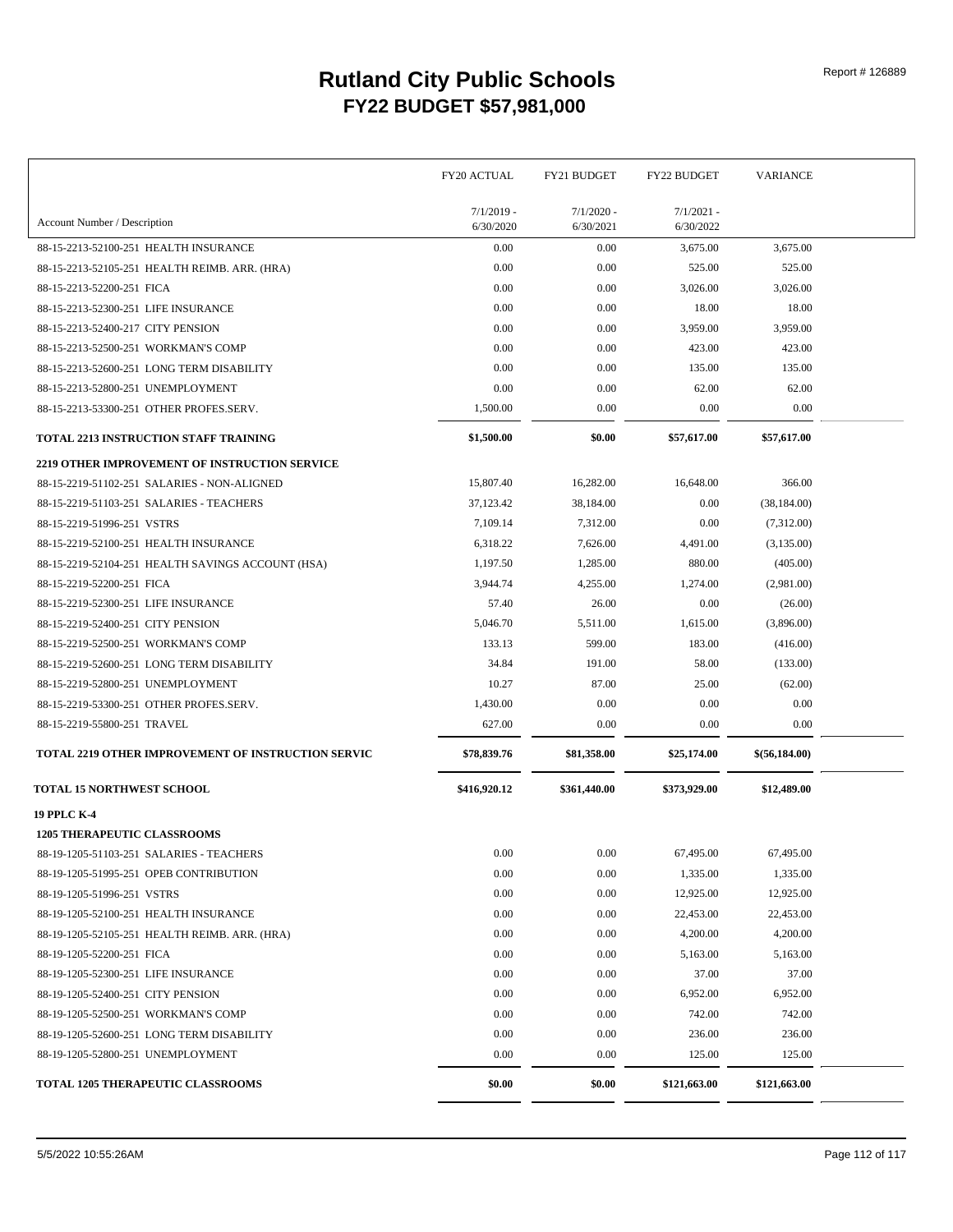|                                                      | <b>FY20 ACTUAL</b> | <b>FY21 BUDGET</b> | <b>FY22 BUDGET</b> | <b>VARIANCE</b> |  |
|------------------------------------------------------|--------------------|--------------------|--------------------|-----------------|--|
|                                                      | $7/1/2019$ -       | $7/1/2020$ -       | $7/1/2021$ -       |                 |  |
| Account Number / Description                         | 6/30/2020          | 6/30/2021          | 6/30/2022          |                 |  |
| <b>TOTAL 19 PPLC K-4</b>                             | \$0.00             | \$0.00             | \$121,663.00       | \$121,663.00    |  |
| 31 RUTLAND HIGH SCHOOL                               |                    |                    |                    |                 |  |
| <b>1203 SUMMER TUTORS</b>                            |                    |                    |                    |                 |  |
| 88-31-1203-51103-251 SALARIES - TEACHERS             | 5,090.00           | 0.00               | 0.00               | 0.00            |  |
| 88-31-1203-52200-251 FICA                            | 309.39             | 0.00               | 0.00               | 0.00            |  |
| <b>TOTAL 1203 SUMMER TUTORS</b>                      | \$5,399.39         | \$0.00             | \$0.00             | \$0.00          |  |
| <b>1207 AFTERSCHOOL</b>                              |                    |                    |                    |                 |  |
| 88-31-1207-51103-251 SALARIES-TEACHERS               | 5,770.00           | 0.00               | 0.00               | 0.00            |  |
| 88-31-1207-52200-251 FICA                            | 521.57             | 0.00               | 0.00               | 0.00            |  |
| <b>TOTAL 1207 AFTERSCHOOL</b>                        | \$6,291.57         | \$0.00             | \$0.00             | \$0.00          |  |
| <b>1209 FAMILY ENGAGEMENT</b>                        |                    |                    |                    |                 |  |
| 88-31-1209-56100-251 SUPPLIES                        | 29.44              | 0.00               | 0.00               | 0.00            |  |
| <b>TOTAL 1209 FAMILY ENGAGEMENT</b>                  | \$29.44            | \$0.00             | \$0.00             | \$0.00          |  |
| <b>1500 DIRECT INSTR OTHER</b>                       |                    |                    |                    |                 |  |
| 88-31-1500-52200-251 FICA                            | 269.18             | 0.00               | 0.00               | 0.00            |  |
| 88-31-1500-53300-251 OTHER PROFESSIONAL SERVICES     | 3,518.75           | 0.00               | 0.00               | 0.00            |  |
| <b>TOTAL 1500 DIRECT INSTR OTHER</b>                 | \$3,787.93         | \$0.00             | \$0.00             | \$0.00          |  |
| 2210 IMPROVEMENT OF INST                             |                    |                    |                    |                 |  |
| 88-31-2210-52709-251 PROFESSIONAL DEVELOPMENT        | 0.00               | 3,500.00           | 3,500.00           | 0.00            |  |
| <b>TOTAL 2210 IMPROVEMENT OF INST</b>                | \$0.00             | \$3,500.00         | \$3,500.00         | \$0.00          |  |
| 2212 INSTRUCTION AND CURRICULUM DEVELOPMENT          |                    |                    |                    |                 |  |
| 88-31-2212-51103-251 RHS SWP IMPROVEMENT STIPEND     | 7,950.00           | 0.00               | 0.00               | 0.00            |  |
| 88-31-2212-52200-251 FICA                            | 608.24             | 0.00               | 0.00               | 0.00            |  |
| TOTAL 2212 INSTRUCTION AND CURRICULUM DEVELOPMEN     | \$8,558.24         | \$0.00             | \$0.00             | \$0.00          |  |
| <b>2219 OTHER IMPROVEMENT OF INSTRUCTION SERVICE</b> |                    |                    |                    |                 |  |
| 88-31-2219-51102-251 SALARIES - NON-ALIGNED          | 15,807.40          | 16,282.00          | 16,648.00          | 366.00          |  |
| 88-31-2219-51210-251 STIPENDS                        | 11,513.25          | 0.00               | 0.00               | 0.00            |  |
| 88-31-2219-52100-251 HEALTH INSURANCE                | 3,567.64           | 4,119.00           | 4,491.00           | 372.00          |  |
| 88-31-2219-52104-251 HEALTH SAVINGS ACCOUNT (HSA)    | 760.00             | 760.00             | 880.00             | 120.00          |  |
| 88-31-2219-52200-251 FICA                            | 2,024.55           | 1,246.00           | 1,274.00           | 28.00           |  |
| 88-31-2219-52300-251 LIFE INSURANCE                  | 16.40              | 7.00               | 0.00               | (7.00)          |  |
| 88-31-2219-52400-251 CITY PENSION                    | 1,433.10           | 1,579.00           | 1,615.00           | 36.00           |  |
| 88-31-2219-52500-251 WORKMAN'S COMP                  | 33.83              | 179.00             | 183.00             | 4.00            |  |
| 88-31-2219-52600-251 LONG TERM DISABILITY            | 8.85               | 57.00              | 58.00              | 1.00            |  |
| 88-31-2219-52800-251 UNEMPLOYMENT                    | 2.93               | 25.00              | 25.00              | 0.00            |  |
| 88-31-2219-53300-251 OTHER PROFES.SERV.              | 4,125.00           | 0.00               | 0.00               | 0.00            |  |
| TOTAL 2219 OTHER IMPROVEMENT OF INSTRUCTION SERVIC   | \$39,292.95        | \$24,254.00        | \$25,174.00        | \$920.00        |  |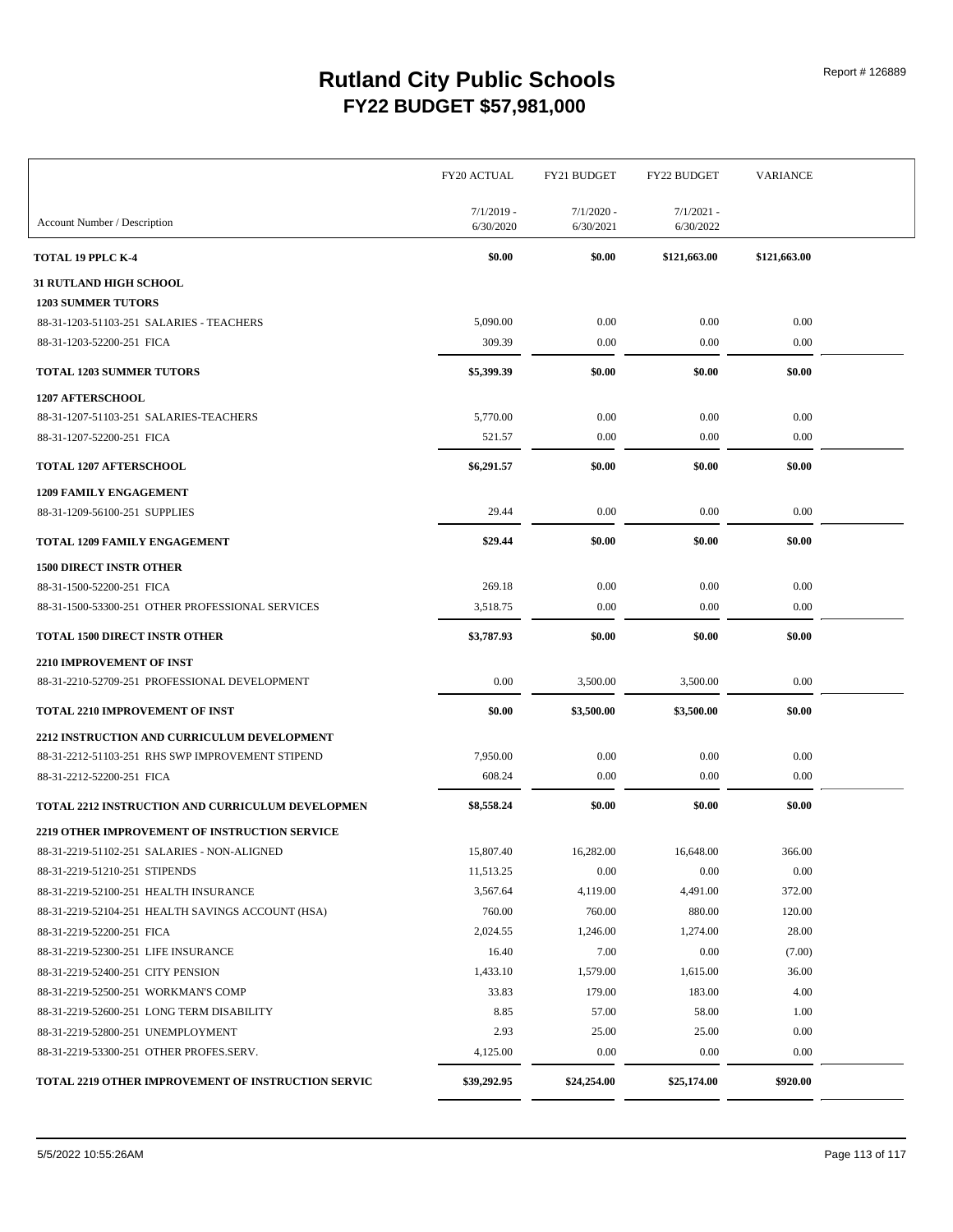|                                                         | FY20 ACTUAL               | <b>FY21 BUDGET</b>        | <b>FY22 BUDGET</b>        | <b>VARIANCE</b> |  |
|---------------------------------------------------------|---------------------------|---------------------------|---------------------------|-----------------|--|
| Account Number / Description                            | $7/1/2019$ -<br>6/30/2020 | $7/1/2020$ -<br>6/30/2021 | $7/1/2021 -$<br>6/30/2022 |                 |  |
| TOTAL 31 RUTLAND HIGH SCHOOL                            | \$63,359.52               | \$27,754.00               | \$28,674.00               | \$920.00        |  |
| 32 RUTLAND MIDDLE SCHOOL                                |                           |                           |                           |                 |  |
| <b>1207 AFTERSCHOOL</b>                                 |                           |                           |                           |                 |  |
| 88-32-1207-51103-251 SALARIES - TEACHERS                | 22,795.00                 | 13,934.00                 | 13,934.00                 | 0.00            |  |
| 88-32-1207-52200-251 FICA                               | 1,743.87                  | 1,066.00                  | 1,066.00                  | 0.00            |  |
| TOTAL 1207 AFTERSCHOOL                                  | \$24,538.87               | \$15,000.00               | \$15,000.00               | \$0.00          |  |
| <b>1209 FAMILY ENGAGEMENT</b>                           |                           |                           |                           |                 |  |
| 88-32-1209-56100-251 SUPPLIES                           | 1,991.93                  | 0.00                      | 0.00                      | 0.00            |  |
| TOTAL 1209 FAMILY ENGAGEMENT                            | \$1,991.93                | \$0.00                    | \$0.00                    | \$0.00          |  |
| <b>1500 DIRECT INSTR OTHER</b>                          |                           |                           |                           |                 |  |
| 88-32-1500-51103-251 SALARIES-TEACHERS                  | 68,814.00                 | 72,643.00                 | 59,995.00                 | (12, 648.00)    |  |
| 88-32-1500-51995-251 OPEB CONTRIBUTION                  | 1,308.00                  | 1,355.00                  | 1,335.00                  | (20.00)         |  |
| 88-32-1500-51996-251 VSTRS                              | 13,177.86                 | 13,911.00                 | 11,489.00                 | (2,422.00)      |  |
| 88-32-1500-52100-251 HEALTH INSURANCE                   | 8,585.16                  | 12,061.00                 | 22,453.00                 | 10,392.00       |  |
| 88-32-1500-52105-251 HEALTH REIMB. ARR. (HRA)           | 976.85                    | 4,200.00                  | 4,200.00                  | 0.00            |  |
| 88-32-1500-52200-251 FICA                               | 5,113.87                  | 5,558.00                  | 4,590.00                  | (968.00)        |  |
| 88-32-1500-52300-251 LIFE INSURANCE                     | 82.00                     | 37.00                     | 37.00                     | 0.00            |  |
| 88-32-1500-52400-251 CITY PENSION                       | 6,566.60                  | 7,482.00                  | 6,179.00                  | (1,303.00)      |  |
| 88-32-1500-52500-251 WORKMAN'S COMP                     | 736.31                    | 799.00                    | 660.00                    | (139.00)        |  |
| 88-32-1500-52600-251 LONG TERM DISABILITY               | 192.68                    | 254.00                    | 210.00                    | (44.00)         |  |
| 88-32-1500-52800-251 UNEMPLOYMENT                       | 14.67                     | 125.00                    | 125.00                    | 0.00            |  |
| 88-32-1500-55802-251 OTHER PURCHASED SERVICES           | 1,800.00                  | 0.00                      | 0.00                      | 0.00            |  |
| <b>TOTAL 1500 DIRECT INSTR OTHER</b>                    | \$107,368.00              | \$118,425.00              | \$111,273.00              | \$(7,152.00)    |  |
| 2110 ATTENDANCE & SOCIAL WORK SERVICES                  |                           |                           |                           |                 |  |
| 88-32-2110-51102-251 SALARIES - NON-ALIGNED             | 7,490.01                  | 13,487.00                 | 13,824.00                 | 337.00          |  |
| 88-32-2110-52100-251 HEALTH INSURANCE                   | 0.00                      | 2,889.00                  | 2,889.00                  | 0.00            |  |
| 88-32-2110-52200-251 FICA                               | 573.05                    | 1,203.00                  | 1,230.00                  | 27.00           |  |
| 88-32-2110-52300-251 LIFE INSURANCE                     | 0.00                      | 19.00                     | 19.00                     | 0.00            |  |
| 88-32-2110-52400-251 CITY PENSION                       | 0.00                      | 1,308.00                  | 1,341.00                  | 33.00           |  |
| 88-32-2110-52500-251 WORKMAN'S COMP                     | 0.00                      | 148.00                    | 152.00                    | 4.00            |  |
| 88-32-2110-52600-251 LONG TERM DISABILITY               | 0.00                      | 47.00                     | 48.00                     | 1.00            |  |
| 88-32-2110-52800-251 UNEMPLOYMENT                       | 0.00                      | 63.00                     | 63.00                     | 0.00            |  |
| <b>TOTAL 2110 ATTENDANCE &amp; SOCIAL WORK SERVICES</b> | \$8,063.06                | \$19,164.00               | \$19,566.00               | \$402.00        |  |
| 2210 IMPROVEMENT OF INST                                |                           |                           |                           |                 |  |
| 88-32-2210-52709-251 PROFESSIONAL DEVELOPMENT           | 0.00                      | 3,500.00                  | 3,500.00                  | 0.00            |  |
| <b>TOTAL 2210 IMPROVEMENT OF INST</b>                   | \$0.00                    | \$3,500.00                | \$3,500.00                | \$0.00          |  |
| 2212 INSTRUCTION AND CURRICULUM DEVELOPMENT             |                           |                           |                           |                 |  |
| 88-32-2212-51103-251 SALARIES - TEACHERS                | 19,035.00                 | 0.00                      | 0.00                      | 0.00            |  |
| 88-32-2212-52200-251 FICA                               | 1,456.22                  | 0.00                      | $0.00\,$                  | 0.00            |  |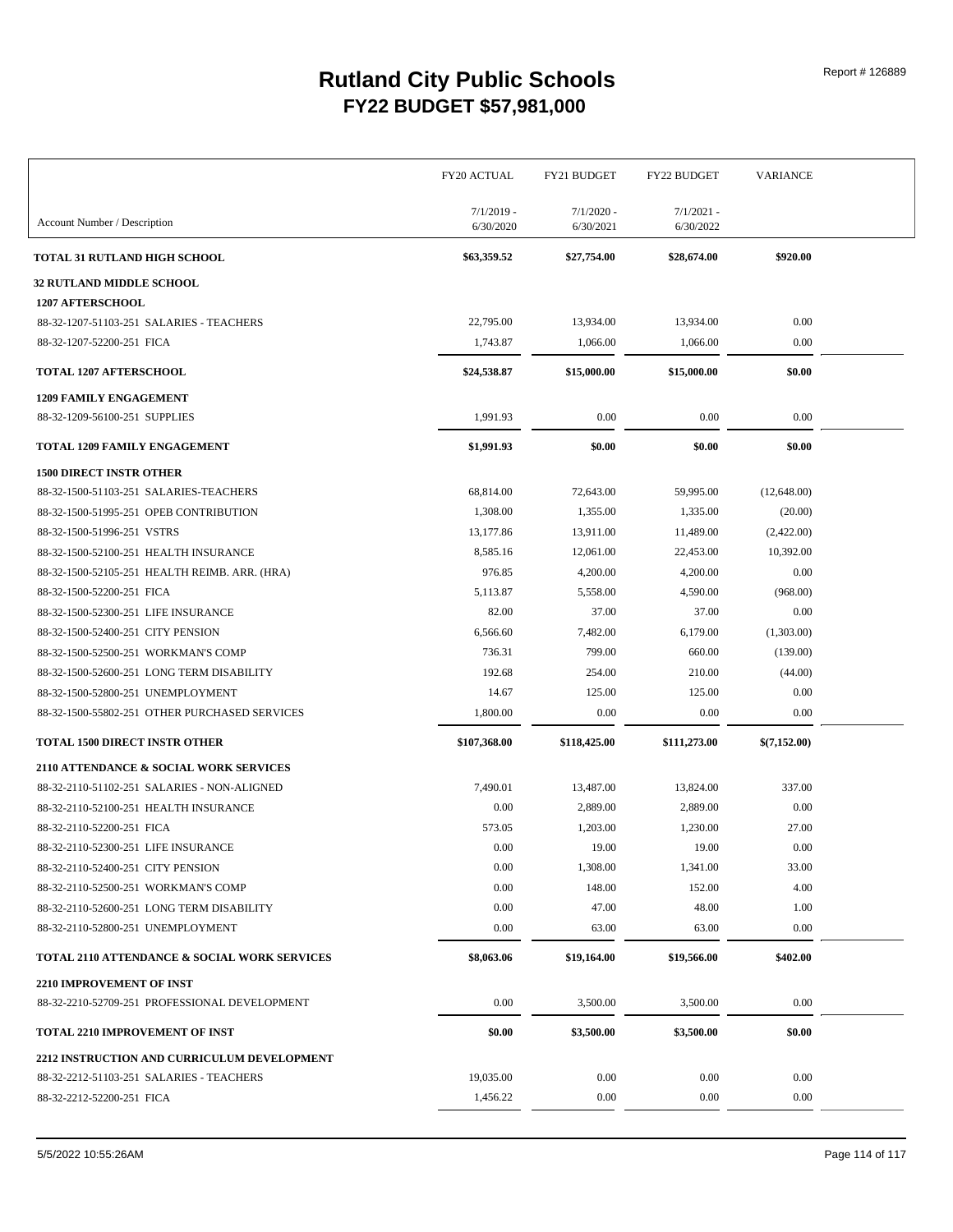|                                                      | FY20 ACTUAL    | FY21 BUDGET               | <b>FY22 BUDGET</b> | <b>VARIANCE</b> |  |
|------------------------------------------------------|----------------|---------------------------|--------------------|-----------------|--|
|                                                      | $7/1/2019$ -   |                           | $7/1/2021 -$       |                 |  |
| Account Number / Description                         | 6/30/2020      | $7/1/2020$ -<br>6/30/2021 | 6/30/2022          |                 |  |
| TOTAL 2212 INSTRUCTION AND CURRICULUM DEVELOPMEN     | \$20,491.22    | \$0.00                    | \$0.00             | \$0.00          |  |
| 2213 INSTRUCTION STAFF TRAINING                      |                |                           |                    |                 |  |
| 88-32-2213-51103-251 SALARIES-TEACHER                | 0.00           | $0.00\,$                  | 89,324.00          | 89,324.00       |  |
| 88-32-2213-51995-251 OPEB CONTRIBUTION               | 0.00           | 0.00                      | 1,335.00           | 1,335.00        |  |
| 88-32-2213-51996-251 VSTRS                           | 0.00           | $0.00\,$                  | 17,106.00          | 17,106.00       |  |
| 88-32-2213-52100-251 HEALTH INSURANCE                | 0.00           | 0.00                      | 16,277.00          | 16,277.00       |  |
| 88-32-2213-52104-251 HEALTH SAVINGS ACCOUNT (HSA)    | 0.00           | 0.00                      | 2,115.00           | 2,115.00        |  |
| 88-32-2213-52105-251 HEALTH REIMB. ARR. (HRA)        | 0.00           | 0.00                      | 4,200.00           | 4,200.00        |  |
| 88-32-2213-52200-251 FICA                            | 0.00           | $0.00\,$                  | 6,834.00           | 6,834.00        |  |
| 88-32-2213-52300-251 LIFE INSURANCE                  | 0.00           | 0.00                      | 56.00              | 56.00           |  |
| 88-32-2213-52400-251 CITY PENSION                    | 0.00           | 0.00                      | 3,986.00           | 3,986.00        |  |
| 88-32-2213-52500-251 WORKMAN'S COMP                  | 0.00           | $0.00\,$                  | 983.00             | 983.00          |  |
| 88-32-2213-52600-251 LONG TERM DISABILITY            | 0.00           | 0.00                      | 312.00             | 312.00          |  |
| 88-32-2213-52800-251 UNEMPLOYMENT                    | 0.00           | 0.00                      | 188.00             | 188.00          |  |
| <b>TOTAL 2213 INSTRUCTION STAFF TRAINING</b>         | \$0.00         | \$0.00                    | \$142,716.00       | \$142,716.00    |  |
| <b>2219 OTHER IMPROVEMENT OF INSTRUCTION SERVICE</b> |                |                           |                    |                 |  |
| 88-32-2219-51102-251 SALARIES - NON-ALIGNED          | 15,807.40      | 16,282.00                 | 16,648.00          | 366.00          |  |
| 88-32-2219-51103-251 SALARIES - TEACHERS             | 87,611.52      | 109,589.00                | 72,407.00          | (37, 182.00)    |  |
| 88-32-2219-51210-251 STIPENDS                        | 1,350.00       | 0.00                      | 0.00               | 0.00            |  |
| 88-32-2219-51996-251 VSTRS                           | 16,777.58      | 20,987.00                 | 13,866.00          | (7, 121.00)     |  |
| 88-32-2219-52100-251 HEALTH INSURANCE                | 24,616.69      | 33,678.00                 | 10,268.00          | (23,410.00)     |  |
| 88-32-2219-52104-251 HEALTH SAVINGS ACCOUNT (HSA)    | 5,636.35       | 6,213.00                  | 880.00             | (5,333.00)      |  |
| 88-32-2219-52200-251 FICA                            | 7,514.44       | 9,630.00                  | 7,157.00           | (2,473.00)      |  |
| 88-32-2219-52300-251 LIFE INSURANCE                  | 113.16         | 61.00                     | 37.00              | (24.00)         |  |
| 88-32-2219-52400-251 CITY PENSION                    | 9,903.38       | 12,867.00                 | 8,638.00           | (4,229.00)      |  |
| 88-32-2219-52500-251 WORKMAN'S COMP                  | 854.01         | 1,384.00                  | 979.00             | (405.00)        |  |
| 88-32-2219-52600-251 LONG TERM DISABILITY            | 223.48         | 440.00                    | 311.00             | (129.00)        |  |
| 88-32-2219-52800-251 UNEMPLOYMENT                    | 20.24          | 204.00                    | 150.00             | (54.00)         |  |
| 88-32-2219-53300-251 OTHER PROFES.SERV.              | 19,200.00      | 0.00                      | 0.00               | 0.00            |  |
| TOTAL 2219 OTHER IMPROVEMENT OF INSTRUCTION SERVIC   | \$189,628.25   | \$211,335.00              | \$131,341.00       | \$(79,994.00)   |  |
| <b>TOTAL 32 RUTLAND MIDDLE SCHOOL</b>                | \$352,081.33   | \$367,424.00              | \$423,396.00       | \$55,972.00     |  |
| <b>TOTAL 88 SCHOOL WIDE PLAN</b>                     | \$1,631,054.51 | \$1,491,493.00            | \$1,662,218.00     | \$170,725.00    |  |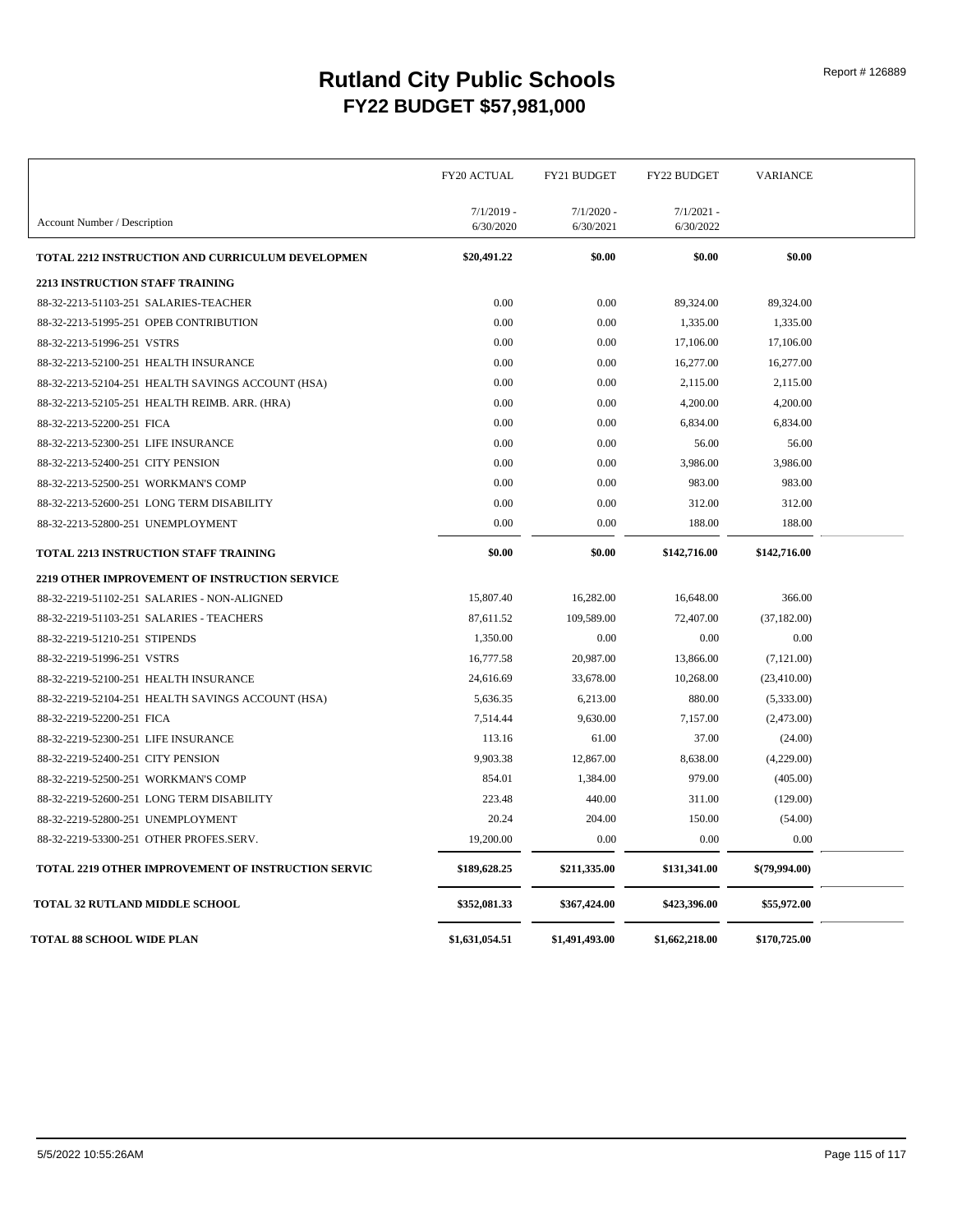|                                                   | <b>FY20 ACTUAL</b> | FY21 BUDGET  | FY22 BUDGET  | <b>VARIANCE</b> |  |
|---------------------------------------------------|--------------------|--------------|--------------|-----------------|--|
|                                                   | $7/1/2019$ -       | $7/1/2020$ - | $7/1/2021$ - |                 |  |
| Account Number / Description                      | 6/30/2020          | 6/30/2021    | 6/30/2022    |                 |  |
| <b>89 SCHOOL WIDE PLAN ADMINISTRATION</b>         |                    |              |              |                 |  |
| <b>00 DISTRICT WIDE</b>                           |                    |              |              |                 |  |
| <b>1500 DIRECT INSTR OTHER</b>                    |                    |              |              |                 |  |
| 89-00-1500-52100-252 HEALTH INSURANCE             | (16.49)            | 0.00         | 0.00         | 0.00            |  |
| <b>TOTAL 1500 DIRECT INSTR OTHER</b>              | \$(16.49)          | \$0.00       | \$0.00       | \$0.00          |  |
| 2400 SCHOOL ADMINISTRATION                        |                    |              |              |                 |  |
| 89-00-2400-51101-252 SALARIES - ADMINISTRATIVE    | 23,832.12          | 23,291.00    | 26,491.00    | 3,200.00        |  |
| 89-00-2400-51996-252 VSTRS                        | 3,414.72           | 3,333.00     | 3,947.00     | 614.00          |  |
| 89-00-2400-52100-252 HEALTH INSURANCE             | 1,614.22           | 1,780.00     | 1,953.00     | 173.00          |  |
| 89-00-2400-52104-252 HEALTH SAVINGS ACCOUNT (HSA) | 279.83             | 266.00       | 0.00         | (266.00)        |  |
| 89-00-2400-52200-252 FICA                         | 1,776.62           | 1,824.00     | 2,077.00     | 253.00          |  |
| 89-00-2400-52300-252 LIFE INSURANCE               | 21.85              | 72.00        | 72.00        | 0.00            |  |
| 89-00-2400-52400-252 CITY PENSION                 | 2,164.53           | 2,259.00     | 2,570.00     | 311.00          |  |
| 89-00-2400-52500-252 WORKMAN'S COMP               | 33.98              | 256.00       | 291.00       | 35.00           |  |
| 89-00-2400-52600-252 LONG TERM DISABILITY         | 8.89               | 82.00        | 93.00        | 11.00           |  |
| 89-00-2400-52800-252 UNEMPLOYMENT                 | 3.91               | 33.00        | 34.00        | 1.00            |  |
| TOTAL 2400 SCHOOL ADMINISTRATION                  | \$33,150.67        | \$33,196.00  | \$37,528.00  | \$4,332.00      |  |
| <b>TOTAL 00 DISTRICT WIDE</b>                     | \$33,134.18        | \$33,196.00  | \$37,528.00  | \$4,332.00      |  |
| <b>TOTAL 89 SCHOOL WIDE PLAN ADMINISTRATION</b>   | \$33,134.18        | \$33,196.00  | \$37,528.00  | \$4,332.00      |  |